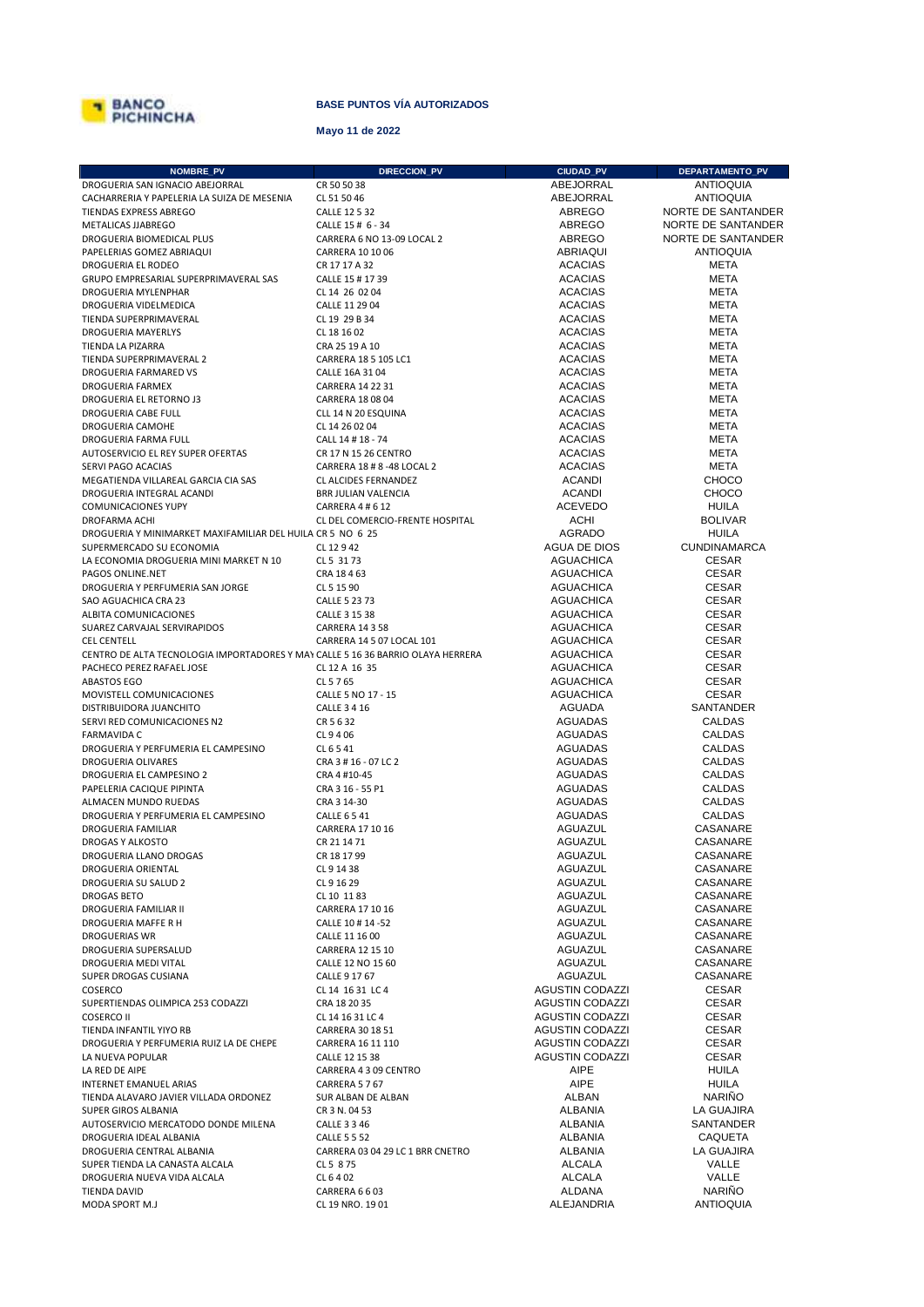PUBLIARTE CALZADO TODO CARRERA 5 3 07 ALGECIRAS HUILA CALZADO SAMY DE ALGECIRAS CALLE 4 6 46 ALGECIRAS HUILA LEIDY CRISTINA MARTINEZ<br>
LEIDY CRISTINA MARTINEZ<br>
CALLE 4 4 04 ALMAGUER ALP LIARRA TOI IMA HALCELL COMUNICACIONES CALLE 4 4 04 ALPUJARRA TOLIMA MAFERS PAPELERIA CARRERA 4 6 03 ALTAMIRA HUILA MISCELANEA LA CHOLA ESTABLECIMIENTO - PRINCIPAL ALTO BAUDO CHOCO GRANERO ALVARADO CL 3 A 3 97 ALVARADO TOLIMA LA DE PAKITA CORREGIMIENTO CAMILO C PAPELERIA YOSSER CALLE 47 SUCRE 49 25 AMAGA ANTIOQUIA DPE SEGUROS CR 21 N 21 38 AMALFI ANTIOQUIA DROGAS COPIFAM AMBALEMA CARRERA 4 9 03 LC 01 AMBALEMA TOLIMA DROGAS COLOMBIA FARMA SUC. ANAPOIMA CR 2 4 43 ANAPOIMA CUNDINAMARCA SUPERMERCADO ANAPOIMA CRA 2 2 66 ANAPOIMA CUNDINAMARCA DROGUERIA JOTA PHARMA CRA 2 6 -13 ANAPOIMA CUNDINAMARCA CARNICOS SAMUEL CALLE 2 BARRIO LIBERTAD DE ANCUYA ANCUYA NARIÑO SUPERMERCADO SUPER EXITO LA 21 CARRERA 5 21 04 ANDALUCIA ANDALUCIA VALLE<br>DROGUERIA MEGAFARMA DE ANDALUCIA CR 4 #16-96 CR 4 #16-96 ANDALUCIA ANDALUCIA VALLE DROGUERIA MEGAFARMA DE ANDALUCIA CR 4 #16-96 ANDALUCIA VALLE SUPERMERCADO LOS ABUELOS ANDES CR 53 A 51 29 ANDES ANTIOQUIA LICORERA Y CIGARRERIA BUEHANANS AV 50 50 10 ANDES ANTIOQUIA MIS CARIÑITOS ANDES **ANTIOQUIA** CR 51 50 75 **ANDES** ANDES ANTIOQUIA DROGUERIA AQUIMEDIC CR 50 50 30 LC 109 ANDES ANTIOQUIA AUTOSERVICIO LA ESTACION ANDES AVENIDA EUGENIO QUINTERO 50 20 ANDES ANTIOQUIA DROGUERIA FARMACASIA CRA 9 10 28 ANGOSTURA ANTIOQUIA DROGUERIA VIDA CL 3 5 02 ANOLAIMA CUNDINAMARCA ISA TKM CR 5 2 49 ANOLAIMA CUNDINAMARCA SUPERMERCADO Y DROGUERIA LA FLORIDA CL 2 3 02 LA FLORIDA<br>SERVICIO Y COMUNICACIONES PUNTO CLAVE CRA 29 CALLE 29 16 LOCAL 101 ANORI ANTIOQUIA SERVICIO Y COMUNICACIONES PUNTO CLAVE CRA 29 CALLE 29 16 LOCAL 101 ANORI ANTIOQUIA<br>DROGAS SUPERFARMA ANORI CARRERA 30 29 24 ANTIOQUIA DROGAS SUPERFARMA ANORI CARRERA 30 29 24 ANORI ANTIOQUIA REPRESENTACIONES ALFA Y OMEGA CR 4 14 26 ANSERMA CALDAS EDEN DROGUERIA CARRERA 4 15 23 ANSERMA CALDAS DROGUERIA SAN VICENTE CR 4 BIS 6 09 ANSERMANUEVO VALLE VARIEDADES CRISYE CL 6 # 3 70 ANSERMANUEVO VALLE HELADERIA PRINCIPAL CARRERA 9 8 11 ANZA ANTIOQUIA VARIEDADES JADEY CR 3 N 11 - 16 BRR CENTRO ANZOATEGUI TOLIMA DROGUERIA FATIMA NO 1 CRA 100 98 32 APARTADO ANTIOQUIA EDS GRUPO LA NAVARRA CRA 100 73 A 12 APARTADO ANTIOQUIA DROGUERIA FATIMA RUTA DE LA SALUD CL 103 97 133 APARTADO ANTIOQUIA DROGUERIA FATIMA POLICARPA<br>
CR 77 102 B 03 05<br>
CR 99 84 08 1 OCAL 01 CAL 01 APARTADO APARTADO ANTESTRO ILLEGADO ANTES FARMACIA PASTEUR NUESTRO URABA CR 99 84 08 LOCAL 01 APARTADO ANTIOQUIA DROGUERIA LA TRIACA #4 CL 106A 107A 55 APARTADO ANTIOQUIA DROGUERIA LA TRIACA #3 CALLE 100 86 11 APARTADO ANTIOQUIA FARMACIA PASTEUR EL REPOSO CRA 100 25 11 LC 103 HALL ALMENDROS PAPARTADO ANTIOQUIA UNIFORMES & DEPORTES **CARRERA 96 97 52** CARRERA 96 97 52 APARTADO **ANTIOQUIA** APIA MULTISERVICIOS CALLE 9 N 8 25 PLAZA PRINCIPAL APIA RISARALDA PAPELERIA @ CENTRO.COM CALLE 9 5 A 22 APULO CUNDINAMARCA PAPELERIA ISABELLA DE APULO CALLE 9 5 A 26 APULO CUNDINAMARCA DROGUERIA SUPERSALUD 4 AQ CL 7 6 12 AQUITANIA BOYACA VITAL PLUS DROGUERIA CL 7 6 E 2 ARACATACA MAGDALENA DROGUERIA FARMAPLUS BUENOS AIRES CR 1A NO 5 10 BRR BUENOS AIRES ARACATACA MAGDALENA DROGUERIA FARMAPLUS LAS DELICIAS CALLE 7 7 E 276 BRR LAS DELICIAS ARACATACA MAGDALENA COPY CENTER PLAZA CRA 6 5 34 CRA 6 5 34 CRA 6 5 34 ARANZAZU CALDAS<br>COMNORTE SAS COMORECAS COMORECAS CLES 5 33 COMNORTE SAS CL 5 5 33 CL 5 5 33 CL 5 5 33 CALDAS CACHARRERIA Y PAPELERIA JAVA CRA 6 4 - 22 ARANZAZU CALDAS LUBRICANTES ARATOCA CARRERA 2 E 9 54 ARATOCA SANTANDER FARMACIA SUPER DROGAS CR 20 26 87 ARAUCA ARAUCA DROGUERIA SAN LUIS CR 21 15 62 ARAUCA ARAUCA METRODROGAS PLUS CARRERA 16 14 25 ARAUCA ARAUCA DROGUERIA FARMAEXITO ARAUCA 2 CARRERA 15 18 52 B CRISTO REY ARAUCA ARAUCA FARMAMIA ARAUCA SAS CARRERA 20 18 65 ARAUCA ARAUCA MEGADROGAS ARAUCA CARRERA 16 19 38 ARAUCA ARAUCA PAGO EXPRESS ARAUCA 
PAGO EXPRESS ARAUCA

PAGO EXPRESS ARAUCA

PAGO EXPRESS ARAUCA

PAGO EXPRESS ARAUCA

PAGO EXPRESS ARAUCA

PAGO EXPRESS ARAUCA

PAGO EXPRESS ARAUCA

PAGO EXPRESS ARAUCA

PAGO EXPRESS ARAUCA MOVILENLACE SAS CARRERA 19 19 35 ARAUCA ARAUCA FARMAEXITO 2 CL 4 3 39 ARAUQUITA ARAUCA SURTIDROGAS FARMAEXITO CRA 4 1 09 ARAUQUITA ARAUCA FARMAEXITO 1 CALLE 2 4 17 ARAUQUITA ARAUCA MULTISERVICIOS HAROLD A CALLE 2437 BRR CENTRO ARAUQUITA ARAUCAL ARAUCALLE 2437 BRR CENTRO ARAUCALLE ARAUCALLE A<br>TEI EFONIA CELULAR LA ESMERALDA CILLO CON CARRERA 2-4 BARRIO EL CENTRO LA ARALIQUITA ARALICALLE ARAUCAL TELEFONIA CELULAR LA ESMERALDA CLL 1 CON CARRERA 2-4 BARRIO EL CENTRO LA ESMETIA ESTA LA ESMENALO ARAUCA ARAUCA<br>CR 7 5 02 DROGUERIA ARBELAEZ CUNDINAMARCA DROGUERIA ARBELAEZ CR 7 5 02 ARBELAEZ CUNDINAMARCA INNOVACELL BARRIO PIEDRA DE BOLIVAR ARBOLEDA NARIÑO NARIÑO ARBOLEDA NARIÑO ARBOLEDAS NORTE DE SANT MULTIOPERACIONES LA 70 CR 30 31 52 ARBOLETES ANTIOQUIA DEPOSITO ABO SAS CL 30 29 02 ARBOLETES ANTIOQUIA VETERINARIA EL CORCEL CORCEL CARRERA 6 3 35 ARCABUCO COMUNICACIONES Y TECNOLOGIA ANGELA CALLE 14 5 46 ARCABUCO COMUNICACIONES Y TECNOLOGIA ANGELA CALLE 14 5 46 ARENAL COMUNICACIONES Y TECNOLOGIA ANGELA CALLE 14 5 46 ARENAL ARENAL BOLIVARENAL BOLIVARENT ESTE EN LA CAUCA CAUCA C<br>CARENAL ALMACEN Y VARIEDADES TITI ALMACEN Y VARIEDADES TITI GRANERO EL NOGAL CALLE 3 5 03 CALLE 3 5 03 CALLE 3 5 03 CALLE ARGELIA CALLE ARGELIA CALLE ARGELIA DROGUERIA BOTICA PEREZ CARRERA 30 31 48 ARGELIA ANTIOQUIA

CASA GANADERA EL TORITO CL 6 9 05 ALGARROBO MAGDALENA CALLE 18 6 30 **ALTOS DEL ROSARIO** BOLIVAR CL 3 A 3 97 **ALTOS DEL ROSARIO BOLIVAR** ESTACION LOS ALPES EN TRACIONAL AND LOS ANDALUCIA CARRETERA CENTRAL VIA TULUA - ANDALUCIA ANDALUCIA VALLE TIENDA DEPORTIVA LYM CL 4 4 07 ANOLAIMA CUNDINAMARCA FRAMACIA PARTADO CR 100 CL 103 LC 118 CC PLAZA DEL RIO APARTADO ANTIOQUIA CRA 100 98 32 EXA 100 101 39 CC PLAZA DEL RIO APARTADO ANTIOQUIA CRA 100 73 A 12 CARRERA 24 NO 17-90 BARRIO LA ESPERANZA ARAUCA ARAUCA CARRERA 15 18 S2 B CRISTO REY ARAUCA

PANADERIA YANG DE SANTANDER<br>ARBOLETES ANTIOQUIA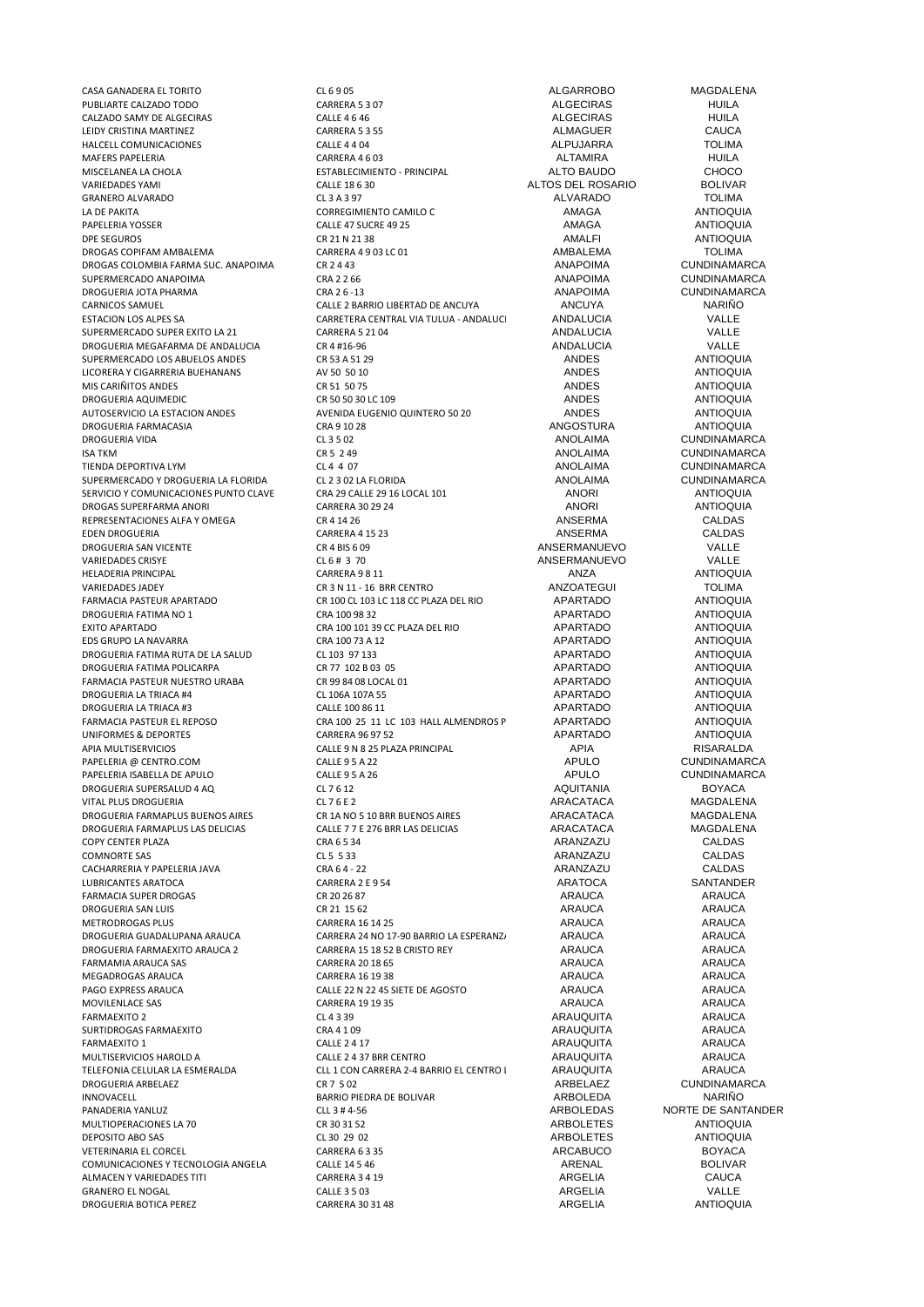| PANADERIA Y REPOSTERIA RICKYPAN ARIGUANI                     | CL 4 4 140                               | ARIGUANI                | MAGDALENA        |
|--------------------------------------------------------------|------------------------------------------|-------------------------|------------------|
| DROGUERIA EL DESCUENTO DE ARIGUANI                           | DIAGONAL 77A 41                          | ARIGUANI                | MAGDALENA        |
| RICKY PAGOS EN LINEA D - M - 2                               | DIAGONAL 7 5 26                          | ARIGUANI                | MAGDALENA        |
| RICKYPAGOS EN LINEA E-D-MG                                   | CALLE 4 # 4 142                          | ARIGUANI                | MAGDALENA        |
| FARMAROJAS NO. 2                                             | DIAGONAL 7 5 37 BRR PALMIRAS             | ARIGUANI                | MAGDALENA        |
| SUPERTIENDAS Y DROGUERIAS OLIMPICA SA 116 ARJOI CRA 14 49 35 |                                          | <b>ARJONA</b>           | <b>BOLIVAR</b>   |
| <b>ABASTOS ARJONA</b>                                        | PLAZA PRINCIPAL CRA 3 A 37 19            | ARJONA                  | <b>BOLIVAR</b>   |
| <b>LBC MULTISERVICIOS</b>                                    | CARRERA 46 60 158                        | ARJONA                  | <b>BOLIVAR</b>   |
| SAO ARMENIA CL 19                                            | CALLE 19 NTE #13-09                      | ARMENIA                 | <b>QUINDIO</b>   |
| DROGUERIA UNIDROGAS 21 - 21                                  | CL 21 23 52                              | ARMENIA                 | QUINDIO          |
|                                                              |                                          | ARMENIA                 |                  |
| DROGUERIA Y PERFUMERIA CRISTAL                               | MANZANA 9 CASA 5                         |                         | QUINDIO          |
| DROGUERIA PROFAMILIAR PRINCIPAL #1                           | CL 21 NO. 15-07                          | ARMENIA                 | QUINDIO          |
| DROGUERIA SAN JUAN DE DIOS                                   | CRA 14 16NORTE - 61 ESQUINA              | <b>ARMENIA</b>          | <b>QUINDIO</b>   |
| SUPERMERCADO LAURELES                                        | CL 22 NRO 14 31                          | <b>ARMENIA</b>          | QUINDIO          |
| MIEL Y CAFE                                                  | CL 35 NO.20-68                           | <b>ARMENIA</b>          | QUINDIO          |
| DROGUERIA PROFAMILIAR NO. 8                                  | CR 13 NO.1N-35 LC 5                      | ARMENIA                 | QUINDIO          |
| DROGUERIA PROFAMILIAR SUCURSAL 7                             | CL 17 15 59                              | ARMENIA                 | <b>QUINDIO</b>   |
| DROGUERIA DEL NORTE                                          | CRA 14 5 N 69                            | ARMENIA                 | <b>QUINDIO</b>   |
| OLIMPICA ARMENIA NORTE                                       | CR 14 # 8N -13                           | ARMENIA                 | QUINDIO          |
| DROGUERIA ALCOZTO DE LA 36                                   | CR 19 36 02 ESQUINA                      | ARMENIA                 | QUINDIO          |
| DROGUERIA PROFAMILIAR SUCURSAL 4                             | CL 17 17 03                              | ARMENIA                 | QUINDIO          |
| ALMACEN EXITO CRISTAL                                        | CR 14 10 21                              | ARMENIA                 | QUINDIO          |
| TELE NUEVE DEL NORTE                                         | AV BOLIVAR 19 A NORTE 50 LC 4            | ARMENIA                 | QUINDIO          |
| OLIMPICA ARMENIA                                             | CR 22 22 65                              | <b>ARMENIA</b>          | QUINDIO          |
| SURTITIENDA LA TIENDA                                        | CRA 219 1 NORTE 00 LC 5 CC NISA BULEVAR  | ARMENIA                 | <b>QUINDIO</b>   |
| FARMACIA PASTEUR UNICENTRO ARMENIA                           | CRA 14 6 02 LC 2 - 59 CC UNICENTRO ARMEN | ARMENIA                 | QUINDIO          |
| <b>EXITO UNIARMENIA</b>                                      | CRA 14 14 27                             | ARMENIA                 | QUINDIO          |
| SAO SUR SAN DIEGO 366                                        | CL 30 40 80                              | ARMENIA                 | QUINDIO          |
| SUPERINTER SUPERMERCADOS ARMENIA PLAZA                       | CC SUPER INTER PLAZA CR 19 36 NORTE 82   | ARMENIA                 | QUINDIO          |
|                                                              |                                          |                         |                  |
| DROGUERIA CUYABRA                                            | CRA 20 19 2 LC 5                         | ARMENIA                 | QUINDIO          |
| JJIMENEZ COMUNNICACIONES                                     | MZ 7 NO 14                               | ARMENIA                 | QUINDIO          |
| DROGUERIA ANDEZ 1                                            | CL 11A 21A 11                            | <b>ARMENIA</b>          | QUINDIO          |
| EXITO ARMENIA CENTRO                                         | CL 19 NO. 17-27                          | ARMENIA                 | QUINDIO          |
| SUPERMERCADO LAURELES MALL PARAISO                           | KM 10 VIA ARMENIA AEROPUERTO EL EDEN     | ARMENIA                 | <b>QUINDIO</b>   |
| COMPUTADORES CARLOS ALBERTO GIRALDO                          | CARRERA 14 1 61                          | ARMENIA                 | <b>QUINDIO</b>   |
| DROGUERIA CUYABRA # 2                                        | AV CENTENARIO 2 22 LOC 104               | ARMENIA                 | QUINDIO          |
| <b>ENVIOS Y GIROS TONY</b>                                   | CC SUPER INTER PLAZA FERIA DE LOS PLATAN | ARMENIA                 | QUINDIO          |
| MULTIPAGAS PLAZA BOLIVAR ARMENIA                             | CR 15 21 17                              | ARMENIA                 | QUINDIO          |
| PAGOS Y RECAUDOS DEL QUINDIO                                 | CL 26 15 39 LC5                          | ARMENIA                 | <b>QUINDIO</b>   |
| RECARGAS & SOLUCIONES                                        | CARRERA 23 9 17 LC2                      | ARMENIA                 | QUINDIO          |
| DISPENSAR DROGUERIA                                          | CL 50 ED EL NARANJAL LC 101              | ARMENIA                 | QUINDIO          |
| SUPER BONANZA ROKE                                           | CL 53 14 LOCAL 17                        | ARMENIA                 | QUINDIO          |
| DROGUERIA TU SALUD                                           | BRR LA PATRIA MZ 33 CA 9                 | ARMENIA                 | <b>QUINDIO</b>   |
| TIENDA LA BOMBA JES                                          | CR 14 45 NORTE 15                        | ARMENIA                 | QUINDIO          |
| DROGUERIA LA 50 ARMENIA NO 2                                 | CALLE 22 40 57 LC 3-4 CONDOMINIO EL PORT | ARMENIA                 | QUINDIO          |
| PAPELERIA PUERTO ESPEJO                                      | BR PUERTO ESPEJO 2ET MZ 25 CS 10         | ARMENIA                 | QUINDIO          |
| PAPELERIA SERVI CELL                                         | BRR PUERTO ESPEJO MZ 34 CA 6 LC 1        | ARMENIA                 | QUINDIO          |
| DROGUERIA FARMAVIDA D.E                                      | BRR LA PATRIA MZ 68 CA 11                | ARMENIA                 | QUINDIO          |
| ALMACEN FLAMINGO # 7 ARMENIA                                 | CR 16#21 47                              | ARMENIA                 | QUINDIO          |
| MISCELANEA EL GRAN JJ                                        | CALLE 6 6 39                             | ARMERO                  | <b>TOLIMA</b>    |
|                                                              | CR6 7 15                                 | <b>ARMERO</b>           | <b>TOLIMA</b>    |
| MISCELANEA EL GRAN JJ. MCJ                                   |                                          |                         |                  |
| COMSERTEL JT                                                 | CL 5 5 15 CENTRO                         | ARROYOHONDO             | <b>BOLIVAR</b>   |
| <b>GRANERO SAN ISIDRO</b>                                    | CL 7 CRA 6 6                             | ASTREA                  | CESAR            |
| <b>FANTASIAS &amp; DETALLES</b>                              | CARRERA 5 #6-71 BARRIO CENTRO            | ATACO                   | <b>TOLIMA</b>    |
| SALUD FAMILIAR ATRATO IPS LTDA                               | BARRIO SANTANDER AVENIDA PRINCIPAL YU    | ATRATO                  | CHOCO            |
| PANADERIA EXQUISITA DE AYAPEL MG                             | CLL 94 26                                | AYAPEL                  | <b>CORDOBA</b>   |
| VARIEDADES JOVI                                              | BARRIO MEDIA LUNA                        | <b>BAGADO</b>           | CHOCO            |
| MOTO MAR                                                     | BARRIO EL CARMEN                         | <b>BAHIA SOLANO</b>     | CHOCO            |
| VARIEDADES WIDA                                              | PARQUE PRINCIPAL EL MARAÑON              | <b>BAJO BAUDO</b>       | CHOCO            |
| <b>FOTO RISSI</b>                                            | CR 3 NRO 4 48                            | <b>BALBOA</b>           | CAUCA            |
| SUPERTIENDA OLIMPICA NO 017 BARANOA                          | CRA 17 14 19                             | <b>BARANOA</b>          | <b>ATLANTICO</b> |
| DROGUERIA FARMACIA TORRES NO 36                              | CR 19 14 36                              | BARANOA                 | ATLANTICO        |
| DROGUERIA FARMACIA TORRES NO. 27                             | CARRERA 19 19 72                         | <b>BARANOA</b>          | <b>ATLANTICO</b> |
| DROGUERIA MEDISALUD DE BARAYA                                | <b>CALLE 3 5 48</b>                      | BARAYA                  | <b>HUILA</b>     |
| REPRESENTACIONES ROSERO                                      | CL EL COMERCIO                           | <b>BARBACOAS</b>        | <b>NARIÑO</b>    |
| DROGUERIA LA NORMAL                                          | CALLE DEL COMERCIO DE BARBACOAS          | <b>BARBACOAS</b>        | <b>NARIÑO</b>    |
| FARMACIA PASTEUR BARBOSA                                     | CL 13 15 18                              | BARBOSA                 | <b>ANTIOQUIA</b> |
| PANADERIA GAITAN                                             | CR 8 6 32                                | <b>BARBOSA</b>          | SANTANDER        |
| DIGITAL MOVIL BARBOSA                                        | CL 10 8 52                               | BARBOSA                 | SANTANDER        |
| DROGUERIA LA GRAN ECONOMIA NO 6                              | CL 9 7 05                                | BARBOSA                 | SANTANDER        |
| VALENCIA Y TORRES MORENO Y LTDA                              | CR 9 8 80                                | BARBOSA                 | SANTANDER        |
| PIÑATERIA Y JUGUETERIA RUBEN                                 |                                          | <b>BARBOSA</b>          | <b>ANTIOQUIA</b> |
|                                                              | CALLE 15 13 73 LOCAL 105                 |                         |                  |
| AGROSUPER IDI SAS                                            | CRA 17 CL 13 29                          | <b>BARBOSA</b>          | <b>ANTIOQUIA</b> |
| PARKING CENTER CITY F.A.M                                    | CARRERA 8 CALLE 11 ESQUINA               | BARBOSA                 | SANTANDER        |
| FARMASALUD LAS AMERICAS                                      | CARRERA 7 # 6 59 BARRIO AVENIDAS LAS AM  | BARBOSA                 | SANTANDER        |
| TINTA Y PLUMA                                                | CORREGIMIENTO HATILLO                    | BARBOSA                 | <b>ANTIOQUIA</b> |
| PUNTO RAPIPAGOS                                              | CR 15 # 13-25 LC 102                     | BARBOSA                 | ANTIOQUIA        |
| LAGO DESCUENTOS                                              | CR 9 # 12 68                             | BARBOSA                 | SANTANDER        |
| SYP SISTEMAS Y PAPELERIA                                     | CRA 6 5 50                               | <b>BARICHARA</b>        | SANTANDER        |
| P&S PRODUCTOS Y SERVICIOS BARICHARA                          | CARRERA 6 # 6 14                         | <b>BARICHARA</b>        | SANTANDER        |
| DROGAS VILLASALUD                                            | CALLE 10 3 54                            | <b>BARRANCA DE UPIA</b> | META             |
| SUPERMERCADOS MAS POR MENOS COLOMBIA                         | CR 19 49 37                              | BARRANCABERMEJA         | SANTANDER        |
| AUTOSERVICIO LA QUINTA NO 2                                  | CL 49 17 75                              | BARRANCABERMEJA         | SANTANDER        |
| SUPERMERCADO Y AUTOSERVICIO EL BODEGON                       | CL 49 12 98                              | BARRANCABERMEJA         | SANTANDER        |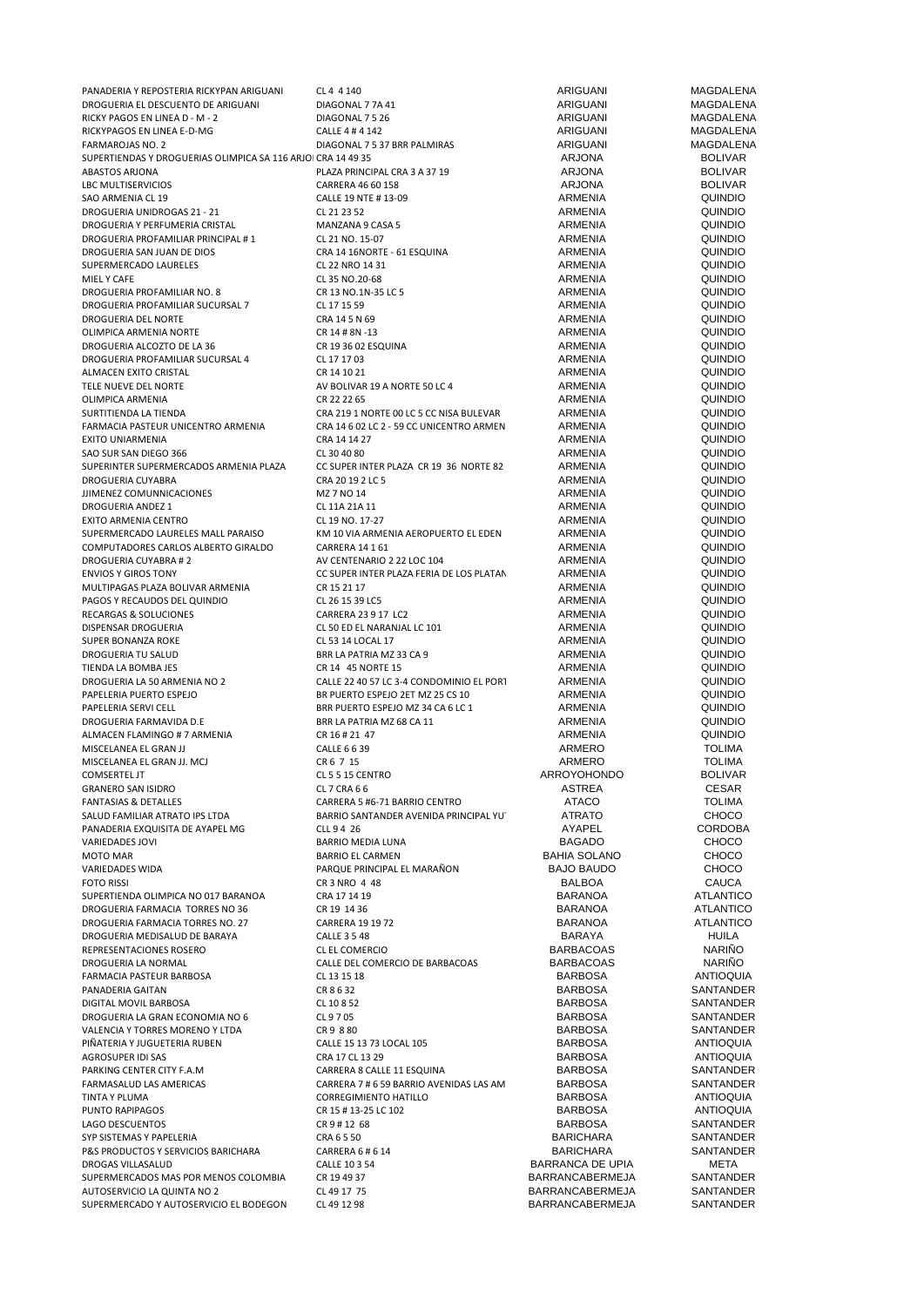MISCELANEA PIPATON CRA 17 SO 51 CRA 17 SO 51 BARRANCABERMEJA SANTANDER<br>REPRESENTACIONES MATRIX BOX CL 30 48 A 39 BARRANCABERMEJA SANTANDER REPRESENTACIONES MATRIX BOX CL 30 48 A 39 BARRANCABERMEJA SANTANDER LIBANCEL COMUNICACIONES CL 49 7 22 BARRANCABERMEJA SANTANDER SUPERMERCADO MAS POR MENOS COMERCIO CRA 6 49 29 BARRANCABERMEJA SANTANDER<br>LA ECONOMIA DROGUERIA N 1207 CL 49 6 40 CL 49 6 40 BARRANCABERMEJA SANTANDER LA ECONOMIA DROGUERIA N 1207 CL 49 6 40 BARRANCABERMEJA SANTANDER LA ECONOMIA DROGUERIA N 12011 CL 52 17 02<br>LA ECONOMIA DROGUERIA 12013 CL 54 20 84 CL 54 20 84 BARRANCABERMEJA SANTANDER LA ECONOMIA DROGUERIA 12013 CL 54 20 84 BARRANCABERMEJA SANTANDER LA ECONOMIA DROGUERIA N 12009 CL 49 16 05 BARRANCABERMEJA SANTANDER DROGUERIA REINA CL 71 31 50 BARRANCABERMEJA SAI LA 28 CRA 28 48 47 BARRANCABERMEJA SANTANDER AUTOSERVICIO GERYMAR CL 54 21 15 BARRANCABERMEJA SANTANDER DROGUERIA FARMA LAP SAS CARRERA 62 # 40 - 16 BARRANCABERMEJA SANTANDER LA ECONOMIA DROGUERIA 12012 AV 39 # 63A 03 BARRANCABERMEJA SANTANDER ALMACEN EXITO BARRANCABERMEJA CRA 11 CLL 50 ESQUINA CC IWANA BARRANCABERMEJA SANTANDER DROGUERIA SUPERDROGAS N 1 CL 52 A 34 D 05 BARRANCABERMEJA SANTANDER ALMACEN EXTO BARRANCABERMEJA 2 CRA 11 CL 50 ESQUINA BARRANCABERMEJA SANTANDER LA ECONOMIA DROGUERIA 9082 DIAGONAL 56 18A - 108 LOCAL 9 BARRANCABERMEJA SANTANDER<br>DROGUERIA FARMA I AP N 2 CALE 48A 48 FA 48A 48 FARRANCABERMEJA SANTANDER DROGUERIA FARMA LAP N 2 CALLE 48A 48 64 BARRANCABERMEJA SANTANDER<br>CALLE 73 29 49 BARRANCARERME IA SANTANDER @NCHASA.COM CALLE 73 29 49 BARRANCABERMEJA SANTANDER REPRESENTACIONES SARAMA TECNOLOGIA Y SERVICIC CALLE 45 B 59 A 55 BARRANCABERMEJA SANTANDER<br>AVENIDA 5 CALLE 4 ESQUINA BR EL ROSARIC BARRANCABERMEJA SANTANDER MULTISERVICIOS VCP SAS VDA LOS LAURELES BARRANCABERMEJA SANTANDER MULTISERVICIOS MYT LA BUENA FRANSVERSAL 55 19 85 BARRANCABERMEJA SANTANDER SANTANDER<br>DISTRIBUIDORA LA MAJAYURA FRANCAS DE RETURIS CRITILEZZO EN SUBSIGNATA DE LA GUAJIRA DISTRIBUIDORA LA MAJAYURA CR 7 12 20 BARRANCAS LA GUAJIRA JUMBO ALTOS DEL PRADO CR 56 75 155 BARRANQUILLA ATLANTICO TIENDA LA ANTIOQUENITA CENTRO CRA 43 47 06 BARRANQUILLA ATLANTICO JHM SUPERMERCADO EL TITAN CRA 44 30 07 BARRANQUILLA ATLANTICO PANADERIA REFRESQUERIA SANTANDER CRA 45 40 12 BARRANQUILLA ATLANTICO TIENDA Y ESTADERO LA CIVICA CLL 40 43 166 BARRANQUILLA ATLANTICO FERRETERIA METROPOLIS SAS CR 43 82 209 BARRANQUILLA ATLANTICO CR 43 82 209 BARRANQUILLA ATLANTICO TIENDA REVIVIR CL 74 49 59 LC 2 BARRANQUILLA ATLANTICO VARIEDADES AMERICA TERMINAL DE TRANSPORTE LC 20 BARRANQUILLA ATLANTICO TIENDA Y ESTADERO DIANA CLAS AS ANGLES AND CLAS 46 256 CLAS ASSOCIATES AND ANNO BARRANQUILLA ATLANTICO ATLANTICO<br>DROGUERIA FARMACIA TORRES NO 6 CLAS 185 LC 1 25 CLASS CONTRANTICO BARRANQUILLA ATLANTICO DROGUERIA FARMACIA TORRES NO 6 CL 45 1 85 LC 1 25 CL 45 1 85 LC 1 25 BARRANQUILLA ATLANTICO<br>DROGUERIA FARMACIA TORRES NO 1 CRA 43 35 02 BARRANQUILLA ATLANTICO DROGUERIA FARMACIA TORRES NO 1 CRA 43 35 02 BARRANQUILLA ATLANTICO DROGUERIA FARMACIA TORRES NO 3 CL 84 50 77 CL 84 50 77 BARRANQUILLA ATLANTICO ATLANTICO ANNO 2012 ANNO 2012 ATLANTICO<br>DROGUERIA FARMACIA TORRES NO 5 CL 84 43 B 56 CL 84 43 B 56 CL 84 43 B 56 CL 84 ATLANTICO DROGUERIA FARMACIA TORRES NO 5 CL 84 43 B 56 CL 84 43 B 56 BARRANQUILLA ATLANTICO<br>SUPERMERCADO SAMOA NO 2 CL 92 52 C 07 CL 92 52 C 07 BARRANQUILLA ATLANTICO SUPERMERCADO SAMOA NO 2 CL 92 52 C 07 BARRANQUILLA ATLANTICO DROGUERIA FARMACIA TORRES NO 4 CR 43 72 32 BARRANQUILLA ATLANTICO TIENDA BUCARICA DE LA 41 DROGUERIA GALACTICA 82 CL 82 50 72 BARRANQUILLA ATLANTICO DROGUERIA DROGUILANDIA CRA 26 B 74 C 172 BARRANQUILLA ATLANTICO LA ECONOMIA DROGUERIA 66 CL 82 57 07 TIENDA LA 96 CL 96 45 B 40 BARRANQUILLA ATLANTICO SUPERMERCADO SAMOA NO. 1 CL 91 64 B 10 BARRANQUILLA ATLANTICO FERRETERIA TRES EN UNO CR 49 C 92 72 BARRANQUILLA ATLANTICO PANADERIA NICE FLAVOR CL 93 43 11 BARRANQUILLA ATLANTICO TIENDA LOS PINOS PARRA CL 70 39 14 BARRANQUILLA ATLANTICO DROGAS GALILEA # 2 CR 43 90 11 LC 101B<br>DROGUERIA FARMACIA TORRES NO 20 CR 26 C 7 74 C 56 BARRANQUILLA BARRANQUILLA ATLANTICO DROGUERIA FARMACIA TORRES NO 20 CR 26 C 7 74 C 56 CR 26 CR 26 CR 26 CR 26 CR 26 CR 26 CR 26 CR 26 CR 26 CR 26 C<br>TIENDA EL TREBOL DE LA 14 ATLANTICO CL 61 14 02 CL 61 14 02 TIENDA EL TREBOL DE LA 14 CL 61 14 OCL 61 14 O2<br>SUPERDROGAS LA 68 ATLANTICO CL 68 63 O8 CL 68 63 O8 BARRANQUILLA ATLANTICO ESTACION DE SERVICIO AUTOMOTRIZ TERPEL LA 17 CL 17 18 96 BARRANQUILLA BARRANQUILLA ATLANTICO ESTROVIDENTE DE LA CL 57 23 07 CL 57 23 07 BARRANQUILLA ATLANTICO DROGUERIA FARMACIA TORRES NO 22 ESTACION DE SERVICIO AUTOMOTRIZ PUENTE PUMAR CRA 8 B CL 5 153 BARRANQUILLA ATLANTICO<br>ESTACION DE SERVICIO TEXACO # 6 GR 38 23 29 GR 38 23 29 BARRANQUILLA ATLANTICO ESTACION DE SERVICIO TEXACO # 6 CR 38 33 29 BARRANQUILLA ATLANTICO ANNO 2012 ANNO 2012 ANNO 2012 ANNO 2012 ATLANTICO<br>SLIPERTIENDA OLIMPICA 021 ANTICO SUPERTIENDA OLIMPICA 021 CRA 21 B CL 64 ESQUINA BARRANQUILLA ATLANTICO SUPERTIENDA OLIMPICA 036 CL 36 B 13 C 45 BARRANQUILLA ATLANTICO SUPERTIENDA OLIMPICA 072 CRA 47 72 31 BARRANQUILLA ATLANTICO SUPERALMACENES OLIMPICA SAO 031 CR 30 29 A 218 BARRANQUILLA ATLANTICO CONSERVATION CR 30 29 A 218 CR 30 29 A 218 CR 30 29 A 218 CR 30 29 ATLANTICO CESTACION DE SERVICIO AUTOMOTRIZ LAS PALMITAS CL 38 24 09 CR 30 ATLANTICO C ESTACION DE SERVICIO AUTOMOTRIZ LAS PALMITAS CL 38 24 09 BARRANQUILLA ATLANTICO ANNO 19 DE RASSERVICIO ANNO 19<br>DROGUERIA FARMACIA TORRES NO 9 CRA 21 46 45 DE RASSERVICIO BARRANQUILLA ATLANTICO DROGUERIA FARMACIA TORRES NO 9 CRA 21 46 45<br>DROGUERIA FARMACIA TORRES NO 12 CR 43 41 27 LC 2 BARRANQUILLA ATLANTICO DROGUERIA FARMACIA TORRES NO 12 CR 43 41 27 LC 2 CR 43 41 27 LC 2 BARRANQUILLA ATLANTICO DROGUERIA FARMACIA TORRES NO 14 CR 46 90 46 CR 46 90 46 DROGUERIA FARMACIA TORRES NO 14 CR 46 90 46 CR 46 90 46 BARRANQUILLA ATLANTICO DISTRIBUCIONES MEDICAS EDGAR RANGEL DISMER NC CL 72 57 58 LC 5 BARRANQUILLA DISTRIBUCIONES MEDICAS EDGAR RANGEL DISMER NC CL 72 57 58 LC 5 BARRANQUILLA ATLANTICO CASA COMERCIAL EL AMIGO<br>CASA COMERCIAL EL AMIGO CRESSO CR 43 47 20 CR 43 47 20 CASA COMERCIAL EL AMIGO CR 43 47 20 BARRANQUILLA ATLANTICO DROGUERIA FARMACIA TORRES NO 13<br>
CL 111 31 05 LC 02 BARRANQUILLA ATLANTICO<br>
DROGUERIA FARMACIA TORRES NO 15 CR 57 80 10 LC 1 A BARRANOUILLA ATLANTICO DROGUERIA FARMACIA TORRES NO 15 CR 67 80 10 LC 1 A<br>COPY GRAFIC BARRANQUILLA COPY GRAFIC BARRANO UILLA COPY GRAFIC GRAFIC CL 38 45 40 P 1 AP 1 BARRANQUILLA ATLANTICO DROGUERIA M Y C C<br>TIENDA REFRESCUERIA AIASKA CRA AL OR A AL OR ORA AL ORO DO CRA AL PORTO DE RAPRANOUIILIA ATLANTICO TIENDA REFRESQUERIA ALASKA CRA 44 90 09 BARRANQUILLA ATLANTICO JUMBO AMERICANO CR 38 74 179 BARRANQUILLA ATLANTICO DROGUERIA FARMACIA TORRES NO 8 CR 43 50 12 LC 7 CR 43 50 12 LC 7<br>DROGUERIA FARMACIA TORRES NO 11 CL 77 38 05 CL 77 28 05 CR 47 BARRANQUILLA CONFINICO DROGUERIA FARMACIA TORRES NO 11 CL 77 38 05<br>DROGUERIA FARMACIA TORRES NO 16 CR 38 70 34 CR 38 70 34 BARRANQUILLA ATLANTICO DROGUERIA FARMACIA TORRES NO 16 CR 38 70 34 BARRANQUILLA ATLANTICO DROGUERIA FARMACIA TORRES NO 17  $\begin{array}{c} \text{CR 43 84 222 LC 3 \\ \text{CR 45 # 74-16 LO2 \end{array}$  BARRANQUILLA ATLANTICO DROGUERIA FARMACIA TORRES NO 23 CR 46 # 74-16 LO2 BARRANQUILLA ATLANTICO ANNO ANNO 23 CR 46 72 20 LC 102 A P 1 CR 46 FOR BARRANQUILLA ATLANTICO DROGUERIA FARMACIA TORRES NO 28 SUGAR PAPELERIA Y MISCELANEA CR 18 57 59 BARRANQUILLA ATLANTICO PANADERIA ROCAPAN LA 38 CL 56 38 02 CL 56 38 02 BARRANQUILLA ATLANTICO

TR 55 A CR 19 CCIAL SAN SILVESTRE BARRANCABERMEJA SANTANDER<br>CRA 6 49 29 CRA SANTANDER PAPELES Y DETALLES CRA 20 53 78 BARRANCABERMEJA SANTANDER EL CENTRO ECOPETROL CAMPO 22 BARRANCABERMEJA SANTANDER<br>CL 52 A 34 D 05 BARRANCABERMEJA SANTANDER AVENIDA 5 CALLE 4 ESQUINA\_BR EL ROSARIC CALLE PRINCIPAL BARRANCOMINAS BARRANCO MINAS GUAINIA<br>CR 56 75 155 GUAINICO

BARRANQUILLA ATLANTICO<br>BARRANQUILLA ATLANTICO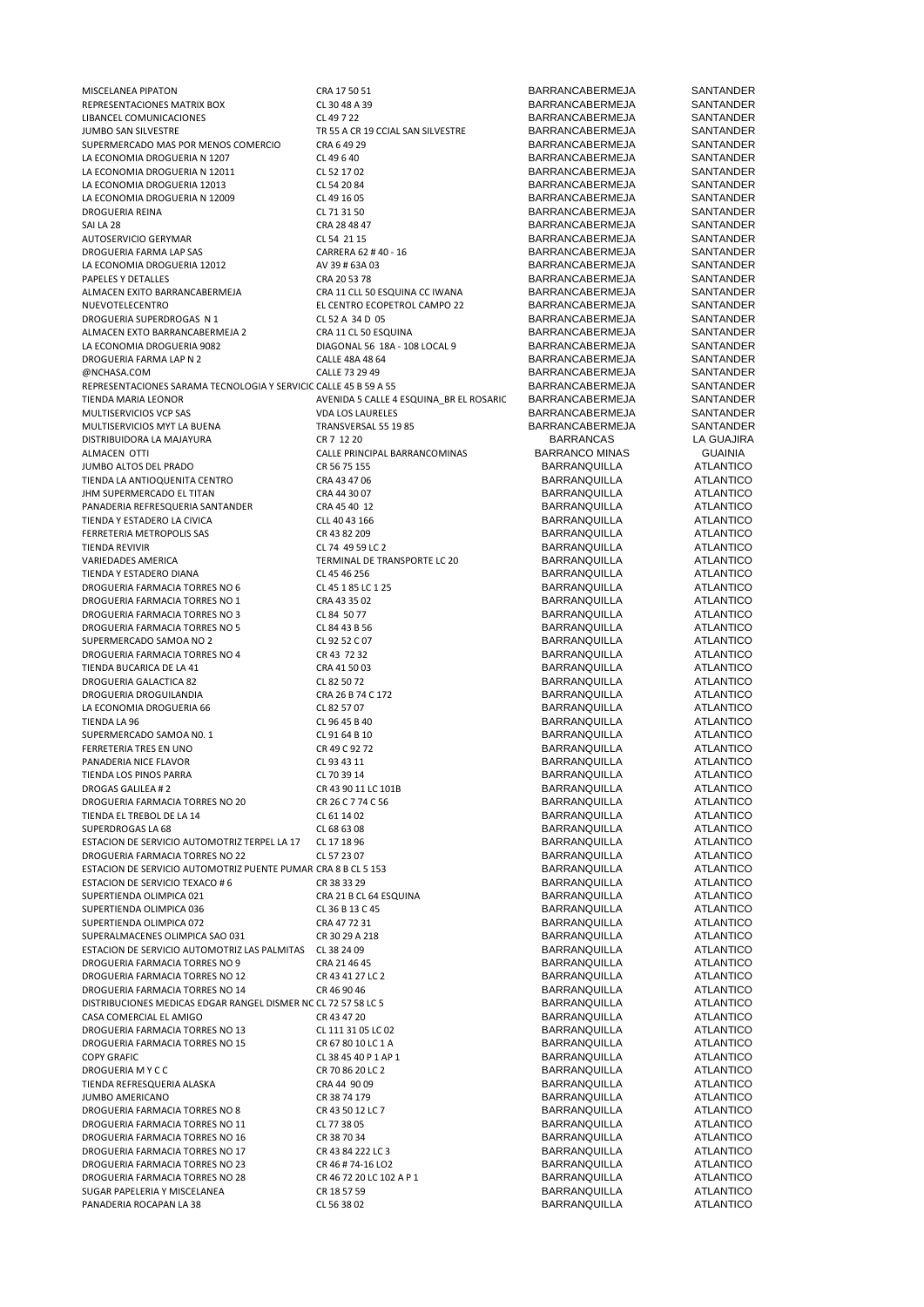| ALMANCEN MULTISERVICIO MEGAMAS PARAISO                          | CALLE 80 68 13 LC 3                      | <b>BARRANQUILLA</b>                 | <b>ATLANTICO</b>              |
|-----------------------------------------------------------------|------------------------------------------|-------------------------------------|-------------------------------|
|                                                                 |                                          |                                     |                               |
| TIENDA LA CONTRASENA NO 2                                       | CR 45 84 11                              | <b>BARRANQUILLA</b>                 | <b>ATLANTICO</b>              |
| SUPERTIENDA OLIMPICA 076                                        | CL 76 CR 49 C ESQ                        | <b>BARRANQUILLA</b>                 | <b>ATLANTICO</b>              |
| SUPERALMACEN OLIMPICA SAO 047                                   | CRA 9 CL 47 ESQUINA                      | <b>BARRANQUILLA</b>                 | <b>ATLANTICO</b>              |
| JUMBO BUENAVISTA                                                | CL 99 CR 53                              | <b>BARRANQUILLA</b>                 | <b>ATLANTICO</b>              |
| MIRAMAR 98                                                      | CRA 44 A 98 11                           | <b>BARRANQUILLA</b>                 | <b>ATLANTICO</b>              |
|                                                                 |                                          |                                     |                               |
| ESTACION SERVICIO AUTOMOTRIZ TERPEL AUTO LA UN CR 29 39 07      |                                          | <b>BARRANQUILLA</b>                 | <b>ATLANTICO</b>              |
| DROGUERIA FARMACIA TORRES NO 33                                 | CR 42 B1 84 07                           | <b>BARRANQUILLA</b>                 | <b>ATLANTICO</b>              |
| SUPER BOSQUE                                                    | CR 59 B 91 106                           | <b>BARRANQUILLA</b>                 | <b>ATLANTICO</b>              |
| ESTACION DE SERVICIOS SJ PB SAS                                 | CR 43 68 13                              | <b>BARRANQUILLA</b>                 | <b>ATLANTICO</b>              |
| DROGUERIA LA BARATA DC                                          | CL 19 CR 6 D 35 ESQ                      | <b>BARRANQUILLA</b>                 | <b>ATLANTICO</b>              |
| DROGUERIA FARMACIA TORRES NO 10                                 |                                          |                                     | <b>ATLANTICO</b>              |
|                                                                 | CR 70 A 88 A 61                          | <b>BARRANQUILLA</b>                 |                               |
| SUPERTIENDA OLIMPICA NO 544                                     | CL 82 52 77                              | <b>BARRANQUILLA</b>                 | <b>ATLANTICO</b>              |
| SUPERDROGUERIA OLIMPICA 515                                     | CL 84 51 B 22                            | <b>BARRANQUILLA</b>                 | <b>ATLANTICO</b>              |
| SUPERTIENDA OLIMPICA 082                                        | CRA 46 82 54                             | <b>BARRANQUILLA</b>                 | <b>ATLANTICO</b>              |
| SUPERTIENDAS OLIMPICA 84                                        | CL 84 CRA 67 ESQUINA                     | <b>BARRANQUILLA</b>                 | <b>ATLANTICO</b>              |
| SUPERALMACENES OLIMPICA 001                                     |                                          | <b>BARRANQUILLA</b>                 | <b>ATLANTICO</b>              |
|                                                                 | CL 53 46 38                              |                                     |                               |
| SUPERALMACENES OLIMPICA SAO 093                                 | CL 93 CRA 46 ESQUINA                     | <b>BARRANQUILLA</b>                 | <b>ATLANTICO</b>              |
| ESTACION DE SERVICIO SAN JORGE                                  | CRA 43 68 13                             | <b>BARRANQUILLA</b>                 | <b>ATLANTICO</b>              |
| DROGUERIA FARMACIA TORRES NO 26                                 | CRA 27 46 56                             | <b>BARRANQUILLA</b>                 | <b>ATLANTICO</b>              |
| DROGUERIA SUPER OFERTAS S.I S.A.S                               | CRA 47 68 09 LC 4                        | <b>BARRANQUILLA</b>                 | <b>ATLANTICO</b>              |
| <b>ECOPHARMA SAS</b>                                            | CARRERA 42 C 30 27                       | <b>BARRANQUILLA</b>                 | <b>ATLANTICO</b>              |
|                                                                 |                                          |                                     |                               |
| TIENDA Y DROGUERIA LINDA VISTA                                  | CR 64 B 86 06                            | <b>BARRANQUILLA</b>                 | <b>ATLANTICO</b>              |
| DROGUERIA GALACTICA VILLA SANTOS                                | CL 106 50 102 CC ALQUALINA LC 12         | <b>BARRANQUILLA</b>                 | <b>ATLANTICO</b>              |
| LA ECONOMIA DROGUERIA 43                                        | CR 46 93 244                             | <b>BARRANQUILLA</b>                 | <b>ATLANTICO</b>              |
| LA ECONOMIA DROGUERIA 44                                        | CR 49 C 80 245                           | <b>BARRANQUILLA</b>                 | <b>ATLANTICO</b>              |
| DROGUERIA FARMACIA TORRES NO 19                                 | CL 72 60 43                              | <b>BARRANQUILLA</b>                 | <b>ATLANTICO</b>              |
|                                                                 |                                          |                                     | <b>ATLANTICO</b>              |
| DROGUERIA FARMACIA TORRES 55                                    | CALLE 79 # 22A - 22 LOS ROBLES 6TA ETAPA | <b>BARRANQUILLA</b>                 |                               |
| DROGUERIA FARMACIA TORRES NO 39                                 | CL 47 18 35                              | <b>BARRANQUILLA</b>                 | <b>ATLANTICO</b>              |
| DROGUERIA FARMACIA TORRES NO 42                                 | CL 10 15 15 CENTRO                       | <b>BARRANQUILLA</b>                 | <b>ATLANTICO</b>              |
| DROGUERIA FARMACIA TORRES NO 51                                 | CL 72 41 B 08                            | <b>BARRANQUILLA</b>                 | <b>ATLANTICO</b>              |
| DROGUERIA FARMACIA TORRES NO 50                                 | CR 43 79 226 LC 1                        | <b>BARRANQUILLA</b>                 | <b>ATLANTICO</b>              |
|                                                                 |                                          |                                     |                               |
| DROGUERIA FARMACIA TORRES NO 49                                 | CR 8 36 B 41                             | <b>BARRANQUILLA</b>                 | <b>ATLANTICO</b>              |
| DROGUERIA FARMACIA TORRES NO 44                                 | CARRERA 18 24 157 LC 2                   | <b>BARRANQUILLA</b>                 | <b>ATLANTICO</b>              |
| DROGUERIA FARMACIA TORRES NO 43                                 | CR 42 80 147                             | <b>BARRANQUILLA</b>                 | <b>ATLANTICO</b>              |
| MEGAMAS SOURDIS                                                 | CR 9 G 87 27                             | <b>BARRANQUILLA</b>                 | <b>ATLANTICO</b>              |
| EXITO PANORAMA                                                  | CL 31 6 B 135                            | <b>BARRANQUILLA</b>                 | <b>ATLANTICO</b>              |
|                                                                 |                                          |                                     |                               |
| MERCADITO BARRAZA                                               | CL 83 42 A 3 25                          | <b>BARRANQUILLA</b>                 | <b>ATLANTICO</b>              |
| CARULLA 86                                                      | CR 64C 86 20                             | <b>BARRANQUILLA</b>                 | <b>ATLANTICO</b>              |
| CARULLA MALL PLAZA BUENAVISTA                                   | CARRERA 53 99-160                        | <b>BARRANQUILLA</b>                 | <b>ATLANTICO</b>              |
| CARULLA 82                                                      | CL 82 50 71                              | <b>BARRANQUILLA</b>                 | <b>ATLANTICO</b>              |
| TIENDA Y DROGUERIA LINDA VISTA 2                                | CR 64 B 86 06                            | <b>BARRANQUILLA</b>                 | <b>ATLANTICO</b>              |
|                                                                 |                                          |                                     |                               |
| EL TROPICO DE BELLAVISTA                                        | CRA 60 58 132 LT 1                       | <b>BARRANQUILLA</b>                 | <b>ATLANTICO</b>              |
| DISTRIBUIDORA BERACA BARRANQUILLA                               | CL 70 C 23 C 57                          | <b>BARRANQUILLA</b>                 | <b>ATLANTICO</b>              |
| FARMACIA PASTEUR BARRANQUILLA                                   | CL 84 51 B 45 LC 8                       | <b>BARRANQUILLA</b>                 | <b>ATLANTICO</b>              |
| SUPERMERCADO Y DROGUERIA AL DIA CIUDAD JARDIN CALLE 80 41 D 11  |                                          | <b>BARRANQUILLA</b>                 | <b>ATLANTICO</b>              |
| DISTRIBUCIONES MEDICOS EDGAR RANGER DISMER N. CRA 38 63 57 LO 2 |                                          | <b>BARRANQUILLA</b>                 | <b>ATLANTICO</b>              |
|                                                                 |                                          |                                     |                               |
| CARULLA CIUDAD DEL MAR                                          | CL 3 A NO 26 EN BARRANQUILLA             | <b>BARRANQUILLA</b>                 | <b>ATLANTICO</b>              |
| LA BARRANQUILLERISIMA N 5                                       | CL 3 51 B 161 LC 2                       | <b>BARRANQUILLA</b>                 | <b>ATLANTICO</b>              |
| DROGUERIA FARMACIA TORRES NO 54                                 | CRA 65 84 253                            | <b>BARRANQUILLA</b>                 | <b>ATLANTICO</b>              |
| DROGUERIA FARMACIA TORRES NO 57                                 | CL 70 C 24 C 05 LC 1                     | <b>BARRANQUILLA</b>                 | <b>ATLANTICO</b>              |
| SUPERTIENDA OLIMPICA NO 043 MIRAMAR                             | CENTRO COMERCIAL MIRAMAR CRA 43 CL 10    | <b>BARRANQUILLA</b>                 | <b>ATLANTICO</b>              |
|                                                                 |                                          |                                     |                               |
| TIENDA LA VELOZ                                                 | CL 81 68 20                              | <b>BARRANQUILLA</b>                 | <b>ATLANTICO</b>              |
| FARMATODO ALTOS DEL PRADO                                       | CRA 51 B 80 65                           | <b>BARRANQUILLA</b>                 | <b>ATLANTICO</b>              |
| FARMATODO BARRANQUILLA                                          | CL 82 50 11                              | <b>BARRANQUILLA</b>                 | <b>ATLANTICO</b>              |
| FARMATODO PLAZA 79                                              | CRA 49 C 79 34 LC 101                    | <b>BARRANQUILLA</b>                 | <b>ATLANTICO</b>              |
| SUPERTIENDA OLIMPICA NO 098 BUENAVISTA                          | CRA 56 96 165                            | <b>BARRANQUILLA</b>                 | <b>ATLANTICO</b>              |
|                                                                 |                                          |                                     |                               |
| SUPERTIENDA OLIMPICA 503                                        | CL 19 4 134                              | <b>BARRANQUILLA</b>                 | <b>ATLANTICO</b>              |
| SUPERTIENDA OLIMPICA 068                                        | CL 68 31 81                              | <b>BARRANQUILLA</b>                 | <b>ATLANTICO</b>              |
| SUPERTIENDA OLIMPICA NO 8                                       | CL 36 B CRA 8 ESQUINA                    | <b>BARRANQUILLA</b>                 | <b>ATLANTICO</b>              |
| SUPERTIENDA OLIMPICA NO 006                                     | CRA 67606                                | <b>BARRANQUILLA</b>                 | <b>ATLANTICO</b>              |
| SUPERTIENDA OLIMPICA NO 038                                     | CRA 38 102 B 15                          | <b>BARRANQUILLA</b>                 | <b>ATLANTICO</b>              |
| SUPERTIENDA OLIMPICA STO 060 TANGANAZO                          |                                          |                                     | <b>ATLANTICO</b>              |
|                                                                 | CL 72 CRA 60 ESQUINA                     | <b>BARRANQUILLA</b>                 |                               |
| CARULLA VILLA COUNTRY                                           | CL 78 53 70 PISO 1                       | <b>BARRANQUILLA</b>                 | <b>ATLANTICO</b>              |
| DROGUERIA FARMACIA TORRES NO 29 CENTRO                          | CR 40 37 44                              | <b>BARRANQUILLA</b>                 | <b>ATLANTICO</b>              |
| DROGUERIA FARMACIA TORRES NO 45                                 | CARRERA 49 C 80 13 LO 3                  | <b>BARRANQUILLA</b>                 | <b>ATLANTICO</b>              |
| DROGUERIA FARMACIA TORRES NO 52                                 | CARRERA 21 B NO 61 04                    | <b>BARRANQUILLA</b>                 | <b>ATLANTICO</b>              |
|                                                                 |                                          |                                     |                               |
| DROGUERIA FARMACIA TORRES NO 53                                 | CL 26 20 B 46 ESQ                        | <b>BARRANQUILLA</b>                 | <b>ATLANTICO</b>              |
| DROGUERIA FARMACIA TORRES NO 56                                 | CR 41 65 B 55 LO 101                     | <b>BARRANQUILLA</b>                 | <b>ATLANTICO</b>              |
| DROGUERIA FARMACIA TORRES NO 60                                 | CR 8 45 47 LO 3Y4                        | <b>BARRANQUILLA</b>                 | <b>ATLANTICO</b>              |
| E JIMENEZ Y ASOCIADOS CORDIALIDAD                               | CRA 6 91 26                              | <b>BARRANQUILLA</b>                 | <b>ATLANTICO</b>              |
| E. JIMENEZ Y ASOCIADOS REAL 2                                   | CL 88 75 50                              | <b>BARRANQUILLA</b>                 | <b>ATLANTICO</b>              |
|                                                                 |                                          |                                     |                               |
| DROGUERIAS FARMACIA TORRES NO 63                                | CRA 45 37 43                             | <b>BARRANQUILLA</b>                 | <b>ATLANTICO</b>              |
| LA 65                                                           | KRA 65# 86-80                            | <b>BARRANQUILLA</b>                 | <b>ATLANTICO</b>              |
| SUPERTIENDA OLIMPICA NO 061 RECREO                              | CL 61 ENTRE CRA 41 Y 43                  | <b>BARRANQUILLA</b>                 | <b>ATLANTICO</b>              |
| SUPERTIENDAS Y DROGUERIAS OLIMPICA NO 045                       | CL 45 2 09                               | <b>BARRANQUILLA</b>                 | <b>ATLANTICO</b>              |
| SUPERTIENDA OLIMPICA NO 516                                     | CL 47 14 189                             | <b>BARRANQUILLA</b>                 | <b>ATLANTICO</b>              |
|                                                                 |                                          | <b>BARRANQUILLA</b>                 | <b>ATLANTICO</b>              |
| SUPERTIENDA OLIMPICA 016 GALAPA                                 | CRA 42 F# 82 - 15                        |                                     |                               |
| FARMATODO BERNARDO BARRANQUILLA                                 | CR 43 75 04                              | <b>BARRANQUILLA</b>                 | <b>ATLANTICO</b>              |
| SUPERTIENDA OLIMPICA 73                                         | CL 73 43 D ESQUINA                       | <b>BARRANQUILLA</b>                 | <b>ATLANTICO</b>              |
| DROGUERIA EMPRESARIAL NO 2                                      |                                          |                                     |                               |
|                                                                 | CL 87 35 B 25 LC 5                       | <b>BARRANQUILLA</b>                 | <b>ATLANTICO</b>              |
|                                                                 |                                          |                                     |                               |
| SUPERTIENDA OLIMPICA NO 46                                      | CL 45 CRA 20 ESQUINA                     | <b>BARRANQUILLA</b>                 | <b>ATLANTICO</b>              |
| DROGUERIA FARMACIA TORRES 68<br>DROGUERIA FARMACIA TORRES N 73  | CL 100 36 05<br>CALLE 19 3 D 38          | <b>BARRANQUILLA</b><br>BARRANQUILLA | <b>ATLANTICO</b><br>ATLANTICO |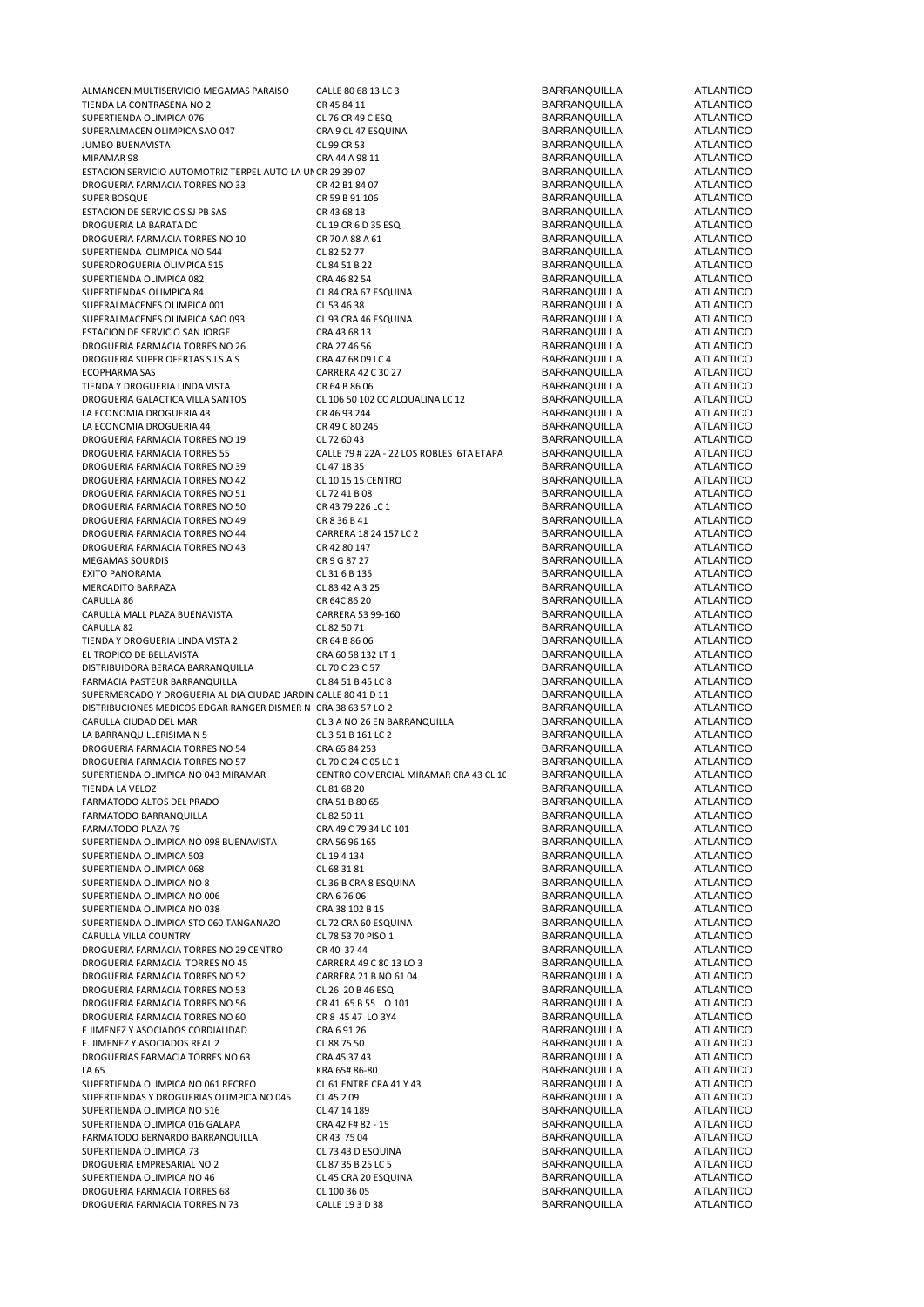| DOLCE VITA DE LA 82                                                   | CL 82 42 F 57                           | <b>BARRANQUILLA</b>    | <b>ATLANTICO</b> |
|-----------------------------------------------------------------------|-----------------------------------------|------------------------|------------------|
| MISCELANEA LA CLAVE                                                   | CR 33 NO 72 188                         | BARRANQUILLA           | <b>ATLANTICO</b> |
| DRGUERIA BIOSANAR UNO                                                 | CRA 53 NO 48 154                        | BARRANQUILLA           | ATLANTICO        |
| AUTO SERVICIO Y PANADERIA MERKA RAPIDO                                | CL 58 62 61                             | <b>BARRANQUILLA</b>    | <b>ATLANTICO</b> |
| <b>PA INTERNET</b>                                                    | CL 90 6 D 67                            | <b>BARRANQUILLA</b>    | <b>ATLANTICO</b> |
|                                                                       |                                         |                        |                  |
| DROGUERIA FARMACIA TORRES NO 35                                       | CARRERA 53 125 550 LO 108               | BARRANQUILLA           | <b>ATLANTICO</b> |
| DROGUERIA NON PLUS BOULEVAR                                           | CL 19 1 F 22                            | <b>BARRANQUILLA</b>    | <b>ATLANTICO</b> |
| EXITO BARRANQUILLA                                                    | CRA 51B # 87 - 50                       | <b>BARRANQUILLA</b>    | <b>ATLANTICO</b> |
| <b>EXITO SAN BLAS</b>                                                 | CRA 41 NO.36-81                         | BARRANQUILLA           | <b>ATLANTICO</b> |
| EXITO BUENA VISTA BARRANQUILLA                                        | CRA 53 CL 98                            | BARRANQUILLA           | <b>ATLANTICO</b> |
|                                                                       |                                         | <b>BARRANQUILLA</b>    | <b>ATLANTICO</b> |
| <b>EXITO SAN FRANCISCO</b>                                            | CL 72 CRA 38 ESQUINA                    |                        |                  |
| <b>EXITO MURILLO</b>                                                  | CLL 45 N. 27 ESQUINA                    | <b>BARRANQUILLA</b>    | <b>ATLANTICO</b> |
| EXITO 77                                                              | CLL 77 N. 71 ESQUINA                    | <b>BARRANQUILLA</b>    | <b>ATLANTICO</b> |
| EXITO METROPOLITANO                                                   | CIRCUNVALAR CON AV MURILLO CIAL PLAZA   | <b>BARRANQUILLA</b>    | <b>ATLANTICO</b> |
| PA INTERNET                                                           | CL 90 6 D 67                            | <b>BARRANQUILLA</b>    | <b>ATLANTICO</b> |
|                                                                       |                                         |                        |                  |
| SUPER NORTE AUTO SERVICIO                                             | CARRERA 57 96 132                       | <b>BARRANQUILLA</b>    | <b>ATLANTICO</b> |
| TIENDA Y ESTADERO DIANA                                               | CALLE 45 46 256                         | <b>BARRANQUILLA</b>    | <b>ATLANTICO</b> |
| LA ECONOMIA DROGUERIA 654                                             | CALLE 72 66 173                         | BARRANQUILLA           | ATLANTICO        |
| LA ECONOMIA DROGUERIA 22                                              | VIA 40 # 71 - 124                       | <b>BARRANQUILLA</b>    | <b>ATLANTICO</b> |
|                                                                       |                                         |                        |                  |
| TIENDA TORO MANSO DE LA 34                                            | CALLE 34 7G 33                          | <b>BARRANQUILLA</b>    | <b>ATLANTICO</b> |
| DROGUERIA Y VARIEDADES NUEVO MILENIO                                  | CALLE 38 21B 06                         | <b>BARRANQUILLA</b>    | <b>ATLANTICO</b> |
| ALMACEN MULTISERVICIOS MEGAMAS CALIFORNIA                             | CR 6 H NO 91 06                         | <b>BARRANQUILLA</b>    | <b>ATLANTICO</b> |
| ALMACEN MULTISERVICIOS MEGAMAS LA 54                                  | CR 54 58 28                             | <b>BARRANQUILLA</b>    | <b>ATLANTICO</b> |
|                                                                       |                                         |                        |                  |
| STO VIA 40                                                            | CALLE 84 VIA 40 SIAPE                   | <b>BARRANQUILLA</b>    | <b>ATLANTICO</b> |
| FARMATODO BUENA VISTA                                                 | CARRERA 56 98 65 CC PLAZA DEL PARQUE    | <b>BARRANQUILLA</b>    | ATLANTICO        |
| FARMATODO VIVA BARRANQUILLA                                           | CARRERA 51 B 87 50                      | <b>BARRANQUILLA</b>    | <b>ATLANTICO</b> |
| DROGUERIA PHARMALIFE D&E                                              | CALLE 106 49 E 105 LC 2                 | <b>BARRANQUILLA</b>    | <b>ATLANTICO</b> |
|                                                                       |                                         |                        |                  |
| PANADERIA EL TROPICO DE LA 38                                         | CARRERA 38 58 103 BARRANQUILLA          | BARRANQUILLA           | <b>ATLANTICO</b> |
| SUPERTIENDA OLIMPICA STO 015 LA PAZ                                   | CL 108 N 12 F 18                        | <b>BARRANQUILLA</b>    | <b>ATLANTICO</b> |
| SUPERALMACEN OLIMPICA SAO 094 VILLA CAROLINA CL 93 NO 71 49 MZ B TL 1 |                                         | <b>BARRANQUILLA</b>    | <b>ATLANTICO</b> |
| SUPERTIENDA OLIMPICA STO 078 CIUDAD JARDIN                            | CL 78 N 42 15                           | <b>BARRANQUILLA</b>    | <b>ATLANTICO</b> |
|                                                                       |                                         |                        |                  |
| SUPERTIENDA OLIMPICA STO 027 LOS OLIVOS                               | CARRERA 27 106 14                       | <b>BARRANQUILLA</b>    | <b>ATLANTICO</b> |
| SUPER TIENDA OLIMPICA STO 042 UNIVERSAL                               | CARRERA 4 41 B 07                       | <b>BARRANQUILLA</b>    | ATLANTICO        |
| DROGUERIA Y VARIEDADES EDYMAR                                         | CALLE 26 13 07                          | <b>BARRANQUILLA</b>    | <b>ATLANTICO</b> |
|                                                                       |                                         |                        |                  |
| SANTANA EXPRESS                                                       | CALLE 79 49 B 09                        | <b>BARRANQUILLA</b>    | ATLANTICO        |
| MULTIPAGOS 17                                                         | CALLE 34 43 129 LC 17                   | BARRANQUILLA           | <b>ATLANTICO</b> |
| FERRETERIA RUEDA                                                      | CALLE 72 66 49                          | <b>BARRANQUILLA</b>    | <b>ATLANTICO</b> |
| DROGUERIA VIVA V3                                                     | CALLE 72 39 222 LOCAL                   | <b>BARRANQUILLA</b>    | <b>ATLANTICO</b> |
| CAFE INTERNET RAPIDO Y CONFIDENCIAL                                   | CL 16 NO 17 B 03 EN BARRANQUILLA        | <b>BARRANQUILLA</b>    | <b>ATLANTICO</b> |
|                                                                       |                                         |                        |                  |
| STO 054                                                               | CALLE 3 25 203                          | <b>BARRANQUILLA</b>    | <b>ATLANTICO</b> |
| FERRETERIA ROC_CENTER                                                 | CARRERA 2 # 58 06                       | <b>BARRANQUILLA</b>    | <b>ATLANTICO</b> |
| SPA LUJOS                                                             | CR 40#43 41 LO 4                        | <b>BARRANQUILLA</b>    | ATLANTICO        |
| OLIMPICA CERVANTES CALLE 85 STO 085                                   | CR 51 B# 85 48                          | <b>BARRANQUILLA</b>    | ATLANTICO        |
|                                                                       |                                         |                        |                  |
| MISCELANEA Y PAPELERIA NELLY                                          | CL 73 NO 46 38 EN BARRANQUILLA          | BARRANQUILLA           | ATLANTICO        |
| VARIEDADES LA SANTANDEREANA ARACERI LEMUS                             | CR 28 # 24-01                           | <b>BARRANQUILLA</b>    | <b>ATLANTICO</b> |
| STO 058 PLAZA CATALUNVA                                               | CLL 84 # 57 62 LOCAL 11 PLAZA CATALUNV. | <b>BARRANQUILLA</b>    | <b>ATLANTICO</b> |
| ANGELES BEAUTY SAS                                                    | CARRERA 54 # 70 -97 LC 1                | <b>BARRANQUILLA</b>    | ATLANTICO        |
|                                                                       |                                         |                        |                  |
| JORGE SOJO                                                            | CR 65 # 75-39 LOCAL 4 EN BARRANQUILLA   | <b>BARRANQUILLA</b>    | <b>ATLANTICO</b> |
| SUPERTIENDA OLIMPICA STO 030                                          | CARRERA 43 # 30 24                      | <b>BARRANQUILLA</b>    | <b>ATLANTICO</b> |
| FARMATODO VILLA COUNTRY                                               | CR 55 N 79 09                           | BARRANQUILLA           | ATLANTICO        |
| DROGUERIA GALACTICA 79                                                | CL 79 NO 52 55 LC 1 EN BARRANQUILLA     | <b>BARRANQUILLA</b>    | <b>ATLANTICO</b> |
|                                                                       | CRA 13 C 45 C 1 - 68                    | BARRANQUILLA           | ATLANTICO        |
| MODAS DANYMAR                                                         |                                         |                        |                  |
| MARIA EUGENIA BRUGES ARENDS                                           | CL 40 N 46 - 42                         | <b>BARRANQUILLA</b>    | ATLANTICO        |
| MERQUEO SAS - BARRANQUILLA                                            | CL 69 VIA 40 - 205 EN BARRANQUILLA      | <b>BARRANQUILLA</b>    | ATLANTICO        |
| <b>QUALITY DESIGN S.A.S</b>                                           | ESCUELA NAVAL DE SUBOFICIALES ARC BARR  | <b>BARRANQUILLA</b>    | <b>ATLANTICO</b> |
| DROGUERIA LONDRES                                                     | CL 54 #41 - 03                          | <b>BARRANQUILLA</b>    | ATLANTICO        |
|                                                                       |                                         |                        |                  |
| DROGUERIA LA CELESTE #3                                               | CALLE 47 14 D 40                        | <b>BARRANQUILLA</b>    | ATLANTICO        |
| FARMATODO PLAZA CAMPESTRE                                             | CRR 30#2C-118 CENTRP COMERCIAL VILLA C/ | <b>BARRANQUILLA</b>    | <b>ATLANTICO</b> |
| MAGICAL SET                                                           | CR 17 C1# 18B -59                       | <b>BARRANQUILLA</b>    | ATLANTICO        |
| VARIEDADES HERMANOS VERA                                              | <b>CARRERA 5 10 44</b>                  | <b>BECERRIL</b>        | <b>CESAR</b>     |
| VARIEDADES NABELIS                                                    | <b>CARRERA 5 10 45</b>                  | <b>BECERRIL</b>        | <b>CESAR</b>     |
|                                                                       |                                         |                        |                  |
| DROGUERIA EL DESCUENTO                                                | CL 7 6 56                               | BELEN                  | <b>BOYACA</b>    |
| DROGUERIA EL PORTAL DE BELEN                                          | CARRERA 5 7 34                          | BELEN                  | <b>BOYACA</b>    |
| SOLUCIONES CONTABLES INTEGRALES BELEN                                 | <b>CALLE 6545</b>                       | BELEN                  | <b>BOYACA</b>    |
| COMUNICACIONES YANDY                                                  | CALLE 18 4 78 ESQ BRR CINCUENTENARIO    | BELEN DE LOS ANDAQUIES | CAQUETA          |
| DISTRIBUCIONES JUGAR                                                  | CL 5 11 28                              | BELEN DE UMBRIA        | RISARALDA        |
|                                                                       |                                         |                        |                  |
| SERVIDROGAS BELEN                                                     | CR 10 6 35                              | BELEN DE UMBRIA        | RISARALDA        |
| DROGUERIA PARISIENSE                                                  | CL 20 F 76 27                           | <b>BELLO</b>           | <b>ANTIOQUIA</b> |
| MISCELAEAS ALFE                                                       | CL 51 A 51 03                           | BELLO                  | <b>ANTIOQUIA</b> |
| FARMACIA PASTEUR BELLO                                                | CRA 49 49 72                            | BELLO                  | <b>ANTIOQUIA</b> |
|                                                                       |                                         |                        |                  |
| FARMACIA TERRANOVA 2                                                  | CL 24A 57A 96                           | BELLO                  | <b>ANTIOQUIA</b> |
| DROGUERIA MURIMA                                                      | CR 55 29 04                             | BELLO                  | <b>ANTIOQUIA</b> |
| DROGUERIA CAMARIN                                                     | CL 31 50 39                             | BELLO                  | <b>ANTIOQUIA</b> |
| DROGUERIA C.M.A.                                                      | DG 65 47 B 10                           | BELLO                  | <b>ANTIOQUIA</b> |
|                                                                       |                                         |                        |                  |
| FARMACIA TERRANOVA                                                    | DG 55 32 53                             | BELLO                  | <b>ANTIOQUIA</b> |
| MISCELANEA DANY                                                       | CL 51 50 50                             | BELLO                  | <b>ANTIOQUIA</b> |
| DROGUERIA SINDELHATO                                                  | CRA 49 47 75                            | BELLO                  | <b>ANTIOQUIA</b> |
| DROGUERIA BELLO                                                       | AV 50A 52 80                            | BELLO                  | <b>ANTIOQUIA</b> |
|                                                                       |                                         |                        | <b>ANTIOQUIA</b> |
| METRO BELLO II                                                        | CRA 50 27 B 71                          | BELLO                  |                  |
| PAPELERIA Y COMUNICACIONES TALENTOS                                   | DG 53 13 10                             | BELLO                  | <b>ANTIOQUIA</b> |
| VARIEDADES MERCI KATRIZ                                               | CRA 51 50 03                            | BELLO                  | <b>ANTIOQUIA</b> |
| <b>HILOS PATRY</b>                                                    | CL 63 50 14                             | BELLO                  | <b>ANTIOQUIA</b> |
| DROGUERIA FARMABELLO NO 02                                            | CL 52 46 04                             | BELLO                  | <b>ANTIOQUIA</b> |
|                                                                       |                                         |                        |                  |
| DROGUERIA ZAMORA                                                      | CR 42 20 DD 21                          | BELLO                  | <b>ANTIOQUIA</b> |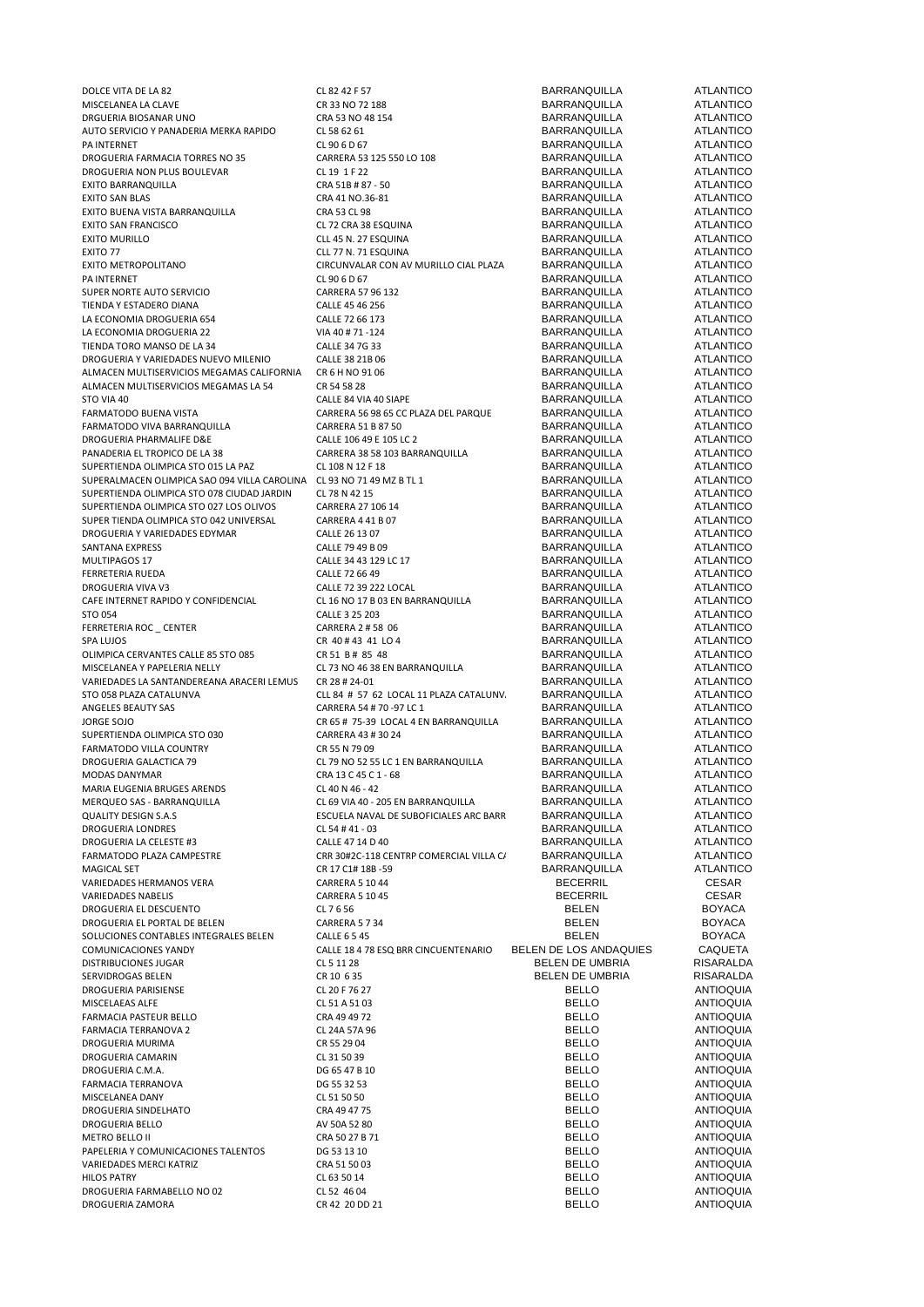| DROGUERIA LA 50 DE BELLO                                              | CR 50 55 04                                       | <b>BELLO</b>                   | <b>ANTIOQUIA</b>               |
|-----------------------------------------------------------------------|---------------------------------------------------|--------------------------------|--------------------------------|
| EXITO BELLO 2                                                         | DG 51 35 120                                      | <b>BELLO</b>                   | <b>ANTIOQUIA</b>               |
| SERVIDROGAS LA 42                                                     | AV 42 57 53                                       | <b>BELLO</b>                   | <b>ANTIOQUIA</b>               |
| TIENDAS Y ABARROTES LOS PRIMOS SAS                                    | DG 65 39 A 02                                     | <b>BELLO</b>                   | <b>ANTIOQUIA</b>               |
| <b>SURTIMAX BELLO</b>                                                 | CRA 49 47 35                                      | <b>BELLO</b>                   | <b>ANTIOQUIA</b>               |
| DROGUERIA MILDESCUENTOS                                               | DG 59 A 23B 15                                    | <b>BELLO</b>                   | <b>ANTIOQUIA</b>               |
| FARMACIA PASTEUR MADERA                                               | CL 26 B 49 104 LOC 101                            | <b>BELLO</b>                   | <b>ANTIOQUIA</b>               |
| DROGUERIA SALUDVITAL OBRERO                                           | CR 53 33 17                                       | <b>BELLO</b>                   | <b>ANTIOQUIA</b>               |
| DROGUERIA MACROSALUD                                                  | AV 33 DG 55 175                                   | <b>BELLO</b>                   | <b>ANTIOQUIA</b>               |
| <b>TIENDAS ARISIL</b>                                                 | AV 26 52 200 LC 101                               | <b>BELLO</b>                   | <b>ANTIOQUIA</b>               |
| DROGUERIA PHARMA PLUS                                                 | AV 45 B 61 03                                     | <b>BELLO</b>                   | <b>ANTIOQUIA</b>               |
| DROGUERIA VIVAFARMA                                                   | CR 51 27 B 16                                     | <b>BELLO</b>                   | <b>ANTIOQUIA</b>               |
| DROGUERIA JN                                                          | CRA 50 56 B 06                                    | <b>BELLO</b>                   | <b>ANTIOQUIA</b>               |
| <b>EXITO BELLO</b>                                                    | DIAG.51 35-120 BELLO                              | <b>BELLO</b>                   | <b>ANTIOQUIA</b>               |
| DROGUERIA METRO-PROGRESO                                              | CALLE 20 B 75 03 LOCAL 101                        | <b>BELLO</b>                   | <b>ANTIOQUIA</b>               |
| FARMACIA PASTEUR SUPERMERCADO O.R                                     | <b>CARRERA 50 55 44</b>                           | <b>BELLO</b>                   | <b>ANTIOQUIA</b>               |
|                                                                       |                                                   |                                |                                |
| <b>DROGUERIA D RIOS</b>                                               | CALLE 20D 44 6                                    | <b>BELLO</b>                   | <b>ANTIOQUIA</b>               |
| DROGUERIA FARMANORTE ZAMORA                                           | CALLE 20D 42D 4                                   | <b>BELLO</b>                   | <b>ANTIOQUIA</b>               |
| PAPELERIA TRIANA                                                      | CR 60 22 12 INTERIOR 201                          | <b>BELLO</b>                   | <b>ANTIOQUIA</b>               |
| MERCADOS CAMPO FRESKO                                                 | CALLE 71 63 A 05                                  | <b>BELLO</b>                   | <b>ANTIOQUIA</b>               |
| <b>COPY CENTER BELLO</b>                                              | CALLE 52 49 41                                    | <b>BELLO</b>                   | <b>ANTIOQUIA</b>               |
| DROGUERIA YAYALU                                                      | CARRERA 58 DD 25 A 11                             | <b>BELLO</b>                   | <b>ANTIOQUIA</b>               |
| DROGAS AMAZONIA                                                       | CARRERA 59 27 B 434                               | <b>BELLO</b>                   | <b>ANTIOQUIA</b>               |
| MIL VARIEDADES FONTIMERKA                                             | DIAGONAL 44 AVDA 32 13                            | <b>BELLO</b>                   | <b>ANTIOQUIA</b>               |
| <b>DROGMEDIK GS</b>                                                   | CALLE 53 A 56 81                                  | <b>BELLO</b>                   | <b>ANTIOQUIA</b>               |
| DROGUERIA ELITE EN BELLO                                              | CARRERA 52 55 107                                 | <b>BELLO</b>                   | <b>ANTIOQUIA</b>               |
| <b>MERCAMAX Y MAS</b>                                                 | <b>DIAGONAL 59 32 05</b>                          | <b>BELLO</b>                   | <b>ANTIOQUIA</b>               |
| FARMACIA PASTEUR PUERTA DEL NORTE                                     | DIAGONAL 55 NO. 34 67 LOCAL 2096 - 2097           | <b>BELLO</b>                   | <b>ANTIOQUIA</b>               |
| SUPERMERCADOS LA 80 CABAÑAS                                           | CARRERA 51 25 23 LOCAL 101                        | <b>BELLO</b>                   | <b>ANTIOQUIA</b>               |
| MISCELANEA KENDRY                                                     | AVENIDA 36 44 63                                  | <b>BELLO</b>                   | <b>ANTIOQUIA</b>               |
| MISCELANEA JHOHAN SALOME                                              | CL 74 57 B 54                                     | <b>BELLO</b>                   | <b>ANTIOQUIA</b>               |
|                                                                       |                                                   | <b>BELLO</b>                   |                                |
| MINIMERCADO LA 58                                                     | CL 69 59 28                                       |                                | <b>ANTIOQUIA</b>               |
| AUTOSERVICIO LA 2000                                                  | CALLE 58 # 63-93                                  | <b>BELLO</b>                   | <b>ANTIOQUIA</b>               |
| VARIEDADES MONI PG                                                    | CALLE 21 69 58 INT 202                            | <b>BELLO</b>                   | <b>ANTIOQUIA</b>               |
| <b>SANA NATURAL</b>                                                   | AV 35 55 65                                       | <b>BELLO</b>                   | <b>ANTIOQUIA</b>               |
| DROGUERIA YAYALU.P                                                    | CARRERA 58 C 23 04                                | <b>BELLO</b>                   | <b>ANTIOQUIA</b>               |
| LA TIENDA DE LUZ AIDA                                                 | AVENIDA 31 60 35 INT 1211                         | <b>BELLO</b>                   | <b>ANTIOQUIA</b>               |
| DROGUERIA EL TRAPICHE                                                 | CR 66 BB # 56 A 17                                | <b>BELLO</b>                   | <b>ANTIOQUIA</b>               |
| RAPI HELADOS MIS KEANTAS                                              | DIAGONAL 69A 40C 04                               | <b>BELLO</b>                   | <b>ANTIOQUIA</b>               |
| <b>MIMAS KOTA</b>                                                     | CALLE 62 63AA 29                                  | <b>BELLO</b>                   | <b>ANTIOQUIA</b>               |
| <b>EXITO BELLO CENTRO</b>                                             | CRA 49 # 50 12                                    | <b>BELLO</b>                   | <b>ANTIOQUIA</b>               |
| <b>MERCADOS SH</b>                                                    | CARRERA 65 A 73 345                               | <b>BELLO</b>                   | <b>ANTIOQUIA</b>               |
| DROGUERIA SERVISALUD LA 66                                            | CALLE 66 # 58 - 11                                | <b>BELLO</b>                   | <b>ANTIOQUIA</b>               |
| DROGUERIA EUFARMA                                                     | CALLE 21 76 - 36                                  | <b>BELLO</b>                   | <b>ANTIOQUIA</b>               |
| DROGUERIA YAYALU #2                                                   | CR 55 # 27 21                                     | <b>BELLO</b>                   | <b>ANTIOQUIA</b>               |
| DROGUERIA ROMY SALUD                                                  | CL 23 N 57 A 09                                   | <b>BELLO</b>                   | <b>ANTIOQUIA</b>               |
| VIDA FARMA BLUE                                                       | CALLE 68 64 52                                    | <b>BELLO</b>                   | <b>ANTIOQUIA</b>               |
| ALMACENES FLAMINGO # 6 BELLO                                          | DIAGONAL 55 # 34 67 LC 1 - 010                    | <b>BELLO</b>                   | <b>ANTIOQUIA</b>               |
|                                                                       |                                                   |                                | <b>ANTIOQUIA</b>               |
| EXITO WOW PLAZA FABRICATO                                             | CARRERA 50 38 201 LOCAL 1013                      | <b>BELLO</b>                   |                                |
| FRAILEJONES MISCELANEAS                                               | CRA 21 18 26                                      | <b>BELMIRA</b>                 | <b>ANTIOQUIA</b>               |
| COMERCIALIZADORA EAGLES                                               | CARRERA 3 2 21                                    | <b>BELTRAN</b>                 | <b>CUNDINAMARCA</b>            |
| COOPERATIVA DE TRANSPORTE DE BETANIA COOTRAN CL 19 20 37              |                                                   | <b>BETANIA</b>                 | <b>ANTIOQUIA</b>               |
| DROGUERIA BETULIA                                                     | CRA 20 19 77 79                                   | <b>BETULIA</b>                 | ANTIOQUIA                      |
| DROGUERIA MEGAFARMA K #3                                              | <b>CALLE 5 5 14</b>                               | <b>BETULIA</b>                 | <b>SANTANDER</b>               |
| DROGUERIA LA SALUD SOCOTA                                             | CR 7 5 25                                         | BOAVITA                        | <b>BOYACA</b>                  |
| COMERCIALIZADORA LA ESQUINA VERDE BOCHALEMA CALLE 5 3 85 89 LOS PINOS |                                                   | <b>BOCHALEMA</b>               | NORTE DE SANTANDER             |
| CONECTA 2 TECNOLOGIA Y RAPIDEZ                                        | KDX 109 1 B/MCO CARRILLO LA DONJUANA              | <b>BOCHALEMA</b>               | NORTE DE SANTANDER             |
| <b>DROGUERIA CR 30</b>                                                | CRA 28 75A 60                                     | <b>BOGOTA</b>                  | <b>BOGOTA</b>                  |
| IMPERIAL DE DROGAS NO. 2                                              | CRA 69B 35 06 SUR                                 | <b>BOGOTA</b>                  | <b>BOGOTA</b>                  |
| COMERCIAL UGANDA N.2                                                  | CL 115 59 55                                      | <b>BOGOTA</b>                  | <b>BOGOTA</b>                  |
| AUTOSERVICIO UGANDA RUBIO Y AYALA                                     | CLL 49 13 06                                      | <b>BOGOTA</b>                  | <b>BOGOTA</b>                  |
| DROGUERIA GUIVAR MERCHAN                                              | CL 53 73 62                                       | <b>BOGOTA</b>                  | <b>BOGOTA</b>                  |
| <b>FORSALUD DRUGSTORE</b>                                             | CRA 18 116 24 LC 4                                | <b>BOGOTA</b>                  | <b>BOGOTA</b>                  |
| DROGUERIA RODRIGUEZ                                                   | DG 40 27 01 SUR                                   | <b>BOGOTA</b>                  | <b>BOGOTA</b>                  |
| DROGUERIA SUBA SALUD                                                  | CRA 92 146 19                                     | <b>BOGOTA</b>                  | <b>BOGOTA</b>                  |
| <b>DROGUERIA LINDARAJA</b>                                            | TV 60 127 D 09                                    | <b>BOGOTA</b>                  | <b>BOGOTA</b>                  |
|                                                                       | AV CRA 68 97 55                                   | <b>BOGOTA</b>                  | <b>BOGOTA</b>                  |
| ESTACION DE SERVICIO COMBUSCOL LA FLORESTA                            |                                                   |                                |                                |
| SUPERMERCADO SURTIR                                                   | CL 167 54A 16                                     | <b>BOGOTA</b>                  | <b>BOGOTA</b>                  |
| <b>CIGARRERIA CENTURY</b>                                             | CL 167 45 28                                      | <b>BOGOTA</b>                  | <b>BOGOTA</b>                  |
| <b>FRUTY MIX</b>                                                      | CR 15 33 A 41 LC 4                                | <b>BOGOTA</b>                  | <b>BOGOTA</b>                  |
| CIGARRERIA ME SALVE                                                   | CRA 97 23F 35                                     | <b>BOGOTA</b>                  | <b>BOGOTA</b>                  |
| LACTEOS DONADONI                                                      | CALLE 74 4 63                                     | <b>BOGOTA</b>                  | <b>BOGOTA</b>                  |
| DROGUERIA FARMISALUD DE LA 166                                        | CRA 7 166 12                                      | <b>BOGOTA</b>                  | <b>BOGOTA</b>                  |
| FARMA COUNTRY HIPERDROGUERIAS                                         | CL 134 9A 76                                      | <b>BOGOTA</b>                  | <b>BOGOTA</b>                  |
| MINI MERCADO COLINA LS                                                | CRA 58 C 145 54                                   | <b>BOGOTA</b>                  | <b>BOGOTA</b>                  |
| DROGUERIA SAN DIEGO LM                                                | CRA 106 130 B 05                                  | <b>BOGOTA</b>                  | <b>BOGOTA</b>                  |
| DROGUERIA Y MINIMERCADO BOREAL EXPRESS                                | AV CL 24 82 04                                    | <b>BOGOTA</b>                  | <b>BOGOTA</b>                  |
| SUPER DROGUERIA LA COLINA                                             | CRA 58 128 67                                     | <b>BOGOTA</b>                  | <b>BOGOTA</b>                  |
| DROGUERIA HIPERPHARMA                                                 |                                                   |                                |                                |
|                                                                       | CALLE 69F SUR # 14C - 73                          | <b>BOGOTA</b>                  | <b>BOGOTA</b>                  |
| <b>DROGUERIA FENIX</b>                                                | AV CALLE 116 53 08                                | <b>BOGOTA</b>                  | <b>BOGOTA</b>                  |
|                                                                       |                                                   | <b>BOGOTA</b>                  | <b>BOGOTA</b>                  |
| CIGARRERIA PANINI PEDRO NEL MENDIETA                                  | CL 145 7C 58                                      |                                |                                |
| CIGARRERIA SUPER BRUSELAS 93 B                                        | CL 93 B 16 66                                     | <b>BOGOTA</b>                  | <b>BOGOTA</b>                  |
| SERVICIOS OPORTUNOS JP<br>DROGUERIA BERNAL G                          | CRA 111 A 22 I 91<br>DG 74 A BIS SUR 14 A 11 ESTE | <b>BOGOTA</b><br><b>BOGOTA</b> | <b>BOGOTA</b><br><b>BOGOTA</b> |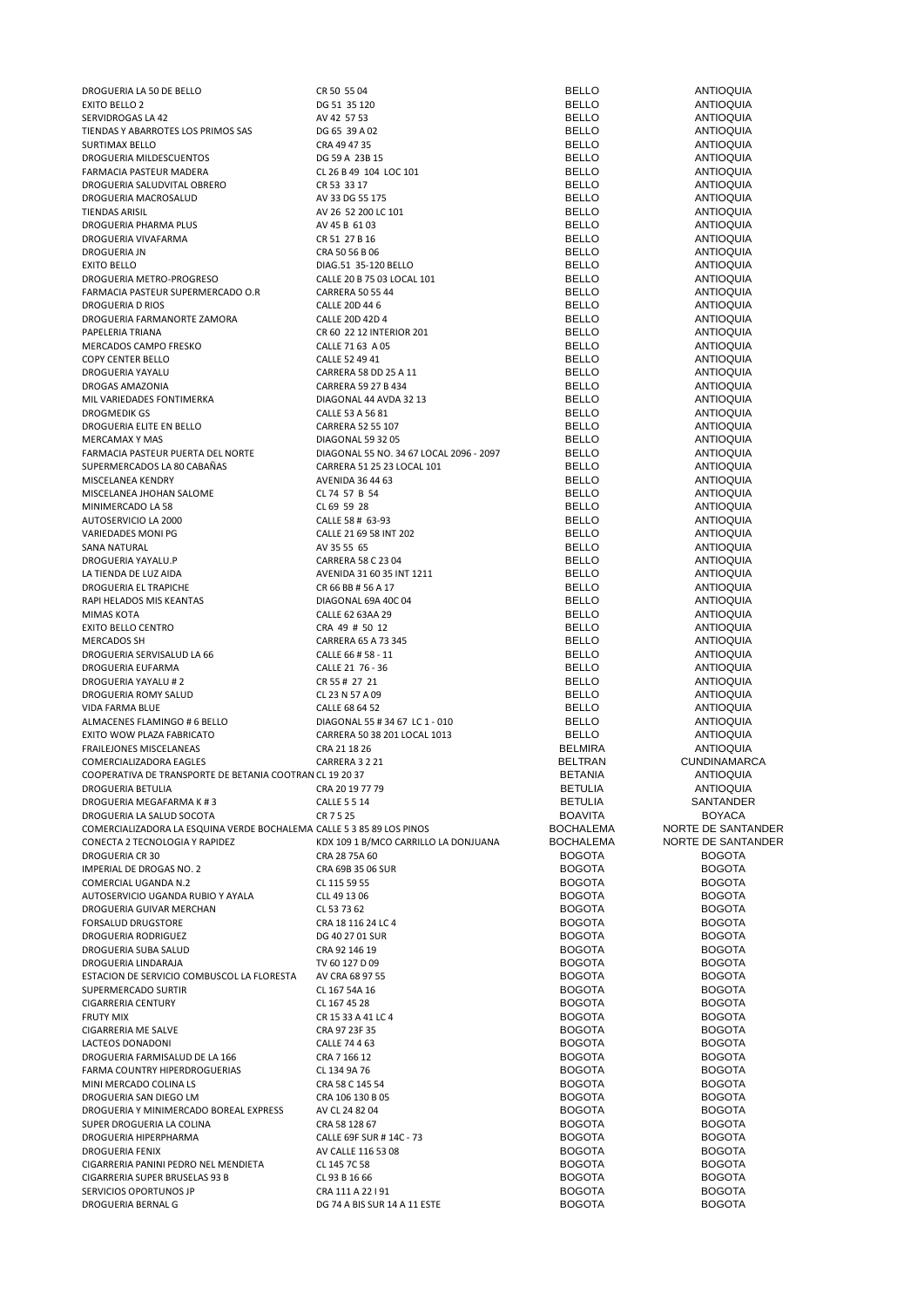|                                                                | CRA 24 13 16 SUR                       | <b>BOGOTA</b> | <b>BOGOTA</b> |
|----------------------------------------------------------------|----------------------------------------|---------------|---------------|
| SUPER DROGUERIA RESTREPO                                       |                                        |               |               |
| DROGAS SANTA CLARA RIANO                                       | CR 14 B 1 64 SUR                       | <b>BOGOTA</b> | <b>BOGOTA</b> |
| DROGUERIA NUEVA MIRAVALLE 3                                    | CL 52 G 25 03 SUR                      | <b>BOGOTA</b> | <b>BOGOTA</b> |
| DROGAS HIPERSALUD                                              | CRA 14A BIS 53 61 SUR                  | <b>BOGOTA</b> | <b>BOGOTA</b> |
| DROGAS GALICIA                                                 | TR 73 B 60 16 SUR                      | <b>BOGOTA</b> | <b>BOGOTA</b> |
| MINIMERCADO DE LA 86                                           |                                        | <b>BOGOTA</b> | <b>BOGOTA</b> |
|                                                                | CR 118 83 A 03                         |               |               |
| HIPER DROGAS SUBA                                              | CL 141 102 A 15                        | <b>BOGOTA</b> | <b>BOGOTA</b> |
| DROGUERIA J E HERMANOS                                         | TV 154 131 A 03                        | <b>BOGOTA</b> | <b>BOGOTA</b> |
| TIENDA DE SERVICIOS COPIAS MARLIN                              | CL 44 50 78 LC 2                       | <b>BOGOTA</b> | <b>BOGOTA</b> |
| SUPERMERCADO USME EXPRESS                                      | CR 3 136 23 SUR NUEVA                  | <b>BOGOTA</b> | <b>BOGOTA</b> |
| VIVE FARMA NO 4                                                | CRA 123 130 C 34                       | <b>BOGOTA</b> | <b>BOGOTA</b> |
|                                                                |                                        |               |               |
| ANDRES DAVID ROZO RUBIO                                        | AV DORADO 84 A 55 LC 147C CCIAL DORADO | <b>BOGOTA</b> | <b>BOGOTA</b> |
| FARM C&M N°2                                                   | CL 53 SUR 18 B 14                      | <b>BOGOTA</b> | <b>BOGOTA</b> |
| DROGUERIA CONFISALUD                                           | CRA 4 188 A 05                         | <b>BOGOTA</b> | <b>BOGOTA</b> |
| FARMALKOSTO DROGUERIA PINAR                                    | CL 151 B 92 97                         | <b>BOGOTA</b> | <b>BOGOTA</b> |
| FARMATODO ANDINO E2                                            | CRA 11 82 71 LC 1                      | <b>BOGOTA</b> | <b>BOGOTA</b> |
|                                                                |                                        |               |               |
| FARMATODO CENTRO INTERNACIONAL E2                              | CR 13 27 08                            | <b>BOGOTA</b> | <b>BOGOTA</b> |
| FARMATODO CEDRITOS 1 E2                                        | AV CRA 19 139 78                       | <b>BOGOTA</b> | <b>BOGOTA</b> |
| FARMATODO ROSALES E2                                           | DG 70 A 4 87                           | <b>BOGOTA</b> | <b>BOGOTA</b> |
| FARMATODO CEDRITOS 2 E 2                                       | CL 140 25 29                           | <b>BOGOTA</b> | <b>BOGOTA</b> |
| FARMATODO SALITRE E2                                           | DG 22 B 59 60 LC 1                     | <b>BOGOTA</b> | <b>BOGOTA</b> |
|                                                                |                                        |               |               |
| DROGUERIA VISION 2000 NO. 2                                    | CL 116 11C -50                         | <b>BOGOTA</b> | <b>BOGOTA</b> |
| DROGAS FRANCIA                                                 | CRA 57 92 47                           | <b>BOGOTA</b> | <b>BOGOTA</b> |
| DROGUERIA NUEVA FLOR                                           | CALLE 8 SUR 32 A 04 LOCAL 1            | <b>BOGOTA</b> | <b>BOGOTA</b> |
| DROGUERIA ATILA                                                | CRA 27458                              | <b>BOGOTA</b> | <b>BOGOTA</b> |
| <b>CIGARRERIA GUIDOS</b>                                       | CRA 29 77 80                           | <b>BOGOTA</b> | <b>BOGOTA</b> |
|                                                                |                                        |               |               |
| MULTISERVICIOS EDUARDOÑO                                       | CL 67 A SUR 18 N 95                    | <b>BOGOTA</b> | <b>BOGOTA</b> |
| DROGUERIA NUEVA GINEBRA                                        | CL 128 7 C 34                          | <b>BOGOTA</b> | <b>BOGOTA</b> |
| DROGUERIA LA BELLA SUIZA                                       | CL 127 B 7 A 67                        | <b>BOGOTA</b> | <b>BOGOTA</b> |
| HIPERDROGUERIA UNICENTRO                                       | CL 119 11 43                           | <b>BOGOTA</b> | <b>BOGOTA</b> |
| EL CARTELON                                                    |                                        | <b>BOGOTA</b> | <b>BOGOTA</b> |
|                                                                | CL 8 69 C 17                           |               |               |
| MULTIFARMACIAS DE COLOMBIA L M C                               | CRA 69 K 68 14                         | <b>BOGOTA</b> | <b>BOGOTA</b> |
| PANADERIA VIVI Y PAN                                           | CRA 152 134 21                         | <b>BOGOTA</b> | <b>BOGOTA</b> |
| DROGUERIA FARPIN                                               | CL 161 A 8 C 04                        | <b>BOGOTA</b> | <b>BOGOTA</b> |
| PANADERIA FANNY MEJIA                                          | CL 65 3B 32                            | <b>BOGOTA</b> | <b>BOGOTA</b> |
|                                                                |                                        |               |               |
| SUPER AUTOSERVICIO                                             | CL 51 71A 04                           | <b>BOGOTA</b> | <b>BOGOTA</b> |
| TEUSAFARMA                                                     | AV CARACAS NO 33 01                    | <b>BOGOTA</b> | <b>BOGOTA</b> |
| DROGUERIA MONTREAL                                             | CL 54 7 44                             | <b>BOGOTA</b> | <b>BOGOTA</b> |
| DROGUERIA SALAM                                                | CL 66 A 80 04                          | <b>BOGOTA</b> | <b>BOGOTA</b> |
| DROGAS 1981                                                    | CRA 52C 40 05 SUR                      | <b>BOGOTA</b> | <b>BOGOTA</b> |
|                                                                |                                        |               |               |
| DROGUERIAS CENTER SAS                                          | CL 17 NO 64 03                         | <b>BOGOTA</b> | <b>BOGOTA</b> |
| LAVOMAR COSTURERO Y VARIEDADES                                 | CL 174A 45 77                          | <b>BOGOTA</b> | <b>BOGOTA</b> |
| CIGARRERIA SURTIMAX                                            | CL 178 52 04                           | <b>BOGOTA</b> | <b>BOGOTA</b> |
| DROGUERIA LISBOA J VARGAS                                      | CL 67 B 65 A 44                        | <b>BOGOTA</b> | <b>BOGOTA</b> |
|                                                                |                                        | <b>BOGOTA</b> |               |
| DROGUERIA ALHAMBRA                                             | AV CL 116 48 22                        |               | <b>BOGOTA</b> |
| <b>NICOPAN</b>                                                 | CL 74 14 66                            | <b>BOGOTA</b> | <b>BOGOTA</b> |
| SALUD MARKET 94                                                | CL 94 13 29                            | <b>BOGOTA</b> | <b>BOGOTA</b> |
| HIPERDROGUERIA Y MINIMARKET MEDITERRANEO                       | CRA 14 B 160 42 LC 14/15               | <b>BOGOTA</b> | <b>BOGOTA</b> |
| AUTO SERVICIO Y PANADERIA PRADO MORANDE                        | CRA 49 128 80                          | <b>BOGOTA</b> | <b>BOGOTA</b> |
|                                                                |                                        |               |               |
| DROGAS MARULAND FEDERMAN                                       | CRA 50 60 38                           | <b>BOGOTA</b> | <b>BOGOTA</b> |
| DRUGSERVICE DROGUERIA Y SERVICIOS                              | CRA 66 A 41 A 06                       | <b>BOGOTA</b> | <b>BOGOTA</b> |
| DROGUERIA FARMA VISION                                         | CL 63 C 69 H 05                        | <b>BOGOTA</b> | <b>BOGOTA</b> |
| DROGAS GARCIA CORTES SAS                                       | DG 17 C SUR 24 I 08                    | <b>BOGOTA</b> | <b>BOGOTA</b> |
|                                                                | CRA 12 H BIS 26 B 41 SUR               | <b>BOGOTA</b> | <b>BOGOTA</b> |
| DROGUERIA VIRTUD LORENA ML                                     |                                        |               |               |
| DROGUERIA ASODROGAS                                            | CL 90 90 04                            | <b>BOGOTA</b> | <b>BOGOTA</b> |
| DROGUERIAS COLOMBIA FARMA SUCURSAL RICAURTE CR 28 8 95         |                                        | <b>BOGOTA</b> | <b>BOGOTA</b> |
| DROGUERIAS COLOMBIA FARMA SUCURSAL CEDRITOS CL 151 18 A 11     |                                        | <b>BOGOTA</b> | <b>BOGOTA</b> |
| DROGUERIAS COLOMBIA FARMA SUCURSAL LOURDES CR 13 63 17         |                                        | <b>BOGOTA</b> | <b>BOGOTA</b> |
| DROGUERIASCOLOMBIA FARMA SUCURSAL PEPE SIERF AV CL 116 14 B 50 |                                        | <b>BOGOTA</b> | <b>BOGOTA</b> |
|                                                                |                                        |               |               |
| <b>MERCADOS PEREIRA B</b>                                      | CRA 64 B 55 A 88 SUR                   | <b>BOGOTA</b> | <b>BOGOTA</b> |
| PAKO S EXPRESS                                                 | CL 175 63 06                           | <b>BOGOTA</b> | <b>BOGOTA</b> |
| NICOL S RESTAURANTE BUFFET S A S                               | CL 57 B SUR 69 A 05 P 1                | <b>BOGOTA</b> | <b>BOGOTA</b> |
| SUPERMERCADO AMIGO C V                                         | CL 57 A 35 85                          | <b>BOGOTA</b> | <b>BOGOTA</b> |
|                                                                |                                        |               | <b>BOGOTA</b> |
| DISTRIBUIDORA AVIL                                             | CL 11 SUR 1 64                         | <b>BOGOTA</b> |               |
| CIGARRERIA LORENA                                              | CRA 49 B 171 23                        | <b>BOGOTA</b> | <b>BOGOTA</b> |
| SUPERTIENDAS COMUNAL 1                                         | CL 163 A 17 07                         | <b>BOGOTA</b> | <b>BOGOTA</b> |
| FARMADANE                                                      | CL 88 110 C 22                         | <b>BOGOTA</b> | <b>BOGOTA</b> |
| SUPERMERCADO MAXIHOGAR                                         | CL 70 A 89 A 35                        | <b>BOGOTA</b> | <b>BOGOTA</b> |
|                                                                |                                        |               |               |
| DROGUERIA N CALI                                               | CL 7 A BIS C 78 15                     | <b>BOGOTA</b> | <b>BOGOTA</b> |
| JAIJARA 59                                                     | AV CRA 7 180 75 MODULO 7 LC 17         | <b>BOGOTA</b> | <b>BOGOTA</b> |
| MERCADOS EL OTRO MUNDO SUC DOS                                 | CL 109 17 13                           | <b>BOGOTA</b> | <b>BOGOTA</b> |
| STO 438 CEDRITOS                                               | CL 140 23 61                           | <b>BOGOTA</b> | <b>BOGOTA</b> |
|                                                                |                                        | <b>BOGOTA</b> | <b>BOGOTA</b> |
| NACIONAL DE DROGAS                                             | CR 53 48 00 SUR                        |               |               |
| DROGUERIA FARMA LINE                                           | TV 53 A 1 B 58                         | <b>BOGOTA</b> | <b>BOGOTA</b> |
| DROGUERIAS COLOMBIA FARMA SUCURSAL CHAPINER CR 13 61 24        |                                        | <b>BOGOTA</b> | <b>BOGOTA</b> |
| METRO TINTALITO II                                             | CR 86 B 42 B 54 SUR                    | <b>BOGOTA</b> | <b>BOGOTA</b> |
| DROGAS SAN ANDRES M D                                          | CL 44 A SUR 72 A 23                    | <b>BOGOTA</b> | <b>BOGOTA</b> |
|                                                                |                                        |               |               |
| DROGUERIA LAOSAN                                               | CRA 59 B 131 14                        | <b>BOGOTA</b> | <b>BOGOTA</b> |
| PINK TOMATE MARKET                                             | CRA 27-66-32                           | <b>BOGOTA</b> | <b>BOGOTA</b> |
| DROGUERIA DE LA 35 CENTRO NARIÑO S A S                         | CLL 25 34 42 LOCAL 1                   | <b>BOGOTA</b> | <b>BOGOTA</b> |
| SAO 63                                                         | CALLE 63 A NRO. 16-55                  | <b>BOGOTA</b> | <b>BOGOTA</b> |
| DROGUERIA HOROCARY 7 DE AGOSTO                                 | CARRERA 24 # 63 D - 04                 | <b>BOGOTA</b> | <b>BOGOTA</b> |
|                                                                |                                        |               |               |
| CANALFARMA                                                     | CRA 107 78 D 10                        | <b>BOGOTA</b> | <b>BOGOTA</b> |
| SUPERMERCADO EL CID                                            | CL 4 SUR 14 B 36                       | <b>BOGOTA</b> | <b>BOGOTA</b> |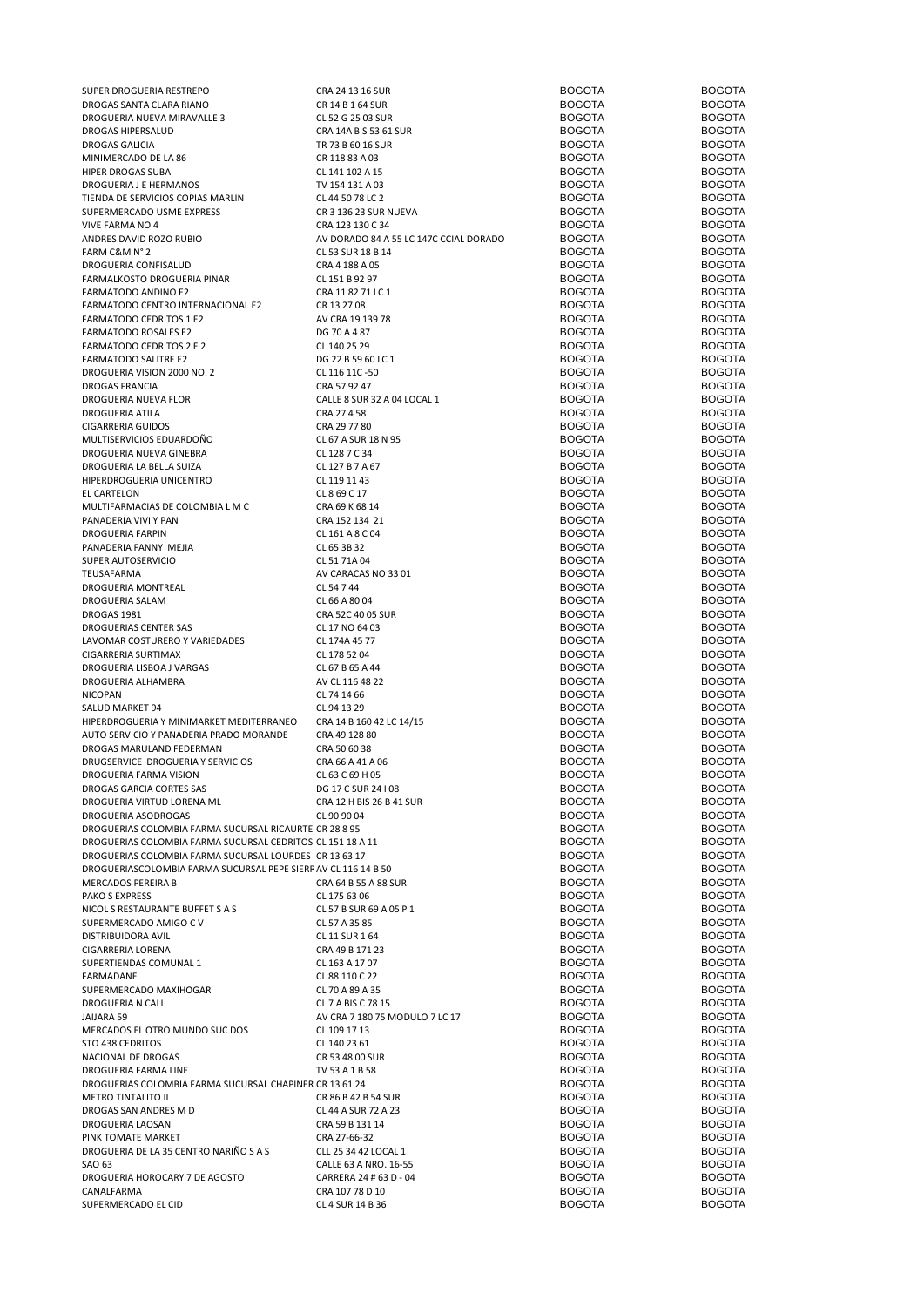| FARMACIA PUNTO SALUD VALENCIA                               | CRA 10 17 B 46 SUR                    | <b>BOGOTA</b> | <b>BOGOTA</b> |
|-------------------------------------------------------------|---------------------------------------|---------------|---------------|
| DROGUERIA VISION SALUD                                      | CL 53 SUR 17 02                       | <b>BOGOTA</b> | <b>BOGOTA</b> |
| PHARMACOLOMBIA PUENTE ARANDA                                | CL 15 55 27                           | <b>BOGOTA</b> | <b>BOGOTA</b> |
|                                                             |                                       |               |               |
| CAFAM FLORESTA CR 48                                        | CRA 48 F # 96-50                      | <b>BOGOTA</b> | <b>BOGOTA</b> |
| <b>EDS ABADIA</b>                                           | CR 7 133 31                           | <b>BOGOTA</b> | <b>BOGOTA</b> |
| CIGARRERIA LA ESQUINA PAISA RBC                             | CR 39 BIS 30 87 SUR                   | <b>BOGOTA</b> | <b>BOGOTA</b> |
| DROGUERIA ESPECIAL DE LA NOVENA                             | AV 9 145 70                           | <b>BOGOTA</b> | <b>BOGOTA</b> |
| PHARMA MPR                                                  | CARRERA 7 H 150 21                    | <b>BOGOTA</b> | <b>BOGOTA</b> |
|                                                             |                                       | <b>BOGOTA</b> | <b>BOGOTA</b> |
| DROGUERIA MAS REBAJAS 145A                                  | CRA 17 145A 70                        |               |               |
| <b>GALAXY VIRNELL COM</b>                                   | CRA 6 ESTE 90 D 28 SUR                | <b>BOGOTA</b> | <b>BOGOTA</b> |
| SFARMA DROGUERIAS N 8                                       | TV 4 ESTE 39 40 SUR                   | <b>BOGOTA</b> | <b>BOGOTA</b> |
| DROGUERIA LOMBARDIA                                         | CRA 111 143 A 28                      | <b>BOGOTA</b> | <b>BOGOTA</b> |
| DROGUERIA CARIMAGUA C H                                     | CL 39 BIS SUR 72 J 04                 | <b>BOGOTA</b> | <b>BOGOTA</b> |
|                                                             |                                       |               |               |
| TIENDA EDS AUTOPISTA MEDELLIN                               | AUT MEDELLIN 300 METROS DEL RIO BOGOT | <b>BOGOTA</b> | <b>BOGOTA</b> |
| DROGUERIA PEPE SIERRA 116                                   | CALLE 188 11 58                       | <b>BOGOTA</b> | <b>BOGOTA</b> |
| SUPER DROGUERIA DON LUIS                                    | CRA 43 5A 36                          | <b>BOGOTA</b> | <b>BOGOTA</b> |
| DROGUERIA SAN LUIS ALQUERIA                                 | CL 43 SUR 52 A 03                     | <b>BOGOTA</b> | <b>BOGOTA</b> |
|                                                             |                                       | <b>BOGOTA</b> | <b>BOGOTA</b> |
| FARMATODO GRAN ESTACION E2                                  | AV CL 26 62 49 LC 1 67                |               |               |
| DROGUERIAS M Y M                                            | CALLE 63 C # 69N - 20                 | <b>BOGOTA</b> | <b>BOGOTA</b> |
| PHARMA 183                                                  | CL 183 9A 40                          | <b>BOGOTA</b> | <b>BOGOTA</b> |
| CIGARRERIA LOS CEDROS 142                                   | CALLE 57 # 57 - 32                    | <b>BOGOTA</b> | <b>BOGOTA</b> |
| DROGAS TOLIMA 2                                             | CRA 86 # 75 A - 06                    | <b>BOGOTA</b> | <b>BOGOTA</b> |
|                                                             |                                       |               |               |
| DROGUERIA PRODES                                            | DG 4 A 18 41                          | <b>BOGOTA</b> | <b>BOGOTA</b> |
| PAPELERIA TEUSAQUILLO VMG                                   | TRAS 18A BIS 37 80                    | <b>BOGOTA</b> | <b>BOGOTA</b> |
| DROGUERIA DAMARDI                                           | TV 42 18 60 SUR                       | <b>BOGOTA</b> | <b>BOGOTA</b> |
| DROGAS EDIFARMA                                             | CL 6 A 89 86 LC 101                   | <b>BOGOTA</b> | <b>BOGOTA</b> |
|                                                             |                                       |               |               |
| MERCADOS DONDE MANUEL                                       | CL 109 20 69                          | <b>BOGOTA</b> | <b>BOGOTA</b> |
| ESTACION DE SERVICIO MOBIL AVENIDA 15                       | AV 15 NO 108-50                       | <b>BOGOTA</b> | <b>BOGOTA</b> |
| DROGUERIA PRODESCUENTOS                                     | CRA 70B 22 18 SUR                     | <b>BOGOTA</b> | <b>BOGOTA</b> |
| DROGUISALUD M R                                             |                                       | <b>BOGOTA</b> | <b>BOGOTA</b> |
|                                                             | CL 32 SUR 19 23                       |               |               |
| DROGUERIA SAN MIGUEL                                        | AV CL 68 51 12                        | <b>BOGOTA</b> | <b>BOGOTA</b> |
| DROGAS PROCA                                                | CRA 8 163 03                          | <b>BOGOTA</b> | <b>BOGOTA</b> |
| DROGUERIA SAN PEDRO PLAZA                                   | CL 187 55A 40 LC A 09                 | <b>BOGOTA</b> | <b>BOGOTA</b> |
|                                                             |                                       |               | <b>BOGOTA</b> |
| CIGARRERIA PUNTO 26                                         | CLL 26 NO 26-00 SUR                   | <b>BOGOTA</b> |               |
| SAO PORTAL CL 80                                            | AV CALLE 80 NRO. 100-52               | <b>BOGOTA</b> | <b>BOGOTA</b> |
| INTERDROGAS ETB NET CO                                      | CRA 9 12 B 00 LC 3                    | <b>BOGOTA</b> | <b>BOGOTA</b> |
| DROGUERIAS COLOMBIA FARMA SUCURSAL PALERMO CR 13 42 05      |                                       | <b>BOGOTA</b> | <b>BOGOTA</b> |
|                                                             |                                       |               |               |
| DROGUERIAS COLOMBIA FARMA SUCURSAL FONTIBON CRA 100 17 A 95 |                                       | <b>BOGOTA</b> | <b>BOGOTA</b> |
| DROGASMARLUIS AV AMERICAS                                   | AV AMERICAS 69 B 11                   | <b>BOGOTA</b> | <b>BOGOTA</b> |
| SURYDROGAS BOGOTA                                           | CL 57 B 68A 05 SUR                    | <b>BOGOTA</b> | <b>BOGOTA</b> |
| DROGUERIA DE LA 146                                         | CALLE 150 50 37                       | <b>BOGOTA</b> | <b>BOGOTA</b> |
|                                                             |                                       |               | <b>BOGOTA</b> |
| FARMACIA EL ALQUIMISTA                                      | CL 53 6 12                            | <b>BOGOTA</b> |               |
| DROGUERIA AVENIDA 54                                        | DG 115 A # 70C - 08 LC 3              | <b>BOGOTA</b> | <b>BOGOTA</b> |
| DROGUERIA LA EMBAJADA                                       | CL 24 43 A 84                         | <b>BOGOTA</b> | <b>BOGOTA</b> |
| PAPELERIA YALUME                                            | AV CRA 45 187 32 LC 15                | <b>BOGOTA</b> | <b>BOGOTA</b> |
|                                                             |                                       | <b>BOGOTA</b> |               |
| DROGUERIA NUEVA VILLA MAYOR                                 | TV 34 A 40 B 86 SUR                   |               | <b>BOGOTA</b> |
| DROGUERIA FARMAYA                                           | CL 34 14 63                           | <b>BOGOTA</b> | <b>BOGOTA</b> |
| DROGUERIA GUIFEL N 1                                        | CL 128 A # 53 D - 31                  | <b>BOGOTA</b> | <b>BOGOTA</b> |
| DROGUERIA MICHEL 150                                        | CL 150 NO 48 33                       | <b>BOGOTA</b> | <b>BOGOTA</b> |
| <b>SUS PROYECTOS LTDA</b>                                   | CRA 11 81 10                          | <b>BOGOTA</b> | <b>BOGOTA</b> |
|                                                             |                                       |               |               |
| DROGUERIA UNICA DE LA COLINA                                | CL 138 55 35                          | <b>BOGOTA</b> | <b>BOGOTA</b> |
| <b>CIGARRERIA POBLIX</b>                                    | CRA 24 76 89                          | <b>BOGOTA</b> | <b>BOGOTA</b> |
| DROGUERIA LA ALEMEDA                                        | CRA 78K 73B 88 SUR LC 14              | <b>BOGOTA</b> | <b>BOGOTA</b> |
| RIVERNAUTAS ZONA 4 VIDEO Y D                                | CRA 54 64 A 55 L 4B                   | <b>BOGOTA</b> | <b>BOGOTA</b> |
|                                                             |                                       |               |               |
| DROGUERIA UNICA DEL NORTE LTDA                              | CARRERA 24 NRO. 74-43                 | <b>BOGOTA</b> | <b>BOGOTA</b> |
| DROGUERIA CALATRAVA                                         | AV SUBA 127 D 48                      | <b>BOGOTA</b> | <b>BOGOTA</b> |
| DROGUERIA LA RAMBLA                                         | CL 6C 71 B 49                         | <b>BOGOTA</b> | <b>BOGOTA</b> |
| DROGUERIA AVENIDA LA ESPERANZA                              | CL 24 47 A 17                         | <b>BOGOTA</b> | <b>BOGOTA</b> |
|                                                             |                                       | <b>BOGOTA</b> | <b>BOGOTA</b> |
| DROGUERIA SUAREZ CASTILLO                                   | CRA 15 28 85                          |               |               |
| DROGUERIA PANORAMA                                          | TV 3 C ESTE 43 A 02 SUR               | <b>BOGOTA</b> | <b>BOGOTA</b> |
| RODRIGO ELIECER PINEDA DROGUERIA SANTANA                    | CRA 7 113 50                          | <b>BOGOTA</b> | <b>BOGOTA</b> |
| DROGUERIA NEOSALUD                                          | CLL 116 NO 9-34                       | <b>BOGOTA</b> | <b>BOGOTA</b> |
| DROGUERIA VILLA DE LOS ALPES                                | CL 36 A 3 A 75 SUR                    | <b>BOGOTA</b> | <b>BOGOTA</b> |
|                                                             |                                       |               |               |
| <b>GENERAL DE POPULARES</b>                                 | CR 90 70 B 52                         | <b>BOGOTA</b> | <b>BOGOTA</b> |
| DROGUERIA GAMEZA                                            | CALLE 46 SUR # 23-03                  | <b>BOGOTA</b> | <b>BOGOTA</b> |
| DROGAS SERVI ECONOMIA                                       | CR 23 C 32 61 SUR                     | <b>BOGOTA</b> | <b>BOGOTA</b> |
| <b>CORATIENDAS 371</b>                                      | CARRERA 66 NRO. 58-02 SUR             | <b>BOGOTA</b> | <b>BOGOTA</b> |
| DROGUERIA RAFAEL NUÑEZ                                      | CL 44 D 45 30 LC 1                    | <b>BOGOTA</b> | <b>BOGOTA</b> |
|                                                             |                                       |               |               |
| DROGUERIA FONTANA DE CAPRI                                  | CL 182 8 A 01 LC 2                    | <b>BOGOTA</b> | <b>BOGOTA</b> |
| AUTOTIENDA MADRILEÑA AS                                     | CL 119 14 B 08                        | <b>BOGOTA</b> | <b>BOGOTA</b> |
| DROGUERIA M A C                                             | CL 56 SUR 14 43 ESTE                  | <b>BOGOTA</b> | <b>BOGOTA</b> |
| CAFETERIA CASA ESPAÑA                                       |                                       | <b>BOGOTA</b> | <b>BOGOTA</b> |
|                                                             | AV CL 34 21 32                        |               |               |
| CONECTATE BOGOTA                                            | AC 68 NO 60 77 LC 2                   | <b>BOGOTA</b> | <b>BOGOTA</b> |
| ALMACEN SANTA PAULA                                         | CRA 13 A 107 A 06                     | <b>BOGOTA</b> | <b>BOGOTA</b> |
| DROGUERIA FARMAFERIAS                                       | CR 69 H 75 84                         | <b>BOGOTA</b> | <b>BOGOTA</b> |
| <b>MIMOS Y PAPIROS</b>                                      | CRA 69D NO 40 41 LOCAL 6              | <b>BOGOTA</b> | <b>BOGOTA</b> |
|                                                             |                                       |               |               |
| DROGUERIA VILLA AMPARO                                      | CRA 3 B 32 27 SUR                     | <b>BOGOTA</b> | <b>BOGOTA</b> |
| DROGUERIA UNIVERSITARIA 2012                                | CRA 33 28 11                          | <b>BOGOTA</b> | <b>BOGOTA</b> |
| DROGAS MARBELCO                                             | CRA 103 A 78 16                       | <b>BOGOTA</b> | <b>BOGOTA</b> |
|                                                             |                                       | <b>BOGOTA</b> | <b>BOGOTA</b> |
| DROGAS LA 17                                                | CL 17 SUR 9 A 62                      |               |               |
| DROGUERIA LAS VILLAS 1                                      | CL 129 59A 38                         | <b>BOGOTA</b> | <b>BOGOTA</b> |
| MINIMARKET MODELIA                                          | CL 24 A 83 08                         | <b>BOGOTA</b> | <b>BOGOTA</b> |
| DROGUERIA MINIMARKET UNIVERSAL DE LA 156                    | CL 156 7C 50                          | <b>BOGOTA</b> | <b>BOGOTA</b> |
|                                                             |                                       |               |               |
| SERVIDROGAS ANDALUZA                                        | CL 2 11 09                            | <b>BOGOTA</b> | <b>BOGOTA</b> |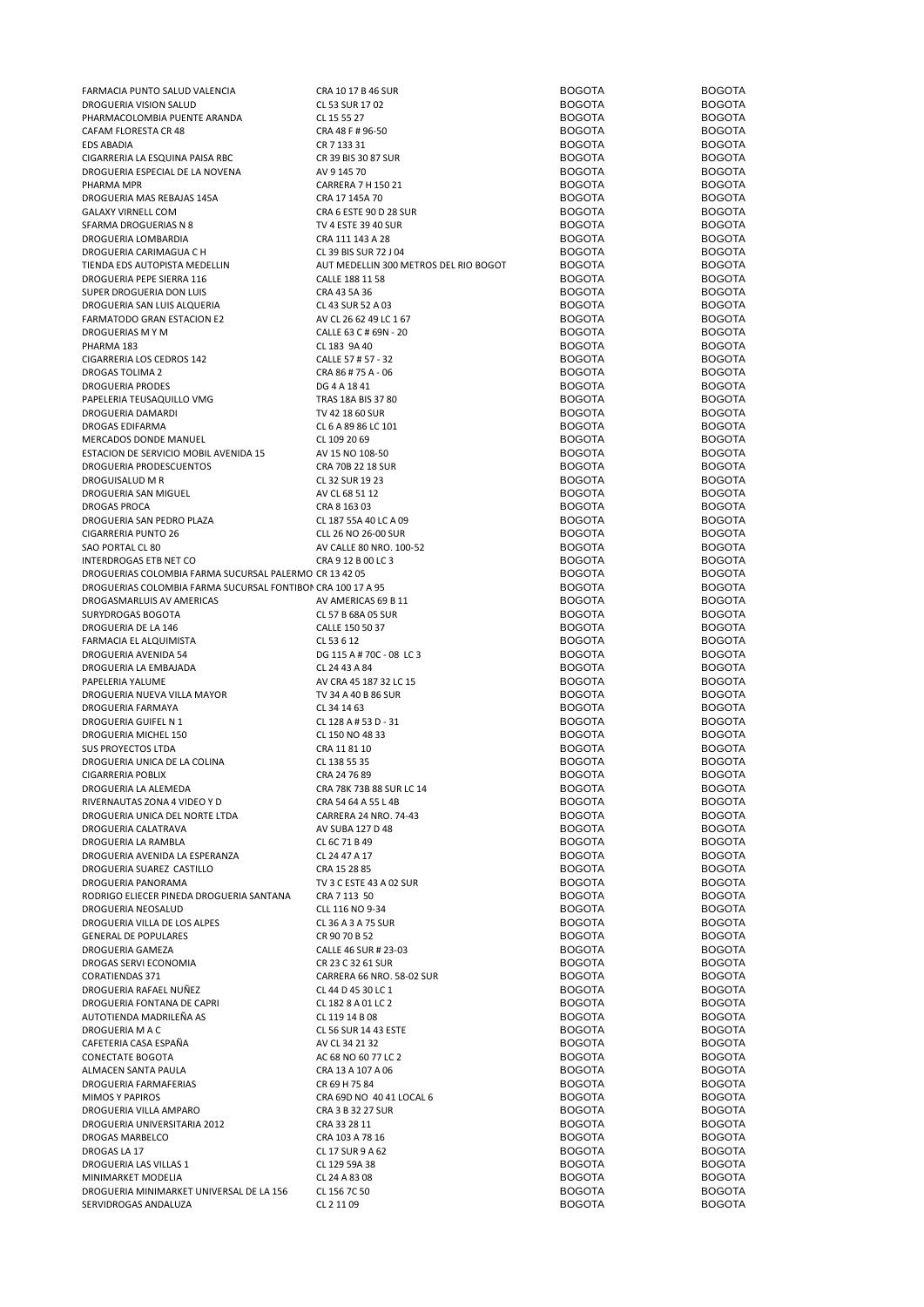| BODEGAS Y MISCELANEA ALKOSTO                 | CRA 30 10 79                          | <b>BOGOTA</b>                  | <b>BOGOTA</b>                  |
|----------------------------------------------|---------------------------------------|--------------------------------|--------------------------------|
| BODEGAS Y MISCELANEAS ALKOSTO                | CRA 68 72 43                          | <b>BOGOTA</b>                  | <b>BOGOTA</b>                  |
| DROGUERIA Y PERFUMERIA SALUD SOCIAL          | CRA 70 74 D 37                        | <b>BOGOTA</b>                  | <b>BOGOTA</b>                  |
| <b>HERVAL RC SAS</b>                         | DG 54 SUR 18 B 69                     | <b>BOGOTA</b>                  | <b>BOGOTA</b>                  |
| <b>HUNEMI SAS</b>                            | CL 26 SUR 78 N 09                     | <b>BOGOTA</b>                  | <b>BOGOTA</b>                  |
| DROGAS PARASUSALUD                           | CLL 64 SUR 29-54                      | <b>BOGOTA</b>                  | <b>BOGOTA</b>                  |
| SERVISALUD J.C                               | CL 162 8B 54                          | <b>BOGOTA</b>                  | <b>BOGOTA</b>                  |
| DROGAS LA ENFERMERA                          | CRA 41 A 5 A 07                       | <b>BOGOTA</b>                  | <b>BOGOTA</b>                  |
| <b>BORRACRYL</b>                             | AV CL 53 74A 35                       | <b>BOGOTA</b>                  | <b>BOGOTA</b>                  |
| <b>DROGAS SARY</b>                           | DIAG 45F 16 54 SUR                    | <b>BOGOTA</b>                  | <b>BOGOTA</b>                  |
| <b>DROGAS CLAUDIA</b>                        | CR 13 24 00 SUR                       | <b>BOGOTA</b>                  | <b>BOGOTA</b>                  |
| DROGAS PARQUE LOS URAPANES                   | CRA 59 44 A 44                        | <b>BOGOTA</b>                  | <b>BOGOTA</b>                  |
| CIGARRERIA FANIA ALL STARS                   | CL 76 A 87 24                         | <b>BOGOTA</b>                  | <b>BOGOTA</b>                  |
| <b>DROGUERIAS EL REDIL</b>                   | CL 4 SUR 12 06                        | <b>BOGOTA</b>                  | <b>BOGOTA</b>                  |
| CIGARRERIA LA MANCHA                         | CL 166 46 53                          | <b>BOGOTA</b>                  | <b>BOGOTA</b>                  |
| DROGUERIA Y MINIMERCADO ELDORADO             | CRA 92 147 47                         | <b>BOGOTA</b>                  | <b>BOGOTA</b>                  |
| DROGUERIA CAUCA NO 2                         | CALLE 22 BIS 48 28 LC 5               | <b>BOGOTA</b>                  | <b>BOGOTA</b>                  |
| DROGAS SURTIFARMA DT                         | CRA 5 48R 30                          | <b>BOGOTA</b>                  | <b>BOGOTA</b>                  |
| DROGUERIA LA CAROLINA 1                      | CL 127 B BIS 52 A 69                  | <b>BOGOTA</b>                  | <b>BOGOTA</b>                  |
| <b>MAS DROGUERIAS</b>                        | CRA 21 52 A 12                        | <b>BOGOTA</b>                  | <b>BOGOTA</b>                  |
| DROGUERIA LUVI                               | CL17 98 05                            | <b>BOGOTA</b>                  | <b>BOGOTA</b>                  |
|                                              | CL 69A 83 08                          | <b>BOGOTA</b>                  | <b>BOGOTA</b>                  |
| <b>DROGUERIA ENOS</b>                        |                                       |                                | <b>BOGOTA</b>                  |
| DROGUERIA Y MINIMERCADO EL DORADO SUC 4      | CRA 58 131 B 06                       | <b>BOGOTA</b>                  |                                |
| OLIMPICA CLLE 63                             | CL 63 16 25                           | <b>BOGOTA</b>                  | <b>BOGOTA</b>                  |
| OLIMPICA SAO SUBA                            | CALLE 140 # 91-19 CCIAL SUBAZAR       | <b>BOGOTA</b>                  | <b>BOGOTA</b>                  |
| OLIMPICA CONTADOR                            | TRVA 30 #137-38                       | <b>BOGOTA</b>                  | <b>BOGOTA</b>                  |
| OLIMPICA COLINA                              | CALLE 138 # 52-03                     | <b>BOGOTA</b>                  | <b>BOGOTA</b>                  |
| OLIMPICA PLAZA AMERICAS                      | TRVA 64A # 26-50                      | <b>BOGOTA</b>                  | <b>BOGOTA</b>                  |
| OLIMPICA STO 436 ISERRA 100                  | CRA 38 97 76 CCIAL ISERRA 100         | <b>BOGOTA</b>                  | <b>BOGOTA</b>                  |
| CIGARRERIA LA GRAN VIA                       | AV CE 15 127 A 28                     | <b>BOGOTA</b>                  | <b>BOGOTA</b>                  |
| CELIS SEGURA JOSE LIBARDO                    | AV 27 29 64 SUR                       | <b>BOGOTA</b>                  | <b>BOGOTA</b>                  |
| DROGUERIA JULIANA                            | CL 88 113 26                          | <b>BOGOTA</b>                  | <b>BOGOTA</b>                  |
| VARGAS BUITRAGO ROSA HELENA                  | CL 30 A 6 22                          | <b>BOGOTA</b>                  | <b>BOGOTA</b>                  |
| DROGUERIA CALEÑA                             | CL 127 B BIS 52 A 68 LC 119           | <b>BOGOTA</b>                  | <b>BOGOTA</b>                  |
| SUPERMERCADO DON LUIS                        | CRA 113 81 97                         | <b>BOGOTA</b>                  | <b>BOGOTA</b>                  |
| JMI MERCADO DE CONVENIENCIA                  | CR 7 69 26                            | <b>BOGOTA</b>                  | <b>BOGOTA</b>                  |
| DROGUERIA AXION SPRESS                       | CL 167 50 19                          | <b>BOGOTA</b>                  | <b>BOGOTA</b>                  |
| CAFAM FLORESTA                               | TRV 48 NO 94 97                       | <b>BOGOTA</b>                  | <b>BOGOTA</b>                  |
| DROGUERIA MEDISALUD NO 3                     | CR 105 F 70 D 08                      | <b>BOGOTA</b>                  | <b>BOGOTA</b>                  |
| <b>VENNETODO</b>                             | CL 151 13A 07                         | <b>BOGOTA</b>                  | <b>BOGOTA</b>                  |
| HIPERDROGUERIA RAMIREZ 144                   | CR 13 144 59                          | <b>BOGOTA</b>                  | <b>BOGOTA</b>                  |
| <b>DROGUERIA BATAN</b>                       | CRA 47 123A 05                        | <b>BOGOTA</b>                  | <b>BOGOTA</b>                  |
| DROGUERIA RINCON PAEZ HNS                    | AV BOYACA 75 A 22                     | <b>BOGOTA</b>                  | <b>BOGOTA</b>                  |
| <b>FAMISOL DROGUERIAS</b>                    | CL 98 17 52                           | <b>BOGOTA</b>                  | <b>BOGOTA</b>                  |
| DROGUERIA FAMY SPRESS                        | CL 137 47 71                          | <b>BOGOTA</b>                  | <b>BOGOTA</b>                  |
| DROGUERIA HOROCARY Y MINIMARKET              | CL 76 14 57                           | <b>BOGOTA</b>                  | <b>BOGOTA</b>                  |
| ALMACEN EL RETIRO                            | CL 85 NO 9 96                         | <b>BOGOTA</b>                  | <b>BOGOTA</b>                  |
| SERVICENTRO ESSO AV QUITO                    | CRA 30 53 82                          | <b>BOGOTA</b>                  | <b>BOGOTA</b>                  |
| DROGUERIA LIBERMAXI                          | CRA 77 A 66 01                        | <b>BOGOTA</b>                  | <b>BOGOTA</b>                  |
| DROGAS SANCHEZ E HIJOS                       | CL 19 SUR 11 06                       | <b>BOGOTA</b>                  | <b>BOGOTA</b>                  |
| OLIMPICA GTECH SANTA ANA                     | CRA 7 108 44                          | <b>BOGOTA</b>                  | <b>BOGOTA</b>                  |
| TIENDA EL GRAN VALLE N.P.                    | CRA 55 BIS 79 17                      | <b>BOGOTA</b>                  | <b>BOGOTA</b>                  |
| DROGUERIA CHICO EXPRESS                      | CL 90 18 39                           | <b>BOGOTA</b>                  | <b>BOGOTA</b>                  |
| DROGUERIA PORTAL DE ALAMOS                   | CL 64 G 98 A 02                       | <b>BOGOTA</b>                  | <b>BOGOTA</b>                  |
| DROGUERIA BONAPAR                            | CL 17 SUR 29 B 40                     | <b>BOGOTA</b>                  | <b>BOGOTA</b>                  |
| DROGUERIA MARION                             | CL 59C 48B 02 SUR                     | <b>BOGOTA</b>                  | <b>BOGOTA</b>                  |
| <b>FISRTPHONE</b>                            | CRA 24 # 77-63                        | <b>BOGOTA</b>                  | <b>BOGOTA</b>                  |
| HIPERDROGUERIA UNIDEJ                        | TV 76 83 85                           | <b>BOGOTA</b>                  | <b>BOGOTA</b>                  |
| DROGUERIA & MINIMARKET SANTA BARBARA         | CL 116 19 36                          | <b>BOGOTA</b>                  | <b>BOGOTA</b>                  |
| HIPERDROGUERIA SU SALUD JG                   | AV CL 3 38 37                         | <b>BOGOTA</b>                  | <b>BOGOTA</b>                  |
| DROGUERIA NUEVA ARLEQUIN                     | CR 25 41 01                           | <b>BOGOTA</b>                  | <b>BOGOTA</b>                  |
| HIPERDROGUERIA RAMIREZ 163                   | CL 163 16 A 05                        | <b>BOGOTA</b>                  | <b>BOGOTA</b>                  |
|                                              |                                       |                                |                                |
| DROGUERIA PLENITUD<br>OLIMPICA LA CASTELLANA | CRA 53 104B 24<br>CALLE 95 NRO. 31-01 | <b>BOGOTA</b><br><b>BOGOTA</b> | <b>BOGOTA</b><br><b>BOGOTA</b> |
| <b>DROGUERIA SKODRA</b>                      |                                       | <b>BOGOTA</b>                  | <b>BOGOTA</b>                  |
| MISCELANEA LINDA                             | CRA 75 25C 21                         | <b>BOGOTA</b>                  | <b>BOGOTA</b>                  |
|                                              | TV 35 SUR 29 78                       |                                | <b>BOGOTA</b>                  |
| PUENTES SALDAÑA LUIS ALFREDO                 | CL 95 45A 29                          | <b>BOGOTA</b>                  |                                |
| TELECOMUNICACIONES MY KATY                   | CRA 106 16B 36                        | <b>BOGOTA</b>                  | <b>BOGOTA</b>                  |
| OLIMPICA NORMANDIA                           | AV BOYACA #53-12                      | <b>BOGOTA</b>                  | <b>BOGOTA</b>                  |
| OLIMPICA CENTRO NARINO                       | CR 40 # 22C-10                        | <b>BOGOTA</b>                  | <b>BOGOTA</b>                  |
| OLIMPICA CALLE 100                           | CL 100 #30-77                         | <b>BOGOTA</b>                  | <b>BOGOTA</b>                  |
| OLIMPICA CHICO                               | CL 97 # 10-45 CHCIO                   | <b>BOGOTA</b>                  | <b>BOGOTA</b>                  |
| DROGAS HUMANITARIA CRISTO                    | TV 30 52 B 25 SUR                     | <b>BOGOTA</b>                  | <b>BOGOTA</b>                  |
| DROGUERIA Y SUPERMARKET SAN DIEGO            | CL 163 55 BIS 01                      | <b>BOGOTA</b>                  | <b>BOGOTA</b>                  |
| CAFAM FLORESTA 3                             | TR 48 94 97                           | <b>BOGOTA</b>                  | <b>BOGOTA</b>                  |
| CIGARRERIA FEDERMAN                          | CL 59 35 08                           | <b>BOGOTA</b>                  | <b>BOGOTA</b>                  |
| CIGARRERIA ROYAL CALLE 95                    | CL 95 48 06                           | <b>BOGOTA</b>                  | <b>BOGOTA</b>                  |
| CIGARRERIA MAGDALA VP                        | CALLE 159 # 17 05                     | <b>BOGOTA</b>                  | <b>BOGOTA</b>                  |
| CIGARRERIA ROYAL 116                         | CLL 116 # 12 - 60                     | <b>BOGOTA</b>                  | <b>BOGOTA</b>                  |
| OLIMPICA PLAZA DE LAS AMERICAS               |                                       |                                |                                |
|                                              | TRANSV. 64A #26-50                    | <b>BOGOTA</b>                  | <b>BOGOTA</b>                  |
| SUPER EXITO DE DROGAS ALVAREZ                | CL 67 115 03                          | <b>BOGOTA</b>                  | <b>BOGOTA</b>                  |
| OLIMPICA AEH MAZUREN                         | TRANSV. 40 NO. 150-46                 | <b>BOGOTA</b>                  | <b>BOGOTA</b>                  |
| OLIMPICA MODELO<br>OLIMPICA AEH CHICO 2      | CLL 69 NO. 44-20<br>CRA 15 NO. 97-25  | <b>BOGOTA</b><br><b>BOGOTA</b> | <b>BOGOTA</b><br><b>BOGOTA</b> |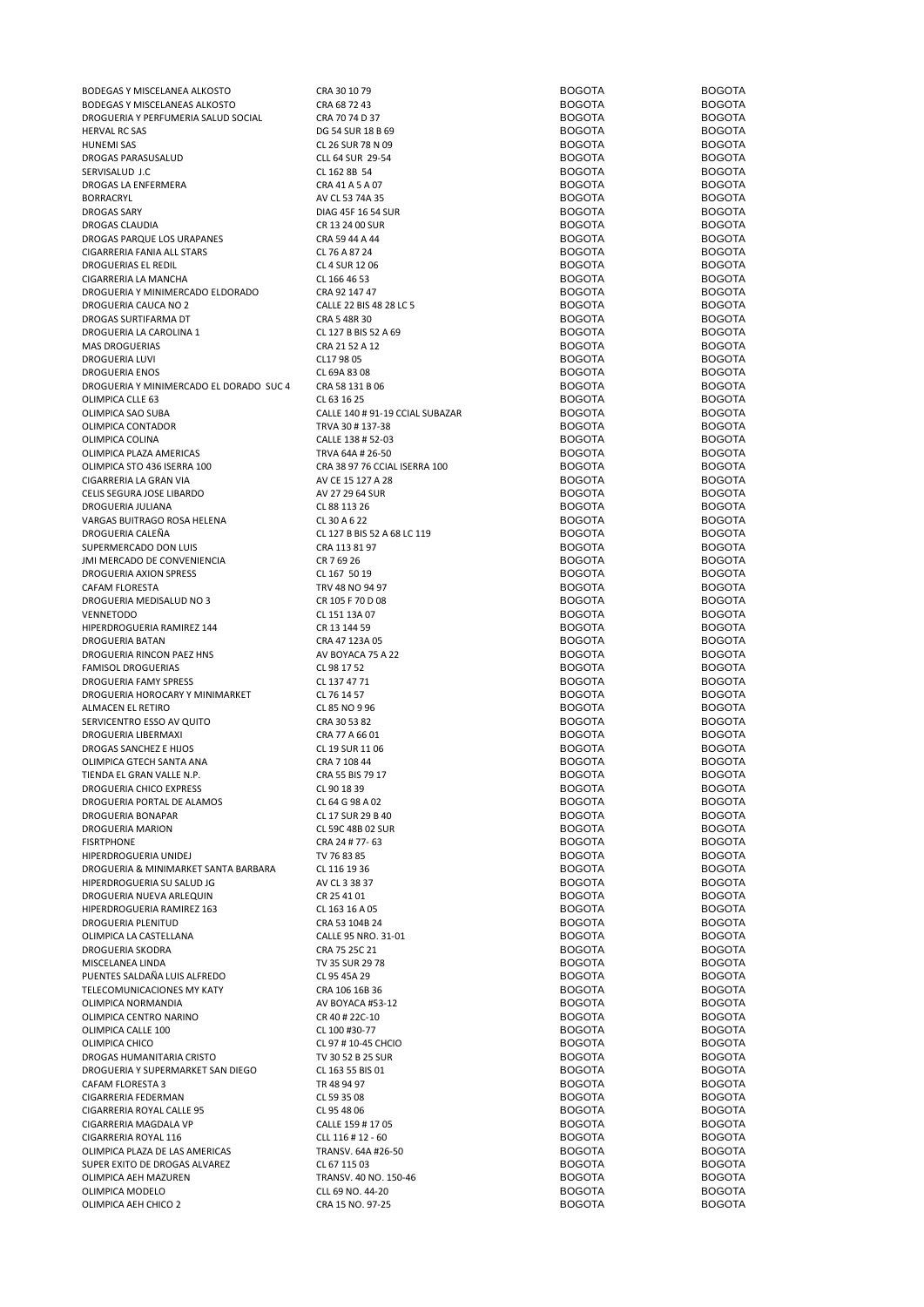| <b>JUMBO HAYUELOS</b>                                      | CRA 84 # 26-50                             | <b>BOGOTA</b> | <b>BOGOTA</b> |
|------------------------------------------------------------|--------------------------------------------|---------------|---------------|
| JUMBO CARRERA 30                                           | CRA 30 # 18-10 LC 22 PISO 2                | <b>BOGOTA</b> | <b>BOGOTA</b> |
| JUMBO CALLE 170 II                                         | CLL 170 # 64-47 BARRIO SAN JOSE            | <b>BOGOTA</b> | <b>BOGOTA</b> |
| <b>JUMBO CALLE 80</b>                                      | CLL 81 #68-50                              | <b>BOGOTA</b> | <b>BOGOTA</b> |
| CIGARRERIA ROYAL 127                                       | AV CL 127 13 A 78                          | <b>BOGOTA</b> | <b>BOGOTA</b> |
| DROGUERIA VILLAS DE TONOLI                                 | CRA 73 40 87 SUR LC 3 A                    | <b>BOGOTA</b> | <b>BOGOTA</b> |
| DROGAS INGRUMA W J                                         |                                            | <b>BOGOTA</b> | <b>BOGOTA</b> |
|                                                            | CRA 69 80 62 (NUEVA)                       |               |               |
| DISTRIBUIDORA DE CARNES LUFER S LTDA                       | CL 106 51 07                               | <b>BOGOTA</b> | <b>BOGOTA</b> |
| GROUP MAGIA DEL COLOR                                      | AV ESPERANZA 69 22                         | <b>BOGOTA</b> | <b>BOGOTA</b> |
| DROGUERIAS COLOMBIA FARMA SUCURSAL GALERIAS CR 24 52 66    |                                            | <b>BOGOTA</b> | <b>BOGOTA</b> |
| DROGUERIA MEDISALUD NO 2                                   | CARRERA 106 A 70 F 91                      | <b>BOGOTA</b> | <b>BOGOTA</b> |
| DROGUERIA NUEVA FARMA CP                                   | CR 68   39 H 40 SUR PI 1                   | <b>BOGOTA</b> | <b>BOGOTA</b> |
| DROGUERIA GARESCO                                          | CALLE 23 B # 116 A 05                      | <b>BOGOTA</b> | <b>BOGOTA</b> |
| DROGUERIA BUGANVILES J E                                   | DG 264 A 52                                | <b>BOGOTA</b> | <b>BOGOTA</b> |
| CIGARRERIA BAM BAM W B                                     | CL 37 SUR 33 A 80                          | <b>BOGOTA</b> | <b>BOGOTA</b> |
|                                                            |                                            | <b>BOGOTA</b> | <b>BOGOTA</b> |
| <b>DROGUERIA PIZA</b>                                      | CL 1 B 52 C 04                             |               |               |
| DROGUERIA EL MORAL                                         | CRA 8 A 153 60                             | <b>BOGOTA</b> | <b>BOGOTA</b> |
| DROGUERIA HIPER ECONOMICA 8                                | CL 82 95 D 72 INT 101                      | <b>BOGOTA</b> | <b>BOGOTA</b> |
| MISCELANEA Y VARIEDADES POLO RAMOS                         | CR 8 1A 39 SUR                             | <b>BOGOTA</b> | <b>BOGOTA</b> |
| DROGUERIA PUNTO ND                                         | AV CRA 1 ESTE 68 C 08 SUR                  | <b>BOGOTA</b> | <b>BOGOTA</b> |
| METRO AUTOSUR CENTRO DE RECAUDO                            | AUTOP SUR 77 A 18                          | <b>BOGOTA</b> | <b>BOGOTA</b> |
| DROGUERIA EL ROSAL                                         | CR 11 78 76                                | <b>BOGOTA</b> | <b>BOGOTA</b> |
|                                                            |                                            |               |               |
| <b>DROGUERIA VIVES</b>                                     | AV 9 146 80                                | <b>BOGOTA</b> | <b>BOGOTA</b> |
| DROGAS LA CRISTALINA                                       | AC 147 7 C 69 LC 001                       | <b>BOGOTA</b> | <b>BOGOTA</b> |
| DROGUERIA FARMA 100                                        | CR 100 23 90                               | <b>BOGOTA</b> | <b>BOGOTA</b> |
| DROGUERIA GALENO                                           | CL 72 50 60                                | <b>BOGOTA</b> | <b>BOGOTA</b> |
| <b>JUVENTUD EXPRESS</b>                                    | DG 40 SUR 26 A 40                          | <b>BOGOTA</b> | <b>BOGOTA</b> |
| TELEINTERACTIVO.COM                                        | CL 4 D 56 A 11                             | <b>BOGOTA</b> | <b>BOGOTA</b> |
| DROGUERIA SMART PHARMA                                     | AC 72 # 104A 09                            | <b>BOGOTA</b> | <b>BOGOTA</b> |
|                                                            |                                            |               | <b>BOGOTA</b> |
| DROGUERIA EXITOSA                                          | CL 147A 54 72                              | <b>BOGOTA</b> |               |
| DARILU                                                     | CL 140 11 58 LC 27                         | <b>BOGOTA</b> | <b>BOGOTA</b> |
| PAPELERIA RED 3                                            | AV CALLE 26 # 60-47 LC 2-100 CC. GRAN EST/ | <b>BOGOTA</b> | <b>BOGOTA</b> |
| DROGUERIA LAUCER                                           | CL 51 SUR 11 B 55 LC 3                     | <b>BOGOTA</b> | <b>BOGOTA</b> |
| DROGUERIA SERVICOP DEL SUR                                 | CR 97 C 49 C 15 SURCA 217                  | <b>BOGOTA</b> | <b>BOGOTA</b> |
| DROGUERIA SERVICOMUNAL DE SALUD                            | CL 162 8F 10                               | <b>BOGOTA</b> | <b>BOGOTA</b> |
|                                                            |                                            |               |               |
| DROGUERIA SUPER CARDIO                                     | CL 163 A 14 A 04                           | <b>BOGOTA</b> | <b>BOGOTA</b> |
| <b>ESTACION PUNTO 57</b>                                   | CRA 8 NO. 56-92                            | <b>BOGOTA</b> | <b>BOGOTA</b> |
| PAPELERIA MONPI                                            | AV 19 142 02                               | <b>BOGOTA</b> | <b>BOGOTA</b> |
| DROGUERIA MULTIFARMA MEDICA                                | CRA 54 A 167 22 LC 102                     | <b>BOGOTA</b> | <b>BOGOTA</b> |
| DROGUERIA HOROCARY EL CAMPIN                               | TRANSVERSAL 27 # 57 - 12 LOCAL 1           | <b>BOGOTA</b> | <b>BOGOTA</b> |
| LICORES Y CIGARRERIA BLANCO Y NEGRO                        | CR 3 A 56 41                               | <b>BOGOTA</b> | <b>BOGOTA</b> |
| DROGAS CELESTIAL J                                         | CR 23C 32 07 SUR                           | <b>BOGOTA</b> | <b>BOGOTA</b> |
|                                                            |                                            |               |               |
| MHEV INGENIERIA SAS                                        | CL 64 A 30 - 59                            | <b>BOGOTA</b> | <b>BOGOTA</b> |
| DROGUERIA Y MINI MARKET LOS ANGELES DJ                     | CR 32 A 25 B 24                            | <b>BOGOTA</b> | <b>BOGOTA</b> |
| DROGUERIA MARIN M P                                        | CL 97 58 26                                | <b>BOGOTA</b> | <b>BOGOTA</b> |
| DROGUERIA CLARA                                            | CARRERA 47A # 98 - 77 LOCAL 1              | <b>BOGOTA</b> | <b>BOGOTA</b> |
| DROGUERIA DE LA 83                                         | CRA 78 # 83-05 LOC 3                       | <b>BOGOTA</b> | <b>BOGOTA</b> |
| <b>FAMISOL DROGUERIAS</b>                                  | CL 116 22 38                               | <b>BOGOTA</b> | <b>BOGOTA</b> |
|                                                            |                                            | <b>BOGOTA</b> | <b>BOGOTA</b> |
| DROGUERIA ESPECIAL SANTA ROSA                              | CL 102 70C 00                              |               |               |
| DROGUERIA CREDI//DESCUENTOS                                | CR 12 144 68                               | <b>BOGOTA</b> | <b>BOGOTA</b> |
| <b>DROGUERIA LA 69</b>                                     | CR 105 F 69 D 24                           | <b>BOGOTA</b> | <b>BOGOTA</b> |
| INVERSIONES SANCHEZ LEIVA SAN ANDRESITO LA 38 CL 8 A 36 80 |                                            | <b>BOGOTA</b> | <b>BOGOTA</b> |
| DROGUERIA GRAND PRIX VILLA DEL PRADO                       | CR 4 185 A 09 CODITO                       | <b>BOGOTA</b> | <b>BOGOTA</b> |
| DROGAS SAN ANTONIO DEL NORTE                               | CRA 8C 185A 17                             | <b>BOGOTA</b> | <b>BOGOTA</b> |
| DROGUERIA Y PAPELERIA LIZMAR                               | AC 127 50 43                               | <b>BOGOTA</b> | <b>BOGOTA</b> |
|                                                            |                                            | <b>BOGOTA</b> | <b>BOGOTA</b> |
| MEDISALUD CL                                               | CR 50 # 144 - 03.                          |               |               |
| DROGUERIA DROGAS Y CIA LTDA                                | CR 16 185 58                               | <b>BOGOTA</b> | <b>BOGOTA</b> |
| DROGUERIA ZARAGOZA                                         | CL 151 12 C 08                             | <b>BOGOTA</b> | <b>BOGOTA</b> |
| <b>DROGAS DEIBYS</b>                                       | CRA 81 A 74 31                             | <b>BOGOTA</b> | <b>BOGOTA</b> |
| FARMA ISABELA DROGUERIAS                                   | TR 85 64 F 06                              | <b>BOGOTA</b> | <b>BOGOTA</b> |
| DROGUERIA F MARANATHAI                                     | CR 111 142 A 29                            | <b>BOGOTA</b> | <b>BOGOTA</b> |
| DROGAS URGENCIAS SAN BLAS VALENCIA                         | CL 16 SUR 4 01 ESTE                        | <b>BOGOTA</b> | <b>BOGOTA</b> |
| DROGAS LA TRINIDAD S C                                     | CL 27 SUR 12 32                            | <b>BOGOTA</b> | <b>BOGOTA</b> |
| DROGUERIA CIUDAD JARDIN NORTE                              |                                            | <b>BOGOTA</b> | <b>BOGOTA</b> |
|                                                            | CR 59 129 83                               |               |               |
| LA ESTACION NET                                            | CLL 174A N° 45-90                          | <b>BOGOTA</b> | <b>BOGOTA</b> |
| <b>FARMACIS DEL RIO</b>                                    | DG 79 B BIS 56 37                          | <b>BOGOTA</b> | <b>BOGOTA</b> |
| <b>VIVERES MODELIA 73</b>                                  | CARRERA 73 C 25 B 10                       | <b>BOGOTA</b> | <b>BOGOTA</b> |
| JUMBO SANTA ANA                                            | CL 1109B04                                 | <b>BOGOTA</b> | <b>BOGOTA</b> |
| ASEFORMAS A R LTDA                                         | CR 69B N° 17A - 26                         | <b>BOGOTA</b> | <b>BOGOTA</b> |
| OFFICCE SYSTEM T & C                                       | CL 75 15 A 32                              | <b>BOGOTA</b> | <b>BOGOTA</b> |
| DROGUERIA LA GRAN 45                                       | CL 45 25 A 72                              | <b>BOGOTA</b> | <b>BOGOTA</b> |
|                                                            |                                            |               |               |
| DROGUERIA SANTOS                                           | CRA 18 A 3 A 48                            | <b>BOGOTA</b> | <b>BOGOTA</b> |
| DROGUERIA SU SALUD PRIMERO                                 | CR 70 B 3 27                               | <b>BOGOTA</b> | <b>BOGOTA</b> |
| SFARMA DROGUERIAS NO 27                                    | AV CRA 30 NO. 17-20 SUR                    | <b>BOGOTA</b> | <b>BOGOTA</b> |
| DROGUERIA FARMA 79 MANDALAY                                | AV 5A 73B 35                               | <b>BOGOTA</b> | <b>BOGOTA</b> |
| RAPI-TIENDA BATAN                                          | CL 122 50 14                               | <b>BOGOTA</b> | <b>BOGOTA</b> |
| DROGUERIA FARMA 79                                         | CL 39 A 78 P 33 SUR                        | <b>BOGOTA</b> | <b>BOGOTA</b> |
| SUPERVARIEDADES MALIB                                      | CL 49 A 68 79                              | <b>BOGOTA</b> | <b>BOGOTA</b> |
|                                                            |                                            |               |               |
| CIGARRERIA CARPATI                                         | CL 103B 50 47                              | <b>BOGOTA</b> | <b>BOGOTA</b> |
| FARMALUNA                                                  | CL 12 C 71 C 31 T 5 LC 12 S                | <b>BOGOTA</b> | <b>BOGOTA</b> |
| DROGUERIA MARIA PAZ AM                                     | CL 5 A NO 83 11                            | <b>BOGOTA</b> | <b>BOGOTA</b> |
| VADANCA 2                                                  | CR 97 F 26 71 SUR CS 1                     | <b>BOGOTA</b> | <b>BOGOTA</b> |
| DROGUERIA JUANCHITO S                                      | CL 17 F 136 10                             | <b>BOGOTA</b> | <b>BOGOTA</b> |
| FERPACOL                                                   | CL 28 SUR 19 29                            | <b>BOGOTA</b> | <b>BOGOTA</b> |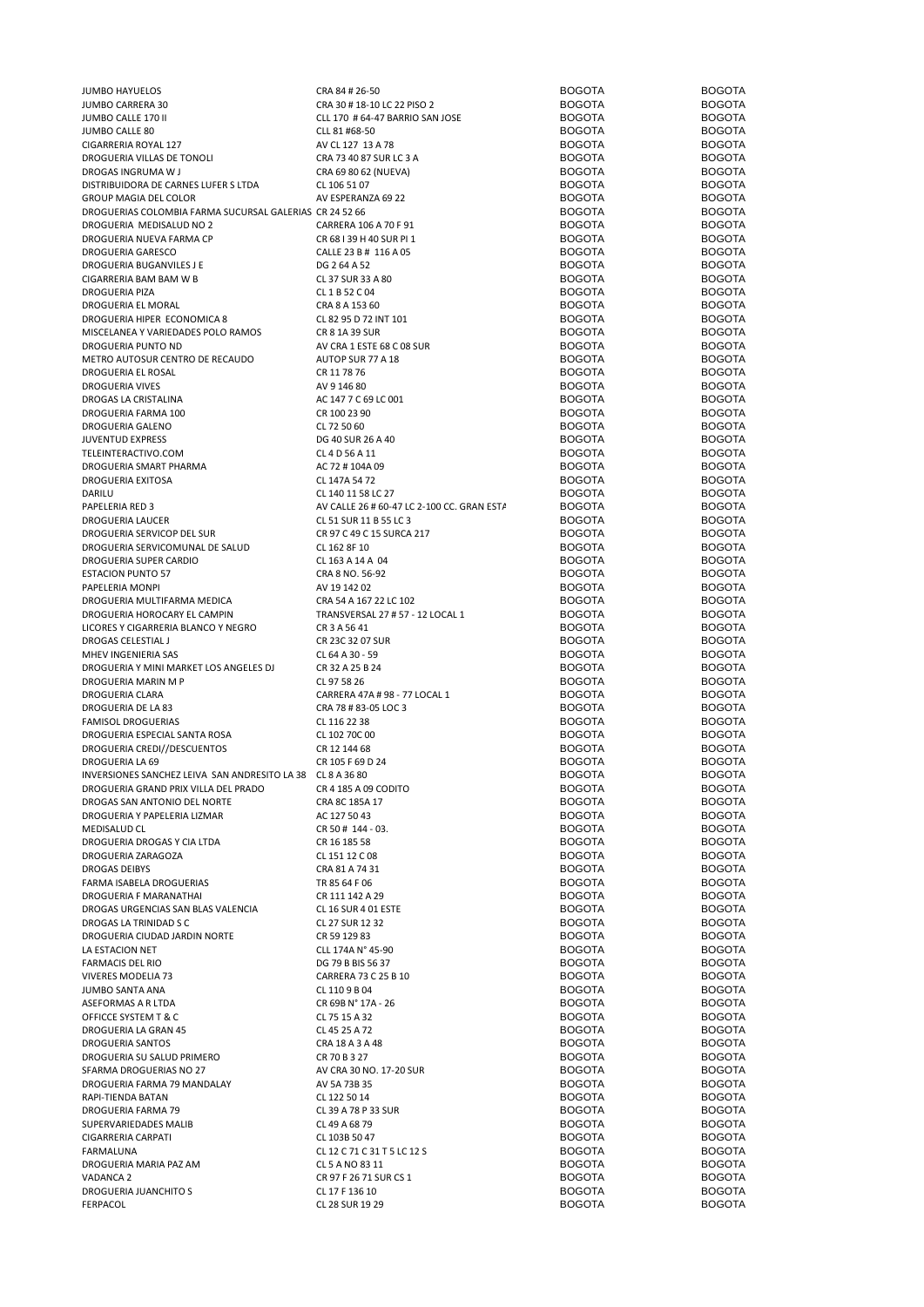| <b>KEVINS FARMA</b>                                            | CRA 65 A 67 G 27                          | <b>BOGOTA</b> | <b>BOGOTA</b> |
|----------------------------------------------------------------|-------------------------------------------|---------------|---------------|
| DROGUERIA KALA                                                 | DIAG 14 BIS N° 54 -80                     | <b>BOGOTA</b> | <b>BOGOTA</b> |
| SOLUCIONES EN INFORMATICA ELECTRONICA Y DE SISTICR 20 8 18     |                                           | <b>BOGOTA</b> | <b>BOGOTA</b> |
| SERFOFAX                                                       | CL 5 # 22 A - 35                          | <b>BOGOTA</b> | <b>BOGOTA</b> |
| EL BAUL DE LOS DETALLES                                        | TV 28 # 22 C 16                           | <b>BOGOTA</b> | <b>BOGOTA</b> |
| TELECOMUNICACIONES LA CRECIENTE                                | CL 51 SUR 91A 18                          | <b>BOGOTA</b> | <b>BOGOTA</b> |
| HAYDEE TELECOMUNICACIONES LTDA                                 | CR 68 G BIS 30 36 SUR                     | <b>BOGOTA</b> | <b>BOGOTA</b> |
| CIGARRERIA MANA DE TIERRA GRATA                                |                                           | <b>BOGOTA</b> | <b>BOGOTA</b> |
|                                                                | CR 101 70 55 LC 9                         |               |               |
| LUMA DROGAS TIMIZA                                             | CR 74 40 20 SUR                           | <b>BOGOTA</b> | <b>BOGOTA</b> |
| <b>DROGUERIA REFOUS</b>                                        | CL 148 95 83                              | <b>BOGOTA</b> | <b>BOGOTA</b> |
| <b>CABINAS CAMILA</b>                                          | CR 97 F 26 71 SUR CS 381                  | <b>BOGOTA</b> | <b>BOGOTA</b> |
| FAMISOL DROGUERIAS                                             | CR 55 161 A 23                            | <b>BOGOTA</b> | <b>BOGOTA</b> |
| HIPERDROGUERIA SANTA ANA                                       | CL 11 SUR 4 77                            | <b>BOGOTA</b> | <b>BOGOTA</b> |
| PAPELERIA ORCA                                                 | CL 76 14 11                               | <b>BOGOTA</b> | <b>BOGOTA</b> |
| DROGUERIA HOSPITALARIA CALDAS                                  | CR 19989                                  | <b>BOGOTA</b> | <b>BOGOTA</b> |
| DROGUERIA EVOLPHARMA                                           | CL 166 54 C 99                            | <b>BOGOTA</b> | <b>BOGOTA</b> |
| DROGUERIA EL BUEN VECINO                                       | CR 106 A 64 B 04                          | <b>BOGOTA</b> | <b>BOGOTA</b> |
|                                                                |                                           |               | <b>BOGOTA</b> |
| <b>TIARA ACCESORIOS</b>                                        | CR 14 B 161 54 LC NO 3                    | <b>BOGOTA</b> |               |
| PUNTO EXPRESS 125                                              | CR 57 125 B 84                            | <b>BOGOTA</b> | <b>BOGOTA</b> |
| MEDI DROGAS                                                    | CRA 71 C 5 C 14                           | <b>BOGOTA</b> | <b>BOGOTA</b> |
| DROGUERIA Y PERFUMERIA EL ALCON GRIS                           | CL 59 SUR 78 J 02                         | <b>BOGOTA</b> | <b>BOGOTA</b> |
| FARMACEUTICOS - CYTI PLUSS                                     | CL 158 103 21                             | <b>BOGOTA</b> | <b>BOGOTA</b> |
| <b>INTER TATIS</b>                                             | CRA 87D 48 03 CS192                       | <b>BOGOTA</b> | <b>BOGOTA</b> |
| DROGUERIA FARMAX                                               | CALLE 80 19 36 LC 2                       | <b>BOGOTA</b> | <b>BOGOTA</b> |
| COMUNICACIONES MALLERY                                         | CR 21 197 08                              | <b>BOGOTA</b> | <b>BOGOTA</b> |
| ROCOLA BAR DANIELA                                             | CL 53 72 A 18                             | <b>BOGOTA</b> | <b>BOGOTA</b> |
|                                                                | CRA 99 69 A 81 LC 8                       | <b>BOGOTA</b> | <b>BOGOTA</b> |
| DROGUERIA NUEVO HORIZONTE R A                                  |                                           |               |               |
| <b>GALEON PAPELERIA</b>                                        | CR 48 A 176 15                            | <b>BOGOTA</b> | <b>BOGOTA</b> |
| DROGUERIA FANSALUD                                             | CR 71D 12 89                              | <b>BOGOTA</b> | <b>BOGOTA</b> |
| BODEGAS Y MISCELANEAS ALKOSTO                                  | AV CR 68 72 43                            | <b>BOGOTA</b> | <b>BOGOTA</b> |
| DROGUERIA SERVISALUD BOGOTA HF                                 | CRA 88 BIS 0 98 SUR                       | <b>BOGOTA</b> | <b>BOGOTA</b> |
| CIGARRERIA VERSALLES                                           | CR 59 152 49 LC 4                         | <b>BOGOTA</b> | <b>BOGOTA</b> |
| DROGUERIA LA ESPECIAL DE LA 95                                 | CR 58 # 94 C 04                           | <b>BOGOTA</b> | <b>BOGOTA</b> |
| DROGAS GRAN COLOMBIANA JUNIOR                                  | CL 7 A BIS C 79 17                        | <b>BOGOTA</b> | <b>BOGOTA</b> |
| DROGUERIA HUPIFARMA                                            | TV 78 D 10 B 74                           | <b>BOGOTA</b> | <b>BOGOTA</b> |
|                                                                |                                           |               | <b>BOGOTA</b> |
| DROGUERIA ESPECIAL FERIAS                                      | CR 68 H # 75 - 04.                        | <b>BOGOTA</b> |               |
| DROGUERIA MAXI FARMA J L W                                     | CL 27 SUR 13B 11                          | <b>BOGOTA</b> | <b>BOGOTA</b> |
| PAPELERIA Y MISCELANEA ANA SERNA                               | CR 24 12 15 PISO 1                        | <b>BOGOTA</b> | <b>BOGOTA</b> |
| DROGUERIA UNIFAMILIAR                                          | CR 65 78 A 14                             | <b>BOGOTA</b> | <b>BOGOTA</b> |
| FARMATODO SANTA ISABEL                                         | CR 30 2B 19                               | <b>BOGOTA</b> | <b>BOGOTA</b> |
| <b>FARMATODO RINCON CHICO</b>                                  | AV 15 106 18 LC 1 2                       | <b>BOGOTA</b> | <b>BOGOTA</b> |
| FARMATODO BRITALIA NORTE                                       | CL 167 73 02                              | <b>BOGOTA</b> | <b>BOGOTA</b> |
| FARMATODO NORMANDIA                                            | AV CLL 53 72 49                           | <b>BOGOTA</b> | <b>BOGOTA</b> |
| <b>FARMATODO HAYUELOS</b>                                      | CRA 90 23 J 22                            | <b>BOGOTA</b> | <b>BOGOTA</b> |
| HIPERDROGUERIA LA ECONIMIAURES                                 | CRA 106 131 57                            | <b>BOGOTA</b> | <b>BOGOTA</b> |
|                                                                |                                           | <b>BOGOTA</b> | <b>BOGOTA</b> |
| METRO BOSA CENTRO DE RECAUDO II                                | CR 92 60 90 SUR                           |               |               |
| DROGUERIA ESPECIAL BELLAVISTA                                  | CRA 69 69 71/73                           | <b>BOGOTA</b> | <b>BOGOTA</b> |
| DROGUERIA ESPECIAL CIUDAD JARDIN NORTE                         | CR 59 131 68                              | <b>BOGOTA</b> | <b>BOGOTA</b> |
| DROGUERIAS COLOMBIA FARMA SUCURSAL LAS NIEVE AV CL 19 # 8 - 32 |                                           | <b>BOGOTA</b> | <b>BOGOTA</b> |
| ALEJO COMUNICACIONES I P                                       | CL 18 28 39                               | <b>BOGOTA</b> | <b>BOGOTA</b> |
| SUPER TIENDA LISBOA                                            | CL 106 51 09                              | <b>BOGOTA</b> | <b>BOGOTA</b> |
| DROGUERIA NUEVA ESPAÑA                                         | CRA 58 A 167 58 LC 35 36                  | <b>BOGOTA</b> | <b>BOGOTA</b> |
| OLIMPICA 7 DE AGOSTO                                           | CR 24 63 F 55                             | <b>BOGOTA</b> | <b>BOGOTA</b> |
| SAO PORTAL 80                                                  | AV CL 80 100 52                           | <b>BOGOTA</b> | <b>BOGOTA</b> |
|                                                                |                                           |               |               |
| OLIMPICA SANTA ISABEL                                          | CR 30 3 B 08                              | <b>BOGOTA</b> | <b>BOGOTA</b> |
| JUMBO HAYUELOS II                                              | CR 84 26 50                               | <b>BOGOTA</b> | <b>BOGOTA</b> |
| PAPELERIA Y MISCELANEA SPEEDY                                  | CRA 14 147 80 LC 37                       | <b>BOGOTA</b> | <b>BOGOTA</b> |
| DROGUERIA Y AUTOSERVICIO ARISTI II                             | CRA 187975                                | <b>BOGOTA</b> | <b>BOGOTA</b> |
| DROGUERIA Y MISCELANEA CENTRAL H Y R                           | VIA LA CALERA KM 5 MZ E LT 178 DG AL CLUI | <b>BOGOTA</b> | <b>BOGOTA</b> |
| DROGUERIA Y PERFUMERIA SUPERDROGUERIA                          | CRA 108 82 83                             | <b>BOGOTA</b> | <b>BOGOTA</b> |
| <b>ICOLFARMA FARMACENTER</b>                                   | CL 40 97 A 05 SUR                         | <b>BOGOTA</b> | <b>BOGOTA</b> |
| DROGUERIA SANTA CECILIA                                        | CRA 77C 52B 69                            | <b>BOGOTA</b> | <b>BOGOTA</b> |
| CHARCUTERIA VERONA                                             | CRA 70 C 80 48 LC 31                      | <b>BOGOTA</b> | <b>BOGOTA</b> |
| DROGUERIA SANTA CECILIA 2                                      | CL 168 35 43                              | <b>BOGOTA</b> | <b>BOGOTA</b> |
|                                                                |                                           |               |               |
| DROGUERIA DEL LLANO                                            | AV LA ESPERANZA 69 A 66 LC 10             | <b>BOGOTA</b> | <b>BOGOTA</b> |
| DROGAS DANNY N*1                                               | CRA 81 A 81 19                            | <b>BOGOTA</b> | <b>BOGOTA</b> |
| ARCA ENCUADERNACION LTDA                                       | AK 28 41 60                               | <b>BOGOTA</b> | <b>BOGOTA</b> |
| DROGUERIA MATIUZ                                               | DG 22 B 58 87                             | <b>BOGOTA</b> | <b>BOGOTA</b> |
| DROGUERIA UNIREBAJAS                                           | CRA 136 A 152 A 19                        | <b>BOGOTA</b> | <b>BOGOTA</b> |
| DROGUERIA VIVIR ALKOSTO 2                                      | CRA 7 C # 182 B - 50                      | <b>BOGOTA</b> | <b>BOGOTA</b> |
| OLIMPICA 170                                                   | CR 58 169 A 55                            | <b>BOGOTA</b> | <b>BOGOTA</b> |
| DROGUERIA LOS AZAFRANES                                        | TR 85 63 B 30                             | <b>BOGOTA</b> | <b>BOGOTA</b> |
| HAYUELOS CENTRO COMERCIAL                                      | CL 20 82 52 LC 1-144                      | <b>BOGOTA</b> | <b>BOGOTA</b> |
|                                                                |                                           |               |               |
| DROGUERIA ALVARS 85                                            | DG 45 F SUR 13 H 26                       | <b>BOGOTA</b> | <b>BOGOTA</b> |
| DROGUERIA ROJAS 2                                              | CARRERA 154 132 19 SUBA LISBOA            | <b>BOGOTA</b> | <b>BOGOTA</b> |
| DROGUERIA COPISALUD CASTILLA                                   | CL 8 A 88 90 LC 1                         | <b>BOGOTA</b> | <b>BOGOTA</b> |
| MERCADOS ASARO                                                 | CR 136 A 143 05                           | <b>BOGOTA</b> | <b>BOGOTA</b> |
| MERCADEAS                                                      | CL 102 # 7 - 80                           | <b>BOGOTA</b> | <b>BOGOTA</b> |
| <b>FARMATODO CALLE 94</b>                                      | CRA 15 94 72                              | <b>BOGOTA</b> | <b>BOGOTA</b> |
| <b>JSSS COMUNICACIONES</b>                                     | <b>CCIAL GUAYMARAL</b>                    | <b>BOGOTA</b> | <b>BOGOTA</b> |
| DROGAS PHARMANEX                                               | CRA 9 ESTE 32A 29 SUR SOACHA SAN MATEO    | <b>BOGOTA</b> | <b>BOGOTA</b> |
| DROGUERIA SAN CIPRIANO                                         | CL 167 54B 05                             | <b>BOGOTA</b> | <b>BOGOTA</b> |
|                                                                |                                           |               |               |
| DROGUERIA EL CONSUELO U                                        | CL 2 B 40 D 11                            | <b>BOGOTA</b> | <b>BOGOTA</b> |
| ALINDROGAS                                                     | CRA 18 Q 71 B SUR 52                      | <b>BOGOTA</b> | <b>BOGOTA</b> |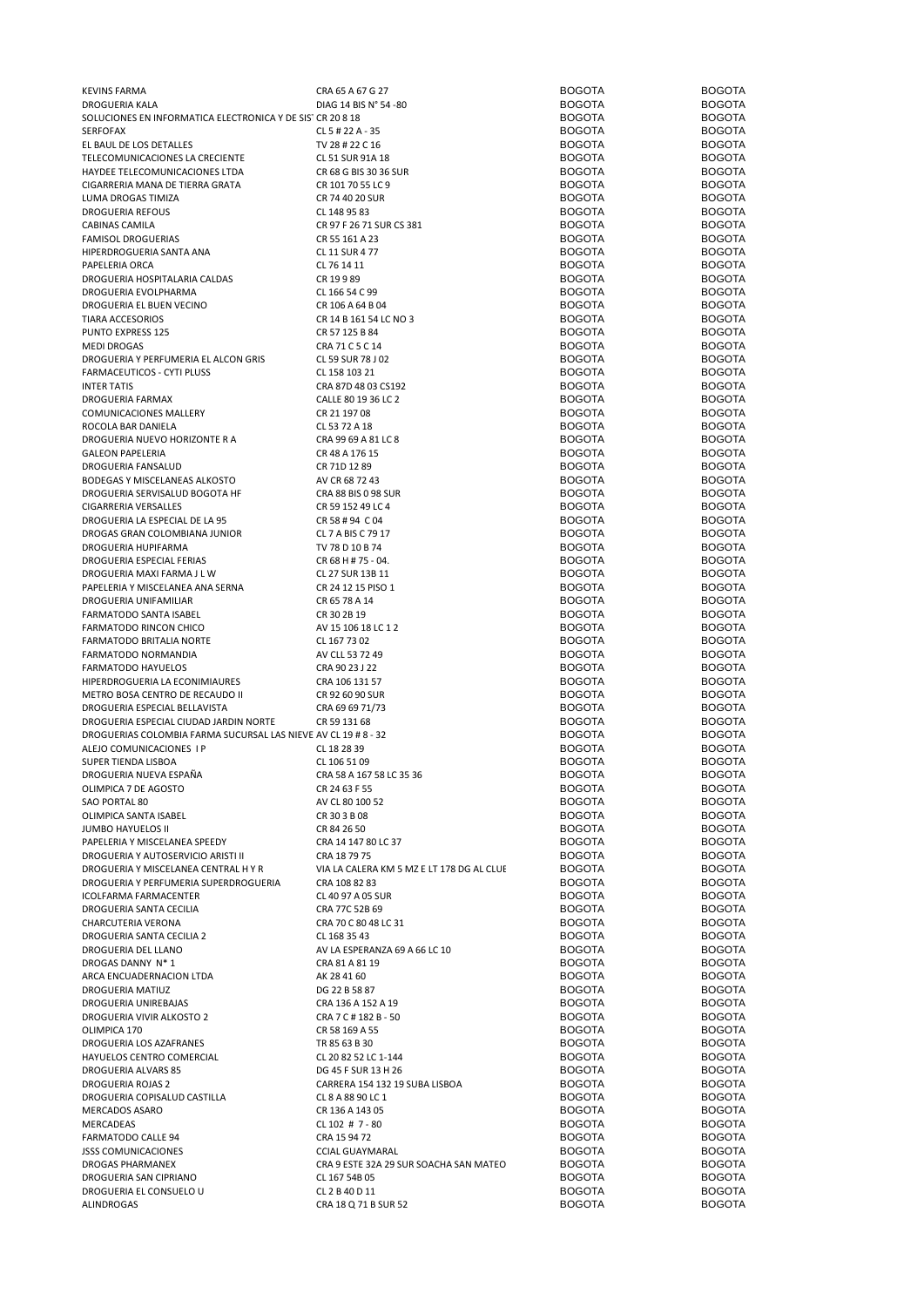| <b>FARMATODO CALLE 73</b>                                          | CL 73 11 12                              | <b>BOGOTA</b>                  | <b>BOGOTA</b>                  |
|--------------------------------------------------------------------|------------------------------------------|--------------------------------|--------------------------------|
| SALUD MARKET COLINA CAMPESTRE                                      | CL 134 57 30                             | <b>BOGOTA</b>                  | <b>BOGOTA</b>                  |
| DROGUERIA Y MINIMERCADO ELDORADO                                   | CRA 58 129 B 08                          | <b>BOGOTA</b>                  | <b>BOGOTA</b>                  |
|                                                                    |                                          |                                |                                |
| PINK TOMATE MARKET                                                 | CRA 27-66-32                             | <b>BOGOTA</b>                  | <b>BOGOTA</b>                  |
| PAPELERIA J.J.S.                                                   | CRA 27 14 71 SUR                         | <b>BOGOTA</b>                  | <b>BOGOTA</b>                  |
| FARMATODO NAVARRA                                                  | AV CRA 19 103 98                         | <b>BOGOTA</b>                  | <b>BOGOTA</b>                  |
| FARMATODO CENTRO MAYOR                                             | AV CRA 27 38 A 61 SUR LC 1 115           | <b>BOGOTA</b>                  | <b>BOGOTA</b>                  |
|                                                                    |                                          |                                |                                |
| DROGUERIA NUEVA BOGOTA #3                                          | TR 73A 82H 26                            | <b>BOGOTA</b>                  | <b>BOGOTA</b>                  |
| ALFIDROGAS                                                         | CRA 123 65A 83                           | <b>BOGOTA</b>                  | <b>BOGOTA</b>                  |
| <b>FAMISOL DROGUERIAS</b>                                          | CRA 54 150 27 LC 10                      | <b>BOGOTA</b>                  | <b>BOGOTA</b>                  |
| DROGAS SUPER VALERY                                                | CRA 80 74 03                             | <b>BOGOTA</b>                  | <b>BOGOTA</b>                  |
|                                                                    |                                          |                                |                                |
| DROGUERIA FARMA UNO                                                | CL 90 86 40                              | <b>BOGOTA</b>                  | <b>BOGOTA</b>                  |
| DROGUERIA TORREPHARMA                                              | CL 70 C 111 C 90                         | <b>BOGOTA</b>                  | <b>BOGOTA</b>                  |
| <b>FARMATODO CALLE 100</b>                                         | CRA 11 99 61                             | <b>BOGOTA</b>                  | <b>BOGOTA</b>                  |
| VIVE FARMA NO 3                                                    | CARRERA 123 # 131 - 86                   | <b>BOGOTA</b>                  | <b>BOGOTA</b>                  |
|                                                                    |                                          |                                |                                |
| VIVE FARMA NO 5                                                    | CL 129 D 121 45                          | <b>BOGOTA</b>                  | <b>BOGOTA</b>                  |
| <b>JUVENTUD EXPRESS</b>                                            | DG 40 SUR 26 A 40                        | <b>BOGOTA</b>                  | <b>BOGOTA</b>                  |
| CAFAM TINTAL EXITO                                                 | CLL 6 95 75                              | <b>BOGOTA</b>                  | <b>BOGOTA</b>                  |
| ALKOSTO 170                                                        | CR 69 170 15                             | <b>BOGOTA</b>                  | <b>BOGOTA</b>                  |
|                                                                    |                                          |                                |                                |
| CAFAM 20 DE JULIO EXITO                                            | <b>CLL 21 NO5A-34 SUR</b>                | <b>BOGOTA</b>                  | <b>BOGOTA</b>                  |
| CAFAM KENNEDY                                                      | CRA 78 K 37 A 53 SUR                     | <b>BOGOTA</b>                  | <b>BOGOTA</b>                  |
| CAFAM RESTREPO                                                     | CR 20 #14-17SUR RESTREPO                 | <b>BOGOTA</b>                  | <b>BOGOTA</b>                  |
|                                                                    |                                          | <b>BOGOTA</b>                  | <b>BOGOTA</b>                  |
| HAYUELOS CENTRO COMERCIAL 2                                        | CL 20 82 52 LC 1-144                     |                                |                                |
| METRO SAN CAYETANO II                                              | AV EL DORADO CL 82                       | <b>BOGOTA</b>                  | <b>BOGOTA</b>                  |
| DROGAS SAN GABRIEL                                                 | CLL 57 A 53 21                           | <b>BOGOTA</b>                  | <b>BOGOTA</b>                  |
| DROGUERIA PABLO SEXTO J.B                                          | CLL 57 NO 57 A 32                        | <b>BOGOTA</b>                  | <b>BOGOTA</b>                  |
|                                                                    |                                          |                                | <b>BOGOTA</b>                  |
| PAPELERIA JENUMPAS                                                 | AK 24 40 17                              | <b>BOGOTA</b>                  |                                |
| PANADERIA Y CIGARRERIA OVNIS                                       | AV 19 97 34                              | <b>BOGOTA</b>                  | <b>BOGOTA</b>                  |
| DROGUERIA SUBASALUD N 2                                            | CL 151 B 92 05                           | <b>BOGOTA</b>                  | <b>BOGOTA</b>                  |
| CAFAM AEL FONTIBON EXITO                                           | CRA 99 # 25A-17 FONTIBON                 | <b>BOGOTA</b>                  | <b>BOGOTA</b>                  |
|                                                                    |                                          |                                |                                |
| OLIMPICA STO 409 AV 19                                             | AV 19 3A 37 (NUEVA)                      | <b>BOGOTA</b>                  | <b>BOGOTA</b>                  |
| OLIMPICA SDO 449 LISBOA                                            | CL 134 7 B 83 ESQUINA LC 14 ED EL BOSQUE | <b>BOGOTA</b>                  | <b>BOGOTA</b>                  |
| OLIMPICA SDO 472 LA FONTANA                                        | AV 15 127 18 (NUEVA) LA FONTANA          | <b>BOGOTA</b>                  | <b>BOGOTA</b>                  |
| DROGUERIA CITYFARMA                                                | CR 107 79 A 23                           | <b>BOGOTA</b>                  | <b>BOGOTA</b>                  |
|                                                                    |                                          |                                |                                |
| DROGUERIA VITAPHARMA                                               | DG 78 C 108 A 04                         | <b>BOGOTA</b>                  | <b>BOGOTA</b>                  |
| JUMBO BULEVAR NIZA II                                              | CRA 52 125 51                            | <b>BOGOTA</b>                  | <b>BOGOTA</b>                  |
| MUNDOFARMA DROGUERIAS                                              | CR 24 53 B 03                            | <b>BOGOTA</b>                  | <b>BOGOTA</b>                  |
|                                                                    |                                          | <b>BOGOTA</b>                  | <b>BOGOTA</b>                  |
| CAFAM QUIRINAL EXITO                                               | CLL 61 #43-40                            |                                |                                |
| CAFAM CENTENARIO EXITO                                             | CL 27 SUR 26 24                          | <b>BOGOTA</b>                  | <b>BOGOTA</b>                  |
| DROGUERIA NUEVA ARLEQUIN 2                                         | CR 25 41 01                              | <b>BOGOTA</b>                  | <b>BOGOTA</b>                  |
| <b>FARMATODO GALERIAS</b>                                          | CLL 53 20 11                             | <b>BOGOTA</b>                  | <b>BOGOTA</b>                  |
|                                                                    |                                          | <b>BOGOTA</b>                  | <b>BOGOTA</b>                  |
| CENTRO DE SERVICIOS INTERNET Y TELECOMUNICACIC CR 100 16 H 56 LC 4 |                                          |                                |                                |
| FERPACOL                                                           | CL 28 SUR 19 29                          | <b>BOGOTA</b>                  | <b>BOGOTA</b>                  |
| SUPERDROGUERIA LA FRAGUITA                                         | CL 7 SUR 24 B 14 LC 01                   | <b>BOGOTA</b>                  | <b>BOGOTA</b>                  |
| DROGUERIA Y MINIMERCADO LOS CIPRESES                               | CL 66 59 38                              | <b>BOGOTA</b>                  | <b>BOGOTA</b>                  |
|                                                                    |                                          |                                |                                |
|                                                                    |                                          |                                |                                |
| DROGUERIA PRODESCUENTOS                                            | CRA 24D 6 49 SUR                         | <b>BOGOTA</b>                  | <b>BOGOTA</b>                  |
| DROGUERIA LA NUEVA DE LA 79                                        | CR 79 #42 A 55 SUR                       | <b>BOGOTA</b>                  | <b>BOGOTA</b>                  |
| DROGUERIA PUENTE LARGO 106                                         | CL 106 54 93 LC 101                      | <b>BOGOTA</b>                  | <b>BOGOTA</b>                  |
|                                                                    |                                          |                                |                                |
| DROGUERIA LOS PINOS T Y G                                          | CL 7 90 41 CA 104                        | <b>BOGOTA</b>                  | <b>BOGOTA</b>                  |
| FARMATODO CENTRO COMERCIAL SANTAFE                                 | CL 185 45 03 LC 3 29                     | <b>BOGOTA</b>                  | <b>BOGOTA</b>                  |
| LOS PAISAS PLAZA EXPRESS                                           | CRA 72 B 9 87                            | <b>BOGOTA</b>                  | <b>BOGOTA</b>                  |
| DROGUERIA DE LA 76                                                 | CL 76 16 A 33                            | <b>BOGOTA</b>                  | <b>BOGOTA</b>                  |
|                                                                    |                                          |                                |                                |
| DROGUERIA GAVIZ                                                    | CL 176 52 28                             | <b>BOGOTA</b>                  | <b>BOGOTA</b>                  |
| <b>DROGUERIA FAMICOR</b>                                           | CRA 52 A NO 134 A 11                     | <b>BOGOTA</b>                  | <b>BOGOTA</b>                  |
| DROGUERIA FARMA ALSACIA                                            | CALLE 11 A 72 A 64                       | <b>BOGOTA</b>                  | <b>BOGOTA</b>                  |
|                                                                    |                                          |                                |                                |
| DROGUERIA EXTRA W E R                                              | CRA 3 ESTE 55 40 SUR                     | <b>BOGOTA</b>                  | <b>BOGOTA</b>                  |
| DROGUERIA BOYACA REAL                                              | AV CR 50 19 42 SUR                       | <b>BOGOTA</b>                  | <b>BOGOTA</b>                  |
| <b>MARKET ILARCO</b>                                               | TV 59 A 114 18                           | <b>BOGOTA</b>                  | <b>BOGOTA</b>                  |
| DROGUERIA J R PHARMA                                               | CR 45 A 124 17                           | <b>BOGOTA</b>                  | <b>BOGOTA</b>                  |
| CIGARRERIA LOS ROSALES J C                                         | CR 4 66 12                               | <b>BOGOTA</b>                  | <b>BOGOTA</b>                  |
|                                                                    |                                          |                                |                                |
| DROGUERIAS DANFARMA                                                | AV CALLE 26 SUR # 71 D - 03 INT 1 LOC 5  | <b>BOGOTA</b>                  | <b>BOGOTA</b>                  |
| SUPERMERCADO ALPOMA                                                | CRA 83 1 11                              | <b>BOGOTA</b>                  | <b>BOGOTA</b>                  |
| DROGUERIA NUEVA ULTRAMAR                                           | CL 57 21 09                              | <b>BOGOTA</b>                  | <b>BOGOTA</b>                  |
| DROGUERIA GRAN ESTACION R C                                        | DIAGONAL 84 A # 77 - 01 LOCAL 3          | <b>BOGOTA</b>                  | <b>BOGOTA</b>                  |
| <b>DROGUERIA DIANAR</b>                                            | CR 111 A 86 A 26                         | <b>BOGOTA</b>                  | <b>BOGOTA</b>                  |
|                                                                    |                                          |                                |                                |
| SERVIDROGAS R D                                                    | CR 78 C 72 A 40 S                        | <b>BOGOTA</b>                  | <b>BOGOTA</b>                  |
| LIBRERIA Y PAPELERIA TIENDA ESTUDIANTIL LTDA                       | CR 91 145 B 32                           | <b>BOGOTA</b>                  | <b>BOGOTA</b>                  |
| DROGUERIA MIL 20                                                   | CL 64 F 74 A 48                          | <b>BOGOTA</b>                  | <b>BOGOTA</b>                  |
| <b>FAGEM DROGUERIAS 61</b>                                         | CL 61928                                 | <b>BOGOTA</b>                  | <b>BOGOTA</b>                  |
|                                                                    |                                          |                                |                                |
| <b>FAGEM DROGUERIAS 65</b>                                         | CL 65 6 15 LC 102                        | <b>BOGOTA</b>                  | <b>BOGOTA</b>                  |
| FAGEM DROGUERIAS 103                                               | TRANS 10 103 96                          | <b>BOGOTA</b>                  | <b>BOGOTA</b>                  |
| OLIMPICA PALATINO                                                  | CR 7 139 07                              | <b>BOGOTA</b>                  | <b>BOGOTA</b>                  |
| OLIMPICA RICAUTE                                                   | CL 10 27-56                              | <b>BOGOTA</b>                  | <b>BOGOTA</b>                  |
|                                                                    |                                          |                                |                                |
| OLIMPICA AV CHILE                                                  | CL 72 13 85                              | <b>BOGOTA</b>                  | <b>BOGOTA</b>                  |
| MINIMERCADO DONDE MAYO                                             | DG 182 20 91 LC 120 B CCIAL PANAMA       | <b>BOGOTA</b>                  | <b>BOGOTA</b>                  |
| <b>JUMBO SUBA II</b>                                               | CL 146 A 106 20                          | <b>BOGOTA</b>                  | <b>BOGOTA</b>                  |
| CARULLA PASEO REAL                                                 | CL 121 CR 7 CC PASEO REAL                | <b>BOGOTA</b>                  | <b>BOGOTA</b>                  |
|                                                                    |                                          |                                |                                |
| FARMATODO CALLE 127                                                | CL 127 17 A 03                           | <b>BOGOTA</b>                  | <b>BOGOTA</b>                  |
| DROGUERIA Y PAPELERIA LISBOA                                       | CL 142 11 74                             | <b>BOGOTA</b>                  | <b>BOGOTA</b>                  |
| MULTISERVIYA                                                       | CRA 101 147 21 LC 061                    | <b>BOGOTA</b>                  | <b>BOGOTA</b>                  |
| HIPERDROGUERIA AVENIDA CIUDAD DE CALI                              | AK 86 38 A 04                            | <b>BOGOTA</b>                  | <b>BOGOTA</b>                  |
|                                                                    |                                          |                                |                                |
| DROGAS Y SERVICIOS VICTOR MANUEL                                   | CL 22 F 103 B 41                         | <b>BOGOTA</b>                  | <b>BOGOTA</b>                  |
| PLASTICOS Y DESECHABLES YURI<br>CARULLA GRANADA HILLS              | CL 132 D 159 21<br>CRA 45 147 48         | <b>BOGOTA</b><br><b>BOGOTA</b> | <b>BOGOTA</b><br><b>BOGOTA</b> |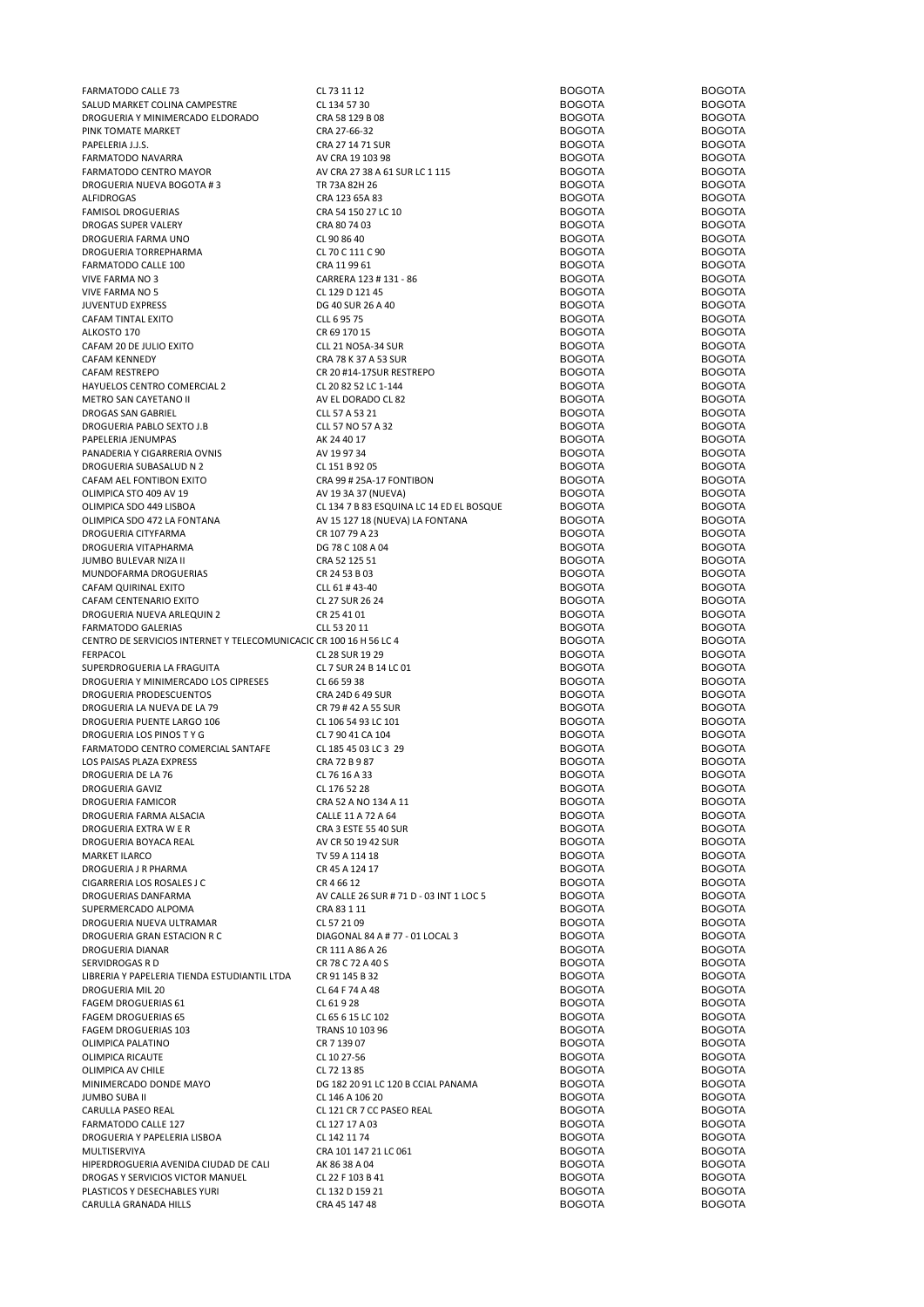| CARULLA SAN RAFAEL                                                                      | CALLE 134 NRO. 47-01                    | <b>BOGOTA</b> | <b>BOGOTA</b> |
|-----------------------------------------------------------------------------------------|-----------------------------------------|---------------|---------------|
| CARULLA CL 85                                                                           | CL 85 9-67/75                           | <b>BOGOTA</b> | <b>BOGOTA</b> |
|                                                                                         |                                         |               |               |
| FARMATODO COSMOS                                                                        | TV 21 98 71 LC 101                      | <b>BOGOTA</b> | <b>BOGOTA</b> |
| <b>EXITO NIEVES</b>                                                                     | CRA 7 22 36                             | <b>BOGOTA</b> | <b>BOGOTA</b> |
| COMUNICACIONES IRIS G.                                                                  | DG 51 A 27 38 SUR                       | <b>BOGOTA</b> | <b>BOGOTA</b> |
| PAPELERIA COMERCIAL SANTA MARTHA                                                        | CL 66 C 61 41 LC 107                    | <b>BOGOTA</b> | <b>BOGOTA</b> |
|                                                                                         |                                         |               |               |
| <b>DROGUERIA DYLANES</b>                                                                | CL 77 NO 123 B 23                       | <b>BOGOTA</b> | <b>BOGOTA</b> |
| DROGUERIA SALUD NORTE                                                                   | CL 181 C 11 75 LC 005                   | <b>BOGOTA</b> | <b>BOGOTA</b> |
| SERNIDROGAS                                                                             | CL 64 B 105 C 16                        | <b>BOGOTA</b> | <b>BOGOTA</b> |
|                                                                                         |                                         | <b>BOGOTA</b> | <b>BOGOTA</b> |
| CAFE INTERNET MARVIN JM                                                                 | CRA 8 D 189 05                          |               |               |
| CIGARRERIA PAPELERIA SAN NICOLAS DE CASTILLA                                            | CRA 88 D 6 D 12 LC 1 2                  | <b>BOGOTA</b> | <b>BOGOTA</b> |
| MISCELANEA Y COMUNICACIONES ALAMEDA DEL RIO CALLE 61 A SUR # 100 A - 47 MZ 10 CA 173 UF |                                         | <b>BOGOTA</b> | <b>BOGOTA</b> |
| HIPDERDROGUERIA FARMACOS 1                                                              | CL 3 25 A 02                            | <b>BOGOTA</b> | <b>BOGOTA</b> |
|                                                                                         |                                         |               |               |
| DROGUERIA C Y M                                                                         | CL 64 SUR 22 A 28                       | <b>BOGOTA</b> | <b>BOGOTA</b> |
| CARULLA AUTOPISTA 184                                                                   | AVDA 13 NRO. 183-86 LOCAL 1             | <b>BOGOTA</b> | <b>BOGOTA</b> |
| CARULLA BELMIRA CONC GT                                                                 | CRA 7 140 26                            | <b>BOGOTA</b> | <b>BOGOTA</b> |
|                                                                                         |                                         |               |               |
| CARULLA POLO CLUB CONC GT                                                               | TRANSV. 24 # 83-39                      | <b>BOGOTA</b> | <b>BOGOTA</b> |
| CONEXION CENTRO DE COMUNICACIONES                                                       | CL 9 NO 78 A 31                         | <b>BOGOTA</b> | <b>BOGOTA</b> |
| TIENDA DE TECNOLOGIA CHATPLIN                                                           | CL 56 F SUR 91 C 03                     | <b>BOGOTA</b> | <b>BOGOTA</b> |
| DROGUERIA MEDISALUD NO 1                                                                | AV CRA 19 147 25 LC 001                 | <b>BOGOTA</b> | <b>BOGOTA</b> |
|                                                                                         |                                         |               |               |
| LAURISS PAPELERIA Y SERVICIOS                                                           | CL 69 A 77 C 35 P 1                     | <b>BOGOTA</b> | <b>BOGOTA</b> |
| CIBERCAFE.COM                                                                           | CL 81 108 16                            | <b>BOGOTA</b> | <b>BOGOTA</b> |
| PAPELERIA EL LAPIZ ROJO                                                                 | CL 19 A 91 05                           | <b>BOGOTA</b> | <b>BOGOTA</b> |
|                                                                                         |                                         |               |               |
| SANTINET GO                                                                             | CL 155 A 7 B 87                         | <b>BOGOTA</b> | <b>BOGOTA</b> |
| DROGAS SUPERANDINA                                                                      | AV CARACAS 4704                         | <b>BOGOTA</b> | <b>BOGOTA</b> |
| <b>DROGUERIA YISEL</b>                                                                  | CRA 103 B 151 A 05                      | <b>BOGOTA</b> | <b>BOGOTA</b> |
|                                                                                         |                                         |               |               |
| LICORES Y CAFE ARTE LATTE                                                               | CRA 37448                               | <b>BOGOTA</b> | <b>BOGOTA</b> |
| <b>CARULLA CEDRITOS</b>                                                                 | CL 147 12 25                            | <b>BOGOTA</b> | <b>BOGOTA</b> |
| CIGARRERIA Y MISCELANEA DUBON                                                           | CALLE 6B NO. 80B 85 LC 5                | <b>BOGOTA</b> | <b>BOGOTA</b> |
|                                                                                         |                                         |               | <b>BOGOTA</b> |
| TV@.NET                                                                                 | CL 163 A 14 04                          | <b>BOGOTA</b> |               |
| <b>ISC COMUNICACIONES</b>                                                               | CRA 19 45 30                            | <b>BOGOTA</b> | <b>BOGOTA</b> |
| SERVIDROGAS LA RIVIERA                                                                  | CLL 70 C 112 71                         | <b>BOGOTA</b> | <b>BOGOTA</b> |
| <b>UNICOS</b>                                                                           | CRA 73 A 53 33                          | <b>BOGOTA</b> | <b>BOGOTA</b> |
|                                                                                         |                                         |               |               |
| DROGUERIA H FUNDADOR                                                                    | CL 139 107 21                           | <b>BOGOTA</b> | <b>BOGOTA</b> |
| CARULLA VILLA PRADO                                                                     | CRA 55A 170 35                          | <b>BOGOTA</b> | <b>BOGOTA</b> |
| CARULLA ROSALES CONC GT                                                                 | CRA 5 74 01                             | <b>BOGOTA</b> | <b>BOGOTA</b> |
|                                                                                         |                                         |               |               |
| CARULLA SAN NICOLAS                                                                     | DG 111 55 43                            | <b>BOGOTA</b> | <b>BOGOTA</b> |
| CARULLA SOLEDAD CONC GT                                                                 | AVDA. 22 # 41-43                        | <b>BOGOTA</b> | <b>BOGOTA</b> |
| CARULLA CLL 63 CONC GT                                                                  | CLL 63 # 7-09 CHAPINERO                 | <b>BOGOTA</b> | <b>BOGOTA</b> |
|                                                                                         |                                         |               |               |
| CARULLA ALHAMBRA CONC GT                                                                | CLL 114 #33-20                          | <b>BOGOTA</b> | <b>BOGOTA</b> |
| CARULLA CALLE 100 CONC GT                                                               | CLL 98 #17A-31                          | <b>BOGOTA</b> | <b>BOGOTA</b> |
| CARULLA 140                                                                             | CALLE 140 NRO. 19-20                    | <b>BOGOTA</b> | <b>BOGOTA</b> |
| CARULLA IBIZA CONC GT                                                                   | AVDA. 147 # 7-92                        | <b>BOGOTA</b> | <b>BOGOTA</b> |
|                                                                                         |                                         |               |               |
| CARULLA CEDRO BOLIVAR                                                                   | CR 18 151 44                            | <b>BOGOTA</b> | <b>BOGOTA</b> |
| DROGUERÍA CRUZ AZUL 150                                                                 | AVENIDA 19 # 133 - 45                   | <b>BOGOTA</b> | <b>BOGOTA</b> |
| TIENDA MARGARETH CALLE 145                                                              | CL 146 F 72 C 18                        | <b>BOGOTA</b> | <b>BOGOTA</b> |
|                                                                                         |                                         |               |               |
| CARULLA LA COLINA                                                                       | CL 138 55 27                            | <b>BOGOTA</b> | <b>BOGOTA</b> |
| CARULLA COUNTRY CONC GT                                                                 | CL 85 NO 15 29                          | <b>BOGOTA</b> | <b>BOGOTA</b> |
| CARULLA GALERIAS CONC GT                                                                | CL 53 NO 27 06                          | <b>BOGOTA</b> | <b>BOGOTA</b> |
| CARULLA NIZA CONC GT                                                                    | AV SUBA CL 127 CENTRO COMERCIAL NIZA    | <b>BOGOTA</b> | <b>BOGOTA</b> |
|                                                                                         |                                         |               |               |
| CARULLA ALMACEN PABLO SEXTO                                                             | CRA 50 C 53 50                          | <b>BOGOTA</b> | <b>BOGOTA</b> |
| CARULLA PEPE SIERRA CONC                                                                | CR 15 # 114 A 39                        | <b>BOGOTA</b> | <b>BOGOTA</b> |
| CARULLA QUINTA CAMACHO                                                                  | CR 10A 70 37                            | <b>BOGOTA</b> | <b>BOGOTA</b> |
|                                                                                         |                                         |               |               |
| CARULLA RINCON DE LA COLINA BOGOTA                                                      | CL 152 59 B 34                          | <b>BOGOTA</b> | <b>BOGOTA</b> |
| FARMACIA SUPERMILENTA                                                                   | CRA 63 17 09 SUR                        | <b>BOGOTA</b> | <b>BOGOTA</b> |
| CARULLA STA BARBARA CONC                                                                | CL 125 A 29 33                          | <b>BOGOTA</b> | <b>BOGOTA</b> |
|                                                                                         |                                         |               |               |
| CARULLA CALLE 47                                                                        | CL 47 9 10                              | <b>BOGOTA</b> | <b>BOGOTA</b> |
| CARULLA CIUDAD JARDIN SUR                                                               | CRA. 13 NRO. 16 48 SUR                  | <b>BOGOTA</b> | <b>BOGOTA</b> |
| CARULLA CORTIJO                                                                         | CRA 116A 82 16                          | <b>BOGOTA</b> | <b>BOGOTA</b> |
| CARULLA LA ESPERANZA                                                                    | CLL 35 A # 73 - 02 BARRIO LA ESPERANZA  | <b>BOGOTA</b> | <b>BOGOTA</b> |
|                                                                                         |                                         |               |               |
| MASCOMER & CIA LTDA                                                                     | CL 18707P1                              | <b>BOGOTA</b> | <b>BOGOTA</b> |
| CIGARRERIA RANCHO Y LICORES PARKWAY                                                     | CL 41 20 63                             | <b>BOGOTA</b> | <b>BOGOTA</b> |
| DROGUERIA LA MANUELITA                                                                  | CL 129 88 61                            | <b>BOGOTA</b> | <b>BOGOTA</b> |
| VARIEDADES DORITA                                                                       | CARRERA 8 B 4 74 SUR                    | <b>BOGOTA</b> | <b>BOGOTA</b> |
|                                                                                         |                                         |               |               |
| <b>SHOPIN STORY</b>                                                                     | CRA 89 B N 52 C 22 SUR                  | <b>BOGOTA</b> | <b>BOGOTA</b> |
| DROGUERIA GUIVAR MERCHAN 2                                                              | CL 53 73 62                             | <b>BOGOTA</b> | <b>BOGOTA</b> |
| MINIMERCADO DE LA 86                                                                    | CRA 118 83 A 03                         | <b>BOGOTA</b> | <b>BOGOTA</b> |
|                                                                                         |                                         |               |               |
| ANDRES DAVID ROZO RUBIO 2                                                               | AV DORADO 84 A 55 LC 147 CCIAL DORADO F | <b>BOGOTA</b> | <b>BOGOTA</b> |
| MULTISERVICIOS EDUARDOÑO 2                                                              | CL 67 A 18 N 95 SUR                     | <b>BOGOTA</b> | <b>BOGOTA</b> |
| PANADERIA VIVI Y PAN 2                                                                  | CRA 152 134 21                          | <b>BOGOTA</b> | <b>BOGOTA</b> |
|                                                                                         |                                         |               |               |
| VIA BALOTO TEUSAQUILLO                                                                  | TV 18 A BIS 37 80                       | <b>BOGOTA</b> | <b>BOGOTA</b> |
| CONECTATE BOGOTA                                                                        | AC 68 NO 60 77 LC 2                     | <b>BOGOTA</b> | <b>BOGOTA</b> |
| DROGUERIA Y PERFUMERIA SALUD SOCIAL 2                                                   | CRA 70 74 D 37                          | <b>BOGOTA</b> | <b>BOGOTA</b> |
|                                                                                         |                                         |               | <b>BOGOTA</b> |
| CELIS SEGURA JOSE LIBARDO                                                               | AV 27 29 64 SUR                         | <b>BOGOTA</b> |               |
| DROGUERIA RINCON PAEZ HNS 2                                                             | AV BOYACA 75 A 22                       | <b>BOGOTA</b> | <b>BOGOTA</b> |
| DROGUERIA HIPERDESCUENTOS M4                                                            | CARRERA 111A #76 76                     | <b>BOGOTA</b> | <b>BOGOTA</b> |
| MISCELANEA LINDA 2                                                                      |                                         | <b>BOGOTA</b> | <b>BOGOTA</b> |
|                                                                                         | AUTOSUR 29 78                           |               |               |
| PUENTES SALDAÑA LUIS ALFREDO                                                            | CL 95 45A 29                            | <b>BOGOTA</b> | <b>BOGOTA</b> |
| M DROGUERIA NUEVO MILENIO                                                               | CRA 7 82 62 LC 27                       | <b>BOGOTA</b> | <b>BOGOTA</b> |
| VIDEO BAM BAM 2                                                                         | CL 37 BIS SUR 33A 80                    | <b>BOGOTA</b> | <b>BOGOTA</b> |
|                                                                                         |                                         |               |               |
| DROGUERIA FARMA 100 2                                                                   | CR 100 23 90                            | <b>BOGOTA</b> | <b>BOGOTA</b> |
| <b>ESTACION PUNTO 57</b>                                                                | CRA 8 NO. 56-92                         | <b>BOGOTA</b> | <b>BOGOTA</b> |
| DROGUERIA MARIN M P                                                                     | CL 97 58 26                             | <b>BOGOTA</b> | <b>BOGOTA</b> |
|                                                                                         |                                         |               |               |
| DROGUERIA DE LA 832                                                                     | CRA 78 # 83-05 LOC 3                    | <b>BOGOTA</b> | <b>BOGOTA</b> |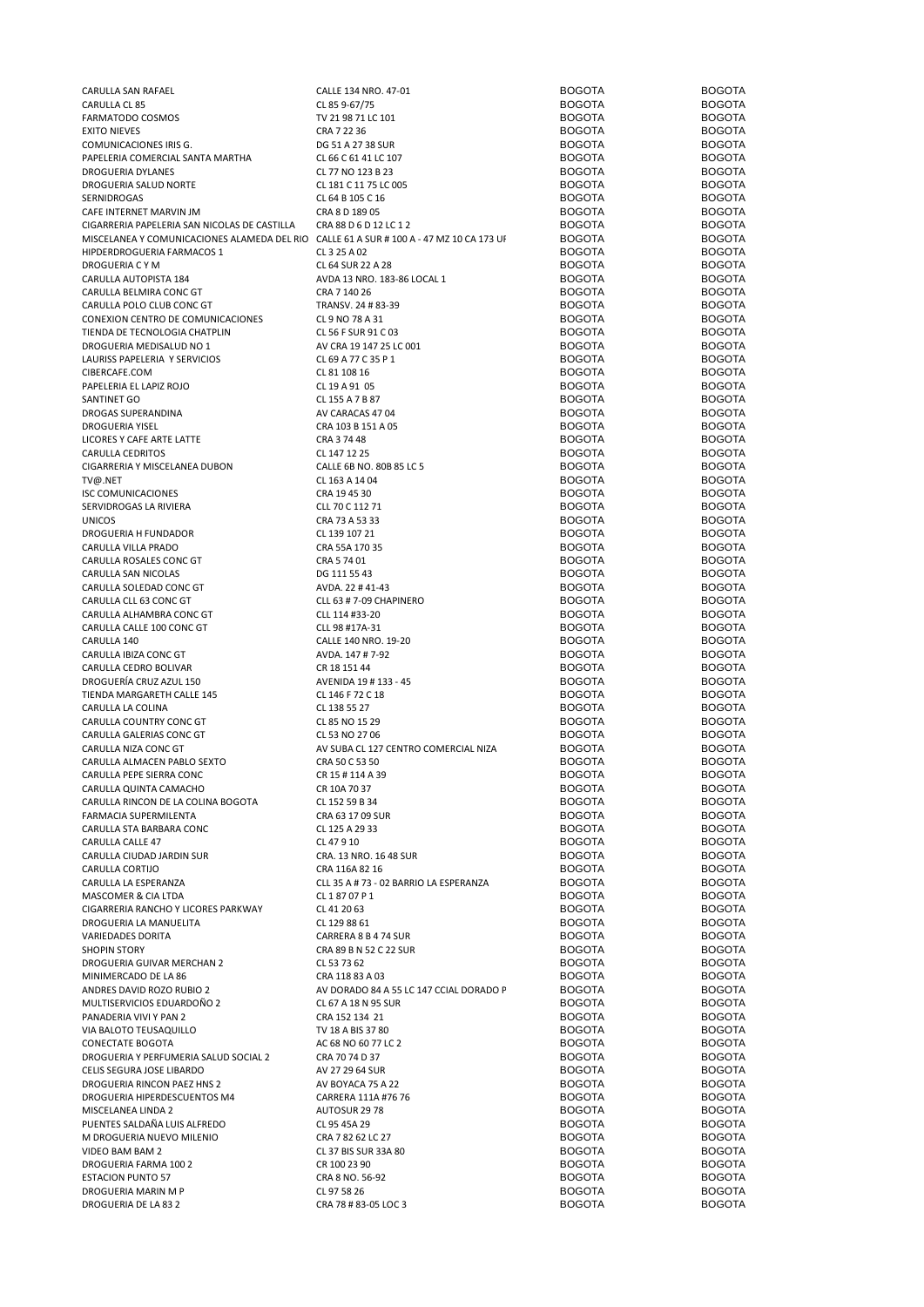| OFFICCE SYSTEM T & C                                       | CL 75 15 A 32                        | <b>BOGOTA</b> | <b>BOGOTA</b> |
|------------------------------------------------------------|--------------------------------------|---------------|---------------|
| VADANCA 22.1                                               | CR 97 F 26 71 SUR CS 1               | <b>BOGOTA</b> | <b>BOGOTA</b> |
| SOLUCIONES EN INFORMATICA ELECTRONICA Y DE SISTICR 20 8 18 |                                      | <b>BOGOTA</b> | <b>BOGOTA</b> |
| TELECOMUNICACIONES LA CRECIENTE 2                          | CL 51 SUR 91A 18                     | <b>BOGOTA</b> | <b>BOGOTA</b> |
| DROGUERIA Y MINI MARKET ALTAVISTA                          | AK 80 G # 6 - 19 LC P 1              | <b>BOGOTA</b> | <b>BOGOTA</b> |
| CABINAS CAMILA                                             | CR 97 F 26 71 SUR CS 381             | <b>BOGOTA</b> | <b>BOGOTA</b> |
| <b>MEDI DROGAS 2</b>                                       | CRA 71C 5C 14                        | <b>BOGOTA</b> | <b>BOGOTA</b> |
|                                                            |                                      |               |               |
| DROGUERIA HUPIFARMA                                        | TV 78 D 10 B 74                      | <b>BOGOTA</b> | <b>BOGOTA</b> |
| HIPERDROGUERIA LA ECONIMIAURES 2                           | CRA 106 131 57                       | <b>BOGOTA</b> | <b>BOGOTA</b> |
| DROGUERIA EL CONSUELO U 2                                  | CL 2 B 40 D 11                       | <b>BOGOTA</b> | <b>BOGOTA</b> |
| ALINDROGAS 2                                               | CRA 18 Q 71 B SUR 52                 | <b>BOGOTA</b> | <b>BOGOTA</b> |
| DROGUERIA PUNTO CELESTY 2                                  | CL 54 A SUR 25 05                    | <b>BOGOTA</b> | <b>BOGOTA</b> |
| DROGUERIA MAXI FARMA J L W 2                               | CL 27 SUR 13B 11                     | <b>BOGOTA</b> | <b>BOGOTA</b> |
| DROGAS CELESTIAL J 2                                       | CR 23C 32 07 SUR                     | <b>BOGOTA</b> | <b>BOGOTA</b> |
|                                                            |                                      | <b>BOGOTA</b> |               |
| DROGUERIA NUEVA FLOR 2                                     | CALLE 8 SUR 32 A 04 LOCAL 1          |               | <b>BOGOTA</b> |
| <b>FARMALUNA 2</b>                                         | CL 12 C 71 C 31 T 5 LC 12 S          | <b>BOGOTA</b> | <b>BOGOTA</b> |
| DROGUERIA REXAL RIO NEGRO                                  | CRA 57 92 23                         | <b>BOGOTA</b> | <b>BOGOTA</b> |
| <b>FARMATODO LAS NIEVES</b>                                | CRA 7 21 43                          | <b>BOGOTA</b> | <b>BOGOTA</b> |
| FARMATODO CIUDAD SALITRE                                   | CRA 68 B 40 A 30 60                  | <b>BOGOTA</b> | <b>BOGOTA</b> |
| QUIMICOS ADRIANUSEU                                        | CL 74 20 A 50                        | <b>BOGOTA</b> | <b>BOGOTA</b> |
| @RR NET                                                    | CL 34 28 A 19                        | <b>BOGOTA</b> | <b>BOGOTA</b> |
|                                                            |                                      |               |               |
| CAFETERIA Y VIVERES RF                                     | CRA 52 68 08                         | <b>BOGOTA</b> | <b>BOGOTA</b> |
| SOLUCIONES INTEGRALES JM                                   | CRA 31 A 6 92                        | <b>BOGOTA</b> | <b>BOGOTA</b> |
| SUPERTIENDA ALBI                                           | CL 39 SUR 72 M 27 LC 5               | <b>BOGOTA</b> | <b>BOGOTA</b> |
| COMUNICACIONES Y PAPELERIA NUEVO MILENIO                   | CRA 78 G 13 26                       | <b>BOGOTA</b> | <b>BOGOTA</b> |
| DROGUERIA FARMACURE 01                                     | CL 8 SUR 68 B 60 BARRIO FLORESTA SUR | <b>BOGOTA</b> | <b>BOGOTA</b> |
| CAFETERIA MINIMERCADO JAIRO CJ                             | CRA 22 33 A 00                       | <b>BOGOTA</b> | <b>BOGOTA</b> |
| DROGUERIA GRAN SALUD JM                                    | DIAGONAL 32 C BIS A SUR 12 D 06      | <b>BOGOTA</b> | <b>BOGOTA</b> |
|                                                            |                                      |               |               |
| SUPERTIENDAS COMUNAL                                       | CL 163 A 14 B 68                     | <b>BOGOTA</b> | <b>BOGOTA</b> |
| SURTI TIENDA ALKOSTO                                       | CRA 62 64 52 LC 124                  | <b>BOGOTA</b> | <b>BOGOTA</b> |
| MIO SOLO CORAZON                                           | CRA 68 B 22 A 71 INT 10 AP 102       | <b>BOGOTA</b> | <b>BOGOTA</b> |
| TELOCOMUNICO PASADENA                                      | CL 106 52 09 LC 101                  | <b>BOGOTA</b> | <b>BOGOTA</b> |
| JUANA BANANA MISCELANEA                                    | CL 151 109 A 50 CASA 31              | <b>BOGOTA</b> | <b>BOGOTA</b> |
| DROGUERIA MIL DROGAS                                       | CL 129 C 101 A 21                    | <b>BOGOTA</b> | <b>BOGOTA</b> |
|                                                            |                                      |               |               |
| MISCELANEA Y PAPELERIA DETODITO F                          | CARRERA 53 150 65 LC 2 ED TUNDAMA    | <b>BOGOTA</b> | <b>BOGOTA</b> |
| FRUVER DEL CAMPO ALIMENTOS FRESCOS                         | CL 119 12 55                         | <b>BOGOTA</b> | <b>BOGOTA</b> |
| DROGAS LA 61                                               | CL 63 C 69 99                        | <b>BOGOTA</b> | <b>BOGOTA</b> |
| DROGUERIA SARALUNA                                         | CL 37 BIS SUR 33 A 38                | <b>BOGOTA</b> | <b>BOGOTA</b> |
| MAPISK                                                     | AV. EL DORADO # 75 - 28 EDS PRIMAX   | <b>BOGOTA</b> | <b>BOGOTA</b> |
| DROGAS SANTA CLARA RIANO 2                                 | CR 14 B 1 64 SUR                     | <b>BOGOTA</b> | <b>BOGOTA</b> |
| <b>EXITO OCCIDENTE II</b>                                  | CARRERA 114 A 78 B 85                | <b>BOGOTA</b> | <b>BOGOTA</b> |
|                                                            |                                      |               |               |
| STAR COMUNICACIONES DE LA 20                               | CRA 20 A 65 94 SUR                   | <b>BOGOTA</b> | <b>BOGOTA</b> |
| JF 2 PHARMA                                                | AV CRA 50 4 A 70                     | <b>BOGOTA</b> | <b>BOGOTA</b> |
| PC COMUNICACIONES EFECTIVAS                                | DG 69 17 G 45 SUR                    | <b>BOGOTA</b> | <b>BOGOTA</b> |
| DROGUERIA EXIPHARMA SUBA                                   | CL 146 A 94 A 19                     | <b>BOGOTA</b> | <b>BOGOTA</b> |
| PAPELERIA COMERCIAL GAF                                    | CRA 46 152 82 LC 1 101               | <b>BOGOTA</b> | <b>BOGOTA</b> |
| MUNDOFARMA DROGUERIAS                                      | CRA 28 A 53 A 66 LC 1 A              | <b>BOGOTA</b> | <b>BOGOTA</b> |
| <b>DROGAS FABISAN</b>                                      | CL 19 SUR 12 A 24                    | <b>BOGOTA</b> | <b>BOGOTA</b> |
|                                                            |                                      |               |               |
| DROGUERIA ANDES FARMA                                      | CL 103 64 96 LC 103                  | <b>BOGOTA</b> | <b>BOGOTA</b> |
| MISCELANEA LAVANDERIA NEX STAR                             | CRA 65 164 A 09                      | <b>BOGOTA</b> | <b>BOGOTA</b> |
| DROGAS MICHAELL                                            | CL 65 SUR 6 A 52                     | <b>BOGOTA</b> | <b>BOGOTA</b> |
| DROGUERIA Y PERFUMERIA LA REAL SOCIEDAD                    | CALLE 59 B SUR# 43-18                | <b>BOGOTA</b> | <b>BOGOTA</b> |
| PAPELERIA LA NUEVA PANTERA                                 | CL 80 C BIS 94 12                    | <b>BOGOTA</b> | <b>BOGOTA</b> |
| W W COMUNICAR                                              | CRA 2 A ESTE 80 30 SUR               | <b>BOGOTA</b> | <b>BOGOTA</b> |
| EL MUNDO DEL ESTUDIANTE                                    |                                      | <b>BOGOTA</b> | <b>BOGOTA</b> |
|                                                            | CRA 79 6 A 39                        |               |               |
| DROGAS SURTIFAM RUBI                                       | TV 94 128B 68                        | <b>BOGOTA</b> | <b>BOGOTA</b> |
| <b>INTERNET KIDS</b>                                       | CL 15 A 81 42 P 1                    | <b>BOGOTA</b> | <b>BOGOTA</b> |
| DROGUERIA FARMALAR                                         | CRA 98 A 130 D 12                    | <b>BOGOTA</b> | <b>BOGOTA</b> |
| SUPERMERCADO EL GRAN SANTANDER                             | CRA 7 F 160 03                       | <b>BOGOTA</b> | <b>BOGOTA</b> |
| SINGLES ON LINE                                            | CRA 91 B #83 - 10                    | <b>BOGOTA</b> | <b>BOGOTA</b> |
| MAFHER COMERCIAL                                           | CL 13 15 61 LC 111                   | <b>BOGOTA</b> | <b>BOGOTA</b> |
| DROGUERIA COMUNITARIA DE SALUD JL                          | CALLE 161 A # 8 - 58 LC 101          | <b>BOGOTA</b> | <b>BOGOTA</b> |
| ELINET.COM                                                 |                                      | <b>BOGOTA</b> | <b>BOGOTA</b> |
|                                                            | CALLE 75 D SUR # 74 C - 09           |               |               |
| DROGUERIA DROGAS LA NACIONAL                               | CALLE 26 SUR 73 90                   | <b>BOGOTA</b> | <b>BOGOTA</b> |
| PASADENA PAPELERIA Y MISCELANEA                            | CL 106 51 35 LC 2                    | <b>BOGOTA</b> | <b>BOGOTA</b> |
| SERVIREBAJAS JM                                            | AV CL 53 85 I 04                     | <b>BOGOTA</b> | <b>BOGOTA</b> |
| PAPELERA 3 TORRES                                          | CR 24 # 82 - 51                      | <b>BOGOTA</b> | <b>BOGOTA</b> |
| SALA DE BELLEZA JUNIOR                                     | AV CARACAS 4 54 LC 14                | <b>BOGOTA</b> | <b>BOGOTA</b> |
| INTERCOMUNICACIONES JUANK                                  | CR 18 H 81 A 30 SUR                  | <b>BOGOTA</b> | <b>BOGOTA</b> |
| DROGUERIA VIVIR ALKOSTO NO 3                               | CRA 62 162 A 20                      | <b>BOGOTA</b> | <b>BOGOTA</b> |
|                                                            |                                      |               |               |
| DROGUERIA REGENTE                                          | CRA 15 A BIS 45 10                   | <b>BOGOTA</b> | <b>BOGOTA</b> |
| ESTACION DE SERVICIO BRIO PATIOS                           | <b>VEREDA LIBANO</b>                 | <b>BOGOTA</b> | <b>BOGOTA</b> |
| DROGUERIA HIPERFARMA RINCON                                | CL 129 # 91 56                       | <b>BOGOTA</b> | <b>BOGOTA</b> |
| MUNDOFARMA DROGUERIAS                                      | CL 64 97 06                          | <b>BOGOTA</b> | <b>BOGOTA</b> |
| MICELANEA STEVEN                                           | CL 26 SUR 72 C 38                    | <b>BOGOTA</b> | <b>BOGOTA</b> |
| SUPERFAMILIAR DE DROGAS                                    | CL 42 87 B 06 SUR                    | <b>BOGOTA</b> | <b>BOGOTA</b> |
| DROGUERIA LOS VALLES DE CAFAM                              | DG 91 SUR 2 C 23                     | <b>BOGOTA</b> | <b>BOGOTA</b> |
|                                                            |                                      |               |               |
| PAPYRUS EXPRESS                                            | CRA 123 13 C 85 LC 356               | <b>BOGOTA</b> | <b>BOGOTA</b> |
| DROGUERIA ORIENTAL S S                                     | DG 48 SUR 13 D 17 ESTE               | <b>BOGOTA</b> | <b>BOGOTA</b> |
| ARMA T ARTE MAGIA DE LA MADERA Y LA TELA                   | CL 175 64 23                         | <b>BOGOTA</b> | <b>BOGOTA</b> |
| TELECOMUNICACIONES MONSU                                   | CL 80 38 00 ESCUELA MILITAR          | <b>BOGOTA</b> | <b>BOGOTA</b> |
| <b>EDS ESSO TRIANGULO</b>                                  | CRA 7 59 47                          | <b>BOGOTA</b> | <b>BOGOTA</b> |
| EDS ESSO PTE ARANDA                                        | CRA 50 19 15                         | <b>BOGOTA</b> | <b>BOGOTA</b> |
| EDS ESSO LAS MARGARITAS                                    |                                      | <b>BOGOTA</b> | <b>BOGOTA</b> |
|                                                            | DIAG 145 35 93                       |               |               |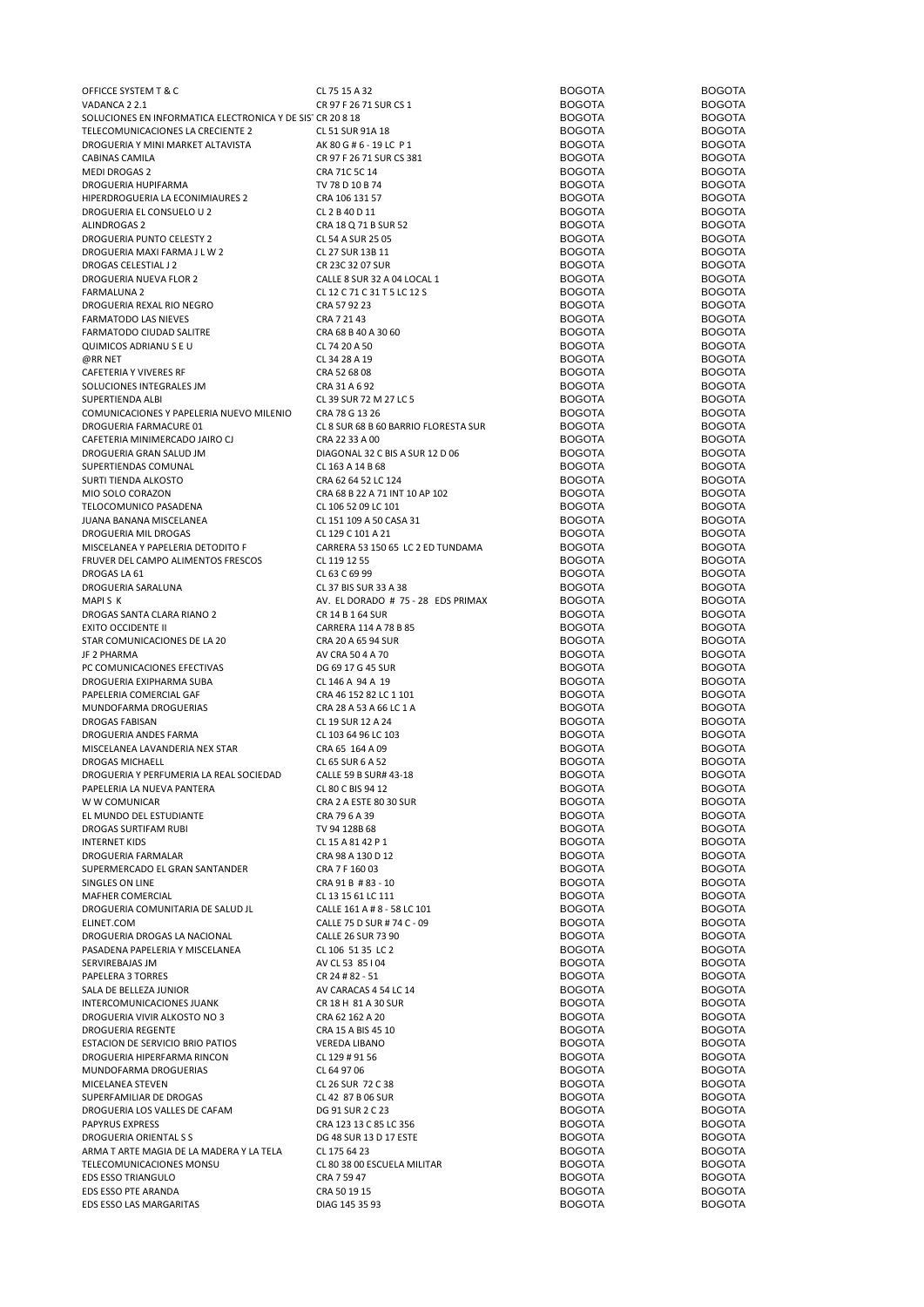| EDS ESSO AUTOPISTA MEDELLIN                 | AUT MEDELLIN 500 MTS RIO BTA             | <b>BOGOTA</b> | <b>BOGOTA</b> |
|---------------------------------------------|------------------------------------------|---------------|---------------|
| DROGUERIA FARMA LIFE                        | CRA 53 # 141 20                          | <b>BOGOTA</b> | <b>BOGOTA</b> |
| <b>VARIEDADES MERCANTIL</b>                 | CR 1 E 73 D 76 SUR                       | <b>BOGOTA</b> | <b>BOGOTA</b> |
| DROGUERIA ARISTOS                           | CR 100 B 75 D 31                         | <b>BOGOTA</b> | <b>BOGOTA</b> |
| ASKYLA.NET COMUNICACIONES                   | CL 161 16 A 40                           | <b>BOGOTA</b> | <b>BOGOTA</b> |
| <b>INTERBOX DJ</b>                          | CRA 91 42 A 25 SUR                       | <b>BOGOTA</b> | <b>BOGOTA</b> |
| VARIEDADES MIRAMAR                          | CRA 112 A 18 07                          | <b>BOGOTA</b> | <b>BOGOTA</b> |
| DROGUERIA MANUELA BELTRAN                   | CRA 45 C 69 82 SUR                       | <b>BOGOTA</b> | <b>BOGOTA</b> |
| DROGUERIA VIDALUZ                           | CRA 26 B 28 27 SUR                       | <b>BOGOTA</b> | <b>BOGOTA</b> |
| DROGUERIA SIERRA MORENA                     | DG 70 SUR 73D 51                         | <b>BOGOTA</b> | <b>BOGOTA</b> |
| WORK POINT CENTRO DE SERVICIOS CARGA        | AEROPUERTO EL DORADO MUELLA INTERNA      | <b>BOGOTA</b> | <b>BOGOTA</b> |
| CAR & B SOLUCIONES LTDA                     | CARRERA 62 99 81                         | <b>BOGOTA</b> | <b>BOGOTA</b> |
| DROGUERIA QUINTER.FARMA                     | CR 145 145 A 30                          | <b>BOGOTA</b> | <b>BOGOTA</b> |
| <b>FARMATEUS DROGUERIA</b>                  | CRA 131 137 B 50                         | <b>BOGOTA</b> | <b>BOGOTA</b> |
| MINIMERCADO VARIEDADES SAN FRANCISCO        | CL 145 B 84 B 26                         | <b>BOGOTA</b> | <b>BOGOTA</b> |
| DROGUERIA FARMALISTO                        | CALLE 57A # 80J -37 SUR                  | <b>BOGOTA</b> | <b>BOGOTA</b> |
| PAPELERIA Y MISCELANEA SAN ANTONIO DE PADUA | CRA 24 52 53                             | <b>BOGOTA</b> | <b>BOGOTA</b> |
| <b>FOTO DEPRISSA</b>                        | CRA 27 18 60                             | <b>BOGOTA</b> | <b>BOGOTA</b> |
| FARMA PUNTO AV 22                           | CLL 22 # 18 51 BARRIO SANTA FE           | <b>BOGOTA</b> | <b>BOGOTA</b> |
| DROGUERIA EL PORTAL DE L 170 CYF            | CL 172 A 21 A 18                         | <b>BOGOTA</b> | <b>BOGOTA</b> |
| <b>INALDROGAS JC</b>                        | CRA 22 B 62 A 09 SUR                     | <b>BOGOTA</b> | <b>BOGOTA</b> |
| DROGUERIA CUIDA TU BIENESTRAR               | DG 26088                                 | <b>BOGOTA</b> | <b>BOGOTA</b> |
| CIGARRERIA EL QUARZO                        | CRA 79 G 36 80 SUR SAN FRANCISCO JOSE DE | <b>BOGOTA</b> | <b>BOGOTA</b> |
|                                             | DG 69 A SUR 18 P 52                      | <b>BOGOTA</b> | <b>BOGOTA</b> |
| JAZMIN HELENA ZARATE                        |                                          |               | <b>BOGOTA</b> |
| DROGUERIA FAMI SALUD GIRARDOT               | CALLE 134 NO 107B 48                     | <b>BOGOTA</b> |               |
| SILVA DUSSAN JOHN JAMED                     | CRA 101 70 55                            | <b>BOGOTA</b> | <b>BOGOTA</b> |
| FOTO EXPRESS DIGITAL LTDA                   | CRA 10 27 51 LC 164                      | <b>BOGOTA</b> | <b>BOGOTA</b> |
| PAPELERIA ZONA ESCOLAR                      | CRA 80J 74C 26 SUR                       | <b>BOGOTA</b> | <b>BOGOTA</b> |
| MISCELANEA Y PAPELERIA AROS R B             | CRA 53 A 128 B 76                        | <b>BOGOTA</b> | <b>BOGOTA</b> |
| <b>FV COMUNICAR</b>                         | CRA 15 # 118 - 75 LOCAL 101 Y 102        | <b>BOGOTA</b> | <b>BOGOTA</b> |
| EL GRAN MERCADO J R                         | CR 31 D 4 A 89                           | <b>BOGOTA</b> | <b>BOGOTA</b> |
| DROGUERIA ANGELO'S                          | CL 158 101 01                            | <b>BOGOTA</b> | <b>BOGOTA</b> |
| DROGAS EDISON DEL ROCIO                     | CR 5 ESTE NO. 2C-11                      | <b>BOGOTA</b> | <b>BOGOTA</b> |
| JJ COMUNICACIONES Y VARIEDADES              | CL 18 115 26                             | <b>BOGOTA</b> | <b>BOGOTA</b> |
| <b>JUMBO TITAN</b>                          | CL 81 68 52                              | <b>BOGOTA</b> | <b>BOGOTA</b> |
| CARULLA 127                                 | AV 9 127A 06                             | <b>BOGOTA</b> | <b>BOGOTA</b> |
| CARULLA 102                                 | AVDA. 19 # 101-66                        | <b>BOGOTA</b> | <b>BOGOTA</b> |
| CARULLA 110                                 | AVENIDA 9 CALLE 110 ESQUINA              | <b>BOGOTA</b> | <b>BOGOTA</b> |
| CARULLA 76                                  | CR 11 #76 -19                            | <b>BOGOTA</b> | <b>BOGOTA</b> |
| CILSA S.A.S.                                | AUTO NORTE 129 23                        | <b>BOGOTA</b> | <b>BOGOTA</b> |
| FARMANDIA                                   | CARRERA 74 A 56 A 20                     | <b>BOGOTA</b> | <b>BOGOTA</b> |
| DROGUERIA CAPI EXPRESS PRINCIPAL            | CR 11 144 63                             | <b>BOGOTA</b> | <b>BOGOTA</b> |
| DROGAS LONDON B SURCURSAL NO 2              | CL 182 7 B 76                            | <b>BOGOTA</b> | <b>BOGOTA</b> |
| <b>FARMATODO TITAN</b>                      | CRA 72 80 94 CC TITAN LC 317             | <b>BOGOTA</b> | <b>BOGOTA</b> |
| DROGUERIA CONDADO DE MORATO                 | CRA 74 A 66 A 05                         | <b>BOGOTA</b> | <b>BOGOTA</b> |
| @COMUNICACIONES J E                         | CR 103 B 152 C 07 LC 3                   | <b>BOGOTA</b> | <b>BOGOTA</b> |
| DROGUERIA COVIMAR                           | CL 57 B SUR 63 27                        | <b>BOGOTA</b> | <b>BOGOTA</b> |
| DROGUERIA SALUD VITAL BOGOTA                | CL 17 SUR 8 A 27                         | <b>BOGOTA</b> | <b>BOGOTA</b> |
| CIGARRERIA DANPAL                           | CR 14 149 90 LC 43                       | <b>BOGOTA</b> | <b>BOGOTA</b> |
| SANTAMARIA MOSQUERA GERARDO                 | AV CRA 50 16 70 SUR                      | <b>BOGOTA</b> | <b>BOGOTA</b> |
| CIGARRERIA CENTELLA                         | AV CL 72 103 15 LC 1                     | <b>BOGOTA</b> | <b>BOGOTA</b> |
|                                             |                                          |               |               |
| DROGUERIA LA 4B                             | CL 4 B 40 C 66                           | <b>BOGOTA</b> | <b>BOGOTA</b> |
| SUPERMERCADO DONDE PACHO                    | CR 77 P BIS 50 08 SUR                    | <b>BOGOTA</b> | <b>BOGOTA</b> |
| SUPERCOORATIENDAS 544                       | CARRERA 11 # 27-28 SUR                   | <b>BOGOTA</b> | <b>BOGOTA</b> |
| DROGUERIA Y PERFUMERIA LA ESMERLADA         | CL 64 A 111 B 04                         | <b>BOGOTA</b> | <b>BOGOTA</b> |
| DROGUERIA Y PERFUMERIA LA 105               | CR 105 C 65 A 21                         | <b>BOGOTA</b> | <b>BOGOTA</b> |
| DROGUERIA LOS PINOS T Y G 2                 | CR 90 6 A 47 CA 41                       | <b>BOGOTA</b> | <b>BOGOTA</b> |
| TIENDA EL FUTURO                            | TV 6 ESTE 83 B 16 SUR                    | <b>BOGOTA</b> | <b>BOGOTA</b> |
| DROGUERIA FARMA VITAL                       | CL 163 A 8 F 63                          | <b>BOGOTA</b> | <b>BOGOTA</b> |
| DROGUERIA CANO PRINCIPAL                    | CL 188 BIS 8 C 15                        | <b>BOGOTA</b> | <b>BOGOTA</b> |
| AUTOSERVICIO EL MEJOR ALIADO                | CALLE 27 SUR # 11 - 24 INT 2             | <b>BOGOTA</b> | <b>BOGOTA</b> |
| DROGUERIA PHARMANOVA                        | CRA 105 F 69 A 24                        | <b>BOGOTA</b> | <b>BOGOTA</b> |
| DROGUERIA Y PAPELERIA SANTA CATALINA        | CRA 50 B 182 15                          | <b>BOGOTA</b> | <b>BOGOTA</b> |
| DROGUERIA COLSANAR DEL NORTE                | CL 156 7 H 15                            | <b>BOGOTA</b> | <b>BOGOTA</b> |
| DROGUERIA Y PERFUMERIA COMUNITARIA DE LA 80 | CL 80 85 08                              | <b>BOGOTA</b> | <b>BOGOTA</b> |
| DROGUERIA CARABELAS                         | CRA 40 1 G 09                            | <b>BOGOTA</b> | <b>BOGOTA</b> |
| AMB FARMACEUTICOS Y POPULARES               | CRA 84 75 BIS 57                         | <b>BOGOTA</b> | <b>BOGOTA</b> |
| DROGUERIA TEUSAQUILLO                       | AV CR 19 39 18                           | <b>BOGOTA</b> | <b>BOGOTA</b> |
| DROGUERIA HIPERFARMA                        | CALLE 75 C # 105 F - 09                  | <b>BOGOTA</b> | <b>BOGOTA</b> |
| DROGUERIA VILLADOR II                       | CL 76 108 10                             | <b>BOGOTA</b> | <b>BOGOTA</b> |
| CARULLA PASADENA                            | TV 38 NO101A-97                          | <b>BOGOTA</b> | <b>BOGOTA</b> |
| MISCELANEA PAPELERIA CACHARRERIA SAMP       | CL 8 A BIS 94 23                         | <b>BOGOTA</b> | <b>BOGOTA</b> |
| SUPERTIENDA CEDRITOS                        | CL 146 12 53 LC 1                        | <b>BOGOTA</b> | <b>BOGOTA</b> |
| <b>DROGAS GARIBAY</b>                       | CL 73 A 69 K 35                          | <b>BOGOTA</b> | <b>BOGOTA</b> |
| HIPERDROGUERIA FARMACOS FENIX               | CR 15 6 A 05                             | <b>BOGOTA</b> | <b>BOGOTA</b> |
| DROGAS DE LA 19                             | CL 10 19 12 SUR                          | <b>BOGOTA</b> | <b>BOGOTA</b> |
| DROGUERIA MANUELA BELTRAN DEL LUCERO        | CR 18 L 66 19 SUR                        | <b>BOGOTA</b> | <b>BOGOTA</b> |
| CIGARRERIA 153.COM                          | AVENIDA CR 19 153 50 LOCAL 1             | <b>BOGOTA</b> | <b>BOGOTA</b> |
| MAXIREBAJAS N 2                             | CL 66 B 116 C 04                         | <b>BOGOTA</b> | <b>BOGOTA</b> |
| DROGUERIA LUVAR NO 2                        | CARRERA 80 NO. 69 A - 05                 | <b>BOGOTA</b> | <b>BOGOTA</b> |
| CIGARRERIA Y CAFETERIA MISCELANEA           | DG 23 B 69 A 55 LC 1 125                 | <b>BOGOTA</b> | <b>BOGOTA</b> |
| DROGUERIA MEDITERRANEA                      | CL 19A 88 70 TR 2 LC 105                 | <b>BOGOTA</b> | <b>BOGOTA</b> |
| MISCELANEA LOS PIOLINES                     | CR 15 A 8 43                             | <b>BOGOTA</b> | <b>BOGOTA</b> |
| HIPERDROGUERIA EL RECREO                    |                                          | <b>BOGOTA</b> | <b>BOGOTA</b> |
|                                             | CRA 99 A 72 43 SUR CA 28                 |               |               |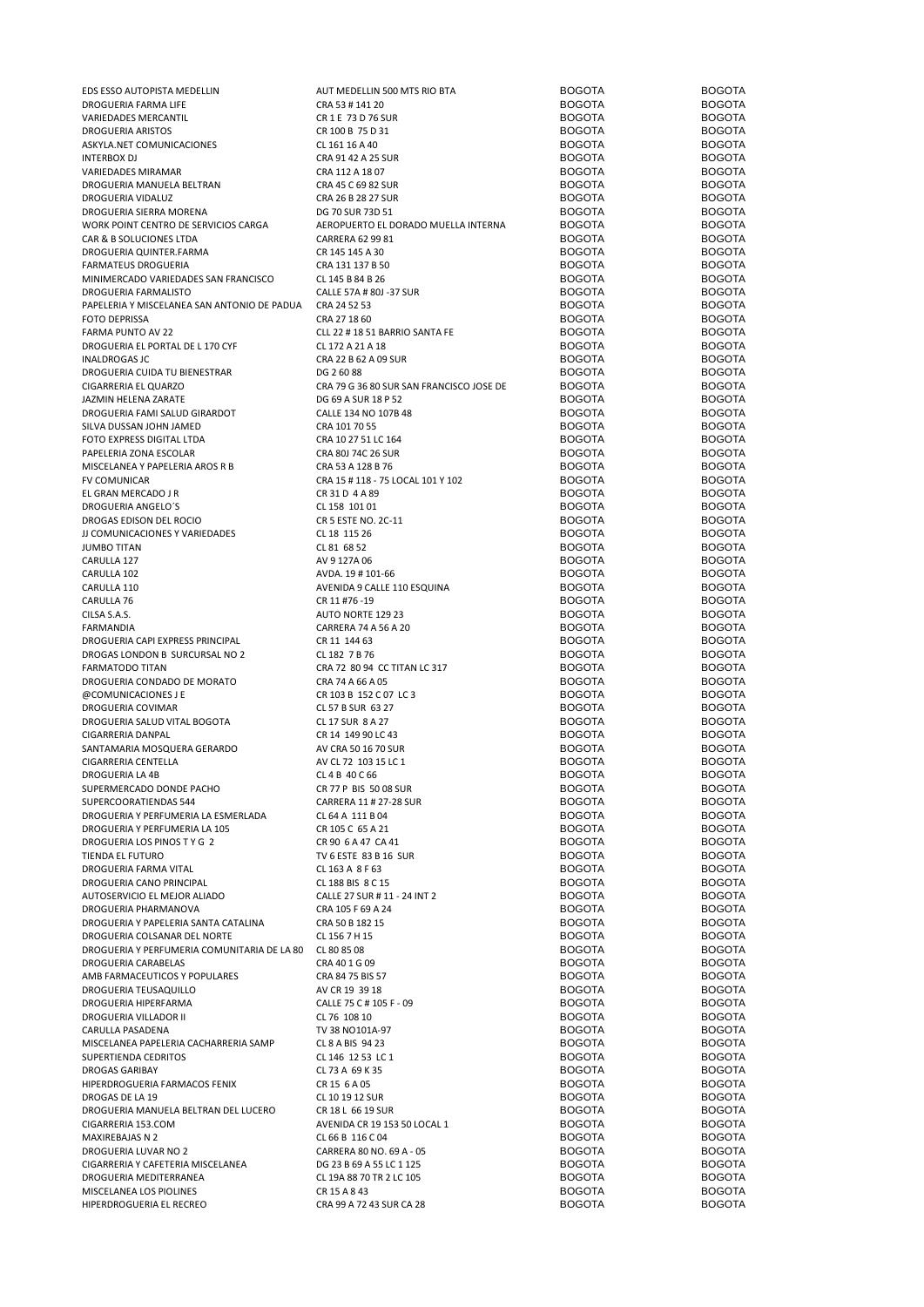| CAFETERIA PUNTO Y CLAVE LA CANDELARIA                                         | CRA 6750                                   | <b>BOGOTA</b> | <b>BOGOTA</b> |
|-------------------------------------------------------------------------------|--------------------------------------------|---------------|---------------|
| DROGUERIA HEXIFARMA                                                           | TV 79 D 74A 28 SUR                         | <b>BOGOTA</b> | <b>BOGOTA</b> |
| PAPELERIA Y MISCELANEA BRITNEY                                                | CL 1 SUR 68 A 58                           | <b>BOGOTA</b> | <b>BOGOTA</b> |
| DROGUERIA SUPERDESCUENTOS PC                                                  | CL 2 86 D 03                               | <b>BOGOTA</b> | <b>BOGOTA</b> |
| <b>DROGAS LETY</b>                                                            | CRA 10 24 67 SUR                           | <b>BOGOTA</b> | <b>BOGOTA</b> |
| INTER EXITO.KOM                                                               | CARRERA 80 A 53 A 04 SUR                   | <b>BOGOTA</b> | <b>BOGOTA</b> |
| DROGUERIA ESPECIAL GRATAMIRA                                                  | CRA 59 D 132 A 04 LC 1                     | <b>BOGOTA</b> | <b>BOGOTA</b> |
| DROGUERIA MAYI                                                                | CRA 6 17 16 SUR                            | <b>BOGOTA</b> | <b>BOGOTA</b> |
| PHARMADROG                                                                    | CL 85A SUR 78 79 INT 106                   | <b>BOGOTA</b> | <b>BOGOTA</b> |
| DROGUERIA EL SISBEM                                                           | CL 35 B SUR 26 F 65                        | <b>BOGOTA</b> | <b>BOGOTA</b> |
| JUMBO SANTAFE III                                                             | CL 185 45 03 LC 167 CCIAL SANTA FE         | <b>BOGOTA</b> | <b>BOGOTA</b> |
| HIPERDROGUERIA BIOSALUD                                                       | CL 7 A BIS C 79 C 14                       | <b>BOGOTA</b> | <b>BOGOTA</b> |
| SUPER TIENDA Y DROGUERIA MERCASALUD EXPRESS CR 64 72 50 LC 1                  |                                            | <b>BOGOTA</b> | <b>BOGOTA</b> |
|                                                                               |                                            |               |               |
| CIGARRERIA DE JUANCHO                                                         | AV PRIMERO DE MAYO 10 42                   | <b>BOGOTA</b> | <b>BOGOTA</b> |
| TIENDA NICOLAS DE FEDERMAN                                                    | CL 57 A 38 40                              | <b>BOGOTA</b> | <b>BOGOTA</b> |
| FARMATODO DIVER PLAZA                                                         | DG 71 B 100 11 LC 101 Y 102 CC DIVER PLAZA | <b>BOGOTA</b> | <b>BOGOTA</b> |
| MISCELANEA Y COMUNICACIONES ALAMEDA DEL RIO CRA 100 A 61 15 SUR MZ 6 CASA 115 |                                            | <b>BOGOTA</b> | <b>BOGOTA</b> |
| DROGUERIA UNIFAMILIAR 2                                                       | CL 157 A 98 A 53                           | <b>BOGOTA</b> | <b>BOGOTA</b> |
| MUNDOFARMA DROGUERIAS                                                         | CL 74 11 11                                | <b>BOGOTA</b> | <b>BOGOTA</b> |
| CARULLA BOCAGRANDE                                                            | CRA 13 37 13                               | <b>BOGOTA</b> | <b>BOGOTA</b> |
| MUNDO FARMA DROGUERIAS 4                                                      | CL 95 47 A 28 LC 2                         | <b>BOGOTA</b> | <b>BOGOTA</b> |
| DROGUERIA LA GRAN ECONOMIA F G M                                              | AV 90 94 C 21                              | <b>BOGOTA</b> | <b>BOGOTA</b> |
| DANUBIO AZUL COMUNICACIONES                                                   | CALLE 68 # 105G - 04                       | <b>BOGOTA</b> | <b>BOGOTA</b> |
| DROGUERIAS COLOMBIA FARMA SUCURSAL NUEVA VE CL 17 8 45                        |                                            | <b>BOGOTA</b> | <b>BOGOTA</b> |
| DROGUERIAS COLOMBIA FARMA SUCURSAL CANDELAI CRA 8 13 98                       |                                            | <b>BOGOTA</b> | <b>BOGOTA</b> |
| DROGUERIAS COLOMBIA FARMA SUCRUSAL CALLE 72 CL 72 12 45                       |                                            | <b>BOGOTA</b> | <b>BOGOTA</b> |
| DROGUERIAS COLOMBIA FARMA SUCURSAL ROSALES DG 70 A 4 60                       |                                            | <b>BOGOTA</b> | <b>BOGOTA</b> |
| DROGUERIA KOLCAFAM                                                            | CL 139 138 24                              | <b>BOGOTA</b> | <b>BOGOTA</b> |
| SUPERMERCADO EL PARQUE                                                        | CL 145 A 13 A 93                           | <b>BOGOTA</b> | <b>BOGOTA</b> |
| DROGUERIAS FARMA CONDOR                                                       | CR 92 6 A 65 CS 11 PRADOS 7A               | <b>BOGOTA</b> | <b>BOGOTA</b> |
| ALMACEN DE DETALLES GAVI                                                      | CRA 22 6 38 SUR                            | <b>BOGOTA</b> | <b>BOGOTA</b> |
| DROGUERIA DINIFARMA                                                           |                                            |               |               |
|                                                                               | CR 72 A 11 B 17                            | <b>BOGOTA</b> | <b>BOGOTA</b> |
| MINIMERCADO ROSHEL                                                            | CRA 79 19 20 LC 3 15                       | <b>BOGOTA</b> | <b>BOGOTA</b> |
| DROGUERIA SERVICE PHARMA MODELIA                                              | CL 25 B 72 BIS 80 LC 1 COMUNAL             | <b>BOGOTA</b> | <b>BOGOTA</b> |
| DROGUERIA PHARMAEXPRESS JN                                                    | CR 85 B 24 F 13                            | <b>BOGOTA</b> | <b>BOGOTA</b> |
| <b>FHARMA SAENZ</b>                                                           | DG 79 A BIS 55 A 51                        | <b>BOGOTA</b> | <b>BOGOTA</b> |
| SERVIDROGAS LA RIVIERA                                                        | CL 70 C 112 71                             | <b>BOGOTA</b> | <b>BOGOTA</b> |
| DIRECT PHONNE                                                                 | AC 72 69 M 40                              | <b>BOGOTA</b> | <b>BOGOTA</b> |
| DROGAS MAFERST                                                                | TV 86 A 83 A 63                            | <b>BOGOTA</b> | <b>BOGOTA</b> |
| PANADERIA LA VILLA DEL PAN MR                                                 | CR 95 A 34 39 SUR IN 16 LC 101             | <b>BOGOTA</b> | <b>BOGOTA</b> |
| DROGUERIA HOROCARY TEUSAQUILLO                                                | CRA 13 A 32 67 LC 7                        | <b>BOGOTA</b> | <b>BOGOTA</b> |
| DROGUERIAS COLOMBIA FARMA SUCURSAL SAN FRAN CL 15 8 A 65                      |                                            | <b>BOGOTA</b> | <b>BOGOTA</b> |
| DROGUERIAS COLOMBIA FARMA SUCURSAL VENECIA DG 45 B SUR 53 05                  |                                            | <b>BOGOTA</b> | <b>BOGOTA</b> |
| FARMACIA PASTEUR TITAN PLAZA                                                  | CRA 72 80 94 LC 1 44                       | <b>BOGOTA</b> | <b>BOGOTA</b> |
| DROGUERIA H.R. HEALTH PHARMA                                                  | CLL 39A # 8G - 37 SEGUNDO SECTOR           | <b>BOGOTA</b> | <b>BOGOTA</b> |
| DROGUERIA FARMACOSTO JMC                                                      | AV CR 19 122 13 LC 101                     | <b>BOGOTA</b> | <b>BOGOTA</b> |
| ALMACENES TAYRONA ASOCIADOS LTDA                                              | CR 19 18 51 SUR L 30                       | <b>BOGOTA</b> | <b>BOGOTA</b> |
| EDS TEXANA                                                                    | AUTOPISTA NORTE 192 18 30                  | <b>BOGOTA</b> | <b>BOGOTA</b> |
| DROGUERIA CITY SALUD RB                                                       | CALLE 56 78 N 07 SUR                       | <b>BOGOTA</b> | <b>BOGOTA</b> |
| CENTRO DE SERVICIOS INTERNET Y TELECOMUNICACIC CR 100 16 H 56 LC 4            |                                            | <b>BOGOTA</b> | <b>BOGOTA</b> |
| CARULLA EXPRESS CL 167                                                        | CL 167 73 51                               | <b>BOGOTA</b> | <b>BOGOTA</b> |
| <b>EXITO COUNTRY 2</b>                                                        | CL 134 9 51                                | <b>BOGOTA</b> | <b>BOGOTA</b> |
|                                                                               |                                            |               |               |
| PLASTICOS Y DESECHABLES YURI                                                  | CL 132 D 159 21                            | <b>BOGOTA</b> | <b>BOGOTA</b> |
| DROGUERIA KAPY MEDICA                                                         | CL 169 50 37                               | <b>BOGOTA</b> | <b>BOGOTA</b> |
| DROGUERIAS COLOMBIA FARMA SUCURSAL FONTIBON CRA 100 16 J 56                   |                                            | <b>BOGOTA</b> | <b>BOGOTA</b> |
| DROGUERIAS COLOMBIA FARMA SUCURSAL CALLE 17 CL 17 7 24                        |                                            | <b>BOGOTA</b> | <b>BOGOTA</b> |
| DROGUERIAS COLOMBIA FARMA SUCURSAL CORABAST CRA 86 24 19 BOD A LC 128         |                                            | <b>BOGOTA</b> | <b>BOGOTA</b> |
| DROGUERIAS COLOMBIA FARMA SUCURSAL PLAZA DE CRA 7 11 72 LC 124                |                                            | <b>BOGOTA</b> | <b>BOGOTA</b> |
| DROGUERIAS COLOMBIA FARMA SUCURSAL CALLE 19 CL 19 6 22                        |                                            | <b>BOGOTA</b> | <b>BOGOTA</b> |
| FERRETERIA Y CACHARRERIA A Y G                                                | CRA 7 181 A 29 LC 4                        | <b>BOGOTA</b> | <b>BOGOTA</b> |
| SANTINET GO                                                                   | CL 155 A 7 B 87                            | <b>BOGOTA</b> | <b>BOGOTA</b> |
| D EDUARDS                                                                     | CL 25 G 85 B 39                            | <b>BOGOTA</b> | <b>BOGOTA</b> |
| SERVICIOS INTEGRALES PORTILLA DOMINGUEZ                                       | CR 56 4 B 96                               | <b>BOGOTA</b> | <b>BOGOTA</b> |
| DROGUERIA MIL DROGAS 2                                                        | CL 129 C 101 A 21                          | <b>BOGOTA</b> | <b>BOGOTA</b> |
| HIPERDROGUERIA MODERNA                                                        | CL 17 SUR # 11 B - 08                      | <b>BOGOTA</b> | <b>BOGOTA</b> |
| DROGUIERIA SANTA COLOMA AUTOPISTA                                             | AK 45 128 D 88 LC 3                        | <b>BOGOTA</b> | <b>BOGOTA</b> |
| DROGUERIA PUNTOFARMA TUNAL                                                    | CRA 25 52 B 07 SUR                         | <b>BOGOTA</b> | <b>BOGOTA</b> |
| DROGUERIA LA EMBAJADA                                                         | CL 24 42 A 84                              | <b>BOGOTA</b> | <b>BOGOTA</b> |
| DROGUERIA ELIUT                                                               | CL 11 B 81 F 09                            | <b>BOGOTA</b> | <b>BOGOTA</b> |
| DROGAS ECONOMICAS PARRA                                                       | CRA 10 22 79 SUR                           | <b>BOGOTA</b> | <b>BOGOTA</b> |
| DROGUERIA MINIMARKET LA SEGUNDA                                               | CALLE 8 SUR 38 38                          | <b>BOGOTA</b> | <b>BOGOTA</b> |
| MERKAFRUVER LA FAMILIA                                                        | CL 66 BIS 4 53                             | <b>BOGOTA</b> | <b>BOGOTA</b> |
| DROGUERIA SERVICOOP DEL SUR NO 2                                              | TR 70 G 63 52 SUR PARQUE CENTRAL BONAV     | <b>BOGOTA</b> | <b>BOGOTA</b> |
| DROGUERIA SERVICOOP DEL SUR NO 3                                              | CALLE 58 A SUR 88 F 24                     | <b>BOGOTA</b> | <b>BOGOTA</b> |
|                                                                               | CRA 32 C 1 F 13                            | <b>BOGOTA</b> | <b>BOGOTA</b> |
| <b>EMILIO COM M &amp; R</b>                                                   |                                            |               |               |
| RECARGAS Y FRAGANCIAS                                                         | CRA 19 A # 8 A 36 LOCAL 001 CC SEUL CENTE  | <b>BOGOTA</b> | <b>BOGOTA</b> |
| CARULLA CAOBOS                                                                | TV 147 32 A 25                             | <b>BOGOTA</b> | <b>BOGOTA</b> |
| DROGUERIA SARA SOFIA O.C.                                                     | TV 70 G 63 52 SUR LC 3                     | <b>BOGOTA</b> | <b>BOGOTA</b> |
| PAPELERIA CARMELA                                                             | CRA 13 66 93 LC 8                          | <b>BOGOTA</b> | <b>BOGOTA</b> |
| COPY MUNDO CENTRO DE COPIADO                                                  | CL 9 77 31                                 | <b>BOGOTA</b> | <b>BOGOTA</b> |
| DROGUERIA FARMAXIMA                                                           | AC 132 93 B 46                             | <b>BOGOTA</b> | <b>BOGOTA</b> |
| DROGUERIA MEGAEXPRESS                                                         | CL 132 D 126 A 49                          | <b>BOGOTA</b> | <b>BOGOTA</b> |
| ALTAMIRA SU TIENDA                                                            | CR 56 153 15 LC 3                          | <b>BOGOTA</b> | <b>BOGOTA</b> |
| DROGUERIA BRISTOL PLUS 93                                                     | CARRERA 11 # 93 89                         | <b>BOGOTA</b> | <b>BOGOTA</b> |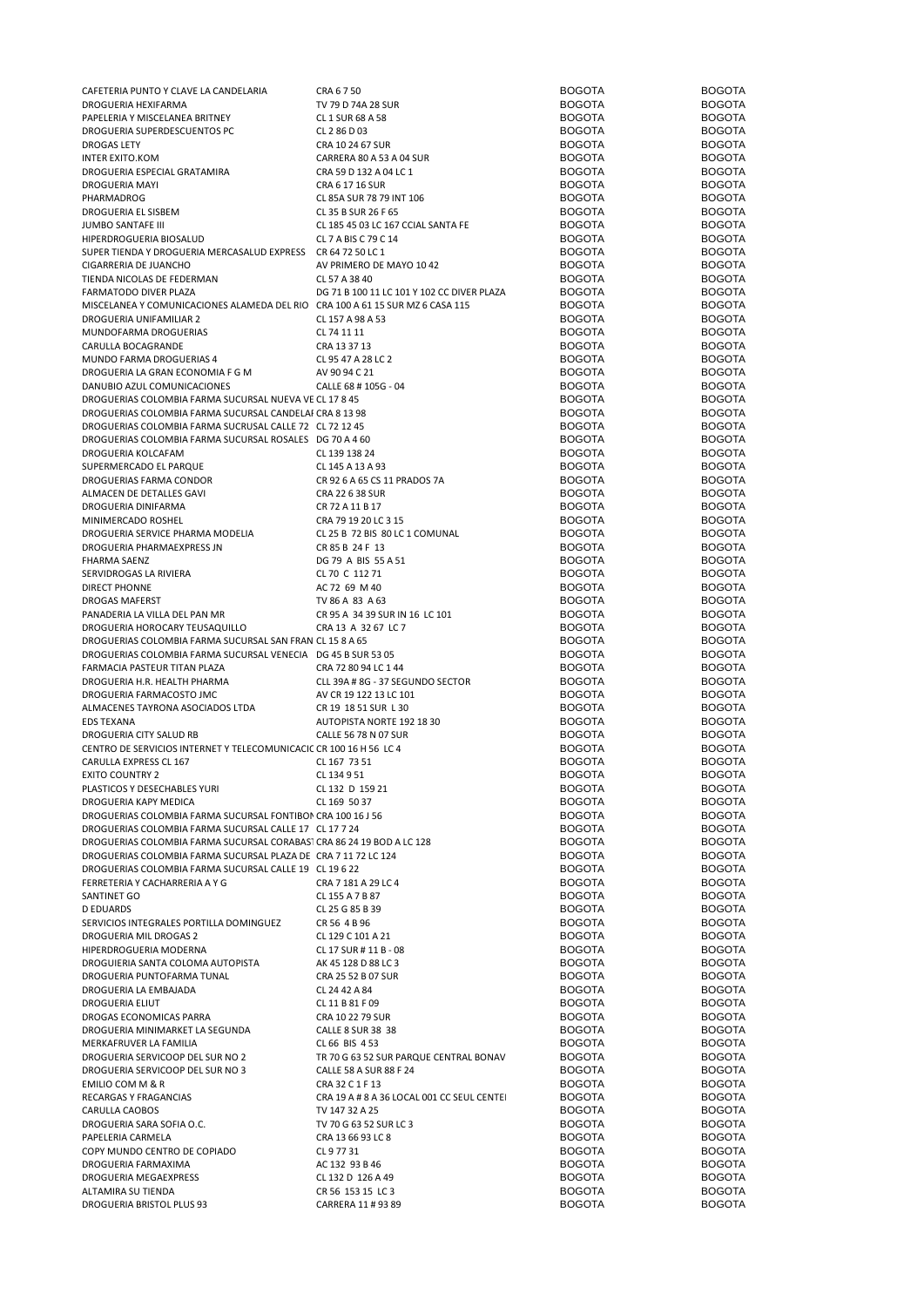| HIPERDROGUERIA BETANIA J Y V                               |                                         | <b>BOGOTA</b>                  | <b>BOGOTA</b>                  |
|------------------------------------------------------------|-----------------------------------------|--------------------------------|--------------------------------|
|                                                            | CL 53 SUR 86 C 14                       |                                |                                |
| CAFAM MODELIA EXITO                                        | CRA 77 A 38 06                          | <b>BOGOTA</b>                  | <b>BOGOTA</b>                  |
| HIPERDROGUERIAS FARMACOS # F4                              | AV CALLE 28 N 39 - 32                   | <b>BOGOTA</b>                  | <b>BOGOTA</b>                  |
| DROGUERIA MEDIFARMA LAGO                                   | CRA 15 77 86                            | <b>BOGOTA</b>                  | <b>BOGOTA</b>                  |
| JOSE EDUARDO BELTRAN CASTILLO                              | CRA 19 # 12 74 LOCAL E234-E233          | <b>BOGOTA</b>                  | <b>BOGOTA</b>                  |
| DROGUERIA VIRTUD LORENA ML                                 | CRA 12 H BIS 26 B 41 SUR                | <b>BOGOTA</b>                  | <b>BOGOTA</b>                  |
| WW COMUNICAR 2                                             | CRA 2 A ESTE 80 30 SUR ESQ              | <b>BOGOTA</b>                  | <b>BOGOTA</b>                  |
| MISCELANEA Y PAPELERIA EL UNIVERSO MAGICO                  | CL 65 SUR 1 F 41 ESTE INT 17 CASA 49    | <b>BOGOTA</b>                  | <b>BOGOTA</b>                  |
| PAPELERIA INKNOVACION 1                                    | CRA 52 A NO 22 69 SUR INT 29 MZ 25      | <b>BOGOTA</b>                  | <b>BOGOTA</b>                  |
| DROGUERIA ORTISALUD                                        | CL 11 A 78 D 09                         | <b>BOGOTA</b>                  | <b>BOGOTA</b>                  |
| OLIMPICA AV 15 N 475                                       | AV 15 118 90                            | <b>BOGOTA</b>                  | <b>BOGOTA</b>                  |
| OLIMPICA PEPE SIERRA                                       | TV 116 9 C 10                           | <b>BOGOTA</b>                  | <b>BOGOTA</b>                  |
| NAVEGADORES WEB                                            | CL 69 A 77 77                           | <b>BOGOTA</b>                  | <b>BOGOTA</b>                  |
| MISCELANEA Y PAPELERIA EL REDIL                            | CR 7 173 A 20                           | <b>BOGOTA</b>                  | <b>BOGOTA</b>                  |
| ALARCON Y JIMENEZ INVESTMENTS SAS                          | CR 54 68 12                             | <b>BOGOTA</b>                  | <b>BOGOTA</b>                  |
| TIENDA MUSICAL MUSICALIA                                   | AV CARACAS 57 30                        | <b>BOGOTA</b>                  | <b>BOGOTA</b>                  |
|                                                            | CRA 87 50 25 SUR                        | <b>BOGOTA</b>                  | <b>BOGOTA</b>                  |
| HIPERDROGUERIA BETANIA M Y S                               |                                         |                                |                                |
| DROGUERIA YEIMY A                                          | CL 78 SUR 9 A 29                        | <b>BOGOTA</b>                  | <b>BOGOTA</b>                  |
| SUPER MEDICAMENTOS                                         | CRA 10 48 H 09 SUR                      | <b>BOGOTA</b>                  | <b>BOGOTA</b>                  |
| MARKET ESPRESS D BS                                        | CRA 49 185 69                           | <b>BOGOTA</b>                  | <b>BOGOTA</b>                  |
| DROGUERIA LIBERTADOR NO 3                                  | CRA 36 A 57 A 08                        | <b>BOGOTA</b>                  | <b>BOGOTA</b>                  |
| DRIOGUERIA MIRAMAR J V A C                                 | CL 98 68 64                             | <b>BOGOTA</b>                  | <b>BOGOTA</b>                  |
| DROGUERIA ZONA VITAL JT                                    | CL 43 A SUR 72 03                       | <b>BOGOTA</b>                  | <b>BOGOTA</b>                  |
| DROGAS CENTAUROS UNO A                                     | CRA 103 A 20 12 PISO 1                  | <b>BOGOTA</b>                  | <b>BOGOTA</b>                  |
| SEBASTINETCOM                                              | CALLE 155 # 7 - 79                      | <b>BOGOTA</b>                  | <b>BOGOTA</b>                  |
| <b>EXITO NORTE 3</b>                                       | CRA 43 173 98                           | <b>BOGOTA</b>                  | <b>BOGOTA</b>                  |
| DROGUERIA IMPERIAL NO 1                                    | CALLE 58 A 88 I 50                      | <b>BOGOTA</b>                  | <b>BOGOTA</b>                  |
| DROGAS COOPERSALUD                                         | CR 17 63 B 42 SUR                       | <b>BOGOTA</b>                  | <b>BOGOTA</b>                  |
| AUTOSERVICIO MERCA 20 COORATIENDAS 544                     | CL 27 SUR 8 A 21                        | <b>BOGOTA</b>                  | <b>BOGOTA</b>                  |
| <b>EXITO NORTE 4</b>                                       | CRA 43 173 98                           | <b>BOGOTA</b>                  | <b>BOGOTA</b>                  |
|                                                            | CR 91 99 A 90                           | <b>BOGOTA</b>                  | <b>BOGOTA</b>                  |
| SERVI JUAN AMARILLO SAS                                    |                                         |                                |                                |
| SERVI TOPACIO SAS                                          | CR 71 116 04                            | <b>BOGOTA</b>                  | <b>BOGOTA</b>                  |
| MAYER FARMACEUTICA 2                                       | CR 103 D 83 82                          | <b>BOGOTA</b>                  | <b>BOGOTA</b>                  |
| TELECOMUNICACIONES DIANET                                  | CR 2 C ESTE 76 B 34 SUR                 | <b>BOGOTA</b>                  | <b>BOGOTA</b>                  |
| DROGUERIA MARK PHARMA                                      | CL 8 C 79 C 95                          | <b>BOGOTA</b>                  | <b>BOGOTA</b>                  |
| LOS KIOSCOS AUTOSERVICIO RESTAURANTE                       | VIA COTA FUNZA LORA 5                   | <b>BOGOTA</b>                  | <b>BOGOTA</b>                  |
| DROGUERIA CERCA                                            | CL 152 16 96 LC 2                       | <b>BOGOTA</b>                  | <b>BOGOTA</b>                  |
| DROGUERIA JERITH VALENTINA                                 | CL 69 G SUR 45 B 09                     | <b>BOGOTA</b>                  | <b>BOGOTA</b>                  |
| ÉXITO LA FELICIDAD                                         | CALLE 19 A 72 57 AVENIDA BOYACA CON CAL | <b>BOGOTA</b>                  | <b>BOGOTA</b>                  |
| <b>DETALLES TANY</b>                                       | CR 8 C # 186 - 30                       | <b>BOGOTA</b>                  | <b>BOGOTA</b>                  |
| CARULLA PUENTE LARGO                                       | AV SUBA 106 B 28                        | <b>BOGOTA</b>                  | <b>BOGOTA</b>                  |
| CARULLA COUNTRY 2                                          | CL 85 15 29                             | <b>BOGOTA</b>                  | <b>BOGOTA</b>                  |
| CIGARRERIA MONTANA DE IBERIA                               | CARRERA 58 131 16 LC 1                  | <b>BOGOTA</b>                  | <b>BOGOTA</b>                  |
| SUPERTIENDA ALASKA 166                                     | CR 55 A 166 70 LC 101                   | <b>BOGOTA</b>                  | <b>BOGOTA</b>                  |
|                                                            |                                         | <b>BOGOTA</b>                  | <b>BOGOTA</b>                  |
| DROGUERIA FARMADESCUENTOS J R 2<br>DROGUERIA SAN PEDRO G Y | CRA 53 C # 5 75                         |                                |                                |
|                                                            | CRA 151 136 07                          | <b>BOGOTA</b>                  | <b>BOGOTA</b>                  |
| CAPICENTRO Y ASESORIAS ORION                               | CRA 93 C 54 46 SUR                      | <b>BOGOTA</b>                  | <b>BOGOTA</b>                  |
| DROGUERIA ESLAVA                                           | CRA 93 128 C 13                         | <b>BOGOTA</b>                  | <b>BOGOTA</b>                  |
| DROGUERIA MAXIFAMILIAR                                     | CL 11 SUR 2 11                          | <b>BOGOTA</b>                  | <b>BOGOTA</b>                  |
| SAMA COMUNICACIONES                                        | <b>CL1CSUR822</b>                       | <b>BOGOTA</b>                  | <b>BOGOTA</b>                  |
| DROGUERIA SANTORINI                                        | CALLE 67 A # 72 A 04 LOCAL 1            | <b>BOGOTA</b>                  | <b>BOGOTA</b>                  |
| SUPERMARKET PRADO VERDE                                    | CL 167 D 8 58 LC 1 - 2                  | <b>BOGOTA</b>                  | <b>BOGOTA</b>                  |
| DROGUERIA NUEVA FARMA CP NO 2                              | CL 39 SUR 68 D 69                       | <b>BOGOTA</b>                  | <b>BOGOTA</b>                  |
| DROGUERIA JR PHARMA PRADERAS DE SAN CARLOS                 | CRA 11 A 190 12 LC 1                    | <b>BOGOTA</b>                  | <b>BOGOTA</b>                  |
| INTERNUVE                                                  | CARRERA 14 B 160 50 INT 23              | <b>BOGOTA</b>                  | <b>BOGOTA</b>                  |
| DROGUERIA FARMA LIFE II                                    | CRA 53 # 141 20                         | <b>BOGOTA</b>                  | <b>BOGOTA</b>                  |
| DROGUERIA SAMIR                                            | CL 75 70 F 50                           | <b>BOGOTA</b>                  | <b>BOGOTA</b>                  |
| MUÑOZ SUAREZ GLORIA ELSA                                   | DG 136 BIS SUR 3 16                     | <b>BOGOTA</b>                  | <b>BOGOTA</b>                  |
| MERKA MAX PG                                               | CLL 166 BIS 54 93                       | <b>BOGOTA</b>                  | <b>BOGOTA</b>                  |
| PAPELERIA DE LA CIENTO DIEZ Y NUEVE                        | CL 119 6 A 35                           | <b>BOGOTA</b>                  | <b>BOGOTA</b>                  |
| COMUNICACIONES J K C                                       | CRA 7 1 A 76 SUR                        | <b>BOGOTA</b>                  | <b>BOGOTA</b>                  |
| <b>SOCIOS JJ</b>                                           | CL 70 N SUR 19 D 61                     | <b>BOGOTA</b>                  | <b>BOGOTA</b>                  |
|                                                            | CRA 70 60 B 22 SUR                      | <b>BOGOTA</b>                  | <b>BOGOTA</b>                  |
| SU DROGUERIA OVIEDO                                        |                                         |                                |                                |
| DROGUERIA RAFAEL NUÑEZ 2                                   | CRA 45 45 71 LC 101                     | <b>BOGOTA</b>                  | <b>BOGOTA</b>                  |
| DROGUERIA HIPERFARMA BRAND                                 | <b>CARRERA 37 10 06 SUR</b>             | <b>BOGOTA</b>                  | <b>BOGOTA</b>                  |
| DROGUERIA COAMFARMA                                        | CRA 102 A 133 A 05                      | <b>BOGOTA</b>                  | <b>BOGOTA</b>                  |
| YARA MARKET SAS                                            | CL 6 D 5 53 LC 9                        | <b>BOGOTA</b>                  | <b>BOGOTA</b>                  |
| DROGAS MARULAND PAULO VI                                   | CRA 53 56 B 37                          | <b>BOGOTA</b>                  | <b>BOGOTA</b>                  |
| DROGUERIA PUNTO FARMA CELESTIAL                            | CR 25 52 C 29 SUR                       | <b>BOGOTA</b>                  | <b>BOGOTA</b>                  |
| PAPELERIA VARGOS                                           | CL 14 107 54 CASA 55                    | <b>BOGOTA</b>                  | <b>BOGOTA</b>                  |
| CARULLA GALERIAS II                                        | CL 53 27 06                             | <b>BOGOTA</b>                  | <b>BOGOTA</b>                  |
| TAUROSNET                                                  | CR 8 C ESTE NO 114 A 07 SUR             | <b>BOGOTA</b>                  | <b>BOGOTA</b>                  |
| <b>EXITO UNICENTRO 4</b>                                   | CENTRO COMERCIAL UNICENTRO              | <b>BOGOTA</b>                  | <b>BOGOTA</b>                  |
| CENTRO DE COPIADO ESMERALDITA                              | CL 17 14 20 LC 119 P                    | <b>BOGOTA</b>                  | <b>BOGOTA</b>                  |
| CARULLA ALHAMBRA 2                                         | CL 114 33 20                            | <b>BOGOTA</b>                  | <b>BOGOTA</b>                  |
| WFYF TELECOMUNICACION COM                                  | CLL 22F #10775                          | <b>BOGOTA</b>                  | <b>BOGOTA</b>                  |
| SUPERDROGAS ALEJANDRIA                                     | CRA 7 F 155 75                          | <b>BOGOTA</b>                  | <b>BOGOTA</b>                  |
|                                                            |                                         |                                |                                |
| SERVIREBAJAS JM                                            | AV CL 53 85 104                         | <b>BOGOTA</b>                  | <b>BOGOTA</b>                  |
| HIPERDROGUERIA FALCON                                      | CL 57 B SUR 68 19                       | <b>BOGOTA</b>                  | <b>BOGOTA</b>                  |
| DROGUERÍA SERVICE PHARMA SALITRE                           | CRA 68C # 23 - 31 TORRE 4 LOCAL 9       | <b>BOGOTA</b>                  | <b>BOGOTA</b>                  |
| <b>CALL 99 2</b>                                           | CR 101 B 136 A 17                       | <b>BOGOTA</b>                  | <b>BOGOTA</b>                  |
| RAMIREZ ROMERO ABDON                                       | CL 27 25 64 LC 3                        | <b>BOGOTA</b>                  | <b>BOGOTA</b>                  |
|                                                            |                                         |                                |                                |
| AUTOSERVICIO N&L                                           | CALLE 65 SUR 69 B 10<br>CR 76 146 D 03  | <b>BOGOTA</b><br><b>BOGOTA</b> | <b>BOGOTA</b><br><b>BOGOTA</b> |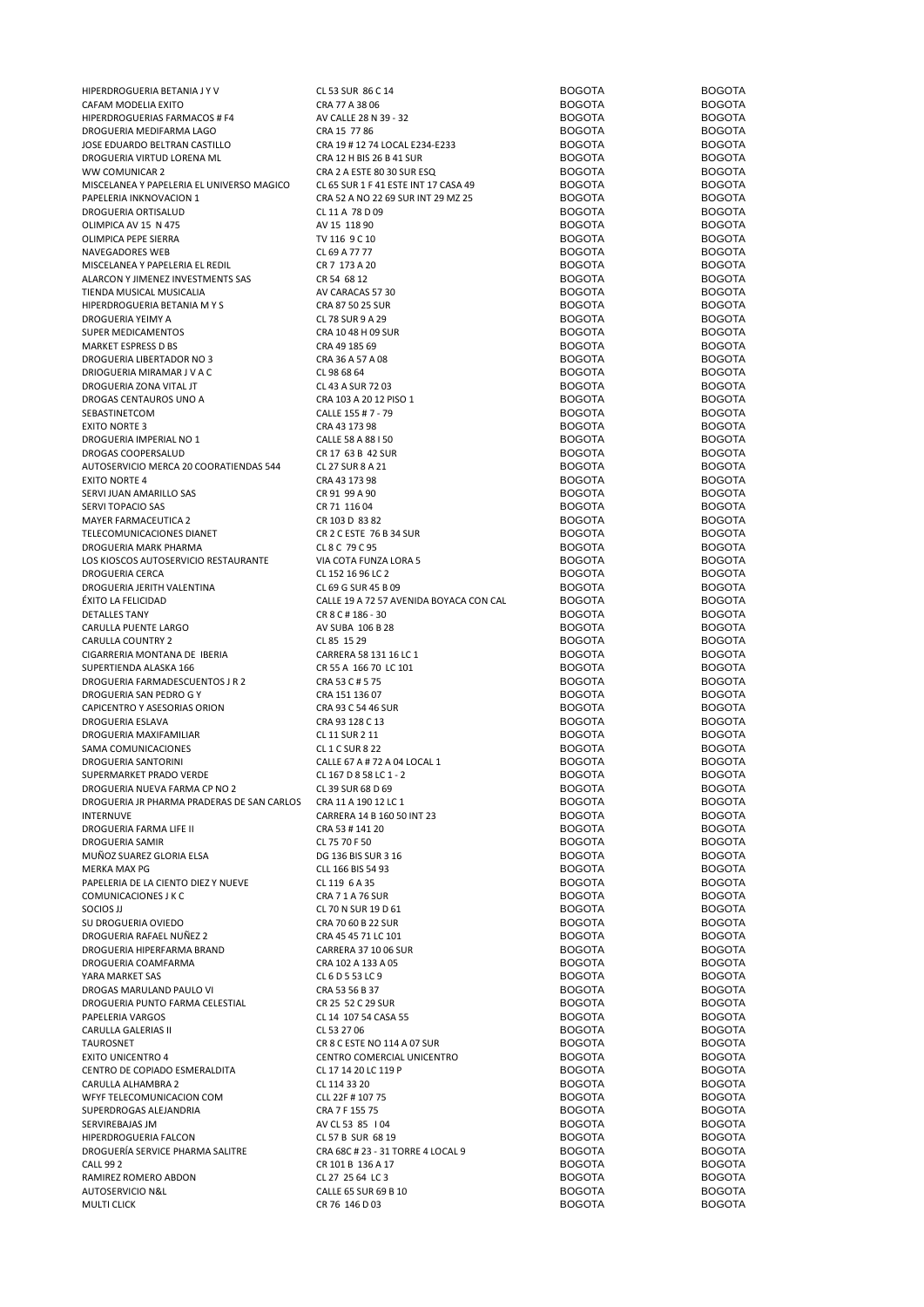| GARCIA REYES LUZMIRA                       | CL 70 C 106 A 90                   | <b>BOGOTA</b> | <b>BOGOTA</b> |
|--------------------------------------------|------------------------------------|---------------|---------------|
| FARMA SOS DROGUERIAS                       | CRA 56 159 81                      | <b>BOGOTA</b> | <b>BOGOTA</b> |
| DROGUERIA SAN REMO CJE                     | CRA 13 A 77 A 13                   | <b>BOGOTA</b> | <b>BOGOTA</b> |
| DROGUERIA SAN REMO C J                     | CL 91 13 A 14 LOCAL 4              | <b>BOGOTA</b> | <b>BOGOTA</b> |
| DROGUERIA LA FARMACIA PUNTO CALLE 66       | CL 66 14 92                        | <b>BOGOTA</b> | <b>BOGOTA</b> |
| FARMASALITRE PLUS 1                        | AV EL DORADO 69 C 03 LC 111        | <b>BOGOTA</b> | <b>BOGOTA</b> |
| DROGUERIA EL BUEN VECINO                   | CRA 106 A 64 B 04                  | <b>BOGOTA</b> | <b>BOGOTA</b> |
|                                            |                                    |               |               |
| ESTACION DE SERVICIO ESSO LA CARO          | AUTOPISTA NORTE KM 23              | <b>BOGOTA</b> | <b>BOGOTA</b> |
| DROGUERIA BETAPHARMA                       | CR 79C NO 35B 86 SUR               | <b>BOGOTA</b> | <b>BOGOTA</b> |
| CAPI ASESORIAS CARIMAGUA II                | CL 39 B SUR 72 J 45                | <b>BOGOTA</b> | <b>BOGOTA</b> |
| MISCELANEA Y LAVANDERIA LA ROCA            | CR 101 83 90 INT 5 AP 103          | <b>BOGOTA</b> | <b>BOGOTA</b> |
| FARMASALITRE PLUS 2                        | CR 69 B 24 17 LC 109               | <b>BOGOTA</b> | <b>BOGOTA</b> |
| DROGAS FRANCIA                             | CRA 57 92 47                       | <b>BOGOTA</b> | <b>BOGOTA</b> |
| PAPELERIA CARMELA                          | CRA 13 66 93 LC 8                  | <b>BOGOTA</b> | <b>BOGOTA</b> |
| DROGUERIA SARALUNA                         | CL 37 BIS SUR 33 A 38              | <b>BOGOTA</b> | <b>BOGOTA</b> |
| TELEINTERACTIVOCOM II                      | CL 4 D 56 A 11                     | <b>BOGOTA</b> | <b>BOGOTA</b> |
|                                            |                                    |               |               |
| CIGARRERIA POBLIX II                       | CRA 24 76 89                       | <b>BOGOTA</b> | <b>BOGOTA</b> |
| VARIEDADES MERCANTIL II                    | CRA 1 ESTE 73 D 76 SUR             | <b>BOGOTA</b> | <b>BOGOTA</b> |
| JUANA BANANA MISCELANEA II                 | CL 151 109 A 50 CS 31              | <b>BOGOTA</b> | <b>BOGOTA</b> |
| SUPERMERCADO EL CID II                     | CL 4 SUR 14 B 36                   | <b>BOGOTA</b> | <b>BOGOTA</b> |
| HIPERDROGUERIA FARMACOS 1 II               | CL 3 25 A 02                       | <b>BOGOTA</b> | <b>BOGOTA</b> |
| DROGAS CENTAUROS UNO A II                  | CRA 103 A 20 12 PISO 1             | <b>BOGOTA</b> | <b>BOGOTA</b> |
| PAPELERIA Y DISTRIBUIDORA CHAPLIM II       | CL 56 F 91 C 03 SUR                | <b>BOGOTA</b> | <b>BOGOTA</b> |
|                                            |                                    |               |               |
| DROGUERIAS COLOMBIA FARMA SUCURSAL FERIAS  | AC 134 # 51 - 88                   | <b>BOGOTA</b> | <b>BOGOTA</b> |
| SINGLES ON LINE                            | CRA 91 B #83 - 10                  | <b>BOGOTA</b> | <b>BOGOTA</b> |
| CHARCUTERIA VERONA                         | CRA 70 C 80 48 LC 31 32 33         | <b>BOGOTA</b> | <b>BOGOTA</b> |
| DROGUERIA Y MINIMERCADO EL DORADO          | AV CR 68 98 A 67                   | <b>BOGOTA</b> | <b>BOGOTA</b> |
| DROGUERIA Y MINIMERCADO EL DORADO          | AV SUBA 108 30                     | <b>BOGOTA</b> | <b>BOGOTA</b> |
| DROGUERIA LA CAMPIÑA                       | CR 92 147 B 74                     | <b>BOGOTA</b> | <b>BOGOTA</b> |
| <b>VIVERES PEDROZA</b>                     | CL 179 6 29 LC 1                   | <b>BOGOTA</b> | <b>BOGOTA</b> |
|                                            |                                    |               |               |
| TELECOMUNICACIONESCOM                      | CR 15 118 03 MZ 89                 | <b>BOGOTA</b> | <b>BOGOTA</b> |
| DROGUERIA IVANNA S V                       | CR 78 3A 75                        | <b>BOGOTA</b> | <b>BOGOTA</b> |
| DROGUERIA SANTI                            | CL 6B NRO 78C 53                   | <b>BOGOTA</b> | <b>BOGOTA</b> |
| DROGUERIA BIOMEDICA P S                    | CRA 69 H NRO 80 40 LC 08           | <b>BOGOTA</b> | <b>BOGOTA</b> |
| PA PILOS MISCELANEA Y PAPELERIA OSCAR PEÑA | CR 86A NRO 90 09                   | <b>BOGOTA</b> | <b>BOGOTA</b> |
| KING MARKET                                | CR 6 46 08                         | <b>BOGOTA</b> | <b>BOGOTA</b> |
|                                            |                                    |               |               |
| DROGUERIA FARMA PLUSS B Y J                | CRA 99 156 C 14                    | <b>BOGOTA</b> | <b>BOGOTA</b> |
| DROGUERIA MIL REBAJAS DE MADRID 2          | CL 132 D 153 24                    | <b>BOGOTA</b> | <b>BOGOTA</b> |
| DROGAS PHARMA SALUD WG                     | CL 68 SUR 78 B 31                  | <b>BOGOTA</b> | <b>BOGOTA</b> |
| DISTRIBUIDORA AZ                           | CL 13 17 87                        | <b>BOGOTA</b> | <b>BOGOTA</b> |
| DROGUERIA PHARMA EXPRESS DE LA 38          | <b>AUT SUR 38 A 05</b>             | <b>BOGOTA</b> | <b>BOGOTA</b> |
| MINIMARKET LA 96                           | CR 4 A 18 50 EDIF PROCOIL LC 18 52 | <b>BOGOTA</b> | <b>BOGOTA</b> |
|                                            |                                    |               |               |
| DROGUERIA ESPECIAL DE LA 68                | CR 68 F 70 A 05                    | <b>BOGOTA</b> | <b>BOGOTA</b> |
| DROGUERIA CV SALUD                         | CL 24 81 13                        | <b>BOGOTA</b> | <b>BOGOTA</b> |
| PAPELERIA Y VARIEDADES NUEVA ALSACIA       | CL 12 BIS 71 D 41                  | <b>BOGOTA</b> | <b>BOGOTA</b> |
| AUTOSERVICIO VISTA MARKET                  | AV CL 32 13 52                     | <b>BOGOTA</b> | <b>BOGOTA</b> |
| COMERBAS SAS                               | AV CRA 30 67 59 PISO 3             | <b>BOGOTA</b> | <b>BOGOTA</b> |
| HIPERDROGUERIA BETANIA A Y B               | DG 49 SUR 86 A 71                  | <b>BOGOTA</b> | <b>BOGOTA</b> |
|                                            | CR 16 NO 182 09                    | <b>BOGOTA</b> | <b>BOGOTA</b> |
| DROGUERIA COLFAM DE SANTANDERCITO          |                                    |               |               |
| SURTIEXPRESS PONTEVEDRA HB                 | CRA 71 D 97 A 31                   | <b>BOGOTA</b> | <b>BOGOTA</b> |
| DROGUERIA GLOSAR                           | CL 132 D 156 A 11                  | <b>BOGOTA</b> | <b>BOGOTA</b> |
| DROGUERIA DEL LLANO                        | CR 69 24 A 39 LC 8                 | <b>BOGOTA</b> | <b>BOGOTA</b> |
| MISCELANEA UTIL BONITO BARATO              | AC 72 72 A 21                      | <b>BOGOTA</b> | <b>BOGOTA</b> |
| HIPERDROGUERIA CALIMA CRA 30               | CRA 30 22 18 LC 10                 | <b>BOGOTA</b> | <b>BOGOTA</b> |
| DROGUERIA GARDEN                           | DG 74 SUR 27 M 73                  | <b>BOGOTA</b> | <b>BOGOTA</b> |
|                                            |                                    |               |               |
| <b>DROGAS TELLEZ</b>                       | CL 37 B SUR 68 M 27                | <b>BOGOTA</b> | <b>BOGOTA</b> |
| DROGUERIA EL PORTAL DE LA ECONOMIA N 2     | DG 49 SUR 85 17                    | <b>BOGOTA</b> | <b>BOGOTA</b> |
| PUNTO SANTAFE                              | CALLE 22 N° 16 A - 16              | <b>BOGOTA</b> | <b>BOGOTA</b> |
| <b>GOD OF WEB</b>                          | DG 39 SUR 72 F 58 LC               | <b>BOGOTA</b> | <b>BOGOTA</b> |
| TARGET PHARMACY                            | CL 64 F 73 21                      | <b>BOGOTA</b> | <b>BOGOTA</b> |
| SHADDAY COMUNICACIONES E INTERNET          | AV CL 8 SUR 40 B 18                | <b>BOGOTA</b> | <b>BOGOTA</b> |
| DROGUERIA SURTIFAMILIAR G J 1              | DG 77 B 116 51 LC 5                | <b>BOGOTA</b> | <b>BOGOTA</b> |
| MINI MERCADO KATA CONGA                    | CL 75 BIS SUR 25 48                | <b>BOGOTA</b> | <b>BOGOTA</b> |
|                                            |                                    |               |               |
| COPY EXPRESS CEDRITOS                      | CRA 18 A 150 87                    | <b>BOGOTA</b> | <b>BOGOTA</b> |
| DROGUERIA LOS TEJARES 1                    | CL 11 A 18 47 L 4                  | <b>BOGOTA</b> | <b>BOGOTA</b> |
| DROGUERIA FARMA SARA 2                     | CL 151 C 114 A 20                  | <b>BOGOTA</b> | <b>BOGOTA</b> |
| DROGUERIA PUNTO CELESTY                    | CL 54 A SUR 25 05                  | <b>BOGOTA</b> | <b>BOGOTA</b> |
| EXITO VILLAMAYOR                           | AUTOPISTA SUR NRO. 36A SUR         | <b>BOGOTA</b> | <b>BOGOTA</b> |
| EXITO LAS AMERICAS                         | AVDA. AMERICAS CRA.68              | <b>BOGOTA</b> | <b>BOGOTA</b> |
|                                            |                                    |               |               |
| EXITO LA 80                                | CALLE 80 CRA. 68                   | <b>BOGOTA</b> | <b>BOGOTA</b> |
| EXITO FONTIBON                             | AV CENTENARIO 106 55               | <b>BOGOTA</b> | <b>BOGOTA</b> |
| EXITO SUBA                                 | AVDA CALLE 145 NRO. 105 B-52       | <b>BOGOTA</b> | <b>BOGOTA</b> |
| EXITO CHAPINERO                            | CL 52 13 70                        | <b>BOGOTA</b> | <b>BOGOTA</b> |
| EXITO COUNTRY                              | CALLE 134 NRO. 19 ESQUINA          | <b>BOGOTA</b> | <b>BOGOTA</b> |
| EXITO UNICENTRO 1                          | C.C. UNICENTRO                     | <b>BOGOTA</b> | <b>BOGOTA</b> |
|                                            |                                    |               |               |
| EXITO SALITRE 1                            | <b>CC SALITRE PLAZA</b>            | <b>BOGOTA</b> | <b>BOGOTA</b> |
| <b>EXITO ALAMOS</b>                        | TRANS 99 NRO. 70 A 89              | <b>BOGOTA</b> | <b>BOGOTA</b> |
| EXITO GRAN ESTACION                        | AV CL 26 60 49                     | <b>BOGOTA</b> | <b>BOGOTA</b> |
| EXITO SAN MARTIN                           | CR 7 32 16                         | <b>BOGOTA</b> | <b>BOGOTA</b> |
| EXITO CLL 80                               | CALLE 80 CRA. 68                   | <b>BOGOTA</b> | <b>BOGOTA</b> |
| EXITO COLINA                               | CALLE 144 NRO. 54-32               | <b>BOGOTA</b> | <b>BOGOTA</b> |
|                                            |                                    | <b>BOGOTA</b> | <b>BOGOTA</b> |
| EXITO OCCIDENTE                            | CR 114 A 78 B 85                   |               |               |
| EXITO CHAPINERO 2                          | CALLE 52 NRO. 13 -70               | <b>BOGOTA</b> | <b>BOGOTA</b> |
| EXITO USME                                 | DG 65 D SUR 1 D 07 OESTE           | <b>BOGOTA</b> | <b>BOGOTA</b> |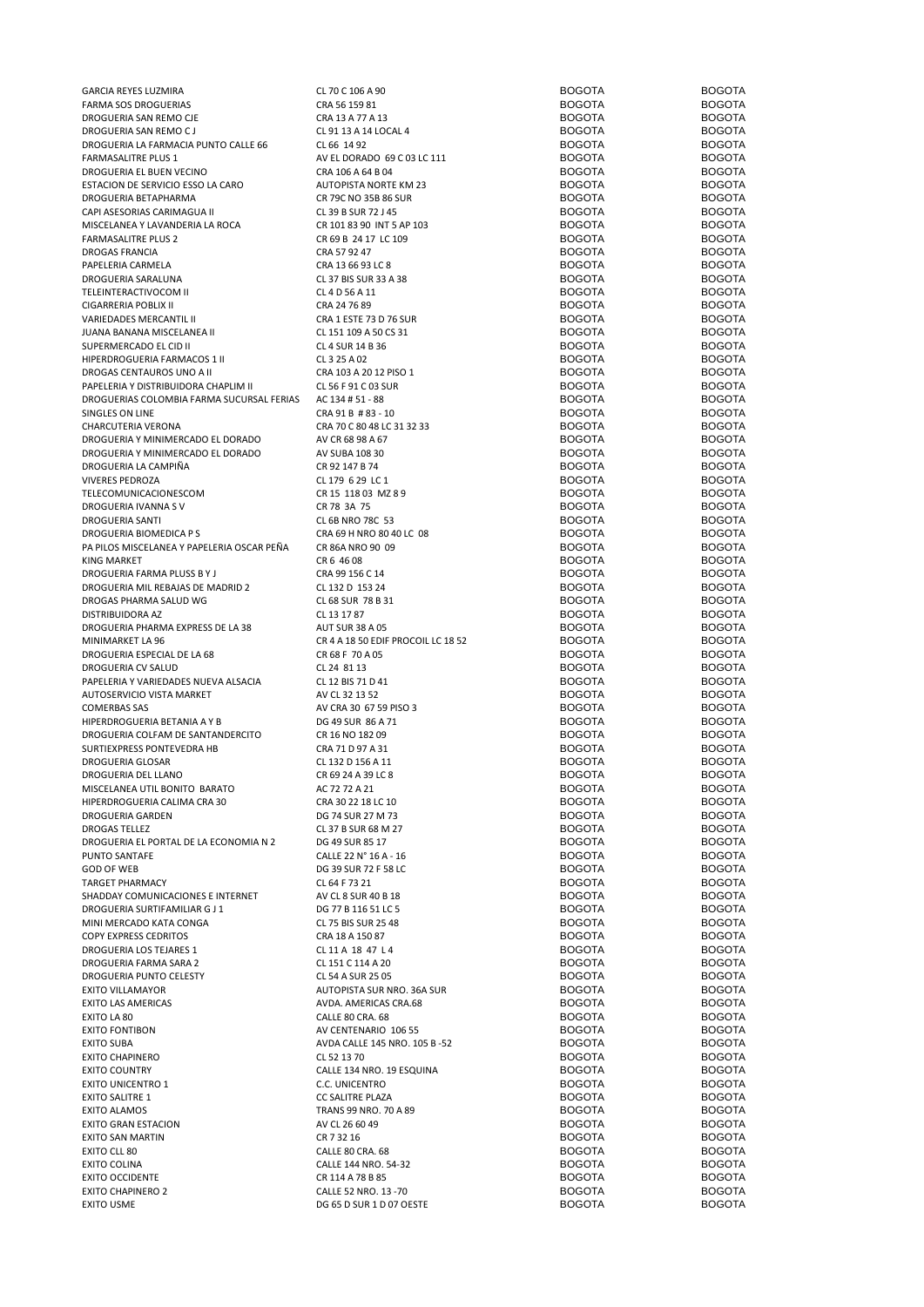| <b>EXITO TUNAL</b>                                            | CL 47B SUR 24B 32                                    | <b>BOGOTA</b>                  | <b>BOGOTA</b>                  |
|---------------------------------------------------------------|------------------------------------------------------|--------------------------------|--------------------------------|
| <b>EXITO UNICENTRO 2</b>                                      | C.C. UNICENTRO                                       | <b>BOGOTA</b>                  | <b>BOGOTA</b>                  |
| <b>EXITO SALITRE 2</b>                                        | <b>CC SALITRE PLAZA</b>                              | <b>BOGOTA</b>                  | <b>BOGOTA</b>                  |
| <b>EXITO BOSA</b>                                             | CL 65 SUR 78 H 54                                    | <b>BOGOTA</b>                  | <b>BOGOTA</b>                  |
|                                                               |                                                      |                                |                                |
| <b>EXITO UNICENTRO 3</b>                                      | CR 15 123 30                                         | <b>BOGOTA</b>                  | <b>BOGOTA</b>                  |
| <b>EXITO NIZA</b>                                             | CRA 70 119 04                                        | <b>BOGOTA</b>                  | <b>BOGOTA</b>                  |
| EXITO PLAZA BOLIVAR                                           | CRA. 7 NRO. 11-30                                    | <b>BOGOTA</b>                  | <b>BOGOTA</b>                  |
| OLIMPICA HACIENDA SANTA BARBARA                               | CALLE 114 NRO. 6 A -92                               | <b>BOGOTA</b>                  | <b>BOGOTA</b>                  |
| ALEJO COMUNICACIONES I P                                      | CALLE 18 28 39                                       | <b>BOGOTA</b>                  | <b>BOGOTA</b>                  |
| SOLUCIONES INTEGRALES JM                                      | CARRERA 31 A 692                                     | <b>BOGOTA</b>                  | <b>BOGOTA</b>                  |
|                                                               |                                                      |                                |                                |
| DROGAS DE DINDALITO                                           | CARRERA 94 C 42 32 SUR                               | <b>BOGOTA</b>                  | <b>BOGOTA</b>                  |
| DROGUERIA SERVICE PHARMA AVENIDA ESPERANZA AC 24 72 B 53      |                                                      | <b>BOGOTA</b>                  | <b>BOGOTA</b>                  |
| DROGUERIAS COLOMBIA FARMA SUCURSAL LA MARIPI CARRERA 11 12 34 |                                                      | <b>BOGOTA</b>                  | <b>BOGOTA</b>                  |
| DROGUERIA DROGAS LA NACIONAL 4                                | CRA 49 # 99 -09                                      | <b>BOGOTA</b>                  | <b>BOGOTA</b>                  |
| SAMA COMUNICACIONES                                           | CL 1C SUR # 8 - 22                                   | <b>BOGOTA</b>                  | <b>BOGOTA</b>                  |
| DROGUERIA ALVARS 85                                           | DG 45F SUR NO. 13H - 26                              | <b>BOGOTA</b>                  | <b>BOGOTA</b>                  |
|                                                               |                                                      |                                |                                |
| DROGUERIA ALCOSTO 140                                         | CARRERA 11 140 84                                    | <b>BOGOTA</b>                  | <b>BOGOTA</b>                  |
| <b>IS C COMUNICACIONES</b>                                    | CALLE 72 27 A 40                                     | <b>BOGOTA</b>                  | <b>BOGOTA</b>                  |
| DROGUERIA UNIFAMILIAR 2                                       | CALLE 157 A 98 A 53                                  | <b>BOGOTA</b>                  | <b>BOGOTA</b>                  |
| DROGUERIA CREARSALUD                                          | CARRERA 49 127 D 54 LC 2                             | <b>BOGOTA</b>                  | <b>BOGOTA</b>                  |
| DROGUERIA MONTICELLO                                          | AV SUBA #128 80 LC 3                                 | <b>BOGOTA</b>                  | <b>BOGOTA</b>                  |
| DROGUERIA RENACER C                                           | CALLE 3 58 02                                        | <b>BOGOTA</b>                  | <b>BOGOTA</b>                  |
|                                                               |                                                      |                                |                                |
| DROGUERIA SERVICE PHARMA                                      | CARRERA 82 17 95 LC 12                               | <b>BOGOTA</b>                  | <b>BOGOTA</b>                  |
| <b>INTERBOX COM</b>                                           | CL 76 A BIS 14 A 71 SUR                              | <b>BOGOTA</b>                  | <b>BOGOTA</b>                  |
| DROGUERIA SANTORINI                                           | CARRERA 55 A 167 34                                  | <b>BOGOTA</b>                  | <b>BOGOTA</b>                  |
| PA PILOS MISCELANEA Y PAPELERIA OSCAR PEÑA                    | CARRERA 86A 90 09                                    | <b>BOGOTA</b>                  | <b>BOGOTA</b>                  |
| INTERBOX DJ                                                   | CARRERA 91 42A 25 SUR                                | <b>BOGOTA</b>                  | <b>BOGOTA</b>                  |
| DROGUERIA KOLFAMIDROGAS                                       | AV AMERICAS NO. 69 08                                | <b>BOGOTA</b>                  | <b>BOGOTA</b>                  |
|                                                               |                                                      |                                |                                |
| DROGUERIA COLINA PLAZA                                        | CARRERA 59 152 49 LC 3                               | <b>BOGOTA</b>                  | <b>BOGOTA</b>                  |
| HIPERDROGERIA FARMALITE Y MINIMARKET                          | AC 26 N 44 A 29                                      | <b>BOGOTA</b>                  | <b>BOGOTA</b>                  |
| CAFETERIA LUCIANA                                             | CALLE 8 15 A 20                                      | <b>BOGOTA</b>                  | <b>BOGOTA</b>                  |
| DROGUERIA YAMID                                               | CRA 50 A N° 41 - 36 SUR                              | <b>BOGOTA</b>                  | <b>BOGOTA</b>                  |
| PAPELERIA SUAREZ Q                                            | CALLE 11 SUR 8 18                                    | <b>BOGOTA</b>                  | <b>BOGOTA</b>                  |
| CLIPBOARD PAPELERIAS - REGALOS                                |                                                      | <b>BOGOTA</b>                  | <b>BOGOTA</b>                  |
|                                                               | CRA 53C BIS #5 A -02                                 |                                |                                |
| DROGUERIA FARMA SARA                                          | CL 150 C BIS NO. 103 F 34                            | <b>BOGOTA</b>                  | <b>BOGOTA</b>                  |
| TECNISISTEMAS MARSELLA E                                      | AVENIDA AMERICAS 71 59                               | <b>BOGOTA</b>                  | <b>BOGOTA</b>                  |
| DROGUERIA 2006 S C                                            | <b>CALLE 40 87 05 SUR</b>                            | <b>BOGOTA</b>                  | <b>BOGOTA</b>                  |
| HIPERDROGUERIAS BIOS FARMA                                    | CARRERA 84 33 11 SUR                                 | <b>BOGOTA</b>                  | <b>BOGOTA</b>                  |
| DROGUERIA MEDICAL GROUP                                       | <b>AUTONORTE 137 25</b>                              | <b>BOGOTA</b>                  | <b>BOGOTA</b>                  |
|                                                               |                                                      | <b>BOGOTA</b>                  | <b>BOGOTA</b>                  |
| DROGUERIAS COLOMBIA FARMA SUCURSAL PALOQUEI CALLE 17 25 26    |                                                      |                                |                                |
| <b>SUS PROYECTOS LTDA</b>                                     | CARRERA 11 81 10                                     | <b>BOGOTA</b>                  | <b>BOGOTA</b>                  |
| LA WEB O NADA DEL OLAYA                                       | CARRERA 18C 26A 66SUR                                | <b>BOGOTA</b>                  | <b>BOGOTA</b>                  |
| DROGUERIA FARMACOOPS JC                                       | CALLE 33 SUR # 41 - 06 PISO 1                        | <b>BOGOTA</b>                  | <b>BOGOTA</b>                  |
| DROGUERIA MEDISALUD NO 3                                      | CARRERA 105 F 70 D 08                                | <b>BOGOTA</b>                  | <b>BOGOTA</b>                  |
| DROGUERIA HATO CHICO                                          | DG 151 B NO 136 A 75 CA 34                           | <b>BOGOTA</b>                  | <b>BOGOTA</b>                  |
| FARMATODO COLINA                                              | AC 138 NO 59A 98                                     | <b>BOGOTA</b>                  | <b>BOGOTA</b>                  |
|                                                               |                                                      |                                |                                |
| DROGUERIA ALASKA 182                                          | CARRERA 4 182C 20                                    | <b>BOGOTA</b>                  | <b>BOGOTA</b>                  |
| DROGUERIA PREVESALUD                                          | CR 14 L 87 26 SUR IN 2                               | <b>BOGOTA</b>                  | <b>BOGOTA</b>                  |
| DROGUERIA FARMADESCUENTOS JAS                                 | CL 41 B SUR NO 50 B 21                               | <b>BOGOTA</b>                  | <b>BOGOTA</b>                  |
| MONKIS COM GABO                                               | AVDA BOYACA NO 63A 40 LOCAL 3                        | <b>BOGOTA</b>                  | <b>BOGOTA</b>                  |
| DROGUERIA CITYFARMA                                           | CARRERA 107 79A 23                                   | <b>BOGOTA</b>                  | <b>BOGOTA</b>                  |
| COMUNICACION TOTAL C ESMAR                                    | CARRERA 27 B 71 N 24 SUR                             | <b>BOGOTA</b>                  | <b>BOGOTA</b>                  |
|                                                               |                                                      |                                |                                |
| DROGUERÍA COMUNAL LAS ORQUIDEAS                               | CALLE 10 # 24 - 91                                   | <b>BOGOTA</b>                  | <b>BOGOTA</b>                  |
| CIGARRERIA Y AUTOSERVICIO EL PASO                             | <b>TRANSVERSAL 142 149 55</b>                        | <b>BOGOTA</b>                  | <b>BOGOTA</b>                  |
| CIGARRERIA SAN FELIPE DE CASTILLA                             | CARRERA 92 8 18 LC 1                                 | <b>BOGOTA</b>                  | <b>BOGOTA</b>                  |
| CRUZ RINCON JEIMER DAHIAM                                     | DIAGONAL 4 A NO. 18 B - 04                           | <b>BOGOTA</b>                  | <b>BOGOTA</b>                  |
| FARMATODO CONNECTA                                            | AC 26 # 92 32 LTR L-3                                | <b>BOGOTA</b>                  | <b>BOGOTA</b>                  |
| MISCELANEA HUGOS                                              | DG 139 A BIS N 127 A 27                              | <b>BOGOTA</b>                  | <b>BOGOTA</b>                  |
|                                                               |                                                      |                                |                                |
| CIGARRERIA J H T                                              | DG 139 A BIS NO 127A 16                              | <b>BOGOTA</b>                  | <b>BOGOTA</b>                  |
| MISCELANEA Y PAPELERIA MAC SERVICE                            | CARRERA 108 76 26                                    | <b>BOGOTA</b>                  | <b>BOGOTA</b>                  |
| COMUNICACIONES Y PAPELERIA LA 63                              | CARRERA 34 63A 40 SUR                                | <b>BOGOTA</b>                  | <b>BOGOTA</b>                  |
| <b>FARMATODO ATLANTIS</b>                                     | CALLE 81 13 05 LC 107                                | <b>BOGOTA</b>                  | <b>BOGOTA</b>                  |
| DROGUERIA HIPERDESCUENTOS M                                   | CALLE 72 F 113 A 20                                  | <b>BOGOTA</b>                  | <b>BOGOTA</b>                  |
| CYBERANIME                                                    | CARRERA 68 D 1 47 SUR                                | <b>BOGOTA</b>                  | <b>BOGOTA</b>                  |
| <b>FARMALKOSTO DROGUERIAS ALMENDROS</b>                       |                                                      |                                |                                |
|                                                               | CARRERA 114 152 B 67                                 | <b>BOGOTA</b>                  | <b>BOGOTA</b>                  |
| DROGAS LA ECONOMIA DE HOREB                                   | CARRERA 105 64 11                                    | <b>BOGOTA</b>                  | <b>BOGOTA</b>                  |
| DROGUERIA DIANAR II                                           | CALLE 88 112 G 17                                    | <b>BOGOTA</b>                  | <b>BOGOTA</b>                  |
| CIGARRERIA DONDE PICHI                                        | CALLE 173 A 58 71                                    | <b>BOGOTA</b>                  | <b>BOGOTA</b>                  |
| PAPELERIA MISCELANEA DICAMI                                   | AV CALLE 68 # 57 - 37 INT 1                          | <b>BOGOTA</b>                  | <b>BOGOTA</b>                  |
| CIRCATEL                                                      | AV CALLE 24 NO 75 -07                                | <b>BOGOTA</b>                  | <b>BOGOTA</b>                  |
|                                                               |                                                      |                                |                                |
| <b>DROGUERIA GUIFEL</b>                                       | CALLE 128 A 53 D 31 LC 1                             | <b>BOGOTA</b>                  | <b>BOGOTA</b>                  |
| DISTRIBUCIONES PAZ TORRES                                     | CARRERA 51 F 37 01 SUR                               | <b>BOGOTA</b>                  | <b>BOGOTA</b>                  |
| EL PALACIO ESTUDIANTIL                                        | CALLE 7 # 87 B 53 LOCAL 3                            | <b>BOGOTA</b>                  | <b>BOGOTA</b>                  |
| DROGUERIA CAPI EXPRESS PRINCIPAL                              | CALLE 163 # 7 A - 14                                 | <b>BOGOTA</b>                  | <b>BOGOTA</b>                  |
| DROGUERIA LA ALAMEDA                                          | CARRERA 78 K 73 B 88 SUR LC14                        | <b>BOGOTA</b>                  | <b>BOGOTA</b>                  |
| DROGUERIA J R PHARMA SANTA TERESA                             | AVENIDA 9 166 76 LC2                                 | <b>BOGOTA</b>                  | <b>BOGOTA</b>                  |
|                                                               |                                                      |                                |                                |
| DROGUERIA SERVIFARMA.COM                                      | CALLE 24 SUR 1 68 LC 1                               | <b>BOGOTA</b>                  | <b>BOGOTA</b>                  |
| ACISTEM COMUNICACIONES                                        | CR 7 # 109 SUR 03 PISO 1                             | <b>BOGOTA</b>                  | <b>BOGOTA</b>                  |
| AUXIFARMA #3 MARSELLA                                         |                                                      | <b>BOGOTA</b>                  | <b>BOGOTA</b>                  |
|                                                               | CALLE 6 A 69 C 14                                    |                                |                                |
| MEGACYBER                                                     | TRANSVERSAL 77 #47 - 23                              | <b>BOGOTA</b>                  |                                |
|                                                               |                                                      |                                | <b>BOGOTA</b>                  |
| PAPELERIA ALISSAN                                             | CALLE 74 C 14 B 05 SUR                               | <b>BOGOTA</b>                  | <b>BOGOTA</b>                  |
| DROGUERIA SALUD VITAL BOGOTA                                  | CL 17 SUR NO 8 A 27                                  | <b>BOGOTA</b>                  | <b>BOGOTA</b>                  |
| PAPELERIA JJ LA PRINCIPAL<br>CARLONET COMUNICACIONES          | CALLE 36 SUR 11 A 18<br>CARRERA 72 F BIS 39 B 19 SUR | <b>BOGOTA</b><br><b>BOGOTA</b> | <b>BOGOTA</b><br><b>BOGOTA</b> |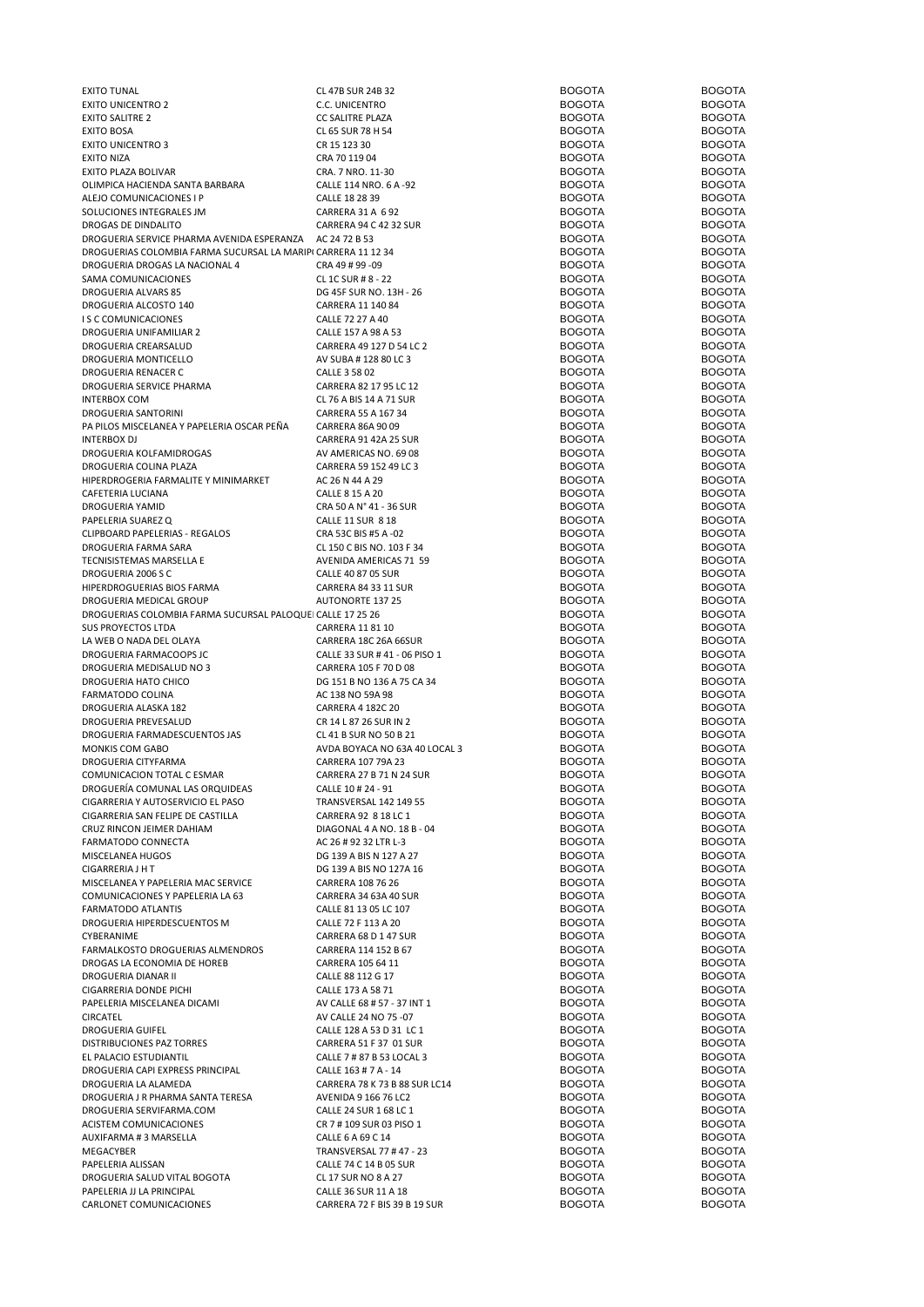| DROGUERIA COAMFARMA                                                    | CARRERA 102 A 133 A 05                       | <b>BOGOTA</b>                  | <b>BOGOTA</b>                  |
|------------------------------------------------------------------------|----------------------------------------------|--------------------------------|--------------------------------|
| <b>NET COMPANY</b>                                                     | CR 141 A BIS NO 143 B 76                     | <b>BOGOTA</b>                  | <b>BOGOTA</b>                  |
| JJ COMUNICACIONES Y VARIEDADES                                         | CALLE 18 115 26                              | <b>BOGOTA</b>                  | <b>BOGOTA</b>                  |
| DROGUERIA COLOMBIA FARMA SUCURSAL RICAURTE 2 CARRERA 28 10 17          |                                              | <b>BOGOTA</b>                  | <b>BOGOTA</b>                  |
|                                                                        |                                              |                                |                                |
| <b>GPS SOLUCIONES</b>                                                  | CALLE 37 B 68 I 28 SUR                       | <b>BOGOTA</b>                  | <b>BOGOTA</b>                  |
| RESTAURANTE ORQUIDEAS LA 13                                            | CALLE 13 30 93                               | <b>BOGOTA</b>                  | <b>BOGOTA</b>                  |
| SOFIA AUTOSERVICIO                                                     | CARRERA 50 122 03                            | <b>BOGOTA</b>                  | <b>BOGOTA</b>                  |
| PHARMAHOME S                                                           | CLL 70 A BIS A NO 116 B 22 PISO 1            | <b>BOGOTA</b>                  | <b>BOGOTA</b>                  |
| DROGUERIAS DON MIGUEL                                                  | CALLE 189A #3A 24                            | <b>BOGOTA</b>                  | <b>BOGOTA</b>                  |
| DROGUERIA MARIHER                                                      | CALLE 131 100 A 89                           | <b>BOGOTA</b>                  | <b>BOGOTA</b>                  |
|                                                                        |                                              |                                |                                |
| DROGUERÍA GRAN DESCUENTOS G P                                          | KR 52 C 30 SUR 09 LC1                        | <b>BOGOTA</b>                  | <b>BOGOTA</b>                  |
| PAPELERIA ANDI                                                         | CARRERA 73 D SUR 38 41                       | <b>BOGOTA</b>                  | <b>BOGOTA</b>                  |
| DROGUERIA DROGAS LA NACIONAL 2                                         | CALLE 2 A 55 35                              | <b>BOGOTA</b>                  | <b>BOGOTA</b>                  |
| MISCELANEA NUEVA GENERACION                                            | CALLE 95 A 14 23 SUR                         | <b>BOGOTA</b>                  | <b>BOGOTA</b>                  |
| AUTOSERVICIO MERCA YA SINDY                                            | CRA 13 B # 164 A - 48                        | <b>BOGOTA</b>                  | <b>BOGOTA</b>                  |
| PAPELERIA NARIÑO                                                       | CR 92 # 157-93                               | <b>BOGOTA</b>                  | <b>BOGOTA</b>                  |
|                                                                        |                                              |                                |                                |
| SERVICENTRO ESSO LA FLORESTA ESTACION DE SERVIC AVENIDA CRA 68 94 A 36 |                                              | <b>BOGOTA</b>                  | <b>BOGOTA</b>                  |
| SERVICENTRO ESSO MOBIL EL PEAJE                                        | AUTO NORTE KM 18                             | <b>BOGOTA</b>                  | <b>BOGOTA</b>                  |
| MINI CIGARRERIA DE LA 108                                              | CALLE 108 53 05                              | <b>BOGOTA</b>                  | <b>BOGOTA</b>                  |
| DROGUERIAS CENTER                                                      | AVENIDA CARACAS # 60 - 11                    | <b>BOGOTA</b>                  | <b>BOGOTA</b>                  |
| DROGUERIA NACIONAL DE DROGAS 2                                         | CARRERA 70 22 D 64                           | <b>BOGOTA</b>                  | <b>BOGOTA</b>                  |
|                                                                        |                                              |                                |                                |
| SUPERMERCADO Y AUTOSERVICIO MERCOLOMBIA                                | CALLE 16 H 98 15                             | <b>BOGOTA</b>                  | <b>BOGOTA</b>                  |
| DROGUERIA AURES PHARMA                                                 | CL 130 D BIS NO 105 C 23                     | <b>BOGOTA</b>                  | <b>BOGOTA</b>                  |
| EL CARGADOR                                                            | CALLE 46 NO. 8-42 LOCAL 102                  | <b>BOGOTA</b>                  | <b>BOGOTA</b>                  |
| TELECOMUNICACIONES LADY                                                | CARRERA 16 4 55 ESQUINA                      | <b>BOGOTA</b>                  | <b>BOGOTA</b>                  |
| <b>SURTI DROGAS SD</b>                                                 | DG 38 A 14 A 20 SUR                          | <b>BOGOTA</b>                  | <b>BOGOTA</b>                  |
| DROGUERIA COLOMBIA FARMA SUCURSAL AVENIDA CI CR 11 NO 71 32 LC 101     |                                              | <b>BOGOTA</b>                  | <b>BOGOTA</b>                  |
|                                                                        |                                              |                                |                                |
| <b>INTERNET POP PLANET</b>                                             | CL 51 B SUR NO. 80 - 07                      | <b>BOGOTA</b>                  | <b>BOGOTA</b>                  |
| CARULLA AUTOPISTA                                                      | CARRERA 45 116 34                            | <b>BOGOTA</b>                  | <b>BOGOTA</b>                  |
| PAPELERIA AMBAR'S JF                                                   | CALLE 4 SUR 8 B 28                           | <b>BOGOTA</b>                  | <b>BOGOTA</b>                  |
| DROGUERIA SU SALUD GRAN TESORO J M                                     | CARRERA 10 B ESTE 24 61 SUR                  | <b>BOGOTA</b>                  | <b>BOGOTA</b>                  |
|                                                                        |                                              | <b>BOGOTA</b>                  | <b>BOGOTA</b>                  |
| DROGUERIA Y MINIMARKET SERVI ALKOSTO                                   | CARRERA 30967                                |                                |                                |
| TUI COMERCIALIZADORA Y SERVICIOS                                       | CL 59 C SUR NO 87 K 26                       | <b>BOGOTA</b>                  | <b>BOGOTA</b>                  |
| DROGUERIA MEDICAL PRO                                                  | CARRERA 119 76 A 22                          | <b>BOGOTA</b>                  | <b>BOGOTA</b>                  |
| STAR BIEN DROGUERIAS                                                   | CALLE 182 45 11 LOCAL 5                      | <b>BOGOTA</b>                  | <b>BOGOTA</b>                  |
| DROGUERIA LULEZON FARMACI                                              | CR 16 # 96 64 LC 3                           | <b>BOGOTA</b>                  | <b>BOGOTA</b>                  |
| PROVEEPLAST SAS                                                        | CARRERA 23 66 A 26                           | <b>BOGOTA</b>                  | <b>BOGOTA</b>                  |
|                                                                        |                                              |                                |                                |
| OPTIVE PHARMA                                                          | CARRERA 120 A 76 A 20                        | <b>BOGOTA</b>                  | <b>BOGOTA</b>                  |
| SHADDAY COMUNICACIONES E INTERNET                                      | CARRERA 56 2 A 09                            | <b>BOGOTA</b>                  | <b>BOGOTA</b>                  |
| MASCOMER Y CIA LTDA                                                    | CL 18707P1                                   | <b>BOGOTA</b>                  | <b>BOGOTA</b>                  |
| SERVISOLUCIONES                                                        | CARRERA 93 128 A 24                          | <b>BOGOTA</b>                  | <b>BOGOTA</b>                  |
| SHELDYNGEER                                                            | DIAGONAL 71 B 18 J 07 SUR                    | <b>BOGOTA</b>                  | <b>BOGOTA</b>                  |
|                                                                        |                                              | <b>BOGOTA</b>                  | <b>BOGOTA</b>                  |
| STRAWBERRY                                                             | CALLE 72 20 B 74                             |                                |                                |
| HIPERDROGUERIA DIARIA G                                                | CARRERA 71 C 5 B 04 LAS AMERICAS             | <b>BOGOTA</b>                  | <b>BOGOTA</b>                  |
| DROGUERIA AUXIFARMA                                                    | <b>CARRERA 78 3 20</b>                       | <b>BOGOTA</b>                  | <b>BOGOTA</b>                  |
| DROGUERIAS D' FAMILY MY F                                              | CARRERA 69 C 64 99                           | <b>BOGOTA</b>                  | <b>BOGOTA</b>                  |
| DROGUERIA M&D                                                          | CARRERA 7 ESTE # 93 SUR 69 PISO 1            | <b>BOGOTA</b>                  | <b>BOGOTA</b>                  |
| FARMATODO PLAZA CENTRAL                                                | CARRERA 65 11 50 CC PLAZA LOCAL 327          | <b>BOGOTA</b>                  | <b>BOGOTA</b>                  |
|                                                                        |                                              |                                |                                |
| MINIMARKET LA 96                                                       | CARRERA 4 A NO 18 50 EDIFICIO PROCOIL LO     | <b>BOGOTA</b>                  | <b>BOGOTA</b>                  |
| CAFE INTERNET ISA COM                                                  | CALLE 9 37 A 62 LOCAL 2073                   | <b>BOGOTA</b>                  | <b>BOGOTA</b>                  |
| DROGUERIA VICTORIA NORTE                                               | <b>AUTOPISTA NORTE #14949</b>                | <b>BOGOTA</b>                  | <b>BOGOTA</b>                  |
| LAVASECO NUEVA MIRAMAR                                                 | CR 80 # 71 B 14                              | <b>BOGOTA</b>                  | <b>BOGOTA</b>                  |
| <b>DROGUERIA SEVEN</b>                                                 | DG 79 B BIS NO 56 79                         | <b>BOGOTA</b>                  | <b>BOGOTA</b>                  |
|                                                                        | CARRERA 97 C 50 20 SUR BL 1 IN 29            | <b>BOGOTA</b>                  | <b>BOGOTA</b>                  |
| DROGUERIA SERVICOOP DEL SUR N 2                                        |                                              |                                |                                |
| DROGUERIA Y PERFUMERIA LA CORUÑA                                       | CARRERA 48 G 59 B SUR 36 P 1                 | <b>BOGOTA</b>                  | <b>BOGOTA</b>                  |
| DROGUERIA UNILAFAM NO 3                                                | CARRERA 17 B 180 86                          | <b>BOGOTA</b>                  | <b>BOGOTA</b>                  |
| STEPPHARMA                                                             | CALLE 13 A 82 12 LOCAL 3                     | <b>BOGOTA</b>                  | <b>BOGOTA</b>                  |
| CIGARRERIA Y SALSAMENTARIA SAN FELIPE DE ALSACI/ CARRERA 71 D 12 79    |                                              | <b>BOGOTA</b>                  | <b>BOGOTA</b>                  |
| PAPELERIA HIGH CLASS                                                   | CARRERA 7 A 127 33 LOCAL 2                   | <b>BOGOTA</b>                  | <b>BOGOTA</b>                  |
|                                                                        |                                              |                                |                                |
| DROGUERIA CADENA 2                                                     | CALLE 1 73 04 LOCAL 101                      | <b>BOGOTA</b>                  | <b>BOGOTA</b>                  |
| ANGINET COM                                                            | CALLE 38 88 13 SUR                           | <b>BOGOTA</b>                  | <b>BOGOTA</b>                  |
| DROGUERIA MEGAFARMA A SU SALUD                                         | CALLE 73 A 68 H 71                           | <b>BOGOTA</b>                  | <b>BOGOTA</b>                  |
| M DROGUERIA NUEVO MILENIO                                              | CRA 7 82 62 LC 27                            | <b>BOGOTA</b>                  | <b>BOGOTA</b>                  |
| <b>COMUNICACIONES DAFE</b>                                             | <b>CARRERA 12 F 54 10 SUR</b>                | <b>BOGOTA</b>                  | <b>BOGOTA</b>                  |
| <b>EXITO CALIMA</b>                                                    | CALLE 19 28 80                               | <b>BOGOTA</b>                  | <b>BOGOTA</b>                  |
|                                                                        |                                              |                                |                                |
| CARULLA BACATA                                                         | CALLE 19 5 30                                | <b>BOGOTA</b>                  | <b>BOGOTA</b>                  |
| CIGARRERIA FILADELFIA JP                                               | CARRERA 11 65 77                             | <b>BOGOTA</b>                  | <b>BOGOTA</b>                  |
| <b>FARMATOLEDO</b>                                                     | CALLE 77 A 83 93                             | <b>BOGOTA</b>                  | <b>BOGOTA</b>                  |
| PUNTOPHARMA EXPRESS                                                    | CALLE 12 BIS NO 71 D 77                      | <b>BOGOTA</b>                  | <b>BOGOTA</b>                  |
| FAMATODO CLINICA COUNTRY                                               | <b>CARRERA 16 82 52</b>                      | <b>BOGOTA</b>                  | <b>BOGOTA</b>                  |
| DROGUERIA PENTAFARMA                                                   | CALLE 76 # 77 - 17                           | <b>BOGOTA</b>                  | <b>BOGOTA</b>                  |
|                                                                        |                                              |                                |                                |
| FARMATODO PARQUE 93                                                    | CALLE 93 A 12 73                             | <b>BOGOTA</b>                  | <b>BOGOTA</b>                  |
| BODEGA NAVIDEÑA EL MONO                                                | CALLE 8 A 19 50 LC 1                         | <b>BOGOTA</b>                  | <b>BOGOTA</b>                  |
| CAMIFARMA S A S                                                        | TRANSVERSAL 5 L BIS 48 F 84 SUR              | <b>BOGOTA</b>                  | <b>BOGOTA</b>                  |
| LA DESPENSA EXPRESS SAS                                                | AVENIDA 19 127 C 50 LC 3                     | <b>BOGOTA</b>                  | <b>BOGOTA</b>                  |
| FARMATODO UNICENTRO                                                    |                                              | <b>BOGOTA</b>                  | <b>BOGOTA</b>                  |
|                                                                        |                                              |                                |                                |
|                                                                        | AVENIDA 15 123 30 LC 2 - 45 P 2              |                                |                                |
| <b>VARIEDADES LAR</b>                                                  | CALLE 78 A 69 T 26                           | <b>BOGOTA</b>                  | <b>BOGOTA</b>                  |
| DROGUERIA CELESTIAL M                                                  | <b>CARRERA 25 53 B 27 SUR</b>                | <b>BOGOTA</b>                  | <b>BOGOTA</b>                  |
| DROGUERIA ASUSALUD TECHO LMZ                                           | CALLE 1 69 D 14                              | <b>BOGOTA</b>                  | <b>BOGOTA</b>                  |
| DROGUERIA COLOMBIA FARMA SUCURSAL SAN JOSE CALLE 9 24 31               |                                              | <b>BOGOTA</b>                  | <b>BOGOTA</b>                  |
|                                                                        |                                              |                                |                                |
| MENDEZ MOYA YANCY                                                      | CALLE 33 BIS SUR 86 81 LOCAL # 4             | <b>BOGOTA</b>                  | <b>BOGOTA</b>                  |
| R P J INGENIERIA                                                       | CRA 5 Y # 49 D - 39 SUR                      | <b>BOGOTA</b>                  | <b>BOGOTA</b>                  |
| DROGUERIA CORALINA<br><b>CIGARRERIA TORRIJOSS</b>                      | CR 116 C NO 64 B 10<br>CALLE 145 A # 17 - 27 | <b>BOGOTA</b><br><b>BOGOTA</b> | <b>BOGOTA</b><br><b>BOGOTA</b> |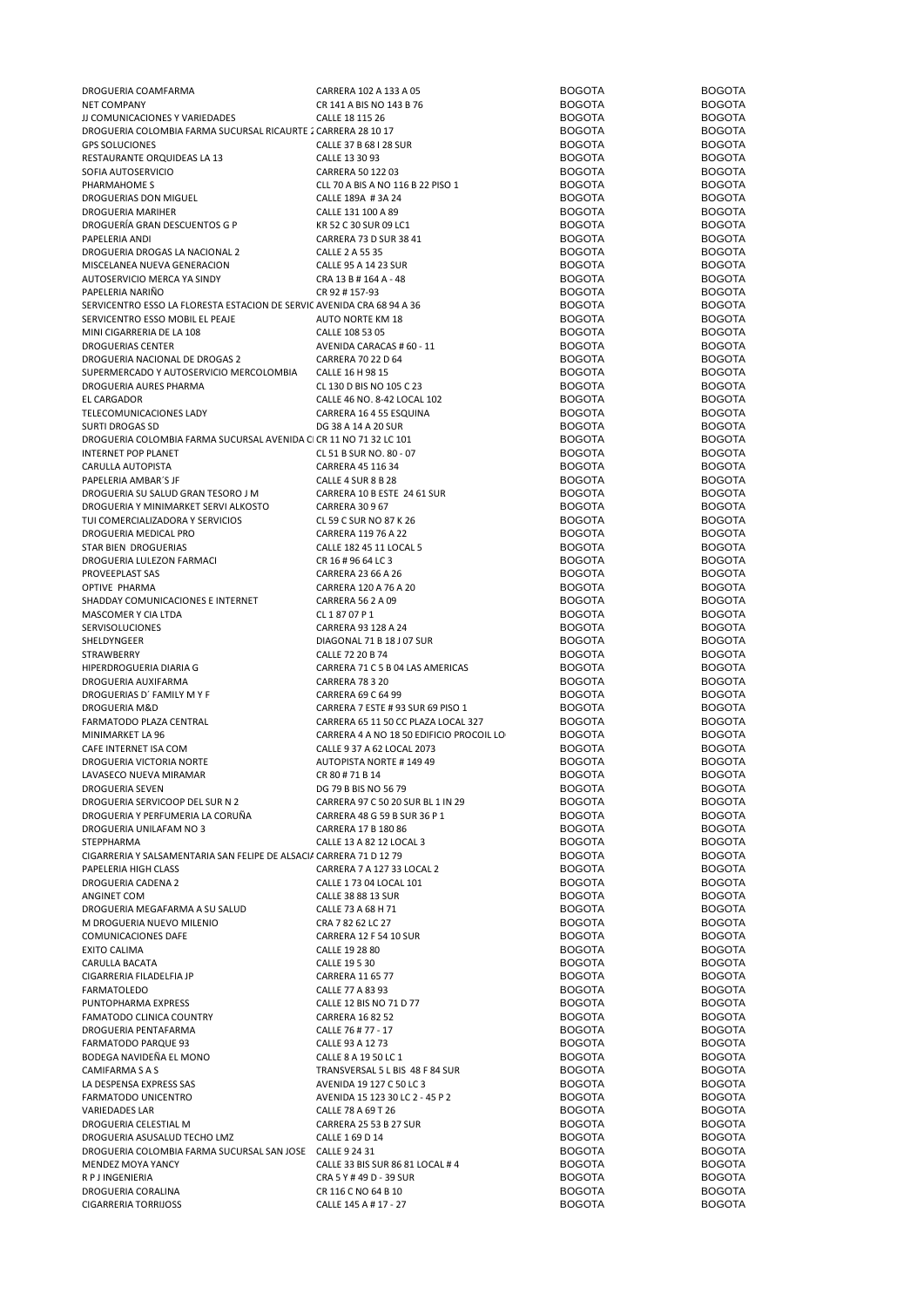| CANDY                                    | CALLE 59 C SUR 45 D 40                     | <b>BOGOTA</b> | <b>BOGOTA</b> |
|------------------------------------------|--------------------------------------------|---------------|---------------|
| SUPERMERCADO CANAAN CHEVERE              | CALLE 7 92 A 56                            | <b>BOGOTA</b> | <b>BOGOTA</b> |
| DROGUERIA CITY SALUD JC                  | CL 56 A # 78 - 07 SUR                      | <b>BOGOTA</b> | <b>BOGOTA</b> |
| INFANTILES Y VARIEDADES SOFY             | CL 51 SUR NO 78 N 04                       | <b>BOGOTA</b> | <b>BOGOTA</b> |
| EDS SUMIGAS MARIA PAULA                  | CARRERA 10 # 15 40 50 62 SUR               | <b>BOGOTA</b> | <b>BOGOTA</b> |
| KAFETEL COMUNICACIONES TIMIZA            | CARRERA 76 41 G - 55 SUR                   | <b>BOGOTA</b> | <b>BOGOTA</b> |
| PROYECTAR SERVICIOS JES                  | AK 9 ESTE N 36 G 21 SUR                    | <b>BOGOTA</b> | <b>BOGOTA</b> |
| MISCELANEA Y PAPELERIA CARITO            | CALLE 34 BIS SUR 86 G 06                   | <b>BOGOTA</b> | <b>BOGOTA</b> |
| HIPERDROGUERIA ARDILA                    | AVENIDA CALLE 3 N 69 29                    | <b>BOGOTA</b> | <b>BOGOTA</b> |
| HIPERDROGAS BETANIA C Y G                | CARRERA 69 SUR 3 43                        | <b>BOGOTA</b> | <b>BOGOTA</b> |
| DROGUERIA DROGAS LA NACIONAL             | CALLE 26 SUR # 78-41                       | <b>BOGOTA</b> | <b>BOGOTA</b> |
| FARMA AVRIL DROGUERIA                    | CALLE 129 58 18 LC 1                       | <b>BOGOTA</b> | <b>BOGOTA</b> |
| PATTY@NDRES.COMUNICACIONES               | CARRERA 12 A ESTE 40 A 17 SUR              | <b>BOGOTA</b> | <b>BOGOTA</b> |
| DROGUERIA SALOME R                       | <b>CARRERA 73 A 6 93</b>                   | <b>BOGOTA</b> | <b>BOGOTA</b> |
| SUPERAPIDISIMO PAGO DE SERVICIOS DOS     | CALLE 62 D SUR 74 D 17                     | <b>BOGOTA</b> | <b>BOGOTA</b> |
| DROGUERIA FARMAVIVIR LAS MARGARITAS      | CALLE 150 21 42                            | <b>BOGOTA</b> | <b>BOGOTA</b> |
| LUDIFARMA                                | TRANSVERSAL 93 129 22                      | <b>BOGOTA</b> | <b>BOGOTA</b> |
| PROYECTAR SERVICIOS JES                  | CALLE 28 SUR 01 03 PL 01                   | <b>BOGOTA</b> | <b>BOGOTA</b> |
| DROGUERIA MURANO                         | CALLE 45 27 33                             | <b>BOGOTA</b> | <b>BOGOTA</b> |
| AMAYA PEÑA WALDO EDUARDO                 | CARRERA 24 # 67 - 47                       | <b>BOGOTA</b> | <b>BOGOTA</b> |
| DROGUERIA PREMISALUD                     | CALLE 69 A 84 A 10                         | <b>BOGOTA</b> | <b>BOGOTA</b> |
| GRAPHIQUE                                | AC 138 55 53 LC 31                         | <b>BOGOTA</b> | <b>BOGOTA</b> |
| DROGUERIA EXIPHARMA GALAN                | <b>CARRERA 56 4 01</b>                     | <b>BOGOTA</b> | <b>BOGOTA</b> |
| FARMACYPLUS DROGUERIAS                   | CR 40 N 1 H 24                             | <b>BOGOTA</b> | <b>BOGOTA</b> |
| PLASTIASEOSDANNI                         | CALLE 63 9 A 83 CENTRO COMERCIAL LOURD     | <b>BOGOTA</b> | <b>BOGOTA</b> |
| <b>DROGAS SHARIN</b>                     | CALLE 138 152 04                           | <b>BOGOTA</b> | <b>BOGOTA</b> |
| DANA LUJO                                | CR 2D 90SUR 15                             | <b>BOGOTA</b> | <b>BOGOTA</b> |
| DROGUERIA FARMA OXIGENO                  | AV CALLE 63 # 73 - 38                      | <b>BOGOTA</b> | <b>BOGOTA</b> |
| DROGUERIA EMERFARMA                      | CALLE 79 112 F 04                          | <b>BOGOTA</b> | <b>BOGOTA</b> |
| LA FARMACIA COLISEO                      | AK 30 53 A 77                              | <b>BOGOTA</b> | <b>BOGOTA</b> |
| DROGUERIA VITAL SANAR 1                  | CARRERA 5 48 Q 75                          | <b>BOGOTA</b> | <b>BOGOTA</b> |
| ONE EASY STOP VILLALUZ                   | CRA 77 A # 68 - 15 LOCAL 3                 | <b>BOGOTA</b> | <b>BOGOTA</b> |
| STO 601 GRAN PLAZA BOSA                  | CALLE 65 SUR 78 H 51 LC 108 CCIAL GRAN PL/ | <b>BOGOTA</b> | <b>BOGOTA</b> |
| FARMATODO SUBA CAMPANELA                 | CALLE 154 A 94 91                          | <b>BOGOTA</b> | <b>BOGOTA</b> |
| FARMATODO USAQUEN                        | AK 7 116 50                                | <b>BOGOTA</b> | <b>BOGOTA</b> |
|                                          |                                            | <b>BOGOTA</b> | <b>BOGOTA</b> |
| SERVI FARMA                              | AVENIDA CALLE 45 # 16 - 60 LOCAL 1         | <b>BOGOTA</b> | <b>BOGOTA</b> |
| FARMARKET MYM                            | CALLE 138 N° 52A - 96 LC 3                 | <b>BOGOTA</b> | <b>BOGOTA</b> |
| DROGUERIA TAYRONA                        | CARRERA 68 A 100 10                        |               |               |
| PAPELERIA Y MISCELANIA CONCEPCION        | CALLE 56 A 79 D 04 SUR ROMA                | <b>BOGOTA</b> | <b>BOGOTA</b> |
| MANSERCOM LTDA                           | CARRERA 19 A 79 08 LC 105                  | <b>BOGOTA</b> | <b>BOGOTA</b> |
| CYBERADICTION                            | CARRERA 41 A 3 81                          | <b>BOGOTA</b> | <b>BOGOTA</b> |
| LOMADIAS SAS                             | CALLE 80 A 112 15                          | <b>BOGOTA</b> | <b>BOGOTA</b> |
| DROGUERIAS HERNANDEZ                     | CALLE 16 SUR N° 16 - 52 LOCAL 2            | <b>BOGOTA</b> | <b>BOGOTA</b> |
| DROGUERIA TELLEZ CLASS                   | CALLE 57 B SUR 80 D 22                     | <b>BOGOTA</b> | <b>BOGOTA</b> |
| <b>DROGUERIA ORIENTAL SS</b>             | CALLE 48 ESTE SUR 13 F 13                  | <b>BOGOTA</b> | <b>BOGOTA</b> |
| HIPERDROGUERIA Y MINIMARKET RAMIREZ 119  | CRA 7 # 173 A - 32                         | <b>BOGOTA</b> | <b>BOGOTA</b> |
| DROGUERIA SUPER EXITO EL JARDIN F P      | CARRERA 49 D 68 F 46 SUR                   | <b>BOGOTA</b> | <b>BOGOTA</b> |
| DROGUERIA PUNTO PAEZ ALCALA              | CARRERA 51 D 31 23 SUR                     | <b>BOGOTA</b> | <b>BOGOTA</b> |
| <b>COMPUPAGO</b>                         | CARRERA 87 B 51 B 29 SUR PISO 1            | <b>BOGOTA</b> | <b>BOGOTA</b> |
| DROGUERIA CARDIOREBAJAS                  | CALLE 163A 12 B 32                         | <b>BOGOTA</b> | <b>BOGOTA</b> |
| DROGUERIA MINI MARKETING PLUS FARMA HOME | CARRERA 56 153 15 LC 4                     | <b>BOGOTA</b> | <b>BOGOTA</b> |
| PAPELERIA E INTERNET ORIGAMI             | CALLE 51 SUR 87 C 09                       | <b>BOGOTA</b> | <b>BOGOTA</b> |
| DROGUERIA CEDRIFARMA                     | CARRERA 11 146 38                          | <b>BOGOTA</b> | <b>BOGOTA</b> |
| OLIMPICA SAO 626 TERREROS                | CARRERA 1 38 53 L 1 2 1 SUR                | <b>BOGOTA</b> | <b>BOGOTA</b> |
| DROGUERIA CARMEN VILLANUEVA              | CARRERA 68   43 10 SUR                     | <b>BOGOTA</b> | <b>BOGOTA</b> |
| MEGALINE SAS                             | CALLE 63F 23 30                            | <b>BOGOTA</b> | <b>BOGOTA</b> |
| HIPERSALUD 2                             | CL 22 K # 97 15                            | <b>BOGOTA</b> | <b>BOGOTA</b> |
| DROGUERIA ESPECIAL SUBA SAS              | CARRERA 93A 131 B 79                       | <b>BOGOTA</b> | <b>BOGOTA</b> |
| DROGUERIA COLFAMILIAR 2                  | CALLE 163 A 8 D 08                         | <b>BOGOTA</b> | <b>BOGOTA</b> |
| DROGUERIA + SALUD PARA TODOS 1           | CARRERA 3 0 SUR 05                         | <b>BOGOTA</b> | <b>BOGOTA</b> |
| FARMATODO CARRERA 13                     | CALLE 100 19 05                            | <b>BOGOTA</b> | <b>BOGOTA</b> |
| FARMATODO CALLE 74                       | CALLE 74 5 09                              | <b>BOGOTA</b> | <b>BOGOTA</b> |
| FARMATODO CRA 13                         | CARRERA 13 55 61                           | <b>BOGOTA</b> | <b>BOGOTA</b> |
| FARMATODO CALLE 119                      | CALLE 119 13 15                            | <b>BOGOTA</b> | <b>BOGOTA</b> |
| DROGUERIA VITAL FHARMA N&P               | CALLE 58 M SUR 79 B 05                     | <b>BOGOTA</b> | <b>BOGOTA</b> |
| DROGUERIA NUEVA MIRAVALLE                | CARRERA 14R 74D 48 SUR CA 1MZ 11           | <b>BOGOTA</b> | <b>BOGOTA</b> |
| PANADERIA Y SUPERMERCADO PAGAMENOS       | CR 5 ESTE #30 A - 07 SUR                   | <b>BOGOTA</b> | <b>BOGOTA</b> |
| FARMA S.O.S. DROGUERIAS 2                | CARRERA 55 161 61                          | <b>BOGOTA</b> | <b>BOGOTA</b> |
|                                          |                                            | <b>BOGOTA</b> | <b>BOGOTA</b> |
| DROGUERIA FARMA MODERNA                  | CARRERA 8 G 165 03 AP 101 BRR SANTA TERE   | <b>BOGOTA</b> | <b>BOGOTA</b> |
| ANDREA DEL PILAR                         | DIAGONAL 2B 82 30 LC 5                     |               |               |
| DROGUERIA ALIANZA EXPRESS MC             | <b>CALLE 51 36 45 SUR</b>                  | <b>BOGOTA</b> | <b>BOGOTA</b> |
| PUNTO15 LIVI                             | <b>CARRERA 15 7 28</b>                     | <b>BOGOTA</b> | <b>BOGOTA</b> |
| DROGUERIA LOS CEREZOS CYC                | CARRERA 86 A 86 08 LOS CEREZOS             | <b>BOGOTA</b> | <b>BOGOTA</b> |
| DROGUERIA FARMAX DESCUENTOS M.R. SAS     | CARRERA 53 B 4F 05 BRR SAN RAFAEL          | <b>BOGOTA</b> | <b>BOGOTA</b> |
| DROGUERIA CAPI EXPRESS                   | CALLE 142 16 63                            | <b>BOGOTA</b> | <b>BOGOTA</b> |
| DROGUERIA Y MINIMARKET FARMA DASAN       | CARRERA 103 B 151 C 33 SUBA TURINGIA       | <b>BOGOTA</b> | <b>BOGOTA</b> |
| DROGUERIA IPHARMA                        | CARRERA 2 ESTE # 6-23 SUR                  | <b>BOGOTA</b> | <b>BOGOTA</b> |
| DROGUERIA AM/PM.NET                      | CARRERA 73 G 40 03 SUR TIMIZA              | <b>BOGOTA</b> | <b>BOGOTA</b> |
| MULTISERVICIOS LALO                      | CALLE 80 102 64 LC 12 BRR BOCHICA          | <b>BOGOTA</b> | <b>BOGOTA</b> |
| PAPELERIA CS                             | CARRERA 71 D 3 75 HIPOTECHO                | <b>BOGOTA</b> | <b>BOGOTA</b> |
| DROGUERIA FAR ' MACIAS SU MEJOR REMEDIO  | CALLE 23 # 18-16 SANTAFE                   | <b>BOGOTA</b> | <b>BOGOTA</b> |
| CENTRO DE BELLEZA AUTOMOTRIZ CTC         | AC 1#23 A 18                               | <b>BOGOTA</b> | <b>BOGOTA</b> |
| AUXIFARMA 2                              | CALLE 44 F SUR 72 A 94                     | <b>BOGOTA</b> | <b>BOGOTA</b> |
| PHARMADROG                               | CALLE 86 SUR 78 46                         | <b>BOGOTA</b> | <b>BOGOTA</b> |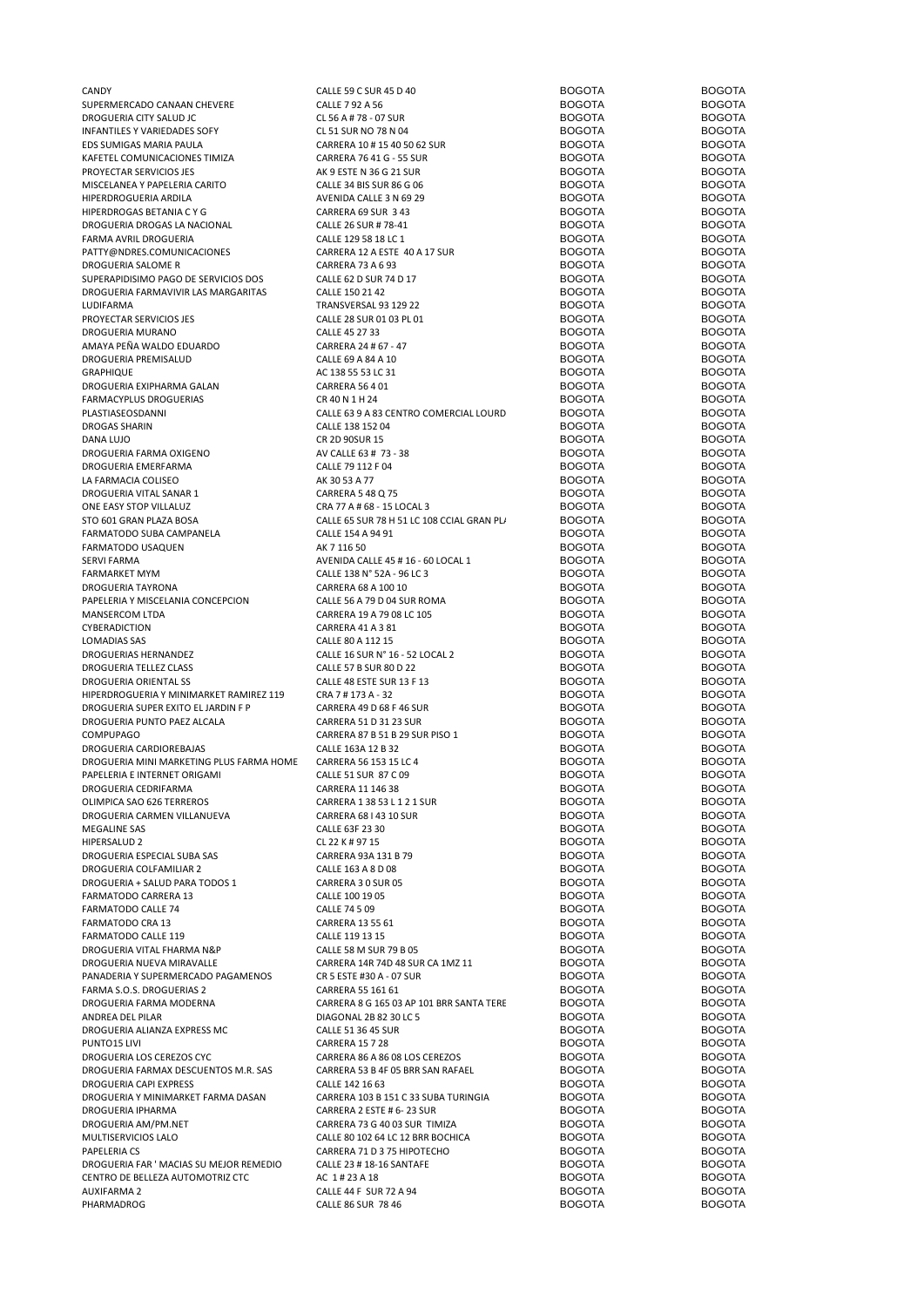| DROGUERIA ENAIFEM                                               | CARRERA 7 170 B 38 EL REDIL                | <b>BOGOTA</b> | <b>BOGOTA</b> |
|-----------------------------------------------------------------|--------------------------------------------|---------------|---------------|
| PAPELERIA LA 136                                                | CL 124 # 15 -15 LC 1150                    | <b>BOGOTA</b> | <b>BOGOTA</b> |
| DROGUERIA ENAIFEM                                               | CARRERA 6 B 163 D 48                       | <b>BOGOTA</b> | <b>BOGOTA</b> |
| ALTAMIRA SU TIENDA 2                                            | CARRERA 54 152 A 85                        | <b>BOGOTA</b> | <b>BOGOTA</b> |
| <b>MEGACYBER 2</b>                                              | TRANSVERSAL 76 A 47 13                     | <b>BOGOTA</b> | <b>BOGOTA</b> |
| CIGARRERIA EL PUNTO                                             | <b>CARRERA 49 93 90</b>                    | <b>BOGOTA</b> | <b>BOGOTA</b> |
| CENTRO DE MENSAJERIA Y RECAUDO JULYS                            | AV BOYACA NO 40 - 28 SUR                   | <b>BOGOTA</b> | <b>BOGOTA</b> |
|                                                                 |                                            | <b>BOGOTA</b> |               |
| DROGUERIA FARMACIT                                              | CARRERA 92 # 146 A - 12 LOCAL 004          |               | <b>BOGOTA</b> |
| PIÑATAS JUGUETES Y ALGO MAS                                     | TRANSVERSAL 14B ESTE # 54-96 SUR           | <b>BOGOTA</b> | <b>BOGOTA</b> |
| <b>DRUIZ</b>                                                    | CARRERA 58 #127 59 LOCAL 330B              | <b>BOGOTA</b> | <b>BOGOTA</b> |
| TELECOMUNICACIONES NAYI                                         | CALLE 5 A 53 A 23                          | <b>BOGOTA</b> | <b>BOGOTA</b> |
| <b>DRUIZ</b>                                                    | CARRERA 58 #127 - 59 LOCAL 330 B           | <b>BOGOTA</b> | <b>BOGOTA</b> |
| DROGUERIA PASEO DE LAS AMERICAS                                 | CLL 6 A NO 75 04 LOC 129                   | <b>BOGOTA</b> | <b>BOGOTA</b> |
| COMUNICACIONES WABONET.COM                                      | CL 50 NO 14 94                             | <b>BOGOTA</b> | <b>BOGOTA</b> |
| WWW/INTERCOMUNICACIONESAM.COM                                   | CARRERA 8C BIS 81 97 SUR                   | <b>BOGOTA</b> | <b>BOGOTA</b> |
| BABY MARKET COLOMBIA                                            | CARRERA 22 9A 47                           | <b>BOGOTA</b> | <b>BOGOTA</b> |
| <b>FARMABUCAROS</b>                                             | CALLE 53 # 85 C - 05                       | <b>BOGOTA</b> | <b>BOGOTA</b> |
|                                                                 |                                            |               |               |
| COMUNICACIONES DANUBIOAZUL 2                                    | CL 63 B 119 A 03                           | <b>BOGOTA</b> | <b>BOGOTA</b> |
| SUPERTIENDAS AUTOSERVICIO LA DESPENSA S A S                     | CALLE 27 SUR #10 38                        | <b>BOGOTA</b> | <b>BOGOTA</b> |
| DROGUERIAS MAPE E HJS                                           | CALLE76 A NO 74 A 18 SUR                   | <b>BOGOTA</b> | <b>BOGOTA</b> |
| HIPERDROGUERIA PUNTO 5                                          | DG 84 A NO. 82-56                          | <b>BOGOTA</b> | <b>BOGOTA</b> |
| DROGUERIA ALTOS DE MARBELLA                                     | DG 6 SUR NO. 2 A 24                        | <b>BOGOTA</b> | <b>BOGOTA</b> |
| DROGUERIA ANDALUCITA                                            | CR 3 NO. 1 B 83                            | <b>BOGOTA</b> | <b>BOGOTA</b> |
| FERREELECTRICOS LOS DIAZ                                        | CL 128 B NO 50 A 22                        | <b>BOGOTA</b> | <b>BOGOTA</b> |
| DROGUERIA QUINDEFARMA                                           | CARRERA 80 # 8 A 12                        | <b>BOGOTA</b> | <b>BOGOTA</b> |
| LA VENTANITA DE MOLINOS                                         | CALLE 49B 9-56 SUR                         | <b>BOGOTA</b> | <b>BOGOTA</b> |
| MISCELANEA Y PAPELERIA LA FORTALEZA                             |                                            | <b>BOGOTA</b> | <b>BOGOTA</b> |
|                                                                 | CALLE 71 G SUR NO 14 76 CA                 |               |               |
| FARMACIA PASTEUR BOSA                                           | CL 65 SUR NO 78 H 51 LC 107                | <b>BOGOTA</b> | <b>BOGOTA</b> |
| DROGUERIA LITUANIA.                                             | TRANSVERSAL 113 F NO. 67 A 58              | <b>BOGOTA</b> | <b>BOGOTA</b> |
| DROGUERIA Y MINIMARKET FARMA.COM NORMANDI/ CALLE 51 # 70 C - 09 |                                            | <b>BOGOTA</b> | <b>BOGOTA</b> |
| DROGUERIA BONAPAR 2                                             | CARRERA 8 # 57 - 27 LOCAL 2 EDIFICIO STUDI | <b>BOGOTA</b> | <b>BOGOTA</b> |
| DISTRIBUIDOR EMPRESARIAL                                        | CARRERA 9 192 50 LOCAL 5                   | <b>BOGOTA</b> | <b>BOGOTA</b> |
| PAPELERIA EL CASTILLO DE PILY                                   | CARRERA 16 184 08                          | <b>BOGOTA</b> | <b>BOGOTA</b> |
| DROGUERIA FARMANDU                                              | CALLE 69 C # 112 B- 05 LOCAL               | <b>BOGOTA</b> | <b>BOGOTA</b> |
| COLMENA DROGUERIA                                               | CALLE 131 # 102-19                         | <b>BOGOTA</b> | <b>BOGOTA</b> |
|                                                                 |                                            | <b>BOGOTA</b> | <b>BOGOTA</b> |
| DROGUERIA EL MORAL DE LA 38                                     | CARRERA 72 P # 37 C - 42 S LOCAL 2         |               |               |
| NELSON FERNEY LINARES MORENO                                    | CARRERA 81 B NO 8 90                       | <b>BOGOTA</b> | <b>BOGOTA</b> |
| DROGUERIA EMANLU                                                | CARRERA 6 A # 188 B - 03                   | <b>BOGOTA</b> | <b>BOGOTA</b> |
| EL PALACIO ESTUDIANTIL 1                                        | CALLE 12 C # 71 C- 31 LOCAL 7              | <b>BOGOTA</b> | <b>BOGOTA</b> |
| TUDROGUERIA.CO                                                  | CALLE 53 NO 72 B 12                        | <b>BOGOTA</b> | <b>BOGOTA</b> |
| HIPERDROGUERIA FARMACOS SAN ANDRESITO                           | CALLE 8 # 20 53                            | <b>BOGOTA</b> | <b>BOGOTA</b> |
| FARMA SOS TORRECAMPO                                            | CALLE 65 BIS # 86 - 85                     | <b>BOGOTA</b> | <b>BOGOTA</b> |
| COMPUVICO                                                       | CL 56 SUR NO 3H 15                         | <b>BOGOTA</b> | <b>BOGOTA</b> |
| DROGUERIA GOLDEN JIR                                            | CARRERA 75 NO 57 R 25 SUR LOCAL 2          | <b>BOGOTA</b> | <b>BOGOTA</b> |
| DROGAS EL PROGRESO G.E                                          | CALLE 2 # 27 A - 25                        | <b>BOGOTA</b> | <b>BOGOTA</b> |
| SION <sub>3</sub>                                               | CARRERA 1 B NO 103 SUR 26                  | <b>BOGOTA</b> | <b>BOGOTA</b> |
|                                                                 |                                            |               |               |
| CARRANZA CUESTA GLORIA INES                                     | CALLE 22 SUR # 70 29                       | <b>BOGOTA</b> | <b>BOGOTA</b> |
| DROGUERIA NACIONAL DE DROGAS 3                                  | CALLE 10 A # 73 A 16 LOCAL 102             | <b>BOGOTA</b> | <b>BOGOTA</b> |
| MARCELA LILIANA LOPEZ IBAÑEZ                                    | CRA 54 # 50 A 24 SUR                       | <b>BOGOTA</b> | <b>BOGOTA</b> |
| DROGUERIA ITPHARMA LA ALBORADA                                  | CLL 98 NO 69C 15 LOCAL 1                   | <b>BOGOTA</b> | <b>BOGOTA</b> |
| HIPERDROGUERIA AURORA                                           | TRANSVERSAL 14 R BIS A # 69 A 90 SUR       | <b>BOGOTA</b> | <b>BOGOTA</b> |
| <b>ANDIPHARMA</b>                                               | CL 6 A NO 79 B 36                          | <b>BOGOTA</b> | <b>BOGOTA</b> |
| PAPELERIA MISCELANEA MAOSCK                                     | CL 58 SUR NO 78 K 06                       | <b>BOGOTA</b> | <b>BOGOTA</b> |
| PAPELERIA Y MISCELANEA EL GRAN CASTILLO DE OLGA CR 16 NO 185 75 |                                            | <b>BOGOTA</b> | <b>BOGOTA</b> |
| <b>VARIEDADES JLM</b>                                           | CR 121 NO. 69 C 10                         | <b>BOGOTA</b> | <b>BOGOTA</b> |
|                                                                 |                                            |               |               |
| DROGUERIA DIFARMA J.G. 2                                        | CALLE 68D 49-03 SUR CANDELARIA             | <b>BOGOTA</b> | <b>BOGOTA</b> |
| DROGUERIA SAN ANDRES L P                                        | CL 68 A SUR NO.48 C 03                     | <b>BOGOTA</b> | <b>BOGOTA</b> |
| MEGANET COMUNICACIONES J                                        | CL 83 NO 95 D 71 IN 101                    | <b>BOGOTA</b> | <b>BOGOTA</b> |
| HIPERDROGUERIA LAGOS DE SUBA GIOMAR                             | CL 129 C NO 102 A 10 LC 1                  | <b>BOGOTA</b> | <b>BOGOTA</b> |
| DROGUERIA FORMULA DOS DE BOGOTA                                 | CARRERA 14 148 12                          | <b>BOGOTA</b> | <b>BOGOTA</b> |
| FARMA MODERNA 2                                                 | CALLE 162 # 7 - 91                         | <b>BOGOTA</b> | <b>BOGOTA</b> |
| <b>DROGUERIA CKD</b>                                            | TV 72 F NO 42 C SUR 57                     | <b>BOGOTA</b> | <b>BOGOTA</b> |
| DROGUERIA Y ORTOPEDICOS JJ                                      | CR100 N16 J 26                             | <b>BOGOTA</b> | <b>BOGOTA</b> |
| SUPERMERCADO EL PORVENIR G.R.2                                  | CALLE 32 SUR NO 7 45 SAN ISIDRO            | <b>BOGOTA</b> | <b>BOGOTA</b> |
| DROGUERIA FARMA ECONOMIA EL SALITRE                             | CR 96 A N 158 14 LC 1                      | <b>BOGOTA</b> | <b>BOGOTA</b> |
|                                                                 | CALLE 64 F 72 A 03                         |               | <b>BOGOTA</b> |
| DROGUERIA FARMA A.Z                                             |                                            | <b>BOGOTA</b> |               |
| DROGUERIA XIOFARMA J.D.                                         | CALLE 8C 82 09                             | <b>BOGOTA</b> | <b>BOGOTA</b> |
| HELEN S BELLEZA TERNURA Y ALGO MAS                              | CALLE 2 91 10 LC 35                        | <b>BOGOTA</b> | <b>BOGOTA</b> |
| DROGUERIA ARV & EFA                                             | CALLE 67 B 60 39                           | <b>BOGOTA</b> | <b>BOGOTA</b> |
| <b>FARMAPRONTO EXPRESS</b>                                      | CARRERA 62 80 60                           | <b>BOGOTA</b> | <b>BOGOTA</b> |
| FARMAPRONTO RONDA DEL RIO                                       | CLL 78 B # 120 A 56 LOCAL 101 A            | <b>BOGOTA</b> | <b>BOGOTA</b> |
| DROGUERIA FARMA SARA 3                                          | CALLE 151 # 103 B 03                       | <b>BOGOTA</b> | <b>BOGOTA</b> |
| <b>BROKERGRAPHICS SAS</b>                                       | CALLE 100 # 17- 61 LOCAL 104               | <b>BOGOTA</b> | <b>BOGOTA</b> |
| CABINAS DANIEL                                                  | AV 19 # 25 04 LOC 80 213 PLAZA PALOQUE     | <b>BOGOTA</b> | <b>BOGOTA</b> |
|                                                                 |                                            | <b>BOGOTA</b> | <b>BOGOTA</b> |
| NICO Y ALE                                                      | CALLE 02 91 10                             |               |               |
| PAPELERIA NICO Y ALE                                            | CL 6 A # 89 - 47 L 4                       | <b>BOGOTA</b> | <b>BOGOTA</b> |
| DROGUERIA CLINIK FARMA                                          | TV 85 52 B BIS 05                          | <b>BOGOTA</b> | <b>BOGOTA</b> |
| DROGUERIA SUPERTRIUNFO VILLALUZ                                 | CR 77 A 63 F 54 LC 101                     | <b>BOGOTA</b> | <b>BOGOTA</b> |
| VARIEDADES MAGAFAMILIAR                                         | CRA 52 C # 38 B 36 SUR                     | <b>BOGOTA</b> | <b>BOGOTA</b> |
| TIENDA MINUTOS EL MONO                                          | CL 69 A SUR 76 C 32                        | <b>BOGOTA</b> | <b>BOGOTA</b> |
| TELEMUNDI                                                       | CARRERA 100 A 61 - 15 SUR MANZANA 6 CAS    | <b>BOGOTA</b> | <b>BOGOTA</b> |
| EL BUEN SABOR CRIOLLO                                           | CL 165 #46 76                              | <b>BOGOTA</b> | <b>BOGOTA</b> |
| <b>FARMA 78 EXPRESS</b>                                         | TV 78 D 10 B 28                            | <b>BOGOTA</b> | <b>BOGOTA</b> |
| DROGUERIA DON GUILLERMO II                                      | CR 7 # 6 A 52 LC 6                         | <b>BOGOTA</b> | <b>BOGOTA</b> |
|                                                                 |                                            |               |               |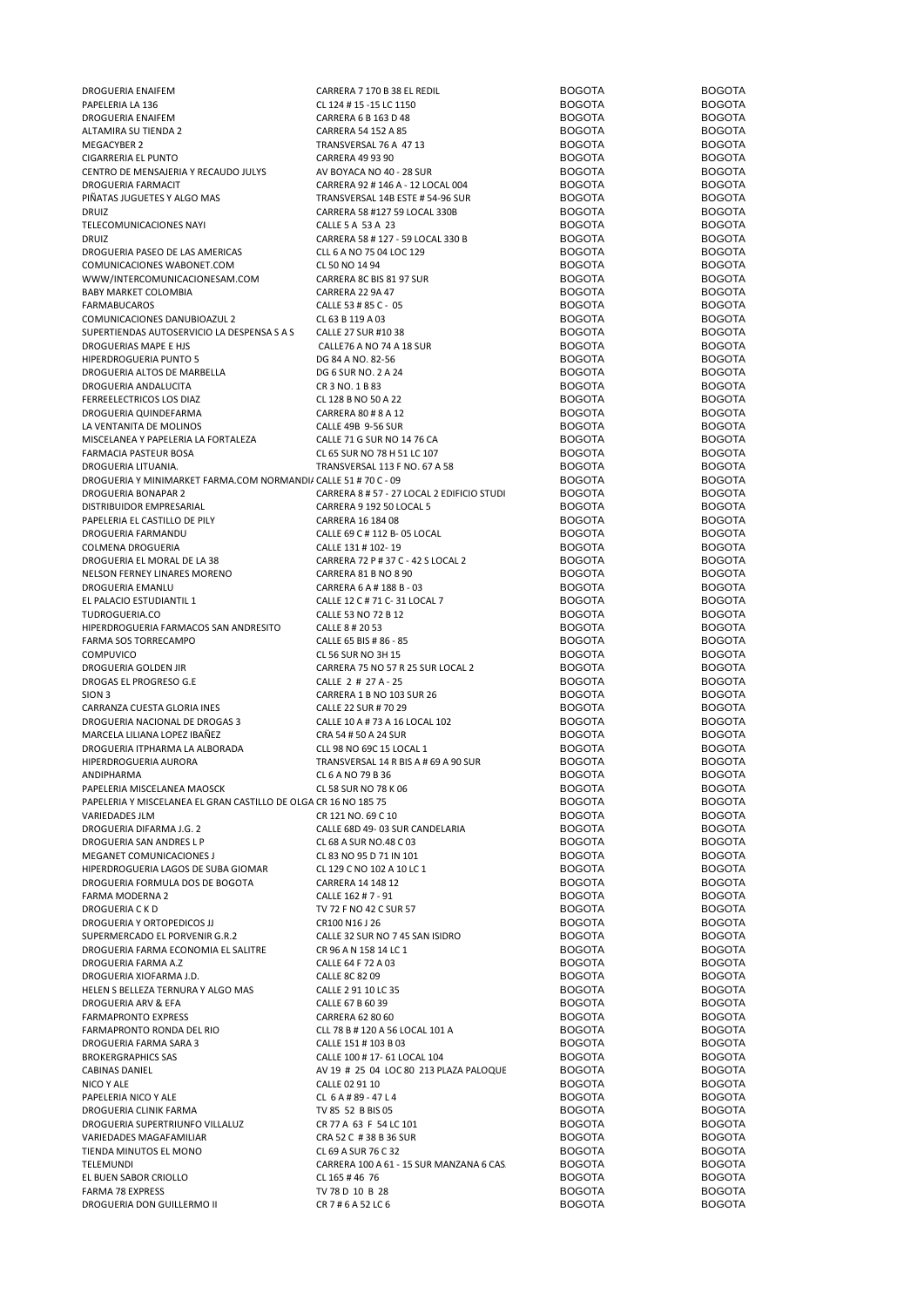PAPELERIA UNICORNIO CALLE 139 94 13 PISO 2 BOGOTA BOGOTA DROGUERIA FARMAX CALLE 80 19 36 LOCAL 2 BOGOTA BOGOTA CIGARRERIA Y MISCELANIA DUBON CALLE 6 B 80 B 85 LC 5 BOGOTA<br>
CL 14 SUR # 18 A 30 BOGOTA BOGOTA BOGOTA BOGOTA BOGOTA NETWORK COMMERCIAL BUSINESS SAS CL 14 SUR # 18 A 30 BOGOTA BOGOTA DROGAS REAL PARK A.M. CLL 45 72 P 23 SUR BOGOTA BOGOTA MULTI RECAUDOS JB CR 19 A 51 01 SUR BOGOTA BOGOTA LA ECONOMIA DROGUERIA 727 TRANSVERSAL 85 64 B 30 BOGOTA BOGOTA BOGOTA BOGOTA BOGOTA BOGOTA BOGOTA  $C \triangle B$  and  $C \triangle B$  and  $C \triangle B$  and  $C \triangle B$  and  $C \triangle B$  and  $C \triangle B$  and  $C \triangle B$  and  $C \triangle B$  and  $C \triangle B$  both  $C \triangle B$  both  $C \triangle B$  and  $C \triangle B$  both  $C \triangle B$  both  $C \triangle B$  both  $C \triangle B$  both  $C \triangle B$  both  $C \triangle B$  both  $C \triangle B$  both  $C \triangle B$  both  $C$ PAPELERIA Y MISCELANEA MUNDO DE COLORES CALLE 186 16 A 24 BOGOTA BOGOTA BOGOTA OLIMPICA COSMOS 64 STO 454 CALLE 64 N 11 05 CALLE 64 N 11 05 BOGOTA BOGOTA MARIK-DITAS DE LA 60 60 CR 60 # 4 C 33 CR 60 # 4 C 33 BOGOTA BOGOTA MAJITOS DETALLES CON AMOR
BOGOTA
BOGOTA
BOGOTA
BOGOTA
BOGOTA
BOGOTA
BOGOTA
BOGOTA
BOGOTA
BOGOTA
BOGOTA
BOGOTA
BOGOTA
BOGOTA
BOGOTA
BOGOTA
BOGOTA
BOGOTA
BOGOTA
BOGOTA
BOGOTA
BOGOTA
BOGOTA
BOGOTA
BOGOTA
BOGOTA
BOGOTA
BOGOTA DROGUERIA HIPERDESCUENTOS M3 CL 87 # 95 - 16 BOGOTA BOGOTA DROGUERIA MEGAECONOMIICA 
CARRERA 19 A # 161 A 45 BOGOTA
BOGOTA
BOGOTA
BOGOTA
BOGOTA
BOGOTA
BOGOTA
BOGOTA
BOGOTA
BOGOTA FARMATEUS DROGUERIA 2 CARRERA 121 C 128 A 03 BOGOTA BOGOTA BOGOTA<br>
MULTISERVICIOS FENIX JUNIS ANNO 2000 TA CALLE 28 SUR # 0-19 ESTE BOGOTA BOGOTA BOGOTA MULTISERVICIOS FENIX J CALLE 28 SUR # 0-19 ESTE BOGOTA BOGOTA MISCELANEA Y PAPELERIA ANDROMEDA CR 50 A 40-14 SUR CR SON A BOGOTA BOGOTA BOGOTA BOGOTA BOGOTA BOGOTA BOGOTA BOGOTA DROGUERIA SULEAL SUCURSAL NO 1 GONGA SPORT CR 19 D NO 64 99 SUR BOGOTA BOGOTA DYC INTERNET PAPELERIA CR 111 C NO 68 A 16 BOGOTA BOGOTA BOGOTA PROYECTAR SERVICIOS JES CLL 22 D SUR # 2 ESTE 38 BOGOTA BOGOTA DROGUERIA FARMASEL CALLE 128 B 45 B 26 IN 1 BOGOTA BOGOTA DROGUERIA CONDER CR 88 D NO 6 A 95 BOGOTA BOGOTA MULTISERVICIOS UMA. RO CRA 36A 52G-36 SUR BOGOTA BOGOTA DROGUERIA LAS QUINTAS DEL SUR CL 70 NO 96 57 IN 13 LC 16 BOGOTA BOGOTA BOGOTA BOGOTA DE ROGOTA BOGOTA BOGOTA BOGOTA DROGUERIA LOS ANILLOS CL52 B NO 77 B 05 BOGOTA BOGOTA DROGUERIA H.R. SUPER BAVIERA CALLE 176 48 A 28 BOGOTA BOGOTA DROGUERIA Y MINIMARKET FARMA DASAN 2 CARRERA 55 # 171 - 16 BOGOTA<br>DETALLITOS CON AMOR Y MUCHO MAS CL 40 A BIS 51 B 05 SUR BOGOTA BOGOTA BOGOTA DETALLITOS CON AMOR Y MUCHO MAS CL 40 A BIS 51 B 05 SUR<br>DROGUERIAS GAMA BOGOTA CL 17 96 C 14 A BIS 14 BOGOTA BOGOTA BOGOTA DROGUERIAS GAMA BOGOTA CL 17 96 C 14 BOGOTA BOGOTA BOGOTA CYBER MATE CRA 64 # 65 19 SUR BOGOTA BOGOTA DROGUERIA CATTLEYA **BOGOTA** CL 66 NO 21 24 BOGOTA BOGOTA MULTITODO JUANDA CALLE 136 98 A 25 BOGOTA BOGOTA DROGUERIA PRODESCUENTOS AV CLL 3 # 71-26 BOGOTA BOGOTA DROGUERIA CHICO EXPRESS 3 CALLE 148 # 109 B 56 LOCAL 10 BOGOTA BOGOTA<br>SERVICIOS LY H BOGOTA BOGOTA BOGOTA BOGOTA SERVICIOS LY H GOGOTA BOGOTA DE TV 87 C 58 D 04 SUR SERVICIOS LY BOGOTA BOGOTA SAN ANDRESITO JS DE LA 72 CALLE 72 F # 113 A 84 BOGOTA BOGOTA AUTOSERVICIO AHORREMAS MGO HIPERDROGUERIA DIOSALUD CL 56 SUR # 3 C 17 BOGOTA BOGOTA DROGUERIA 4 ANGELES 2 CARRERA 8 # 1 69 SUR BOGOTA BOGOTA BOGOTA DROGUERIA 4 ANGELES CARRERA 8 # 1-69 SUR BOGOTA BOGOTA BOGOTA AMMA BOGOTA CRA 4 ESTE # 37 B 04 SUR BOGOTA BOGOTA BOGOTA DROGUERIA DON GUILLERMO CL 7 9 28 BOGOTA BOGOTA DROGUERIAS M & M 2 BOGOTA BOGOTA DEL E4 C 68 G 48 BOGOTA DE ROGOTA DE ROGOTA DE ROGOTA DE ROGOTA DE ROGOTA DE <br>HIPERDROGUERIAS FARMACOS 5 CALLE 9 # 23-01 DE ROGOTA DE ROGOTA DE ROGOTA DE ROGOTA DE ROGOTA DE ROGOTA DE ROGO HIPERDROGUERIAS FARMACOS 5 CALLE 9 # 23-01 BOGOTA BOGOTA DROGUERIA SUPER SALUD JL CR 109 A 64 51 BOGOTA BOGOTA DROGUERIA CARDIOREBAJAS N 4 CRA 50 NO 149-10 LOC 3 BOGOTA BOGOTA BOGOTA BOGOTA BOGOTA BOGOTA BOGOTA BOGOTA BOGOTA DROGUERIA ALIANZA EXPREX 2 CARRERA 68 D 38 G 08 SUR BOGOTA BOGOTA DROGUERIA EXIFARMA NORTE CARRERA 17 B # 181 A 20 BOGOTA BOGOTA BOGOTA BOGOTA<br>ICT 4 YOU BOGOTA BOGOTA ICT 4 YOU ALLE 19 5 93 CALLE 19 5 93 CALLE 19 5 93 BOGOTA BOGOTA CAFETERIA HADDE CLL 67 A SUR # 18J 54 BOGOTA BOGOTA MEDINA & RAMIREZ SAS CARRERA 23C 31 33 SUR BOGOTA BOGOTA BOGOTA VARIEDADES JHOWER ANDRES DG 42 A NO 81 11 SUR BOGOTA BOGOTA SUPER FARMA COLOMBIA CARRERA 81 # 78 16 BOGOTA BOGOTA GRAN GRANADA DG 77 B 123 A 85 CASA 31 BOGOTA BOGOTA DROGUERIA Y MISCELANEA ECONOMAX CALLE 77 # 69 74<br>DROGUERIA SERVISALUD BOGOTA HE #2 CR 81 I # 57 A 89 SUR BOGOTA BOGOTA BOGOTA BOGOTA DROGUERIA SERVISALUD BOGOTA HF #2 CR 81 J # 57 A 89 SUR AND TROGOTA BOGOTA BOGOTA BOGOTA BOGOTA BOGOTA BOGOTA DROGUERIA ESPECIAL VILLAS DE GRANADA KRA 112 A # 78 A 09 BOGOTA BOGOTA DROGUERIA MAXIFARMA LS<br>
CALLE 5 A 53 D 42 SERVIPHARMA PLUS CONTROLLED ANENIDA CARRERA 14 51 08 BOGOTA BOGOTA FARMATODO AUTOPISTA NORTE AK 45 N 104 12 AK 45 N 104 12 BOGOTA BOGOTA DROMODROGAS PLUS CALLE 76B SUR 14 47 INT 1 BOGOTA BOGOTA DROGUERIA FANSALUD CARRERA 71 D 12 89 BOGOTA BOGOTA FARMATODO PEPE SIERRA CALLE 116 18 B 43 BOGOTA BOGOTA FARMA SOS DROGUERIAS 4 CALLE 160 # 59 04 BOGOTA BOGOTA CIGARRERIA HUGO S<br>CIGARRERIA HUGO S<br>DROGLIFRIAS FORFST FARMA N 1 CRATA Nº 3 C OS COS CONSTA BOGOTA DO BOGOTA BOGOTA DROGUERIAS FOREST FARMA N 1 CR 41 A N° 3 C 05 BOGOTA BOGOTA DROGUERIA SEPTHYFARMA CALLE 189 # 4 A 30 BOGOTA BOGOTA PAPELERIA ALCALA CR 45 A # 136 35 BOGOTA BOGOTA SUMIFARMA PUNTO ROJO S.A.S. AK 9 # 145-84 LOCAL 101 BOGOTA BOGOTA BOGOTA DROGUERIA LISBOA DE CALLE 18 A 14 75 DOGOTA DE CALLE 18 A 14 75 DOGOTA DE CALLE 18 A 14 75 DOGOTA DE CALLE 18 A 14 75 DOGOTA DROGUERIA ATLANTA 187 CARRERA 4 187 10 BOGOTA BOGOTA

CL 57 A SUR NO 77 K 91 LC 15 CL 67 # 108-95 LOCAL2 BOGOTA<br>CALLE 148 # 109 B 56 LOCAL 10 BOGOTA CALLE 57 SUR 86 F 61 PISO 1 KAROLINE COMUNICACIONES CR 6 ESTE NO 97 B 44 SUR BOGOTA BOGOTA

CL 58 A SUR 49 A 09 IN 3 AP 103<br>
CARRERA 121 C 128 A 03 BOGOTA<br>
BOGOTA BOGOTA CL 95 # 71 87 AV BOYACA LC 05<br>
CR 50 A 40-14 SUR<br>
CR 50 A 40-14 SUR<br>
BOGOTA<br>
BOGOTA CARRERA 90 # 69 A 40 BOGOTA<br>
CL 70 NO 96 57 IN 13 LC 16 BOGOTA<br>
BOGOTA BOGOTA TRASVERSAL 77 I # 72-52 BOGOTA<br>CRA 112 # 23 C 04 BOGOTA BOGOTA BOGOTA TV 55 # 98 A 66 LC 227 BOGOTA<br>CL 64 C 68 G 48 BOGOTA BOGOTA FARMACIENCIA AK 24 NO. 86 A 32 BOGOTA BOGOTA INTERNET LAS VEGAS CARRERA 87 J # 49 C 14 SUR BOGOTA BOGOTA AUTOPISTA MEDELLIN KILOMETRO 4 VIA SIBI<br>RTA 112 A # 78 A 09 BOGOTA BOGOTA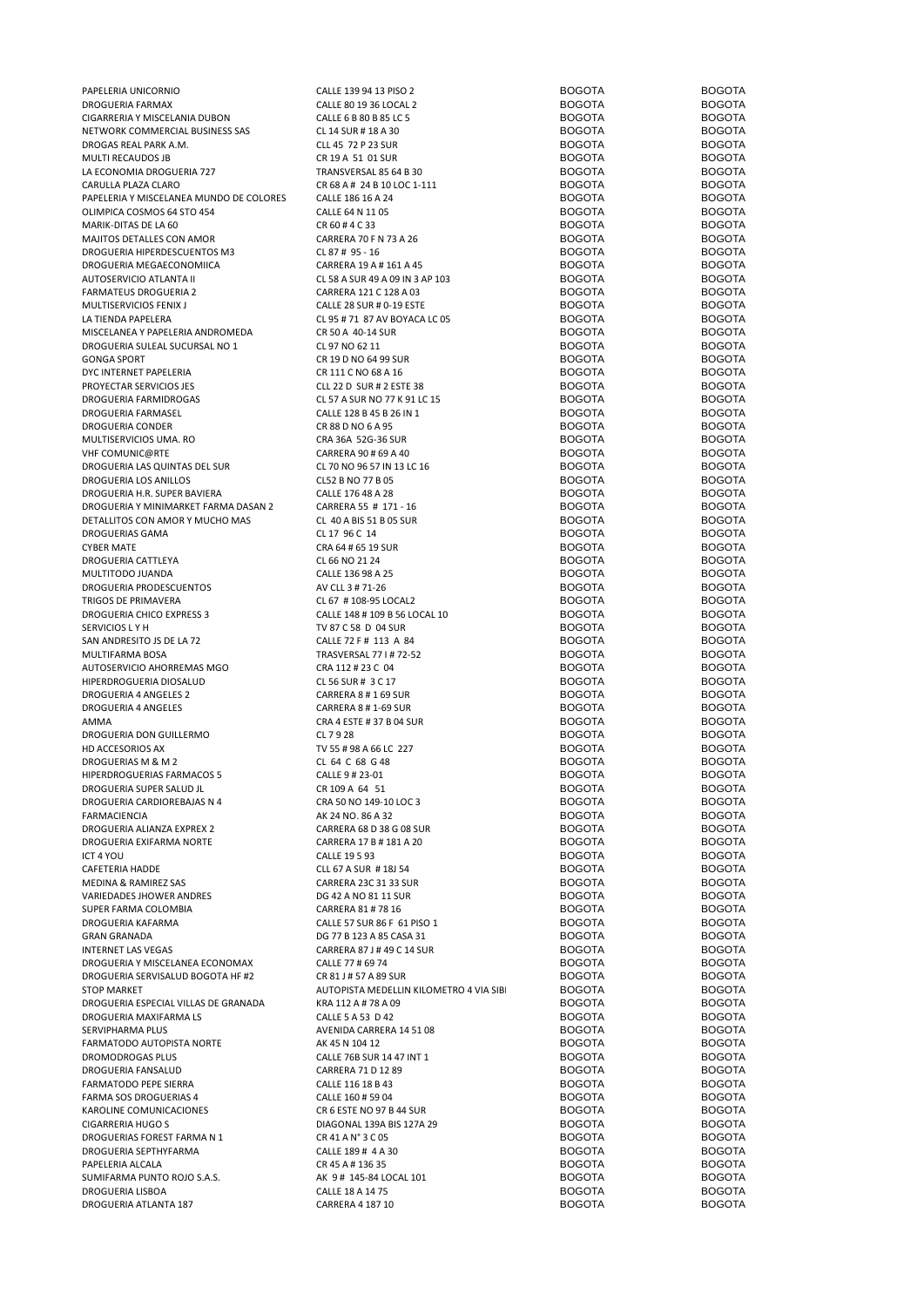| FAMISOL DROGUERIAS BELMIRA                                          | CR 7 B # 140 - 28 LOCAL 11                | <b>BOGOTA</b> | <b>BOGOTA</b> |
|---------------------------------------------------------------------|-------------------------------------------|---------------|---------------|
| ARQUIMEDE S BULEVAR                                                 | AVENIDA CARRERA 58 #127-59 LOCAL 147      | <b>BOGOTA</b> | <b>BOGOTA</b> |
| CHIC ACCESORIOS HS                                                  | AVENIDA CARRERA 68 # 75A - 50 LOCAL 160 ( | <b>BOGOTA</b> | <b>BOGOTA</b> |
| MISCELANEA PAPELERIA Y COMUNICACIONES FLOWER CARRERA 42 71 12 SUR   |                                           | <b>BOGOTA</b> | <b>BOGOTA</b> |
|                                                                     | CLL 65 # 4-15                             | <b>BOGOTA</b> | <b>BOGOTA</b> |
| DROGUERIA FARMA GRANADA                                             |                                           |               |               |
| FUTUCELL.COM                                                        | CR 104 C 128 C 76                         | <b>BOGOTA</b> | <b>BOGOTA</b> |
| <b>GEEKZONE</b>                                                     | CALLE 7 C BIS 72 B 24                     | <b>BOGOTA</b> | <b>BOGOTA</b> |
| DROGUERIAS D FAMILY MYF2                                            | CALLE 55 70 39                            | <b>BOGOTA</b> | <b>BOGOTA</b> |
| HIPERDROGUERIA COSMOPHARMA                                          | CL131 A # 53 B 09                         | <b>BOGOTA</b> | <b>BOGOTA</b> |
| PHARMA 101                                                          | CARRERA 101A # 152A -30 CASA 167          | <b>BOGOTA</b> | <b>BOGOTA</b> |
| ACUARELA DISEÑO E IMPRESION                                         | CR 1 65 D 58 SUR LC 139 CC ALTAVISTA      | <b>BOGOTA</b> | <b>BOGOTA</b> |
| PAPELERIA CENTRO DE COMPUTO PRODUCCIONES ÑAI CL 26 SUR 73 68        |                                           | <b>BOGOTA</b> | <b>BOGOTA</b> |
|                                                                     |                                           |               |               |
| PROYECTAR SERVICIOS JES 8                                           | CR 8 # 9 07 SUR                           | <b>BOGOTA</b> | <b>BOGOTA</b> |
| <b>JJ EXPRESS</b>                                                   | CARRERA 55 #149 - 20 TORRE 2 LOCAL 1      | <b>BOGOTA</b> | <b>BOGOTA</b> |
| DROGUERIA PUNTO PAEZ ALCALA                                         | CARRERA 51D 31 23 SUR                     | <b>BOGOTA</b> | <b>BOGOTA</b> |
| DROGUERIA 24 CHAPINERO ALTO                                         | CARRERA 3D 54 06                          | <b>BOGOTA</b> | <b>BOGOTA</b> |
| DRIGUERIA LA ECONOMIA MV                                            | CARRERA 96C 21A 15                        | <b>BOGOTA</b> | <b>BOGOTA</b> |
| DROGUERIA CONFARMA TC                                               | CALLE 159 # 19 35 LOCAL1                  | <b>BOGOTA</b> | <b>BOGOTA</b> |
|                                                                     |                                           |               |               |
| CIGARRERIA D'LALOS                                                  | DIAGONAL 149 142 72 BL D INT 31 ETAPA 3   | <b>BOGOTA</b> | <b>BOGOTA</b> |
| MERQUEO S.A.S. - CALLE 13                                           | CR 69 # 16 - 21                           | <b>BOGOTA</b> | <b>BOGOTA</b> |
| PAPELERIA NARIÑO                                                    | CR 92 157 93                              | <b>BOGOTA</b> | <b>BOGOTA</b> |
| MERQUEO S.A.S. TOBERIN                                              | CR 19 # 164-42 LC 164 42                  | <b>BOGOTA</b> | <b>BOGOTA</b> |
| MERQUEO SAS FONTIBON                                                | CR 116#19A51                              | <b>BOGOTA</b> | <b>BOGOTA</b> |
| HIPERDROGUERIA Y MINIMARKET RAMIREZ 142                             | CR 13 141 99                              | <b>BOGOTA</b> | <b>BOGOTA</b> |
|                                                                     |                                           |               |               |
| DROGUERIA GAVIOTAS A T                                              | DG 48 SUR ESTE #15 A 73 ESTE              | <b>BOGOTA</b> | <b>BOGOTA</b> |
| DROGUERIA TREBOL. E                                                 | CRA 152 # 132 BIS - 22                    | <b>BOGOTA</b> | <b>BOGOTA</b> |
| DROGUERIA CONDOMINIOS DE SUBA                                       | CALLE 131C 126 95 LC 2                    | <b>BOGOTA</b> | <b>BOGOTA</b> |
| DROGUERIA PHARMACITY                                                | CARRERA 2 7 10 SUR                        | <b>BOGOTA</b> | <b>BOGOTA</b> |
| MINITIENDA LOS PUPILOS C.V.                                         | CALLE 18 16 27                            | <b>BOGOTA</b> | <b>BOGOTA</b> |
| DROGUERIA JM ANGEL                                                  | CARRERA 113 16 H 71                       | <b>BOGOTA</b> | <b>BOGOTA</b> |
|                                                                     |                                           | <b>BOGOTA</b> | <b>BOGOTA</b> |
| JOSA PARRA BLANCA VIVIANA                                           | CALLE 54 C SUR # 102 25 VILLAS DEL PORVEN |               |               |
| DROGUERIA QUIPILE                                                   | CARRERA 66 67A 08 SUR                     | <b>BOGOTA</b> | <b>BOGOTA</b> |
| DROGUERIA ELKIN#1                                                   | CARRERA 12 142 74                         | <b>BOGOTA</b> | <b>BOGOTA</b> |
| DROGUERIA Y MINIMARKET HACIENDA LA ESTANCIA CR 8 # 172 A 85 LC 3    |                                           | <b>BOGOTA</b> | <b>BOGOTA</b> |
| BUSTOS BOLAÑOS WILSON EDUARDO                                       | CALLE 48 14 88                            | <b>BOGOTA</b> | <b>BOGOTA</b> |
| BARANOA VIAJES Y TURISMOS SAS                                       | AV. CALLE 8 SUR 35 A 39                   | <b>BOGOTA</b> | <b>BOGOTA</b> |
|                                                                     |                                           | <b>BOGOTA</b> | <b>BOGOTA</b> |
| <b>DM DROGUERIAS 2</b>                                              | CR 98A 75 - 11                            |               |               |
| DROGUERIA MR. T                                                     | CL 5 A # 57 18                            | <b>BOGOTA</b> | <b>BOGOTA</b> |
| <b>EXITO KENNEDY #2</b>                                             | CARRERA 78 K # 37 A 53 SUR                | <b>BOGOTA</b> | <b>BOGOTA</b> |
| <b>CIBERSHOP OKKIE</b>                                              | AVENIDA CARRERA 7 # 163 - 13              | <b>BOGOTA</b> | <b>BOGOTA</b> |
| VHF COMUNIC@ARTE 2                                                  | CARRERA 77 A 64 F 31                      | <b>BOGOTA</b> | <b>BOGOTA</b> |
| DROGUERIA CRISTMEDICA C&V                                           | CALLE 56 F SUR 103 A 3                    | <b>BOGOTA</b> | <b>BOGOTA</b> |
| KAREN PAOLA RUBIANO QUIROGA                                         | CALLE 48 SUR 86 41 IN 406                 | <b>BOGOTA</b> | <b>BOGOTA</b> |
|                                                                     |                                           |               |               |
| DROGUERIA CONDER 2                                                  | CALLE 8 C 92 72 LOCAL 2 PISO 1            | <b>BOGOTA</b> | <b>BOGOTA</b> |
| DROGUERIAS ESPAÑOLA                                                 | CALLE 25 B 72 80 TORRE 14 LOCAL 28        | <b>BOGOTA</b> | <b>BOGOTA</b> |
| <b>CIGARRERIA NAPOLES</b>                                           | CR 20 # 125 06                            | <b>BOGOTA</b> | <b>BOGOTA</b> |
| CIGARRERIA ROYAL 119                                                | CALLE 119 # 12 - 39                       | <b>BOGOTA</b> | <b>BOGOTA</b> |
| DROGUERIAS SAN SEBASTIAN                                            | CALLE 137 B # 103 F 11                    | <b>BOGOTA</b> | <b>BOGOTA</b> |
| PROYECTAR SERVICIOS                                                 | CALLE 19 SUR # 10 B 37 E                  | <b>BOGOTA</b> | <b>BOGOTA</b> |
|                                                                     |                                           | <b>BOGOTA</b> | <b>BOGOTA</b> |
| VIDEORAMA 38                                                        | CR 38 # 7 61 LC 110                       |               |               |
| SERGIO.COM.1                                                        | CR 65 # 58 03 SUR BRR MADELENA LC 3       | <b>BOGOTA</b> | <b>BOGOTA</b> |
| DROGUERIA PASTEUR EL NOGAL                                          | CR 11 # 76 49 LC 3 ED TO 77               | <b>BOGOTA</b> | <b>BOGOTA</b> |
| DROGUERIA PASTEUR CEDRITOS                                          | CALLE 140 # 17 A 13 LC 3                  | <b>BOGOTA</b> | <b>BOGOTA</b> |
| DROGUERIA PASTEUR PASEO VILLA DEL RIO                               | DG 57 C # 62 60 LC 215 CC PASEO VILLA DEL | <b>BOGOTA</b> | <b>BOGOTA</b> |
| DROGUERIA Y MINIMARKET FARMA MATHIEU                                | CALLE 134 A # 55 A 20 LOCAL 3             | <b>BOGOTA</b> | <b>BOGOTA</b> |
| PROYECTAR SERVICIOS JES                                             | DG 32 C SUR # 8 19 ESTE                   | <b>BOGOTA</b> | <b>BOGOTA</b> |
|                                                                     |                                           |               |               |
| DROGUERIA ALCIDROGAS DE LAS FERIAS CIPROMED                         | CR 88 C # 49 B 16 SUR                     | <b>BOGOTA</b> | <b>BOGOTA</b> |
| DROGUERIA MINIMARKET FARMA SARA CEDRITOS                            | CALLE 138 11 18 LOCAL 101-102             | <b>BOGOTA</b> | <b>BOGOTA</b> |
| MISCELANEA LA FUENTE DE LA ECONOMIA                                 | CR 93 D N 72 - 47 SUR CASA # 21           | <b>BOGOTA</b> | <b>BOGOTA</b> |
| FARMA S.O.S DROGUERIAS 5                                            | CALLE 69 A # 93 A 34 LOCAL DROGUERIA      | <b>BOGOTA</b> | <b>BOGOTA</b> |
| CAPZ COMUNICACIONES                                                 | CALLE 132 D # 129 - 87 PISO 1             | <b>BOGOTA</b> | <b>BOGOTA</b> |
| DROGUERIA FARMATEC                                                  | CARRERA 8 N 1 - 47 SUR                    | <b>BOGOTA</b> | <b>BOGOTA</b> |
| G & G INTERNET                                                      | AV 19 # 136 A - 06 LC 210 Y 244           | <b>BOGOTA</b> | <b>BOGOTA</b> |
|                                                                     |                                           |               |               |
| PAPELERIA CIUDAD QUIROGA. COM                                       | TV 94 83 B 13                             | <b>BOGOTA</b> | <b>BOGOTA</b> |
| DROGUERIA KOLSALUD                                                  | CR 111 B 142 A 61 LOCAL 2                 | <b>BOGOTA</b> | <b>BOGOTA</b> |
| PAPELERIA J & D                                                     | CR 90 80C - 33                            | <b>BOGOTA</b> | <b>BOGOTA</b> |
| DROGUERIA NUEVA FLOR 2                                              | CARRERA 36 SUR 17 B - 84                  | <b>BOGOTA</b> | <b>BOGOTA</b> |
| DROGUERIA Y MINIMARKET FARMA SARA VILLA MARI CALLE 132 # 123 A - 22 |                                           | <b>BOGOTA</b> | <b>BOGOTA</b> |
| PHARMAHOME S                                                        | CALLE 70 A BIS A 117 96 CASA 6            | <b>BOGOTA</b> | <b>BOGOTA</b> |
|                                                                     | AC 72 N 82 54                             | <b>BOGOTA</b> | <b>BOGOTA</b> |
| LAVASECO EXTRA MATIC TABORA                                         |                                           |               |               |
| <b>FARMA LAURA</b>                                                  | AVENIDA CARRERA 28 # 39 - 50 LC 2         | <b>BOGOTA</b> | <b>BOGOTA</b> |
| SUPER DROGUERIA RESTREPO III                                        | CALLE 14 A SUR # 19 - 54                  | <b>BOGOTA</b> | <b>BOGOTA</b> |
| DROGAS FARMA YA                                                     | CL 75 88 - 06                             | <b>BOGOTA</b> | <b>BOGOTA</b> |
| EKOMARKET PREMIUM                                                   | CR 80 71 - 69                             | <b>BOGOTA</b> | <b>BOGOTA</b> |
| DROGUERIA FARMACAOBA                                                | CALLE 80 BIS SUR # 94 - 75 PARQUES DE BOG | <b>BOGOTA</b> | <b>BOGOTA</b> |
| EXITO NUESTRO WOW                                                   |                                           | <b>BOGOTA</b> | <b>BOGOTA</b> |
|                                                                     | AV CR 86 # 63 - 20 - LC 147               |               |               |
| DROGUERIA MURANO FUNZA                                              | CR 128 - 73 LC 101                        | <b>BOGOTA</b> | <b>BOGOTA</b> |
| FARMATODO CALLE 147                                                 | AV CR 19 # 146 - 81                       | <b>BOGOTA</b> | <b>BOGOTA</b> |
| DROGUERIA SURBANA                                                   | CL 57 B # 71 D - 72 SUR                   | <b>BOGOTA</b> | <b>BOGOTA</b> |
| DIAZ TORRES GLORIA ANDREA                                           | CRA 50 # 18 - 90                          | <b>BOGOTA</b> | <b>BOGOTA</b> |
| DROGUERIA ESPECIAL                                                  | CL 78 27 54                               | <b>BOGOTA</b> | <b>BOGOTA</b> |
| AMERICATEL NET                                                      | CR 11072 - 30                             | <b>BOGOTA</b> | <b>BOGOTA</b> |
|                                                                     |                                           |               |               |
| DROGUERIA FARMA PRISMA AR                                           | CL 26 33 07                               | <b>BOGOTA</b> | <b>BOGOTA</b> |
| CIGARRERIA DOÑA CHAVA                                               | CALLE 49 H # 9 - 66 SUR                   | <b>BOGOTA</b> | <b>BOGOTA</b> |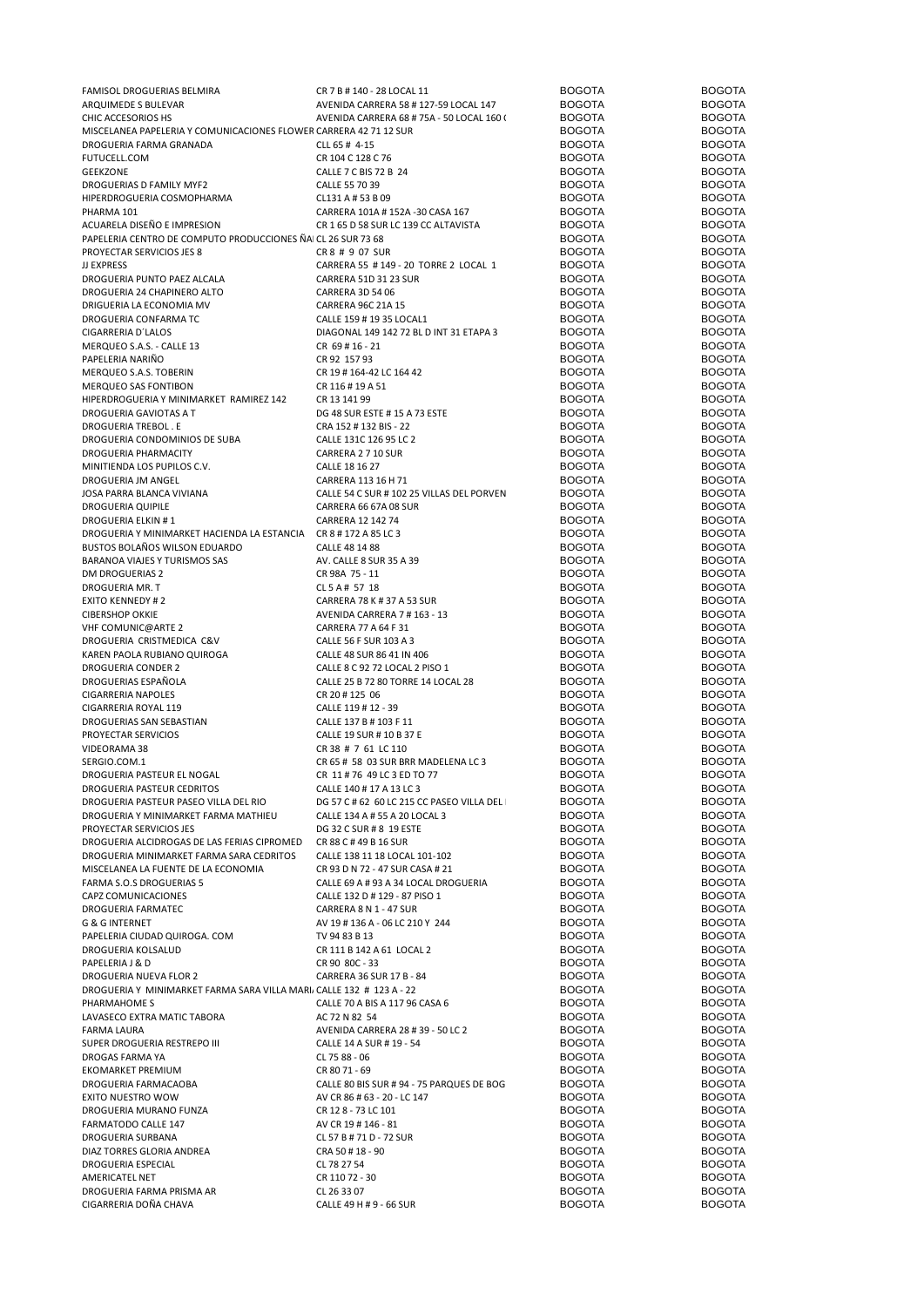| HIPERDROGUERIA RAMIREZ 145                                                 | CLL 145# 7 B 29                          | <b>BOGOTA</b>                     | <b>BOGOTA</b>          |
|----------------------------------------------------------------------------|------------------------------------------|-----------------------------------|------------------------|
| <b>FONVATEC</b>                                                            | CALLE 181 C # 11 - 29 LOCAL 4            | <b>BOGOTA</b>                     | <b>BOGOTA</b>          |
| MISCELANEA TATIS G R                                                       | DG 72 # 18   06 SUR                      | <b>BOGOTA</b>                     | <b>BOGOTA</b>          |
| PAPELERIA MIJU STRELING                                                    | CALLE 38 B SUR N 78 J 08                 | <b>BOGOTA</b>                     | <b>BOGOTA</b>          |
| ANDALUCIA PAPERS EU                                                        | CR 82 N 26 03 SUR                        | <b>BOGOTA</b>                     | <b>BOGOTA</b>          |
| DROGUERIA ANGELICA                                                         | CR 89 22A BIS 17                         | <b>BOGOTA</b>                     | <b>BOGOTA</b>          |
| HABLATELCOMUNICACIONES SUSI                                                | CALLE 135 B N 126 - 08                   | <b>BOGOTA</b>                     | <b>BOGOTA</b>          |
| INVERSIONES Y PAPELERIA SARITEL                                            | CARRERA 36 N 1 F 31                      | <b>BOGOTA</b>                     | <b>BOGOTA</b>          |
| FARMA S.O.S 3                                                              | CR 54 A N 167 A 50 LOCAL                 | <b>BOGOTA</b>                     | <b>BOGOTA</b>          |
| DROGUERIA Y MINIMARKET FARMALIZ                                            | CL 8 SUR 32 D 15                         | <b>BOGOTA</b>                     | <b>BOGOTA</b>          |
| DROGUERIA REXAL                                                            | CRA 24 83 56                             | <b>BOGOTA</b>                     | <b>BOGOTA</b>          |
| DROGUERIA UNIFAMILIAR 1                                                    | CALLE 163 N 62 35                        | <b>BOGOTA</b>                     | <b>BOGOTA</b>          |
| DROGUERIA Y MINIMARKET SOLSALUD. AS MERIDIANO CALLE 18 77 51 LOCAL 115-116 |                                          | <b>BOGOTA</b>                     | <b>BOGOTA</b>          |
| EL MUNDO DE LAS HOJAS                                                      | CARRERA 109 69 B 05                      | <b>BOGOTA</b>                     | <b>BOGOTA</b>          |
| A.H.M DROGUERIAS                                                           | CR 87 K N 61 12 SUR                      | <b>BOGOTA</b>                     | <b>BOGOTA</b>          |
| DANI.COM                                                                   | CALLE 155 N 7 C 63                       | <b>BOGOTA</b>                     | <b>BOGOTA</b>          |
| <b>DROGUERIA LIAV</b>                                                      | TV 70 C N 67 A SUR 11                    | <b>BOGOTA</b>                     | <b>BOGOTA</b>          |
| MISCELANEA SANIT & STID                                                    | CLL 49 A SUR # 11 - 25 ESTE              | <b>BOGOTA</b>                     | <b>BOGOTA</b>          |
| VARIEDADES MERKAFACIL                                                      | CRA 56 NO161-04                          | <b>BOGOTA</b>                     | <b>BOGOTA</b>          |
| MENSAJERIA Y PAPELERIA BULEVAR 127                                         | CALLE 127 D # 58 - 78 LOCAL 2            | <b>BOGOTA</b>                     | <b>BOGOTA</b>          |
| PS SUBA BILBAO PARQUE                                                      | CL 143 B # 147 B 21                      | <b>BOGOTA</b>                     | <b>BOGOTA</b>          |
| MARIA LILIANA MOLINA                                                       | AVENIDA CARRERA 68 NO 1 - 63 EDIFICIO AN | <b>BOGOTA</b>                     | <b>BOGOTA</b>          |
| <b>J &amp; M SOLUCIONES</b>                                                | CL 138 50 08                             | <b>BOGOTA</b>                     | <b>BOGOTA</b>          |
| LAVANDERIA LAS MEJORES BURBUJAS                                            | KRA 136 #16 - 06 LOCAL 2                 | <b>BOGOTA</b>                     | <b>BOGOTA</b>          |
| SUPERMERCADO MAZUREN                                                       | CRA 54 NO 150-27 LC 4                    | <b>BOGOTA</b>                     | <b>BOGOTA</b>          |
| PIXEL.COMERCIAL.COM                                                        | CR 69 # 64 F 46                          | <b>BOGOTA</b>                     | <b>BOGOTA</b>          |
| DROGUERIA MR.T 2                                                           | CALLE 1F 5A 05                           | <b>BOGOTA</b>                     | <b>BOGOTA</b>          |
| DROGUERIA AVILA F                                                          | CALLE 44 SUR N 23-82                     | <b>BOGOTA</b>                     | <b>BOGOTA</b>          |
| SAKURA TECNOLOGY                                                           | CARRERA 97 B 56 H 33 SUR                 | <b>BOGOTA</b>                     | <b>BOGOTA</b>          |
| <b>ALKOSTO S A</b>                                                         | DIAGONAL 44 # 51 90 SUR                  | <b>BOGOTA</b>                     | <b>BOGOTA</b>          |
| ALMACENES FLAMINGO #16 BOGOTA                                              | AV NQS #38 A83 SUR CENTRO MAYOR          | <b>BOGOTA</b>                     | <b>BOGOTA</b>          |
| SURTIMAYORISTA TREBOLIS                                                    | CL 52 S 93 D 98 CC TREBOLIS              | <b>BOGOTA</b>                     | <b>BOGOTA</b>          |
| <b>EXITO COUNTRY</b>                                                       | CALLE 134 9 51                           | <b>BOGOTA</b>                     | <b>BOGOTA</b>          |
| DROGUERIA SIGLO XXI                                                        | CR 6 7 75                                | <b>BOJACA</b>                     | <b>CUNDINAMARCA</b>    |
| ABARROTES BOJAYA                                                           | CASA 108 BELLAVISTA                      | <b>BOJAYA</b>                     | <b>CHOCO</b>           |
| CENTRO DE PAGOS BOLIVAR C P O                                              | CRA 4 6 02                               | <b>BOLIVAR</b>                    | VALLE                  |
| MULTISERVICIOS BOLIVAR CAUCA                                               | CR 3 6 32                                | <b>BOLIVAR</b>                    | <b>CAUCA</b>           |
| SURTI ASEO MORENO                                                          | CARRERA 9434                             | <b>BOLIVAR</b>                    | SANTANDER              |
| <b>FANOR COMUNICACIONES</b>                                                | C 5 4 50 B CENTRO                        | <b>BOLIVAR</b>                    | VALLE                  |
| SHADDAY DROGUERIA                                                          | CARRERA 19 16 48                         | <b>BOSCONIA</b>                   | <b>CESAR</b>           |
| SUPERTIENDAS Y DROGUERIAS OLIMPICA                                         | CALLE 18 20 25                           | <b>BOSCONIA</b>                   | <b>CESAR</b>           |
| <b>COMPUPAPEL JS</b>                                                       | CR 18 18 84 BRR LOS ANGELES              | <b>BOSCONIA</b>                   | <b>CESAR</b>           |
| AUTOSERVICIO LA CABAÑA                                                     | CARRERA 4524                             | <b>BOYACA</b>                     | <b>BOYACA</b>          |
| MAS X MENOS LA FLORESTA                                                    | CRA 45 62 06                             | <b>BUCARAMANGA</b>                | SANTANDER              |
| MICROMERCADO ZARZAMORA                                                     | CL 37 25 56 LC 2                         | <b>BUCARAMANGA</b>                | <b>SANTANDER</b>       |
| BELEN CASA DE PAN                                                          | TR ORIENTAL 35 29                        | <b>BUCARAMANGA</b>                | SANTANDER              |
| DROGUERIA Y MISCELANEA ALISFARMA                                           | CRA 24 85 29                             | <b>BUCARAMANGA</b>                | SANTANDER              |
| DROGUERIA SANTA RITA                                                       | CR 27 33 72                              | <b>BUCARAMANGA</b>                | SANTANDER              |
| MERCA EXPRESS CABECERA                                                     | CR 38 A 48 A 27                          | <b>BUCARAMANGA</b>                | SANTANDER              |
| <b>CONSULTORIO LOS MEDICOS</b>                                             | CR 15 28 27                              | <b>BUCARAMANGA</b>                | <b>SANTANDER</b>       |
| MAG PAPELERIA Y RECAUDOS                                                   | CR 24 24 06 LC 4                         | <b>BUCARAMANGA</b>                | SANTANDER              |
| PRACTIPAGOS LA VICTORIA                                                    | CL 68 14 24                              | <b>BUCARAMANGA</b>                | SANTANDER              |
| DROGUERIA EL DEPOSITO                                                      | CL 36 13 27                              | <b>BUCARAMANGA</b>                | SANTANDER              |
| <b>CALDERON MERY</b>                                                       | CR 30 W 59 57                            | <b>BUCARAMANGA</b>                | SANTANDER              |
| MICROMERCADO SILVIS                                                        | CRA 49 53 137                            | <b>BUCARAMANGA</b>                | SANTANDER              |
| EXITO BUCARAMANGA CABECERA                                                 | CRA 35A NO. 49-27                        | <b>BUCARAMANGA</b>                | SANTANDER              |
| EXITO BUCARAMANGA CENTRO                                                   | CL 36 NO. 15-33                          | <b>BUCARAMANGA</b>                | SANTANDER              |
| EXITO BUCARAMANGA                                                          | CR 17 NO. 45-5                           | <b>BUCARAMANGA</b>                | SANTANDER              |
| EXITO BUCARAMANGA ORIENTAL                                                 | TV ORIENTAL 92 218                       | <b>BUCARAMANGA</b>                | SANTANDER              |
| EL MUNDO EN SUS MANOS                                                      | CR 15 107 A 48                           | <b>BUCARAMANGA</b>                | SANTANDER              |
| DROGUERIA DROGAS FARMA TOTAL                                               | CL 67 24 39                              | <b>BUCARAMANGA</b>                | SANTANDER              |
| MISCELANEA Y PAPELERIA DRIMAF                                              | CLL 51A #13-159                          | <b>BUCARAMANGA</b>                | SANTANDER              |
| SUPERMERCADO MAS POR MENOS CIUDADELA                                       | AV LOS SAMANES 9 140                     | <b>BUCARAMANGA</b>                | SANTANDER              |
| MARIFER COMERCIALIZADORA NO 3                                              | CRA 22 17 40                             | <b>BUCARAMANGA</b>                | SANTANDER              |
| DROGUERIA SILVA                                                            | CL 57 3 09 LC 1                          | <b>BUCARAMANGA</b>                | SANTANDER              |
| FARMACIA PASTEUR MEGA MALL                                                 | AV QUEBRADASECA 33 A 100                 | <b>BUCARAMANGA</b>                | SANTANDER              |
| ARGONAUTICA COMUNICACIONES                                                 | CARRERA 35 52 41                         | <b>BUCARAMANGA</b>                | SANTANDER              |
| CHATEAMOS.COM                                                              | CL 19 24 61B                             | <b>BUCARAMANGA</b>                | SANTANDER              |
| VARIEDADES OKY DOKY                                                        | CL 35 16 06 LC 2                         | <b>BUCARAMANGA</b>                | SANTANDER              |
| COOPERATIVA MULTISERVICIOS COOTRACOLTA LTDA CL 36 27 87                    |                                          | <b>BUCARAMANGA</b>                | SANTANDER              |
| VARIEDADES HAVES FARFALLA                                                  | CARRERA 21 B 111 38                      | <b>BUCARAMANGA</b>                | SANTANDER              |
| VELOCIDAD EXTREMA                                                          | CL 24 25 67 LC 1 ED TORRE BOULEVARD      | <b>BUCARAMANGA</b>                | SANTANDER              |
| VARIEDADES KELLY MILDREY                                                   | CR 17 C 56 33                            | <b>BUCARAMANGA</b>                | SANTANDER              |
| DROGUERIA DORENA                                                           | CALLE 22 # 19 -72 BARRIO ALARCON         | <b>BUCARAMANGA</b>                | SANTANDER              |
| SUPERMERCADO MAS POR MENOS K 27                                            | CARRERA 27 21 26                         | <b>BUCARAMANGA</b>                | SANTANDER              |
| ESTACION DE SERVICIO DANIEL GARCIA                                         | CLL 31 # 21 45 - 13 17 39 CRA 22 30 32   | BUCARAMANGA                       | SANTANDER              |
| LA ECONOMIA DROGUERIA 10065                                                | CARRERA 40 27 04 LOCAL 02 BARRIO MEJOR/  | <b>BUCARAMANGA</b>                | SANTANDER              |
| LA ECONOMIA DROGUERIA N 1203                                               |                                          |                                   | SANTANDER              |
| RS MULTISERVICIOS LA ISLA                                                  |                                          |                                   |                        |
|                                                                            | CL 49 34 20                              | <b>BUCARAMANGA</b>                |                        |
|                                                                            | CALLE 55 17 A 86 P 1 BRR RICAURTE        | <b>BUCARAMANGA</b>                | SANTANDER              |
| LONCHERIA PANIS                                                            | CR 33 A 30 A 34                          | <b>BUCARAMANGA</b>                | SANTANDER              |
| SERVICIOS Y SOLUCIONES COMUNITARIAS                                        | CLL 87 # 21-48                           | <b>BUCARAMANGA</b>                | SANTANDER              |
| PAPELERIA MUNDO ARTES                                                      | CL 41 31 105                             | <b>BUCARAMANGA</b>                | SANTANDER              |
| MULTISERVICIOS SAUL<br>EL PUNTO PARA SU LLAMADA                            | CRA 16 59 33<br>CL 58 28 25              | <b>BUCARAMANGA</b><br>BUCARAMANGA | SANTANDER<br>SANTANDER |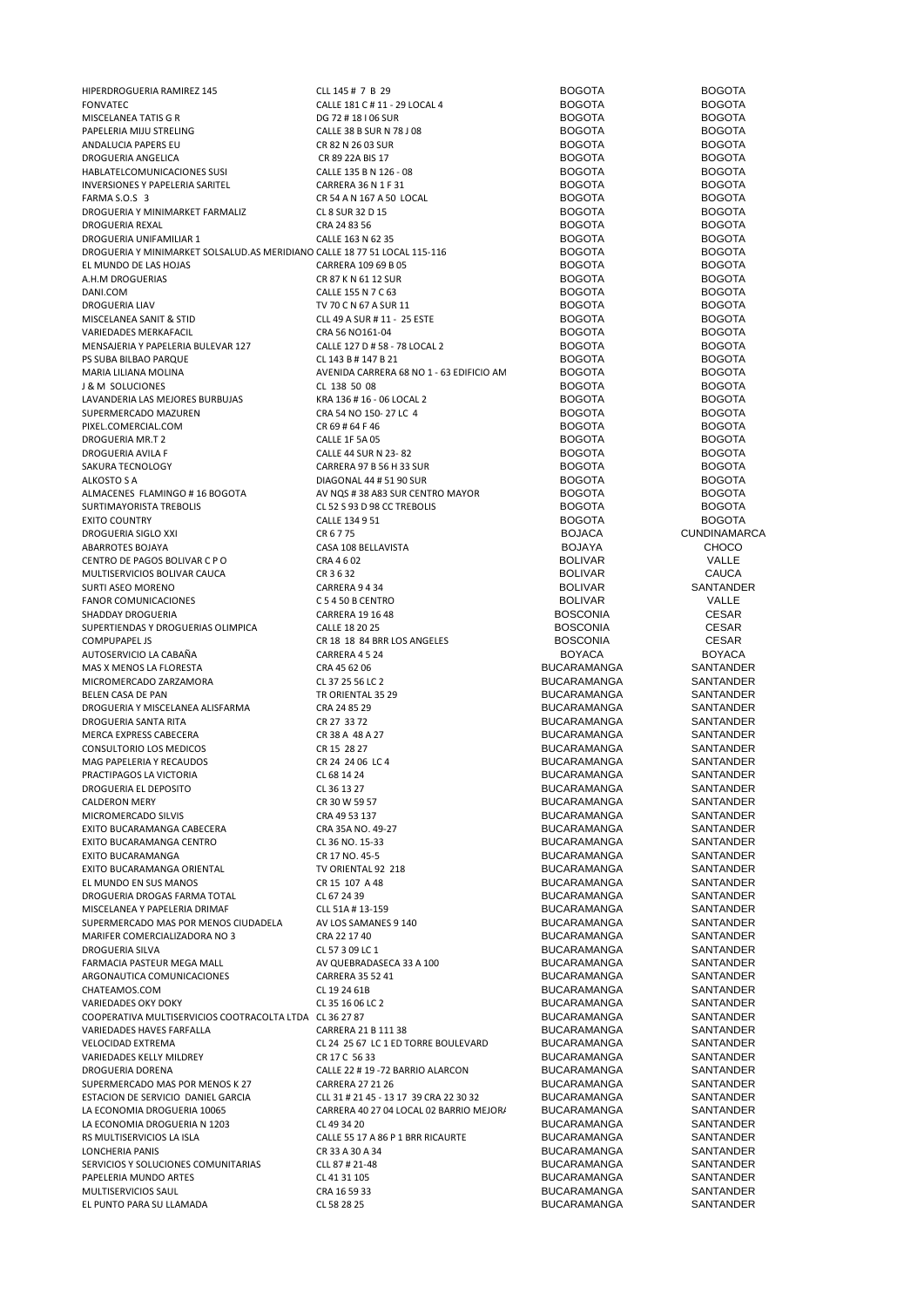LA ECONOMIA DROGUERIA 1041 CARRERA 29 40 110 BUCARAMANGA SANTANDER JUMBO MEGA MALL AV QUEBRADASECA 33 A 100 BUCARAMANGA SANTANDER DROGUERIA FAMIPLUS CRA 37 42 111 BUCARAMANGA SANTANDER MICROMERCADO MERKO-SAN FERMIN CR 103 13 D 27 LC 1 BUCARAMANGA SANTANDER<br>DROGAS CENTRAL DESCUENTOS BUCARAMANGA CL 34 34 61 SANTANDER BUCARAMANGA SANTANDER DROGAS CENTRAL DESCUENTOS BUCARAMANGA CL 34 34 61 BUCARAMANGA BUCARAMANGA SANTANDER<br>MISCELANEA Y PAPELERIA MILLENNILIM (CL 48 26 - 06 RARRIO SOTOMAYOR RICARAMANGA SANTANDER MISCELANEA Y PAPELERIA MILLENNIUM CL 48 26 - 06 BARRIO SOTOMAYOR BUCARAMANGA SANTANDER<br>DROGUERIA Y PERFUMERIA ECONOMICA DG 105 31 16 I.C 13 PLAZA SATELITE DEL SUR BUCARAMANGA SANTANDER DROGUERIA Y PERFUMERIA ECONOMICA DE 105 31 16 LC 13 PLAZA SATELITE DEL SUR BUCARAMANGA SANTANDER<br>GRAFECOPIAS SANTANDER CL 34 20 05 CENTRO GRAFECOPIAS CL 34 20 05 CENTRO BUCARAMANGA SANTANDER MISCELANEA CACHARRERIA Y PAPELERIA SAMI CR 11 68 21 BUCARAMANGA SANTANDER J&R ENVIOS CALLE 105 # 21 A 70 BARRIO PROVENZA BUCARAMANGA SANTANDER PAPELERIA Y MISCELANEA MAYUTEL CL 21 22 07 BUCARAMANGA SANTANDER CYBEERSCOOFE LA 21 CR 21 51 07 BUCARAMANGA SANTANDER MULTISERVICIOS LORENT CL 34 23 05 BUCARAMANGA SANTANDER PANADERIA Y PASTELERIA MI CABAÑA CALLE 41 # 32 - 41 BUCARAMANGA SANTANDER<br>TIENDA LEOJA SANTANDER TERMINAL DE TRANSPORTES MD 3 LC 117 AL BUCARAMANGA SANTANDER MARIFER COMERCIALIZADORA NO 1 CL 61 A 2 W 13<br>COMEXION WORLD.NET COMEXION CORRERA 31 # 51 - 18 BARRIO CABECERA DEL BUCARAMANGA SANTANDER CONEXION WORLD.NET 
CONEXION WORLD.NET

CONEXION CONEXION CLOSURERA 31 # 51 - 18 BARRIO CABECERA DEL BUCARAMANGA

CLOSURERERA 292 INSUMOS EL METRO CL 32 32 92 BUCARAMANGA SANTANDER ESTACION DE SERVICIO LA ISABELA CL 105 16 A 32 BUCARAMANGA SANTANDER<br>
EL QUEO CARECERA CL 51 34 12 JC 103 BUCARAMANGA SANTANDER RELOJITOS CABECERA CL 51 34 12 LC 103 BUCARAMANGA SANTANDER DROGUERIA VIDA LIMITADA CRA 32 30 A 20 BUCARAMANGA SANTANDER SUPERMERCADOS MAS X MENOS SOLERI PAPELERIA Y MISCELANEA SANTA BARBARA CL 94 NO. 47-95 BUCARAMANGA BUCARAMANGA SANTANDER<br>KIOSKO DE REVISTAS LA ESQUINA DE SALOMON C.C. CABECERA CLL 51 CR 35 BUCARAMANGA SANTANDER KIOSKO DE REVISTAS LA ESQUINA DE SALOMON C.C. CABECERA CLL 51 CR 35 BUCARAMANGA SANTANDER<br>CADEFARMA SANTANDER CRA 19 33 89 BUCARAMANGA SANTANDER CADEFARMA CADEFARMA CRA 1933 89 CRA 19 33 89 BUCARAMANGA SANTANDER<br>CASTILLO DUARTE OLGA LUCIA CL 35 16 20 LC 6 B PASAJE SANTANDER BUCARAMANGA SANTANDER DROGUERIA Y PERFUMERIA FELIX<br>
CR 10 OCC 45 A 04 BUCARAMANGA SANTANDER<br>
ELLIS COMUNICACIONES SANTANDER CR 29 42 49 LC 103 BUCARAMANGA SANTANDER ELLIS COMUNICACIONES CR 29 42 49 LC 103 BUCARAMANGA SANTANDER DIANA CAROLINA PARRA ARIZA CL 42 27 A 11 BUCARAMANGA SANTANDER DROGUERIA FARMACEUTICA PV CARRERA 32 A 19 23 BUCARAMANGA SANTANDER MULTIFARMA #1 DIAGONAL 105 29A 21 BUCARAMANGA SANTANDER DROGUERIA FRANCO SALUD CALLE 34 NO 22-29 LOCAL 2 EDIFICIO BALCONES DEL ORIENTE BUCARAMANGA SANTANDER FERNEY FLOREZ MORENO<br>
CRA 16 33 44 PISO 1 LOCAL C -09 - D 04 -D 06 BUCARAMANGA SANTANDER<br>
DETODOLINPOCO I DPAPELERIA Y MAS CALLE 28 9 21 DETODOUNPOCO J.D PAPELERIA Y MAS CALLE 28 9 21 BUCARAMANGA SANTANDER<br>MULTISERVICIOS BABALU CARRERA 12 20 06 BUCARAMANGA SANTANDER MULTISERVICIOS BABALU CARRERA 12 20 06 BUCARAMANGA SANTANDER DROGUERIA GRANADOS DIAMANTE AVENIDA 89 23 35 LOCAL 1 BUCARAMANGA SANTANDER DROGUERIA Y CACHERRERIA GRANADOS SAN FRANCISI CALLE 11 23 09 LC 2 BUCARAMANGA BOROGUERIA LEREZGK ANTANDER<br>DROGUERIA JEREZGK SANTANDER CARRERA 15E 105 39 BUCARAMANGA SANTANDER CACHARRERIA DEL NORTE CALLE 1 25 41 BUCARAMANGA SANTANDER DROGUERIA Y PERFUMERIA OSPINO CALLE 89 18 19 BUCARAMANGA SANTANDER PAPELERIA LA OCTAVA DE MONTERREDONDO CALLE 65 6 W 257 BUCARAMANGA SANTANDER LA ECONOMIA DROGUERIA 10074 CRA 29 # 48-15 BARRIO CAMPESTRE BUCARAMANGA SANTANDER<br>CENTRO MEDICO Y DROGUERIA OLIMPICA IPS CARRERA 14 3 06 BUCARAMANGA SANTANDER CENTRO MEDICO Y DROGUERIA OLIMPICA IPS CARRERA 14 3 06 BUCARAMANGA SANTANDER<br>CARRERA 32 # 59 - 23 PISO 1 BUCARAMANGA SANTANDER SV MULTISERVICIOS CONUCOS CONUCOS CARRERA 32 # 59 - 23 PISO 1 BUCARAMANGA ALUVIDRIOS HIPER CENTRO DEL ALUMINIO AVENIDA LA ROSITA NO. 18 - 38 BUCARAMANGA SANTANDER DOMY OMY OMY CARRERA 35 A 49 07 LOCAL 303 CENTRO CON BUCARAMANGA SANTANDER<br>MULTISERVICIOS MI FORTUNA CALLE 45 #1 OCCIDENTE 39 BUCARAMANGA SANTANDER MULTISERVICIOS MI FORTUNA 
CALLE 45 # 1 OCCIDENTE 39 BUCARAMANGA SANTANDER<br>
ABRIENDO CAMINOS EN COMUNICACIONES CALLE 36 16 38 LOCAL 16 CENTRO COMERCI/ BUCARAMANGA SANTANDER AGROTRANS DEL ORIENTE SA FINANCIERA CARRERA 15 18 23 BUCARAMANGA SANTANDER SUPER PARA TI SANTANDER SANTANDER SANTANDER SANTANDER SANTANDER SANTANDER SANTANDER SANTANDER DISTRIBUIDORA CASA AROMA CARRERA 33 33 58 LOCAL 2 BUCARAMANGA SANTANDER<br>DROGUERIA Y MICROMERCADO FARMA MEDIC CALLE 55 1 15 ETAPA I CONJUNTO LOS LAURI BUCARAMANGA SANTANDER DROGUERIA Y MICROMERCADO FARMA MEDIC CALLE 55 1 15 ETAPA I CONJUNTO LOS LAURI BUCARAMANGA SANTANDER<br>CARRERA 28 13 04 CARA 3 BUCARAMANGA SANTANDER MAXIMARKET G&O CARRERA 28 13 04 BUCARAMANGA SANTANDER LA RECTORIA THOMASINA CALLE 9 18 05 CALLE 9 18 05 BUCARAMANGA SANTANDER<br>DROGUERIA EARMATOTAL MAS EARMACIA MAS SALUI CARRERA 16 10A R.O? RRR DELICIAS ALTAS RIICARAMANGA SANTANDER DROGUERIA FARMATOTAL MAS FARMACIA MAS SALUI CARRERA 16 104 B 02 BRR DELICIAS ALTAS BUCARAMANGA SANTANDER<br>MISCELANEA PIEDRA PAPEL Y TEIERA CARRERA DE CARRERA 29 30 60 LOCAL 1 MISCELANEA PIEDRA PAPEL Y TEJERA CARRERA 29 30 60 LOCAL 1 BUCARAMANGA SANTANDER<br>SI PERMERCADOS MAS POR MENOS CARECERA CARRERA 35 44 42 BILGARAMANGA SANTANDER SUPERMERCADOS MAS POR MENOS CABECERA CARRERA 35 44 42 BUCARAMANGA SANTANDER<br>CONEXION PEOPLE SANTANDER COLLE 60 # 7 W - 104 BUCARAMANGA SANTANDER CONEXION PEOPLE CONEXION PEOPLE CALLE 60 # 7 W - 104 BUCARAMANGA<br>
CONJUNTO PLAZA MAYOR ENTRADA 16 BLOI BUCARAMANGA SANTANDER RUTA TRANSPORTE Y COMUNICACIONES LIMITADA CALLE 60 9 179 BUCARAMANGA SANTANDER DOMIGEX CALLE 57 44 27 BUCARAMANGA SANTANDER MERCASUR CENTRO CALLE 35 23 70 BUCARAMANGA SANTANDER COSAS & COSAS COSAS PLAZA MAYOR ENTRADA 9 LOCAL 105 BUCARAMANGA SANTANDER<br>COLOCINES HI SANTANDER CORRERA 23 # 52 - 27 BUCARAMANGA SANTANDER COMUNICACIONES ANYESA CALLE 50 # 27 A - 64 BUCARAMANGA SANTANDER<br>COMUNICACIONES A Y S BUCARAMANGA CARRERA 31 W # 64 - 90 BARRIO MONTE REC BUCARAMANGA SANTANDER COMUNICACIONES A Y S BUCARAMANGA CARRERA 31 W # 64 - 90 BARRIO MONTE RED BUCARAMANGA SANTANDER<br>CARRERA 30 20 70 I OCAI 2 - BUCARAMANGA SANTANDER S@NTY STORE SANTANDER<br>FARMACIA PASTELIR CARECERA SANTANDER CARRERA 33 # 41 - 06 EDIFICIO SAN NICOLAS RIICARAMANGA SANTANDER FARMACIA PASTEUR CABECERA CARRERA 33 # 41 - 06 EDIFICIO SAN NICOLAS BUCARAMANGA SANTANDER<br>CALLEGA 2 MARIER COMERCIALIZADORA #2 CALLEGA A 2 M 13 BARRIO MILITIS RI LO ARAMANGA SANTANDER MARIFER COMERCIALIZADORA #2 CALLE 61 A 2 W 13 BARRIO MUTIS PAPELERIA Y MISCELANEA SAN LORENZO CARRERA 20 112 45 LOCAL 1 BUCARAMANGA SANTANDER FERNEY FLOREZ CR 21 53 30 BUCARAMANGA SANTANDER STREET BARBER SHOP LUXURY CRA 17A # 88-45<br>SANDES SANTANDER SANTANDER CALLE 32 # 25 60 LOCAL 102B BUCARAMANGA SANTANDER EXITO BUCARAMANGA CAÑAVERAL CENTRO COMERCIAL CAÑAVERAL CAÑAVERAL BUCARAMANGA SANTANDER<br>CL41 11 03 BRR GARCIA ROVIRA BUCARAMANGA SANTANDER MAXI DROGAS BUCARAMANGA CL 41 11 03 BRR GARCIA ROVIRA BUCARAMANGA SANTANDER ADOARTE CR 27 19 05 BUCARAMANGA SANTANDER PAPELERIA Y TARJETERIA SERVIMARG CR 28A NO 40 09 LC M7 BUCARAMANGA SANTANDER<br>CISS 1 MINTERSAL MULTIS CRESS 1 M 66 BRR MUTIS BUCARAMANGA SANTANDER UNIVERSAL MUTIS CL 55 1 W 66 BRR MUTIS BUCARAMANGA SANTANDER<br>CENTRO DE ASISTENCIA TECNICA PILA'S CARRERA 36 # 52 69 PISO 2 OFICINA 202 RIICARAMANGA SANTANDER

CR 2 CASA 2 MZ E CIUDAD BOLIVAR BUCARAMANGA SANTANDER<br>
CRA 37 42 111 CR ARTANDER BUCARAMANGA SANTANDER TIENDA LEOJA TERMINAL DE TRANSPORTES MD 3 LC 117 AL 120 BUCARAMANGA SANTANDER CL 35 16 20 LC 6 B PASAJE SANTANDER BUCARAMANGA SANTANDER<br>CR 10 OCC 45 A 04 BUCARAMANGA SANTANDER CALLE 105 15 D 26 LOCAL 2 BARRIO LAS DELI BUCARAMANGA SANTANDER<br>CL 42 27 A 11 BUCARAMANGA SANTANDER CARRERA 15E 105 39 BUCARAMANGA SANTANDER<br>CALLE 1 25 41 BUCARAMANGA SANTANDER CALLE 52 31 96 BARRIO CABECERA DEL LLANI BUCARAMANGA SANTANDER<br>CALLE 65 6 W 257 BUCARAMANGA SANTANDER CALLE 36 16 38 LOCAL 16 CENTRO COMERCI/ BUCARAMANGA SANTANDER<br>CARRERA 15 18 23 CARRERA BUCARAMANGA SANTANDER MULTIMIST CONJUNTO PLAZA MAYOR ENTRADA 16 BLO<br/>  $\text{BUCARAMANGA} \text{SANTANDER}$ SANDER AND CALLE 32 # 25 60 LOCAL 102B<br>CENTRO COMERCIAL CAÑAVERAL BUCARAMANGA SANTANDER CL 89 24 132 BRR DIAMANTE II BUCARAMANGA SANTANDER<br>CR 28A NO 40 09 LC M7 BUCARAMANGA SANTANDER CARRERA 36 # 52 69 PISO 2 OFICINA 202

DROGUERIA JE ORTIZ CRA 22 35 51 LC 1 CENTRO BUCARAMANGA SANTANDER SOLUCINES HI CARRERA 23 # 52 - 27 BUCARAMANGA SANTANDER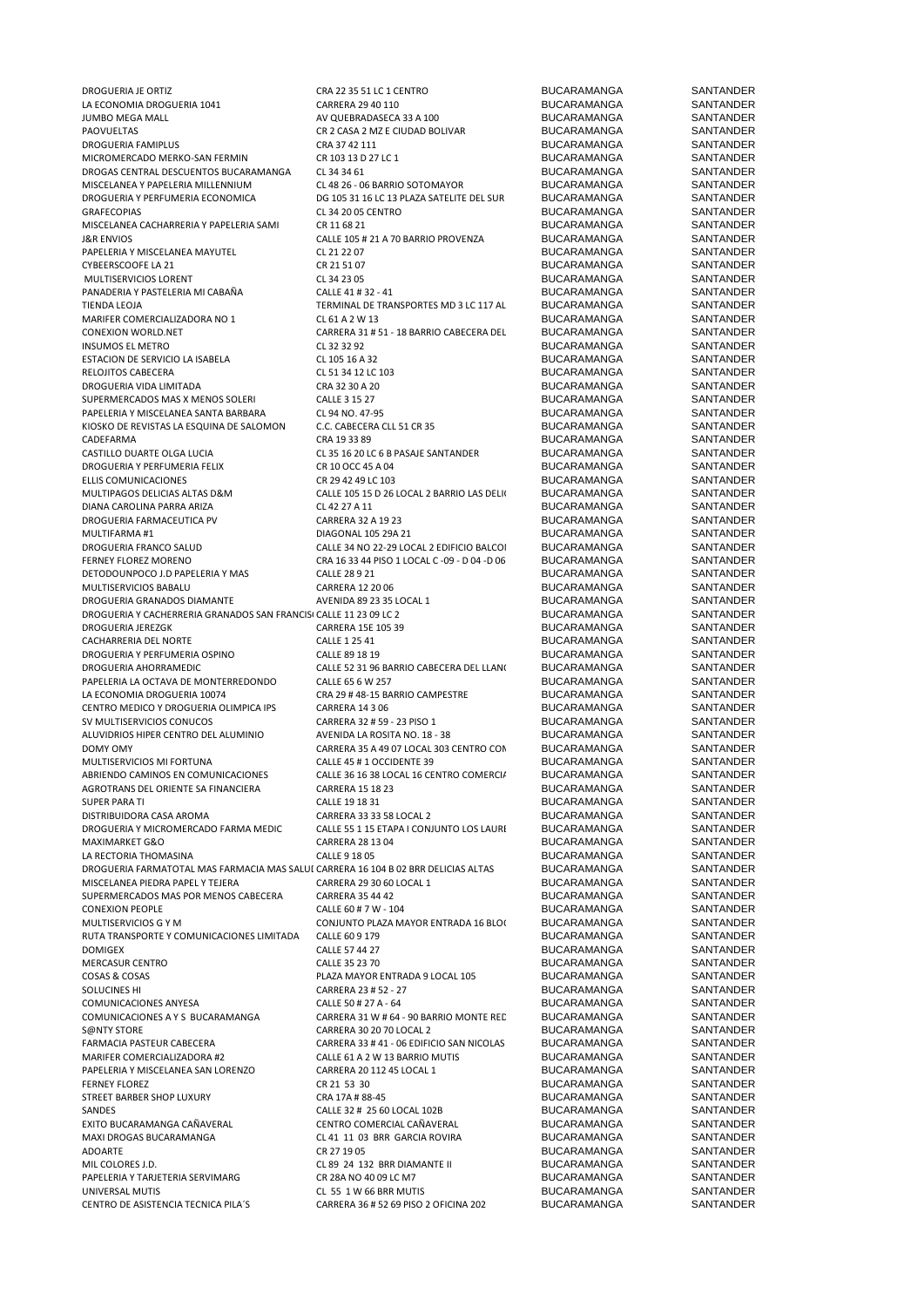MULTI SERVICIOS CENTROADORNOS M.K CRA 15 # 37 - 74 EDIFICIO SAN ANDRESITO CENTRO PUCARAMANGA SANTANDER<br>TIENDA MIRADORES DE SAN LORENZO CR 29 # 94-56 - D30 - D30 - BUCARAMANGA SANTANDER TIENDA MIRADORES DE SAN LORENZO<br>1991 - SERVIRECAUDOS EN RED CR 2001 - CR 17 # 53-99 BUCARAMANGA BUCARAMANGA SANTANDER SERVIRECAUDOS EN RED CR 17 # 53-99 CR 17 # 53-99 BUCARAMANGA SANTANDER<br>SANTANDER CARRERA 24 # 15 63 LOCAL 1 BARRIO SAN FR BUCARAMANGA SANTANDER DROGUERIA Y VARIEDADES FARMA PINOS CALLE 10 34 19 LOCAL 1 BUCARAMANGA SANTANDER<br>CALLE 12 NO 33A 56 BUCARAMANGA SANTANDER ESTACION DE SERVICIO LA AURORA CL 32 NO 33A 56 BUCARAMANGA SANTANDER MULTISERVICIOS RAPI EXPRESS CL 105 # 24-98 LOCAL 1 BUCARAMANGA SANTANDER<br>CALLE 21 # 30-33 RAILGARAMANGA SANTANDER SILUEINE CALLE 21 # 30-33 BUCARAMANGA SANTANDER PROCESS AGENCIA CALLE 33 28 75 BRR LA AURORA BUCARAMANGA SANTANDER<br>PAPELERIA Y SUMINISTROS OFIPAPEL CRA 13 W # 60 BIS 15 LOTE 3 MANZANA 2 AP BUCARAMANGA SANTANDER MC&D ALQUILER CRA 10 # 19-32 CRA 10 # 19-32 BUCARAMANGA SANTANDER PAPELERIA ART S<br>
CARRERA 23 33 22 28 LOCAL 3 BARRIO ANTO BUCARAMANGA SANTANDER<br>
RECARGAS TINTAS Y LASER DE COLOMBIA CALLE 10 26 A 07 BARRIO UNIVERSIDAD BUCARAMANGA SANTANDER RECARGAS TINTAS Y LASER DE COLOMBIA CALLE 10 26 A 07 BARRIO UNIVERSIDAD BUCARAMANGA SANTANDER MINIMARKET LA FORTUNA PARQUE CENTENARIO CALLE 31 18 09 LOCAL 1 BARRIO CENTRO BUCARAMANGA SANTANDER<br>CALLE 34 35 28 CALLE 34 35 28 BUCARAMANGA SANTANDER FRUTAS Y MAS 38 SANTANDER CALLE 34 35 28 SANTAMO BUCARAMANGA SANTANDER PAPELERIA Y MISCELANEA CYBERNET CALLE 19 21 51 BARRIO SAN FRANCISCO BUCARAMANGA SANTANDER MULTISERVICIOS MANTILLA QUINTANA CALLE 45 27 17 BUCARAMANGA SANTANDER DROGUERIA FARMAKOS CRA 33 # 41 - 24 BUCARAMANGA SANTANDER MARKET Y MAS...GAROKA CARRERA 36 # 42 - 61 BUCARAMANGA SANTANDER MULTIPAGOS Y SERVICIOS RCK CARRERA 22 # 107 - 49 BUCARAMANGA SANTANDER<br>CARRERA 5 # 28.11 I QCAL 101 BUCARAMANGA SANTANDER DROGAS FARMAKOSTO CALLE 34 # 27 - 103 LOCAL 4 EDIFICIO PALADIO BUCARAMANGA SANTANDER DROGUERIA Y MINIMARKET GRAN BOULEVARD MULTISERVICIOS ZAHDAN 63 CALLE 63 15B 82 BARRIO SAN GERARDO BUCARAMANGA SANTANDER ASCONTY CONSULTORIAS 
ASCONTY CONSULTORIAS 
A CALLE 83 N 24 A 74 BUCARAMANGA 
CALLE 83 N 24 A 74 COUARDO SANTOS N 29 - 70 BUCARAMANGA SANTANDER DROGUERIA OSORIO SUAREZ ESTADIO AV EDUARDO SANTOS N 29 - 70 BUCARAMANGA SANTANDER MERCACOL EXPRESS CRA 32 A N 18 - 07 BUCARAMANGA SANTANDER PAPELERIA Y VARIEDADES BUDDY CALLE 39 N 3 A 32 BRR LA JOYA BUCARAMANGA SANTANDER<br>DOÑA AIDA MENSAJERIA SANTANDER CALLE 45 N 8 OCC 01 BUCARAMANGA SANTANDER DOÑA AIDA MENSAJERIA CALLE 45 N 8 OCC 01 BUCARAMANGA SANTANDER<br>TIENDA LA 66 PUERTA DEL SOL CLOSE DE LA 66 # 28 16 BUCARAMANGA SANTANDER TIENDA LA 66 PUERTA DEL SOL CONTRADER CLL 66 # 28 16 BUCARAMANGA SANTANDER<br>CLL 16 # 57 23 P1 BUCARAMANGA SANTANDER ALORECARGAS ALORECARGAS CLL 16 # 57 23 P1 BUCARAMANGA SANTANDER INTERNET Y PAPELERIA LA ISLA CARRERA 17 C 58 01 BARRIO RICAUTE BUCARAMANGA SANTANDER VARIIEDADES LAURA & GERSON CL 2 # 3-42 BUCARASICA NORTE DE SANTANDER DIVERTRONIK-A CR 64 C 11 10 BUENAVENTURA VALLE CAFETERIA LA BUENA ESQUINA EL NARANJITO CRA 4 5 44 BUENA CALLE DE LA ACCESSIONALE PAGOS DEL MARANTENTURA CRA 19 CL 3 18 42 BUENAVENTURA VALLE PAGOS DEL MAR CRA 19 CL 3 18 42 BUENAVENTURA VALLE EXITO BUENAVENTURA CL 2 66 86 KM 1 CARRETERA CABAL POMBO CCIAL SHOPING BUENAVENTURA VALLE CAFETERIA LA BUENA ESQUINA EL NARANJITO CARRERA 4 5 44 BUENA EL DE DE ROLUCIONES EMPRESARIALES BUENAVENTURA CALLE 5 A 7 83 CALLE ARGENTNA DE BUENAVENTURA BUENAVENTURA VALLE MAS SOLUCIONES EMPRESARIALES BUENAVENTURA CALLE 5 A 7 83 CALLE ARGENTNA DE BUENAVENTURA BUENAVENTURA VALLE SERVI SALUD LA 47 CLL 3 23 CR 47 CLL 3 23 DROGUERIA SERVISALUD LA 63 STO 678 BUENAVENTURA AMERICAS CR 66 # 8 - 55 BUENAVENTURA DE REGION CALLE<br>STO 548 SAO RIJENAVENTURA CR 46 CON CALLE 1 BUENAVENTURA DE REGION CALLE STO 548 SAO BUENAVENTURA CR 46 CON CALLE 1 BUENAVENTURA VALLE VARIEDADES EXITO BUENA VISTA CRA 11 NRO 10 56 BUSINESS ENGINEER CALLE 2 3 04 CALLE 2 3 04 BUENAVISTA QUINDIO DROGAS ALMINIMO CRA 12 # 10 - 50 BUENAVISTA CORDOBA MERKATODO BUENAVISTA SAS CALLE 8 # 8 - 03 BUENAVISTA SUCRE LA MISCELANEA DE FELIX Y DAVID CL PRINCIPAL BUENOS AIRES BUENOS AIRES CAUCA DROGUERIA RAMOS CL PRINCIPAL 10 02 BUESACO NARIÑO DROGAS SANTA MARTA BUESACO CASA 210 CENTRO SUR DE BUESACO BUESACO NARIÑO OLIMPICA BUGA CALLE 7 # 11 - 93 BUGA VALLE SPEAK & CHAT CR 11 13 16 BUGA VALLE COMERCIALIZADORA APC SUMINISTROS CR 13 NO. 6-51 LC 2<br>CL 13 31 A ESO SUMINISTROS CL 13 31 A ESO CL 13 A ESO COMERCIALE BUGA NALLE SURTIFAMILIAR VALLEREAL CL 13 31 A ESQ BUGA VALLE SURTIFAMILIAR BUGA TOKEN GOLD S.A.S. CR 12 6 18 LC 103 BUGA VALLE ONLINE COMUNICACIONES 
CALLE 9 # 15 - 63<br>
CALLE 9 # 15 - 63 BUGA BUGA VALLE<br>
MISCELANEA LA 91 CRA 1 NO 8 111 Y 8 105 BUGA BUGA VALLE MISCELANEA LA 91 CRA 1 NO 8 111 Y 8 105 BUGA VALLE EXITO BUGA CR 13 8 40 BUGA VALLE COMUNICACIONES LA 24 BUGA CRA 24 13 A 07 LC 2 BUGA BUGA COMUNICACIONES LA 24 BUGA CRA 24 13 A 07 LC 2 ASOCIACION DE RIFEROS INDEPENDIENTES DE BUGA CALLE 21 12 15<br>DARSALUD BUGA VALLE 2006 CALLE 7 12 11 CALLE 21 11 DARSALUD BUGA CALLE 7 12 11 BUGA VALLE AUTOSERVICIO ZAMY CRA 12 L D 310 CA 827 # 175 DE BUGA BUGA VALLE PELUQUERIA Y ESTETICA PETALOS STETIC<br>
PELUQUERIA Y ESTETICA PETALOS STETIC<br>
CALLE 4 18 02<br>
CALLE 4 18 02<br>
CALLE 4 18 02 HOLGUIN MOTORS LIMITADA CALLE 4 18 02 BUGA VALLE SERVI TODO MENSAJERIA CR 18 # 14 102 BUGA VALLE LIBRERIA Y PAPELERIA RAYMAR CL 5 5 35 BUGALAGRANDE VALLE SERVICAJA BUGALAGRANDE CALLE 5 4 45 BUGALAGRANDE VALLE VARIEDADES ANAY S CALLE 8 NRO 3 18 B/ OBRERO BUGALAGRANDE VALLE DROGUERIA SUPERDROGAS JJ CARRERA 10 1B 63 BUGALAGRANDE VALLE ESTACION . DE SERVICIO. ESSO STAMBUL CL 1 NO. 10-35 BUGALAGRANDE VALLE MISCELANEA BOAZA CALLE 2 2 15 BUSBANZA BOYACA SARITH TELECOMUNICACIONES CARRERA 7 7 43 CABRERA SANTANDER DROGUERIA KOLDESCUENTOS DEL PUERTO CR 8 4 71 CABUYARO CABUYARO META NETA DE LA CABUYARO DEL PUERTO CON LA CABU<br>CACERES ANTIOQUIA AUTO SERVICIO LA PRINCIPAL<br>
DXTS Y Y E CACERES DXTS Y Y E CACHIPAY D V O COMUNICACIONES CL 3 3 05 CACHIPAY CUNDINAMARCA DROGAS COLOMBIA FARMA SUCURSAL CACHIPAY CL 3 5 00 CACHIPAY CUNDINAMARCA DROGAS MADIXON AGENCIA CACHIPAY CALLE 3 3 B 44 CACHIPAY MULTISERVICIOS CACHIRA CALLE 4 7 32 CACHIRA NORTE DE SANTANDER

CARRERA 24 # 15 63 LOCAL 1 BARRIO SAN FR<br>CALLE 10 34 19 LOCAL 1 BARRIO SAN FRANCISCO BUCARAMANGA SANTANDER CRA 13 W # 60 BIS 15 LOTE 3 MANZANA 2 APARTAMENTO 101 BARRAMANGA CALLE 53 23 98 BARRIO NUEVO SOTO MAYOI BUCARAMANGA SANTANDER<br>CALLE 31 18 09 LOCAL 1 BARRIO CENTRO BUCARAMANGA SANTANDER CARRERA 5 # 28 -11 LOCAL 101 BUCARAMANGA SANTANDER<br>CALLE 34 # 27 - 103 LOCAL 4 EDIFICIO PALAD BUCARAMANGA SANTANDER PALLE 35 N 17 67 CENTRO COMERCIAL LOS / BUCARAMANGA SANTANDER<br>
CALLE 39 N 3 A 32 BRR LA JOYA BUCARAMANGA SANTANDER SERVI CR 47 CLL 3 23 CR 47 CLL 3 23 CR 47 CLL 3 23 CR 47 CLL 3 23 CR 47 CLL 4 23 CR 47 CLL 4 A 47 CR 47 CR 47 CR 47 CR 47 CR 47 CR 47 CR 47 CR 47 CR 47 CR 47 CR 47 CR 47 CR 47 CR 47 CR 47 CR 47 CR 47 CR 47 CR 47 CR 47 CR 4 CL 6 NRO 5 18 LC 2 CORREGIMITO CEYLAN BUGALAGRANDE VALLE<br>CALLES 4 45 VALLE CR 3 A 3 29 CACHIPAY CONDINAMARCA<br>CL 3 3 05 CACHIPAY CACHIPAY CUNDINAMARCA

BUENAVENTURA VALLE<br>BUENAVENTURA VALLE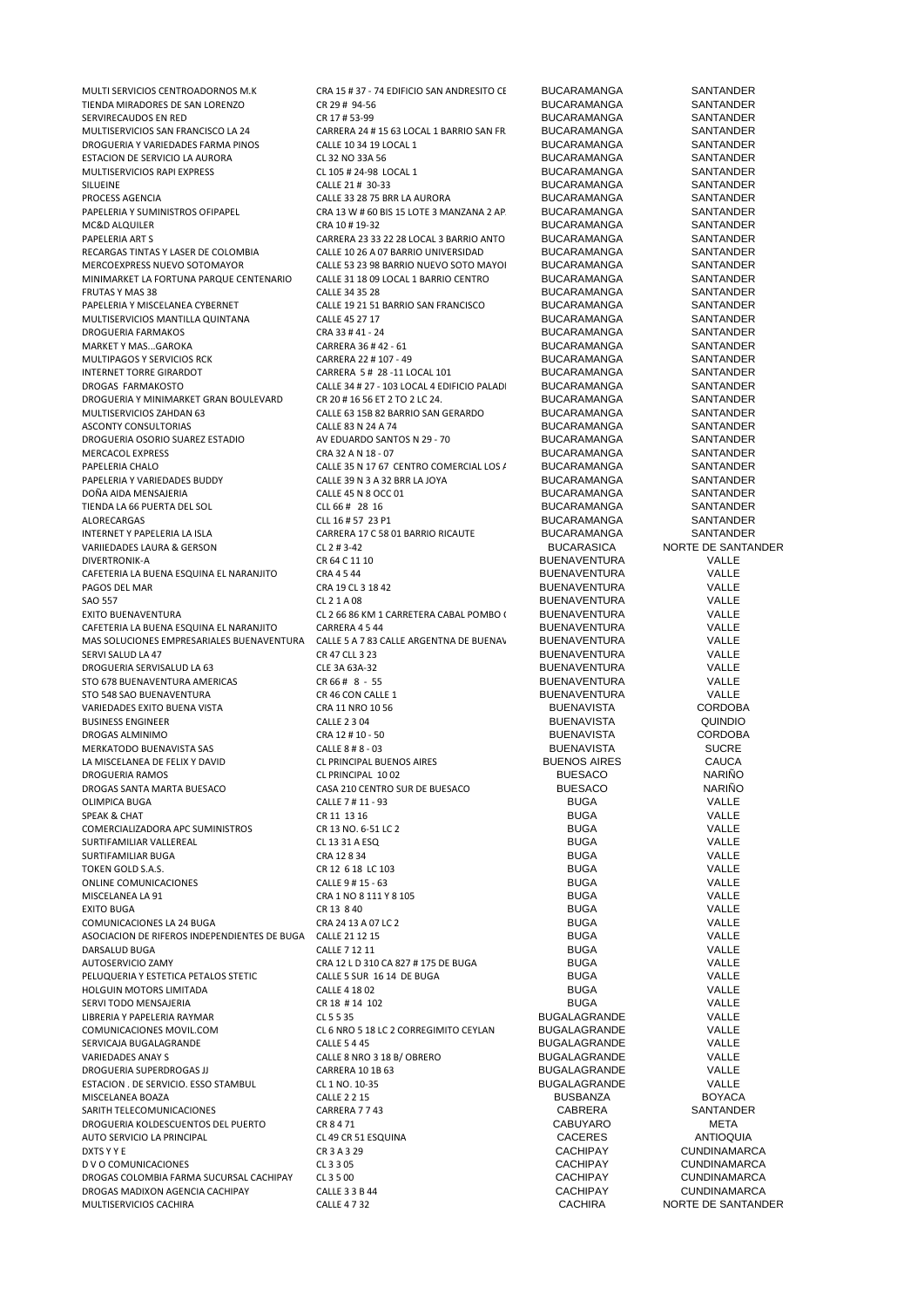GUERRERO CARVAJAL FABIAN ENRIQUE 
CARRERA 3172

COLO CONSULTAN ENGLISHED E SANTANDER

COLO COLO CONSULTAN ENGLISHED E SANTANDER

COLO COLO COLO CRAZ 2-34

COLO COLO COLO COLO CRAZ 2-34

COLO COLO COLO COLO COLO COLO CRAZ 2 AUTOSERVICIO Y DROGUERIA SAN MIGUEL CALLE 6 5 08 CAICEDO ANTIOQUIA CAICEDO ANTIOQUIA SU TIENDA LA MEJOR<br>SERVIVIAIES CAICETIIR CRA ENTRE CARRERA 15 08 32 CAICEDONIA CAICEDONIA CAICEDONIA VALLE SERVIVIAJES CAICETUR CARRERA 15 OB 32 CARRERA 15 OB 32 CAICEDONIA CAICEDONIA CALLE<br>GRANERO EL LIDER CARRERA LEGRA 15 10 36 CAICEDONIA CAICEDONIA VALLE GRANERO EL LIDER CALLE CRA 15 10 36 CAICEDONIA CAICEDONIA CALLE CRA 15 10 36 CAICEDONIA CALLE CRA 15 10 36 CAICEDONIA CALLE CRA 15 12 TRAMITES Y NEGOCIOS J.C. S.A.S. CR 14 # 18 12 CAICEDONIA VALLE DROGAS CELANIA INTERCONTINENTAL CALLE 15 7 13 DROGUERIA ALCOZTO DE CAJAMARCA CRA 7 4 63 CAJAMARCA TOLIMA DROGAS COPIFAM CAJAMARCA N2 CALLE 7 7 23 27 CAJAMARCA TOLIMA 5 G MULTISERVICIOS TECNOLOGIA Y ACCESORIOS CALLE 6 6 40 LC 4 CAJAMARCA TOLIMA VARIEDADES EVELYN FERNANDA CARRERA 2 5 16 CAJIBIO CAUCA DROGAS COLSALUD CAJICA CR 6 5A 80 CAJICA CUNDINAMARCA DROGURIA RIO FRIO CONSECTE E CRA 8 ESTE 6 / 42 CAJICA CAJICA CAJICA CAJICA CAJICA CAJICA CAJICA CAJICA CAJICA CONDE DROGAS ALFASALUD CAJICA DG 4 2 E 71 CAJICA CUNDINAMARCA MINIMARKET DROGUERIA LATINA JCR CRA 7 4 65 CAJICA CUNDINAMARCA DROGUERIA CHIQUI FARMA CL 3 3 41 CAJICA CAJICA CAJICA CAJICA CAJICA CAJICA CAJICA CAJICA CAJICA CAJICA CAJICA LA ECONOMIA DROGUERIA NO 818 CARRERA 5 2 65 LC 1 CAJICA CAJICA CUNDINAMARCA<br>CARLILLA ISLA NATURA CUNDINAMARCA KAJI VALO CAJICA TENIO CAJICA CONORINAMENTA CARULLA ISLA NATURA KM 1 VIA CAJICA- TENJO CAJICA CUNDINAMARCA DROGUERIA CAJICA CARRERA 6 1 53 CAJICA CUNDINAMARCA DROGAS CANDELARIA CARRERA 2 3 252 CAJICA CUNDINAMARCA STO 396 CAIICA CUNDINAMARCA CARRERA 6 E 2 52 CC HUERTAS CAJICA CAJICA CUNDINAMARCA<br>DE TODITO EMANUEL CALLE 9 E # 5C / 30 CAJICA CAJICA CUNDINAMARCA DE TODITO EMANUEL<br>DORGUERIA FEDOR CALLE 1999 DELLE 4 A 20 CALLE 4 A 32 DORGUERIA FEDOR CALLE 4 4 32 CAJICA CUNDINAMARCA MULTIMARKETEMY CARRERA 6 5 146 SUR CAJICA CUNDINAMARCA DROGUERIA CHIQUI FARMA Z CARRERA 5 3 57 CAJICA CUNDINAMARCA MI PIZARRA PAPELERIA NA AMBARA KONGOLOGO KOMERCIAL A CAJICA COMERCIAL EULLA CAJICA CUNDINAMARCA NA ANGGORE LOCAL CUNDINAMARCA NA ANGGORE LOCAL EURO DE SHI 4-163 ESTE NA ANGGORE COMERCAL EURO DE CUNDINAMARCA NA ANGGORE LOCA DROGUERIA EXTRAFARMA DG 5 # 4-163 ESTE CAJICA CUNDINAMARCA DROGUERIA CHIQUI FARMA CL 3 N 3 - 41 CAJICA CUNDINAMARCA DROGUERIA CAJIFARMA CRA CRA 6 N 1 67 CRA 6 N 1 67 CAJICA CUNDINAMAR<br>NORCOLOMBIANO CRI 21 60 CR 1 21 60 CALAMAR CALAMAR NORCOLOMBIANO CR 1 21 60 CALAMAR BOLIVAR PAPELERIA SAMY CALLE 6 3 06 CALAMAR GUAVIARE DROGUERIA PROSALUD CRA 25 34 43 CALARCA QUINDIO SUPERINTER AUTOSERVICIO CALARCA CL 38 23 39 CALARCA QUINDIO EXITO CALARCA CRA 24 41 30 CALARCA QUINDIO DROGUERIA Y PERFUMERIA COPFAMI CR 25 30 64 CALARCA QUINDIO DROGUERIAS MYM CARRERA 27 36 52 CALARCA QUINDIO COPFAMI N 2 CARRERA 25 41 54 CALARCA QUINDIO DROGUERIA LUZFARMA DROGUERIA MANDALAY LA 50 CRA 50 138 SUR 159 CALDAS ANTIOQUIA BOBINADOS ELECTROSUR CR 50 134 A SUR 23 CALDAS ANTIOQUIA TIENDA TAMARINDO DE BLANCA CL 131 SUR 50 36 LC 105 CALDAS CALDAS ANTIOQUIA LA CATESCA CALLE 48 345 SUR 29 CALDAS ANTIOQUIA WEB.GIR COMUNICACIONES CL 134 SUR 46 A 15 CALDAS CALDAS ANTIOQUIA FARMACIA PASTEUR CALDAS CRA 50 130SUR 47 CALDAS ANTIOQUIA DROGUERIA CORAL CALDAS CL 133 SUR NO 48 53 CALDAS ANTIOQUIA FOTO VAHOS PROFESIONALES EN FOTOGRAFIA CR 49 CL 133 SUR 46 CALDAS CALDAS ANTIOQUIA<br>DROGUERIA MANDALAY LA 50 CALLE 140 SUR # 51 - 46 CALDAS CALDAS ANTIOQUIA DROGUERIA MANDALAY LA 50 CALLE 140 SUR # 51 - 46 CALDAS CALDAS ANTIOQU<br>CELUCOPYS CALDONO MISCELANEA Y PAPELERIA CARRERA 3 3 32 CALDONO CALDONO CAUCA CELUCOPYS CALDONO MISCELANEA Y PAPELERIA CARRERA 3 32 CALDONO CAUCA<br>CALLE 3 NRO. 6-14 BRR COMUNEROS CORR S CALDONO CAUCA EXXON SERVICENTRO ESSO PANAMERICANA CL 34 3 33 CALI VALLE RAPITIENDA RIVERAS EXPRESS CRA 54 1 A 60 LC 2 CALI VALLE DROGUERIA GUABAL CL 14 41 03 CALI VALLE PA PARAR COMBUSOL PLAZA DE TOROS CL 5 55 00 CALI VALLE PA PARAR COMBUSCOL ESTADIO CL 6 31 00 CALI VALLE METRO LA 70 CL 70 ENTRE CR 3 Y 4D CALI CALI CALI VALLE<br>
CL 8 6 80 CALI CL 8 6 80 CALI CALI VALLE INTERDROGAS CL 8 6 80 CALI VALLE INTERDROGAS # 2 AV 6 N 30 N 38 CALI VALLE EXXON DISTRIBUIDORA MOBIL VALLE DE LILI LTDA CL 25 117 128<br>ESTACION DE SERVICIO COMBUSCOL RIO PANCE CLL 25 # 127-80 VEREDA ÑA VIGA CORREGIM CALI CALI VALLE VALLE ESTACION DE SERVICIO COMBUSCOL RIO PANCE CLL 25 # 127-80 VEREDA ÑA VIGA CORREGIM CALI CALI VALLE<br>CRA 48 44 04 CALI CRA 48 44 04 DROGUERIA COMBY CRA 48 44 04 CALI VALLE RAPITIENDA LA 47 CL 47 N 3 I N 41 CALI VALLE DROGAS ECONOMICAS CENTRO CR 10 11 71 CALI VALLE ALO MUNDO.COM.CO CR 5 9 33 LC 1 CALI VALLE DROGUERIA Y VARIEDADES VERACRUZ CRA 1B 58 39 CALI VALLE AUTOSERVICIO EL JARDIN CALI CL 27 33 B 11 CALI VALLE RAPIMERQUE N 1 CR 105 15 A 53 CALI VALLE DROGUERIA KARINA # 4 CR 61 17 A 59 CASA 10 G CALI VALLE DROGUERIA SANTANA MAYOR CR 15 7 44 CALI VALLE DROGUERIA KARINA # 5 CL 53 1 D 10 CL 53 1 D 10 CALI CALI CALI CALI VALLE<br>DROGUERIA KARINA CL 62 B 1 A 9 75 LC 1 F 1 A CALI CALI CALI VALLE DROGUERA Y PERFUMERIA CONTINENTES CRA 41B # 40 - 62 CALI CALI CALI CALI VALLE<br>SUPERINTER SUPERMERCADOS SILOE CL 2 OESTE DG 50 60 CALI CALI CALI VALLE SUPERINTER SUPERMERCADOS SILOE CL 2 OESTE DG 50 60 CALI VALLE DROGUERIA DE OCCIDENTE AV ESTACION NO. 5N-08 CALI VALLE DROGAS LIMONAR CR 70 NO. 1C-70 CALI VALLE RAPITIENDA LAS LAJAS CL 14 37 04 LC 25 CALI VALLE MINI MARKET PAULA CL 13 65 40 CALI VALLE

SUPERMERCADO TA CACOTA SUPERMERCADO TENSORIA CALLEGADO E SANTANDER<br>CALLEGADO CALCEDO ANTIOQUIA CALCEDO ANTIOQUIA CL 1445<br>
PRESETT SALUD CAJICA CUNDINAMARCA<br>
CAJICA CUNDINAMARCA CL 3 7 105<br>
CAJICA CHA CUNDINAMARCA<br>
CAJICA CUNDINAMARCA DIAGONAL 4 # 4 E 27 CAJICA CAJICA CUNDINAMARCA<br>CARRERA 5 3 57 CAJICA CAJICA CUNDINAMARCA CALLE 39 22 33 LOCAL 3 CALARCA CALLE 39 22 33 LOCAL 3 CALARCA CALARCA CALARCA CALARCA CALARCA CALARCA CALARCA CALARCA CALLE 3 NRO. 6-14 BRR COMUNEROS CORR S
CALDONO

CL 34 3 33

CAL CL 34 3 33

CALLE CL 62 B 1 A 9 75 LC 1 F 1 A CALI CRA 41B # 40 - 62<br>CRA 41B # 40 - 62 CALI CRA 41B + 40 - 62 DG 23 16 A 05 BARRIO ARANJUEZ DROGUERIA YUKY CR 7N BIS NO. 63-03 CALI VALLE

CUNDINAMARCA<br>CUNDINAMARCA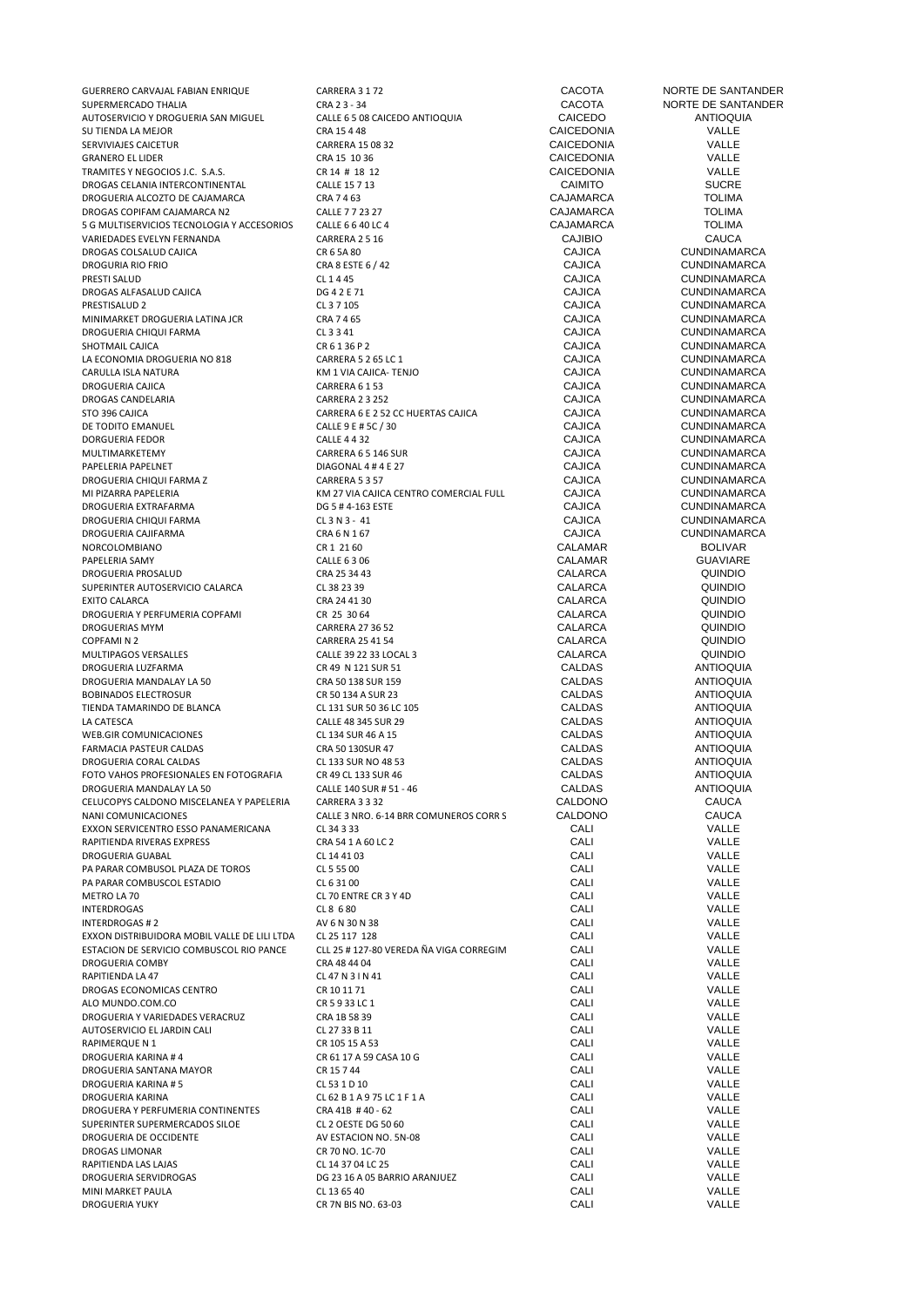| RAPIMERQUE NO. 2                          | AV COL 245                               | CALI | VALLE |
|-------------------------------------------|------------------------------------------|------|-------|
| DROGUERIA SUPERVILLA                      | CRA 12 51 38                             | CALI | VALLE |
| DROGAS ECONOMICAS ALAMEDA                 | CL 9 23 D 05                             | CALI | VALLE |
| SUPERFAMILIAR DROGUERIAS CRA 15           | CR 15 30 A 53                            | CALI | VALLE |
| PAPELERIA Y MISCELANEA CANGREJO           | DG 26 P 4 93 67                          | CALI | VALLE |
| SUPERCOMUNICACIONES R A                   | CR 1 A 5 C BIS 76 04                     | CALI | VALLE |
| CL 9 B 50 15 SUPERMARKET                  | CL 9 B 50 15                             | CALI | VALLE |
|                                           |                                          |      |       |
| DROGUERIA MAXI DROGAS                     | CR 39 42 A 29                            | CALI | VALLE |
| DROGUERIA MISCELANEA Y CABINAS MUNDIAL #2 | CL 16 40A 40                             | CALI | VALLE |
| DROGUERIA SALUD TOTAL LA 72 U             | CL 72 U 26 L 16                          | CALI | VALLE |
| RAPIMERCADO LA DESPENSA                   | CL 10A NO. 73-04                         | CALI | VALLE |
| DROGAS LEONEL                             | CL 13 46 A 27                            | CALI | VALLE |
| DROGUERIA SUPERVILLA # 2 PIPE             | CL 52 10 05                              | CALI | VALLE |
| DROGUERIA R Y R DEPARTAMENTAL             | CR 40 B 11 A 45                          | CALI | VALLE |
| RAPITIENDA PINARES                        | CR 68 13 B 63                            | CALI | VALLE |
| SERVICENTRO ESSO SANTA MONICA             | AV. 6N NO.22-61                          | CALI | VALLE |
|                                           |                                          |      |       |
| <b>INTER SUPERMERCADO</b>                 | CRA 40 B 27 40                           | CALI | VALLE |
| DROGUERIA D ANGEL                         | CR 74 B TV 2 A 01                        | CALI | VALLE |
| DROGUERIA SANTA MONICA                    | CALLE 25 G 70-33                         | CALI | VALLE |
| WEBSERVIS                                 | CARRERA 56 18 A 80 LC 31 CC SANTIAGO PLA | CALI | VALLE |
| MINI DULCES DEL VALLE                     | TERMINAL DE TRASPORTES LC 137            | CALI | VALLE |
| NUEVA GRAN DROGUERIA                      | AV 6 N 23 D N 96                         | CALI | VALLE |
| DROGAS FARMACALI#2                        | CR 26 T 123 05                           | CALI | VALLE |
| NUEVA GRAN DROGUERIA 2                    | CRA 1 A 5 70 C 34                        | CALI | VALLE |
|                                           |                                          |      |       |
| DROGUERIA VENUS DE CALI                   | CR 27 50 05                              | CALI | VALLE |
| OKANE                                     | CRA 85 C 14 A 61 INT 1                   | CALI | VALLE |
| <b>DROGUERIA KARINA #3</b>                | CARRERA 67A #33B 63                      | CALI | VALLE |
| DROGUERIA Y MISCELANEA LA NUEVA FLORESTA  | CL 52 19 37                              | CALI | VALLE |
| MISCELANEA Y PAPELERIA PACARA             | CL 55 A N 2 E N 48                       | CALI | VALLE |
| COSITAS LINDAS VARIEDADES                 | CR 39 12 52 LC 10                        | CALI | VALLE |
| A.C. ASEGURANDO 1                         | CRA 85 34 55                             | CALI | VALLE |
| SUPERFAMILIAR DROGUERIAS LOPEZ            | CR 7 B BIS 70 143                        | CALI | VALLE |
|                                           |                                          |      |       |
| SERVICENTRO ESSO # 10 EL TRONCAL          | CR 8 35 55                               | CALI | VALLE |
| DROGUERIA DEL COMERCIO                    | CR 7 M BIS 74 70                         | CALI | VALLE |
| MULTISERVICIOS HOLGUINES                  | CRA 100 11 90                            | CALI | VALLE |
| PHONE.NET                                 | CL 47 2B1 17                             | CALI | VALLE |
| WESTERN                                   | AV 5 OESTE 22 16                         | CALI | VALLE |
| JUMBO VALLE DE LILÍ                       | CRA 98 #16-50                            | CALI | VALLE |
|                                           |                                          |      |       |
| DROGUERIA Y CENTRO MEDICO PROBIENESTAR    | DG 70 A 25 B 07                          | CALI | VALLE |
| DROGUERIA Y VARIEDADES MUNDOFARMA         | CR 41 39 85                              | CALI | VALLE |
| MISCELANEA JUCA Z                         | CL 32 30 03                              | CALI | VALLE |
| EXCLUSIVIDADES ELIZA                      | CR 5 15 00 LC 64                         | CALI | VALLE |
| DROGUERIA VILLA DEL LAGO                  | CR 25 C D 70 A 81                        | CALI | VALLE |
| SANA SANA DROGUERIA                       | CR 26 P 122 96                           | CALI | VALLE |
| AUTOSERVICIO RAPIEXPRESS                  | CR 62C # 6A - 39                         | CALI | VALLE |
|                                           |                                          |      |       |
| DROGUERIA Y MISCELANEA MUNDIAL            | CL 27 36 A 39                            | CALI | VALLE |
| DROGAS ECONOMICAS SANTA ROSA              | CL 10 9 92 ESQUINA                       | CALI | VALLE |
| ALMACEN Y CACHARRERIA MAKRO REBAJAS       | CR 41 D 45 87                            | CALI | VALLE |
| <b>MASTERCOPIAS</b>                       | CR 9 8 40                                | CALI | VALLE |
| MISCELANEA TODO EN UNO.NET.CO             | CL 14 A 53 03                            | CALI | VALLE |
| DROGUERIA MEGAFARMA DE COLSEGUROS         | CALLE 12 31 A 48 LC 3                    | CALI | VALLE |
| OLIMPICA STO 568 GUAYAQUIL                | CL 15 18 A 34                            | CALI | VALLE |
|                                           |                                          |      |       |
| OLIMPICA STO 569 ACACIAS                  | AUTOP SUR CL 23                          | CALI | VALLE |
| SUPERMERCADO LA GRAN COLOMBIA NO 4        | CL 72 A 4 05                             | CALI | VALLE |
| <b>INTERCOM DIAMANTE</b>                  | CR 32 B 41 05                            | CALI | VALLE |
| SOAT ISABEL                               | CL 6 26 78                               | CALI | VALLE |
| DROGAS LA 34                              | CLL 34 4 B 04                            | CALI | VALLE |
| MISCELANEA TEQUENDAMA MD                  | CR 43 A 5 C 07                           | CALI | VALLE |
| MAIL CENTER CALI                          | CL 9 B 49 50 LC 118                      | CALI | VALLE |
|                                           |                                          | CALI | VALLE |
| DARSALUD NO 60                            | CL 19631                                 |      |       |
| DARSALUD NO 63                            | CR 15 34 102                             | CALI | VALLE |
| DARSALUD NO 65                            | CR 2 52 27                               | CALI | VALLE |
| DARSALUD NO 67                            | CL 44 4 N 74                             | CALI | VALLE |
| DARSALUD NO 69                            | CL 3 61 A 12                             | CALI | VALLE |
| DARSALUD NO 70                            | CL 71 A 1 D 07                           | CALI | VALLE |
| DARSALUD NO 71                            | CR 94 4 76                               | CALI | VALLE |
| DARSALUD NO 32                            | CRA 8 10 08                              | CALI | VALLE |
|                                           |                                          |      |       |
| DARSALUD NO 76                            | CL 14 C 44 06 ESQ                        | CALI | VALLE |
| SUPER FAMILIAR DROGUERIAS POPULAR         | CR 5 N 45 N 49                           | CALI | VALLE |
| <b>JUMBO CHIPICHAPE II</b>                | <b>CL 40 NORTE 6A 45</b>                 | CALI | VALLE |
| OLIMPICA VILLA COLOMBIA                   | CL 51 14 12                              | CALI | VALLE |
| STO 130 OLIMPICA GUADALUPE                | CL 18 A 56 65                            | CALI | VALLE |
| STO 135 OLIMPICA CAÑAVERAL                | CR 46 48 40                              | CALI | VALLE |
| STO 136 OLIMPICA SALOMIA                  | CR 3 52 29                               | CALI | VALLE |
|                                           |                                          |      |       |
| SUPER DROGAS LA 38                        | CR 38 55 A 29                            | CALI | VALLE |
| SUPERMERCADO SU PAPA ALFONSO LOPEZ        | CR 7 C 72 A 10                           | CALI | VALLE |
| SUPERMERCADO SU PAPA REFUGIO              | CR 66 1 C 18                             | CALI | VALLE |
| SUPERINTER SUPERMERCADOS LA UNION         | CR 46 42 A 15                            | CALI | VALLE |
| SUPERMERCADO AUTOSERVICIO DE LA 50        | CLL 50 41 02                             | CALI | VALLE |
| AUTOSERVICIO GALERIAS S.A. AV 5 OE        | AV 5 OE 19 01                            | CALI | VALLE |
|                                           |                                          | CALI | VALLE |
| JUMBO LIMONAR PREMIER                     | CL 5 69 03                               |      |       |
| STO 549 CANEY                             | CL 42 80 01                              | CALI | VALLE |
| PAPELERIA CALICANTO 2                     | CR 1 OESTE 1 109 LOCAL 2                 | CALI | VALLE |
| MERCADIARIO MINIMARKET                    | CRA 85C 13A 15                           | CALI | VALLE |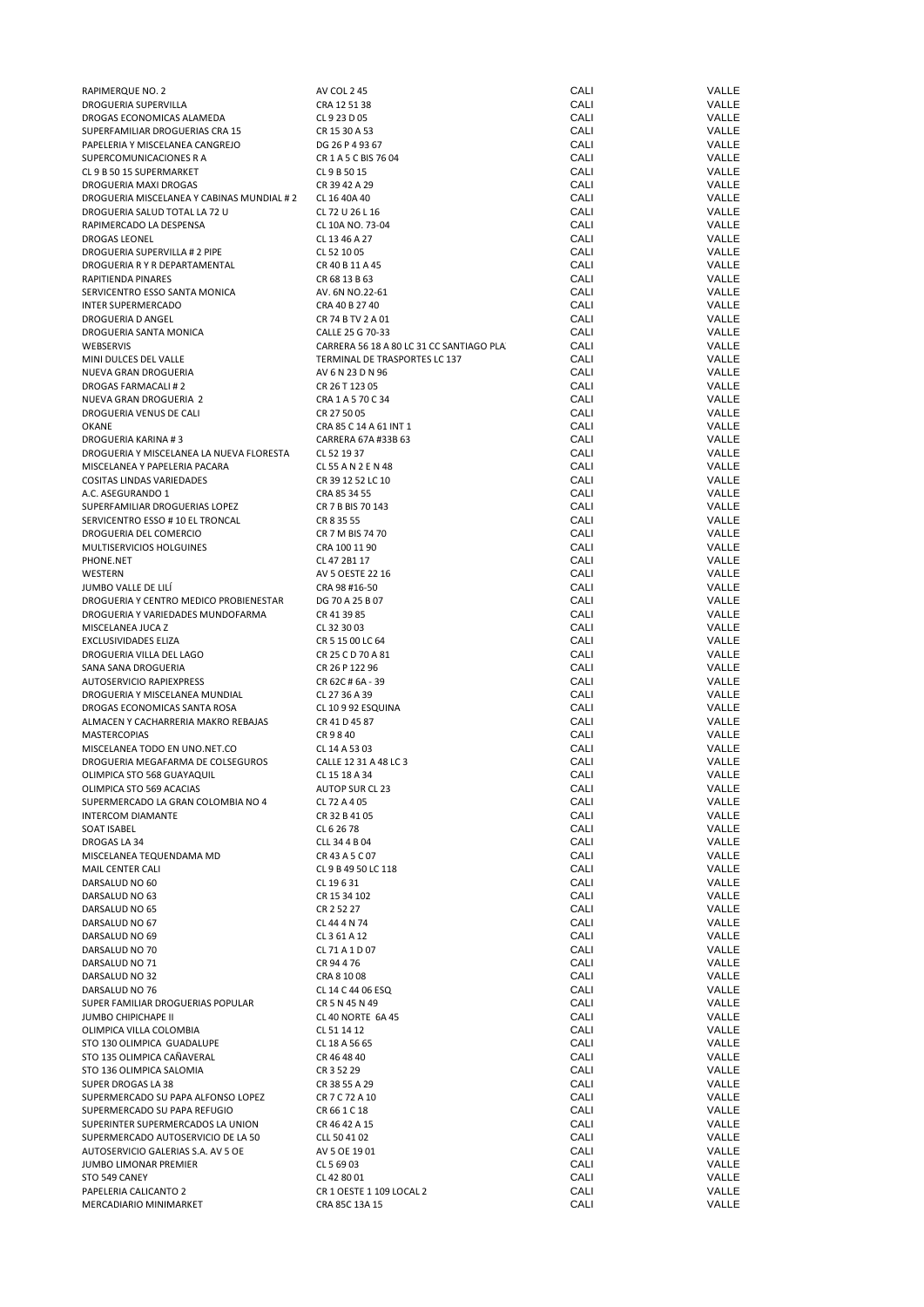| AUTOSERVICIO EL JARDIN CALIMIO DESEPAZ                          | CRA 27 121 19                             | CALI | VALLE |
|-----------------------------------------------------------------|-------------------------------------------|------|-------|
| <b>FULL COPIAS</b>                                              | CL 12 9 28 LC 01                          | CALI | VALLE |
| ARIAS GRAJALES LTDA                                             | CL 12 8 06                                | CALI | VALLE |
| DROGUERIA MELENDEZ G A                                          | CR 95 3 B 70 LC 1                         | CALI | VALLE |
| <b>DROGUERIA TEJARES</b>                                        | CR 6 70 72                                | CALI | VALLE |
| CARULLA PANCE                                                   | CR 122 CL 18 99                           | CALI | VALLE |
| DROGUERIA LUZANGEL PRINCIPAL                                    | CALLE 10 # 33-103                         | CALI | VALLE |
| SUPERMERCADO TERCER MILENIO                                     | CL 124 28 D 4                             | CALI | VALLE |
| <b>GO MARKET</b>                                                | CL 9 61 60                                | CALI | VALLE |
| CARULLA SAN FERNANDO                                            | CL 4B NO. 34-04                           | CALI | VALLE |
| CARULLA HOLGUINES TRADE CENTER                                  | CR 100 NO.11-60 LC 179                    | CALI | VALLE |
| DROGAS JUNIN                                                    | CL 13 23 A 43                             | CALI | VALLE |
| <b>JRC ENTERPRISES</b>                                          | CALLE 14 # 4 - 38 LOCAL 8                 | CALI | VALLE |
| SERVICIOS SOCIALES PARRA                                        | CRA 11 B 22 A 02                          | CALI | VALLE |
| <b>EXITO PRIMAVERA</b>                                          | CRA 39 32 A 01                            | CALI | VALLE |
| DROGUERIA PASTEUR SAN FERNANDO                                  | CALLE 3 OESTE # 34-15 LOCAL 102 SAN FERN. | CALI | VALLE |
| DROGUERIA CORPFASALUD 2                                         | CRA 5 69 05                               | CALI | VALLE |
| DROGUERIA MULTIFARMA CALI                                       | CL 63 7 T 04                              | CALI | VALLE |
| <b>GRANERO Y MISCELANEA LLEVE MAX</b>                           | CRA 26 N 112 140                          | CALI | VALLE |
| SUPERINTER SUPERMERCADOS GUADALUPE                              | CR 56 13 C 103                            | CALI | VALLE |
| PAPELERIA PAPELITOS JL                                          | CARRERA 27 D # 105 - 11 LOCAL 105         | CALI | VALLE |
| DROGUERIA LUZANGEL NO 1                                         | CRA 28 D 72 S 58                          | CALI | VALLE |
| A B C LIBRERIA NO. 2                                            | CL 9 6 82 P 1 LC 101                      | CALI | VALLE |
| POLLOS Y ABARROTES J.C.                                         | CORREGIMIENTO DEL HORMIGUERO              | CALI | VALLE |
| DROGUERIA Y TIENDA NATURISTA SOMOS SALUD                        | CL 15 33A 09                              | CALI | VALLE |
| RAPITIENDA EL ROMBOY DEL BOSQUE                                 | CL 47 NORTE AV 7 N 53                     | CALI | VALLE |
| SUPERMERCADO EL REBARATO                                        | CL 49 19 11                               | CALI | VALLE |
|                                                                 |                                           | CALI | VALLE |
| SUPERMERCADO LA GRAN COLOMBIA                                   | DG 26N TV 73A 25 LOS MANGOS               |      |       |
| SUPERMERCADO LA GRAN COLOMBIA 2                                 | CL 72 1 D 33                              | CALI | VALLE |
| SUPERMERCADO LA GRAN COLOMBIA AV CIUDAD DE C CRA 42 B 53 11     |                                           | CALI | VALLE |
| SUPERMERCADO LA GRAN COLOMBIA LA 70                             | CRA 70 2 21                               | CALI | VALLE |
| DROGAS ECONOMICA TEQUENDAMA                                     | CL 5 39 23                                | CALI | VALLE |
| SURTIFAMILIAR ALCAZARES                                         | CRA 1 A 5 71 46                           | CALI | VALLE |
| MEBE CELL                                                       | CRA 66 3 C 07                             | CALI | VALLE |
| SUPERMERCADO QAP                                                | CL 10 10 42                               | CALI | VALLE |
| DROGUERIA SUPER A 2                                             | CRA 97 A 42 113                           | CALI | VALLE |
| SYSTEPARTES                                                     | CL 11 40 B 07                             | CALI | VALLE |
| <b>GREEN EDS PASOANCHO</b>                                      | AV PASOANCHO 77 25                        | CALI | VALLE |
| <b>GREEN EDS NORUEGA</b>                                        | CL 13 30 85                               | CALI | VALLE |
| GREEN EDS PORTAL DEL SUR                                        | CL 25 93 75                               | CALI | VALLE |
| DROGUERIA ALEJANDRA CALI                                        | CL 1 A OESTE 70 27                        | CALI | VALLE |
| MUNDO NET LA LUNA                                               | CRA 1 70 00 LC 2 221                      | CALI | VALLE |
| AUTOSERVICIO LA CONSTANCIA MARQUEZ SAS                          | CL 13 48 49                               | CALI | VALLE |
| ESTADERO MISCELANEA Y VENTAS DE LICORES QUIMB. CL 4 1 61 LC 102 |                                           | CALI | VALLE |
| <b>SERVICOMPUTER</b>                                            | AV 3 NORTE 21 99 LC 103                   | CALI | VALLE |
| <b>PUNTO CHEVERE</b>                                            | CL 101 23 04                              | CALI | VALLE |
| CIS SOLUCIONES FINANCIERAS                                      | AV 3 N 23 D N 23                          | CALI | VALLE |
| <b>LEGAL EXPRES</b>                                             | CL 52 1 B 160 CC AUTOMOTRIZ LC 110        | CALI | VALLE |
| LD COMUNICACIONES                                               | CR 22 A 1 28                              | CALI | VALLE |
| VARIEDADES Y PAPELERIA ESPAFE                                   | CL 12 NORTE # 4 N 03 LOCAL 4              | CALI | VALLE |
| SUPERTIENDA BARRANQUILLITA                                      | CL 62 12 E 05                             | CALI | VALLE |
| MINI MARKET EL EBANO                                            | CL 38 A 2 B N 67                          | CALI | VALLE |
| AUTOSERVICIO LOS CERROS L.A.                                    | AV 9 N 15 N 22                            | CALI | VALLE |
| DROGUERIA NUEVA SALUD                                           | CL 17 33 05                               | CALI | VALLE |
| COMPUTONER SIEMPRE A LA VANGUARDIA 3                            | CL 38 6 N 35 LC 138                       | CALI | VALLE |
| ALMACEN ELECTRICO AUTOMOTRIZ LA AUTOPISTA                       | CL 70 11 137                              | CALI | VALLE |
| AUTOSERVICIO MERCAYA                                            | AV 4 0 7 38                               | CALI | VALLE |
| <b>EXITO SIMON BOLIVAR</b>                                      | CL 70 28 D 20                             | CALI | VALLE |
| ALO MUNDO.COM                                                   | CRA 5 10 31                               | CALI | VALLE |
| OLIMPICA VERSALLES                                              | AV 4 NORTE 21 N 89                        | CALI | VALLE |
| OLIMPICA BARRANQUILLA                                           | CR 1D NO. 62-04                           | CALI | VALLE |
| OLIMPICA TEQUENDAMA                                             | CL 6A NO. 43-51                           | CALI | VALLE |
| <b>ALKOSTO CALI</b>                                             | CL 13 80 114                              | CALI | VALLE |
| SAO 131                                                         | CL 9 23 C 58                              | CALI | VALLE |
| SERVINETCOM                                                     | DG 51982                                  | CALI | VALLE |
| STO 134 LA 26                                                   | CL 44 26 05                               | CALI | VALLE |
| SANDRO RODRIGUEZ                                                | CALLE 44 # 11 G-12                        | CALI | VALLE |
|                                                                 | CL 13 75 A 85                             | CALI | VALLE |
| SUPERTIENDA OLIMPICA 576 PASOANCHO                              |                                           | CALI | VALLE |
| DROGUERIA NUEVA SALUD # 2                                       | CALLE 72 KRA 1 A - 14                     |      |       |
| SUPERINTER SUPERMERCADOS MELENDEZ                               | CRA 94 4 86                               | CALI | VALLE |
| <b>POWERTRONICS</b>                                             | CL 84 22 77 LC 2                          | CALI | VALLE |
| CYBERCONECTADOSCOM                                              | CALLE 77 26 B 3-13                        | CALI | VALLE |
| LUIS ALBERTO ROJAS NOSCUE                                       | CL 108 28 4 4                             | CALI | VALLE |
| VARIEDADES ROKAFUL                                              | CL 13 A 13 90                             | CALI | VALLE |
| EXITO CRA OCTAVA                                                | CR 8 13 68                                | CALI | VALLE |
| SUPERTIENDA OLIMPICA 573 LOS CRISTALES                          | CRA 25 OESTE 6 120                        | CALI | VALLE |
| STO 593 POBLADO                                                 | CRA 28 D 3 72 T 72                        | CALI | VALLE |
| SUPER INTER UNICO SALOMIA                                       | CL 53 3 30 LC 1010                        | CALI | VALLE |
| SIETE COPIAS                                                    | DG 13 72 25                               | CALI | VALLE |
| <b>INNOVA STORE</b>                                             | CL 13 D 65 25                             | CALI | VALLE |
| INTERDROGAS N 3                                                 | CL 6 38 A 26                              | CALI | VALLE |
| DROGUERIA VALLEGRANDE                                           | CL 82 23 11                               | CALI | VALLE |
| DROGUERIA MI SALUD DEL VALLE                                    | CL 72 A 1 A 2 03                          | CALI | VALLE |
| SUPERTIENDA OLIMPICA 551 MANZANARES                             | CL 44 2 95                                | CALI | VALLE |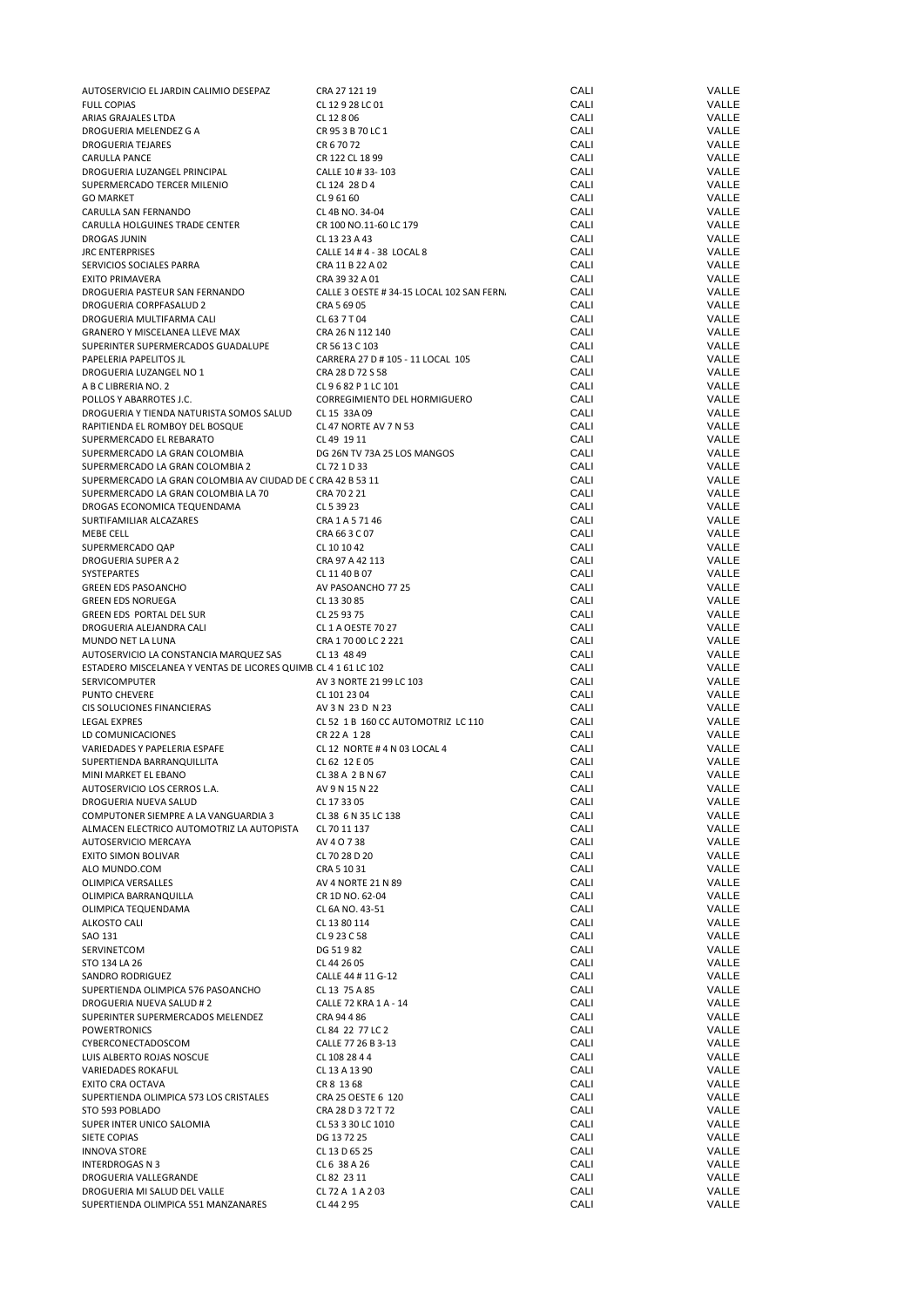| DROGUERIA FUENTE DE VIDA LA 23                               | DIAGONAL 23 18E 04                                        | CALI | VALLE        |
|--------------------------------------------------------------|-----------------------------------------------------------|------|--------------|
| DROGUERIA KARINA NO 8                                        | CL 48 85 D 75                                             | CALI | VALLE        |
| DROGUERIA LUZANGEL NO 2                                      | CL 26 B 28 39                                             | CALI | VALLE        |
| AGENCIA DE VIAJES FRAGATA TOURS                              | CL 6 37 2 BIS 64 AP 101                                   | CALI | VALLE        |
| SUPER A#4                                                    | CR 66 CON CALLE 16 ESQ                                    | CALI | <b>VALLE</b> |
| DROGUERIA CITY FARMA                                         | CR 67 B 25 BIS 15                                         | CALI | VALLE        |
| DROGAS Y VARIEDADES PUNTO UNO                                | TV 103 D 26 P 17 04                                       | CALI | VALLE        |
| DROGUERIA MARACAIBO CALI                                     | CR 40 B 27 55                                             | CALI | VALLE        |
| CENTRO ESPECIALIZADO EXITO LA FLORA                          | AV 3 F N 52 N 46                                          | CALI | VALLE        |
| DROGUERIA FE SALUD                                           | CRA 1D NRO 54 09                                          | CALI | VALLE        |
| <b>DROGAS MERCY</b>                                          | CRA 44 14 E 18                                            | CALI | VALLE        |
| SURTIFAMILIAR CANEY                                          | CL 48 83 E 53                                             | CALI | VALLE        |
| DROGUERIA ALASKA 2                                           | CL 14 45 47                                               | CALI | VALLE        |
| INTEGRAL WEB TU CENTRO TECNLOGICO                            | CRA 98 B 25 130 L- 29 C.C. LA 14 V. LI                    | CALI | VALLE        |
| JAM COMUNICACIONES SAS                                       | CALLE 14 # 4 - 38 LOCAL 8                                 | CALI | VALLE        |
| SISTEMAS Y SOLUCIONES LA RED                                 | AV 6 15 N 06                                              | CALI | VALLE        |
| DROGUERIA Y TIENDA NATURISTA CRISTOBAL COLON CL 15 35 02     |                                                           | CALI | VALLE        |
| CENTRO DE SOLUCIONES INTELIGENTES                            | CR 5 N 47 N 43                                            | CALI | VALLE        |
| DISTRIFARMA DROGUERIAS                                       | CARRERA 27 80 19 LOCAL 01                                 | CALI | VALLE        |
|                                                              |                                                           | CALI | VALLE        |
| LA RECARGA CALI CANEY                                        | CR 83 B 42 15                                             | CALI | VALLE        |
| RAPITIENDA SOS                                               | CL 5 B 3 38 86                                            |      |              |
| <b>SUPER INTER OESTE</b>                                     | CRA 1 OESTE AV COLOMBIA 1 50                              | CALI | VALLE        |
| DROGUERIA MINERVA                                            | TV 29 23 21                                               | CALI | VALLE        |
| PHONE DEPOT                                                  | CL 6 NORTE 2 N 36 LC 139 EL PASILLO                       | CALI | VALLE        |
| COPI TEXTOS GANDI                                            | CL 14 47 05                                               | CALI | VALLE        |
| AL INSTANTE MINIMARKET                                       | CRA 66 B 13 A 94                                          | CALI | VALLE        |
| DROGUERIA KARINA NO 9 LAS VEGAS                              | CL 55 85 C 1 108                                          | CALI | VALLE        |
| DROGAS ECONOMICAS BRETAÑA                                    | CL 10 23 12                                               | CALI | VALLE        |
| <b>DROGUERIA TRINNY</b>                                      | CL 72 B 9 03                                              | CALI | VALLE        |
| AMBULANCIAS MEDIFAMILIA                                      | CL 711A4C45                                               | CALI | VALLE        |
| <b>INTERNET LA 84</b>                                        | CL 84 26 B 08                                             | CALI | VALLE        |
| <b>EXITO SAN FERNANDO</b>                                    | CL 5 NO. 38D-35                                           | CALI | VALLE        |
| <b>EXITO CHIPICHAPE</b>                                      | CL 38 NO. 6-35                                            | CALI | VALLE        |
| <b>EXITO CHIPICHAPE</b>                                      | CL 38 NO. 6-35                                            | CALI | VALLE        |
| EXITO SAN FERNANDO                                           | CL 5 NO. 38D-35                                           | CALI | VALLE        |
| EXITO LA FLORA                                               | AV 3FN NO. 52N-46                                         | CALI | VALLE        |
| EXITO UNICENTRO CALI                                         | CL 5 CR 100                                               | CALI | VALLE        |
| <b>EXITO PALMETO</b>                                         | CL 9 B 49 50 LOCAL 198                                    | CALI | VALLE        |
| EXITO PASOANCHO                                              | CL 13 NO. 31-45                                           | CALI | VALLE        |
| DARSALUD NO 28                                               | CARRERA 98 16 200                                         | CALI | VALLE        |
| DARSALUD CALIMA                                              | CRA 5 N # 65 N 15                                         | CALI | VALLE        |
| DARSALUD #56 B/POPULAR                                       | CALLE 44 7N 08                                            | CALI | VALLE        |
| ELECTRONET 7                                                 | CALLE 53 # 28 E -05                                       | CALI | VALLE        |
| SERVICIOS SOCIALES PARRA S.A.S                               | CARRERA 11B 22A 02                                        | CALI | VALLE        |
|                                                              |                                                           | CALI | VALLE        |
| MINI DULCES DEL VALLE                                        | TERMINAL DE TRASPORTES LC 137<br>CALLE 72 A 7A 30 DE CALI | CALI | VALLE        |
| DARSALUD N 31                                                |                                                           | CALI | VALLE        |
| CARNES Y POLLOS EL CAMPESINO                                 | K 5 66 26                                                 | CALI | VALLE        |
| DISTRIBUIDORA LA CARRETA                                     | <b>CARRERA 95 42 54</b>                                   |      | VALLE        |
| <b>BALOTO SOAT ISA</b>                                       | CALLE 6 26 78                                             | CALI |              |
| RAPITIENDA DON CHUCHO                                        | CALLE 39 N 2 E 20                                         | CALI | VALLE        |
| DROGUERIA CALISALUD                                          | CARRERA 47 55A 65 DE CALI                                 | CALI | VALLE        |
| MERCADO LA CANASTA                                           | CARRERA 39A 31A 25                                        | CALI | VALLE        |
| SUPERMERCADO MI REY TALANGA                                  | CALLE 100 E 22 B 118                                      | CALI | VALLE        |
| COMPUTONER SIEMPRE A LA VANGUARDIA 2                         | CL. 13 # 89 - 240 LC 203 CENTRO COMERCIAL                 | CALI | VALLE        |
| DROGAS LA ECONOMIA 7052                                      | CARRERA 44 13 09                                          | CALI | VALLE        |
| DROGUERIA LLANOFARMA VIP                                     | CR 48 B 56 F1 20                                          | CALI | VALLE        |
| FENIX AUTOSERVICIO                                           | CL 24N NRO 2 N 23 DE CALI                                 | CALI | VALLE        |
| <b>INTERCOM DIAMANTE</b>                                     | CARRERA 32 B 41 05                                        | CALI | VALLE        |
| <b>GAMP INTERACTIVO</b>                                      | CALLE 17 52 05 LOC 101                                    | CALI | VALLE        |
| DROGUERIA UN NUEVO LATIR                                     | CARRERA 28D 80 16                                         | CALI | VALLE        |
| SUPERMERCADO LA GRAN COLOMBIA LOS ANDES                      | CALLE 56 1D 2 10                                          | CALI | VALLE        |
| WESTERN                                                      | AV 5 OSTE NRO 22 16                                       | CALI | VALLE        |
| MOTO EXPRESS REPUESTOS ACCESORIOS Y OTROS                    | CARRERA 26 70 16 LC 2                                     | CALI | VALLE        |
| NIAGARA MULTISERVICIOS 3                                     | CL 5 61 89 LC 2AL CCIAL CAÑAVERALEJO                      | CALI | VALLE        |
| <b>TARZAN MARKET S.A.S</b>                                   | <b>CARRERA 82 5 257</b>                                   | CALI | VALLE        |
| SUPERVARIEDADES DESTELLOS                                    | CALLE 44 B 4 36                                           | CALI | VALLE        |
| COMUNICACIONES LEO J J                                       | CALLE 32 16 105                                           | CALI | VALLE        |
| COPY EXPRESS PAPELERIA Y COMUNICACIONES                      | CALLE 5 66 B 75 LOCAL 4 CENTRO EMPRESAR                   | CALI | VALLE        |
| MISCELANEA LA PAUSA                                          | K 50 18 09                                                | CALI | VALLE        |
| ESTANCO VERACRUZ CALI                                        | CARRERA 2 60 163                                          | CALI | VALLE        |
| CELU VARIEDADES C A G Z M A X                                | CARRERA 9 15 48 LC 101 B                                  | CALI | VALLE        |
| VARIEDADES LEO G                                             | <b>CALLE 7 8 07</b>                                       | CALI | VALLE        |
| COMPUCELL DIGITAL                                            | AV 7 B OESTE # 14 OESTE - 06 UNIDAD LOMA                  | CALI | VALLE        |
| DROGUERIA SERVICIOS SOCIALES PARRA SAMARITANA CRA 10 # 22 79 |                                                           | CALI | VALLE        |
| RAPITIENDA SUPERMAX                                          | CL 50 N NRO 8 N 08                                        | CALI | VALLE        |
| MINIMARKET PARAISO DEL REFUGIO                               | CALLE 1 A 67 68                                           | CALI | VALLE        |
| SANA SANA DROGUERIA NO 2                                     | CALLE 80 23 12 LC 101                                     | CALI | VALLE        |
| SERVI LOCKERS MOTO EXPRESS                                   | CALLE 42 A 29 32                                          | CALI | VALLE        |
|                                                              |                                                           | CALI | VALLE        |
| TELECOMUNICACIONES COM 2                                     | AV 2 ABN # 73 C 25 LC 6                                   |      |              |
| DROGUERIA GABY SALUD                                         | CALLE 54 42 C 2 23 DE CALI                                | CALI | VALLE        |
| A.T ASESORIAS                                                | CALLE 57 2D 31                                            | CALI | VALLE        |
| SEGURIDAD Y TRANSPORTE VIAL SAS                              | CARRERA 100 15 A 61 LC 203 CC AVENTURA F                  | CALI | VALLE        |
| <b>CAMBIOS FENIX SAS</b>                                     | CALLE 9 48 81 LC 136 CC PALMETO                           | CALI | VALLE        |
| ENFERMEROS DEL NORTE                                         | C 24 N AV 3 BIS 30 DE CALI                                | CALI | VALLE        |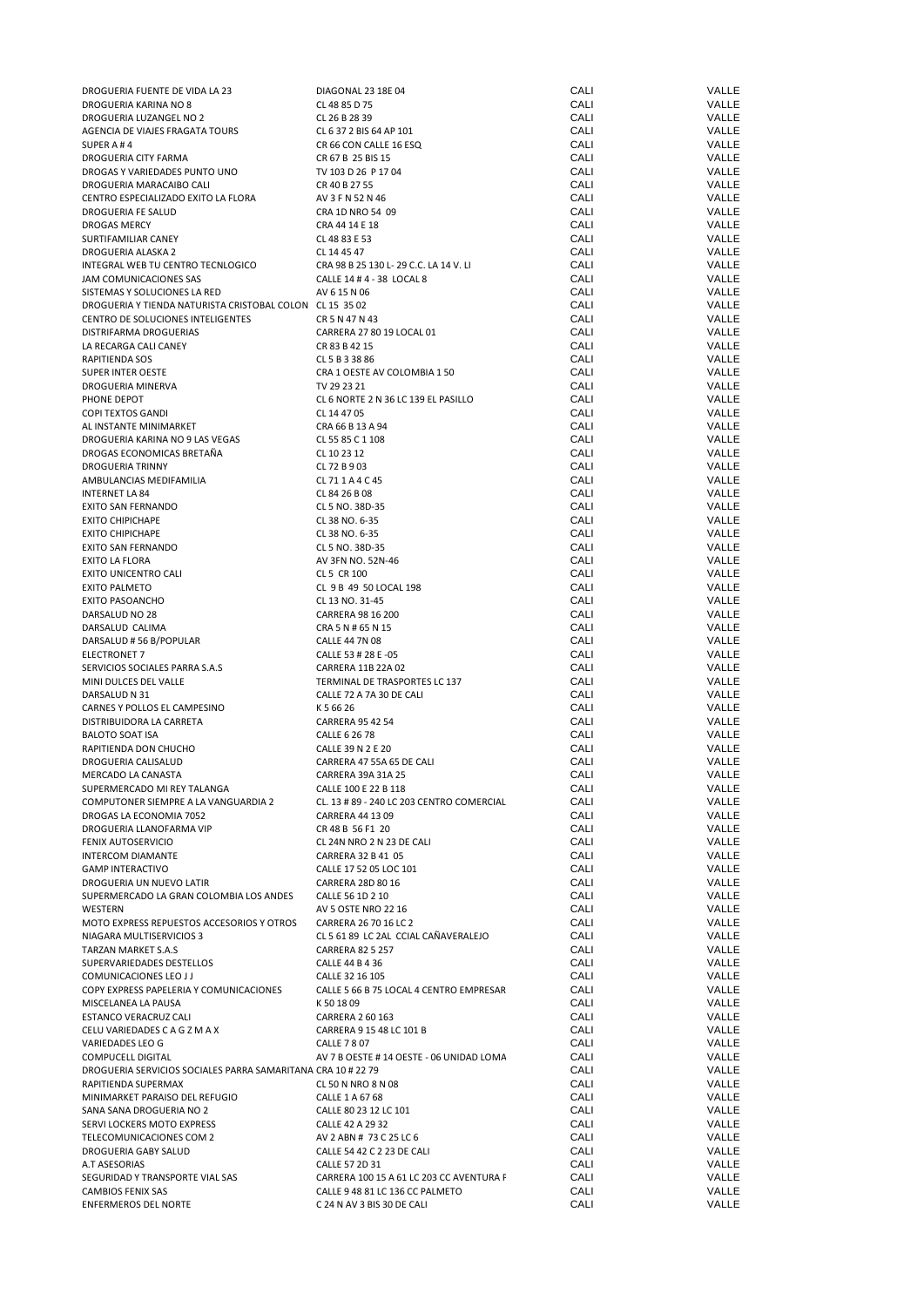| DROGUERIA BIEN Y SALUD                                                   | CRA 85 A # 45 10 LOCAL 200                   | CALI | VALLE |
|--------------------------------------------------------------------------|----------------------------------------------|------|-------|
| CONTROL CAR COSMOCENTRO                                                  | CL 5 # 50 104 PISO 1 PARQUEADERO CUBIER1     | CALI | VALLE |
| YOVANNI ZEA SOLIS                                                        | CALLE 73 1 D 59                              | CALI | VALLE |
|                                                                          |                                              |      |       |
| COMERCIALIZADORA BRISAJO                                                 | CARRERA 23 A 11 A 36                         | CALI | VALLE |
| MEDICAMENTOS ECONOMICOS DROGUERIAS                                       | <b>CARRERA 10 7 75</b>                       | CALI | VALLE |
| FARMACIA ECONOMIK                                                        | CALLE 44 26 K 33                             | CALI | VALLE |
| VARIEDADES A J                                                           | CALLE 112 26 Q 60 LOCAL 101                  | CALI | VALLE |
| DISTRIFARMA DROGUERIA                                                    | CARRERA 27 80 19 LOCAL 1                     | CALI | VALLE |
|                                                                          |                                              |      |       |
| <b>DISTRALL</b>                                                          | CARRERA 39 17 61                             | CALI | VALLE |
| VARIEDADES Y PAPELERIA EL GORDO                                          | CALLE 37 34 58                               | CALI | VALLE |
| SANA T DROGUERIA N 2                                                     | CALLE 38 N 5 N 30 NORTE APT 001              | CALI | VALLE |
| DROGUERIA VENUS DE CALI NO 3                                             | CARRERA 16 52 06                             | CALI | VALLE |
| <b>DISTRIMEG</b>                                                         | CALLE 32 A 11 G 08                           | CALI | VALLE |
|                                                                          |                                              |      |       |
| DROGUERIAS SURTIFARMA NRO 1                                              | <b>CARRERA 7 15 02</b>                       | CALI | VALLE |
| DROGUERIAS SURTIFARMA N 2                                                | AVENIDA 3 N 35 A N 03                        | CALI | VALLE |
| FOTO PASAPORTE PRISMA                                                    | CALLE 9 6 30                                 | CALI | VALLE |
| FARMALUTI DROGUERIA                                                      | CARRERA 8 76 141                             | CALI | VALLE |
|                                                                          |                                              |      |       |
| SOD@.COM CENTRO ESPECIALIZADO EN RECAUDO Y P. CALLE 33 C 26 04           |                                              | CALI | VALLE |
| DROGAS ECOFARMA S H                                                      | CRA 27 NRO 72V - 02                          | CALI | VALLE |
| PRISMA.NET                                                               | CR. 1 NRO. 36 - 26 C.C. LA ESTACION          | CALI | VALLE |
| COMPUTELLO                                                               | CRA 44 NRO 14 40                             | CALI | VALLE |
|                                                                          |                                              | CALI |       |
| DROGUERIA SUPER SALUD TYT                                                | CRA 27 # 112 10                              |      | VALLE |
| MAKARIOS COMUNICACIONES                                                  | CRA 41 B NRO 49 75                           | CALI | VALLE |
| CELUGAMA LABORATORIO TECNICO                                             | AV 6 NORTE 16-09 LOCAL 06 CENTRO VERS/       | CALI | VALLE |
| CAMBIONET.NET                                                            | CRA 50 # 5 A - 66 LOCAL 248                  | CALI | VALLE |
|                                                                          |                                              |      |       |
| ONE EASY STOP ENVIOS Y RECAUDOS                                          | <b>CALLE 56 2 75</b>                         | CALI | VALLE |
| MISCELANEA ALEX JR                                                       | CARRERA 92 45 13                             | CALI | VALLE |
| <b>INTERLADO</b>                                                         | DIAGONAL 51 4 21                             | CALI | VALLE |
| SANEY                                                                    | CLL 15 # 3 10                                | CALI | VALLE |
|                                                                          |                                              |      |       |
| PAGATODO.COM                                                             | KR 26 D # 73 A - 25                          | CALI | VALLE |
| MULTISERVICIOS LA FORTUNA                                                | CARRERA 8 78 10 ESQUINA                      | CALI | VALLE |
| CONTROLCAR CENTENARIO                                                    | CALLE 5 #50-103 PISO 2 CC COSMOCENTRO F      | CALI | VALLE |
| DROGUERIA NICOLAS                                                        | CL 82 27 D 139                               | CALI | VALLE |
|                                                                          |                                              |      |       |
| DROGAS FARMATOTAL                                                        | CL 26B NRO 31 A 46                           | CALI | VALLE |
| STO 139 LA BASE                                                          | CRA 8 N° 58 - 100                            | CALI | VALLE |
| STO 140 AV. TERCERA NORTE                                                | AV. 3 NORTE N° 57 N 100                      | CALI | VALLE |
| UNIDOS PIÑATERIA Y DETALLES                                              | CALLE 73 3 A 75                              | CALI | VALLE |
|                                                                          |                                              |      |       |
| DISTRIBUIDORA DE OCCIDENTE LA 23 S.A.S                                   | CRA 83 # 26 16                               | CALI | VALLE |
| NATURA S Y B                                                             | CALLE 82 # 3 BN - 61                         | CALI | VALLE |
| DROGUERIA GABY SALUD EL BOSQUE                                           | KR4C#64A05                                   | CALI | VALLE |
| <b>VARIEDADES DEMI</b>                                                   | AV 42 OESTE # 11-24                          | CALI | VALLE |
|                                                                          |                                              |      |       |
| VARIEDADES CLAIZU                                                        | <b>CARRERA 3 11 44</b>                       | CALI | VALLE |
| MULTISERVICIOS JOSHUA                                                    | CALLE 50 28B 22                              | CALI | VALLE |
| PAPELESCOPAPELERIA Y MAS                                                 | CALLE 27 # 43 A 33 LC 101                    | CALI | VALLE |
| CENTRAL PHONE CALI                                                       | CR 6 11 34                                   | CALI | VALLE |
|                                                                          |                                              |      |       |
| ABE CONSULTORES                                                          | CL 14 # 5 - 24 LC 3 - 20 B 1                 | CALI | VALLE |
| LINAGE WEB OESTE                                                         | AVENIDA 50ESTE 23 33                         | CALI | VALLE |
| SUPERTIENDAS Q.A.P.                                                      | CL 9 OESTE AVENIDA #41 A 12                  | CALI | VALLE |
| MEGACOPIAS MELENDEZ                                                      | CALLE 4 # 93 - 29                            | CALI | VALLE |
|                                                                          |                                              |      |       |
| ACCESORIOS M & S                                                         | CRA1E # 61-95                                | CALI | VALLE |
| INTEGRAL WEB TU CENTRO TECNOLOGICO                                       | CRA 98 B 25 130 LC 29                        | CALI | VALLE |
| SERVICIOS Y COMUNICACIONES YENY                                          | CL 71 A # 28 - 92 LC 101                     | CALI | VALLE |
| AUTOSERVICIO Y TIENDAS AL COSTO                                          | KR 26 M3 # 122 - 07                          | CALI | VALLE |
|                                                                          |                                              |      |       |
| DROGUERIA SAN MARCOS DEL VALLE                                           | CRA 26   # 95 04                             | CALI | VALLE |
| ALIANZA POR LA VIDA                                                      | CALLE 44 NORTE 2E 17                         | CALI | VALLE |
| MULTISERVICIOS CHAPAL                                                    | AVENIDA 15 OESTE 7 OESTE 20 AGUACATAL        | CALI | VALLE |
| YANIRA ZURLAY MUÑOZ CARVAJAL                                             | CALLE 73 1 F 36                              | CALI | VALLE |
|                                                                          | CALLE 33 A 17 G 47                           |      |       |
| LUQUICREAM                                                               |                                              | CALI | VALLE |
| PAINTCOP                                                                 | AVENIDA 5 OESTE 1981                         | CALI | VALLE |
| TU OFICINA                                                               | CARRERA 38 A 14 11 LOCAL 02                  | CALI | VALLE |
| FARMATODO LIMONAR                                                        | CALLE 10 # 6 - 22                            | CALI | VALLE |
| <b>FARMATODO LA FLORA</b>                                                | CALLE 44 # 4 B 78                            | CALI | VALLE |
|                                                                          |                                              |      |       |
| SERVICIOS-INTERNET COLOMBIATEL                                           | CALLE 17 N 5 N 41                            | CALI | VALLE |
| YAZCONNECTION.COM                                                        | CLL 5 # 50 103 LC Y2 CC. COSMOCENTRO         | CALI | VALLE |
| SUPERPRONTO MINIMARKET CIUDAD MELENDEZ                                   | CALLE 60 N 98 C 43 LOCAL 9                   | CALI | VALLE |
| SISTEMAS ONLINE CEL                                                      | CL 5 # 50 - 103 PI 2 LC 2 D 22 C CIAL COSMOC | CALI | VALLE |
|                                                                          |                                              |      |       |
| <b>COMPUTEC CALI</b>                                                     | CRA 27 A TV 103 - 95                         | CALI | VALLE |
| <b>BLACBERRY 2</b>                                                       | CRA 7 C # 70 - 80                            | CALI | VALLE |
| <b>INTERNET VICTOR</b>                                                   | CRA 39 NRO 55 A - 01                         | CALI | VALLE |
| <b>BLACKBERRY CELL</b>                                                   | CALLE 80D NRO 22 - 136                       | CALI | VALLE |
| DESPENSA DE LA HACIENDA                                                  | CALLE 14 N 69 - 29 LOCAL 1                   | CALI | VALLE |
|                                                                          |                                              |      |       |
| MERQUEO SAS - HACIENDA                                                   | CR 69 # 13 B 73                              | CALI | VALLE |
| SUPERMARKET LA FAMILIA                                                   | KR 87#48A48                                  | CALI | VALLE |
| MOBILE ACCESORIOS                                                        | AV 6 A NORTE # 22 N - 36                     | CALI | VALLE |
| SERVICIOS A & Y                                                          | CL 72 F # 3 NORTE 03                         | CALI | VALLE |
|                                                                          |                                              |      |       |
| SERVICIO INTEGRADO CANAAN                                                | KR 9 # 21 - 70                               | CALI | VALLE |
| MISCELANEA Y PAPELERIA TATIS                                             | LA BUITRERA KM 3 CALLEJON LA MEGA            | CALI | VALLE |
| VARIEDADES A & L                                                         | CALLE 9 OESTE # DG 50 - 32                   | CALI | VALLE |
| MERCAFACIL MINIMARKET                                                    | CR 69 # 20 - 61 LC 8 TORRE 5 HACIENDA REAL   | CALI | VALLE |
|                                                                          |                                              |      |       |
| DROGUERIA. SERVICIOS SOCIALES PARRA SANTA BARB, CL 65 4 C 09             |                                              | CALI | VALLE |
| <b>CENTRAL PHONE CALI</b>                                                | <b>CARRERA 7 10 14</b>                       | CALI | VALLE |
| DROGAS ECONOMICAS SANTA MONICA                                           | AV 6 NORTE # 28N - 60                        | CALI | VALLE |
| SERVIPUNTO EL CANEY                                                      | CLL 48 # CR 85 D # 48 56 LC 6                | CALI | VALLE |
|                                                                          |                                              |      |       |
| AMC FERRETERIA SERVICIOS Y MANTENIMIENTOS INTI CALLE 62 # 2 A NORTE - 81 |                                              | CALI | VALLE |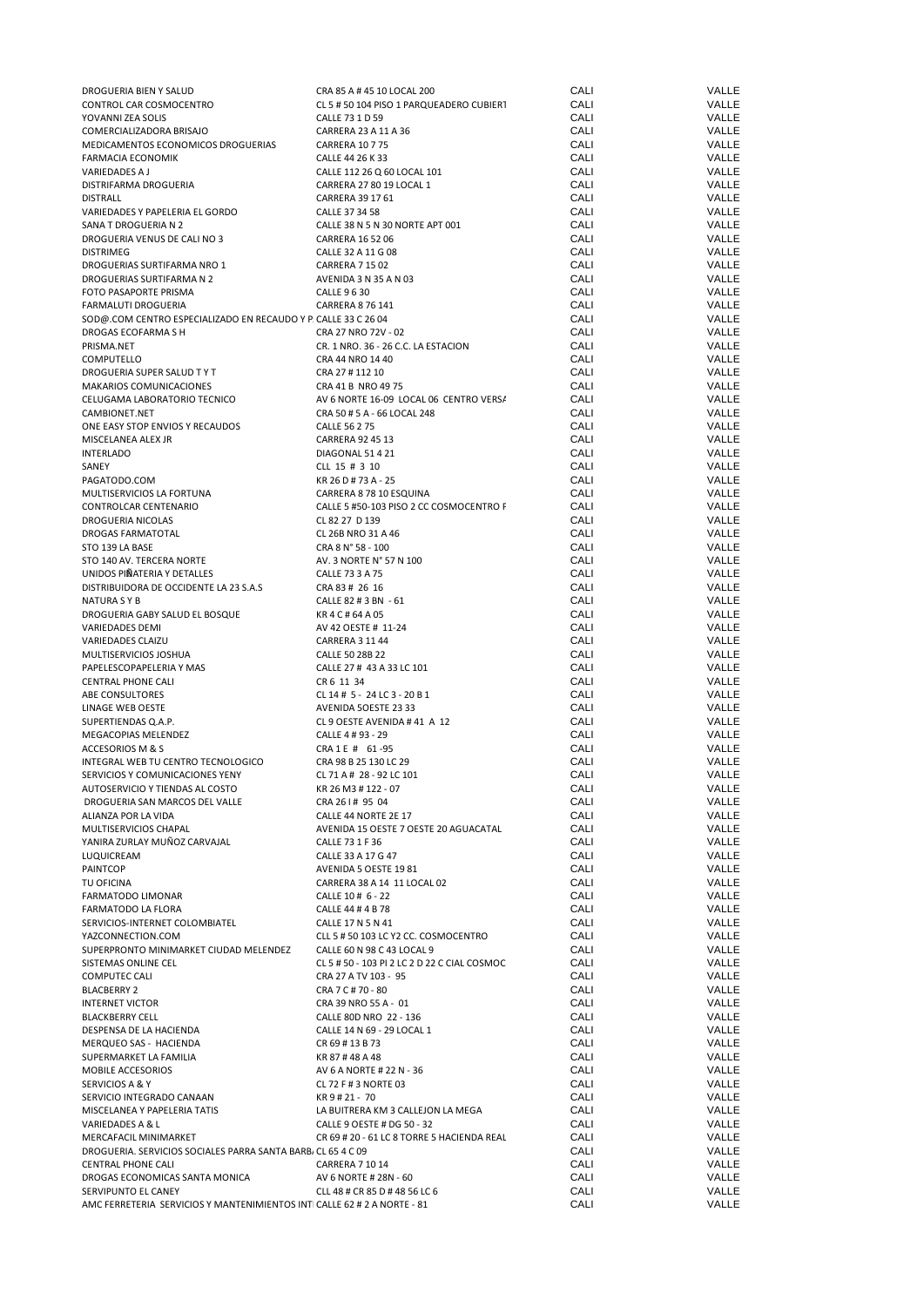| SOLUCION GLOBAL CALI                                                    | KR 1 N 61 A 30 LC 51                                           | CALI                   | VALLE                            |
|-------------------------------------------------------------------------|----------------------------------------------------------------|------------------------|----------------------------------|
| MUNDO MOVIL JL                                                          | KR 41 B 40 - 18                                                | CALI                   | VALLE                            |
| <b>AGITRAMITES</b>                                                      | CALLE 52 # 2 C - 34                                            | CALI                   | VALLE                            |
| <b>FARMATODO UNICENTRO CALI</b>                                         | CARRERA 100 # 5 - 169 LC 250                                   | CALI                   | VALLE                            |
| FARMATODO CHIPICHAPE                                                    | CLL 38 # 6 - 45 LC 402 Y 402 A                                 | CALI                   | VALLE                            |
| MOVIL ACCESORIOS                                                        | CL 1 # 47 - 67 LC 49                                           | CALI                   | VALLE                            |
| <b>FARMATODO CIUDAD JARDIN</b>                                          | CR 105 #15 B 01                                                | CALI                   | VALLE                            |
| MERCALOTERIAS SANTA ELENA PUNTO 43                                      | CALLE 14 C 25 16                                               | CALI                   | VALLE                            |
| MERCALOTERIAS BOCHALEMA PUNTO 44                                        | CARRERA 112 25 53                                              | CALI                   | VALLE                            |
| <b>FARMATODO VERSALLES</b>                                              | AV 4 N 19-35                                                   | CALI                   | VALLE                            |
| <b>FARMATODO GRANADA</b>                                                | CALLE 18N # 8N-44                                              | CALI                   | VALLE                            |
| FARMATODO AV DEL RIO                                                    | CRR 1 # 1 OESTE -50                                            | CALI                   | VALLE                            |
| PAPELERIA RODRIGUEZ ZAFRA                                               | <b>CALLE 4525</b>                                              | <b>CALIFORNIA</b>      | SANTANDER                        |
| DROGUERIA CALIMA DARIEN                                                 | CL 11 6 34                                                     | <b>CALIMA</b>          | VALLE                            |
| DROGUERIA NATURFARMA LA FAVORITA                                        | CRA 7 LC 4 GALERIA DARIEN                                      | <b>CALIMA</b>          | VALLE                            |
| <b>FAR Y SALUD</b>                                                      | CLL 7 # 11-06                                                  | <b>CALIMA</b>          | VALLE                            |
|                                                                         |                                                                |                        |                                  |
| DROGUERIA EL LAGO CALIMA                                                | CR 7 # 6 - 60                                                  | <b>CALIMA</b>          | VALLE                            |
| <b>KOMPRAR</b>                                                          | CL 10 N 6 - 45 P 2                                             | <b>CALIMA</b>          | VALLE                            |
| SERVIDISTRIBUCIONES CALOTO                                              | CRA 5 11 16                                                    | <b>CALOTO</b>          | <b>CAUCA</b>                     |
| DEPOSITO DE MATERIALES MONTOYA BARRERA                                  | CARRERA 11 10 66                                               | CAMPAMENTO             | <b>ANTIOQUIA</b>                 |
| REPUESTO MOTO VALLE                                                     | CALLE 9 1 B 135                                                | CAMPO DE LA CRUZ       | <b>ATLANTICO</b>                 |
| ESTANCO LA OCHO DE CAMPO DE LA CRUZ                                     | CALLE 8 # 6 A 38 EN CAMPO DE LA CRUZ                           | CAMPO DE LA CRUZ       | <b>ATLANTICO</b>                 |
| DROGAS CAMPOALGRE                                                       | CR 9 19 70                                                     | CAMPOALEGRE            | <b>HUILA</b>                     |
| FARMACIA COPIFARMA                                                      | CALLE 18 8 64                                                  | CAMPOALEGRE            | <b>HUILA</b>                     |
| MULTIPAGOS LAS MARIAS                                                   | CARRERA 8 NO 18 16                                             | CAMPOALEGRE            | <b>HUILA</b>                     |
| DROGUERIA LA ESTRELLA ROJA                                              | CARRERA 5 NO 17 42                                             | CAMPOALEGRE            | <b>HUILA</b>                     |
| SALA DE INTERNET MICHELL                                                | CARRERA 4346                                                   | CANALETE               | <b>CORDOBA</b>                   |
| TELE CAMPESTRE                                                          | MZ 3 CS 2                                                      | CANDELARIA             | VALLE                            |
| SERVICIOS SOCIALES PARRA PC                                             | MZ 2 CASA 66 ESQUINA                                           | CANDELARIA             | VALLE                            |
| <b>RESELL STIVEN</b>                                                    | CL 9 7 07                                                      | CANDELARIA             | VALLE                            |
| OLIMPICA CANDELARIA                                                     | CR 8 9 13 17 21                                                | CANDELARIA             | VALLE                            |
| TIENDA EL PUEBLO NO 1 DE CANDELARIA                                     | CARRERA 11 11 37                                               | CANDELARIA             | <b>ATLANTICO</b>                 |
| SERVICIOS SOCIALES PARA PC 2                                            | MZ 10 CASA 083 LOCAL # 1 K 37 # 19 80                          | CANDELARIA             | VALLE                            |
| DARSALUD N 29                                                           | CALLE 14 NRO 11 08 VILLAGORGONA                                | CANDELARIA             | VALLE                            |
|                                                                         |                                                                | CANDELARIA             | VALLE                            |
| MULTISERVICIOS J & D LA AVENIDA                                         | CLL 5 # 6 A 26                                                 |                        |                                  |
| <b>FERREMATERIALES JG</b>                                               | CLL 19 B # 14-04                                               | CANDELARIA             | VALLE                            |
| <b>NEYLAND TOURS</b>                                                    | CLL 9 # 10 71                                                  | CANDELARIA             | VALLE                            |
| DROGAS ECOMONICAS LA ALDEA                                              | CALLE 21 # 8 A - 34 LOCAL 6                                    | CANDELARIA             | VALLE                            |
| <b>NEW</b>                                                              | <b>CALLE1 4 47</b>                                             | CANTAGALLO             | <b>BOLIVAR</b>                   |
| DROGUERIA SU SALUD MANAGRU                                              | VILLA DEL PRADA - MANAGRU                                      | CANTON DEL SAN PABLO   | <b>CHOCO</b>                     |
| DROGUERIA COLOMBIA                                                      | CARRERA 30 # 30 - 52 PARQUE PRINCIPAL CA                       | CAÑASGORDAS            | <b>ANTIOQUIA</b>                 |
| PAPELERIA CELMIS                                                        | CARRERA 4857                                                   | <b>CAPARRAPI</b>       | <b>CUNDINAMARCA</b>              |
| COMUNICACEL CENTRO DE SERVICIOS                                         | CR41A10                                                        | <b>CAPITANEJO</b>      | SANTANDER                        |
| <b>D'LUCY</b>                                                           | CR 21 20 49                                                    | CARACOLI               | <b>ANTIOQUIA</b>                 |
| ALMACEN MERCOSITAS                                                      | CRA CORDOBA 1930                                               | CARAMANTA              | <b>ANTIOQUIA</b>                 |
| ANA JUDITH PINZON MEZA                                                  | CARRERA 3 2 13                                                 | CARCASI                | SANTANDER                        |
| DROGUERIA FATIMA CAREPA                                                 | CL 80 76 31                                                    | CAREPA                 | <b>ANTIOQUIA</b>                 |
| <b>EXITO CAREPA</b>                                                     | CENTRO COMERIAL LAS PLAYAS COMUNA EL                           | CAREPA                 | <b>ANTIOQUIA</b>                 |
| FARMACIA PASTEUR CAREPA                                                 | CR 80 68 40 LC 112 CC LAS PLAYAS                               | CAREPA                 | <b>ANTIOQUIA</b>                 |
| DROGUERIA CRUZ VERDE N 2                                                | CL 80 70 11                                                    | <b>CAREPA</b>          | <b>ANTIOQUIA</b>                 |
| <b>DROGUERIA CRUZ VERDE</b>                                             | CL 80 73 29                                                    | CAREPA                 | <b>ANTIOQUIA</b>                 |
| AUTOSERVICIO MERCAMAZ AQUI EU                                           | CRA 5 5 52                                                     | <b>CARMEN APICALA</b>  | <b>TOLIMA</b>                    |
| AUTOSERVICIO MERCAMAZ AQUI E.U.                                         | CARRERA 5 5 52                                                 | CARMEN APICALA         | TOLIMA                           |
| DROGAS SAN JOSE C.P                                                     | CL 3 3 30                                                      | CARMEN DE CARUPA       | <b>CUNDINAMARCA</b>              |
| VARIEDADES LA MEJOR DEL DARIEN                                          | <b>CALLE PRINCIPAL</b>                                         | CARMEN DEL DARIEN      | <b>CHOCO</b>                     |
| OLIMPICA SDO 24 HRS LA PL                                               | C.C. LA PLAZUELA DIAG.31                                       | CARTAGENA              | <b>BOLIVAR</b>                   |
| OLIMPICA STO 610                                                        | CRA 3A NO.5-381                                                | CARTAGENA              | <b>BOLIVAR</b>                   |
| MINI MERCADO RESTAURANTE Y TERRAZA MI VAQUIT/ DG 31 81B 96 SAN FERNANDO |                                                                | CARTAGENA              | <b>BOLIVAR</b>                   |
|                                                                         |                                                                | CARTAGENA              | <b>BOLIVAR</b>                   |
| SAO SAN FELIPE                                                          | CL 29 B 17 109                                                 |                        |                                  |
| MISCELANEA Y DROGUERIA BRESCIA<br>STO 109 BUENOS AIRES                  | CONJ RES SAN JUAN BL 8 APTO 1 B<br>TR 54 41 241                | CARTAGENA<br>CARTAGENA | <b>BOLIVAR</b><br><b>BOLIVAR</b> |
|                                                                         |                                                                |                        |                                  |
| SUPER ALMACENES CASA COMERCIAL SOLUCIONES EN CL 29 C 25 C 76 P 1 LC 6   |                                                                | CARTAGENA              | <b>BOLIVAR</b>                   |
| DROGUERIA DEL NORTE #1                                                  | CENTRO MEDICO BOCAGRANDE LC 7                                  | CARTAGENA              | <b>BOLIVAR</b>                   |
| DROGUERIA DEL NORTE #4                                                  | AV VENEZUELA EDIF DAVID PLANTA BAJA                            | CARTAGENA              | <b>BOLIVAR</b>                   |
| SUPER ALMACENES CASA COMERCIAL SOLUCIONES EN DG 31 75 55 LC 4           |                                                                | CARTAGENA              | <b>BOLIVAR</b>                   |
| EN EFECTIVO SAN FRANCISCO                                               | CL DEL CABO 10 75 P 1 APTO 12                                  | CARTAGENA              | <b>BOLIVAR</b>                   |
| EN EFECTIVO EL CASTILLO REAL                                            | MATUNA AVENIDA VENEZUELA EDIFICIO SAN                          | CARTAGENA              | <b>BOLIVAR</b>                   |
| SUPER ALMACENES CASA COMERCIAL SOUCIONES EN I CL 30 66 32 P 1 LC 3      |                                                                | CARTAGENA              | <b>BOLIVAR</b>                   |
| SUPER ALMACENES CASA COMERCIAL SOLUCIONES EN DG 31 71 55 LC 3           |                                                                | CARTAGENA              | <b>BOLIVAR</b>                   |
| EN EFECTIVO SAN BASILIO                                                 | MATUNA AVENIDA VENEZUELA EDIFICIO SAN                          | CARTAGENA              | <b>BOLIVAR</b>                   |
| JUMBO CARIBE PLAZA                                                      | AV EL LAGO CL 25                                               | CARTAGENA              | <b>BOLIVAR</b>                   |
| A & G MOVILES COMUNICACIONES E U                                        | CL 23 49 B 43 ALTOS DE ZARAGOCILLA                             | CARTAGENA              | <b>BOLIVAR</b>                   |
| DROG OLIMPICA BOCAGRANDE                                                | CRA 2 NO- 12-37                                                | CARTAGENA              | <b>BOLIVAR</b>                   |
| DROGUERIA EL CONSULADO                                                  | CL 29 57 150                                                   | CARTAGENA              | <b>BOLIVAR</b>                   |
| OLIMPICA 107                                                            | CLL 32 N. 20-128                                               | CARTAGENA              | <b>BOLIVAR</b>                   |
| OLIMPICA SAO 105                                                        | DIAG 31 N. 71-130                                              | CARTAGENA              | <b>BOLIVAR</b>                   |
| FULL MART LAS AMERICAS                                                  | MAMONAL KM 6 PARQUE INDUSTRIAL LAS A                           | CARTAGENA              | <b>BOLIVAR</b>                   |
| LA ECONOMIA DROGUERIA N 630                                             | MANGA 4TA AV LA ESAMBLEA 29 04                                 | CARTAGENA              | <b>BOLIVAR</b>                   |
| LA ECONOMIA DROGUERIA N 603                                             | CL 1A 2 32                                                     | CARTAGENA              | <b>BOLIVAR</b>                   |
| DROGAS LA ECONOMIA N 677                                                | CR 2 4 15 EDIF ANTILLANA                                       | CARTAGENA              | <b>BOLIVAR</b>                   |
| DROGUERIA DEL NORTE #2                                                  | CC BADILLO LC 101                                              | CARTAGENA              | <b>BOLIVAR</b>                   |
| <b>GRUPO EMPRESARIAL VYSA</b>                                           | CARACOLES MZ 43 LT 11 ETAPA 1                                  | CARTAGENA              | <b>BOLIVAR</b>                   |
|                                                                         |                                                                | CARTAGENA              |                                  |
| CARULLA SANTA LUCIA<br>CARULLA VILLA SUSANA                             | CEN.CCIAL SANTALUCIA LCL 107<br>AVE.MIRAMAR CON CLL REAL MANGA | CARTAGENA              | <b>BOLIVAR</b><br><b>BOLIVAR</b> |
|                                                                         |                                                                |                        |                                  |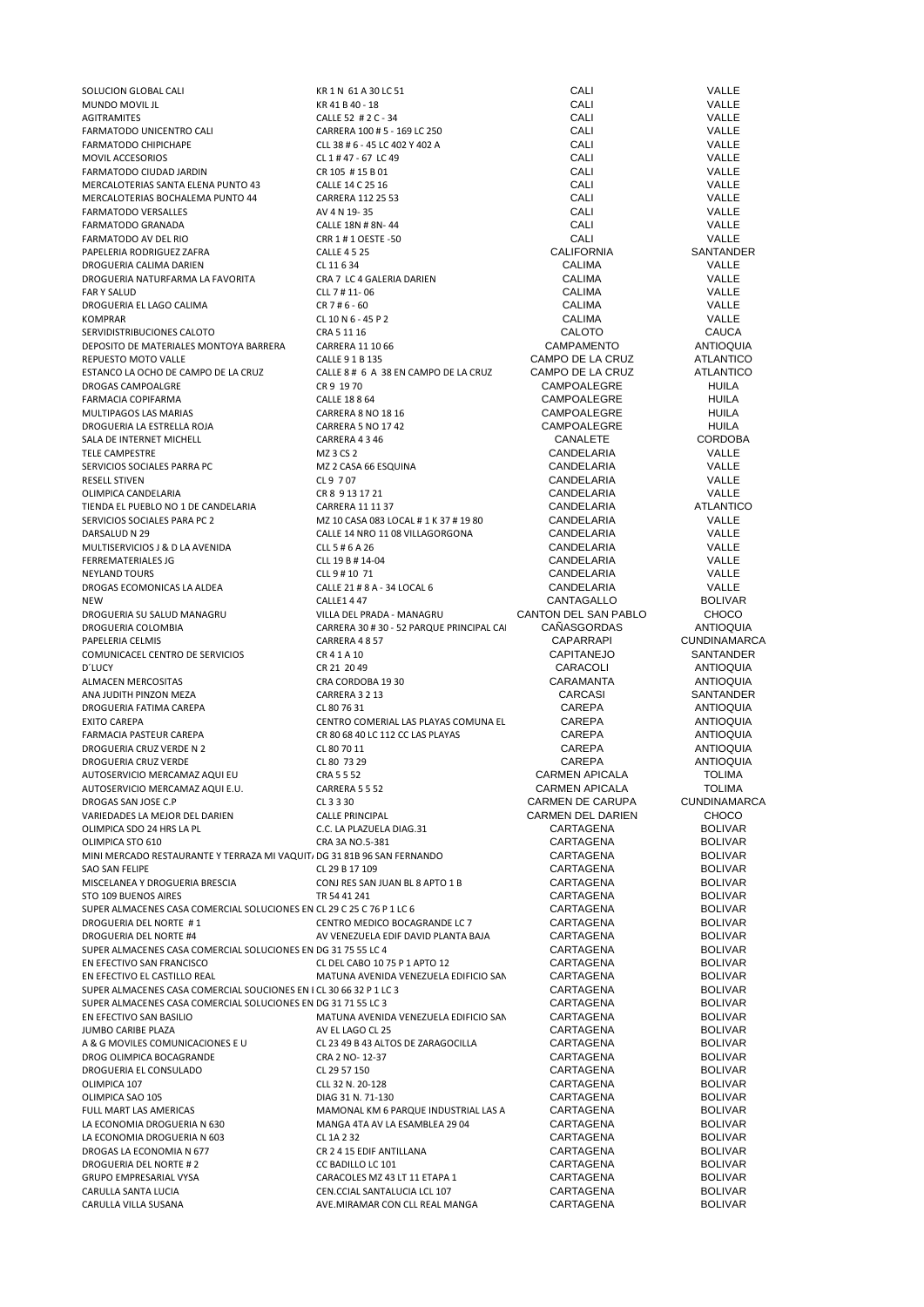| CARULLA CASTILLO                                                                       | CRA 4 6 12 BOCAGRANDE                       | CARTAGENA            | <b>BOLIVAR</b> |
|----------------------------------------------------------------------------------------|---------------------------------------------|----------------------|----------------|
| FARMACIA PASTEUR BOCAGRANDE                                                            | BOCAGRANDE CRA 2 6 106 LC 1                 | CARTAGENA            | <b>BOLIVAR</b> |
| FARMACIA PASTEUR CARIBE PLAZA                                                          | CENTRO COMERCIAL CARIBE PLAZA PIE DE LA     | CARTAGENA            | <b>BOLIVAR</b> |
|                                                                                        |                                             |                      |                |
| LA OFICINA.NET.COM                                                                     | BOCAGRANDE CRA 2 4 46 LC 1                  | CARTAGENA            | <b>BOLIVAR</b> |
| CIBER SERVICIOS DE LA COSTA                                                            | TV 54 N0 30 - 769 LOCAL 7 CENTRO COMERC     | CARTAGENA            | <b>BOLIVAR</b> |
| <b>DROGUERIA SUPERIOR</b>                                                              | MZ Q LOTE 7 BLAS DE LEZO                    | CARTAGENA            | <b>BOLIVAR</b> |
| SUPER ALMACENES CASA COMERCIAL SOLUCIONES EN DG 31 71 85 LC 5                          |                                             | CARTAGENA            | <b>BOLIVAR</b> |
| SUPER ALMACENES CASA COMERCIAL SOLUCIONES EN DG 31 71 35 LC 2 APTO 2                   |                                             | CARTAGENA            | <b>BOLIVAR</b> |
|                                                                                        |                                             |                      |                |
| DROGUERIA ESPAÑA LA 30                                                                 | AV EL CONSULADO CL 30 50 A 136              | CARTAGENA            | <b>BOLIVAR</b> |
| SUPER ALMACENES CASA COMERCIAL SOLUCIONES                                              | K 100 38 13 SAN JOSE DE LOS CAMPANOS        | CARTAGENA            | <b>BOLIVAR</b> |
| FARMACIA PASTEUR EL BOSQUE                                                             | NUEVO BOSQUE TV 53 A DG 29 C LC 25 A CC     | CARTAGENA            | <b>BOLIVAR</b> |
| OLIMPICA 115                                                                           | TV 53 A 29 44                               | CARTAGENA            | <b>BOLIVAR</b> |
|                                                                                        |                                             |                      |                |
| OLIMPICA 104                                                                           | AV PEDRO DE HEREDIA                         | CARTAGENA            | <b>BOLIVAR</b> |
| OLIMPICA 110                                                                           | CRA 3 ESTE 201 19 SUR                       | CARTAGENA            | <b>BOLIVAR</b> |
| OLIMPICA 106                                                                           | CRA 1738 A TORICES                          | CARTAGENA            | <b>BOLIVAR</b> |
| OLIMPICA 113                                                                           | DG 32 80 33                                 | CARTAGENA            | <b>BOLIVAR</b> |
|                                                                                        |                                             |                      |                |
| OLIMPICA 114                                                                           | TV 54 106 99                                | CARTAGENA            | <b>BOLIVAR</b> |
| OLIMPICA 101                                                                           | CL 1 DE BADILLO 35 36                       | CARTAGENA            | <b>BOLIVAR</b> |
| OLIMPICA 102                                                                           | CRA 9 32 58                                 | CARTAGENA            | <b>BOLIVAR</b> |
| OLIMPICA 108                                                                           | AV CRISANTO LUQUE DG 22                     | CARTAGENA            | <b>BOLIVAR</b> |
|                                                                                        |                                             |                      |                |
| DROGAS DEL NORTE N 6                                                                   | BOCAGRANDE AV SAN MARTIN 8 153              | CARTAGENA            | <b>BOLIVAR</b> |
| DROGUERIAS DEL NORTE N 8                                                               | CR 18 25 142 LOCAL 2                        | CARTAGENA            | <b>BOLIVAR</b> |
| CENTRO VIA ESPECIALIZADO MALL PLAZA                                                    | CR 131 3 45 CHANBACU MALL PLAZA             | CARTAGENA            | <b>BOLIVAR</b> |
| <b>COMUNICACIONES Y SERVICIOS</b>                                                      | MZ 35 LOTE 31 ETAPA 2A                      | CARTAGENA            | <b>BOLIVAR</b> |
|                                                                                        |                                             |                      |                |
| MATRIXCOM                                                                              | MZ D LT 22 CIUDAD SEVILLA                   | CARTAGENA            | <b>BOLIVAR</b> |
| CARULLA LAS RAMBLAS                                                                    | KILOMETRO 10 ENTRADA AL MAR CC RAMBL        | CARTAGENA            | <b>BOLIVAR</b> |
| DROGUERIA LA CASCADA                                                                   | CL 45 CR 33 A 30                            | CARTAGENA            | <b>BOLIVAR</b> |
| CIBER SERVICIOS DE LA COSTA                                                            | TV 54 N0 30 - 769 LOCAL 7 CENTRO COMERC     | CARTAGENA            | <b>BOLIVAR</b> |
|                                                                                        |                                             |                      |                |
| DURAN Y MARTINEZ ESTACION MOVIL JUNIN                                                  | BOSQUE TV 54 AV PRINCIPAL 21 A 23           | CARTAGENA            | <b>BOLIVAR</b> |
| EXITO SAN DIEGO                                                                        | CL 38 10 85                                 | CARTAGENA            | <b>BOLIVAR</b> |
| EXITO CASTELLANA                                                                       | C.C. PASEO CASTELLANA                       | CARTAGENA            | <b>BOLIVAR</b> |
| EXITO MATUNA                                                                           | AV VENEZUELA CR 35 9 41                     | CARTAGENA            | <b>BOLIVAR</b> |
|                                                                                        |                                             |                      |                |
| <b>EXITO CARTAGENA</b>                                                                 | AV PEDRO DE HEREDIA 69 75                   | CARTAGENA            | <b>BOLIVAR</b> |
| EXITO EJECUTIVO                                                                        | CLL 31 N. 57-106                            | CARTAGENA            | <b>BOLIVAR</b> |
| DROGUERIA LA MAGISTRAL PLUS                                                            | LOS JARDINES MZ H LOTE31                    | CARTAGENA            | <b>BOLIVAR</b> |
| CAFE LA ROSCA                                                                          | AV PEDRO HEREDIA SECTOR 4 VIENTOS # 50      | CARTAGENA            | <b>BOLIVAR</b> |
|                                                                                        |                                             |                      |                |
| DISTRIBUIDORA COSTANORTE                                                               | BOSQUE AV CRISANTO LUQUE # 47 70            | CARTAGENA            | <b>BOLIVAR</b> |
| FARMACIA PASTEUR SANTA LUCIA                                                           | CARRERA 71 54 315 LOCAL 1                   | CARTAGENA            | <b>BOLIVAR</b> |
| CONEXOS TAT MEGA PRADO                                                                 | DIAGONAL 21 30 238                          | CARTAGENA            | <b>BOLIVAR</b> |
| DROGAS DE LA CANDELARIA CLC                                                            | VILLAS DE LA CANDELARIA MZ. 4 L 42          | CARTAGENA            | <b>BOLIVAR</b> |
|                                                                                        |                                             | CARTAGENA            | <b>BOLIVAR</b> |
| ESTACION DE SERVICIO ESSO SAN FELIPE                                                   | AV PEDRO DE HEREDIA CON PASEO BOLIVAR       |                      |                |
| DROGAS MEGA EXPRESS NO 19 MINIMARKET                                                   | CALLE 28 NO 22 180 LC 1 EDF ANTONELLA BA    | CARTAGENA            | <b>BOLIVAR</b> |
| DROGMAX EXPRESS                                                                        | BLAS DE LEZO MANZANA F LOTE 1 LOCAL102      | CARTAGENA            | <b>BOLIVAR</b> |
| ESTACION DE SERVICIO EL MULERO CARTAGENA                                               | KM 15 VIA MAMONAL HACIA GAMBOTE             | CARTAGENA            | <b>BOLIVAR</b> |
| MULTISERVICIOS BAYUNCA                                                                 | CALLE 10 9 05                               | CARTAGENA            | <b>BOLIVAR</b> |
|                                                                                        |                                             |                      |                |
| MUNDO ARTES PAPELERIA                                                                  | CENTRO, CALLE DEL COLISEO # 5 24            | CARTAGENA            | <b>BOLIVAR</b> |
| OLIMPICA STO 118                                                                       | AVENIDA PEDRO DE HEREDIA 39 260             | CARTAGENA            | <b>BOLIVAR</b> |
| <b>DROGUERIA S 91</b>                                                                  | BOSQUE, AVE BUENOS AIRES DIAG 21D # 47      | CARTAGENA            | <b>BOLIVAR</b> |
| VARIEDADES Y PAPELERIA REYNET                                                          | CARRERA 100 31 47 30                        | CARTAGENA            | <b>BOLIVAR</b> |
|                                                                                        |                                             |                      |                |
| MAXI PHARMA EXPRESS                                                                    | CALLE 32 B 65 45 LC 13                      | CARTAGENA            | <b>BOLIVAR</b> |
| ABASTECEDORA Y ALMACEN MUNDO LLAVES                                                    | BARRIO MANGA, AV JIMENEZ 17 122 LOCAL :     | CARTAGENA            | <b>BOLIVAR</b> |
| FARMATODO CASTILLO GRANDE                                                              | <b>CARRERA 5 5 227</b>                      | CARTAGENA            | <b>BOLIVAR</b> |
| L & S TELECOMUNICACIONES                                                               | MANZANA 7 LT 28 ETAPA 2                     | CARTAGENA            | <b>BOLIVAR</b> |
|                                                                                        |                                             | CARTAGENA            |                |
| FARMATODO SAN MARTIN                                                                   | CARRERA 2 10 113 LOCAL 1                    |                      | <b>BOLIVAR</b> |
| FARMATODO MANGA                                                                        | AV CALLE REAL # 12 21                       | CARTAGENA            | <b>BOLIVAR</b> |
| SUPERTIENDAS Y DROGUERIAS OLIMPICA 120 SAN FERI CARRERA 83 22B 234                     |                                             | CARTAGENA            | <b>BOLIVAR</b> |
| SUPERTIENDAS Y DROGUERIAS OLIMPICA 119 LOS CAN CARRERA 92 91 45 SAN JOSE DE LOS CAMPAN |                                             | CARTAGENA            | <b>BOLIVAR</b> |
| DROGUERIA LA MAGISTRAL PLUS 2                                                          | LOS JARDINES MZ. H LOTE 31                  | CARTAGENA            | <b>BOLIVAR</b> |
|                                                                                        |                                             |                      |                |
| DROGUERIA PASTEUR MIO PLAZA                                                            | TRANSVERSAL 54 AVE LA CORDIALIDAD LC 11     | CARTAGENA            | <b>BOLIVAR</b> |
| COMERCIALIZADORA Y VARIEDADES K-STORE                                                  | BARRIO EL CAMPESTRE MZ 9 LOTE 12 ETAPA      | CARTAGENA            | <b>BOLIVAR</b> |
| CELUNAYIK                                                                              | MZ 66 LT 14 7 ETP PRIMER PISO LC 2 URB EL ( | CARTAGENA            | <b>BOLIVAR</b> |
| DROGUERIA GALENO 1                                                                     | BRR LA CONSOLATA SEC LOS ALCAZARES MZ       | CARTAGENA            | <b>BOLIVAR</b> |
|                                                                                        |                                             |                      | <b>BOLIVAR</b> |
| OLIMPICA CASTELLANA MALL                                                               | CLL 30 # 65 20 LOCAL 1                      | CARTAGENA            |                |
| AREA SOLUCIONES PUBLICITARIAS                                                          | PARQUE RESIDENCIAL EL COUNTRY MZA K LC      | CARTAGENA            | <b>BOLIVAR</b> |
| COPYPLANOS                                                                             | CL 32 8 33 PISO 1 LOCAL 27 CENTRO CARTAG    | CARTAGENA            | <b>BOLIVAR</b> |
| VARIEDADES SHALOM ELEIJEM 2                                                            | EL CARMELO CALLE BOGOTA M 30 L 21           | CARTAGENA            | <b>BOLIVAR</b> |
| FARMACIA PASTEUR EL LAGUITO                                                            | CLL 1 A 3-23 LOCAL 2 EDIFICIO CRISTOFORC    | CARTAGENA            | <b>BOLIVAR</b> |
|                                                                                        |                                             | CARTAGENA            | <b>BOLIVAR</b> |
| MISCELANEA CATAGO                                                                      | CRA 71 236 CC SHOPING CENTER LA PLAZUE      |                      |                |
| ALMACEN MULTISERVICIOS FREDONIA                                                        | CALLE 32 B 33 71 SECTOR FREDONIA            | CARTAGENA            | <b>BOLIVAR</b> |
| <b>ENLACES COM</b>                                                                     | CRA 4 4 15                                  | CARTAGENA DEL CHAIRA | CAQUETA        |
| RED MULTISERVICIOS DE COLOMBIA S.A CARTAGENA E CRA 5 NO 4 46 BRR CENTRO                |                                             | CARTAGENA DEL CHAIRA | CAQUETA        |
| LICORES LA 43 CARTAGO                                                                  |                                             | CARTAGO              | VALLE          |
|                                                                                        | CALLE 3 # 5 - 10                            |                      |                |
| COMUNICACIONES SAVIC E.U.                                                              | TV 8 13 09                                  | CARTAGO              | VALLE          |
| DROGUERIA HOSPITALARIA                                                                 | CL 2 3 A 64                                 | CARTAGO              | VALLE          |
| DROGUERIA MULTIDESCUENTOS DE CARTAGO                                                   | CR 4 18 02                                  | CARTAGO              | VALLE          |
| OLIMPICA CARTAGO                                                                       | CL 14 11 19 CCIAL SANTIAGO PLAZA            | CARTAGO              | VALLE          |
|                                                                                        |                                             |                      |                |
| OLIMPICA CARTAGO NO. 555                                                               | CL 10 6 85                                  | CARTAGO              | VALLE          |
| SUPER INTER AUTOSERVICIO CARTAGO                                                       | CRA 7 12 94                                 | CARTAGO              | VALLE          |
| DROGUERIA MULTIFAMILIAR DE CARTAGO                                                     | CL 9 10 95                                  | CARTAGO              | VALLE          |
| SUPERTIENDA OLIMPICA SA 556 CARTAGO                                                    | CL 16 4 06                                  | CARTAGO              | VALLE          |
|                                                                                        | CALLE 21 4 74                               | CARTAGO              | VALLE          |
| DROGUERIA EL LLANO SALUD Y VIDA                                                        |                                             |                      |                |
|                                                                                        |                                             |                      |                |
| DROGUERIA MEDICAR CARTAGO 7                                                            | CL 17 # 3 -03 BARRIO EL LLANO               | CARTAGO              | VALLE          |
| DROGAS EL TREBOL CARTAGO NRO 3                                                         | CARRERA 2 43 12                             | CARTAGO              | VALLE          |
| MULTIPAGAS CARTAGO                                                                     | CALLE 12 3 25                               | CARTAGO              | VALLE          |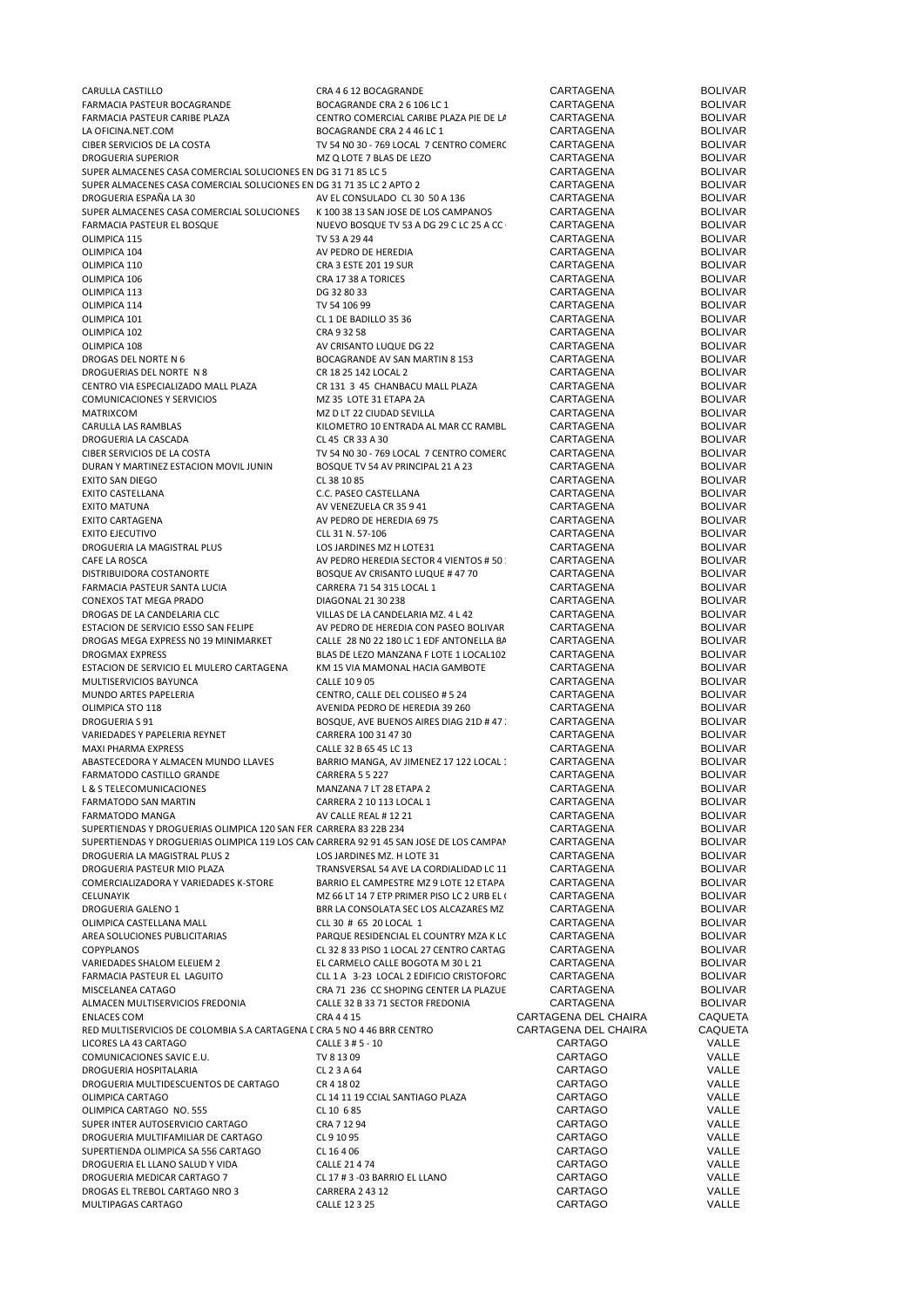| MULTIPAGAS SANTIAGO PLAZA                  | CALLE 14 11 19 LC 45 CC SANTIAGO PLAZA  | CARTAGO                  | VALLE               |
|--------------------------------------------|-----------------------------------------|--------------------------|---------------------|
| DROGUERIA MEDICAR CARTAGO 3                | CALLE 35 1 K 02 MZ 2 CS 1               | CARTAGO                  | VALLE               |
| DROGUERIA MEDICAR CARTAGO 5                | CL 11 CRA 61 Y 62 ZARAGOZA              | CARTAGO                  | <b>VALLE</b>        |
| DROGUERIA MEDICAR CARTAGO 4                | CARRERA 5A 21A 103 M 14 L 1             | <b>CARTAGO</b>           | VALLE               |
| <b>GH IMPRESIONES</b>                      | <b>CALLE 3 4 71</b>                     | CARTAGO                  | VALLE               |
| ESTACION DE SERVICIO SAN JERONIMO CARTAGO  | <b>CARRERA 21 4 B 27</b>                | <b>CARTAGO</b>           | VALLE               |
| SALOON LICORES                             | CL 10 NRO 15 - 20                       | <b>CARTAGO</b>           | VALLE               |
| <b>FERCHO EXPRESS</b>                      | CR 5 N 4 - 59 LC 1                      | <b>CARTAGO</b>           | VALLE               |
| <b>INTERCAMBULOS</b>                       | CR 2 NORTE # 29 - 11                    | <b>CARTAGO</b>           | VALLE               |
| ALMACEN NO 5                               | CALLE 2 NO 235 237 BRR 5 DE JULIO       | CARURU                   | <b>VAUPES</b>       |
| ALMACEN Y ACCESORIOS SURTIHOGAR            | CR 3 # 2 18                             | <b>CASABIANCA</b>        | <b>TOLIMA</b>       |
| DROGUERIA LA ECONOMICA D P                 | CRA 8 8 15 AV NUEVO MILENIO             | CASTILLA LA NUEVA        | META                |
| CYBERCORDOBA ALJHON                        | CR 8 CL 7 8                             | CASTILLA LA NUEVA        | META                |
| <b>FARMACIA PASTEUR CAUCA CENTRO</b>       | CRA 20 3 180 L 109 MODULO A CC CAUCA CE | <b>CAUCASIA</b>          | <b>ANTIOQUIA</b>    |
| DROGUERIA MACRODESCUENTOS NUMERO 2         | CRA 13 20 56                            | CAUCASIA                 | <b>ANTIOQUIA</b>    |
| DROGUERIA SUPERDESCUENTO I                 | CL 31 19 46 LAY                         | CAUCASIA                 | <b>ANTIOQUIA</b>    |
| DROGUERIA EL MIMI                          | CALLE 10 8 35                           | CAUCASIA                 | <b>ANTIOQUIA</b>    |
|                                            |                                         | CAUCASIA                 | <b>ANTIOQUIA</b>    |
| DROGUERIA SUPERDESCUENTOS IN 2             | CL 11 CR 13 ESQUINA                     |                          |                     |
| DROGUERIA PALAU                            | CALLE 10 14 A 42 BARRIO PUEBLO NUEVO    | CAUCASIA                 | <b>ANTIOQUIA</b>    |
| EXITO CAUCASIA                             | CR 20 28 12                             | CAUCASIA                 | <b>ANTIOQUIA</b>    |
| LA ECONOMIA DROGUERIA NO.643               | CALLE 20 13 66                          | CAUCASIA                 | <b>ANTIOQUIA</b>    |
| LA ECONOMIA DROGUERIA N 9004               | CALLE 21 4 33                           | CAUCASIA                 | <b>ANTIOQUIA</b>    |
| LA ECONOMIA DROGUERIA NO.647               | <b>CARRERA 2A 21 56</b>                 | CAUCASIA                 | <b>ANTIOQUIA</b>    |
| FARMACIA PASTEUR CANDILEJAS                | CARRERA 20 27 74 LOCAL 5                | CAUCASIA                 | <b>ANTIOQUIA</b>    |
| DROGUERIA SUPERDESCUENTO #4                | CALLE 12 15 05 CRR 15 N 11 - 71         | CAUCASIA                 | <b>ANTIOQUIA</b>    |
| MISCELANEA CORAZON DEL CHICAMOCHA          | <b>CALLE 3 1 41</b>                     | <b>CEPITA</b>            | SANTANDER           |
| PAPELERIA RAYON                            | CL 12 12 52                             | <b>CERETE</b>            | <b>CORDOBA</b>      |
| LA GRAN PANADERIA                          | CL 14 15 13                             | <b>CERETE</b>            | <b>CORDOBA</b>      |
| DROGUERIA PARIS NO. 6                      | CL 14 15 68                             | <b>CERETE</b>            | <b>CORDOBA</b>      |
| STO 309 CERETE PLAZA                       | CRA 11 A 13 A 10                        | <b>CERETE</b>            | <b>CORDOBA</b>      |
| YAKICELL LTDA                              | CRA 14 CL 13 10                         | <b>CERETE</b>            | <b>CORDOBA</b>      |
| OLIMPICA CERETE                            | CALLE DE SAN ANTONIO                    | <b>CERETE</b>            | <b>CORDOBA</b>      |
| LA CARRETA AZUL                            | CEREABASTOS LOCAL 34 Y 35 PABELLON D    | <b>CERETE</b>            | <b>CORDOBA</b>      |
|                                            |                                         | <b>CERINZA</b>           | <b>BOYACA</b>       |
| DROGUERIA MARBAEZ                          | CALLE 7 # 6 - 76                        |                          |                     |
| DROGUERIA CERINZA                          | CARRERA 6721                            | <b>CERINZA</b>           | <b>BOYACA</b>       |
| MISCELANEA Y PAPELERIA LAURENN             | CARRERA 5 8 19 BRR BELEN                | <b>CERRITO</b>           | SANTANDER           |
| EL PROGRESO E.G.J.                         | CL 4 5 12                               | <b>CERRO SAN ANTONIO</b> | MAGDALENA           |
| AUTO SERVICIO EL CENTRO DEL HOGAR          | CALLE DEL COMERCIO                      | <b>CERTEGUI</b>          | <b>CHOCO</b>        |
| COMUNICACIONES DE CHACHAGUI                | CARRERA 9 BARRIO PANAMERICANO LOCAL :   | <b>CHACHAGUI</b>         | <b>NARIÑO</b>       |
| MERCA ECONOMICO CHACHAGUI                  | CRA 3 CASA 1                            | <b>CHACHAGUI</b>         | <b>NARIÑO</b>       |
| TELESERVI PUNTO COP                        | AEROPUERTO ANTONIO NARIÑO               | <b>CHACHAGUI</b>         | <b>NARIÑO</b>       |
| ESTACION MULTISERVICIOS LA ESMERALDA S.A.S | CARRERA 2005                            | <b>CHAGUANI</b>          | <b>CUNDINAMARCA</b> |
| TIENDA TANIA CHALAN                        | CLL 6 CR 4 154                          | CHALAN                   | <b>SUCRE</b>        |
| MISCELANEA@ NET                            | <b>BARRIO SAN CARLOS</b>                | <b>CHAMEZA</b>           | CASANARE            |
| MISCELANEA BIG FAMILY                      | CALLE 6 # 8 - 36 BARRIO LA ESPERANZA    | <b>CHAMEZA</b>           | CASANARE            |
| DROGUERIAS COLOMBIA FARMA SUC CHAPARRAL 3  | CR 8678                                 | <b>CHAPARRAL</b>         | <b>TOLIMA</b>       |
| DROGAS COPIFAM CHAPARRAL 1                 | CR 9 8 05                               | CHAPARRAL                | <b>TOLIMA</b>       |
| DROGAS SURAMAERICANA                       | CL 8 7 75                               | CHAPARRAL                | <b>TOLIMA</b>       |
| DROGUERIAS COLOMBIA FARMA SUC CHAPARRAL 2  | CRA 8 5 79                              | <b>CHAPARRAL</b>         | <b>TOLIMA</b>       |
| DROGUERIAS COLOMBIA FARMA SUC CHAPARRAL 1  | CL 8 8 59                               | CHAPARRAL                | <b>TOLIMA</b>       |
| DROGUERIAS COPIFAM PLUS                    | CALLE 8 8 01 ESQ PISO 1                 | CHAPARRAL                | <b>TOLIMA</b>       |
| H & M GUTIERREZ DROGUERIA                  | CARRERA 9727                            | CHAPARRAL                | <b>TOLIMA</b>       |
|                                            |                                         |                          |                     |
| CENTRO DE SERVICIOS INTEGRALES C.S.I.      | CARRERA 14 21 07                        | CHARALA<br><b>CHARTA</b> | SANTANDER           |
| SERVISOLANO                                | <b>CALLE 2313</b>                       |                          | SANTANDER           |
| JUMBO CHIA                                 | AVDA PRADILLA NRO. 2 ESTE -19           | CHIA                     | <b>CUNDINAMARCA</b> |
| DROGUERIA LA DIOSA                         | CRA 1 A 30 20                           | CHIA                     | <b>CUNDINAMARCA</b> |
| ROPA Y CALZADO JULIETH                     | CRA 11961                               | CHIA                     | <b>CUNDINAMARCA</b> |
| COMPURED.COM                               | CL 10 5 36                              | <b>CHIA</b>              | <b>CUNDINAMARCA</b> |
| EDS RETORNO                                | KM 11 VIA SOPO                          | <b>CHIA</b>              | <b>CUNDINAMARCA</b> |
| CONCESION GTECH CENTRO CHIA                | <b>CCIAL CENTRO CHIA LC 95</b>          | CHIA                     | <b>CUNDINAMARCA</b> |
| A Y V COMUNICACIONES JH                    | VEREDA TIQUIZA SEC 4 ESQUINAS           | <b>CHIA</b>              | <b>CUNDINAMARCA</b> |
| OLIMPICA CHIA                              | CL 11 11 69                             | <b>CHIA</b>              | <b>CUNDINAMARCA</b> |
| FARMASERVICIOS DE LA SABANA LIMITADA       | CL 11 13 29                             | <b>CHIA</b>              | <b>CUNDINAMARCA</b> |
| VITAL AUTOSERVICIOS S.A.                   | CRA 3 ESTE 20 84                        | CHIA                     | <b>CUNDINAMARCA</b> |
| CONCESION GTECH CENTRO CHIA 2              | <b>CCIAL CENTRO CHIA LC 95</b>          | <b>CHIA</b>              | <b>CUNDINAMARCA</b> |
| FARMATODO CHIA                             | ALTURAS DEL KM 009 + 54                 | <b>CHIA</b>              | <b>CUNDINAMARCA</b> |
| ESTACION DE SERVICIO CMAR SAN FRANCISCO    | KM 1 VIA CHIA - COTA                    | CHIA                     | <b>CUNDINAMARCA</b> |
| ÉXITO FONTANAR CHIA                        | HACIENDA FONTANAR CHIA                  | <b>CHIA</b>              | <b>CUNDINAMARCA</b> |
| INFAMILIAR N. 4 P C                        | CL 13 11 02                             | <b>CHIA</b>              | <b>CUNDINAMARCA</b> |
| MINIMERCADO CIGARRERIA IBARO               | CRA 14 C 7 03 URBANIZACION IBARO II     | <b>CHIA</b>              | <b>CUNDINAMARCA</b> |
| CIGARRERIA EL MANANTIAL JF                 | CR 2 ESTE 2 13                          | <b>CHIA</b>              | <b>CUNDINAMARCA</b> |
| SUPER ALMACEN OLIMPICA SAO 419             | KM 21 AUTO NORTE                        | <b>CHIA</b>              | <b>CUNDINAMARCA</b> |
| INFAMILIAR                                 | CR 9 13 36                              | <b>CHIA</b>              | <b>CUNDINAMARCA</b> |
| CIGARRERIA SUPERIOR EXPRESS                | CRA 10 0 49 LC 122                      | CHIA                     | <b>CUNDINAMARCA</b> |
|                                            |                                         | <b>CHIA</b>              |                     |
| PAPELERIA EL REGALO MM                     | CR 2 ESTE 34 101                        |                          | <b>CUNDINAMARCA</b> |
| CARULLA CENTRO CHIA                        | AV PRADILLA 900 ESTE LC1029             | CHIA                     | <b>CUNDINAMARCA</b> |
| DROGUERIA LAS BRISAS RD1                   | RVD TIQUIZA SEC 4 ESQ FCA SANTA ROSA    | <b>CHIA</b>              | <b>CUNDINAMARCA</b> |
| INFAMILIAR                                 | CALLE 13 11 02                          | <b>CHIA</b>              | <b>CUNDINAMARCA</b> |
| MITI MITI SUPER MARKET EXPRESS             | CALLE 19 14 74 LOCAL 2                  | <b>CHIA</b>              | <b>CUNDINAMARCA</b> |
| FARMACIA ETICA DE CHIA LTDA                | CARRERA 13 15 96                        | CHIA                     | <b>CUNDINAMARCA</b> |
| FAMI AHORRO  SU DROGUERIA N 2              | CARRERA 1 30 53 VDA BOJACA              | <b>CHIA</b>              | <b>CUNDINAMARCA</b> |
| FARMACIA FAGUA                             | VDA FAGUA SECTOR COLEGIO                | CHIA                     | <b>CUNDINAMARCA</b> |
| SYL COMUNICACIONES SEBASTIAN               | <b>CARRERA 10 5 B 62</b>                | <b>CHIA</b>              | <b>CUNDINAMARCA</b> |
| FAMI AHORRO SU DROGUERIA N 3               | CALLE 31 4 02                           | <b>CHIA</b>              | <b>CUNDINAMARCA</b> |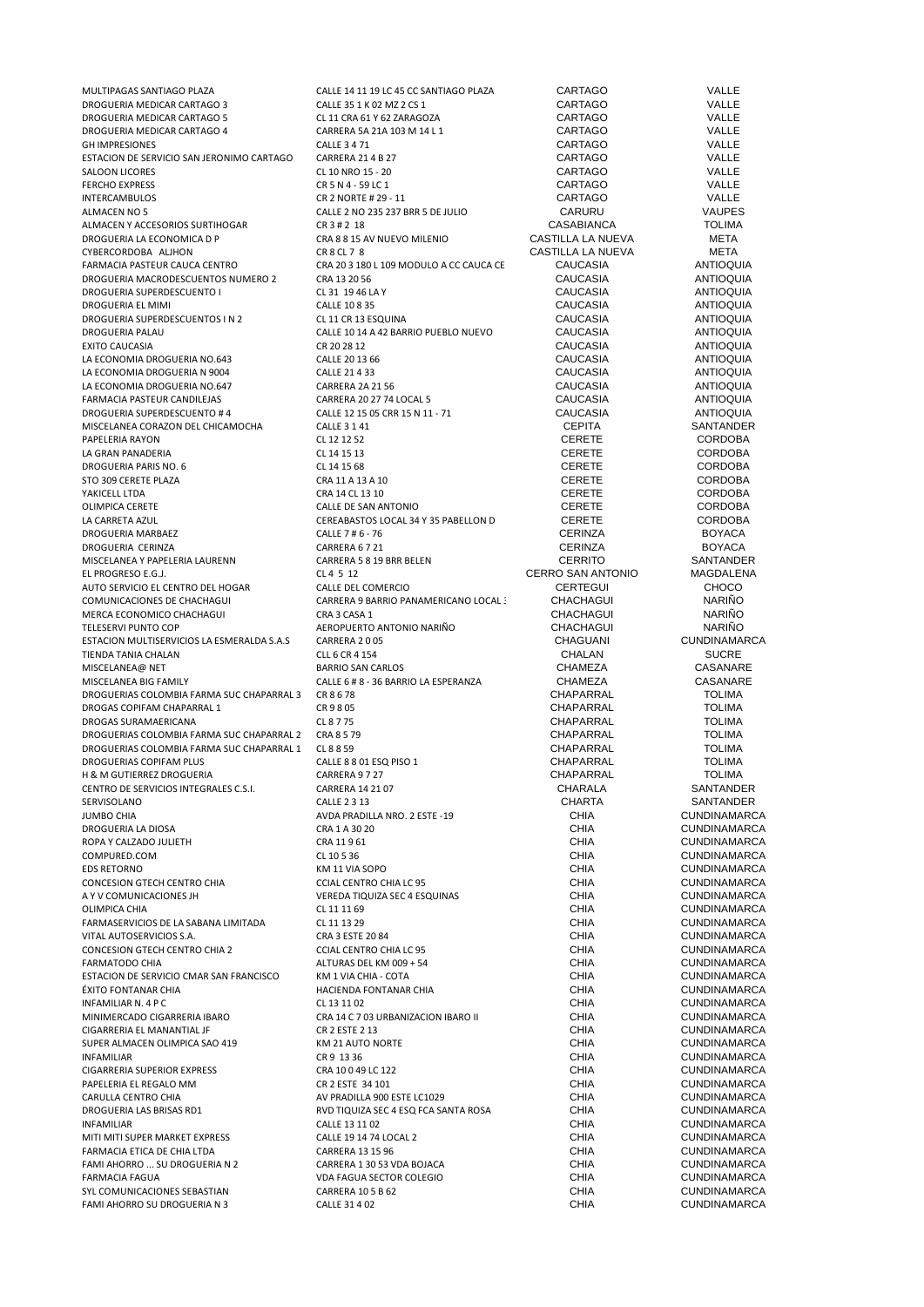DROGUERIA LA BALSA CALLE 1 SUR 4 26 CALLE 1 SUR 4 26 CHIA CUNDINAMARCA CHIA CUNDINAMARCA DROGUERIA EXTRAFARMA N 2 CALLE 7 # 4 E 86 CHIA CUNDINAMARCA FAMI AHORRO..SU DROGUERIA CALLE 29 1A-37 CHIA CUNDINAMARCA FAMI AHORRO...SU DROGUERIA # 6 VEREDA FAGUA PREDIO SANTA MARTHA CHIA CHIA CUNDINAMARCA<br>DOSEI TIENDA CAFE CINDINAMARCA CR 4 4 - 26 CR 4 4 - 26 CHIA CUNDINAMARCA DOSEL TIENDA CAFE CR 4 4 -26 CHIA CUNDINAMARCA DROGUERIA SANAFARM SALUD MARKET CR 12 12 - 01<br>DROGUERIA FARMALIDER CR 12 12 - 25 2 E 18 LC 102 CHIA CHIA CUNDINAMARCA DROGUERIA FARMALIDER CL 35 2 E 18 LC 102 CHIA CUNDINAMARCA DROGUERIA LA FAVORITA N 4 CR 100 97 35 CHIGORODO ANTIOQUIA CAFETERIA Y FRUTERIA EL REAL OASIS CARRERA 6 5 13 CHIMA CHIMA CHIMA SANTANDEI<br>2004 EXROX IS CORDORA CARRERA 9 3 4 I OCAL A 1 ZONA EXBOX JS CARRERA 9 3 4 LOCAL A 1 LA ECONOMIA MINIMARKET 5006 CL 5 3 99 CL 5 3 99 CHIMICHAGUA CESAR MISCELANEA LA CASA DE CAMILO CL 6 3 16 CHIMICHAGUA CESAR MISCELANEA LA CASA DE CAMILO CL 6 3 16 CHIMICHAGUA CESAR M Y C SERVITECA ESPECIALIZADA CALLE 5 12 3 CHIMICHAGUA CESAR RSUAREZ CHIMICHAGUA CESAR<br>
CHINACOTA CESAR CESAR CESAR CHINACOTA CHINACOTA CHINACOTA CHINACOTE DE SANTANDER EL CAMPO DISTRIBUIDOR AGROPECUARIO CRA 4 # 3-30 CHINACOTA NORTE DE SANTANDER CHARCUTERIA ANDRES Y PAO **AV 4 # 4 44 LT 2 BRR CENTRO AV CHINACOTA** NORTE DE SANTANDER<br>SUPERMERCADO BETEL CHINACOTA MIZ A LOTE 4 CONJUNTO CAMPESTRE SAN CF CHINACOTA NORTE DE SANTANDER SUPERMERCADO BETEL CHINACOTA MZ A LOTE 4 CONJUNTO CAMPESTRE SAN CRISTOBAL CHINACOTA NORTE DE SANTANDER SUPER MILPAS SA CLOSS CLOSS CLOSS CLOSS CLOSS CHINCHINA CALDAS BODEGUITAS SURTIMAX CHINCHINA<br>PAPELERIA COPYMAS CHINCHINA CALDAS CONTRERA S 9 82 CHINCHINA CHINCHINA CALDAS CALDAS PAPELERIA COPYMAS CARRERA 5 9 82 CHINCHINA CALDAS JM VARIEDADES CARRERA 7 12 35 CHINCHINA CALDAS TIENDA EN EL MINUTO DE DIOS CALLE 13 B 5 23 CHINCHINA CALDAS DROGAS Y VARIEDADES CHINU PANADERIA RICKYPAN CL 15 7 03 CHINU CORDOBA SUPERTIENDA DROGUERIA STO CHINU<br>RICKYPAGOS EN LINEA CH - C2 CARRERA 13 # 20 - 21 CHINU CORDOBA CORDOBA RICKYPAGOS EN LINEA CH - C2 CARRERA 13 # 20 - 21 CHINU CORDOBA<br>PETROBRAS SAN JORGE EL ENCANTO KM 16 VIA BOGOTA VILLAVICENCIO CHIPAQUE CUNDINAMARCA PETROBRAS SAN JORGE EL ENCANTO KM 16 VIA BOGOTA VILLAVICENCIO CHIPAQUE CUNDINAMARCA SERVICIOS Y ASESORIAS H D S CL 4 2 48 CHIPAQUE CUNDINAMARCA DISTRIBUIDORA JB CHIPATA CALLE 4 4 15 CHIPATA SANTANDER DROGUERIA FARMA PLAZA LA LIBERTAD CR 69 NO 25-59 LOCAL 13 CHIQUINQUIRA BOYACA BOYACA<br>DROGUERIA FAMIDROGAS CL 59 08 CL 59 08 CHIQUINQUIRA BOYACA DROGUERIA FAMIDROGAS CL 5 9 08 CHIQUINQUIRA BOYACA SERVIDESCUENTOS CL 11 8 80 CHIQUINQUIRA BOYACA DROGUERIA Y COMERCIALIZADORA FARMAVIDA CARRERA 9 18 04 CHIQUINQUIRA BOYACA DROGUERIA MEDICA CHINOUINOURA CRA 10 20 38 DROGUERIA MEDISALUD AA CRA 8 15 - 16 LOCAL 2 CHIQUINQUIRA BOYACA ALMACEN EXITO CHIQUINQUIRA CARRERA 8 17 33 CHIQUINQUIRA BOYACA IPS CENTRO DE RECONOCIMIENTO DE CONDUCTORES CR 9 # 7-60 CHIQUINQUIRA CHIQUINQUIRA BOYACA<br>
EFISERVICIOS EMPRESA UNIPERSONAL CALLE 16 7 A 24 CHIQUINQUIRA BOYACA EFISERVICIOS EMPRESA UNIPERSONAL CALLE 16 7 A 24 CHIQUINGUA CHIQUINQUIRA<br>RICKYPAGOS EN LINEA CH C<br>CALLE 8 5 65 CHIRIGUANA RICKYPAGOS EN LINEA CH C CALLE 8 5 65 CHIRIGUANA CESAR RICKY PAGOS EN LINEA CH2-C2 CL 6 CR 6-67 LC 1 CHIRIGUANA CESAR VARIEDADES YAVELGO CALLE 3 5 40 CHISCAS BOYACA DROGUERIA COMUNAL YOT CHITA CALLE 4 3 71 CHITA BOYACA PAPER NET SAN SERVER SERVER CONTRERA 2 2 14 CHITARAQUE SERVERA SOLUTION CONTRERA SOLUTION CONTRERA SOLUTION CONTRERA ALMACEN PORVENIR CHIVOLO<br>
CL 10 13 23 CL 10 14 CHIVOLO CHIVOLO CHIVOLO MAGDALENA<br>
CHOACHI CUNDINAMARCA CR 3 4 31 CHOACHI CUNDINAMARCA DROGUERIA SAN JOSE OJ CR 3 4 31 CHOACHI CUNDINAMARCA DROGUERIA COLDROGAS N 1 CARRERA 3 3 02 CHOACHI CUNDINAMARCA DROGUERIA CHOCONTA CL 5 4 21 CHOCONTA CUNDINAMARCA DROGUERIA SUPER S.G. CR 5 6 01 CHOCONTA CUNDINAMARCA DROGUERIA MEDICA CHOCONTA CRA 4 7 89 CHOCONTA CUNDINAMARCA XOLDESCUENTOS II CRA 5 4 85 CHOCONTA CUNDINAMARCA<br>COMERCIALIZADORA COMEJOR LIMITADA CALLE 6 # 5 / 37 CHOCONTA CHOCONTA CUNDINAMARCA COMERCIALIZADORA COMEJOR LIMITADA CALLE 6 # 5 / 37 CHOCONTA CHOCONTA CUNDINAMARCA<br>DROGUERIA MEGADESCUENTO PINTO PINTO CR 4 6 37 CHOCONTA CHOCONTA CUNDINAMARCA DROGUERIA MEGADESCUENTO PINTO PINTO CR 4 637 CHOCONTA CUNDINAMARCA<br>DROGUERIA MEGADESCUENTOS PINTO PINTO 2 CARRERA 5 4 54 CHOCONTA CHOCONTA CUNDINAMARCA DROGUERIA MEGADESCUENTOS PINTO PINTO 2 CARRERA 5 4 54 CHOCONTA CHOCONTA CUNDINAMARCA<br>DROGUERIA CENTRAL 1 CARRERA 5 3 95 LOCAL ESQUINA CHOCONTA CUNDINAMARCA DROGUERIA PRINCIPAL DE CICUCO CALLE 17 8 61 AV 20 DE JULIO CICUCO BOLIVAR OLIMPICA CIENAGA CLL 17 N. 19-52, CIENAGA MAGDALENA PANADERIA Y ESTANCO RUSA CL 17 9 45 LC 2 CL 17 9 45 LC 2 CIENAGA CHENAGA MAGDALENA<br>PIVERO MERCATIENDA EL COMBATE CL 21 13 03 CL 21 13 03 RIVERO MERCATIENDA EL COMBATE CL 21 13 03<br>TIENDA LOS REYES CL ENAGA CL 21 11 130 TIENDA LOS REYES CL 7 11 130 CIENAGA MAGDALENA DROGUERIA Y PAPELERIA IMPERIAL CL 17 CR 21 ESQUINA CIENAGA CIENAGA MAGDALENA CON A MAGDALENA CON ESTE EN CARRERA 11 16 32 LA ECONOMIA DROGUERIA 13044 CARRERA 11 16 32 CIENAGA CIENAGA MAGDALENA CONOMIA DROGUERIA SITUALENA CALLE 17 19 51 CALLET CHINAGO CIENAGA MAGDALENA LA ECONOMIA DROGUERIA 617 CALLE 17 19 51 CIENAGA MAGDALENA LA ECONOMIA DROGUERIA N°10107 CL 16 N°10 75 CIENAGA MAGDALENA LA ECONOMIA DROGUERIA # 13043 CL 12 N.11-10 CL 12 N.11-10 CIENAGA CL 12 N.12 CONOMIA DROGUERIA # 13043 CL 12 N.11-10 CL 12 N.11-10 CL 12 N.12 CONOMIA CL 12 N.12 CL 12 N.11-10 CL 12 ON ALGOALENA ZL ZONA LIBRE CR 13 # 14 07 CIENAGA MAGDALENA MULTI-INSUMOS LA CASA DEL PANADERO CR 21 18 51 BRR BELLA VISTA CIENAGA CIENAGA MAGDALENA CONOMIA DROGUERIA SOLO<br>CASA CONOMIA DROGUERIA 96 CLI 17 # 17 - 11 CLI 17 + 12 - 11 LA ECONOMIA DROGUERIA 96 CLL 17 # 12 - 11 CLL 17 + 12 - 11 CIENAGA CLENAGA MAGDALEN.<br>CLEO SUPER DROGUERIAS PARIS NO 15 CL 6 16 74 CLEO CLEO CLEO CORDOBA SUPER DROGUERIAS PARIS NO 15 CL 6 16 74 CIENAGA DE ORO CORDOBA HELADERIA Y COMIDAS RAPIDAS LA FUENTE CR 17 6 05 CR 17 CORDOBA<br>PANADERIA Y REPOSTERIA SUPERPAN CR 16 06 CR 16 6 06 CORDOBA PANADERIA Y REPOSTERIA SUPERPAN CR 16 6 06 CR 16 6 06 CENAGA DE ORO CORDOBA<br>CULMPICA CIENAGA DE ORO CORDOBA OLIMPICA CIENAGA DE ORO CALLE 5 CRA 18 ESQUINA CIENAGA DE ORO CORDOBA CORDOBA CORDOBA CORDOBA CORDOBA CORDOBA CORDOBA CORDOBA CORDOBA CORDOBA CORDOBA CORDOBA CORDOBA CORDOBA CORDOBA CORDOBA CORDOBA CORDOBA CORDOBA CORDOBA BALDOVINO ALMANZA FENI DIUTH CRA 17 # 6-31 CENTRO CLENAGA DE ORO CORDOBA<br>LA ECONOMIA DROGLIFRIA NO 712 CRA 5 751 CRA 5 751 CLENAGA CLENAGA CLIMITARRA SANTANDER LA ECONOMIA DROGUERIA NO 712 CRA 5 7 51 CHA FORDER CONOMIA DROGUERIA NO 712 CARRERA 44 02 CHA CONOMIA DROGUERIA # 838 LA ECONOMIA DROGUERIA # 838 CARRERA 4 4 02 CIMITARRA CIMITARRA SANTANDER<br>DROGAS BIOPHARMA CIMITARRA CALLE 65 22 CALLE 65 22 CIMITARRA SANTANDER DROGAS BIOPHARMA CIMITARRA CALLE 6 5 22 CALLE 6 5 22 CIMITARRA CIMITARRA SANTANDE<br>LA TIENDA DE LUCHIS QUINDIO CALLE CALLE CALLE CALLE CALLE CALLE CALLE CALLE CALLE CALLE CALLE CALLE CALLE CALL LA TIENDA DE LUCHIS CL 7 11 48 LC 1 CIRCASIA QUINDIO DROGUERIA CUYABRA # 3 CALLE 7 12 29 CALLE 7 12 29<br>DROGUERIA CUYABRA # 4 COOPERATIVO MZ C CA 1 CIRCASIA COOPERATIVO MZ C CA 1 DROGUERIA CUYABRA # 5 CR 15 7 02 CR 15 7 02<br>ALMACEN EL FONDO CALLE COLON 19 12 CALLE COLON 19 12 CISNEROS ANTIOQUIA ALMACEN EL FONDO CALLE COLON 19-12 CISNEROS ANTIOQUIA DROGUERIA CARVAJAL CALLE 20 21 12 CISNEROS ANTIOQUIA

DROGUERIA CENTRAL 1 CARRERA 5 3 95 LOCAL ESQUINA CHOCONTA CUNDINAMARCA DROGUERIA CUYABRA # 4 BRR COOPERATIVO MZ C CA 1 CIRCASIA QUINDIO CALLE COLON 19 12 CONTRO CONTROL CONTROLLE COLON 1912<br>CALLE COLON 19-12 CALLE CUSNEROS ANTIOQUIA

CHITAGA **NORTE DE SANTANDER**<br>CHITARAQUE BOYACA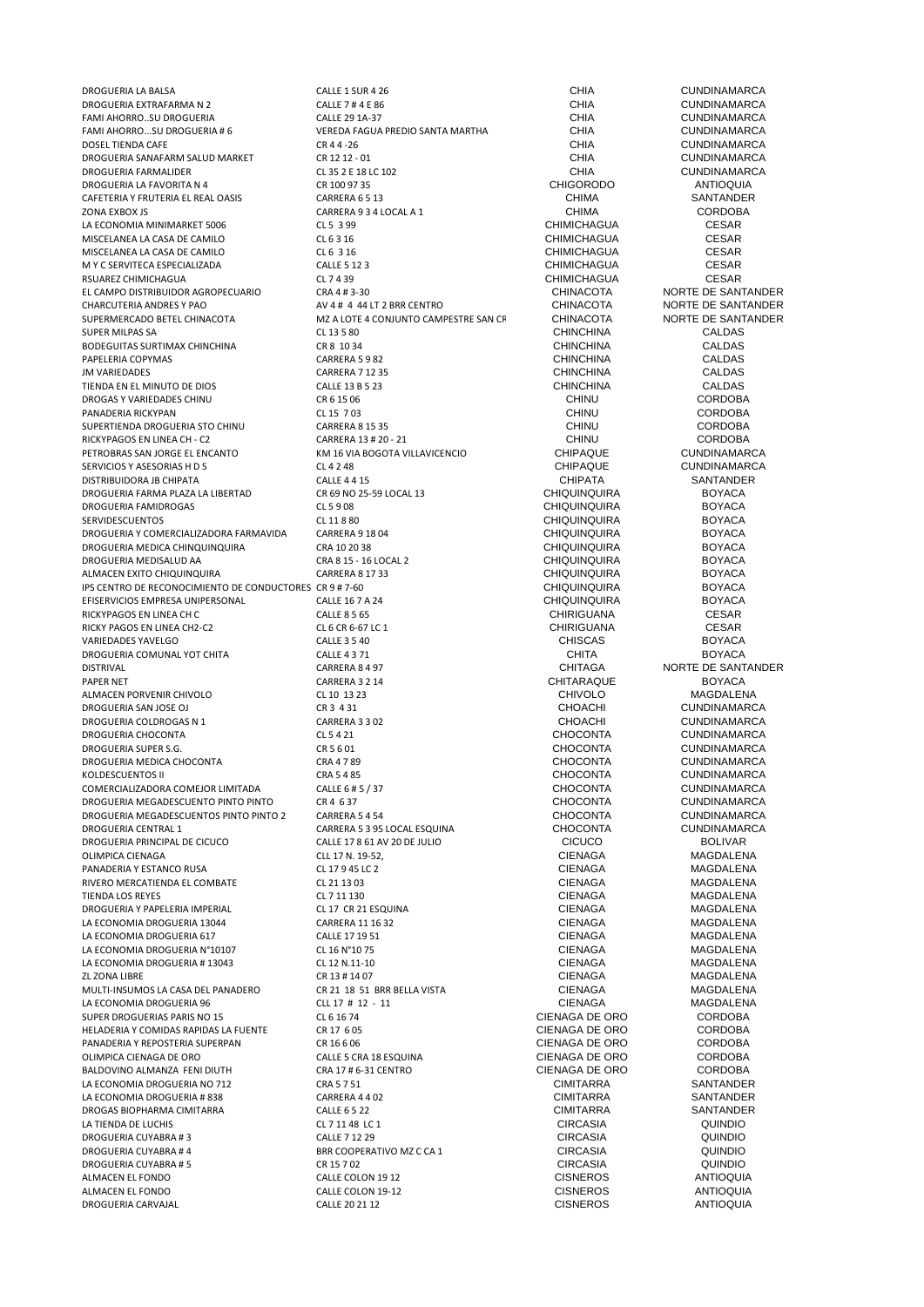ALMACEN MONACO CALLE 51 49 22 BOLIVAR CIUDAD BOLIVAR ANTIOQUIA DROGUERIA BOLIVARIANA DE CIUDAD BOLIVAR CR 49 49 08 CIUDAD BOLIVAR ANTIOQUIA DROGUERIA VIA LIBRE CLL 50 NO 51 02 CIUDAD BOLIVAR ANTIOQUIA DROGUERIA MI BUENA ESPERANZA CALLE 49 53 04 CIUDAD BOLIVAR ANTIOQUIA DROGUERIA SANTO REMEDIO CB CALLE 50 47 119 121 CIUDAD BOLIVAR ANTIOQUIA VARIEDADES LA GALERIA CARRERA 47 49 106 CIUDAD BOLIVAR ANTIOQUIA HELADERIA Y REFRESQUERIA LA MEJOR ESQUINA CALLE GRANDE CL 10 N 10 24 CLEMENCIA COCORNA<br>COCORNA COCORNA DR DOG-PET-SHOP- CARRERA 22 21 20 COCORNA ANTIOQUIA MINIMERCADO ELIZA COELLO FRENTE PARQUE CENTRAL COELLO TOLIMA PANADERIA Y PASTELERIA LUIS XV LAAM CL 3 3 55 CL 3 2 55 COGUA CUNDINAMARCA<br>DROGUERIA COGUA CL 4 5 83 CL 4 5 83 COGUA CUNDINAMARCA DROGUERIA COGUA CL 4 5 83<br>
CL 4 5 83 COGUA COGUA CUNDINAMARCA CL 2 1 73 COGUA VALENTILA PFISC CL 2 1 73 COGUA CUNDINAMARCA SHOTMAIL COGUA CR 5 4 29 COGUA CUNDINAMARCA FHARMA COGUA CALLE 7 5 44 CALLE 7 5 44 COGUA COGUA CUNDINAMARCA PAPELERIA JR DE COLOMBIA CALLE 6 # 3 38 COLOMBIA HUILA TIENDA DE TODITO COLON 
TRESPORTED A LEGAL E A COLOL E A LEGAL E A LEGAL E A LEGAL E A LEGAL E A LEGAL E A LEG<br>
CALE E A LEGAL E A LEGAL E A LEGAL E A LEGAL E A LEGAL E COLON COLON NARIÑO PAPELERIA Y VARIEDADES LOS ESTUDIANTES CALLE 4 1 06 COLON COLON NARIÑO COLON NARIÑO COLOS COLOS COLOS COLOS COLOS COLOS COLOS COLOS COLOS COLOS COLOS COLOS COLOS COLOS COLOS COLOS COLOS COLOS COLOS COLOS COLOS COLOS COLOS TIENDA EL PAISA CACHA CARRERA 5 8 53 COLOSO SUCRE CETEL-CONCEPCION CRA 4 5 62 CONCEPCION SANTANDER AGROFERRETERIA EL CLIENTE AV TULIO OSPINA 19 74 CONCEPCION ANTIOQUIA<br>ANTIOQUIA CARRERA 2018 64 CONCORDIA ANTIOQUIA DROGUERIA HUMANITARIA J.P CARRERA 20 18 64 CONCORDIA ANTIOQUIA DROGUERIA LA NUESTRA VARIEDADES LIZETH CONCORDIA CALLE 7 7 65 CONCORDIA MAGDALENA SURTIMAT CONDOTO CALLE 11 3 21 CONDOTO CHOCO COMUNICACIONES JAV CALLE 2 3 95 CONSACA NARIÑO DROGAS SAN JOSE CONTRATACION CALLE 5 4 27 BARRIO CENTRO CONTRATACION CONTRATACION CONTRATACION CR 14 14 A 23 DROGUERIA LA 30 CL 50 52 04 COPACABANA ANTIOQUIA TIENDA MIXTA VIVALDI CL 50 47 22 COPACABANA ANTIOQUIA DROGUERIA MEDISER CL 50 49 43 COPACABANA ANTIOQUIA GRANERO MIXTO EL PLATANAL CL 43 84 02 COPACABANA ANTIOQUIA ESTACION DE SERVICIOS ESTRELLA DEL NORTE AUTOPISTA NORTE KM 16 VEREDA EL ZARZAI COPACABANA ANTIOQUIA<br>FARMACIA VII I A NIFVA ANTIOQUIIA FARMACIA VILLA NUEVA CL 58 57 17 COPACABANA ANTIOQUIA TIENDA MIXTA EL VIEJO TIBE CALLE 49 26 124 COPACABANA ANTIOQUIA DROGUERIA FARMA EXPERTOS CRA 47 #51 69 COPACABANA ANTIOQUIA MERCADOS MERKAHORRO COPACABANA CALLE 52 52 27 COPACABANA ANTIOQUIA SERVIPAGOS COPACABANA CARRERA 51 50 30 COPACABANA ANTIOQUIA VARIEDADES TIMOTHEA CALLE 13 10 38 CORDOBA QUINDIO DROGUERIA JOSE MARIA CORDOBA CALLE 3 3 52 CORDOBA NARIÑO ALMACEN Y TALLER J C DE CORDOBA CL 10 N 5 A 51 BRR SAN MARTIN CORDOBA<br>CALLER AND 3 - 52 BARRIO EL CENTRO CORDOBA DROGUERIA JOSE MARIA CORDOBA 2 CALLE 3 NRO 3 - 52 BARRIO EL CENTRO CORDOBA NARIÑO CONSTRUCENTEREMPRE CL 5 8 26 CORINTO CAUCA POSTALES EL CENTRO CR 9 CL 7-31 FRENTE AL PARQUE B CENTRO CORINTO CAUCA COMUNICACIONES LMG CARRERA 4 # 5-30 COROMORO SANTANDER RECAUDO Y VARIEDADES LA REBAJA CL 30 NRO. 25 - 05 PISO 01 LOCAL 3 COROZAL SUCRE DROGAS SUPER BARATA DE COROZAL CL 32 28 09 LC 2 BRR SAN JUAN COROZAL SUCRE OLIMPICA 322 CRA 26 30 75 CENTRO COROZAL COROZAL SUCRE SUCRE SUCRE COROZAL SUCRE SUCRE SUCRE SUCRE<br>
COROZAL CL 30 25 35 CL 30 25 35 CENTRO COROZAL SUCRE SUPERDROGUERIA PARIS NO 31 CL 30 25 35 COROZAL COROZAL SUCRE<br>TIENDA Y HELADERIA LA AMISTAD CRR 20 35 B 25 BRR VALPARAISO COROZAL COROZAL SUCRE TIENDA Y HELADERIA LA AMISTAD CRR 20 35 B 25 BRR VALPARAISO COROZAL SUCRE SUPER DROGUERIA PARIS N 51 KR 26 N 30 50 LOC 1 COROZAL SUCRE SUCRE SUCRE SUCRE SUCRE SUSPENSION OF SERVICIO COTA MISCELANEA PAPELERIA PORTOS 80 KM 3.5 VIA SIBERIA COTA COTA COTA CUNDINAMARCA<br>AUTOSERVICIO LA CABAÑA PARTO PARTO A PARTE EL CABAÑA CA 2 COTA CUNDINAMARCA AUTOSERVICIO LA CABAÑA 
AUTOSERVICIO LA CABAÑA 
PA 45 LT 8 LA CABAÑA CA 2 COTA CUNDINAMARCA<br>
COTA CUNDINAMARCA CARRERA 5 3 57 SIN FRONTERAS.NET CARRERA 5 3 57 COTA CUNDINAMARCA DROGUERIA FARMETROPOLIS CALLE 11 # 2 - 91 COTA CUNDINAMARCA<br>COMARKET CORPERA 7 8 11 COTA COTA CUNDINAMARCA GOMARKET CARRERA 7 8 11 COTA CUNDINAMARCA STO 625 COTA COTA CC CENTRIKA MALL VRD PUEBLO VIEJO LT JA COTA CUNDINAMARCA COTORRA COTORRA CORDOBA DROFARMA COTORRA CORDOBA<br>
CORDOBA SUPER DROGUERIA PARIS N 50 COLLE 15NRO 14A-127 BARRIO EL CARMEN COTORRA CORDOBA SUPERMERCADO ORIENTE CL 10 22 B 51 COVEÑAS SUCRE MISCELANEA MERKADONA CRA 4 4 55 COYAIMA TOLIMA PANALERA DISTRI BABY CALLE 3 4 16 COYAIMA TOLIMA PANADERIA SELETH CLL 3 # 3-12 B. CENTRO CRAVO NORTE ARAUCA TIENDA NATURISTA Y FARMACIA FUENTE DE VIDA CRA 10 6 09 CUBARRAL CUBARRAL COUBARRAL DROGAS CUCINUIRA DROGAS CUCUNUBA<br>
DROGAS CUCUNUBA<br>
DROGUERIA SUPER ALKOSTO SS CALLE 6 4 04 CALLE 6 4 04 CUCUNUBA CUCUNUBA CUNDINAMARCA DROGUERIA SUPER ALKOSTO SS CALLE 6 4 04 CUCUNUBA CUNDINAMARCA DROGUERIA FARMA MODERNA CARE AVENIDA 5 7 79 CUCUTA NORTE DE SANTANDER DE SANTANDER DE SANTANDER DE SANTANDER D EXITO SAN MATEO CUCUTA AV DEMETRIO MENDOZA SANTANDER DIAGONAL CUCUTA NORTE DE SANTANDER DROGUERIA GUASIMALES VECINA AV 3 # 19-35 LC 1 CC NAVARRA CUCUTA NORTE DE SANTANDER DROGAS EL KIOSCO AV 8 2 05 CUCUTA NORTE DE SANTANDER DROGUERIA VENEZUELA AV 7 4 79 CUCUTA NORTE DE SANTANDER DROGUERIA PRADOS DEL ESTE AV 6 NO.6 137 CUCUTA NORTE DE SANTANDER MULTIPAGOS CAYPRO CLL 8 # 6-65 PI 2 LC 24-034A CUCUTA NORTE DE SANTANDER WAMBA Y WERO TIENDA DE REGALOS AV 11 E GUAIMARAL 1 N 07 LC 1 CUCUTA CUCUTA NORTE DE SANTANDER EXITO SAN MATEO CUCUTA 
AV. DEMETRIO MENDOZA/ DIAGONAL SANTA 
AV. DEMETRIO MENDOZA/ DIAGONAL SANTANO A CUCUTA NORTE DE SANTANDER

CALLE 49 # 48 - 62 CONTROLLE ANTIOQUIA<br>CALLE 49 53 04 COUDAD BOLIVAR ANTIOQUIA CENTRO POBLADO LA PIÑUELA COCORNA COCORNA ANTIOQUIA CARRERA 7 4 50 BARRIO CENTRO<br>CALLE 2 3 95 CONSACA CONSACA NARIÑO CLL 5 # 3-61 BARRIO CENTRO CONTADERO CONTRADERO NARIÑO<br>CALLE 5 4 27 BARRIO CENTRO CONTRO CONTRATACION SANTANDER CR 14 14 A 23 CONVENCION NORTE DE SANTANDER<br>CL 50 52 04 COPACABANA ANTIOQUIA VARIANTE INTERSECCION VIA SUBA COTA COTA COTA CUNDINAMARCA<br>
KM 3.5 VIA SIBERIA COTA COTA COTA CUNDINAMARCA CALLE 15NRO 14A-127 BARRIO EL CARMEN CL 10 22 B 51 COVEÑAS SUR GALLINAZO SEGUNDA ENSENADA 1A ISLA GOVEÑAS 1A ISLA GOVEÑAS SUCRE<br>19 ISLA 44 ISLA COVAIMA COVAIMA COVEÑAS SUCRE CARRERA 3 CON CALLE 5 CASA 314 BARRIO PORTITODO ANGINO CARRERA 3 CON CALLE 5 CASA 314 BARRIO POR CUBARRAL MARILYN CASANOVA LAGUADO AV 12 17 13 CUCUTA NORTE DE SANTANDER DROGUERIA TRASVERSAL AV 16 9 98 LC 103 CUCUTA NORTE DE SANTANDER

CUCUTA NORTE DE SANTANDER<br>CUCUTA NORTE DE SANTANDER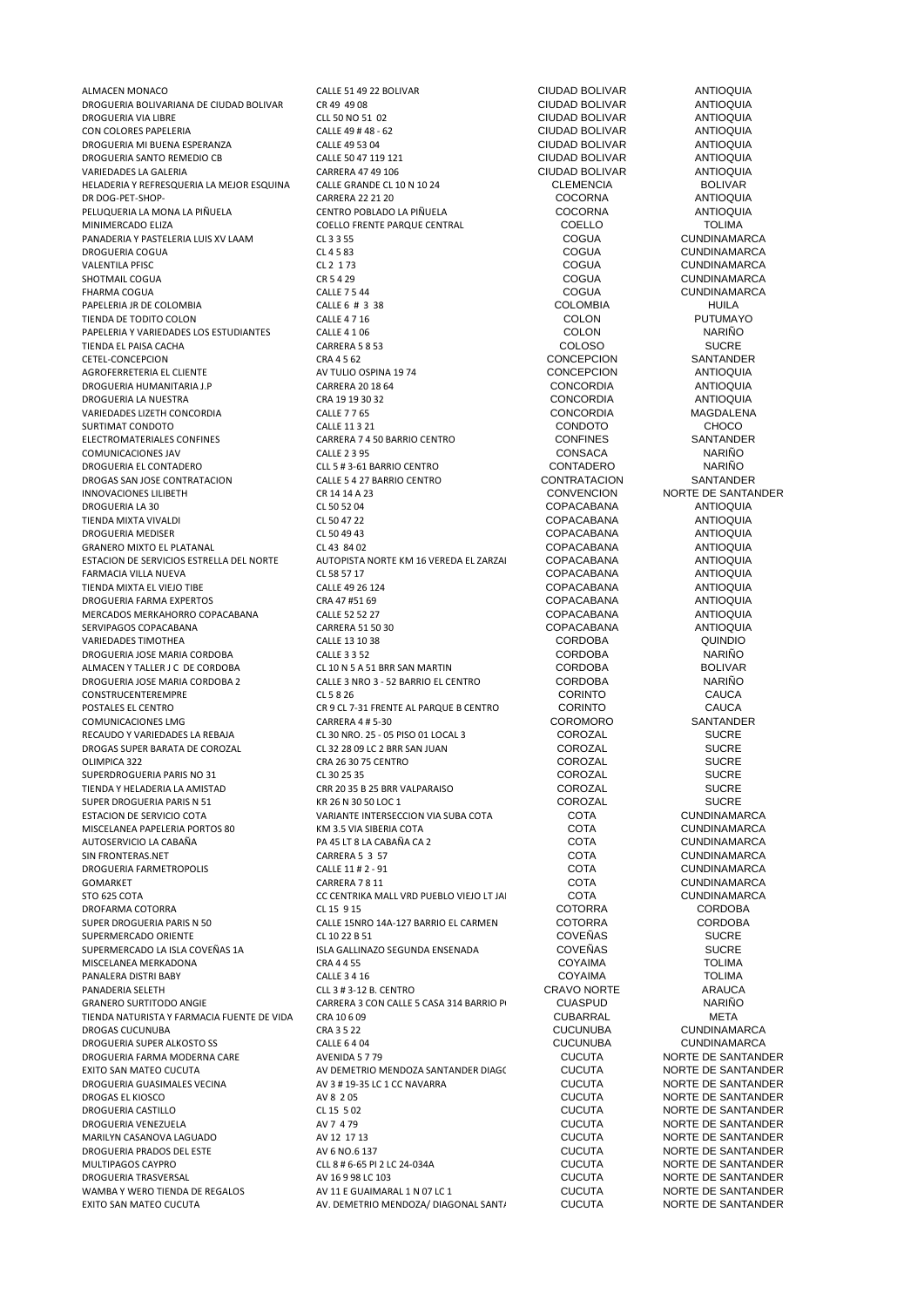SUPERMERCADO BETEL NIZA CL 17 N 18 E 14 URBANIZACION NIZA<br>LEY AVENIDA QUINTA CLOUTA AV 5 12 88 LEY AVENIDA QUINTA AV 5 12 88 CUCUTA NORTE DE SANTANDER SANTA ANA MARKET AV 11 E 7 49 CUCUTA NORTE DE SANTANDER SERVICIOS HELENS **SERVICIOS HELENS**<br>
SERVICIOS HELENS **AV 5 15 45** CUCUTA **DE SANTANDER**<br>
CHAPI SERVIS **AV 1 CL 12 87** CUCUTA NORTE DE SANTANDER CHAPI SERVIS AV 1 CL 12 87 CUCUTA NORTE DE SANTANDER PAGO FACIL 9 CALLE 4 N 1 54 CUCUTA NORTE DE SANTANDER DROGUERIA CRUZ AZUL 4 MZ F 1 LOTE 18 LOCAL 1 CUCUTA MONTES PLUS CUCUTA NORTE DE SANTANDER DROGUERIA YOKADA CL 9 14 64 CUCUTA NORTE DE SANTANDER DROGUERIA ESPAÑOLA AV 5 12 82 CUCUTA NORTE DE SANTANDER SUPERMERCADO BE TEL PLUSS CL 11 89<br>
PRADOS NET DUARTE DE SANTANDER<br>
PRADOS NET DUARTE DE SANTANDER PRADOS NET DUARTE AV 4 # 23 N 46 URB PRADOS NORTE CUCUTA NORTE DE SANTANDER DROGUERIA FARMAECONOMIK PLUS AV 3 # 17-01 SAN LUIS<br>DROGUERIA CRUZ AZUL 3 AV 2 # 10-05 SUPERMERCADO EBENEZER LA 17 AV 3 16 95 CUCUTA<br>PAGO FACIL 16 CUCUTA AV 3 # 11 65 CUCUTA PAPELERIAS Y VARIEDADES MOTITAS CLL 18 A # 8-56 B. LA LIBERTAD CUCUTA NORTE DE SANTANDER<br>DROGUERIA CENTRAL BELEN PLUS CLL 2007 27 25 CLL 2007 27 35 DROGUERIA CENTRAL BELEN PLUS CL 27 27 35 CUCUTA NORTE DE SANTANDER ABASTOS DONDE FERCHO RUEDA AV 3 18 59 CUCUTA NORTE DE SANTANDER DISTRIBUCIONES BABY HOGAR AV 1 # 10-30 CUCUTA NORTE DE SANTANDER SUPERMERCADO VILLAS DE LAS AMERICAS CL 8 AV 3 12 06 CUCUTA COLOUTA DE SANTANDER ANNO 2 AV 7A NORTE DE SANTANDER<br>DROGUERIA Y PERFUMERIA ALBALUZ AV 7A NO. 2 AN 7A NO. 2 AN 26 SEVILLA CUCUTA DORTE DE SANTANDER DROGUERIA Y PERFUMERIA ALBALUZ AV 7A NO. 2 AN 26 SEVILLA CUCUTA NORTE DE SANTANDER DROGUERIA LOS OLIVOS CONTRA EN ENGLOS DE LA AVISIÓN DE SANTANDER AVIS EN ENGLOS ANGELES ANTERNATION DE LA AVIS<br>DE SERVENTEL TELECOMUNICACIONES S.A.S. CLESS CLEVA EN ENGLOS EN ENGLOS EN ENGLOS DE SANTANDER EN ENGLOS DE SANT SERVENTEL TELECOMUNICACIONES S.A.S. CLL 14 # 2-89 CUCUTA CUCUTA NORTE DE SANTANDER<br>DROGUERIA ALFONZO LOPEZ COPES CL 22 13 A 03 CUCUTA CUCUTA NORTE DE SANTANDER DROGUERIA ALFONZO LOPEZ CL 22 13 A 03 CUCUTA NORTE DE SANTANDER SUPERMERCADO EBENEZER LA LIBERTAD CL 15 13 66 CUCUTA<br>BETEL EXPRESS CUCUTA NORTE DE SANTANDER DE SANTANDER CONTE DE SANTANDER DE SANTANDER DE SANTANDER DE SANTANDER TIENDA MIXTA KOMERCIAL SERMARI CL 10 N 4 A 06 CUCUTA CUCUTA NORTE DE SANTANDER<br>METRO LIBERTADORES ANTANDER AV LIBERTADORES 1 21 N METRO VENTURA CL 11 2 E 90 CUCUTA NORTE DE SANTANDER LA SUPERTIENDA DE ULISES  $\begin{array}{ccc}\n\text{A} & \text{A} & \text{B} & \text{B} & \text{C} & \text{A} \\
\text{A} & \text{B} & \text{C} & \text{A} & \text{A} \\
\text{C} & \text{A} & \text{A} & \text{A} \\
\text{D} & \text{A} & \text{A} & \text{A} \\
\text{D} & \text{A} & \text{A} & \text{A}\n\end{array}$ PAPELERIA Y VARIEDADES MABA AV 3 E 1 AN 23 CUCUTA NORTE DE SANTANDER DROGUERIA Y PEFUMERIA BELEN CLL 26 # 26-104 BARRIO BELEN CUCUTA<br>DROGUERIA MONTECARLO AN SANTANDER AV 3 8 A 37 DROGUERIA MONTECARLO AV 3 8 A 37 CUCUTA NORTE DE SANTANDER DROGUERIA LA CERO AV 0 11 165 CUCUTA NORTE DE SANTANDER DROGUERIA VERSALLES CL 3 6 75 ATALAYA CUCUTA NORTE DE SANTANDER PAGO FACIL 7 CALLE 10 0 106 LOCAL 5 CUCUTA NORTE DE SANTANDER PAGO FACIL 3 CALLE 11 A 6 35 CUCUTA NORTE DE SANTANDER DROGUERIA NAZARET CALLE 13AN 16 24 CALLE 13AN 16 24 CUCUTA NORTE DE SANTANDER CAFE INTERNET DIAMAR CALLE 5 11 03 LOC 4 CUCUTA NORTE DE SANTANDER SUPERMERCADO BETEL ANTONIA SANTOS CALLE 17 52 01 CUCUTA NORTE DE SANTANDER SERVI MARKET EL PUERTO SERVI DE SANTANDER MARIA EL PORTO DE SANTANDER ANGLES DE SANTANDER ANNORTE DE SANTANDER<br>I EL MIEANS DE SANTANDER ANNORTE DE SANTANDER ANNORTE DE SANTANDER J & M JEANS AV LAS AMERICAS # 19N-54 B. LAS AMERICAS COCUTA NORTE DE SANTANDER<br>INTERNET Y PAPELERIA EL PALACIO MZ 47 C CS 4 CORTE DE SANTANDER INTERNET Y PAPELERIA EL PALACIO MZ 47 C CS 4 CUCUTA NORTE DE SANTANDER SUPERMERCADO BETEL CALLEJON AVENIDA 9 2 54 CUCUTA NORTE DE SANTANDER DROGUERIA DEL NORTE PLUSS AVENIDA 6 4 88 CUCUTA NORTE DE SANTANDER ABASTOS BRISAS DEL NORTE AVENIDA 4 20 AN 04 CUCUTA NORTE DE SANTANDER DROGUERIA LILIAM CALLE 8 5 N 23 CUCUTA NORTE DE SANTANDER BETEL LIBERTADORES PLUS (CALLE 4 N 15 AE 85 CUCUTA NORTE DE SANTANDER<br>DROGLIERIA Y MINIMARKET EARMASIGLO (AVENIDA 17 5 A 23 CUCUTA NORTE DE SANTANDER DROGUERIA Y MINIMARKET FARMASIGLO<br>MAXIDROGAS LIBERTAD CILLO AVENIDA 17 5 A 23 CUCUTA NORTE DE SANTANDEROGAS LIBERTAD MAXIDROGAS LIBERTAD CLL 19 # 16-73 CUCUTA NORTE DE SANTANDER DROCOFARMA EXPRESS 
DROCOFARMA EXPRESS

CL 1 SUR NRO 11 A 87

CL 1 SUR NRO 11 A 87

CL 1 SUR NRO 11 A 87

CL 1 SUR NRO 11 A 87

CL 1 SUR NRO 11 A 87

CL 1 SUR NRO 11 A 87

CL 1 SUR NRO 11 A 87

CL 1 SUR NRO 11 A 87

CL 1 S TIENDA MIXTA EL PORTAL DE SAN EDUARDO CL 4AN # 15AE - 09 - SAN EDUARDO I CUCUTA DROGUERIA FARMAPRADOS CALLE 6 7 06 DROGUERIA FARMAPRADOS CALLE 6 7 06 CUCUTA NORTE DE SANTANDER DROGUERIA LOS CAOBOS AVENIDA 1 E 12 39 CUCUTA NORTE DE SANTANDER DROGUERIA ALTOS DE VERSALLES CRA ZULIA 11 A 30 CUCUTA NORTE DE SANTANDER SUPERMERCADO BETEL PRADOS DEL ESTE AVENIDA 8 5 22 CUCUTA NORTE DE SANTANDER<br>ALITO SERVICIO TODO EN CILCUTA CILS AN #18E-07 URB PLAYA HERMOSA CUCUTA NORTE DE SANTANDER ESTANCO MI TIERRA 
ESTANCO MI TIERRA 
AVIAS AMERICAS N\_18 N 28 CUCUTA 
AVIAS AMERICAS A UN ALGERA EL SANTANDER<br>
SU DERMERCADO BETELLA RIVIERA CURTA CURTA CURTA CURTA O CUCUTA NORTE DE SANTANDER SUPERMERCADO BETEL LA RIVIERA CLL 9 # 6 F-36 CUCUTA NORTE DE SANTANDER CLUCUTA MEDE SANAR PLUS AV. 7A NO. 6-149 II ETAPA CUCUTA NORTE DE SANTANDER CHENCHO @.NET CALLE 23A 1 B 32 CUCUTA NORTE DE SANTANDER DROGUERIA CAMARO AVENIDA 5 25 80 CUCUTA NORTE DE SANTANDER DROGUERIA SEPULVEDA NATURA AV 5 PEATONAL NRO 6 40 LC 8 CC NATURA CUCUTA<br>AR@NFT AR@NFT CLICLITA DROGUERIA AMERICANA EXPRES XXI S AV 0 # 17 05 CUCUTA NORTE DE SANTANDER SAO 645 JARDIN PLAZA CL 53 # 46 - 192 LO 3-01 CUCUTA NORTE DE SANTANDER SUPERMERCADO BETEL SAN RAFAEL AV 1 NRO 25 40 CUCUTA NORTE DE SANTANDER TIENDA MIXTA LA BASTILLA DE CUCUTA CL 1 B N 15 A E 29 URB PARQUE REAL CUCUTA

CL 5 6 23<br>
DROGUER AV 3 # 17-01 SAN LUIS<br>
CUCUTA NORTE DE SANTANDER AV 2 # 10-05 CUCUTA CUCUTA NORTE DE SANTANDER<br>
AV 3 16 95 CUCUTA NORTE DE SANTANDER AV 3 # 11 65<br>
PAGO FACIL 18 A # 8-56 B. LA LIBERTAD<br>
CUCUTA NORTE DE SANTANDER CL 13 0 99 CUCUTA NORTE DE SANTANDER<br>CL 15 13 66 CL 25 CL 25 CUCUTA NORTE DE SANTANDER AV 3 7 A N 05 CUCUTA<br>CL 10 N 4 A 06 CUCUTA NORTE DE SANTANDER AV LIBERTADORES 1 21 N<br>CL11 2 E 90<br>CLICUTA CL 15 0E - 18<br>
GUCUTA NORTE DE SANTANDER<br>
AV 3 E 1 AN 23 CUCUTA NORTE DE SANTANDER AV 9 11 71 CUCUTA NORTE DE SANTANDER<br>CLL 26 # 26-104 BARRIO BELEN CUCUTA NORTE DE SANTANDER CALLE 1B 5 104 LC 2 CUCUTA COCUTA NORTE DE SANTANDER<br>AVENIDA 6 4 88 2 CUCUTA NORTE DE SANTANDER TERRAZA COMERCIAL BOLIVAR BLOQUE D PLAZOLETA CENTRO COMERCIAL BOLIVAR BLOQUE D PLAZOLETA DE COMITA NORTE DE SANTANDER AV 25 NRO 25 10 LC 2 ETAPA 3 ANILLO VIAL CUCUTA NORTE DE SANTANDER<br>CRA ZULIA 11 A 30 CUCUTA CUCUTA NORTE DE SANTANDER CLL 5 AN # 18E-07 URB PLAYA HERMOSA CUCUTA NORTE DE SANTANDER<br>AV LAS AMERICAS N. 18 N. 28 AV 5 CL 5 AN NRO 4 - 138 LOCAL 2 CUCUTA NORTE DE SANTANDER<br>AV 5 PEATONAL NRO 6 40 LC 8 CC NATURA CUCUTA NORTE DE SANTANDER AV 2 NRO 35A 30 LT 14 LC 2 CUCUTA<br>
AV 0 # 17 05 CUCUTA CUCUTA NORTE DE SANTANDER CL 5 # 5 02<br>
DROGUERIA GENERAL MORTE DE SANTANDER<br>
CLICIJTA NORTE DE SANTANDER

LEY AVENIDA QUINTA AV 5 NO. 12- 68 CUCUTA NORTE DE SANTANDER PAGO FACIL 10 ANDREE DE SANTANDER<br>PAGO FACIL 10 ANDREE DE SANTANDER NORTE DE SANTANDER **CUCUTA FACIL 15 INORTE DE SANTANDER<br>PAGO TELES ANTANDER CUCUTA** NORTE DE SANTANDER CUCUTA NORTE DE SANTANDER<br>CUCUTA NORTE DE SANTANDER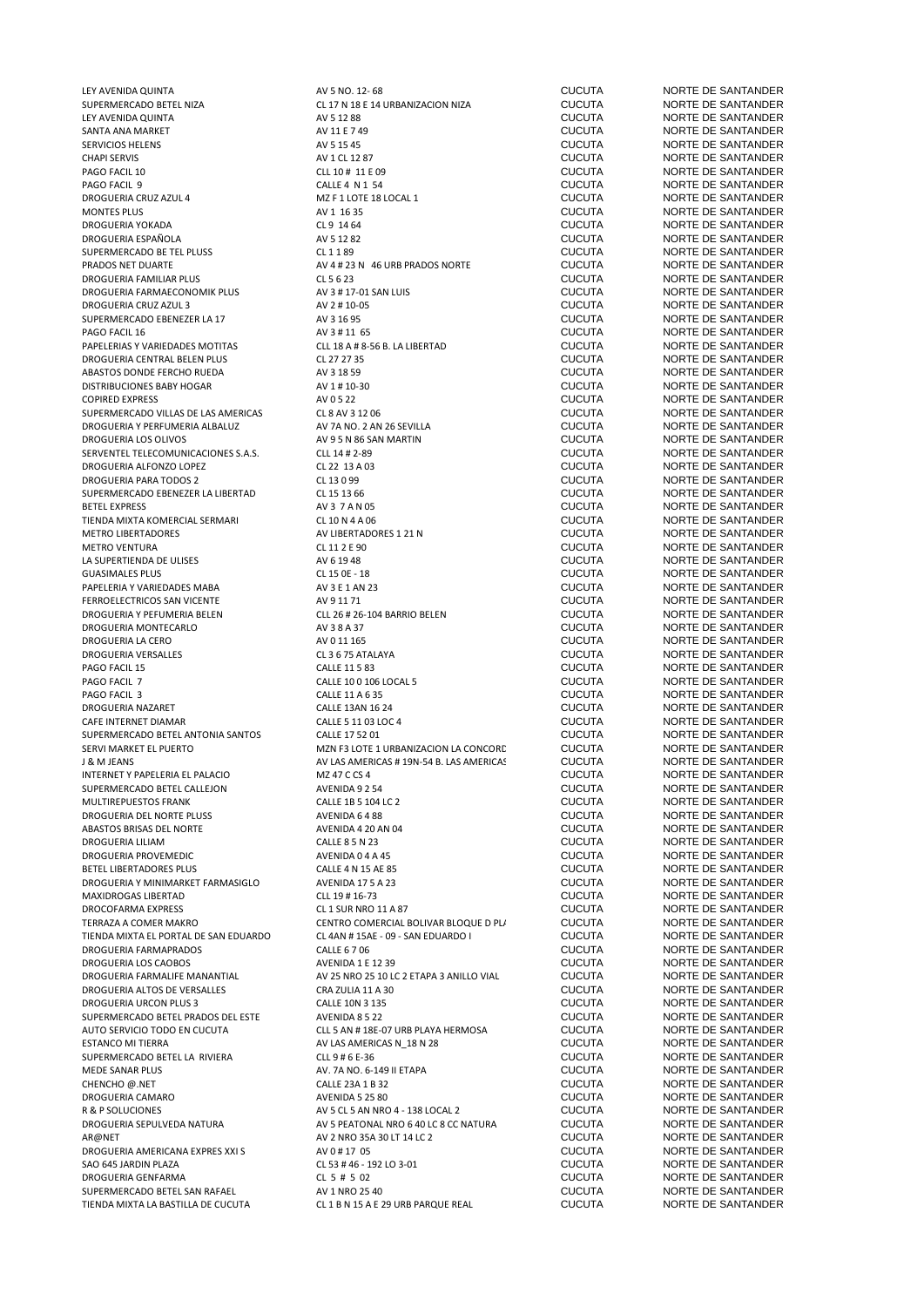MULTISERVICIOS GARCIA HERREROS CL 14 A 2 06 LC 01 02 CUCUTA NORTE DE SANTANDER SUPERMERCADO S&S ALEJANDRO MZ 3J LT 9 1 BR TUCUNARE CUCUTA NORTE DE SANTANDER ASESORIAS Y TRAMITES CACHICAMO LC E 9 CC BOLIVAR CUCUTA NORTE DE SANTANDER DROGUERIA 24/7 MEGA PLUS ANEXANDA 11 E 5 AN 32 CUCUTA NORTE DE SANTANDER DE SANTANDER DE SANTANDER DE SANTANDER<br>ANZ 21 LOCAL 1 DROCUCUTA MZ Z1 LOCAL 1 CUCUTA NORTE DE SANTANDER DROGUERIA MASWUENO<br>
CALLE 21 11 78 CUCUTA NORTE DE SANTANDER<br>
CLICIITA NORTE DE SANTANDER DROGUERIA REAL CL 2 # 3 73 CUCUTA NORTE DE SANTANDER DROGUERIA MANANTIAL PLUS AV 19 # 14 29 CUCUTA NORTE DE SANTANDER MULTINEGOCIOS MERAKI **AV O # 0 67 BRR QUINTA BOSCH CUCUTA CUCUTA** NORTE DE SANTANDER DROGUERIA PROMEDIC INTEGRAL CL 6 NRO. 13 - 36 CUCUTA NORTE DE SANTANDER<br>PAGO FACIL 15 DE SANTANDER CL 11 5 83 CUCUTA NORTE DE SANTANDER PAGO FACIL 15 CL 11 5 83<br>
PAGO FACIL 15 CL 11 5 83<br>
AUTOSERVICIO EL MENU SUPERMERCADO BETEL BELEN AVENIDA 26 31 15 CUCUTA NORTE DE SANTANDER CAFETERIA DONDE CARLITOS CARRERA 3 3 35 CUITIIVA BOYACA FARMACIA Y TIENDA NATURISTA BAÑO DE SOL CALLE 6 12 84 CUMARIBO CUMARIBO COMARIBO COMBAL CONSIDENTADA CONSIDENT<br>DROGUERIA EL SOCORRO # 2 CARRERA 11 16 47 CARRERA 11 16 47 CUMBAL COMBAL DROGUERIA EL SOCORRO # 2 CARRERA 11 16 47 COMBITARA COMBAL COMBAL NARIÑO<br>19 D'ARIEDADES WILSON CUMBITARA DE RARIO VILLA HERMOSA DE CUMBITARA CUMBITARA NARIÑO MISCELANEA Y VARIEDADES DYLAN CALLE 6 4 32 CUNDAY TOLIMA VARIEDADES KAMY CR 7 8 08 CURITI SANTANDER DROGUERIA POPULAR CRA 3 10 42 CURRILLO CAQUETA FARMY DROGAS LA BARATA LA ECONOMIA 629 CL 8 CR 17 LC 1 CURUMANI CESAR EL PALACIO DE LAS MEZCLAS CL 9 15 90 CURUMANI CESAR LA ECONOMIA DROGUERIA MINIMARKET NO 5004 CALLE 9 15 49<br>DROGUERIA LA MONTAÑA CRURIBE URIBE URIBE 11 26 CRURIBE 11 26 DABEIBA ANTIOQUIA DROGUERIA LA MONTAÑA CR URIBE URIBE 11 26 DABEIBA ANTIOQUIA DROGUERIA LOS ANGELES DE A GUARDA CRA 10 8 26 DABEIBA ANTIOXA E CRA 10 8 26 DAGUA CARNEN DE DAGUA DAGUA DAGUA SERVIK 30 SERVIK 30 VALLE SERVIK 30 VIA AL CARMEN DE DAGUA SAGUA DAGUA DAGUA SERVIK 30 AVENIDA PRINCIPAL 5 86 SAGUA DAGUA DALLE DAGUA DALLE DAGUARE SAGUA DALLE DAGUARE SAGUARE SAGUARE SAGUARE SAGUARE SAGUARE SAGUARE SAGUAR LFVR COMBUSTIBLES Y CONSTRUCCIONES ESTACION DE SERVICIO TERPEL BRISAS DEL QUEREMAL DAGUA VALLE DIANA COMUNICACIONES CARRERA 10 8 70 DAGUA VALLE JIREH.COM II CL 10 7 SN 120 CORREGUIMIENTO DAGUA MZ CL 1 200 KM 30 LC 2 DE DAGUA DAGUA VALLE N.V.ESTACION DE SERVICIO SAN RAFAEL CR 20 # 6 24 DAGUA DAGUA DE SERVICIO SAN RAFAEL CALISA DE SERVICIO SAN DE<br>CALIZADOS PIES DE REINA IN RATIONALE CRISTINA DE LA GELIA IN RATIONALE CALISA DE LA GELIA IN RATIONALE CALISA CALZADOS PIES DE REINA CL 6 NRO 6 90 BRR PERU DIBULLA LA GUAJIRA MISCELANEA NORE CLL 11#18 82 CLL 11#18 82 DISTRACCION LA GUAJIR<br>1 DROGUERIA SAN BERNARDO DOLORES CRA 7 4 02 DOLORES DOLORES TOLIMA DROGUERIA SAN BERNARDO DOLORES CRA 7 4 02 DOLORES TOLIMA CYBERTOUR CONUNICACIONES CONSULTED USING CARRERA 30 29 19 INT 102 DON MATIAS ANTIOQUIA<br>CREDITOS Y COMUNICACIONES CL 30 30 18 DON MATIAS ANTIOQUIA CREDITOS Y COMUNICACIONES CL 30 30 18 DON MATIAS ANTIOQUIA SUPER STANDAR DOSQUEBRADAS CR 16 NO. 44-23 DOS QUEBRADAS RISARALDA CAFE PLAZA AL PASO CAFE PLAZA DEL SOL BLOQUE 1 A LC C<br>OLIMPICA GTECH PLAZA DEL PARALDA AVENIDA SIMON BOLIVAR CALLE 37 LOTE 3 DOS QUEBRADAS RISARALDA DROGUERIA FARMADESCUENTOS LA CAPILLA CRA 16 62 58 DOS QUEBRADAS DOS QUEBRADAS RISARALDA<br>FARMACIA PASTELIR EL PROGRESO AVISIMON ROLIVAR CRA 16 36 98 I C 21 Y 43 IDOS QUEBRADAS RISARAL DA FARMACIA PASTEUR EL PROGRESO AV SIMON BOLIVAR CRA 16 36 98 LC 21 Y 43 CC EL PROGRESO DOS QUEBRADAS RISARALDA SUPERINTER DOS QUEBRADAS CRA 16 27 37<br>OXIGENO NET ACERCANDO TUS SUEÑOS MZ 1 CS 1URBANIZACION LA MACARENA OXIGENO NET ACERCANDO TUS SUEÑOS MZ 1 CS 1URBANIZACION LA MACARENA DOS QUEBRADAS RISARALDA DROGUERIA ESPERANZA LOS MOLINOS AV MOLINOS KR 21 NRO 43 04 DOS QUEBRADAS RISARALDA DROGUERIA SAN JOSE # 2 M 6 CASA 1 B VILLA ALEXANDRA DOS QUEBRADAS RISARALDA<br>DROGUERIA HUMANITARIA CALLE 49 N° 15 A 81 DOS QUEBRADAS RISARALDA DROGUERIA HUMANITARIA CALLE 49 N° 15 A 81 DOS QUEBRADAS RISARALDA LICORES Y PAPELERIA ALEX MA 14 CA 6 CONJ TEJARES DE LA LOMA DOS QUEBRADAS RISARALDA VARIEDADES ELECTRO LUZ TV 36 B DG # 11-11 MZ 14 CA 5 MONTEBONITO ETAPA 2 DOS QUEBRADAS RISARALDA MUNDO DROGAS 2 AVENIDA SIMON BOLIVAR NRO 34-05 GUADALUPE DOS QUEBRADAS RISARALDA<br>FAMIDESCUENTOS CALLE 8 # 22 B 15 DOS QUEBRADAS RISARALDA DROGUERIA EL AHORRADOR CARRERA 16 NRO 47 - 25 DOS QUEBRADAS RISARALDA DROGAS COLOMBIA FARMA SUC DUITAMA CL 16 14 02 DUITAMA BOYACA DROGUERIA DE VIDA CR 16 8A 39 DUITAMA BOYACA DROGUERIA LA GRAN ECONOMIA DUITAMA CR 18 18 04 DUITAMA BOYACA PAPELERIA JAVERIANA CRA 17 14 53 DUITAMA BOYACA MAS DESCUENTOS DROGUERIA DUITAM CL 17 17 14 DUITAMA BOYACA MAS DESCUENTOS DROGUERIA HOSPITAL DUITAMA CL 9 A # 32 11 DUITAMA BOYACA DROGUERIA 24 HORAS CARRERA 17 # 11 ESQUINA P 1 DUITAMA BOYACA DROGAS SANAR DUITAMA CRA 19 9 10 P 1 DUITAMA BOYACA DROGUERIA SUPER 2 CL 20 22 78 DUITAMA BOYACA DROGUERIA SALESIANO CARRERA 9 17A 09 DUITAMA BOYACA METRO DUITAMA CL 18 11 33 DUITAMA BOYACA DROGUERIA SUPERSALUD NO 1 CL 5 36B 140 LC 6 DUITAMA BOYACA DROGUERIA SUPERSALUD 2 CL 22 10 50 DUITAMA BOYACA DROGUERIA SUPER 4 AV CRA TV 19 22 24 DUITAMA BOYACA BOYACA DROGUERIA SUPERIOR DUITAMA CL 9 30 12<br>CL 9 30 12 DROGAS LA 17 DUITAMA BOYACA CL 9 21 15 17 DROGAS LA 17 DE LA 2000 DE LA 2000 DE LA 2000 DE LA 2000 DE LA 2000 DE LA 2000 DE LA 2000 DE LA 2000 DE LA 200 DROGUERIA SUPER 6 CLL 17 # 13 08 DUITAMA BOYACA DROGUERIA SUPERDESCUENTOS 4 CR 21 CL 11 PLAZA DE MERCADO DUITAMA BOYACA DROGAS DUITAMA CL 15 18 08 DUITAMA BOYACA DROGUERIA SUPER 3 CL 9 18 02 DUITAMA BOYACA DROGUERIA SUPER ECONOMIA CARRERA 19 19 66 DUITAMA BOYACA DROGUERIA SEMINARIO DUITAMA CL 15 9 A 02 DUITAMA BOYACA DROGUERIA SUPERIOR 3 CR 26 19 A 31 DUITAMA BOYACA DROGUERIA LA PAZ DUITAMA CL 28 17 36 DUITAMA BOYACA DROGUERIA KOLDESCUENTOS LA 42 CRA 42 15 13 LEY DUITAMA CL 15 17 45 DUITAMA BOYACA

ANILLO VIAL CC PLAZA DEL ESTE LC 3 BRR EL COLOUTA NORTE DE SANTANDER<br>CUCUTA NORTE DE SANTANDER FARMAECONOMIK PLUS AV 10 # 1 N 65 CUCUTA NORTE DE SANTANDER AV 9 E N 2 - 66 CUCUTA<br>
AV 9 E N 2 - 66 CUCUTA<br>
AVENIDA 26 31 15 CUCUTA NORTE DE SANTANDER CARRERA 4 3 06 PISO 1 CUCUTILLA NORTE DE SANTANDER<br>CARRERA 3 3 35 CUCUTIVA BOYACA VARRIO VILLA HERMOSA DE CUMBITARA CUMBITARA CUMBITARA NARIÑO CALIFE A 32 MILOMETRO 30 AVENIDA PRINCIPAL 5 86 DAGUA DESENIDA PO UN VALLE<br>
ESTACION DE SERVICIO TERPEL BRISAS DEL C DAGUA DE VALLE CL 10 7 SN 120 CORREGUIMIENTO DAGUA M<br>CARRERA 10 8 70 CORREGUIMIENTO DAGUA DAGUA DAGUA VALLE AVENIDA SIMON BOLIVAR CALLE 37 LOTE 3 DOS QUEBRADAS RISARALDA<br>CRA 16.62 58 CRISARAL DA DOS QUEBRADAS RISARAL DA FAMIDESCUENTOS CALLE 8 # 22 B 15 DOS QUEBRADAS RISARALDA CARRERA 19 N 73 A 09 DOS QUEBRADAS RISARALD<br>CL 16 14 02 DUITAMA DUITAMA BOYACA FARMA ECONOMIA CR 18 11 48 DUITAMA BOYACA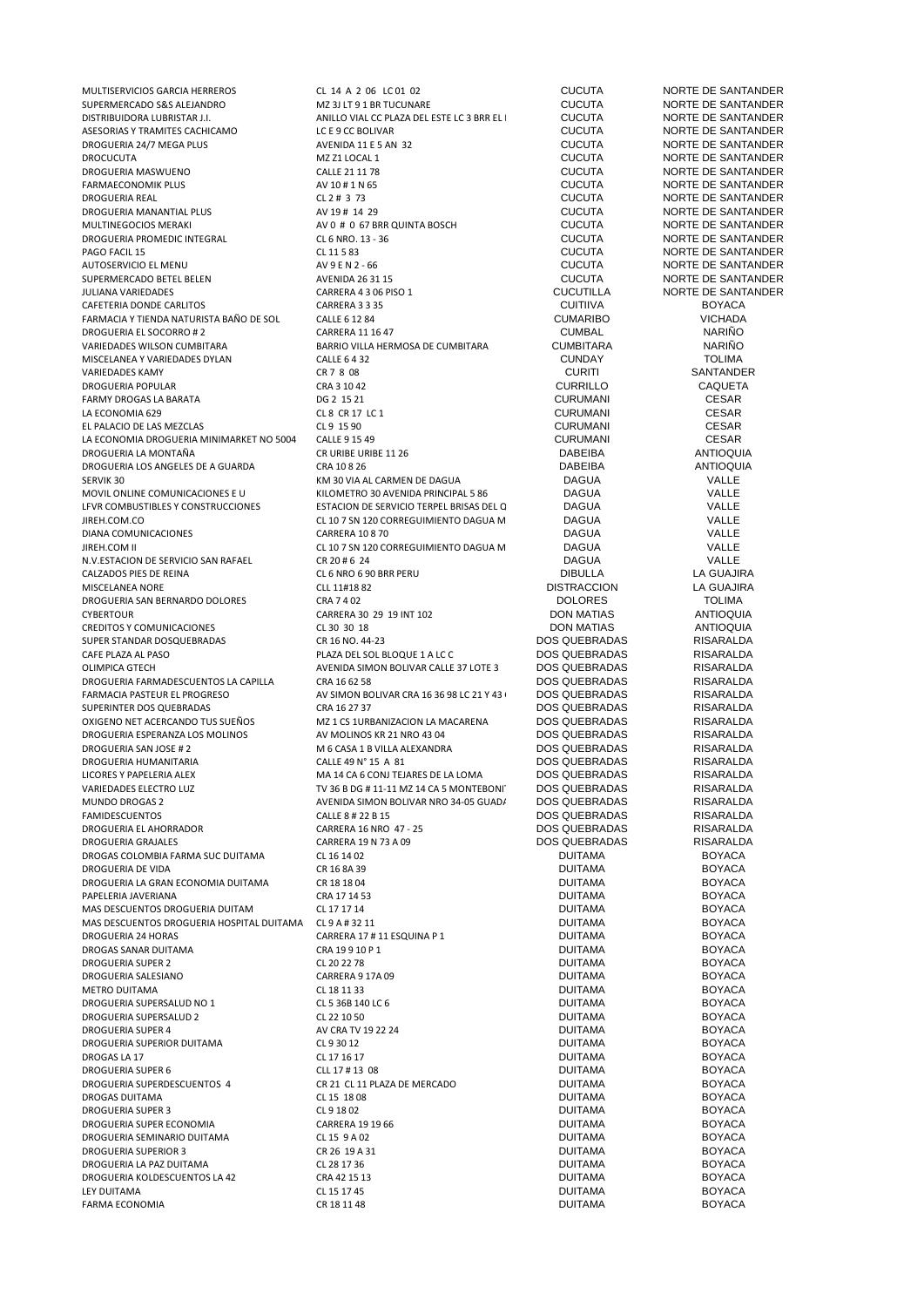DROGUERIAS FARMA-PREMIUM CALLE 15 12 63 DUITAMA BOYACA DROGUERIA LAURITA CALLE 14 8 00 DUITAMA BOYACA FARMACIA SANAMEDICAL CALLE 10 30 11 P 1 DUITAMA BOYACA INTERCOMUNICACIONES SIN LIMITES CALLE 17 17 58<br>
CALLE 17 17 58 DUITAMA BOYACA<br>
CALLE 10 36 93 DUITAMA DUITAMA BOYACA BARCA NET CALLE 10 36 93 DUITAMA BOYACA DROGUERIA SALO CALLE 28 # 17 - 56 DUITAMA BOYACA DROGUERIA COFAMILIAR CALLE 4 10 64 DUITAMA BOYACA FARMA ECONOMIA 3. CALLE 19 42 A 08 DUITAMA BOYACA FARMA ECONOMIA 2 CARRERA 18 12 45 DUITAMA BOYACA DROGUERIA EMANUEL CL 22 39 159 DUITAMA BOYACA MERCAHOGAR CALLE 21 26 20 DUITAMA BOYACA DROGUERIA MEGADESCUENTO PINTO PINTO 3 CL 16 9 03 P1 DUITAMA DUITAMA DOYACA DE DE ROYACA<br>SURTICELULARES DUITAMA BOYACA CARRERA 15 13 38 DUITAMA DUITAMA DOYACA SURTICELULARES DUITAMA CARRERA 15 13 38 DUITAMA BOYACA NEOMEDIC DROGUERIA CALLE 20 29 53 DUITAMA BOYACA DROGUERIA ECONMED CALLE 9 29 04 DUITAMA BOYACA DROGUERIA KOLDESCUENTOS SUPER CR 18 # 17 - 09 DUITAMA BOYACA FARMACIA VILLAS DEL MUNDIAL CR 25 N 3 - 31 LC 6 DUITAMA BOYACA FARMA ECONOMIA 4 CARRERA 18 N 10 - 14 DUITAMA BOYACA FARMA ROSS TV 29 N 14 - 91 DUITAMA BOYACA CUTTER PAPELERIA Y MISCELANEA CARRERA 17 N 2 - 116 LC 103 DUITAMA BOYACA DANICELL COMUNICACIONES EL AGUILA CARRERA 2 7 18 EL AGUILA VALLE MILUCHIS DROGUERIA CARRERA 48 46A 20 **CARRERA 48 46A 20** EL BAGRE ANTIOQUIA DROGUERIA FARMA / CENTRO CALLE 51 A # 48 A 32/36 EL BAGRE ANTIOQUIA MILUCHIS DROGUERIA PANADERIA Y REPOSTERIA EL BANCO DELPAN CL 7 3 50 EL BANCO MAGDALENA LA ECONOMIA 5013 CL 8 2 A 14 EL BANCO MAGDALENA EMPRESA COLOMBIANA DE MULTISERVICIOS CARRERA 2 15 54 EL BANCO MAGDALENA GRANERO PUNTO CENTRAL CLL 11 NRO 20 106 EL BANCO MAGDALENA DROGUERIA DEL COMERCIO CR 5 7 56 EL CAIRO VALLE SUPERTIENDA ALFURR CHESTA CARRERA 5 4 25 CARRERA 5 4 25 CALVARIO META CARRERA SANTA CHESTA CHESTA CHESTA CONTR<br>RECAUDOS Y SERVICIOS MARIA C RECAUDOS Y SERVICIOS MARIA C CALLE 74 13 A EL CARMEN NORTE DE SANTANDER DROGUERIA EL DESCUENTO EL CARMEN CALLE 5 3 48 EL CARMEN DE ATRATO CHOCO AUTOSERVICIOS EL CARMEN DE BOLIVAR CR 51 ENTRE CL 25 Y 26 EL CARMEN DE BOLIVAR BOLIVAR CIBERNET LUCIANA CALLE 23 NO 48 58 BARRIO CENTRO EL CARMEN DE BOLIVAR BOLIVAR DROGUERIA EL CARMEN CLC<br>CALLES CON CR 39 ESQUINA LC 101 BR SANTAND DE BOLIVAR BOLIVAR DE CARMEN DE CHUCURI SANTANDER CENTROVARIEDADES EL CARMEN CALLE 3 4 43 CALLE PRINCIPAL EL CARMEN DE CHUCURI SANTANDER<br>CASA DE LOS MIL DETALLES CRA A 3 14 CRA 4 3 14 CARMEN DE CHUCURI SANTANDER DROGUERIA HIPERDESCUENTOS MW CRA 31 30 83 CRA 21 30 83 EL CARMEN DE VIBORAL ANTIOQUIA<br>FARMACIA PASTEUR CARMEN DE VIBORAL CRA 31 29 53 CRA EL CARMEN DE VIBORAL ANTIOQUIA FARMACIA PASTEUR CARMEN DE VIBORAL CRA 31 29 53 EL CARMEN DE VIBORAL ANTIOQUIA DROGUERIA LOS CRISTALES CRA 9 11 56 60 EL CASTILLO META SURTIFAMILIAR EL CERRITO CL 8 13 52 EL CERRITO VALLE TELEFONET COMUNICAT CL 6 # 11 - 67 EL CERRITO VALLE INTER CLIC PUNTO COM **CRA 12 5 60**<br>INTER 2 FLOERRITO COM CRA 12 5 01 CRA 12 5 01 EL CERRITO VALLE INTER Z E CRA 12 5 01 EL CERRITO VALLE TELEFONIA LOS SAMANES CL 1 SUR 6 15 EL CERRITO VALLE DARSALUD NO 27 CARRERA 8 6 06 EL CERRITO VALLE DARSALUD CARRERA 11 6 02 EL CERRITO VALLE SERVIGUSTO LA 5TA CL 5 + 8 12 CRR EL PLACER DE EL CERRITO EL CERRITO VALLE AVIONCITO DE PAPEL CR 11 # 7-20 EL CERRITO VALLE VARIEDADES JULIANA EL CERRITO CLL 8 # 13 - 88 EL CERRITO VALLE VARIEDADES Y SERVICIOS JF CLL 9 NRO 19 - 64 EL CERRITO VALLE DROGUERIA LA SELECTA CARRERA 1 7A 34 EL CHARCO NARIÑO SERVIFARMA EL COLEGIO CRA 7 7 37 LC 2 EL COLEGIO CUNDINAMARCA DROGUERIA LA SALUD JC&J CALLE 2B SUR NO. 2 25 EL COLEGIO CUNDINAMARCA<br>COMUNICACIONES TELEPAR COM CARRERA 2 4 24 INSP LA VICTORIA EL COLEGIO CUNDINAMARCA COMUNICACIONES TELEPAR COM CARRERA 2 4 24 INSP LA VICTORIA EL COLEGIO CUNDINAMARCA FERROCENTRO EXPRESS CL 8 23 35 CL 8 23 35 EL COPEY CESAR<br>TA ECONOMIA 17 CESAR CESAR CR 14 8 A 06 CESAR EL COPEY CESAR LA ECONOMIA 17 CR 14 8 A 06 CR 14 8 A 06 EL COPEY CESAR DROGUERIA CENTRAL CESAR CONTRAL CARRERA 14 8 05 CESAR EL COPEY CESAR EL CHACHI PAPELERIA CALLE 8 18 26 EL COPEY CESAR DROGUERIA YULIAN S CARRERA 4 4 47 EL DORADO META MISCELANEA EL PARQUE HOLA VIATELECOM CL 7 7 04 CL 7 2 LA EL DOVIO VALLE<br>DISTRIBUIDORA LA 8A EL DOVIO CR 8 # 8 29 CR 8 # 8 29 CR 8 # 8 29 CALLE DISTRIBUIDORA LA 8A EL DOVIO CR 8 # 8 29 EL DOVIO VALLE DROGUERIA Y MISCELANEA JJ EL ESPINO CALLE 5 5 54 EL ESPINO BOYACA NIÑO QUITIAN ALDEMAR CARRERA 2 3 39 EL FLORIAN SANTANDER DROGUERIA SAN JUAN BAUTISTA<br>
URA PEL GUADO CALLE 5 4 51 CALLE 5 4 51 CLL 20 A TR 15 60 EL GUAMO EL GUAMO BOLIVAR VARIEDADES SANDRA EL GUAMO CLL 20 A TR 15 60 EL GUAMO BOLIVAR DROGUERIA GUADALUPE PRINCIPAL CRA 2 # 10-14 BRR CENTRO EL MOLINO LA GUAJIRA FERRECLASICAS PARDO CL 4 6 33 EL PASO CESAR LA ECONOMIA 796 CL TERCERA 5 82 EL PASO CESAR PANADERIA Y HELADERIA TRIGO PAN LA LOMA CL CENTRAL LA LOMA CONSUMANTE EL PASO CESAR CESAR<br>CARRERA 10.10 A 20 CORRIA LOMA CL CENTRAL CARRERA DE LA 20 CORRIA LOMA CESAR CESAR DROGUERIA FARMAROJAS CARRERA 10 10 A 20 CORR LA LOMA AUTO CENTRO LA 5 CARRERA 5 8 60 EL PAUJIL CAQUETA FARMA GALENICA CR 3 ESQUINA CASA 23 EL PEÑOL NARIÑO COMPARTEL DONALD<br>
SANTANDER
SANTANDER
SANTANDER
SANTANDER
SANTANDER
SANTANDER
SANTANDER
SANTANDER
SANTANDER
SANTANDER
SANTANDER
SANTANDER
SANTANDER
SANTANDER
SANTANDER
SANTANDER
SANTANDER
SANTANDER
SANTANDER
SANTANDER
SANT ALBERTO JULIO CENTENO VELASQUEZ S.A.S CALLE 5 9 06 EL PEÑON BOLIVAR DROGUERIA Y VARIEDADES FARMASALUD CL 13 # 3-06 EL PIÑON MAGDALENA DROGUERIA Y PERFUMERIA MEDINA CR 8 12 66 EL PLAYON SANTANDER DROGUERIA Y PERFUMERIA MEDINA CARRERA 8 12 66 EL PLAYON SANTANDER PALMAPAN RETEN MAGDALE<br>PUNTO CELL EL ROBLE CLOSEN CRA 6 CL 8 31 BRR CENTRO CLOSEN CRA 6 CL 8 31 BRR CENTRO CLOSEN CLOSEN CONTROL CRA DROGUERIA MAXIDESCUENTOS CL 10 5 02 LC 2 EL ROSAL CUNDINAMARCA DROGUERIA AQUIDROGAS OBANDO CL 10 17 52 CL 10 17 52

CRA 4 3 19 EL CARMEN DE CHUCURI SANTANDER<br>CRA 31 30 83 EL CARMEN DE VIBORAI ANTIOQUIA FERROR FERRET ROCESS CRA 14 8 10 LC 3 SECTOR 4 ESQUINAS EL COPEY CESAR<br>CL 8 23 35 CESAR PUNTO CRA 6 CL 8 31 BRR CENTRO CONTRO EL ROBLE SUCRE SUCRE SUCRE SUCRE SUCRE SUCRE SUCRE SUCRE SUCRE SUCRE SUCRE

STO CARMEN DE BOLIVAR EL CARMEN DE BOLIVAR<br>EL CARMEN DE BOLIVAR BOLIVAR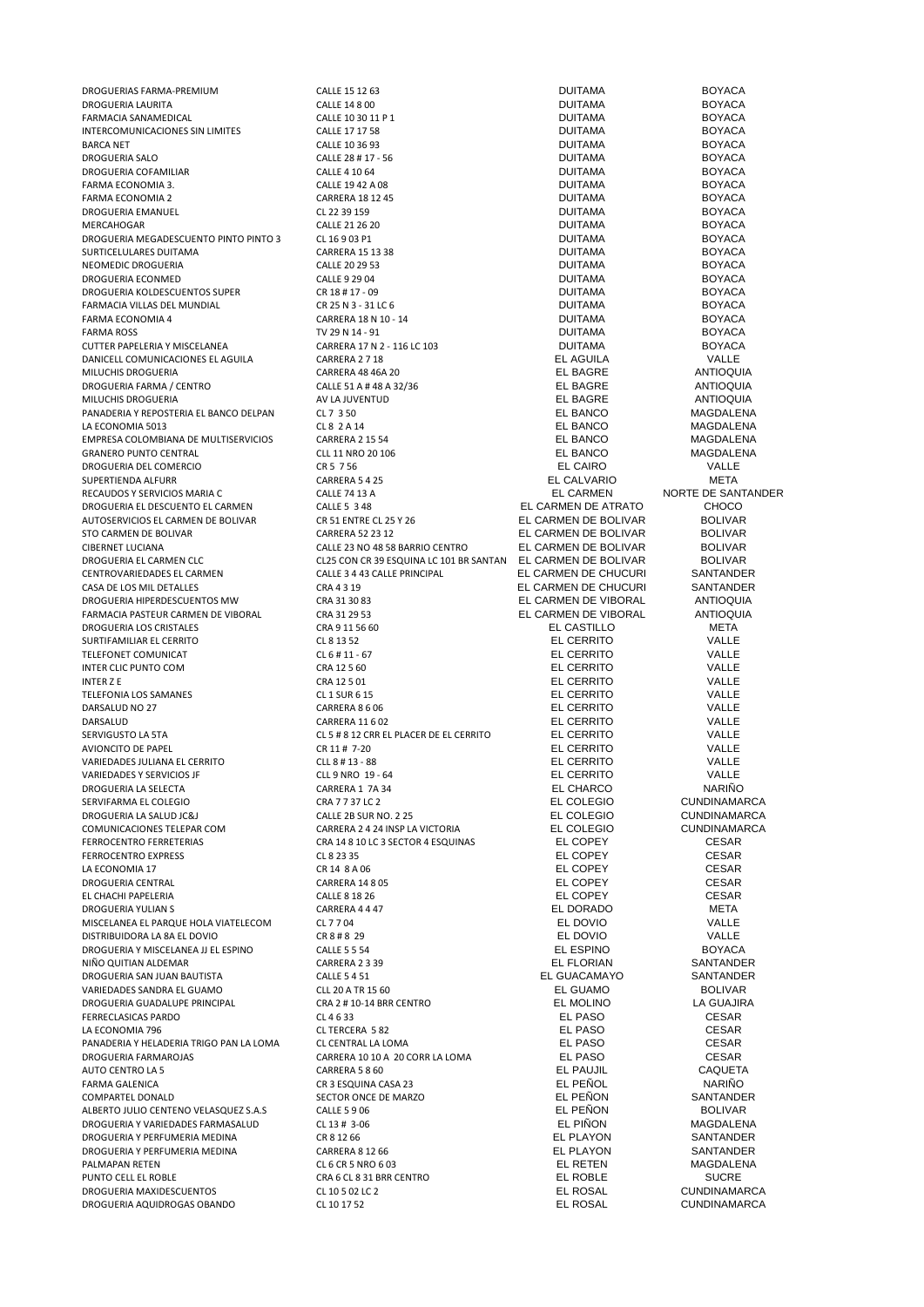DROGUERIA MAXIDESCUENTOS NO. 2 CARRERA 7 11 21 EL ROSAL CUNDINAMARCA SUPER M LA ECONOMIA<br>PAPELERIA Y VARIEDADES LA 51 CALLE SO 47 84 LC 1 CALLE SO 47 84 LC 1 CALLE EL SANTUARIO CONTIOQUIA PAPELERIA Y VARIEDADES LA 51 CALLE 50 47 84 LC 1 CALLE EN CALLE 50 47 84 LC 1 CALLE EN CALLE 50 47 84 LC 1 CAR<br>GRANERO EL CARRIEL PAISA CLASS COM CLASS CR 44 13 CR 44 13 CR HA LE SANTUARIO CLASS CONTINUARIO GRANERO EL CARRIEL PAISA CLORET EL 19 CR 44 13 CL 49 CR 44 13 EL SANTUARIO ANTIOQUIA<br>FARMACIA PASTEUR EL SANTUARIO CLL 45 # 51-31 EL SANTUARIO ANTIOQUIA FARMACIA PASTEUR EL SANTUARIO<br>FOTONET COM EL TABLON DE GOMEZ<br>FOTONET COM EL TABLON DE GOMEZ CARRERA 4 3 A 11 LE TABLON BLITABLON NARIÑO FOTONET COM EL TABLON DE GOMEZ<br>DROGUERIA Y PERFUMERIA SOCIAL CARRERA 10 A 3 32 A 20 A 20 H LE TAMBO COM CARRIÑO DROGUERIA Y PERFUMERIA SOCIAL CARRERA 10 A 3 32 CARRERA 10 A 3 32 COMPUTAMBO NARIÑO<br>COMPUTAMBO COLO CL 2 NRO 5 94 CL 2 NRO 5 94 EL TAMBO COMPUTAMBO CL 2 NRO 5 94 EL TAMBO CAUCA MULTISERVICIOS BRISDAYE CALLE 14 8 A 78 EL TARRA NORTE DE SANTANDER AUTOSERVICIO LUCIO CALLE 8 3 15 EL ZULIA NORTE DE SANTANDER AUTOSERVICIOS KALETH CLL 3 # 9 A 30 CLL 3 # 9 A 30 CLL 3 H 9 A 30 CLL 3 H 2 ULIA NORTE DE SANTANDER LUZ DIVIA QUIROZ IBATA CRA 1 A # 2 62 ELIAS HUILA ASESORIAS Y COMUNICACIONES ENCINO ASECOMCIONALE A 44-29 ANNO 1999 ENCINO A SANTANDER<br>A BROGRO BON PUBLICIDAD Y MENSAJERIA CARRERA 4 4 35 ANNO 1999 ENCISO PUBLICARDENAS COM PUBLICIDAD Y MENSAJERIA CARRERA 4 4 35 ENCISO ENTRERRIOS COM PUBLICARDO DEL 27 CL 10 11 27 CL 27 ENTRERRIOS ANTIOQUIA DELIPAN ENTRERRIOS CL 10 11 27 ENTRERRIOS ANTIOQUIA DROGUERIA ENTRERRIOS CALLE 10 CR 13 33 ENTRERRIOS ANTIOQUIA DROGUERIA BELUNA CALLE 10 N 12 57 ENTRERRIOS ANTIOQUIA DROGAS LA GARANTIA LA SEBASTIANA CR 27 36 SUR 34 ENVIGADO ANTIOQUIA WORLD GLOBAL COMUNICACIONES CRA 42 38A 61 SUR ENVIGADO ANTIOQUIA DROGUERIA MONUMENTAL DM CRA 31 38 SUR 04 ENVIGADO ANTIOQUIA FARMACIA PASTEUR CR 43 36 SUR 68 ENVIGADO ANTIOQUIA JUMBO LAS VEGAS CRA. 48 NO 19 SUR 29 ENVIGADO ANTIOQUIA RAPITIENDA SAVI CRA 43 A 28 SUR 9 ENVIGADO ANTIOQUIA DROGUERIA SUPER DESCUENTO TR 32 A SUR 33 02 ENVIGADO ANTIOQUIA DROGUERIA ENVIGADO LA 43 CL 38 SUR 43 89 ENVIGADO ANTIOQUIA FARMACIA PASTEUR COMPLEX LAS VEGAS CR 48 25 AA S 70 LC 108 ENVIGADO ANTIOQUIA<br>CR 40 47 SUR 02 ENVIGADO ANTIOQUIA OPCION FARMA CR 40 47 SUR 02 ENVIGADO ANTIOQUIA FARMACIA PASTEUR GUADALCANAL CL 36 D SUR 27 D 83 LC 16 ENVIGADO ANTIOQUIA EURO SUPERMERCADO LA FRONTERA 
CRIA EN ANTIOQUIA<br>
DE 32 36 SUR 05 DE SANTIOQUIA ENVIGADO ANTIOQUIA MERCADOS AYURA DG 32 36 SUR 05 ENVIGADO ANTIOQUIA CARULLA CITY PLAZA CLONICLO CLONICLO CLONICLO CLONICLO CLONICLO CLONICLO CLONICLO CLONICLO CLONICLO CLONICLO CLONICLO CLONICLO CLONICLO CLONICLO CLONICLO CLONICLO CLONICLO CLONICLO CLONICLO CLONICLO CLONICLO CLONICLO CLONI DROGUERIA LA TRIACA NO 1 DE 40 34 B SUR 21 DE 40 34 B SUR 21 DE ANTIOQUIA<br>DE 42 DE 42 DE 42 SUR 39 DE 42 DE 42 DE 42 DE ANTIOQUIA VARIEDADES EL NIÑO CONTRADO DE 1990 DE 32 D # 33 SUR 39 ENVIGADO ANTIOQUIA DROGUERIA LA 70 CONTROLLERIA DE SEGUIDO EN 1999 ANTIOQUIA ENTRE ENVIGADO ANTIOQUIA SUPERTIENDA OLIMPICA 348 ENVIGADO CR 40 37 SUR 30 ENVIGADO ENVIGADO ANTIOQUIA<br>DROGLIERIA MACRODESCLIENTOS Nº8 TV 31 SUR NRO 32D 80 ENVIGADO ENVIGADO ANTIOQUIA DROGUERIA MACRODESCUENTOS N°8 TV 31 SUR NRO. 32D 80 ENVIGADO ANTIOQUIA<br>DISTRIBUIDORA DE RANCHO Y LICORES LIQUOR STORE CL 37 SUR 42 74 ENVIGADO ANTIOQUIA DISTRIBUIDORA DE RANCHO Y LICORES LIQUOR STORE CL 37 SUR 42 74 ENVIGADO ANTIOQUIA PAPELERIA SANDI CL 39 SUR 35 42 ENVIGADO ANTIOQUIA FARMACIA PASTEUR GUAYACAN CR 43 A 23 SUR 93 LOC 3 ENVIGADO ANTIOQUIA DROGUERIA D'PAULY DE ENVIGADO DE CALLE 40 SUR 42 56 ENVIGADO ANTIOQUIA<br>DROGUERIA FARALLONES ENVIGADO DE 1333 A SUR 88 DE ENVIGADO ANTIOQUIA DROGUERIA FARALLONES ENVIGADO DG 31 33 A SUR 88 ENVIGADO ANTIOQUIA exito envigado contra en el contra calle 48 34 sur 29 en el contra en el contra en el contra en el contra en e<br>Exito envigado calcantería en el crata de seu el crata de estado en el crata de envigado contra en el crata de EXITO ENVIGADO CRA 48 34 SUR 29 ENVIGADO ANTIOQUIA ÉXITO ENVIGADO CENTRO CALLE 36 43-40 ENVIGADO ANTIOQUIA PREMIUM FARMA CALLE 39 SUR 44 A 04 ENVIGADO ANTIOQUIA FULL STORE TIENDA DE SERVICIOS CARRERA 32 38 SUR 02 ENVIGADO **ENVIGADO** ANTIOQUIA CARULLA VIVA PALMAS CARRERA 117 ALTOS VIA PALMAS 1034 ENVIGADO ANTIOQUIA FARMACIA PASTEUR PARQUE ENVIGADO CALLE 38 SUR 41 72 LC 1 ENVIGADO **ENVIGADO** ANTIOQUIA DROGUERIA LA TRIACA 2 CARRERA 43 A 46 SUR 07 ENVIGADO ANTIOQUIA FARMITODO SAS CALLE 38 A SUR #41 -02 ENVIGADO ANTIOQUIA DROGUERIA GUANTEROS CALLE 38 A SUR 41 75 ENVIGADO ANTIOQUIA DROGUERIA SUPER DESCUENTO EL SALADO CALLE 40 SUR # 24 E 14 ENVIGADO ENVIGADO ANTIOQUIA<br>FARMACIA PASTEUR VIVA PALMAS ANTIOQUIA CALLAS PALMAS KM 16 I.C.0125 ENVIGADO ANTIOQUIA FARMACIA PASTEUR VIVA PALMAS VIA LAS PALMAS KM 16 LC 0125 ENVIGADO ANTIOQUIA FARMACIA PASTEUR SAN MARCOS CRASA 31 SUR 39 ENVIGADO ANTIOQUIA<br>CREDIFARMA EN VIGADO CREDITANA ANTIOQUIA CREDITANA ANTIOQUIA CREDIFARMA EN V CALLE 39 D SUR 24 EE 134 ENVIGADO ANTIOQUIA MERKANDO CR 42 40 C SUR 23 ENVIGADO ANTIOQUIA DROGUERIA ENVISALUD CL 39 SUR N 33 02 ENVIGADO ANTIOQUIA FARMATODO LA SEBASTIAN CARRERA 27 #36SUR -199 ENVIGADO ANTIOQUIA PAPELERIA LA VERONICA II CARRERA 8 9 45 ESPINAL TOLIMA STO 381 ESPINAL CRA 8 10 78 ESPINAL TOLIMA EXITO VECINO ESPINAL EN ENGLES DE LA CRA 4 CL 7 ESQUINA EN ENGLES EN ESPINAL ESPINAL ESPINAL TOLIMA<br>ESPINAL ESPINAL ESPINAL TOLIMA DROGAS COPIFAM CRA 6 6 03 ESPINAL TOLIMA DROGAS COPIFAM ESPINAL CRA 47 87 CRA 47 87 CRA 47 87 COM ESPINAL TOLIMA<br>DROGAS COPIFAM CL10 11 08 CL10 11 08 CL10 11 08 DROGAS COPIFAM CL 10 11 08 ESPINAL TOLIMA DROGUERIA SANTAFE CARRERA 6 9 10 ESPINAL TOLIMA METRO FACATATIVÁ CALLE 10 8A 12 FACATATIVA CUNDINAMARCA HABL@ NET CL 11 8A 26 FACATATIVA CUNDINAMARCA DROGUERIA CELEZFARMA CL 19 # 2 B 22. CL 19 # 2 B 22. FACATATIVA CUNDINAMARCA<br>MUNDO PHARMA FACATATIVA CL 8 2 A 23 A 23 A 24 CL INDINAMARCA MUNDO PHARMA FACATATIVA CL 8 3 43 FACATATIVA CL 8 3 43 EXITO FACATATIVA CR 5 A 13 50 FACATATIVA CUNDINAMARCA BALCON DEL TOLIMA INMORTAL CALLE 6 3 116 FALAN TOLIMA DROGAS DON ALFONSO CRA 6 5 59 FILADELFIA CALDAS estanquillo la mazorca a crasi de crasi de la crasi de la crasi de la crasi de la crasi de la crasi de la crasi<br>Crista de la crista de la calle 7 6 01 de la crasi de la crasi de la crista de la crista de la quindio de la c CELL OLARTE CONTROLLE 7 6 01 CALLE 7 6 01 CALLE 7 6 01 CALLE 7 6 01 CALLE 7 6 01 COUNDIO TOMA. LUPE... CR 5 NRO 5-49 FILANDIA QUINDIO VARIEDADES LIZ DE FIRAVITOBA CRA 4 6 34 FIRAVITOBA BOYACA DROGAS COPIFAM FLANDES<br>
DROGUERIAS COPIFAM FLANDES NO 2 CL 10 8 17 CL 10 8 17 CL 10 8 17 CL 10 8 17 CL 10 8 17 DROGUERIAS COPIFAM FLANDES NO 2 CL 10 8 17<br>
CL 10 8 17 CL 10 8 17 CL 10 8 17 CL 10 8 17 CL 10 B FLANDES SYSTEM KLASSE CL 16 6 45 FLORENCIA CAQUETA EXITO FLORENCIA CL 3 A BIS 9 12 FLORENCIA CAQUETA

DROGUERIA FARMA PLUS CARRRERA 42 SUR B 45A 20 ENVIGADO ANTIOQUIA CR 41 # 40 SUR 19 ENVIGADO ANTIOQUIA<br>CR 43 A 31 SUR 39 CR 43 ENVIGADO ANTIOQUIA  $TV 32 A SUR N 31 D 79 LC 3$ <br>CR42 40 C SUR 23 ENVIGADO CALLE 7 N° 4-45 LC 1 B/ CENTRO CORR CHICORAL ESPINAL TOLIMA IC RA 4 7 B7<br>CRA 4 7 B7 COLIMA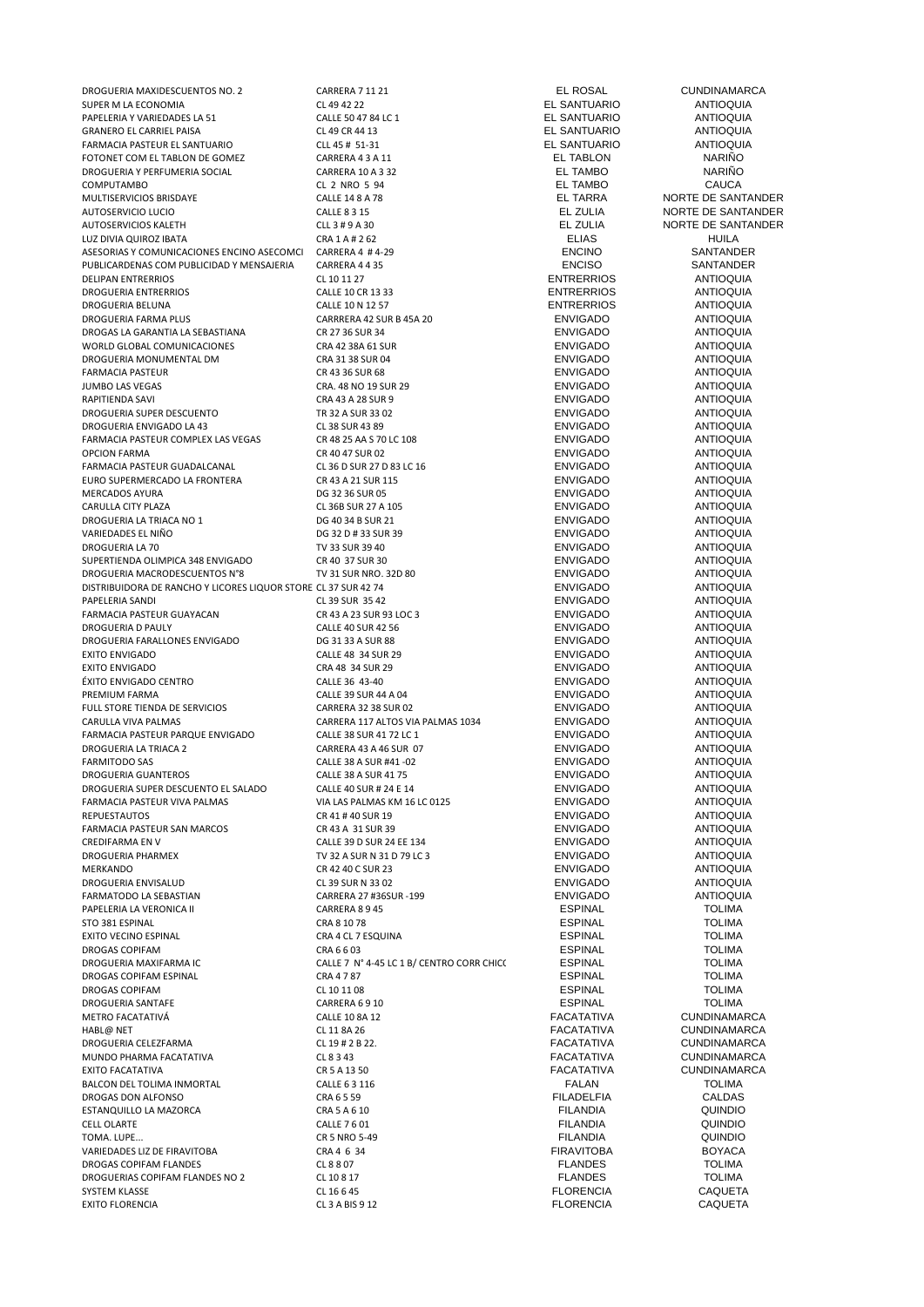| LA ESTACION FLORENCIA                                                            | <b>CALLE 15 9 20</b>                       | <b>FLORENCIA</b>         | <b>CAQUETA</b>      |
|----------------------------------------------------------------------------------|--------------------------------------------|--------------------------|---------------------|
| RED MULTISERVICIOS DE COLOMBIA S.A PUERTO RICO CALLE 5 NRO 10 57 BARRIO SANTA FE |                                            | <b>FLORENCIA</b>         | CAQUETA             |
| GRANJA & VARGAS SOLUCIONES EMPRESARIALES                                         | CALLE 12 N 5C ESTE 05                      | <b>FLORENCIA</b>         | <b>CAQUETA</b>      |
| LA ESTACION FLORENCIA                                                            | <b>CALLE 15 9 20</b>                       | <b>FLORENCIA</b>         | <b>CAQUETA</b>      |
| CELLMAX FLORENCIA                                                                | CR 14 CL 15 ESQ BRR CENTRO                 | <b>FLORENCIA</b>         | <b>CAQUETA</b>      |
|                                                                                  |                                            | <b>FLORENCIA</b>         |                     |
| ZAMUR PUNTO DIGITAL                                                              | CARRERA 13 16 39                           |                          | <b>CAQUETA</b>      |
| <b>EXITO FLORENCIA CENTRO</b>                                                    | CALLE 15 10 35                             | <b>FLORENCIA</b>         | <b>CAQUETA</b>      |
| MULTISERVICIOS JJ FLORENCIA                                                      | <b>BARRIO CENTRO</b>                       | <b>FLORENCIA</b>         | <b>CAUCA</b>        |
| CAFE INTERNET COMUNIKT.COM FLORENCIA                                             | CALLE 16 10 39 BRR CENTRO                  | <b>FLORENCIA</b>         | <b>CAQUETA</b>      |
| PELUQUERIA YURY VARGAS                                                           | CARRERA 4516                               | <b>FLORESTA</b>          | <b>BOYACA</b>       |
| <b>MICOM</b>                                                                     | CRA 17821                                  | <b>FLORIDA</b>           | VALLE               |
| ULTRAFARMA 2                                                                     | <b>CARRERA 14 8 01</b>                     | <b>FLORIDA</b>           | VALLE               |
| DARSALUD NO 20                                                                   | CALLE 9 19 03                              | <b>FLORIDA</b>           | VALLE               |
|                                                                                  |                                            |                          | VALLE               |
| AQUI ES ELIZA IRLEYM                                                             | <b>CARRERA 13 7 37</b>                     | <b>FLORIDA</b>           |                     |
| MISCELANEA BLANCA ISABEL                                                         | CL 6 N 4 135 CORR SAN ANTONIO DE LOS CAI   | <b>FLORIDA</b>           | VALLE               |
| MULTISERVICES DIGITAL FLORIDA                                                    | CALLE 9 12 11 DE FLORIDA                   | <b>FLORIDA</b>           | VALLE               |
| ULTRAFARMA#4                                                                     | CLL 8 # 13-05                              | <b>FLORIDA</b>           | VALLE               |
| ULTRAFARMA 3                                                                     | CALLE 9 16 86                              | <b>FLORIDA</b>           | VALLE               |
| LA FORTUNA PLAZA                                                                 | CALLE 10967                                | <b>FLORIDA</b>           | VALLE               |
| SUPERMERCADO AUTOSERVICIO MAS POR MENOS                                          | CR 8 3 61                                  | <b>FLORIDABLANCA</b>     | SANTANDER           |
| ACEVEDO RODRIGUEZ LILIANA                                                        | CL 117 27 60 CONJ SAN FELIPE ET TRES BRR N | <b>FLORIDABLANCA</b>     | SANTANDER           |
|                                                                                  |                                            |                          |                     |
| SUPERMERCADO LAS FUENTES                                                         | CRA 24 35 18                               | <b>FLORIDABLANCA</b>     | SANTANDER           |
| PAPELERIA HOJARASCA                                                              | CRA 9 4 55 LC 4 57 M E D 6                 | <b>FLORIDABLANCA</b>     | <b>SANTANDER</b>    |
| TIGER MARKET RUITOQUE                                                            | AUTOPISTA FLORIDABALANCA 205 10            | <b>FLORIDABLANCA</b>     | SANTANDER           |
| MEGA MARKET LA RIVIERA                                                           | CR 27 42 570 CRUCE ANILLO VIAL FLORIDABL   | <b>FLORIDABLANCA</b>     | SANTANDER           |
| DROGUERIA Y PERFUMERIA LA VIRTUD SUCURSAL                                        | CL 30 10 E 23                              | <b>FLORIDABLANCA</b>     | SANTANDER           |
| <b>CIVERMUNDO</b>                                                                | AV 60 139 40                               | <b>FLORIDABLANCA</b>     | SANTANDER           |
| LICORERA LA 30 L Y                                                               | CL 30 7 55                                 | <b>FLORIDABLANCA</b>     | SANTANDER           |
|                                                                                  |                                            | <b>FLORIDABLANCA</b>     | SANTANDER           |
| NET CYBER.COM                                                                    | SECTOR 12 BLOQUE 18 9 LOCAL 101 B          |                          |                     |
| DROGUERIA PIMIENTO                                                               | CL 114 28 37 LOCAL 5 URBANIZACION ARANJ    | <b>FLORIDABLANCA</b>     | SANTANDER           |
| MULTISERVICIOS SAN BERNARDO                                                      | CR 42 106 03                               | <b>FLORIDABLANCA</b>     | SANTANDER           |
| DROGUERIA Y PERFUMERIA EL LAGO                                                   | CL 29 11 126                               | <b>FLORIDABLANCA</b>     | SANTANDER           |
| EL ALAMBIQUE DEL CHAT                                                            | BLOQUE 6 5 LC 102                          | <b>FLORIDABLANCA</b>     | SANTANDER           |
| DROGUERIA VIDA LTDA                                                              | CRA 27 42 420 LC 1                         | <b>FLORIDABLANCA</b>     | SANTANDER           |
| MULTISERVICIOS BELLAVISTA                                                        | SECTOR B TORRE 10 APTO 101 A URBANIZAC     | <b>FLORIDABLANCA</b>     | SANTANDER           |
| DEPOSITO DE MATERIALES EL TABLON VILLABEL                                        | CR 12 8 16                                 | <b>FLORIDABLANCA</b>     | SANTANDER           |
|                                                                                  |                                            | <b>FLORIDABLANCA</b>     | SANTANDER           |
| <b>DROGUERIA YORGE</b>                                                           | CR 51 125 70                               |                          |                     |
| DATACOMP                                                                         | CL 153 21 46                               | <b>FLORIDABLANCA</b>     | SANTANDER           |
| DROGUERIA MEGAMODERNA PLUS S.A.S                                                 | CALLE 50 3 88 LAGOS 2                      | <b>FLORIDABLANCA</b>     | SANTANDER           |
| EXITO BUCARAMANGA CAÑAVERAL                                                      | C.C. CAÑAVERAL                             | <b>FLORIDABLANCA</b>     | SANTANDER           |
| LUZMABE                                                                          | <b>CALLE 8 9 05</b>                        | <b>FLORIDABLANCA</b>     | SANTANDER           |
| SUPERMERCADO Y PANADERIA OLYMPO                                                  | CALLE 200 12 518 CONJUNTO OLYMPO           | <b>FLORIDABLANCA</b>     | SANTANDER           |
| <b>GRANADOS LIMONCITO</b>                                                        | <b>CARRERA 15 6 09</b>                     | <b>FLORIDABLANCA</b>     | SANTANDER           |
| DROGUERIA CARMENCITA                                                             | CALLE 30 29B 11                            | <b>FLORIDABLANCA</b>     | SANTANDER           |
| RPHARMA                                                                          | CARRERA 25 200 08 BAVIERA                  | <b>FLORIDABLANCA</b>     | SANTANDER           |
|                                                                                  |                                            | <b>FLORIDABLANCA</b>     | SANTANDER           |
| DROGUERIA JEREZ RJ                                                               | CARRERA 12 5 12 LC 2                       |                          |                     |
| DROGUERIA MI FARAMA 1                                                            | CALLE 93 55 41                             | <b>FLORIDABLANCA</b>     | SANTANDER           |
| MICROMERCADO EASYMARKET                                                          | CARRERA 23 35 B 48 LOCAL 1                 | <b>FLORIDABLANCA</b>     | SANTANDER           |
| <b>CIVERMUNDO</b>                                                                | AVENIDA 60 139 40                          | <b>FLORIDABLANCA</b>     | <b>SANTANDER</b>    |
| EASY FARMA BUCARAMANGA                                                           | CALLE 157 154 261 CONJUNTO GAIRA LC 7      | <b>FLORIDABLANCA</b>     | SANTANDER           |
| ALMACEN Y VARIEDADDES D LUCHY                                                    | CARRERA 37 107 116                         | <b>FLORIDABLANCA</b>     | SANTANDER           |
| GRAFOS PAPELERIA Y PIÑATERIA                                                     | CRA 25 30-92 PISO 2                        | <b>FLORIDABLANCA</b>     | SANTANDER           |
| MICROMERCADO TORRES DE ARAGON                                                    | CR 27 NO 41 14                             | <b>FLORIDABLANCA</b>     | SANTANDER           |
|                                                                                  |                                            |                          |                     |
| ALKOSTO FLORIDABLANCA                                                            | KILOMETRO 2-5 ANILLO VIAL                  | <b>FLORIDABLANCA</b>     | SANTANDER           |
| DR. PAPER PAPELERIA & SERVICIOS                                                  | CALLE 157 154 273 LOCAL 009 CONJUNTO RE    | <b>FLORIDABLANCA</b>     | SANTANDER           |
| <b>VGA DROGUERIA</b>                                                             | CALLE 113 # 32 79 DOMINIO TORRES DEL BIC   | <b>FLORIDABLANCA</b>     | SANTANDER           |
| MULTISERVICIOS ELCAMERINO                                                        | CALLE 3 E NO 29 20 PISO 1                  | <b>FLORIDABLANCA</b>     | SANTANDER           |
| DROGUERIA Y MISCELANEA FARMAOCHOA                                                | CARRERA 4 43 20 BARRIO LAGOS II            | <b>FLORIDABLANCA</b>     | SANTANDER           |
| AUTOSERVICIO PUNTA BAHIA                                                         | TV 198 # 16-295 LC 1 BRR VERSALLES.        | FLORIDABLANCA            | SANTANDER           |
| VARIEDADES A.M.                                                                  | AVENIDA EL TEJAR 104 - 25 CASA 15 H LOCAL  | <b>FLORIDABLANCA</b>     | SANTANDER           |
| ORINTELCO                                                                        | AUT FLORIDABLANCA 149 16 LC 4 CON LA ZA    | <b>FLORIDABLANCA</b>     | SANTANDER           |
| TBT CAÑADUZALES SERVICIOS                                                        | CARRERA 25 NO 30-43 LOCAL 8 CENTRO CON     | <b>FLORIDABLANCA</b>     | SANTANDER           |
| DROGAS FARMASIMA                                                                 | $CR4#4-21$                                 | <b>FLORIDABLANCA</b>     | SANTANDER           |
|                                                                                  |                                            |                          |                     |
| MAXIPLAST                                                                        | CR 33 # 110 - 17                           | <b>FLORIDABLANCA</b>     | SANTANDER           |
| <b>CLASS Y COLOR'S</b>                                                           | CL 28 8 A E - 36                           | <b>FLORIDABLANCA</b>     | SANTANDER           |
| MULTISERVICIOS MONTESOL                                                          | TRANSVERSAL 198 200 250                    | <b>FLORIDABLANCA</b>     | SANTANDER           |
| ASSEMCONT                                                                        | CALLE 114 N 32 16                          | <b>FLORIDABLANCA</b>     | SANTANDER           |
| DROGUERIA Y VARIEDADES FAMISALUD                                                 | CALLE 51 D 18 10                           | <b>FLORIDABLANCA</b>     | SANTANDER           |
| DROGUERIAS COLOMBIA FARMA SUCURSAL FOMEQUE CR 3 4 84                             |                                            | <b>FOMEQUE</b>           | <b>CUNDINAMARCA</b> |
| DROGUERIAS MADIXON SUCURSAL FOMEQUE                                              | CRA 3 4 25                                 | <b>FOMEQUE</b>           | <b>CUNDINAMARCA</b> |
| DIAMANTE TIENDA DE VARIEDADES                                                    | CALLE 4 3-70                               | <b>FOMEQUE</b>           | <b>CUNDINAMARCA</b> |
| CENTRO ADORNOS Y VARIEDADES EMI Nº3                                              | CL 13 N 17 100 BRR CENTRO                  | <b>FONSECA</b>           | LA GUAJIRA          |
|                                                                                  |                                            |                          |                     |
| AUTOSERVICIO MEDELLIN NO 1                                                       | CALLE 12 N 19 109 BARRIO EL CENTRO         | <b>FONSECA</b>           | LA GUAJIRA          |
| CENTRO ADORNOS Y VARIEDADES EMI                                                  | CL 13 # 19 122 BRR CENTRO                  | <b>FONSECA</b>           | LA GUAJIRA          |
| SUPER DROGAS CASTILLO                                                            | CL 7 24 02                                 | <b>FORTUL</b>            | ARAUCA              |
| JOHE COMUNICACIONES                                                              | CLL 7 # 18-03 BARRIO RAMIREZ               | <b>FORTUL</b>            | ARAUCA              |
| CEPILLADORA NATY                                                                 | <b>BARRIO MIRAFLORES</b>                   | <b>FRANCISCO PIZARRO</b> | NARIÑO              |
| PLASTICOS GLORIA C                                                               | CL 49 50 39 2 PISO                         | <b>FREDONIA</b>          | <b>ANTIOQUIA</b>    |
| DROGUERIA FREDONIA J.P.                                                          | CALLE 51 50 10                             | <b>FREDONIA</b>          | <b>ANTIOQUIA</b>    |
| PAPELERIA E INTERNET FABIUS                                                      | CL 4 7 20                                  | <b>FRESNO</b>            | <b>TOLIMA</b>       |
|                                                                                  | CRA 7 4 66                                 |                          |                     |
| DROGAS COPIFAM                                                                   |                                            | <b>FRESNO</b>            | <b>TOLIMA</b>       |
| PAPELERIA E INTERNET FABIUS                                                      | CALLE 4 7 20 CENTRO                        | <b>FRESNO</b>            | <b>TOLIMA</b>       |
| PAPELERIA TFI ACUARIO.NET                                                        | <b>CALLE 5 6 45</b>                        | <b>FRESNO</b>            | <b>TOLIMA</b>       |
| PAPELERIA MUNDO ESCOLAR CYL                                                      | CL 3 7 19 BRR CENTRO                       | <b>FRESNO</b>            | <b>TOLIMA</b>       |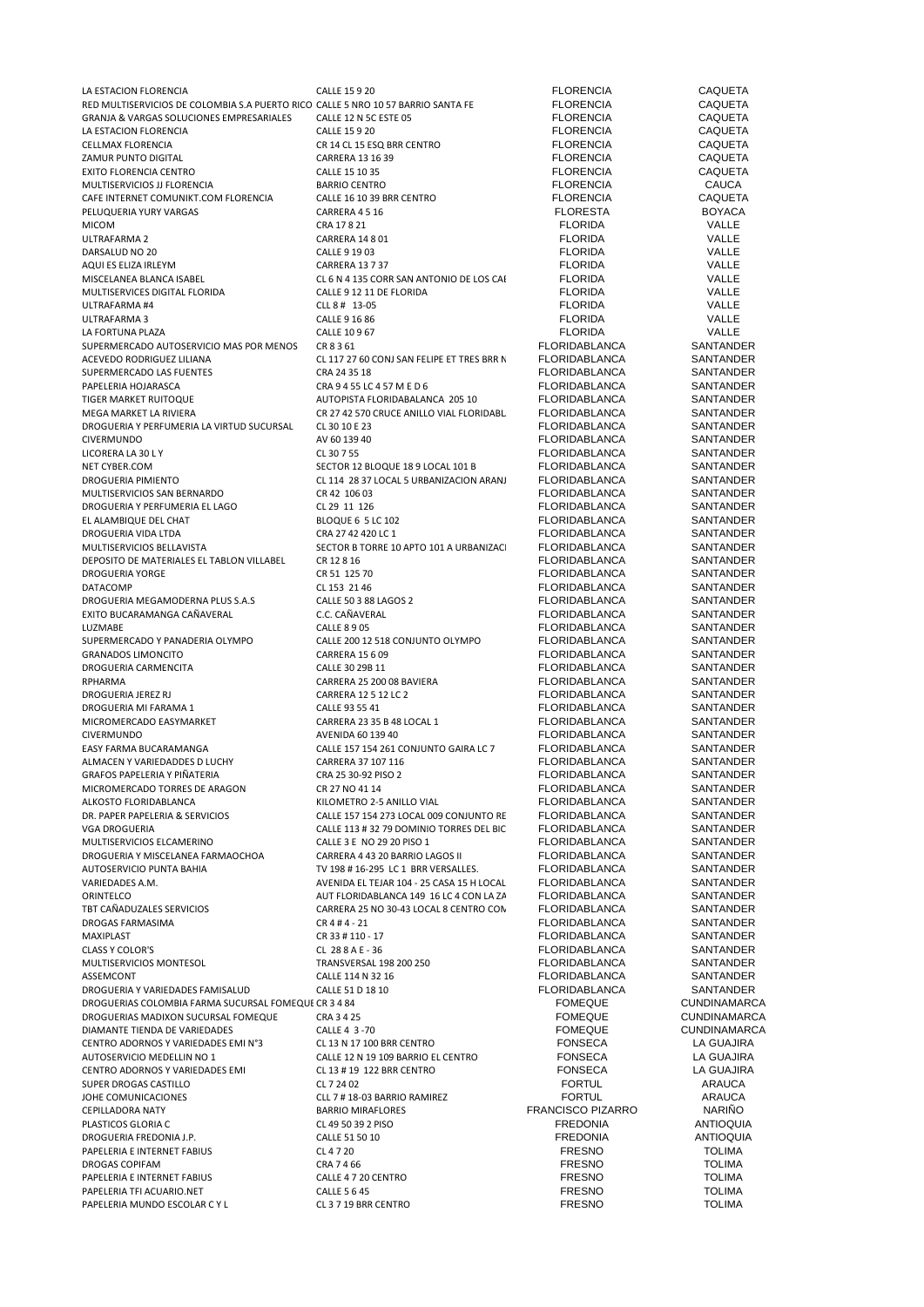BOTICA SOTO CALLE 30 30 52 FRONTINO ANTIOQUIA BOTICA SOTO CL 30 30 52 FRONTINO ANTIOQUIA MISCELANEA Y VARIEDADES MELODY CL 10 # 13 81 BRR CENTRO FUENTE DE ORO META OLIMPICA 207 CL 6 8 18 FUNDACION MAGDALENA EFECTIVO EXPRESS HOGAR DON JULIAN CR 8 # 3- 14 FUNDACION MAGDALENA COMUNICACIONES ROSAAVE CARRERA 8 15 31 FUNDACION MAGDALENA DROGUERIA FARMA PLUS CARRERA 18 6 1 AP 2 FUNDACION MAGDALENA COPYCEL CENTRO DE SOLUCIONES<br>
DROGUERIA FARMAPLUS VERA JUDITH CL 6 NO 29 25 BRR VERA JUDITH DROGUERIA FARMAPLUS VERA JUDITH CL 6 NO 29 25 BRR VERA JUDITH FUNDACION MAGDALENA ESTANCO TIENDA ISAMAR CALLE 19 8 34 BRR LOMA FRESCA FUNDACION MAGDALENA DROGUERIA FARMAPLUS PAZ DEL RIO CLL 3 N 12 195 BRR LA PAZ DEL RIO FUNDACION MAGDALENA DROGUERIA FARMAPLUS SAN BERNARDO CR 8 N 16 9 LC 1 FUNDACION MAGDALENA COMPU CELL MI PAPELERIA BARRIO LLERAS FUNES FUNES NARIÑO DROGUERIA LAS VILLAS DE FUNZA CL 15 4 57 FUNZA CUNDINAMARCA CHORIPINES TIENDA LA ESTACION KM 3 VIA FUNZA SIBERIA FUNZA CUNDINAMARCA DROGUERIA BONPHARMA CRA 12 17 A 21 FUNZA CUNDINAMARCA HIPERDROGUERIA CORTES FUNZA CARRERA 2 # 20 -38 FUNZA CUNDINAMARCA DROGUERIA SHALOM CR 15 16 31 LC 7 FUNZA CUNDINAMARCA STO 394 FUNZA CRA 13 17 A 11 CC MULTICENTRO FUNZA CUNDINAMARCA VIVERES JUANCHOS CL 13 4 11 INT 2 FUNZA CUNDINAMARCA EL FARO NET CL 15 20 A 31 FUNZA CUNDINAMARCA DROGUERIA GLOBALIZACION CALLE 9 2 C 19 CS 02 FUNZA CUNDINAMARCA ESTACION DE SERVICIO ALVASAR VEREDA RAMADA BAJA L 3 FUNZA CUNDINAMARCA MULTISERVICIOS EL ROBLE CRA 5 # 26 - 80 LOC 2 FUNZA CUNDINAMARCA LA ESTELAR SUPERTIENDA Y DROGUERIA CARRERA 13 9 48 FUNZA CUNDINAMARCA TIENDA NATURISTA PUNTO VITAL FUNZA CALL 14 # 11- 65 FUNZA CUNDINAMARCA DROGUERIA MINI MARKET PHARMAHOME´S FUNZA CRA 2 NO 22 16 LOCAL 4 FUNZA CUNDINAMARCA<br>DROGUERIA PUNTO CELESTE J2 CL 13 6 A 22 CL 13 6 A 22 CL 13 G A 22 CUNDINAMARCA DROGUERIA PUNTO CELESTE J2 CL 13 6 A 22 FUNZA CUNDINAMARCA FERRARO HUMAN FARM LT 7 MZ A FUQUENE CUNDINAMARCA DROGAS GAITAN CALLE 17 11 A 02 FUSAGASUGA CUNDINAMARCA DROGAS COPIFAM NO 3 CR 7 8 02 FUSAGASUGA CUNDINAMARCA TELECOMUNICACIONES EL MIRADOR CL 18 A 1 A 08 FUSAGASUGA DROGAS COPIFAM NO 5 AV LAS PALMAS 10 55 FUSAGASUGA CUNDINAMARCA STORE GOLDEN RED CALLE 8 2 64 AV LAS PALMAS FUSAGASUGA CUNDINAMARCA GYG PAPELERIA CALLE 21 70-04 FUSAGASUGA CUNDINAMARCA JR IDEARTE CALLE 7 5 56 FUSAGASUGA CUNDINAMARCA DROGUERIA CONFARM CUNDINAMARCA CONFARM CONFARM CARRERA 6 22 24 FUSAGASUGA CENTRO COMERO CONFARE CONFORMATION CONFARM CONFORMATION CONFORMATION CONFORMATION CONFORMATION CONFORMATION CONFORMATION CONFORMATION CONFORMATION C TELECOMUNICACIONES LA 25 CALLE 25 4 A 04 FUSAGASUGA CUNDINAMARCA<br>LA CASA DE DON BIGOTES CR 7 N 17 A - 25 FUSAGASUGA CUNDINAMARCA LA CASA DE DON BIGOTES CR 7 N 17 A - 25 FUSAGASUGA CUNDINAMARCA AUTOSERVICIO EL GRANDIOSO CARRERA 7 2 A 04 GACHALA CUNDINAMARCA PAPELERIA MISCELANEA I Y CR 3 3 49 DETALLES ANGIE GACHANCIPA CARRERA 3 5 47 GACHANCIPA CUNDINAMARCA TIENDA A & M GACHANTIVA BOYACA GACHANTIVA BOYACA GACHANTIVA COMERCIALIZADORA DIMAR CR 4 5 11 CR 4 5 11 CR 4 5 11 COMERCIALIZADORA DIMARCA COMERCIALIZADORA Y MISCELANEA DIMAR 
CRA 45 11 17

CARRERA 3 6 58

COMERCIA 
COMONO CONDINAMARCA

COMONO CORRERA 3 6 58

COMONO CONDINAMARCA

COMONO CONDINAMARCA

COMONO CONDINAMARCA

COMONO CONDINAMARCA

COMONO CONDINAMAR TECHNOLOGY SAFARI.COM CARRERA 3 6 58 GACHETA CUNDINAMARCA MISCELANEA REGALOS Y ALGO MAS GALAN CALLE 6 6 46 CALAN CALAN CALAN SANTANDEF<br>DROGUERIA LA CELESTE SUCURSAL GALAPA CL 10 CR 17 A 62 ESQ GALAPA GALAPA ATLANTICO DROGUERIA LA CELESTE SUCURSAL GALAPA CL 10 CR 17 A 62 ESQ CL CONSIDERED ADDITIONAL CONSIDERATION CL 17 A 62 ESQ<br>
CL 8 A 61 108 CL 17 A CL 17 A CL 17 A CL 17 A CL 17 A CL 17 A TLANTICO VARIEDADES Y SOLUCIONES CL 8 A 61 108 GALAPA ATLANTICO الساب المسلم المسلم المسلم المسلم المسلم المسلم المسلم المسلم المسلم المسلم المسلم المسلم المسلم المسلم المسلم<br>19 GAMARRA CESAR CESAR CESAR CESAR CESAR CESAR CESAR CESAR CESAR CESAR CESAR CESAR CESAR CESAR CESAR CESAR CES VARIEDADES ARANGO.COM CL 6 4 A 53 LOCAL 2 GAMARRA CESAR PAPELERIA MAGGE CLL 13 12 23 GAMARRA CESAR CATEMARU CALLE 5 5 63 GAMBITA SANTANDER DROGUERIA SERVISALUD CRA 9 11 08 GARAGOA BOYACA DROGUERIA GARAGOA CR 11 10 72 GARAGOA BOYACA DROGAS KARINA CRA 9 9 69 GARAGOA BOYACA DROGUERIA OLIMPICA LA 13 CALLE 13 10 135 CALLE 13 10 35 CARAGOA CALLE 13 10 135 CARAGOA CARAGOA CARAGOA CARAGOA CARAGOA CARAGOA CARAGOA CARAGOA CARAGOA CARAGOA CARAGOA CARAGOA CARAGOA CARAGOA CARAGOA CARAGOA CARAGOA CARAGO DROGUERIA ECOFARMA LA 11 CR 11 # 12-53 CARAGOA CARAGOA BOYACA BOYACA CARAGOA CARAGOA CARAGOA DROGUERIA PHARMALIFE DROGUERIA PHARMALIFE CARRERA 15 9 98 GARAGOA BOYACA DROGUERIA LA SEPTIMA DE GARZON CL 7 9 60 GARZON HUILA BOUTIQUE CEL DEL SUR CL 7 7 70 GARZON HUILA DROGAS COPIFAM GARZON N.2 CRA 12 7 - 02 7/05 GARZON HUILA CELUVALEN 2 CRA 11 8 48 GARZON HUILA NEWCELL TECNOLOGY CARRERA 11 CALLE 3 ESQUINA LOCAL 30 GARZON HUILA BOUTIQUE CEL DEL SUR CALLE 7 7 70 CALLE 7 7 70 CALLE 7 7 70 CALLE 7 7 70 CALLE 7 7 70 CARZON GARZON GARZON GARZON CELUNET GARZON CALLE 8 11 68 GARZON HUILA TIENDA DONDE PANCHA CARRERA 5 3A 09 GARZON HUILA MUNDO ACCESORIOS EYG Y ALGO MAS CARRERA 9 # 6 03 GARZON GARZON HUILA<br>CALLE 25 10 24 GARERA CALLE 25 10 24 GENOVA GENOVA CANOVA SERVITIENDA DEL CENTRO JJ CALLE 25 10 24 GENOVA QUINDIO CENTRO DE SERVIXCIOS INTER LUDY CRA 4 4 60 GIGANTE HUILA CENTRO DE SERVICIOS INTER LUDY CARRERA 44 4 4 4 GO CONTRO DE SERVICIOS INTER LUDILA<br>CARRER EN ENGLIS CONTROL CRA 4 N 3 30 GOGANTE CIGANTE JURISERVICIOS Y SOLUCIONES L & N - JURISOL CRA 4 N 3 30 GIGANTE HUILA ESTANCO TAS TAS GALLERA DE CR 2 5 06 GINEBRA CONFERENCE ESTANCO TAS TAS CALLERA DE CR 2 5 06 GINEBRA CONFERENCE ESTANDO DE CR 2 5 06 GINEBRA SURTIFAMILIAR GINEBRA CARRERA 1 # 5 - 25 GINEBRA VALLE MULTIPAGAS GINEBRA GAME OVER GINEBRA VALLE<br>
CLL 3 N 2 17 CLL 3 N 2 17 GINEBRA VALLE<br>
CALLE 10 11 13 GIRAL DO GIRAL DO ANTIOQUILA DROGUERIA PRINCIPAL DE GIRALDO CALLE 10 11 13 GIRALDO ANTIOQUIA

FARMAYAEXPRESS CRA 6 14 08 FUNZA CUNDINAMARCA CL 13 N 4 11 INT 2<br>
CL 13 N 4 11 INT 2 CL INTERES TO CLINDINAMARCA<br>
FUNZA CLINDINAMARCA FARMA PAOLA CARRERA 24 14 18 FUNZA CUNDINAMARCA CL 22 CR 11 VIA FUSA GIRARDOT FUSAGASUGA CALLE 7 5 56 LAS PALMAS FUSAGASUGA CENTRO COMERCNEREN COMERCIAL ESTA CUNDINAMARCA<br>CALLE 25 4 A 04 CUNDINAMARCA CR 11 CL 3 ESQUINA LC 30 GARZON GARZON HUILA<br>CL 7 7 70 GARZON HUILA DARSALUD GINEBRA CARRERA 2 7 03 LC 2 GINEBRA VALLE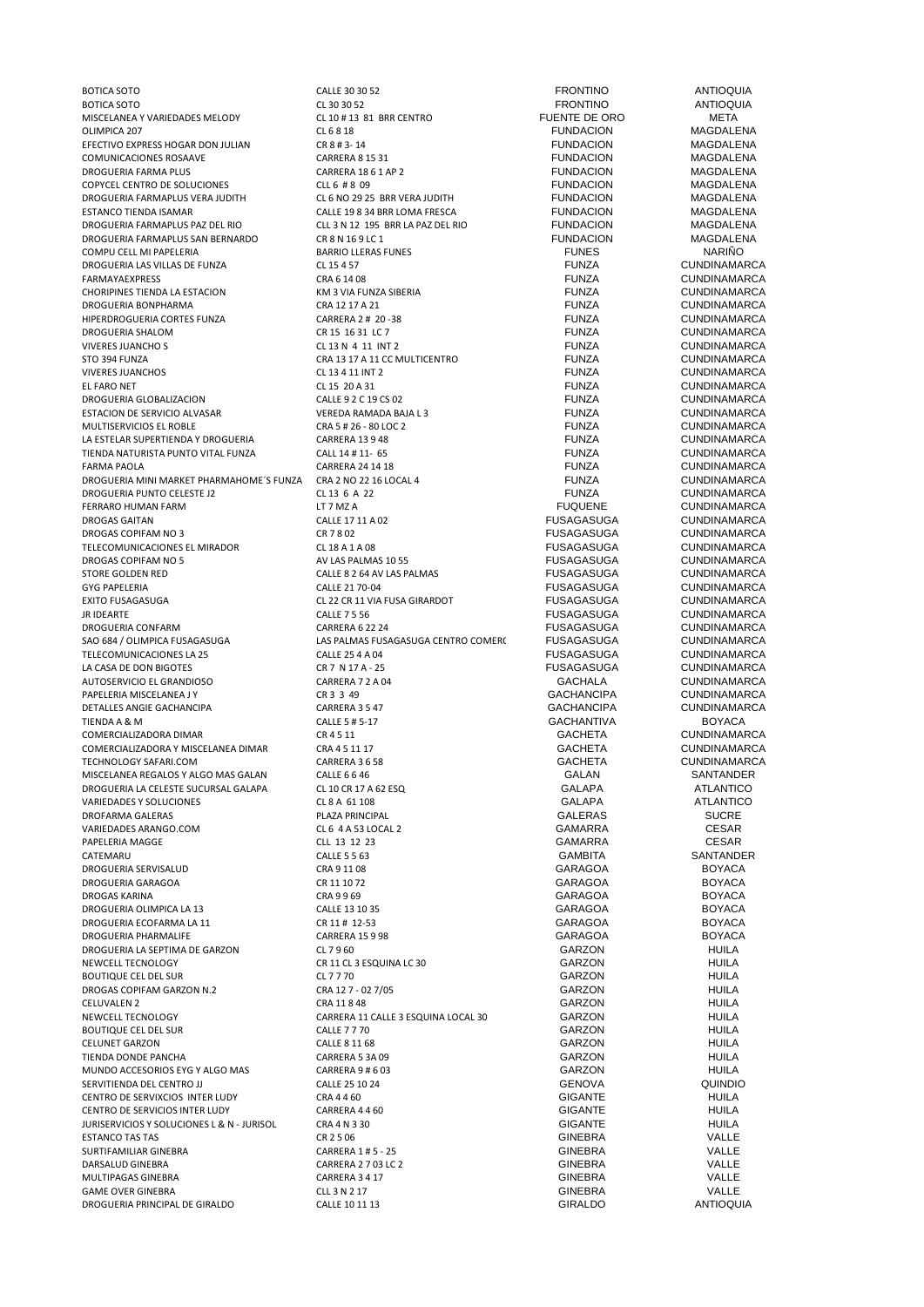DROGAS COPIFAM NO.2 CR 11 17 04 GIRARDOT CUNDINAMARCA MULTISERVICIOS EXPRESS EL ALTO LA 5<br>
MULTISERVICIOS EXPRESS EL ALTO LA 5 CRA 5 12 59 GIRARDOT CUNDINAMARCA<br>
CLIARINA DROGAS COPIFAM NO 3 CLIARINA CLIARINA CLIARINA CUNDINAMARCA DROGAS COPIFAM NO 3 CL 16 11 A 65 CL 16 11 A 65 GIRARDOT CUNDINAMARCA<br>DROGAS COPIFAM NO. 4 CENTRO COMERCIAL EL PARQUE LC 6 Y 7 GIRARDOT CUNDINAMARCA DROGAS COPIFAM GIRARDOT 5 CRA 8 20 14 ESQUINA LC 1 42 GIRARDOT CUNDINAMARCA EXITO SUPER GIRARDOT CR 10 25 53 GIRARDOT CUNDINAMARCA DROGUERIAS COPIFAM GIRARDOT 9 CALLE 39 A 4 A 32 BRR KENNEDY GIRARDOT CUNDINAMARCA PAÑALERA EL GRAN MUNDO DEL BEBE MZ 5 CA 11 BRR KENNEDY STO 681 ESTADIO CL 19 # 24 04 ESTADIO GIRARDOT CUNDINAMARCA SAMDAN GDOT MANZ 4 CASA 1 BRR KENNEDY GIRARDOT CUNDINAMARCA FARMACIA PASTEUR GIRARDOTA CRA 14 7 03 GIRARDOTA ANTIOQUIA SUPERMERCADO MERKAHORRO GIRARDOTA CL 7 15 61 GIRARDOTA ANTIOQUIA SUPERMERCADO MERKAHORRO GIRARDOTA LLANO CL 11 16 43 GIRARDOTA ANTIOQUIA DROGUERIA SALUD Y BELLEZA GY CL 6 15 48 LC 116 ED CENTRO COMERCIAL LAS PLAZAS GIRARDOTA ANTIOQUIA MI GFALLO TUERTO AUTOPISTA NORTE KM 20 VIA GIRARDOTA GIRARDOTA ANTIOQUIA DROGUERIA SAVILEY 

CALLE 7 # 17 - 56 GIRARDOTA 

CALLE 7 # 17 - 56 GIRARDOTA 

CALLE 7 # 17 - 56 GIRON GIRON SANTANDER GALUK CL 30 25 57 GIRON SANTANDER PAPELERIA Y MISCELANEA CHOCOITA CR 26 29 25<br>CALLE 39 23 O4 CALLE 39 23 O4 GIRON SANTANDER KOLSUDROGAS CALLE 39 23 04 GIRON SANTANDER DROGUERIA Y PERFUMERIA EL LAGO CL 23 26 09 LC 4 GIRON SANTANDER SURTIELECTRICOS LAS MULAS CR 3 2 104 GIRON SANTANDER MICROMERCADO EL TIO NUEVO GIRON DE SANTANDER<br>DROGUERIA SANTA CRUZ PLUS CRA 26 A 26 A 26 A 27 Z GIRON GIRON SANTANDER DROGUERIA SANTA CRUZ PLUS CRA 26 17 27 GIRON SANTANDER CIBERLOVE TIENDA CLOSOFICO COM CLOSOFICO CON CONCRETE CON CONTRINDER CON CONTRINUER CONTRINUER CONTRINUER CONTR<br>CIRO SANTANDER CONTRINUER DIAGONAL SUR 25 B 41 SECTOR 5 MANZANA GIRON SANTANDER MICROMERCADO EL TIO NUEVO GIRON DIAGONAL SUR 25 B 41 SECTOR 5 MANZANA GIRON SANTANDER<br>CALLE 49 27 06 GIRON GIRON SANTANDER MERCA JIRETH CALLE 49 27 06 GIRON SANTANDER MULTISEVICIOS ESTEBAN Y SOFIA CARRERA 16 C 14 A 28 LOCAL 1 GIRON SANTANDER DROGUERIA SMART FARMA CARRERA 14 13C 15 BRR PUERTO MADERO GIRON SANTANDER<br>CENTRO DE SERVICIOS ACAPULCO CEREDA ACAPULCO LOTE 2 MANZANA 13 CA: GIRON SANTANDER ULTRANET SALA DE INTERNET CL 13 B # 10 C 09<br>MISCELANEA GIO WER CALLETAN CALLE ALLETAN O 16 - 107 LOCAL 2 GIRON GIRON SANTANDER MISCELANEA GIO WEB CALLE 41 NO 16 - 107 LOCAL 2 PAPELERIA QR BARRIO PALOMAR GONZALEZ CESAR GESAR TIENDA LA ECONOMIA MZ 14 CA 7 BRR SANTA ROSA GRAMALOTE NORTE DE SANTANDER DROGUERIA AMERICA CENTRO CL 16 14 40 GRANADA META DROGUERIA PHARMA TRECE CRA 13 17 59 GRANADA META DROGUERIA LLANOGRANDE KJ CRA 14 17 03 GRANADA META FARMACENTRO CL 15 13 31 GRANADA META DROGAS PANACEA CL 21 22 A 08 GRANADA ANTIOQUIA DROGUERIA R.R. D.C. CL 30 CR 9 EQUINA GRANADA META PHONE CITY JUNIOR 2009 CR 13 20-28 CR 13 20-28 GRANADA GRANADA META VARIEDADES PEQUEÑIN DE GUACA CARRERA 5 5 A 23 GUACA SANTANDER DROGUERIA POPULAR CR 7 NO.4-31 GUACARI VALLE COMUNICACIONES KAROLCOM CR 11 7 22 GUACARI VALLE DARSALUD GUACARI CALLE 5 6 07 GUACARI VALLE AUTOSERVICIO SERVIMERCADO CRR DE SONSO SECTOR LA Y GUACARI GUACARI VALLE SURTIFAMILIAR GUACARI CRA 7 NO 6 52 GUACARI VALLE TODO Y MAS COLOMBIA CALLE 4 # 3 - 46 GUACHENE CAUCA DROGUERIA VIDASALUD GUACHENE CARRERA 7 # 5 02 GUACHENE CAUCA FAMIDROGAS ESCOBAR CL 4 1 A 46 GUACHETA CUNDINAMARCA DROGUERIA FAMILIAR CRA 5 4 71 GUACHUCAL NARIÑO SUMINISTROS GUADALUPE CARRERA 5 NO 2 70 GUADALUPE CONDENSIGUES AND LOCAL CONSIDER SANTANDER<br>CONSIDERED A CARRERA 4 4 05 CENTRO CONSIDER CONDENSIGUES SANTANDER DROGUERIA RENACE MI SALUD CORRERA 4 4 05 CENTRO CONDENSIBLE CONDENSIBLE SANTANDER<br>DROGUERIAS BETY PHARMA NC CR 3 C S 2 52 CONDINAMARCA DROGUERIAS BETY PHARMA NC<br>
DROGUERIA SAN NICOLAS<br>
CALLE 5.3.35 CALLE 5.3.35 CALLE SAN CALLE CALLE ES 3.35 CALLE CALLE CALLE CALLE CALLE CALLE CALLE CALLE CALLE DROGUERIA SAN NICOLAS CALLE 5 3 35 GUAITARILLA NARIÑO COMPUTEXT CRA 9 11 53 GUAMAL META ESPECTACULOS JUANCA OVIEDO CALLE 10 8 96 GUAMAL MAGDALENA TIENDA PRIMAVERA GUAMAL CARRERA 7 19 25 GUAMAL META REPRESENTACIONES RIMARCO COMERCIO CARRERA 4 8 - 59 GUAMAL MAGDALENA VARIEDADES SHELCYN CALLE 16 5 22 GUAMAL META DROGUERIA EL PARQUE GUAMAL CL 12 6 34 GUAMAL META COMUNICACIONES NATALY DE GUAMAL 
CLL 11 4 A 26 BRR CENTRO

CLE 10 10 56

CLL 10 10 56

CLL 10 10 56

CLL 10 10 56

CLL 10 10 56

CLL 10 10 56

CLL 10 10 56 DROGAS COPIFAM CL 10 10 56 CL 10 10 56 COPIFAM CL 10 10 56 CUAMO DROGUERIAS COPIFAM GUAMO 2 CARRERA 11 10 14 CARRERA 11 10 14<br>
2 CARRERA 6 10 40 CARRERA 6 10 40 GUAMO GUAMO TOLIMA SUPERMERCADO LA ROSA GUAMO CARRERA 6 10 40 GUAMO TOLIMA ALMACEN PUNTO CUCUANA CARRERA 12 9 28 GUAMO TOLIMA VARIEDADES COCOLYN CL 10 NO 8 82 BRR CENTRO GUAMO TOLIMA ACTUALIZACIONES MERCURIO CRA 2 7 31 GUAPI CAUCA PUNTOS DE PAGO Y SERVICIOS GUAPOTA CARRERA 2 # 3 65 LOCAL 102 GUAPOTA SANTANDER VARIEDADES PUNTO NET CALLE 7 6 35 GUARANDA SUCRE DROGUERIA JOMELY GUARNE CRA 51 CL 46 44 GUARNE ANTIOQUIA CAFE EL DEPORTISTA CARRICOLOUIA CL 51 CR 50 48 CL 51 CR 50 48 CUARNE CARRICOLOUIA<br>CL 51 CR 50 48 GUARNE COMPRESSION CONTRACTO CONTRACTO CONTRACTO CONTRACTO CONTRACTO ANTIOQUIA FARMACIA PASTEUR GUARNE CL 50 CRA 51 46 GUARNE ANTIOQUIA DROGUERIA PRIMORDIAL LOS NARANJOS CR 51 N 50 19<br>CARRERA 53 38 484 GARRERA 53 38 484 GUARNE ANTIOQUIA DROGUERIA FARMAEXPERTA CL 38 N 52 B 52 LC 101 GUARNE ANTIOQUIA PAPELERIA JM CHAPARRAL VDA CHAPARRAL GUARNE ANTIOQUIA DROGUERIA FARMAEXPERTA VEGAS CALLE 35 C 48 A 15 LC 3 CONTRIBUTION CONTRIBUTION CONTRIBUTION CONTRIBUTION CONTR<br>CONTRIBUTION CONTRIBUTION CRESS CRESS CRESS CRESS CONTRIBUTION CONTRIBUTION CONTRIBUTION CONTRIBUTION CONTRIBU DROGUERIA COLSALUD S G CR 2 4 69

JUMBO GIRARDOT CALLE 28A 12 30 GIRARDOT CUNDINAMARCA CR 9 14 ESQUINA CONDINAMARCA CR A CONDINAMARCA<br>CRA 5 12 59 CRARDOT CUNDINAMARCA CENTRO COMERCIAL EL PARQUE LC 6 Y 7 GIRARDOT CHA SUNDINAMARCA<br>
CRA 8 20 14 ESQUINA LC 1 42 GIRARDOT CUNDINAMARCA CALLE 10 BB NO 10 9 LC 114 GIRARDOTA ANTIOQUIA<br>CALLE 7 # 17 - 56 GIRARDOTA ANTIOQUIA CRA 18 31 B 27 BODEGA 2 AL LADO CASTILLA VEREDA ACAPULCO LOTE 2 MANZANA 13 CANNO CONTRO CHE SANTANDER<br>CLI3 B # 10 C 09 CARRERA 6 CALLE 10 # 9-42 GUACHUCAL CARRERA 6 CALLE 10 # 9-42 GUACHUCAL GUACHUCAL CARRERA 5 NO 2 70 ESTADERO Y CARNICERIA LUCHO AUT MED BOG KM 26 800 MTS VDA LA MOSCA GUARNE ANTIOQUIA SANTA LUCIA CARRERA 53 38 484 GUARNE ANTIOQUIA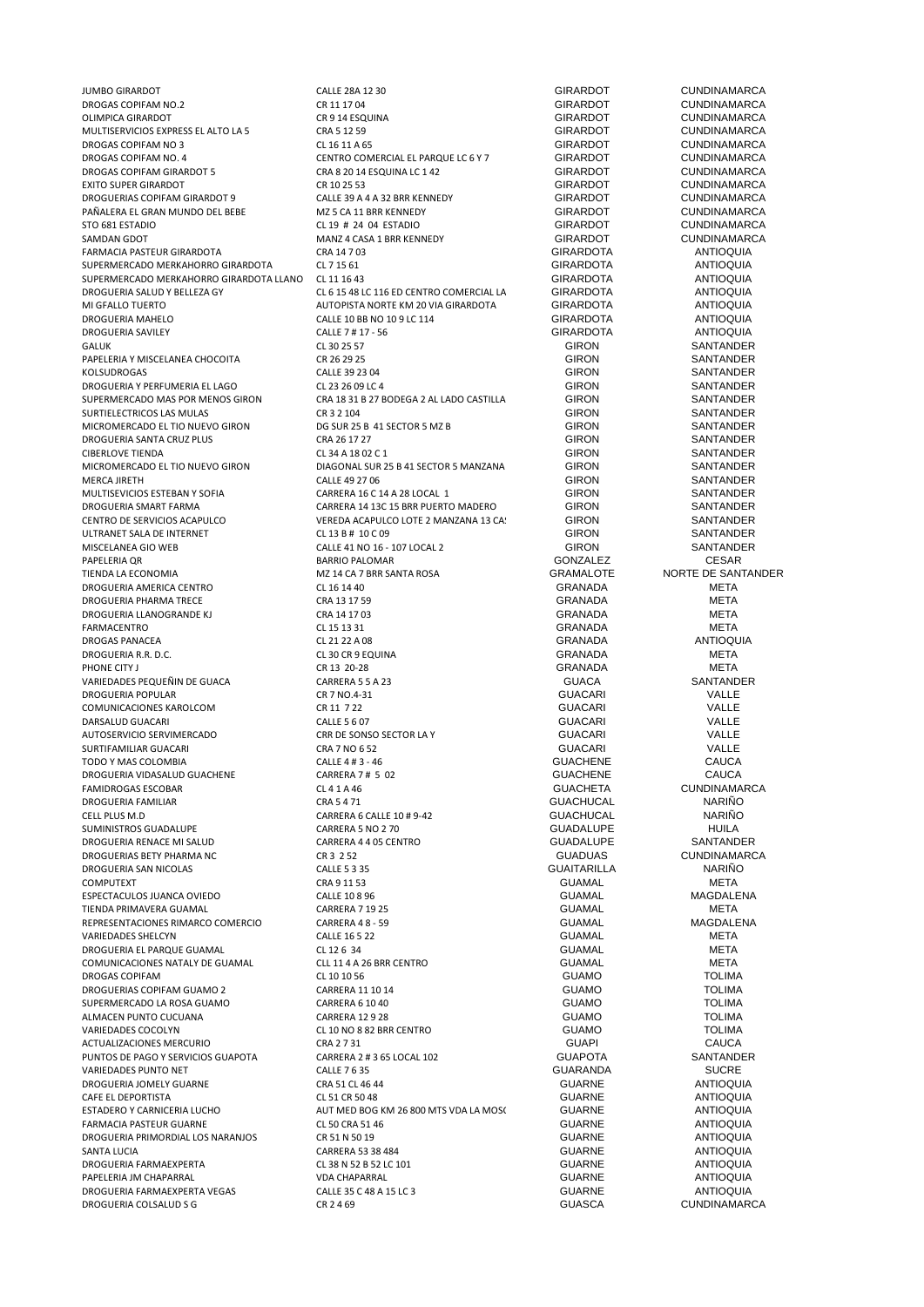PUNTO MODA GUATAPE CALLE 30 28 64 GUATAPE ANTIOQUIA DROGUERIA CUATRO ESQUINAS GUATAPE CALLE 31 27 62 GUATAPE ANTIOQUIA DROGAS SALUDMAR CARRERA 6 11 08 GUATEQUE BOYACA DROGUERIA SUPERIOR GUATEQUE CR 7 9 47 GUATEQUE BOYACA DROGUERIA MEDICA GUATEQUE CL 8 6 05 GUATEQUE BOYACA SUPER DROGAS SAN MARTIN CALLE 11 6 03 GUATEQUE BOYACA DISTRIBUCIONES CARRANZA Y GUERRERO LTD CALLE 12 7 23 CUATEQUE BOYACA<br>
GRAM COMUNICACIONES CARRERO LTD CARRERA 4 # 4 16 CUATA GUATA GUATA SANTANDER G&M COMUNICACIONES CARRERA 4 # 4 16 GUAVATA SANTANDER DROGUERIA FARMACIA ARCO IRIS CRA 5 3 01 DROGAS EBAF AV 1 4 29 GUAYABETAL CUNDINAMARCA DROGUERIA VITAL GUAYABETAL CRA 2 1 34 GUAYABETAL CUNDINAMARCA PIÑEROS ORTEGA MARTHA YANETH CALLE 4 3 59 GUAYATA BOYACA ABIOMIN COMERCIALIZADORA DE ABONOS CALLE 3 5 21 GUEPSA SANTANDER DROGUERIA MISCELANEA SAN RAFAEL CR 5 # 2 52 GÜICAN BOYACA DISTRIBUCIONES GABRIELA KDX A 2 300 HACARI NORTE DE SANTANDER MISCELANEA Y VARIEDADES KRISS CL 3 CR 5 N 1 39 P HATILLO DE LOBA BOLIVAR VARIEDADES PANCHITA Y ALGO MAS CRA 5 N 5 55 CRA 5 N 5 55 HATO HATO SANTANDER SANTANDER<br>DROGAS EL REBAJON HTZ CASANARE CRETITIS DROGAS EL REBAJON HTZ CR 7 11 15 HATO COROZAL CASANARE PAPELERIA Y MISCELANEA SHADAY CL 17 19 06 HATONUEVO LA GUAJIRA HELICAFE CARRERA 20 20 32 L 203 HELICONIA HELICONIA ANTIOQUE CARRERA 20 20 32 L 203 HELICONIA ANTIOQUIA ANTIOQUE<br>CALLEZ 1 26 HELICONIA ANTIOQUE CALLEZ 1 26 VARIEDADES 2000 CL 4 CR 6 ESQ HERVEO TOLIMA DROGUERIA BIOMEDIC CL 50 TOLEDO N 50 12 PARQUE PRINCIPAL LOS SAMANESHISPANIA ANTIOQUIA ALMACEN Y CACHARRERIA RUTBY CALLE 5 7 71 HOBO HUILA DROGAS COPIFAM HONDA NO 2 CALLE 9 22 05 AV CENTENARIO COPIFAM HONDA TOLIMA<br>DROGAS COLOMBIA FARMA SUCURSAL HONDA CL 9 22 A 78 CHA CORPORA HONDA TOLIMA DROGAS COLOMBIA FARMA SUCURSAL HONDA CL 9 22 A 78 HONDA TOLIMA SUPERTIENDA EUROS SERVICES CL 14 11 21 HONDA TOLIMA DROGAS COPIFAM CL 13 12 29 HONDA TOLIMA DROGUERIAS COPIFAM CLL 13 CRA 3 12 93 IBAGUE TOLIMA COMUNICACIONES EL CENTENARIO CL 10 6 08 IBAGUE TOLIMA DROGAS COPIFAM CALLE 22 CRA 5 21 101 ESQUINA IDAGAS COPIFAM CALLE 22 CRA 5 21 101 ESQUINA<br>DROGAS COPIFAM IDAGUE TOLIMA DROGAS COPIFAM CARRERA 5 62 04 MZ 3 CS 1 DBAGUE TOLIMA<br>DROGAS COPIFAM CRA 9 N° 79-00 BI 24 I C 110 CONIUNTO ROS IBAGUE TOI IMA DROGAS COPIFAM CRA 9 N° 79-00 BL 24 LC 110 CONJUNTO BOS BAGUE TOLIMA<br>CRA 1 E 2 BAGILE 26 HAD, OS LC 2 BAGILE LARGO IBAGILE TOLIMA DROGUERIAS COPIFAM CALLE 15 CRA 1 14 85 ESQUINA IDROGUERIAS COPIFAM CALLE 15 CRA 2 Nº 16-103 CENTRO IDROGAS COPIFAM CALLE TOLIMA DROGAS COPIFAM CALLE 17 CRA 3 N° 16-103 CENTRO IBAGUE TOLIMA DROGAS COPIFAM CL 14 2 01 ESQUINA IBAGUE TOLIMA DROGAS COPIFAM CRA 2 1 01 IBAGUE TOLIMA DROGUERIA CAICEDO MZ C CS 2 LC 1 IBAGUE TOLIMA HAMBURGUESERIA DEL PARQUE BOLIVAR CRA 2 9 54 IBAGUE TOLIMA DROG. Y PAP. CARTAGENA N2 MZ 47 CS 8 JORDAN 8 ETAPA IBAGUE TOLIMA DROGUERIAS MEDICITY 5 MINERVA CL 11 N 1 102 DROGAS COPIFAM CR 4 ESTADIO 33 83 ESQUINA DROGAS COPIFAM TOLIMA CR 4 ESTADIO 33 83 ESQUINA<br>DROGUERIAS COPIFAM ARRAYANES CRA 5 67 A 90 ESQUINA AV JORDAN ET 3 IBAGUE TOLIMA DROGAS COPIFAM CALLE 60 CL 60 6 A 75 IBAGUE TOLIMA DROGUERIAS COPIFAM CALLE 26 CRA 5 N°26 01/07 B/ BELALCAZAR **IBAGUE** TOLIMA DROGAS COPIFAM CALLE 40 CR 5 40 02 IBAGUE TOLIMA DROGAS COPIFAM JORDAN CL 65 4 A 36 MZ 19 CS 1 CL 15 A 4 A 36 MZ 19 CS 1 COLORAN COPIFAM TOPACIO<br>DROGAS COPIFAM TOPACIO DE COLORADO DE 2 MZ 17 CASA 1 UB TOPACIO COPIESA DE LA COPIESA DE COLORAN TOPACIO DROGAS COPIFAM TOPACIO MZ 17 CASA 1 UB TOPACIO IBAGUE TOLIMA DROGUERIA COPIPHARMA 2 CRA 4 ESTADIO 20 12 IBAGUE TOLIMA DROGUERIA COPIPHARMA CL 29 10 28 IBAGUE TOLIMA DROGAS COPIFAM CR 5 CL 100 LC 1 ESQ IBAGUE TOLIMA DROGAS COPIFAM CRA 4 ESTADIO # 39-171 IBAGUE TOLIMA FOTOSIGMA CR 3 13 21 IBAGUE TOLIMA DROGAS COPIFAM CRA 5 14 99 IBAGUE TOLIMA TIENDA Y MISCELANEA SANDRA PAOLA AV 37 4 I 73 IBAGUE TOLIMA DROGAS COPIFAM LA POLA CR 46 100 CR 46 100 CR 46 100 IBAGUE TOLIMA<br>DROGAS COPIFAM MULTIFAMILIARES MULTIFAMILIARES JORDAN BL 2 LC 1 AV GUA DROGAS COPIFAM MULTIFAMILIARES DROGAS COPIFAM MULTIFAMILIARES MULTIFAMILIARES JORDAN BL 2 LC 1 AV GUABINAL IBAGUE TOLIMA<br>DROGAS COPIFAM CL 20 SUR # 10-58 CL 20 SUR # 10-58 IBAGUE DROGAS COPIFAM CL 20 SUR # 10- 58 IBAGUE TOLIMA DROGUERIA COPIPHARMA 3 CR 3 45 A 07 LC 1 IBAGUE TOLIMA TOLIDROGAS.COL CL 15 CR 7 ESQ IBAGUE TOLIMA PHARMADRUGS DROGUERIAS CR 14 142 60 IBAGUE TOLIMA INTERNET Y PAPELERIA TU SOLUCION CRA 4D N 33-07 LOCAL 2 IDA CONTRA CONTRA ANNO 1999 COLIMA<br>IBAGUE TOLIMA CONDITO MIZ 23 CS 1 VARIEDADES LA COSTEÑA Y EL GORDITO MEZ 23 CS 1<br>DROGUERIA MEDICITY NO. 2 - ARKACENTRO CO ARKACENTRO LC E 1 B - 04 IBAGUE IBAGUE TOLIMA DROGUERIA MEDICITY NO. 2 - ARKACENTRO CONTRO LE 1 B - 04 IBAGUE IN A ANGUERIA ANGLÉ E 1 B - O CONTRO LO E 1 B - 04 IBAGUE TOLIMA<br>DROGUERIAS COPIFAM AMBALA ANGUERIA ANGUERIA ANGLÉ ANGUERIA ANGUERIA ANGUERIA ANGUERIA ANGUERI DROGAS COPIFAM **CRA 5 N° 39-72 LA MACARENA** IBAGUE TOLIMA<br>DROGUERIAS COPIFAM RICAURTE 2 CL 20 SUR #11 - 73 CL 20 SUR #11 - 73 CL INA DROGUERIAS COPIFAM RICAURTE 2 CL 20 SUR #11 - 73 IBAGUE TOLIMA<br>DROGUERIAS COPIFAM LA ESTACION CCLA ESTACION LC 236 P2 IBAGUE TOLIMA DROGUERIAS COPIFAM LA ESTACION DROGAS COPIFAM CALLE 42<br>CL 42 N 4H 05 BRR LA MACARENA PARTE BAJA ANG AGLIE TOLIMA<br>CRA 3 # 8-16 CRA 1990 TOLIMA SAI LA POLA CRA 3 # 8-16 IBAGUE TOLIMA VARIEDADES LA 60 CALLE 60 6 A 33 CALLE 60 6 A 33 CALLE 60 6 A 33 CALLE 60 6 A 33 CALLE 60 6 A 33 CALLE 60 G A 33 CALLE 60 G A 33 CALLE 60 G A 33 CALLE 60 G A 33 CALLE 60 G A 33 CALLE 60 G A 33 CALLE 60 G A 33 CALLE 60 G A PAPELERIA Y CACHARRERIA LA BUENA FE MZ 28 CA 8 BRR JORDAN ETAPA 7 ISBN 1984-1984 ENGLE TOLIMA<br>DROGUERIA PROSOCIAL TOLIMA ISMZ 1 MZ 3 CS 20 APT 101 ISBN 1984-1985 IBAGUE TOLIMA DROGUERIA PROSOCIAL SMZ 1 MZ 3 CS 20 APT 101 IBAGUE TOLIMA FARMACIA CIUDAD LUZ MZ D CS 1 IBAGUE TOLIMA DROGUERIA FARMASAAS DROGUERIA MEDIFAMILIA CR 7 CL 20 # 20 01 IBAGUE TOLIMA DROGUERIAS COPIFAM JORDAN 7A ETAPA MZ 53 CS 9 PS 1 2 UNIVERSIDADE TOLIMA

MISCELANEA DONDE NATALIA CL 4 2 84 GUASCA CUNDINAMARCA  $CALIE 36 #AD-05 IC 2 B/ CADI$ CRA 4 N° 15-94.98 CENTRO COPIERA ANN CRA 2 1 OLIMA<br>
CRA 2 1 01 CRA 2 1 OLIMA MZ 44 CASA 1 ETAPA 2 IBAGUE<br>CI 11 N 1 102 IBAGUE TOLIMA CRA 5 67 A 90 ESQUINA AV JORDAN ET 3 IBAGUE DROGAS COPIFAM VERGEL MZ G CS 1 ENTRERIOS IBAGUE TOLIMA DROGUERIAS COPIFAM AMBALA AV AMBALA CLL 64#20-16 ESQUINA IBAGUE TOLIMA MZ 21 CA 7 BRR SANTA ANA 1999 AND COMENTAL COMENTATION OF TOLIMA<br>MZ 28 CA 8 BRR JORDAN ETAPA 7 ANA IBAGUE TOLIMA PALLE 24 - MANZANA G CASA 10 B. LA LIBERT FERNANDA CALLE 24 - MANZANA G CASA 10 B. LA LIBERT FERNANDA IBAGUE TOLIMA

VICER HERRAN MORTE DE SANTANDER<br>HERVEO TOLIMA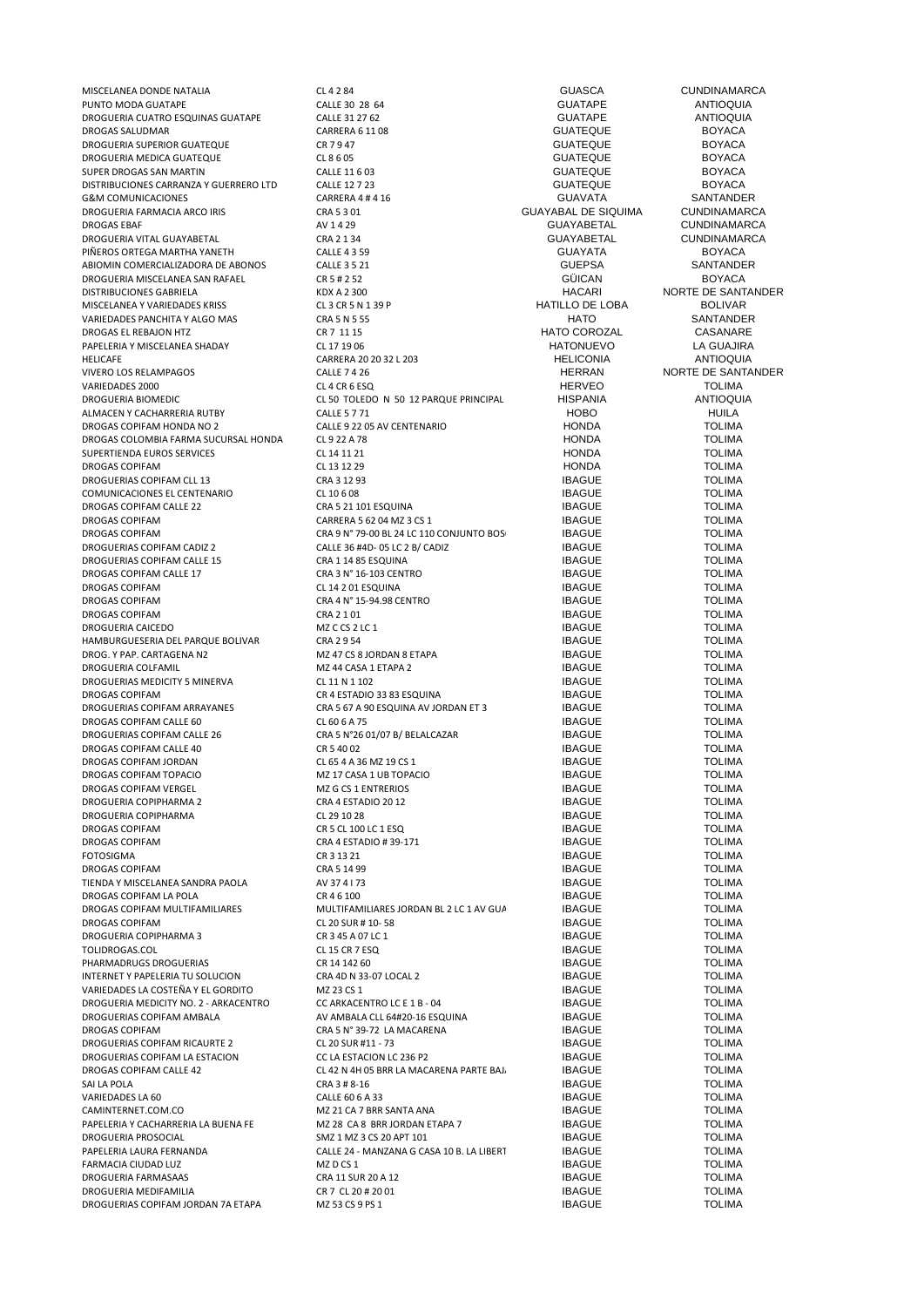| DROGUERIAS COPIFAM                                                  | CRA 5 N° 33-06 CADIZ                                  | <b>IBAGUE</b>   | <b>TOLIMA</b>  |
|---------------------------------------------------------------------|-------------------------------------------------------|-----------------|----------------|
| DROGAS SUPERECONOMICAS CO 2                                         | CL 10942                                              | <b>IBAGUE</b>   | <b>TOLIMA</b>  |
| DROGUERIAS COPIFAM LA CIGARRA                                       | CR 7A 9 106 P 1                                       | <b>IBAGUE</b>   | <b>TOLIMA</b>  |
| DROGAS COPIFAM                                                      | CLLE 145 # 14-06                                      | <b>IBAGUE</b>   | <b>TOLIMA</b>  |
| CAFE TERTULIA CABALLO VIEJO                                         | MZ B CS 13                                            | <b>IBAGUE</b>   | <b>TOLIMA</b>  |
| DROGUERIAS MEDICAL                                                  | CRA 14 AV AMBALA 44 260 LC 7                          | <b>IBAGUE</b>   | <b>TOLIMA</b>  |
| DROGAS SUPERECONOMICASCO                                            | CL 67 27 05                                           | <b>IBAGUE</b>   | <b>TOLIMA</b>  |
|                                                                     |                                                       |                 | <b>TOLIMA</b>  |
| DISTRIBUIDORA PANIFICAR DEL TOLIMA                                  | CL 21 SUR 38 34                                       | <b>IBAGUE</b>   |                |
| SALUDMETRIA DROGUERIAS                                              | MZB CA 21                                             | <b>IBAGUE</b>   | <b>TOLIMA</b>  |
| DROGUERIAS COPIFAM PICALEÑA                                         | CRA 48 SUR N 119 - 01                                 | <b>IBAGUE</b>   | <b>TOLIMA</b>  |
| CENTRAL DE COPIAS IBAGUE Y O ANGI ATUESTA                           | CRA 4 ESTADIO 38 35                                   | <b>IBAGUE</b>   | <b>TOLIMA</b>  |
| <b>DROGUERIA MEDICITY</b>                                           | CL 20 11 A 02 SUR                                     | <b>IBAGUE</b>   | <b>TOLIMA</b>  |
| MISCELANEA SOFINET                                                  | MZ G CS 1                                             | <b>IBAGUE</b>   | <b>TOLIMA</b>  |
| MISCELANEA Y PAPELERIA ELITE                                        | MZ 20 CS 2 BRR TOPACIO                                | <b>IBAGUE</b>   | <b>TOLIMA</b>  |
|                                                                     | CL 33 4 A 27                                          | <b>IBAGUE</b>   | <b>TOLIMA</b>  |
| DROGAS COPIFAM HOSPITAL                                             |                                                       |                 |                |
| DROGUERIAS MEDICITY NO. 3 - EL VERGEL                               | <b>MZ B CS 25</b>                                     | <b>IBAGUE</b>   | <b>TOLIMA</b>  |
| <b>DONS CAFE</b>                                                    | CC SANANDREXITO AREA 2126 LC 6                        | <b>IBAGUE</b>   | <b>TOLIMA</b>  |
| SHADAY COM                                                          | CR 6 22 123                                           | <b>IBAGUE</b>   | <b>TOLIMA</b>  |
| EXITO IBAGUE                                                        | CR 5 80 60                                            | <b>IBAGUE</b>   | <b>TOLIMA</b>  |
| DROGAS SUPERECONOMICAS. CO 3                                        | CL 42 10 85                                           | <b>IBAGUE</b>   | <b>TOLIMA</b>  |
| SAO 384 IBAGUE                                                      | CL 60 12 172                                          | <b>IBAGUE</b>   | <b>TOLIMA</b>  |
| <b>EXITO IBAGUE</b>                                                 |                                                       | <b>IBAGUE</b>   | <b>TOLIMA</b>  |
|                                                                     | CRA. 5 NRO. 80-60 IBAGUE                              |                 |                |
| MEGAPHARMA DROGUERIAS                                               | MANZANA 79 A CS 2                                     | <b>IBAGUE</b>   | <b>TOLIMA</b>  |
| LA COLINA CORRESPONSAL                                              | CARRERA 7645                                          | <b>IBAGUE</b>   | <b>TOLIMA</b>  |
| DROGUERIA COMFAMILIAR PLUS                                          | MZ 18 CASA 4 ET 1 CIUDADELA S. BOLIVAR                | <b>IBAGUE</b>   | <b>TOLIMA</b>  |
| LA ECONOMIA DROGUERIA N 836                                         | <b>CARRERA 5 30 81</b>                                | <b>IBAGUE</b>   | <b>TOLIMA</b>  |
| DROGUERIAS MEGASALUD                                                | CALLE 65 21 41                                        | <b>IBAGUE</b>   | <b>TOLIMA</b>  |
| FARMASANTI DROGUERIAS                                               | MANZANA C LOCAL 102                                   | <b>IBAGUE</b>   | <b>TOLIMA</b>  |
| <b>FOTICLIP</b>                                                     | MANZANA 1 CS 7                                        | <b>IBAGUE</b>   | <b>TOLIMA</b>  |
|                                                                     |                                                       |                 | <b>TOLIMA</b>  |
| DROGUERIA SALUD A TU MEDIDA                                         | CRA 10 A # 45-51 CALARCA                              | <b>IBAGUE</b>   |                |
| COMUNICACIONES EL CENTENARIO                                        | CALLE 10 6 08                                         | <b>IBAGUE</b>   | <b>TOLIMA</b>  |
| DEPOSITO Y DROGUERIA SUPERECONOMICAS                                | AV GUAVINAL N 43 95 LC 2                              | <b>IBAGUE</b>   | <b>TOLIMA</b>  |
| DROGUERIA NATURAL DABRA                                             | CALLE 144 13 44                                       | <b>IBAGUE</b>   | <b>TOLIMA</b>  |
| DROGUERIAS MEGASALUD 3                                              | MANZANA E CS 16 TERRAZAS DE SANTA ANA                 | <b>IBAGUE</b>   | <b>TOLIMA</b>  |
| LA LUZ DE IBAGUE                                                    | <b>CARRERA 7 18 75</b>                                | <b>IBAGUE</b>   | <b>TOLIMA</b>  |
| MISCELANEA JANHEY                                                   | CALLE 147 43 56                                       | <b>IBAGUE</b>   | <b>TOLIMA</b>  |
|                                                                     |                                                       |                 |                |
| DROGUERIA PRO FAMILIAR EXPRESS                                      | <b>CARRERA 2 60 06</b>                                | <b>IBAGUE</b>   | <b>TOLIMA</b>  |
| CENTRO DE SERVICIOS 10                                              | CARRERA 3 12 54 CC COMBEIMA LC 207 A                  | <b>IBAGUE</b>   | <b>TOLIMA</b>  |
| FARMACEUTICA 1A                                                     | CARRERA 4 A 24 12 LC 2                                | <b>IBAGUE</b>   | <b>TOLIMA</b>  |
| MERCA EXPRESS LA CHILI                                              | CR 1 N 79 25 LC 4 EDF MIRADOR VICTORIA                | <b>IBAGUE</b>   | <b>TOLIMA</b>  |
| DROGUERIA SUTIMEDIC                                                 | CL 160 N 21 SUR 19 ARBOLEDA DEL CAMPEST               | <b>IBAGUE</b>   | <b>TOLIMA</b>  |
| PATACONES PAGOS ON LINE                                             | CALLE 10 N 10 A 40 LC 102 ED IBIZA                    | <b>IBAGUE</b>   | <b>TOLIMA</b>  |
| DROGUERIA PRO & SOCIAL                                              | CARRERA 9 149 177 CONJ RESID MONTERREY                | <b>IBAGUE</b>   | <b>TOLIMA</b>  |
| DROGUERIA THE NEW FAMILY M.V                                        | <b>CARRERA 5 17 10</b>                                | <b>IBAGUE</b>   | <b>TOLIMA</b>  |
|                                                                     |                                                       |                 |                |
| DROGAS SUPERECONOMICAS NO 2                                         | CARRERA 11 36 56                                      | <b>IBAGUE</b>   | <b>TOLIMA</b>  |
| SUPERTIENDA ROSITA                                                  | MZ 1 CS 16 ETAPA III CIUDADELA COMFENAL               | <b>IBAGUE</b>   | <b>TOLIMA</b>  |
| DROGAS SUPERECONOMICAS                                              | CR 10 NO 4A 17                                        | <b>IBAGUE</b>   | <b>TOLIMA</b>  |
| PAGOS ONLINE                                                        | <b>CALLE 75 2 17</b>                                  | <b>IBAGUE</b>   | <b>TOLIMA</b>  |
| MINIMARKET JAISOL                                                   | CARRERA 14 149 45 CONJ RESIDENCIAL EL PC              | <b>IBAGUE</b>   | <b>TOLIMA</b>  |
| OSROCA MENSAJERIA                                                   | CRA 3 #78-173                                         | <b>IBAGUE</b>   | <b>TOLIMA</b>  |
| DROGUERIA FARMA EXPRESS COMPENSAR                                   | AV AMBALA CR 20 N 66 05                               | <b>IBAGUE</b>   | <b>TOLIMA</b>  |
| UNIVERSAL DE SUMINISTROS M Y V                                      | MZ Q C 12                                             | <b>IBAGUE</b>   | <b>TOLIMA</b>  |
|                                                                     |                                                       |                 |                |
| MULTISERVICIOS LA 37                                                | CR 5 N 37 BIS 19 ED FONTAINEBLEAU ZONA (              | <b>IBAGUE</b>   | <b>TOLIMA</b>  |
| PAGO EXPRESS SANTA ANA                                              | MZ 27 CA 6                                            | <b>IBAGUE</b>   | <b>TOLIMA</b>  |
| VARIEDADES YULDAIMA.COM                                             | CR 5 SUR N 18 A 14                                    | <b>IBAGUE</b>   | <b>TOLIMA</b>  |
| PROSOCIAL.3                                                         | MZ G CA 30                                            | <b>IBAGUE</b>   | <b>TOLIMA</b>  |
| DROGUERIA SERVIMEDIC SUR                                            | CLL 20 SUR # 28-116                                   | <b>IBAGUE</b>   | <b>TOLIMA</b>  |
| SALUDMETRIA DRIGUERIAS SALADO                                       | CARRERA 14 145 56                                     | <b>IBAGUE</b>   | <b>TOLIMA</b>  |
| MISCELANEA LA NOVENA                                                | MAZANA U CASA 22                                      | <b>IBAGUE</b>   | <b>TOLIMA</b>  |
|                                                                     |                                                       | <b>IBAGUE</b>   | <b>TOLIMA</b>  |
| PAPELERIA Y MISCELANEA LIZXI<br>HUEVOS Y POLLO FRESCOS DE LA COLINA | CALLE 79 6 A 50 SUR CA 18<br><b>CALLE 25 2 31 SUR</b> | <b>IBAGUE</b>   | <b>TOLIMA</b>  |
|                                                                     |                                                       |                 |                |
| SUPERTIENDAS FEB                                                    | CL 10 9 46 BRR BELEN                                  | <b>IBAGUE</b>   | <b>TOLIMA</b>  |
| MULTIPAGOS ISAMY                                                    | AV 37 N 10 82                                         | <b>IBAGUE</b>   | <b>TOLIMA</b>  |
| DROGUERIAS COLFAMIL                                                 | CL 37 N 8 - 89                                        | <b>IBAGUE</b>   | <b>TOLIMA</b>  |
| QUIZ TENDENCIA UNIVERSITARIA                                        | SMZ 6 MZ 1 CS 22 CIUDADELA LOS TUNJOS                 | <b>IBAGUE</b>   | <b>TOLIMA</b>  |
| EXITO CALLE 28 IBAGUE WOW                                           | CR 5 CL 28 ESQ                                        | <b>IBAGUE</b>   | <b>TOLIMA</b>  |
| GALERIA DE SERVICIOS GVIRTZ                                         | CRA 3 # 11 - 64 LC 102                                | <b>IBAGUE</b>   | <b>TOLIMA</b>  |
| CAFE INTERNET YIRETH.NET                                            | CR 44 B SUR 123 - 47                                  | <b>IBAGUE</b>   | <b>TOLIMA</b>  |
|                                                                     |                                                       |                 |                |
| MOVIL PAGOS CENTRO                                                  | CALLE 18 N 1-02 LOCAL 101 ESQUINA B/ESTA              | <b>IBAGUE</b>   | <b>TOLIMA</b>  |
| DROGAS SUPERECONIMICAS #5                                           | CRA 9 # 122 - 68 LC 3                                 | <b>IBAGUE</b>   | <b>TOLIMA</b>  |
| TIENDA NIK VAPOR                                                    | CC LA QUINTA LOCAL168                                 | <b>IBAGUE</b>   | <b>TOLIMA</b>  |
| CENTRO DE BELLEZA AMORE                                             | CR 5 # 62 - 89 LC B 06- 07 CC ARKACENTRO              | <b>IBAGUE</b>   | <b>TOLIMA</b>  |
| RAPI RED                                                            | MANZANA 32 CASA 3 URB JARDIN III ETAPA                | <b>IBAGUE</b>   | <b>TOLIMA</b>  |
| DROGUERIAS MEGASALUD 4                                              | MZ B CS 13 URB LA ESPERANZA                           | <b>IBAGUE</b>   | <b>TOLIMA</b>  |
| DROGUERIAS MEGASALUD 5                                              | CALLE 64 20 104                                       | <b>IBAGUE</b>   | <b>TOLIMA</b>  |
|                                                                     |                                                       | <b>IBAGUE</b>   | <b>TOLIMA</b>  |
| COMUNICACIONES Y SERVICIOS BETTY                                    | CL 147 N 81-38 LC 2                                   |                 |                |
| ALMACENES FLAMINGO #10 IBAGUE                                       | CL 16 # 2 78 CR 3 # 16 42 / 48 / 52                   | <b>IBAGUE</b>   | <b>TOLIMA</b>  |
| PAPELERIA GUSMAR 3                                                  | CL 6 4 21 CENTRO                                      | <b>ICONONZO</b> | <b>TOLIMA</b>  |
| HAMBURGUESAS SOFI                                                   | CALLE 4 4 12 AV COLOMBIA                              | <b>ILES</b>     | <b>NARIÑO</b>  |
| <b>INTERNET WILY</b>                                                | CARRERA 2 3 65                                        | <b>IMUES</b>    | <b>NARIÑO</b>  |
| <b>BOUTIQUE GUZEL &amp; COFFEE SHOP</b>                             | CALLE 15 2 36                                         | <b>INIRIDA</b>  | <b>GUAINIA</b> |
| CONSTRU AGRO INZA                                                   | PL PRINCIPAL                                          | INZA            | CAUCA          |
| PAPELERIA Y LIBRERIA IPIALES                                        | CR 6 A 14 82                                          | <b>IPIALES</b>  | <b>NARIÑO</b>  |
|                                                                     |                                                       |                 |                |
| DROGUERIA RIAÑO                                                     | KRA 7 # 26-115 ESQUINA BRR PUENES                     | <b>IPIALES</b>  | <b>NARIÑO</b>  |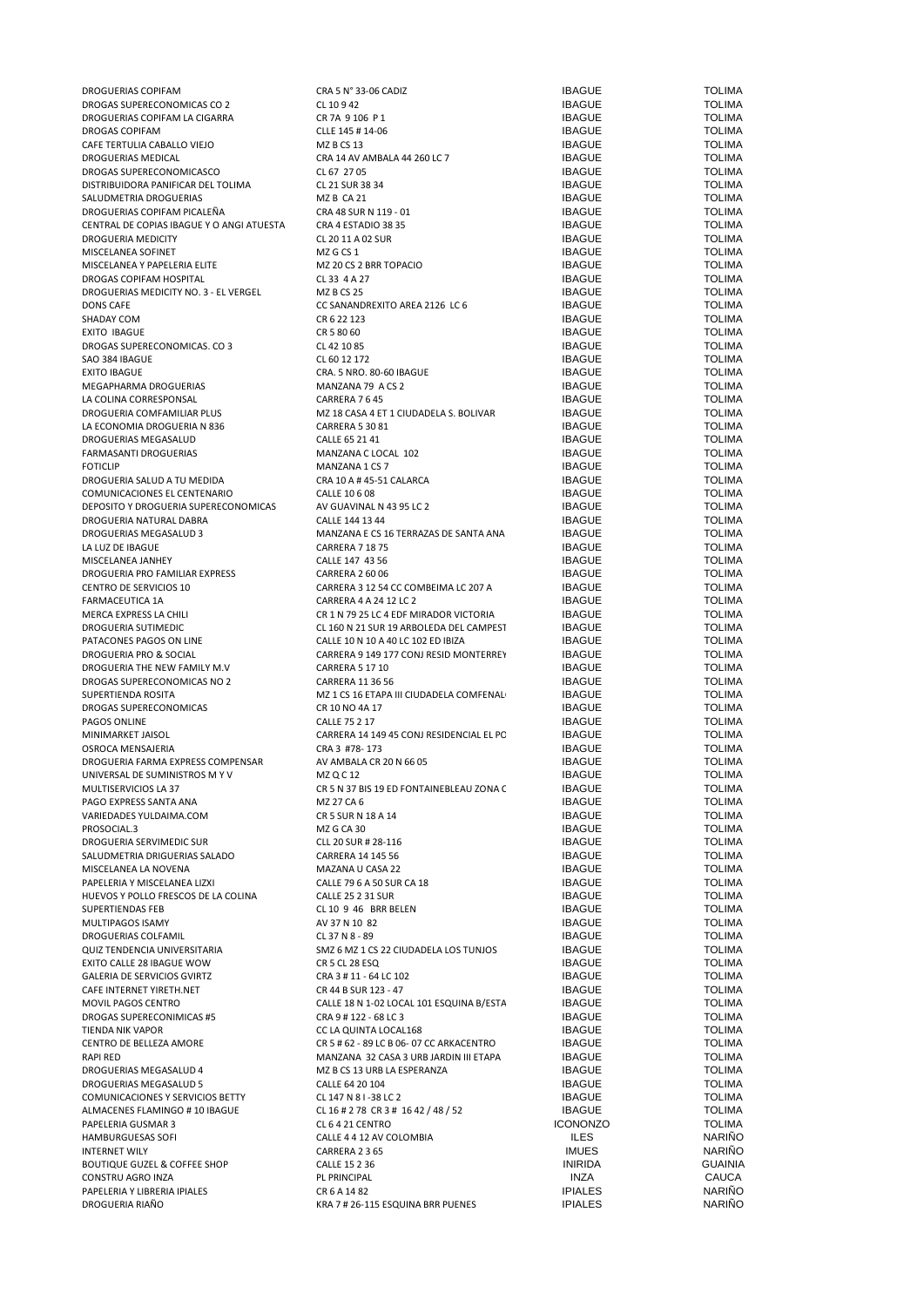| DROGUERIA Y PERFUMERIA NARIÑO                                    | CR 6 A 17 10                        | <b>IPIALES</b> | <b>NARINO</b>    |
|------------------------------------------------------------------|-------------------------------------|----------------|------------------|
| DROGUERIA MONSERRATE IPIALES                                     | CR 6A 4 33                          | <b>IPIALES</b> | <b>NARIÑO</b>    |
| TIENDA LA MAGIA DE LOS DETALLES                                  | CR1818                              | <b>IPIALES</b> | <b>NARIÑO</b>    |
|                                                                  |                                     |                |                  |
| DROGAS SALUD Y BIENESTAR                                         | CR 6 7 02                           | <b>IPIALES</b> | <b>NARIÑO</b>    |
| EXITO IPIALES                                                    | AV PANAMERICANA CALLE 13            | <b>IPIALES</b> | <b>NARIÑO</b>    |
| DROGUERIA PLANETA AZUL                                           | CRA 7 27 58                         | <b>IPIALES</b> | <b>NARIÑO</b>    |
| DROGUERIA VICTORIA LOS ANGELES                                   | CRA 6 1 79                          | <b>IPIALES</b> | <b>NARIÑO</b>    |
| DROGUERIA DEL SUR IPIALES                                        | CRA 6 A 14 01                       | <b>IPIALES</b> | <b>NARIÑO</b>    |
|                                                                  |                                     |                |                  |
| JJ DROGUERIA Y PERFUMERIA                                        | CR 2 1 ESTE 80                      | <b>IPIALES</b> | <b>NARIÑO</b>    |
| MEGA DROGUERIA                                                   | CR 7 12 A 33                        | <b>IPIALES</b> | <b>NARIÑO</b>    |
| PAPELERIA Y LIBRERIA IPIALES                                     | CRA 6 14 82                         | <b>IPIALES</b> | <b>NARIÑO</b>    |
| DROGUERIA NUEVA VIDA                                             | <b>CALLE 9 6 10</b>                 | <b>IPIALES</b> | <b>NARIÑO</b>    |
|                                                                  |                                     |                |                  |
| MEGA DROGUERIA IPIALES                                           | CARRERA 6387                        | <b>IPIALES</b> | <b>NARIÑO</b>    |
| COMPU JUANES & ASESORIAS                                         | CALLE 10 N° 5-08                    | <b>IPIALES</b> | <b>NARIÑO</b>    |
| DROGUERIA FARMAIPIALES                                           | CALLE 10 5 18                       | <b>IPIALES</b> | <b>NARIÑO</b>    |
| MUNDONET SOLUCIONES                                              |                                     | <b>IPIALES</b> | <b>NARIÑO</b>    |
|                                                                  | CR 3 17 12 BRR OBRERO               |                |                  |
| MEGA DROGUERIA TRES                                              | CRA 7 N 25 - 47                     | <b>IPIALES</b> | <b>NARIÑO</b>    |
| RESTAURANTE MI SAZON CASERO                                      | CALLE 17 A NRO 2 N - 41             | <b>IPIALES</b> | <b>NARIÑO</b>    |
| FARMASEXTA                                                       | <b>CARRERA 6 11 17</b>              | <b>IPIALES</b> | <b>NARIÑO</b>    |
|                                                                  |                                     |                |                  |
| VARIEDADES IQUIRA                                                | CL 5 6 21                           | <b>IQUIRA</b>  | <b>HUILA</b>     |
| VANIDADES PLATERIA                                               | CARRERA 3 3 43                      | <b>ISNOS</b>   | <b>HUILA</b>     |
| VANIDADES PLATERIA                                               | CARRERA 3 NO 3 40 46                | <b>ISNOS</b>   | HUILA            |
|                                                                  |                                     |                |                  |
| DROGUERIA Y FARMACIA MANUELA                                     | <b>CARRERA 8 24 01</b>              | <b>ISTMINA</b> | <b>CHOCO</b>     |
| DROGUERIA LOREN SOFIA                                            | CRA 12 10 175                       | <b>ISTMINA</b> | <b>CHOCO</b>     |
| DROGUERIA PANAMERICANA DEL SAN JUAN                              | CRA 7 21 A 52 P1                    | <b>ISTMINA</b> | <b>CHOCO</b>     |
| DROGUERIA AMERICA                                                | CRA 7 19 29                         | <b>ISTMINA</b> | <b>CHOCO</b>     |
|                                                                  |                                     |                |                  |
| PAPELERIA ANGELES V                                              | BARRIO CUBIS SEC LA 70              | <b>ISTMINA</b> | <b>CHOCO</b>     |
| MATICES INTEGRALES SAS                                           | BRR CUBIS SEC DIVINO NIÑO           | <b>ISTMINA</b> | <b>CHOCO</b>     |
| MEGADROGAS ITAGUI                                                | CRA 51 52 80                        | <b>ITAGUI</b>  | <b>ANTIOQUIA</b> |
|                                                                  |                                     |                |                  |
| VARIEDADES LOS DELFINES                                          | CR 50 73 A 10                       | <b>ITAGUI</b>  | <b>ANTIOQUIA</b> |
| SUPER DROGUERIA LA 77                                            | CR 50 76 29                         | <b>ITAGUI</b>  | <b>ANTIOQUIA</b> |
| DROGUERIA SAN GABRIEL                                            | CL 36 67 16                         | <b>ITAGUI</b>  | <b>ANTIOQUIA</b> |
| DROGUERIA MULTIFAMA                                              | CR 51 86 51                         | <b>ITAGUI</b>  | <b>ANTIOQUIA</b> |
|                                                                  |                                     |                |                  |
| DROGUERIA SHEKINA                                                | CL 81 54 51                         | <b>ITAGUI</b>  | <b>ANTIOQUIA</b> |
| PAPELERIA EDINET                                                 | CR 45 A 63 32                       | <b>ITAGUI</b>  | <b>ANTIOQUIA</b> |
| ESTACION DE SERVICIO LA MONTAÑA                                  | CRA 42 72 81                        | <b>ITAGUI</b>  | <b>ANTIOQUIA</b> |
|                                                                  |                                     |                |                  |
| DROGAS LA 49 ITAGUI                                              | CRA 49 48 78                        | <b>ITAGUI</b>  | <b>ANTIOQUIA</b> |
| PASTEUR MAYORISTA                                                | CRA 46 81 160 BL 19                 | <b>ITAGUI</b>  | <b>ANTIOQUIA</b> |
| FARMACIA PASTEUR ITAGUI                                          | CRA 51 51 4                         | <b>ITAGUI</b>  | <b>ANTIOQUIA</b> |
| EURO SUPERMERCADO                                                | CRA 47 83 A 40 BL 25 LC 13          | <b>ITAGUI</b>  | <b>ANTIOQUIA</b> |
|                                                                  |                                     |                |                  |
| BILLARES Y HELADERIA MANHATTAN                                   | CL 72 52 A 05                       | <b>ITAGUI</b>  | <b>ANTIOQUIA</b> |
| DROGUERIA HYPPERFARMA                                            | CL 80 52 20                         | <b>ITAGUI</b>  | <b>ANTIOQUIA</b> |
| MERCADOS LA POMPA                                                | CR 58 78 44 LC 101                  | <b>ITAGUI</b>  | <b>ANTIOQUIA</b> |
| FARMACIA PASTEUR LISBOA                                          | CALLE 75 AB SUR # 52 D 350 LOCAL 2  | <b>ITAGUI</b>  | <b>ANTIOQUIA</b> |
|                                                                  |                                     |                |                  |
| DROGAS BELEN                                                     | CRA 52 A 71 09                      | <b>ITAGUI</b>  | <b>ANTIOQUIA</b> |
| DOMIDROGAS SUR                                                   | CR 50 74 A 24                       | <b>ITAGUI</b>  | <b>ANTIOQUIA</b> |
| DROGUERIA SUPER DROGAS ABURRA                                    | CARRERA 52 # 76-16                  | <b>ITAGUI</b>  | <b>ANTIOQUIA</b> |
|                                                                  |                                     |                |                  |
| DANSAHE SOLUCIONES EN INFORMATICA                                | CL 33 47 A 04                       | <b>ITAGUI</b>  | <b>ANTIOQUIA</b> |
| DROGUERIA SAN GABRIEL 2                                          | CL 36 67 16                         | <b>ITAGUI</b>  | <b>ANTIOQUIA</b> |
| FARMACIA PASTEUR DITAIRES                                        | CL 35 61 11 LC 101                  | <b>ITAGUI</b>  | <b>ANTIOQUIA</b> |
| LOS YARUMALEÑOS SUPERMIO                                         | CL 66 45 A 43                       | <b>ITAGUI</b>  | <b>ANTIOQUIA</b> |
|                                                                  |                                     |                |                  |
| PAPELERIA QUINTAS DE SAN REMO                                    | CL 32 51 08                         | <b>ITAGUI</b>  | <b>ANTIOQUIA</b> |
| PAPELERIA F.C.B                                                  | CALLE 63 58 D 41                    | <b>ITAGUI</b>  | <b>ANTIOQUIA</b> |
| DROGUERIA ROSA MISTICA LA FINCA                                  | CRA 56 A 28 A 16                    | <b>ITAGUI</b>  | <b>ANTIOQUIA</b> |
|                                                                  |                                     |                |                  |
| FARMACIA PASTEUR LA 52                                           | CL 50 51 82                         | <b>ITAGUI</b>  | <b>ANTIOQUIA</b> |
| <b>METRO ITAGUI 2</b>                                            | CL 49 52 21                         | <b>ITAGUI</b>  | <b>ANTIOQUIA</b> |
| FARMACIA PASTEUR SANTA MARIA                                     | CRA 52 D 78 04                      | <b>ITAGUI</b>  | <b>ANTIOQUIA</b> |
| DROGUERIA ITAGUI LA 52                                           | CL 53 72 - 22 LC 110                | <b>ITAGUI</b>  | <b>ANTIOQUIA</b> |
| PAPELERIA ASTURIAS                                               | CR 48 48 A 47                       | <b>ITAGUI</b>  | <b>ANTIOQUIA</b> |
|                                                                  |                                     |                |                  |
| DROGUERIA O K ASTURIAS ITAGUI                                    | CL 46 44 36                         | <b>ITAGUI</b>  | <b>ANTIOQUIA</b> |
| CAFE INTERNET GUADALUPE ITAGUI                                   | CRA 45 A 65 27                      | <b>ITAGUI</b>  | <b>ANTIOQUIA</b> |
| EXITO ITAGUI                                                     | CALLE 39 CR 50 A                    | <b>ITAGUI</b>  | <b>ANTIOQUIA</b> |
|                                                                  |                                     |                |                  |
| DROGAS BELEN                                                     | CR 52 A N 71 09                     | <b>ITAGUI</b>  | <b>ANTIOQUIA</b> |
| EL PARCHE DE ALEJO                                               | CARRERA 63A 27 21                   | <b>ITAGUI</b>  | <b>ANTIOQUIA</b> |
| PAPELERIA RED Y PAPEL                                            | CALLE 31 43 A 05                    | <b>ITAGUI</b>  | <b>ANTIOQUIA</b> |
| DROGUERIA MILENIO SS                                             | CARRERA 69 D 33 B 70                | <b>ITAGUI</b>  | <b>ANTIOQUIA</b> |
|                                                                  |                                     |                |                  |
| FARMAOFERTAS ITAGUI                                              | CALLE 69 54 04                      | <b>ITAGUI</b>  | <b>ANTIOQUIA</b> |
| C & C CALFER                                                     | CALLE 64 B 44 C 76                  | <b>ITAGUI</b>  | <b>ANTIOQUIA</b> |
| VARIEDADES Y TIENDA DE BELLEZA LUCETE                            | CLL 72 N 52 - 22                    | <b>ITAGUI</b>  | <b>ANTIOQUIA</b> |
| DROGUERIA Y TIENDA NATURISTA SUPER DESCUENTO! CARRERA 45 A 65 15 |                                     | <b>ITAGUI</b>  | <b>ANTIOQUIA</b> |
|                                                                  |                                     |                |                  |
| FARMACIA PASTEUR ARRAYANES                                       | CR 50A NO 36 90 LC 101 CC ARRAYANES | <b>ITAGUI</b>  | <b>ANTIOQUIA</b> |
| DROGUERIA ALTOS DE BARICHARA 2                                   | CR 62 NO 23 126 LC 102              | <b>ITAGUI</b>  | <b>ANTIOQUIA</b> |
| TELE YA                                                          | CR 50 # 50 66                       | <b>ITAGUI</b>  | <b>ANTIOQUIA</b> |
|                                                                  |                                     |                |                  |
| COPIAS Y COLORES                                                 | CARRERA 42 75 83 BURBUJA            | <b>ITAGUI</b>  | <b>ANTIOQUIA</b> |
| DROGUERIA FAMAVITAL MS                                           | CARRERA 48 65 08                    | <b>ITAGUI</b>  | <b>ANTIOQUIA</b> |
| PUNTO VIRTUAL COMUNICACIONES                                     | <b>CARRERA 52 80 95</b>             | <b>ITAGUI</b>  | <b>ANTIOQUIA</b> |
| PAPELERIA Y MISCELANEA MODERNISIMA                               | CARRERA 51 48 62                    | <b>ITAGUI</b>  | <b>ANTIOQUIA</b> |
|                                                                  |                                     |                |                  |
| FARMACIA PASTEUR AUTOPISTA SUR                                   | CR 42 N 46 326 LC 1                 | <b>ITAGUI</b>  | <b>ANTIOQUIA</b> |
| ALMACENES FLAMINGO # 5                                           | CL 49 # 50 01                       | <b>ITAGUI</b>  | <b>ANTIOQUIA</b> |
| INNOVACION Y MARCA                                               | <b>CALLE PEATONAL</b>               | <b>ITUANGO</b> | <b>ANTIOQUIA</b> |
|                                                                  |                                     |                |                  |
| MERCAHOGAR SU NUEVA OPCION                                       | <b>CALLE 4 4 63</b>                 | IZA            | BOYACA           |
| TIENDA CENTRAL JAMBALO                                           | CALLE 6 3 32 PAR PRINCIPAL          | <b>JAMBALO</b> | CAUCA            |
| FOTO ESTUDIO NARVAEZ                                             | CR 10 11 56                         | <b>JAMUNDI</b> | VALLE            |
| PALACE COMUNICACIONES                                            | CL 10950                            | JAMUNDI        | VALLE            |
|                                                                  |                                     |                |                  |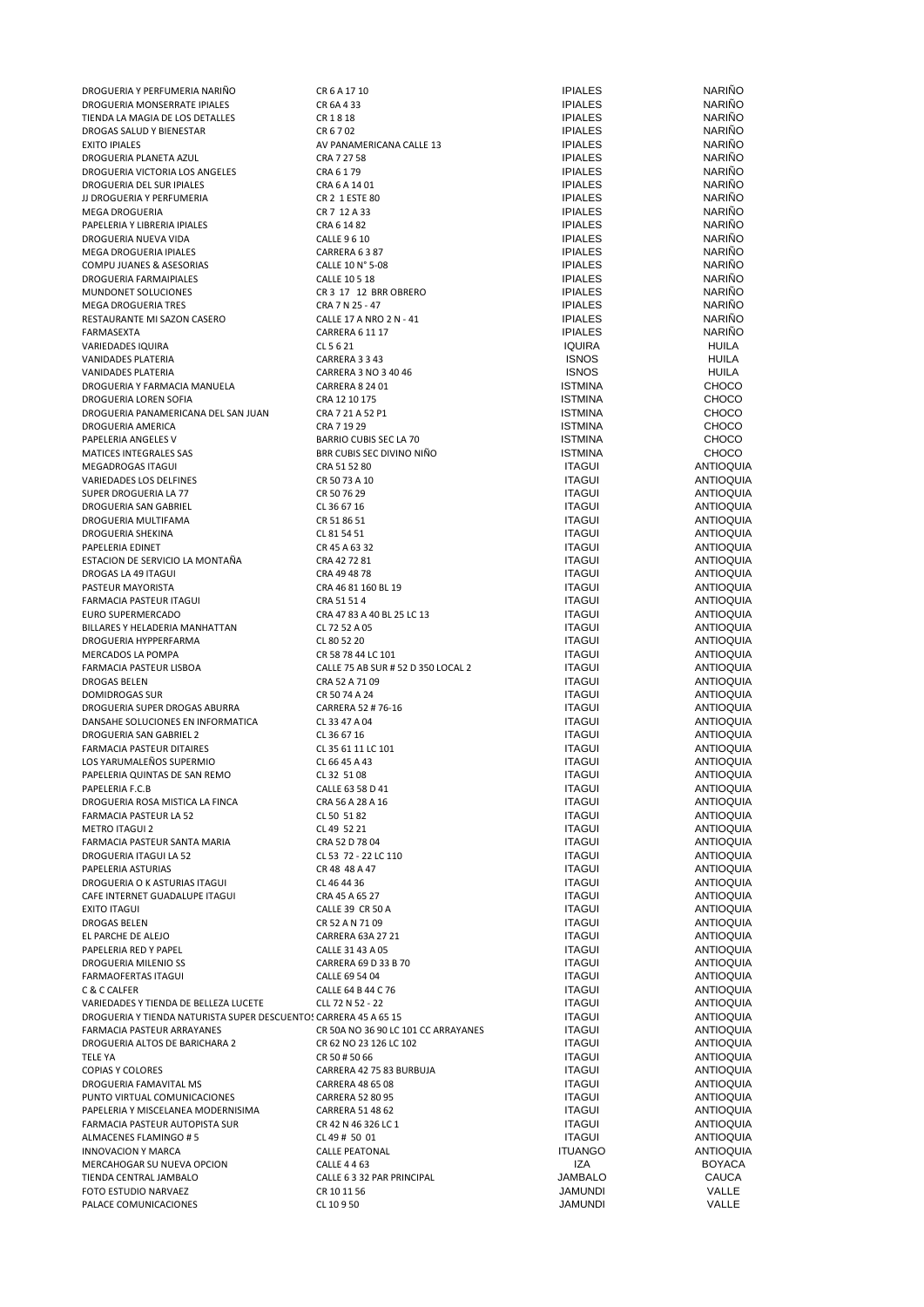| SUPERINTER SUPERMERCADOS JAMUNDI       | CR 10 17 21                               | <b>JAMUNDI</b>        | VALLE               |
|----------------------------------------|-------------------------------------------|-----------------------|---------------------|
| CONEXIONES Y SUMINISTROS B Y G         | CARRERA 22 8 A SUR 40 ALBORADA 1          | <b>JAMUNDI</b>        | VALLE               |
| PAPELERIA Y VARIEDADES XAMUNDI         | CR 11 14 04                               | <b>JAMUNDI</b>        | VALLE               |
| MARKET Y DROGUERIA DARSALUD N 38       | CR 11 15 50                               | <b>JAMUNDI</b>        | VALLE               |
| SELWYNS DISEÑO GRAFICO Y PAPELERIA     | CRA 50 SUR 14 A 14                        | <b>JAMUNDI</b>        | VALLE               |
| STO 372 JAMUNDÍ                        | CARRERA 10 # 13-60 CC CAÑA DULCE          | JAMUNDI               | VALLE               |
|                                        |                                           |                       |                     |
| DIEGO COMUNICACIONESCO                 | CL 5 1 A SUR 12                           | <b>JAMUNDI</b>        | VALLE               |
| MERCASTILLO SUPERMARKET                | AV CALI JAMUNDI KM 9 HDA EL CASTILLO CCI  | <b>JAMUNDI</b>        | VALLE               |
| SANDRA LORENA CAMPO PUSCUZ             | CALLE 8 A # 1 - 24                        | <b>JAMUNDI</b>        | VALLE               |
| LA CABINA TELECOMUNICACIONES           | CALLE 17 14 25 DE JAMUNDI                 | <b>JAMUNDI</b>        | VALLE               |
| DROGUES ECONOMICAS JAMUNDI BONANZA     | CARRERA 51 SUR 903                        | <b>JAMUNDI</b>        | VALLE               |
| RAPITIENDAS TODO YA                    | CALLE 20 B 48 A SUR 05                    | <b>JAMUNDI</b>        | VALLE               |
| TIENDA MIXTA JR BONANZA                | CALLE 8 F 45 SUR 15 GIRASOLES 1           | <b>JAMUNDI</b>        | VALLE               |
| RAPITIENDA CRISTINA                    | CR 7 # 11 42 BRR PORVENIR                 | JAMUNDI               | VALLE               |
| PAGOS DE SERVICIOS Y AYUDAS .COM       |                                           | <b>JAMUNDI</b>        | VALLE               |
|                                        | <b>CARRERA 13 8 48</b>                    |                       |                     |
| MRS ACCESORIOS                         | CALLE 9 E 53 B SUR 80                     | <b>JAMUNDI</b>        | VALLE               |
| VARIEDADE KATY PRIMAVERA               | CALLE 10 C 4 A S 07 PORTAL DE JAMUNDI ET/ | <b>JAMUNDI</b>        | VALLE               |
| PAPELERIA SACHAMATE                    | CR 18 #12 05 LC 02 BRR SACHAMATE.         | <b>JAMUNDI</b>        | VALLE               |
| CELLTRON                               | KR 11 # 11 - 55 LC 25                     | <b>JAMUNDI</b>        | VALLE               |
| TELECOMUNICACIONES MIGUEL ANGEL LM     | CALLE 20 # 45 SUR - 20                    | <b>JAMUNDI</b>        | VALLE               |
| <b>DEPORTES CAJU</b>                   | CALLE 12 N 9 - 76                         | <b>JAMUNDI</b>        | VALLE               |
| DROGUERIA DE JARDIN                    | CL 10 5 48                                | JARDIN                | <b>ANTIOQUIA</b>    |
| VFARIEDADES LA CIGUEÑITA               | CL 9 3 19                                 | <b>JARDIN</b>         | <b>ANTIOQUIA</b>    |
|                                        | CARRERA 5 8 04                            | <b>JARDIN</b>         | <b>ANTIOQUIA</b>    |
| DROGUERIA MACRODESCUENTOS NUMERO 7     |                                           |                       |                     |
| COPIDESCUENTOS JENESANO                | CRA 2 6 68                                | <b>JENESANO</b>       | <b>BOYACA</b>       |
| LENCERIA JERICO                        | CR 5 # 8 41                               | <b>JERICO</b>         | <b>ANTIOQUIA</b>    |
| JERICO-REAL                            | CR 4#7 - 28                               | <b>JERICO</b>         | <b>ANTIOQUIA</b>    |
| WWW JULIX COM                          | <b>CALLE 5 4 58</b>                       | <b>JESUS MARIA</b>    | SANTANDER           |
| PACO MERALGO                           | CL 3 CR 4 BARRIO CENTRO                   | <b>JORDAN</b>         | SANTANDER           |
| DROGUERIA FARMACIA TORRES NO 30        | CL 7 3 101                                | <b>JUAN DE ACOSTA</b> | <b>ATLANTICO</b>    |
| DROGUERIA BONANZA JURADO               | BARRIO PUEBLO NUEVO                       | <b>JURADO</b>         | <b>CHOCO</b>        |
| LA CASITA DEL CELULAR                  | CALLE 20 10 B 56                          | <b>LA APARTADA</b>    | <b>CORDOBA</b>      |
| <b>TECNOLOGIA BAERC</b>                | <b>CALLE 7 4 29</b>                       | LA ARGENTINA          | <b>HUILA</b>        |
|                                        |                                           |                       |                     |
| TELECOMUNICACIONES WEJUS               | CARRERA 3 5 28                            | LA BELLEZA            | SANTANDER           |
| SURTIMAX LA CALERA                     | AV 2B 733                                 | LA CALERA             | <b>CUNDINAMARCA</b> |
| OFFICE & +                             | CR 3 7 62                                 | LA CALERA             | <b>CUNDINAMARCA</b> |
| COLMENARES RODRIGUEZ ALCIRA            | CALLE 7 # 1 33 FLANDES BAJO - LA CALERA   | LA CALERA             | <b>CUNDINAMARCA</b> |
| COMPUCELCAPILLA                        | CARRERA 4369                              | LA CAPILLA            | <b>BOYACA</b>       |
| ALMACEN LA FAMA                        | CL 19 CR 20 63                            | LA CEJA               | <b>ANTIOQUIA</b>    |
| <b>HELADERIA OSKARDY</b>               | CL 19 21 27                               | LA CEJA               | <b>ANTIOQUIA</b>    |
| FARMACIA PASTEUR LA CEJA               | CRA 20 18 41                              | LA CEJA               | <b>ANTIOQUIA</b>    |
| EL NUEVO BOSQUE                        | CR 22 CL 08 13                            | LA CEJA               | <b>ANTIOQUIA</b>    |
| VARIEDADES Y COMUNICACIONES MARU       | CR 17 21 46                               | LA CEJA               | <b>ANTIOQUIA</b>    |
| ALMACEN LA GARANTIA                    | CL 20 CRA 20 84                           | LA CEJA               | <b>ANTIOQUIA</b>    |
| DOMINIO WEB                            | CRA 20 20 82                              | LA CEJA               | <b>ANTIOQUIA</b>    |
| DROGAS HIPER REBAJAS                   | CARRERA 21 8 A 04                         | LA CEJA               | <b>ANTIOQUIA</b>    |
| DROGUERIA REAL                         | <b>CARRERA 22 5 C 11</b>                  | LA CEJA               | <b>ANTIOQUIA</b>    |
| <b>EXITO LA CEJA</b>                   | CARRERA 13 26 B 56                        | LA CEJA               | <b>ANTIOQUIA</b>    |
| DROGUERIA PROFAMILIAR MALL             | <b>CARRERA 20 20 35</b>                   | LA CEJA               | <b>ANTIOQUIA</b>    |
| LA TIENDITA DE CANTARRANA              | KM 4.3 VIA LA CEJA SAN ANTONIO PLAZA CAI  | LA CEJA               | <b>ANTIOQUIA</b>    |
| FARMACIA PASTEUR VIVA LA CEJA          | CR 13 NRO 26 A 56 LOCAL 208               | LA CEJA               | <b>ANTIOQUIA</b>    |
| FARMA DROGAS DE ORIENTE                | CR 18 CL 21 - 08                          | LA CEJA               | <b>ANTIOQUIA</b>    |
|                                        |                                           |                       |                     |
| AUTOSERVICIO Y MISCELANEA LA PRINCIPAL | CALLE 4 NRO 2 15 PLAZA SAN MATEO          | LA CELIA              | RISARALDA           |
| MULTISERVICIOS AROMPA                  | CRA 8 6 16                                | LA CRUZ               | <b>NARIÑO</b>       |
| SUPER TIENDAS LEONARDO 2               | CRA 6440                                  | LA CUMBRE             | VALLE               |
| SUPER TIENDAS LEONARDO                 | CL 5 6 02 LC 1 - 2                        |                       |                     |
| DROGUERIA AVENIDA                      |                                           | LA CUMBRE             | VALLE               |
|                                        | C 4 45 95                                 | LA DORADA             | <b>CALDAS</b>       |
| DROGAS COPIFAM LA DORADA 1             | CL 11 5 02                                | LA DORADA             | <b>CALDAS</b>       |
| DROGAS COPIFAM LA DORADA 4             | CRA 2 13 69                               | LA DORADA             | CALDAS              |
|                                        |                                           |                       |                     |
| DROGAS COPIFAM LA DORADA 3             | CL 14 5 83                                | LA DORADA             | CALDAS              |
| DROGUERIA SALUD PHARMA                 | CRA 4B 45 03                              | LA DORADA             | <b>CALDAS</b>       |
| <b>EUROS SERVICES 2</b>                | CRA 3 14 41 27                            | LA DORADA             | <b>CALDAS</b>       |
| DROGAS SU SALUD                        | CL 11903                                  | LA DORADA             | CALDAS              |
| NET-@CCES                              | CALLE 45 # 5B 22                          | LA DORADA             | CALDAS              |
| PAPELERIA Y ACCESORIOS NANDA STEEL     | CC DORADA PLAZA LOCAL N107 2              | LA DORADA             | CALDAS              |
| EXITO LA DORADA                        | <b>CARRERA 3 14 02</b>                    | LA DORADA             | CALDAS              |
| PARQUEADERO LA CATEDRAL                | CALLE 15 # 3 - 68                         | LA DORADA             | CALDAS              |
| <b>SUMINISTROS JTG</b>                 | KDX 20 CORREGIMIENTO DE PUEBLO NUEVO      | LA ESPERANZA          | NORTE DE SANTANI    |
| <b>GRANERO MIXTO EL TROVADOR</b>       | CRA 61 79 SUR 80                          | LA ESTRELLA           | <b>ANTIOQUIA</b>    |
| DROGUERIA NUEVA ESTRELLA               | CR 61 77 SUR 41                           | LA ESTRELLA           | <b>ANTIOQUIA</b>    |
| <b>GRANERO MIXTO EL TROVADOR</b>       | CARRERA 61 79 SUR 80                      | LA ESTRELLA           | <b>ANTIOQUIA</b>    |
| MEDICENTER JC LA ESTRELLA              | CALLE 81 SUR 59 30                        | LA ESTRELLA           | <b>ANTIOQUIA</b>    |
|                                        |                                           |                       |                     |
| DROGUERIA SANTO REMEDIO J & E # 2      | CR 57 B # 76 BB 02                        | LA ESTRELLA           | <b>ANTIOQUIA</b>    |
| MOBIL COCOROLLO EL ALTICO              | CARRERA 48 100B SUR 151                   | LA ESTRELLA           | <b>ANTIOQUIA</b>    |
| <b>HAPPY MOMENTS LG</b>                | CLL 77 SUR 50 A 195 LC 9901               | LA ESTRELLA           | <b>ANTIOQUIA</b>    |
| DROGUERIA PORTAL SURAMERICA            | CALLE 75 SUR 54 A 17 LC 17                | LA ESTRELLA           | <b>ANTIOQUIA</b>    |
| <b>COPIATEX LEA</b>                    | CL 3 CRA 3 ESQUINA CASA 32                | LA FLORIDA            | NARIÑO              |
| REPRESENTACIONES JD                    | CARRERA 5 A 3 36                          | LA GLORIA             | CESAR               |
| MICELANIA BECERRIL                     | DG 1 4 71 BRR CINCO DE MARZO              | LA JAGUA DE IBIRICO   | CESAR               |
| TORTAS Y POSTRES ROCIO                 | CR 3A 10 23 AV LAS PALMAS                 | LA JAGUA DE IBIRICO   | <b>CESAR</b>        |
| FERRETRIA LA JAGUA DEL PILAR           | CALLE 10 4 02                             | LA JAGUA DEL PILAR    | LA GUAJIRA          |
| COMERCIALIZADORA AGUA S                | CALLE 8 CASA NO 5 56                      | LA LLANADA            | <b>NARIÑO</b>       |
| DROGAS DON ALFONSO NO. 3               | CR 6 12 15                                | LA MERCED             | CALDAS              |
| ALMACEN PURINA DE LA MERCED            | CARRERA 6 12 20                           | LA MERCED             | CALDAS              |

JUAN DE ACOSTA ATLANTICO<br>JURADO CHOCO LA CALERA CUNDINAMARCA<br>I A CALERA CUNDINAMARCA UEVO LA ESPERANZA NORTE DE SANTANDER<br>LA ESTRELLA ANTIOQUIA LA ESTRELLA ANTIOQUIA<br>LA ESTRELLA ANTIOQUIA DROGUERIA PORTAL SURAMERICA CALLE 75 SUR 54 A 17 LC 17 LA ESTRELLA ANTIOQUIA LA JAGUA DE IBIRICO CESAR<br>LA JAGUA DE IBIRICO CESAR TORTAS IN ANGLIA DE IBIRICO CESAR<br>TARTAS LA GUAJIRA LA GUAJIRA ERRETRIA LA JAGUA DEL PILAR LA GUAJIR<br>LA LLANADA NARIÑO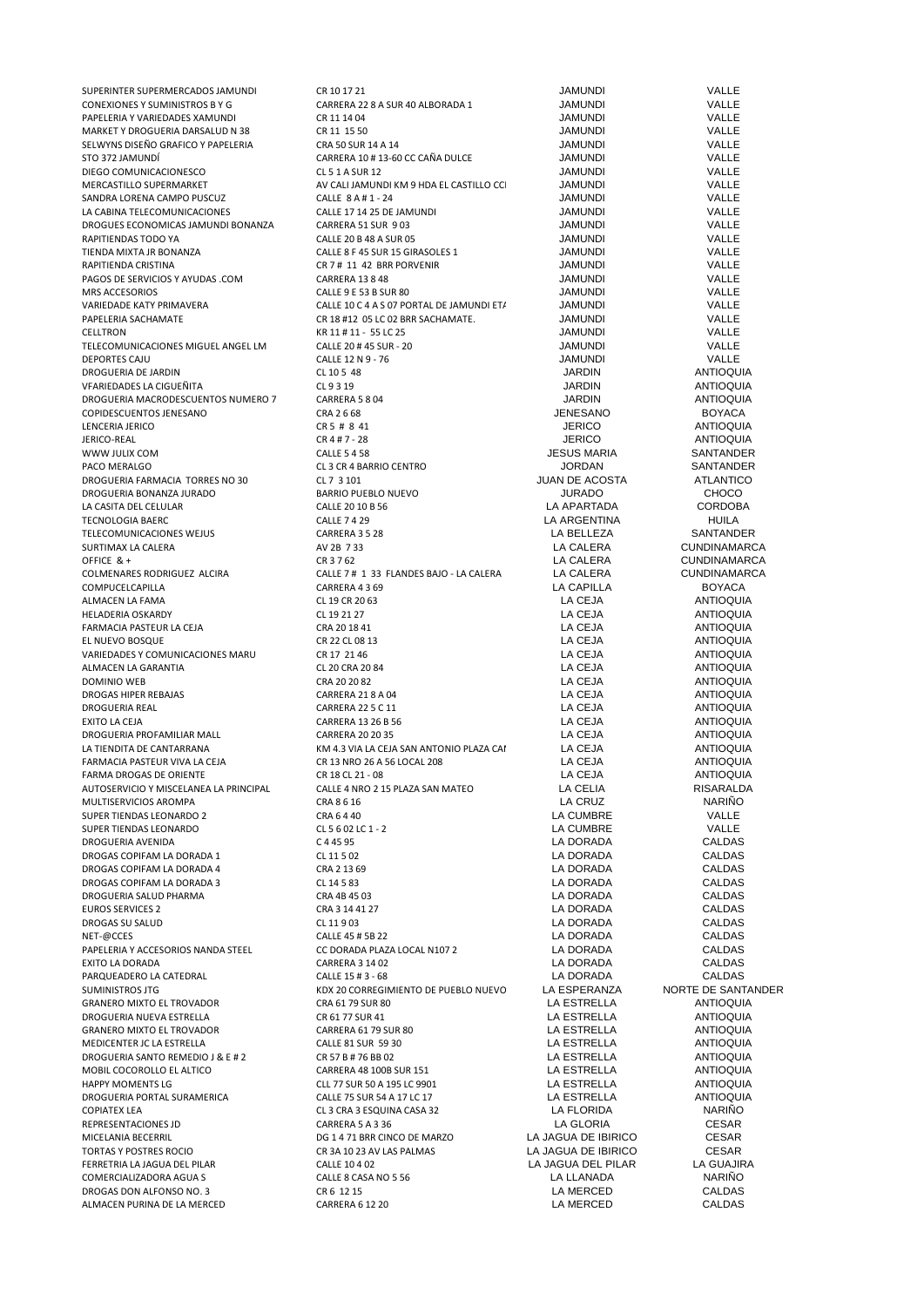| DROGUERIA OLIMP CENTER                                                              | CL 7 20 55                               | LA MESA                   | <b>CUNDINAMARCA</b> |
|-------------------------------------------------------------------------------------|------------------------------------------|---------------------------|---------------------|
| DROGUERÍA GRANADINA N3                                                              | CL 4 A 22 06 B/ALVAREZ DIAZ              | LA MESA                   | <b>CUNDINAMARCA</b> |
| CUIDA TU SALUD CON LA BOTICA                                                        | CL 8 17 25                               | LA MESA                   | <b>CUNDINAMARCA</b> |
| AGROVETERINARIA LA MONTAÑITA LA                                                     | CLL 7 # 4-86 AV PRINCIPAL                | LA MONTAÑITA              | <b>CAQUETA</b>      |
| SOLUCIONES SUPER PAGA                                                               | CRA 4 A N 4 - 48                         | <b>LA PALMA</b>           | <b>CUNDINAMARCA</b> |
| TIENDA NATURISTA NATURA                                                             | CL 6 6 77                                | LA PAZ                    | <b>CESAR</b>        |
| PANADERIA RIQUIPAN                                                                  | CL 6 5 192                               | LA PAZ                    | <b>CESAR</b>        |
| LA ECONOMIA DROGUERIA MINI MARKET N.72                                              | CALLE 6 6 08                             | LA PAZ                    | <b>CESAR</b>        |
| VARIEDADES HUNZACELL                                                                | CARRERA 4457                             | LA PAZ                    | SANTANDER           |
| ALMACEN LA TONINA                                                                   | <b>CORREG LA PEDRERA</b>                 | LA PEDRERA                | AMAZONAS            |
| DROGUERIA MALL LA PINTADA                                                           | CL 28 30 B 24 LC 104                     | <b>LA PINTADA</b>         | <b>ANTIOQUIA</b>    |
| VARIEDADES ARCOIRIS LA PINTADA                                                      | CLL35 N 30 C 34                          | <b>LA PINTADA</b>         | <b>ANTIOQUIA</b>    |
| A Y S ACCESORIOS Y SUMINISTROS                                                      | CL 3 5 78 82                             | <b>LA PLATA</b>           | <b>HUILA</b>        |
| IDM SOLUCIONES EN ASEO Y SERVICIOS                                                  | CARRERA 3E N 6 02                        | LA PLATA                  | <b>HUILA</b>        |
| PAGOS & SERVICIOS LA SEXTA                                                          | <b>CALLE 6510</b>                        | <b>LA PLATA</b>           | <b>HUILA</b>        |
| SERVICIO LA QUINTA LA PLATA                                                         | CARRERA 5 5 51                           | LA PLATA                  | <b>HUILA</b>        |
| TELECOM LA PLAYA                                                                    | CR 2 4 08                                | LA PLAYA                  | NORTE DE SANTANDER  |
| ALMACEN LA SERRANIA DE LA PRIMAVERA                                                 | CARRERA 7 4 24 CENTRO                    | LA PRIMAVERA              | <b>VICHADA</b>      |
| TIENDA DONDE MANQUILLO                                                              | <b>BARRIO NORTE</b>                      | <b>LA SIERRA</b>          | <b>CAUCA</b>        |
| CONECT@-T COMUNICACIONES                                                            | <b>CARRERA 8 12 09</b>                   | LA TEBAIDA                | QUINDIO             |
| EL RINCONCITO DE MAJO                                                               | CARRERA 9918                             | LA TEBAIDA                | QUINDIO             |
| FRIOS Y VARIOS PIEDRA FINA                                                          | ENTRADA PRINCIPAL BARRIO YACUP           | LA TOLA                   | <b>NARIÑO</b>       |
| MERQUECASA                                                                          | CL 10 CR 9 75                            | <b>LA UNION</b>           | <b>ANTIOQUIA</b>    |
| DROGUERIA UNION SALUD                                                               | CL 13 ESQ 03 02                          | LA UNION                  | <b>NARIÑO</b>       |
| JP TELECOMUNICACIONES                                                               | CRA 2 18 04                              | LA UNION                  | <b>NARIÑO</b>       |
| DROGUERIA SUPER DESCUENTOS                                                          | CRA 1 16 34                              | LA UNION                  | <b>NARIÑO</b>       |
|                                                                                     |                                          | <b>LA UNION</b>           | VALLE               |
| MULTIPAGAS LA UNION                                                                 | CALLE 14 15 60                           |                           | <b>SUCRE</b>        |
| DROGAS SAN JORGE LA UNION SUCRE                                                     | CL 14 CRA 10 45                          | LA UNION                  |                     |
| DROGUERIA UNIONSALUD 2                                                              | CALLE 19 NO 1 09 EDIFICIO UNION PLAZA LO | <b>LA UNION</b>           | <b>NARIÑO</b>       |
| <b>GRANERO LA BODEGA</b>                                                            | CL 10 8 59                               | <b>LA UNION</b>           | <b>ANTIOQUIA</b>    |
| ASESORIAS INTEGRALES LA UNION                                                       | CL 14 # 12 41                            | <b>LA UNION</b>           | VALLE               |
| DROGUERIAS FARMA RIO                                                                | CR 9 # 11 71                             | LA UNION                  | <b>ANTIOQUIA</b>    |
| RESTAURANTE DELICIAS DEL PARQUE                                                     | CALLE 9 CR 9 33 CORREGIMIENTO MESOPOT.   | LA UNION                  | <b>ANTIOQUIA</b>    |
| <b>FARMASOFY LA UNION</b>                                                           | CARRERA 1 # 17 -83                       | LA UNION                  | <b>NARIÑO</b>       |
| DROGUERIA AGUIRRE                                                                   | CR 4 17 100                              | LA VEGA                   | <b>CUNDINAMARCA</b> |
| DROGUERIA CHAMBATA                                                                  | CR 3 20 06                               | LA VEGA                   | <b>CUNDINAMARCA</b> |
| DROGUERIA CHAMBATA                                                                  | CRA 3 20 06                              | <b>LA VEGA</b>            | <b>CUNDINAMARCA</b> |
| DROGUERIA AGUIRRE                                                                   | CRA 3 # 10-35 LOCAL 2                    | LA VEGA                   | <b>CUNDINAMARCA</b> |
| PAPLERIA LISSY                                                                      | CALLE 20 3A 20 LOCAL 108                 | LA VEGA                   | <b>CUNDINAMARCA</b> |
| PAPELERIA MISCELANEA Y ASESORIAS EN TRANSITO AN CARRERA 4 8 257 LC 1 ED SOL Y LUNA  |                                          | LA VEGA                   | <b>CUNDINAMARCA</b> |
| PUNTO CAVERNET LA VEGA                                                              | CL PRINCIPAL BRR SANTA MARIA             | LA VEGA                   | CAUCA               |
| DROGAS LA SEPTIMA                                                                   | CR 6 7 88                                | <b>LA VICTORIA</b>        | VALLE               |
| DROGUERIA PEREIRA                                                                   | TV 6 7 117                               | <b>LA VIRGINIA</b>        | RISARALDA           |
| ASADERO Y RESTAURANTE SIR POLLO LA VIRGINIA                                         | CRA 8707                                 | <b>LA VIRGINIA</b>        | <b>RISARALDA</b>    |
| VARIMANIA                                                                           | <b>CALLE 4120</b>                        | LABATECA                  | NORTE DE SANTANDER  |
| ALMACEN RONNY SPORT                                                                 | CARRERA 4 4 11 LA CADENA                 | LANDAZURI                 | SANTANDER           |
| ARIES COMUNICACIONES                                                                | CRA 8 12 31                              | <b>LEBRIJA</b>            | SANTANDER           |
| BENDICIONES SAMA SAS                                                                | CL 8 10 40                               | LEBRIJA                   | <b>SANTANDER</b>    |
| ARIES COMUNICACIONES                                                                | CRA 8 12 31                              | LEBRIJA                   | SANTANDER           |
| <b>FARMACIA BOTICA EXPRESS</b>                                                      | CRA 9 8-75 LOCAL 101                     | LEBRIJA                   | SANTANDER           |
| SUPERDROGAS LEBRIJA                                                                 | CL 12 8 12                               | <b>LEBRIJA</b>            | SANTANDER           |
| <b>CIGARRERIA PALONEGRO</b>                                                         | VEREDA AEROPUERTO PALONEGRO LOCAL L      | LEBRIJA                   | <b>SANTANDER</b>    |
| DISTRIBUIDORA Y HELADERIA MOCATOS                                                   | CASA 18 DE LEIVA                         | LEIVA                     | <b>NARINO</b>       |
| DROGUERIA CENTRAL AI                                                                | CARRERA 3 # 3-59                         | LENGUAZAQUE               | <b>CUNDINAMARCA</b> |
| DROGUERIA LA ECONOMIA                                                               | CR4853                                   | LERIDA                    | <b>TOLIMA</b>       |
| <b>DROGAS COPIFAM</b>                                                               | CL 8 A 6 02                              | LERIDA                    | <b>TOLIMA</b>       |
| COMERCIALIZADORA INTERNACIONAL AMAZONAS                                             | CRA 6 6 77                               | <b>LETICIA</b>            | AMAZONAS            |
| SUPERMERCADO RUCO                                                                   | CR 11 8 40                               | <b>LETICIA</b>            | AMAZONAS            |
| SUPERMERCADO RUCO                                                                   | <b>CARRERA 11 8 40</b>                   | <b>LETICIA</b>            | AMAZONAS            |
| DISTRIBUIDORA EL GRAN BARATILLO                                                     | CORREGIMIENTO DE TARAPACA                | <b>LETICIA</b>            | AMAZONAS            |
| DROGAS COPIFAM LIBANO                                                               | CR 5 11 71                               | <b>LIBANO</b>             | <b>TOLIMA</b>       |
| DROGAS COPIFAM LIBANO 2                                                             | CL 4902                                  | <b>LIBANO</b>             | <b>TOLIMA</b>       |
| PAPELERIA MAVS 2                                                                    | CALLE 4 2 18 BRR SAN ANTONIO             | <b>LIBANO</b>             | <b>TOLIMA</b>       |
| PAPELERIA MAVS                                                                      | CALLE 4 9 42 BRR CENTRO                  | <b>LIBANO</b>             | <b>TOLIMA</b>       |
| VARIEDADES EL PAISA LIBORINA                                                        | CARRERA 9950                             | <b>LIBORINA</b>           | <b>ANTIOQUIA</b>    |
| <b>INTERDAVID</b>                                                                   | <b>CALLE 5 2 73</b>                      | LINARES                   | <b>NARIÑO</b>       |
| MADERAS Y MACHIMBRES MARIA JOSE                                                     | DOCORDO - CABECERA MUNICIPAL             | LITORAL DEL BAJO SAN JUAN | <b>CHOCO</b>        |
| CENTRO DE SOLUCIONES TECNOLOGICAS CENSOTEC L' CALLE PRINCIPAL DIAGONAL PALACION MUN |                                          | <b>LLORO</b>              | <b>CHOCO</b>        |
| SALMA SOPHIA DROGUERIA                                                              | CALLE 1 23 01                            | LOPEZ                     | <b>CAUCA</b>        |
| OLIMPICA LORICA                                                                     | CR 25 11 05                              | <b>LORICA</b>             | <b>CORDOBA</b>      |
| SUPERMERCADO Y DROGUERIA MERCAHOGAR                                                 | CL 4 22 14                               | <b>LORICA</b>             | <b>CORDOBA</b>      |
| DROGUERIA PARIS NO 7                                                                | CRA 18472                                | <b>LORICA</b>             | <b>CORDOBA</b>      |
| SUPERFAMILIA DROGUERIA PLUS Y MINIMARKET                                            | <b>CARRERA 25 4 A 15</b>                 | <b>LORICA</b>             | <b>CORDOBA</b>      |
| PAPELERIA Y FOTOCOPIADORA MI CENTRAL                                                | CR 16# 2 41                              | <b>LORICA</b>             | <b>CORDOBA</b>      |
| MULTISERVICIOS LA UNION DEL SINU                                                    | CALLE 1 #2 - 66 CORR NARIÑO              | LORICA                    | <b>CORDOBA</b>      |
| T.S.P SOLUCIONES                                                                    | CRA 21 A # 17 B 64                       | <b>LORICA</b>             | <b>CORDOBA</b>      |
| MULTISERVICIIOS YULIET                                                              | <b>CALLE 5 4 38</b>                      | <b>LOS ANDES</b>          | <b>NARIÑO</b>       |
| <b>NAUTA SERVICIOS</b>                                                              | CRA 5420                                 | LOS CORDOBAS              | <b>CORDOBA</b>      |
| DROGUERIA Y MINIMARKET MAXIDROGAS #2                                                | CL 6 11 16 PLAZA PRINCIPAL               | <b>LOS PALMITOS</b>       | <b>SUCRE</b>        |
| PAGOFACIL 2                                                                         | AV 10 25 32 BRR LOS PATIOS               | LOS PATIOS                | NORTE DE SANTANDER  |
| SUPERMERCADO J.M PLUS                                                               | AV 10 14 62                              | LOS PATIOS                | NORTE DE SANTANDER  |
| SUPERMERCADO LOS MONTES 4                                                           | AV 10 7 A 55 KM 8                        | LOS PATIOS                | NORTE DE SANTANDER  |
| SUPERMERCADO LA CANASTA NO 2                                                        | AUT LOS PATIOS KM 3 SECTOR LA FLORESTA   | LOS PATIOS                | NORTE DE SANTANDER  |
| CYBERGAMES Y ASESORIAS MYM                                                          | AV 4 NRO. 20 - 17 TASAJERO               | LOS PATIOS                | NORTE DE SANTANDER  |
|                                                                                     |                                          |                           |                     |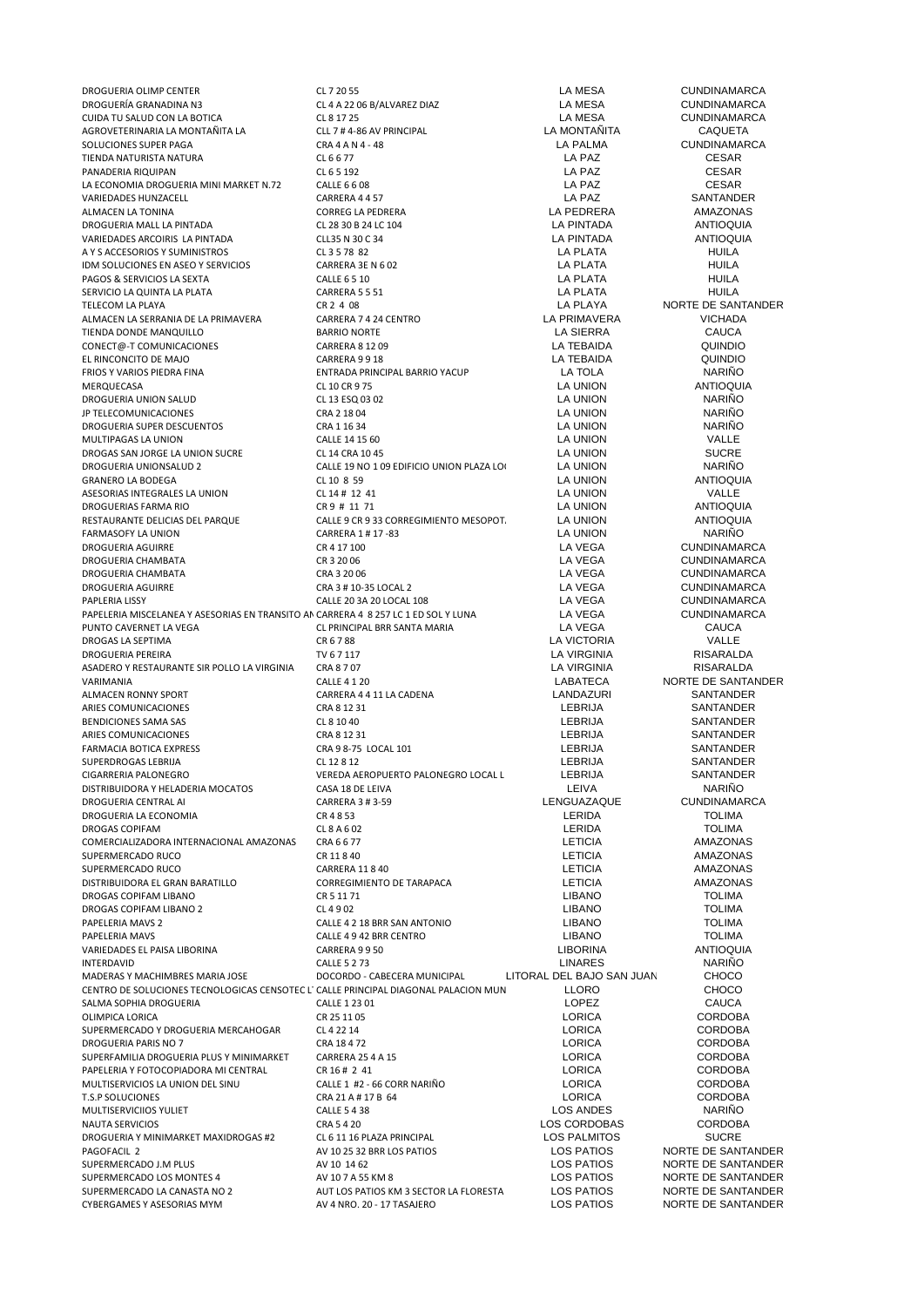| CAFETERIA JANADY                                                        | AV 10 LC 9 CC PENSILVANIA                | LOS PATIOS        | NORTE DE SANTANDER  |
|-------------------------------------------------------------------------|------------------------------------------|-------------------|---------------------|
|                                                                         |                                          | LOS PATIOS        | NORTE DE SANTANDER  |
| DROGAS PARIS LLANITOS                                                   | KDX 131 - 1 A, BARRIO LLANITOS           | <b>LOS PATIOS</b> | NORTE DE SANTANDER  |
| DROGUERIA EL RELOJ                                                      | CLL 29 # 1-94                            |                   | NORTE DE SANTANDER  |
| SUPERMERCADO BETEL LOS PATIOS                                           | CALLE 19971                              | LOS PATIOS        |                     |
| <b>DROGAS PARIS 2</b>                                                   | AV 10 MZ 0 LC 19 CENTRO COMERCIAL LA CA  | <b>LOS PATIOS</b> | NORTE DE SANTANDER  |
| INSTITUTO TECNICO DE CAPACTACION VIAL INTECVIAL AV 10 NRO. 28 - 40      |                                          | <b>LOS PATIOS</b> | NORTE DE SANTANDER  |
| DROGUERIA SU SALUD LA 16 PLUS                                           | CALLE 16 9 02                            | <b>LOS PATIOS</b> | NORTE DE SANTANDER  |
| DROGUERIA CALIDAD HUMANA EXPRES                                         | AVENIDA 4 25 26 LC 1 Y 2                 | <b>LOS PATIOS</b> | NORTE DE SANTANDER  |
| BETEL PLAZA LA FLORESTA                                                 | LT 1 B CRISTAL 1 URB. LA FLORESTA        | LOS PATIOS        | NORTE DE SANTANDER  |
| <b>DROGUERIA JOSUE</b>                                                  | AV 1 E # 29 - 80                         | LOS PATIOS        | NORTE DE SANTANDER  |
| DROGUERIA FARMAMESA                                                     | <b>SECTOR MIRADOR</b>                    | LOS SANTOS        | SANTANDER           |
| DROGUERIA FARMAMESA                                                     | CONJUNTO PUEBLITO ACUARELA LOCAL C 2:    | <b>LOS SANTOS</b> | <b>SANTANDER</b>    |
| PAPELERIA Y VARIEDADES PUNTO NET COM                                    | <b>CALLE 3 5 03</b>                      | <b>LOURDES</b>    | NORTE DE SANTANDER  |
| MISCELANEA ADRI Y SANTI                                                 |                                          |                   | SANTANDER           |
|                                                                         | <b>CALLE 5 3 40</b>                      | MACARAVITA        |                     |
| LA RUMBITA MACEO                                                        | CL 31 PAR PRINCIPAL                      | <b>MACEO</b>      | <b>ANTIOQUIA</b>    |
| DROGUERIA MACHETA                                                       | CRA 7 5 54                               | <b>MACHETA</b>    | <b>CUNDINAMARCA</b> |
| CELU MACH COMUNICACIONES                                                | CR 5 7 15                                | <b>MACHETA</b>    | <b>CUNDINAMARCA</b> |
| DROGUERIA Y MINIMARKET MACHETA                                          | CR 9 # 3 - 71                            | <b>MACHETA</b>    | <b>CUNDINAMARCA</b> |
| DROGAS ALEX                                                             | CL 7 6 33                                | MADRID            | <b>CUNDINAMARCA</b> |
| LA GRAN FARMACIA UNO A                                                  | CRA 6 11 18                              | MADRID            | <b>CUNDINAMARCA</b> |
| HIPERDROGUERIA CORTES                                                   | CRA 6 13 21                              | MADRID            | <b>CUNDINAMARCA</b> |
| <b>FARMACIA FLADHER</b>                                                 | CL 7 11 75                               | MADRID            | <b>CUNDINAMARCA</b> |
| DROGUERIA MIL REBAJAS DE MADRID                                         | CL 6 A 14 B 35                           | <b>MADRID</b>     | <b>CUNDINAMARCA</b> |
|                                                                         | CL 19 3 B 39                             | <b>MADRID</b>     | <b>CUNDINAMARCA</b> |
| DROGUERIA VILLA ALCALA MC                                               |                                          |                   |                     |
| DROGUERIA VIVAFARMA H.B                                                 | CL 5 5 12                                | <b>MADRID</b>     | <b>CUNDINAMARCA</b> |
| DROGUERIA UNIDROGAS M C                                                 | CRA 2 A NRO 2 SUR 03 SOBRE LA AVENIDA    | <b>MADRID</b>     | <b>CUNDINAMARCA</b> |
| DROGUERIA J Y M MI BIENESTAR                                            | CALLE 12 3 76                            | MADRID            | <b>CUNDINAMARCA</b> |
| DROGUERIA J Y M MI BIENESTAR 2                                          | CARRERA 1757                             | MADRID            | <b>CUNDINAMARCA</b> |
| DROGUERIA PALERMO PLUS                                                  | CL 19 3 A ES - 303 LOCAL 5               | <b>MADRID</b>     | <b>CUNDINAMARCA</b> |
| PROMOCENTRO EL EDISON                                                   | CL LAS FLORES 12 29                      | MAGANGUE          | <b>BOLIVAR</b>      |
| EXITO MAGANGUÉ                                                          | CL 16 10 201                             | MAGANGUE          | <b>BOLIVAR</b>      |
| SUPERTIENDAS Y DROGUERIAS OLIMPICA SA 324                               | CR 15 16 47                              | MAGANGUE          | <b>BOLIVAR</b>      |
| VITAL CARIBE DROGUERIA                                                  | CARRERA 34 16 06                         | MAGANGUE          | <b>BOLIVAR</b>      |
|                                                                         |                                          |                   |                     |
| <b>MULTIOFERTAS</b>                                                     | AV COLOMBIA CR 6 CL 15 EDI VALLE TENZA P | MAGANGUE          | <b>BOLIVAR</b>      |
| TODO DROGAS DEL CARIBE 1                                                | CL 17 NO 3 - 41 AV LEQUERICA VELEZ       | MAGANGUE          | <b>BOLIVAR</b>      |
| TODO DROGAS DEL CARIBE #3                                               | BARRIO CORDOBA CALLE 16 CRA 8 C - 85     | MAGANGUE          | <b>BOLIVAR</b>      |
| VITAL CARIBE DROGUERIA PLATO                                            | CL16 #34-35                              | MAGANGUE          | <b>BOLIVAR</b>      |
| <b>FARMAPLUS MAS</b>                                                    | CL 16 #4171                              | MAGANGUE          | <b>BOLIVAR</b>      |
| RICKY PAGOS EN LINEA M-B                                                | CALLE 16 # 13 B 49 PISO 1 LOCAL 1        | MAGANGUE          | <b>BOLIVAR</b>      |
| FERRETERIA MAGUI PAYAN                                                  | BARRIO PARAISO DE MAGUI                  | <b>MAGUI</b>      | <b>NARIÑO</b>       |
| SANTITEL CB CO                                                          | CARRERA 32 16 11                         | <b>MAHATES</b>    | <b>BOLIVAR</b>      |
| DROGUERIA UNO A                                                         | CL 12 8 76                               | <b>MAICAO</b>     | LA GUAJIRA          |
| VIA BALOTO MAICAO                                                       | CLL 15 14 10                             | <b>MAICAO</b>     | LA GUAJIRA          |
|                                                                         |                                          | <b>MAICAO</b>     | LA GUAJIRA          |
| DROGUERIA UNO A                                                         | CL 15 12 67                              | <b>MAICAO</b>     |                     |
| DROGUERIA SAN FRANCISCO                                                 | CRA 12 10 05                             |                   | LA GUAJIRA          |
| SHARON CELL                                                             | CL 11 14 49                              | <b>MAICAO</b>     | LA GUAJIRA          |
| SUPER GIROS MAICAO SUCURSAL 2                                           | CL 15 15 30 PISO 1 CENTRO                | <b>MAICAO</b>     | LA GUAJIRA          |
| SUPER GIROS MAICAO SUCURSAL                                             | <b>CARRERA 9 N 12 26</b>                 | <b>MAICAO</b>     | LA GUAJIRA          |
| <b>SHARON CELL</b>                                                      | CL 11 14 49                              | <b>MAICAO</b>     | <b>LA GUAJIRA</b>   |
| DROGUERIA REAL DE MAICAO                                                | CL 15 11 95                              | <b>MAICAO</b>     | LA GUAJIRA          |
| DROGUERIA UNO A S                                                       | CL 12 8 76                               | <b>MAICAO</b>     | LA GUAJIRA          |
| DROGUERIA LA 15 DE MAICAO                                               | CR 15 10 36                              | <b>MAICAO</b>     | LA GUAJIRA          |
| DROGUERIA POPULAR DP                                                    | CARRERA 12 13 61                         | <b>MAICAO</b>     | LA GUAJIRA          |
|                                                                         |                                          |                   |                     |
| <b>INNOVATIONS BEFINE</b>                                               | CALLE 5 CARRERA 13 ESQUINA               | <b>MAICAO</b>     | LA GUAJIRA          |
| SERVI DROGAS BUENOS AIRES                                               | CARRERA 28 16 05 LC 1                    | <b>MAICAO</b>     | LA GUAJIRA          |
| VALORES Y CONTRATOS VALORCON                                            | CARRERA 29 16 05 LC 2 URB BUENOS AIRES   | <b>MAICAO</b>     | LA GUAJIRA          |
| DROGUERIA LA SOLUCION VITAL                                             | CL 15 12 59                              | <b>MAICAO</b>     | LA GUAJIRA          |
| FARMADROGAS MAICAO                                                      | CL 14 NRO 9 02 BRR CENTRO                | <b>MAICAO</b>     | LA GUAJIRA          |
| DROGAS EL CACIQUE                                                       | CLL 11 CR 15 ESQ BRR CENTRO              | <b>MAICAO</b>     | LA GUAJIRA          |
| DROGUERIA MED COL                                                       | CR12 #14-40 LC 2                         | <b>MAICAO</b>     | LA GUAJIRA          |
| COLPAGO MAICAO LILY Y SAMI DE LA MANO DE DIOS CALLE 14 11 29 BRR CENTRO |                                          | <b>MAICAO</b>     | LA GUAJIRA          |
| DROGUERIA MINIMARKET J J & K                                            | CALLE 12 15 08 BRR CENTRO                | <b>MAICAO</b>     | <b>LA GUAJIRA</b>   |
| MINIMARKET EL LIDER                                                     | CALLE 12 8 43                            | <b>MAICAO</b>     | LA GUAJIRA          |
| DROFARMA                                                                | CL 15 14 15                              | MAJAGUAL          | <b>SUCRE</b>        |
|                                                                         |                                          |                   |                     |
| RAPIDHARWARE                                                            | CR 9 14 03                               | MALAGA            | SANTANDER           |
| SERVICELU MALAGA                                                        | CALLE 13 # 7 34                          | MALAGA            | SANTANDER           |
| SERVICELU MALAGA                                                        | CALLE 13 # 7 34                          | MALAGA            | SANTANDER           |
| DROGUERIA LA CELESTE SUCURSAL MALAMBO                                   | CR 1 B 116 51                            | MALAMBO           | ATLANTICO           |
| TIENDA MI HABITAT                                                       | CRA 21 15 05                             | MALAMBO           | <b>ATLANTICO</b>    |
| DROGUERIA MARIFER DE MALAMBO                                            | CL 22 25 24                              | MALAMBO           | <b>ATLANTICO</b>    |
| <b>AGASAJOS DORIS</b>                                                   | CALLE 10 B 6 A 17                        | <b>MALAMBO</b>    | <b>ATLANTICO</b>    |
| SUPERTIENDAS OLIMPICA STO 007 MALAMBO                                   | CARRERA 1 B 11 G 30                      | MALAMBO           | <b>ATLANTICO</b>    |
| DROGUERIA SAN JOSE DE PIEDRAHANCHA                                      | CALLE 2 N 3 - 33 BARRIO EL CENTRO        | MALLAMA           | <b>NARIÑO</b>       |
| PAPELERIA DONDE ABRAHAN                                                 | CALLE 8 6 40 EN MANATI                   | MANATI            | <b>ATLANTICO</b>    |
| SYSTEM CENTER DONDE RAMIRO                                              |                                          |                   | <b>ATLANTICO</b>    |
|                                                                         | CL 06 NO 05 B 47 EN MANATI               | MANATI            |                     |
| PROVISIONES GUARIN                                                      | <b>CALLE 3 5 75</b>                      | MANAURE           | <b>CESAR</b>        |
| DROGUERIA LA BENDICION DE MANAURE                                       | CARRERA 4 07 44 LC 01                    | MANAURE           | LA GUAJIRA          |
| DROGUERIA MANI                                                          | CRA 2 15 02                              | MANI              | CASANARE            |
| DROGUERIA LA ESPERANZA                                                  | CRA 3 16 108                             | MANI              | CASANARE            |
| KIOSKO LA LOCHA                                                         | TERMINAL DE TRANSPOTES LOS CAMBULOS      | MANIZALES         | CALDAS              |
| AUTOSERVICIO MERCAMAS                                                   | CL 67 10 A 45                            | MANIZALES         | CALDAS              |
| ALMACEN AUTOLLAVES #2                                                   | CRA 23 28 21                             | MANIZALES         | CALDAS              |
| ESTACION DE SERVICIO NORMANDIA LIMITADA                                 | <b>ESTACION URIBE</b>                    | MANIZALES         | CALDAS              |
|                                                                         |                                          |                   |                     |
| CACHARRERIA Y VARIEDADES PLAZA 51                                       | CRA 23 NO. 49 57 VERSALLES               | MANIZALES         | CALDAS              |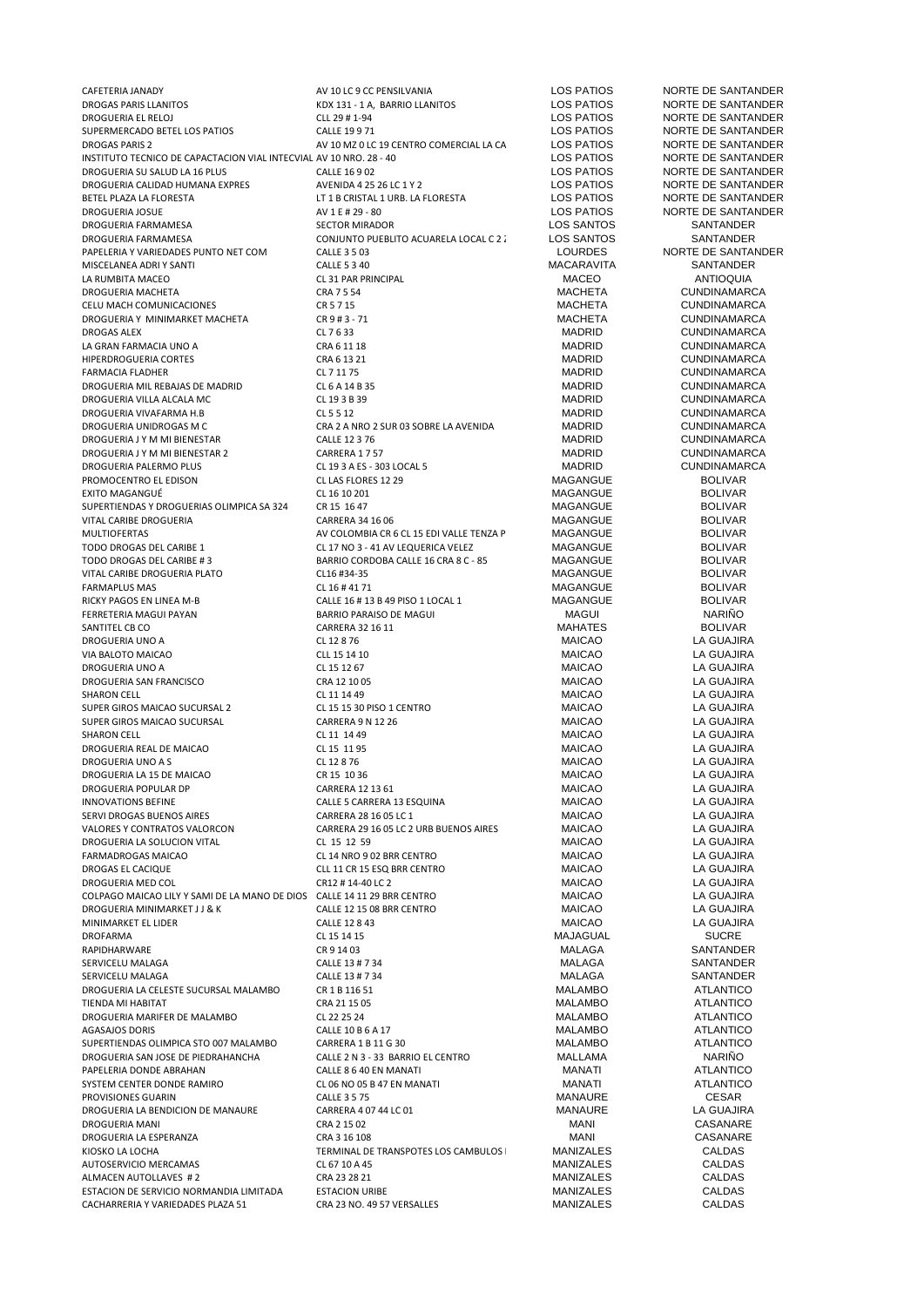| MERCALDAS LA CALLEJA                | CRA 23 47 34                             | MANIZALES            | CALDAS           |
|-------------------------------------|------------------------------------------|----------------------|------------------|
| SUPERMERCADO MERCA PLAZA ALTA SUIZA | DG 20 74 86 ALTA SUIZA                   | <b>MANIZALES</b>     | <b>CALDAS</b>    |
| LA VILLA HELADERIA Y CAFETERIA      | CRA 22 20 09                             | MANIZALES            | <b>CALDAS</b>    |
| RAPITIENDA DOMICILIOS               | CRA 23 72 69                             | MANIZALES            | CALDAS           |
| MERCALDAS CENTRO                    | CRA 22 17 11                             | <b>MANIZALES</b>     | <b>CALDAS</b>    |
| MERCALDAS ENEA                      | CRA 35 100 B 30                          | MANIZALES            | CALDAS           |
| DROGUERIA SANTA INES 3              | CRA 25 47 10 LC 1                        | <b>MANIZALES</b>     | <b>CALDAS</b>    |
|                                     |                                          |                      |                  |
| DROGUERIA OLAYA                     | CR 23 14 65                              | MANIZALES            | <b>CALDAS</b>    |
| OLIMPICA GTECH CENTRO               | CRA 21 NO 17-35 CENTRO                   | MANIZALES            | <b>CALDAS</b>    |
| OLIMPICA CALLE 50                   | CALLE 50 # 23 - 01                       | MANIZALES            | <b>CALDAS</b>    |
| CACHARRERIA FANY GONZALEZ           | CL 46 11 B 02                            | <b>MANIZALES</b>     | <b>CALDAS</b>    |
| FARMACIA PASTEUR FUNDADORES         | CLL 33 B 20 03 LC 157 CC FUNDADORES      | MANIZALES            | CALDAS           |
| EXITO MANIZALES CRA 23              | CR 23 18 51                              | <b>MANIZALES</b>     | CALDAS           |
| MERCALDAS LAS PALMAS                | CRA 23 58 04                             | MANIZALES            | CALDAS           |
| CARULLA CABLE PLAZA                 | CRA 23 NO 65 - 149                       | MANIZALES            | CALDAS           |
| SUPERMERCADO VILLA PILAR            | CL 10 2 C 15                             | <b>MANIZALES</b>     | CALDAS           |
|                                     |                                          |                      |                  |
| PAPELERIA Y FOTOCOPIAS SAN MATEO    | CL 47 A 21 36                            | MANIZALES            | <b>CALDAS</b>    |
| MERCALDAS SULTANA                   | CRA 11 66 57                             | MANIZALES            | <b>CALDAS</b>    |
| MERCALDAS AVENIDA KEVIN ANGEL       | CRA 17 60 07                             | MANIZALES            | <b>CALDAS</b>    |
| MARCALDAS LA FUENTE                 | CL 48 A 36 B 01                          | MANIZALES            | <b>CALDAS</b>    |
| FLORISTERIA LA PERLA                | CRA 22 27 62                             | MANIZALES            | CALDAS           |
| DROGUERIA SAN FRANCISCO 2           | CRA 23 51 63                             | MANIZALES            | CALDAS           |
| MERCALDAS PALERMO                   | CRA 28 67 57 PALERMO                     | MANIZALES            | CALDAS           |
|                                     |                                          |                      |                  |
| DROGAS DON ALFONSO #4               | CR 9 N 9 05                              | MANIZALES            | <b>CALDAS</b>    |
| DROGUERIA MERDROGASMANIZALEZ # 2    | CRA 12 62 A 43                           | MANIZALES            | <b>CALDAS</b>    |
| OLIMPICA STO 367 LA COSECHA         | CL 24 16 39                              | MANIZALES            | <b>CALDAS</b>    |
| SUPERMERCADO VILLAPILAR             | CALLE 10 2 C 15                          | <b>MANIZALES</b>     | <b>CALDAS</b>    |
| ALMACEN ESPAÑA                      | CL 21 19 44                              | <b>MANIZALES</b>     | <b>CALDAS</b>    |
| DROGUERIA SANTA INES 4F             | CL 48 25 14 LC 2                         | MANIZALES            | CALDAS           |
| DROGUERIA CUMANDAY                  | CRA 35 99 06 LC 2                        | MANIZALES            | <b>CALDAS</b>    |
|                                     |                                          |                      |                  |
| FARMACIA PASTEUR PARQUE MEDICO      | CRA 23 65 A 41 LC T 102                  | MANIZALES            | CALDAS           |
| <b>ZONA ORIENTE</b>                 | CRA 187372                               | MANIZALES            | CALDAS           |
| RAPITIENDA SUPERGANGAS              | CL99A41                                  | MANIZALES            | CALDAS           |
| ALMACEN ESPAÑA                      | CL 21 19 44                              | MANIZALES            | <b>CALDAS</b>    |
| <b>EXITO MANIZALES</b>              | CR 20 34 18                              | MANIZALES            | <b>CALDAS</b>    |
| ALMACEN EXITO SANCANCIO             | CALLE 66 CON CRA 28 PALERMO              | MANIZALES            | <b>CALDAS</b>    |
|                                     |                                          | MANIZALES            | <b>CALDAS</b>    |
| DROGUERIA CUMANDAY                  | CARRERA 35 99 06 L-2                     |                      |                  |
| MERCALDAS VERSALLES                 | CARRERA 25 CL 50 ESQUINA                 | MANIZALES            | CALDAS           |
| MERCALDAS CRISTO REY                | <b>CARRERA 25 45 25</b>                  | MANIZALES            | CALDAS           |
| MERCALDAS CAMPOHERMOSO              | AVENIDA 19 CRA 14 15                     | MANIZALES            | CALDAS           |
| MERCALDAS SAN MARCEL                | <b>CARRERA 30 93 25</b>                  | MANIZALES            | CALDAS           |
| LA CASA DEL MINUTO 2                | <b>CARRERA 23 26 14</b>                  | MANIZALES            | CALDAS           |
| MISCELANEA GRANADELIS               | <b>CARRERA 9 A 57 E 04</b>               | <b>MANIZALES</b>     | <b>CALDAS</b>    |
| CARULLA SAN MARCEL                  | AV AEROPUERTO #30 200 MALL SAN MARCI     | MANIZALES            | <b>CALDAS</b>    |
|                                     |                                          |                      |                  |
| MULTIPAGAS SANCANCIO                | CARRERA 27 A 66 30 LCL 860               | <b>MANIZALES</b>     | <b>CALDAS</b>    |
| <b>EMANET</b>                       | CALLE 4 A 21 04                          | MANIZALES            | CALDAS           |
| DISTRIBUCIONES L&M                  | CALLE 65 A 35 10                         | <b>MANIZALES</b>     | <b>CALDAS</b>    |
| LUKASCEL                            | <b>CARRERA 22 28 62</b>                  | <b>MANIZALES</b>     | CALDAS           |
| FARMACIA PASTEUR MALL PLAZA         | AV KEVIN ANGEL SECTOR LA CAROLA L- 61 SC | MANIZALES            | CALDAS           |
| DIVERSIONES LA GRAN FORTUNA # 2     | CR 18 20 39                              | MANIZALES            | CALDAS           |
| INTERNET STUDIO MANIZALES           | CR 25 32 37 BRR LINARES                  | MANIZALES            | <b>CALDAS</b>    |
|                                     |                                          |                      | <b>CALDAS</b>    |
| CABICELULAR                         | CARRERA 3 E CALLE 48 E 008               | <b>MANIZALES</b>     |                  |
| <b>DROGUERIA FRANKOS</b>            | CARRERA 25 67 144 L 2                    | MANIZALES            | CALDAS           |
| SAO 376 MALL PLAZA                  | CR 14 AVENIDA KEVIN ANGEL CALLE 55 D 251 | MANIZALES            | CALDAS           |
| PAPELERIA HERA MANIZALES            | CR 23 24 53 CC. HERA LC 107              | MANIZALES            | CALDAS           |
| I STORE MANIZALES                   | CARRERA 23 16 24                         | <b>MANIZALES</b>     | CALDAS           |
| ESTANQUILLO LA TOSCANA              | CR 15 A # 63 73                          | MANIZALES            | CALDAS           |
| PAPELERIA NATYCEL                   | CALLE 26 A 32 A 38                       | MANIZALES            | CALDAS           |
|                                     | CRA 4472                                 | <b>MANZANARES</b>    | CALDAS           |
| DROGUERIA POPULAR                   |                                          |                      |                  |
| VIVERES MACROLLANO MAPIRIPAN        | CARRERA 14 2 14                          | <b>MAPIRIPAN</b>     | META             |
| RESTAURANTE LAS K ISAAC             | CL 4 CR 3 631 P DG AL HOSPITAL           | <b>MARGARITA</b>     | <b>BOLIVAR</b>   |
| LBC MULTISERVICIOS MARIA LA BAJA    | CRA 15 CLL 12 308                        | <b>MARIA LA BAJA</b> | <b>BOLIVAR</b>   |
| MACRODROGAS MARINILLA               | CL 30 CR 38 55                           | <b>MARINILLA</b>     | <b>ANTIOQUIA</b> |
| DROGUERIA LA DALIA                  | CL 23 CR 30 B 08                         | <b>MARINILLA</b>     | <b>ANTIOQUIA</b> |
| MACRODROGAS                         | CALLE 31 30B 12                          | <b>MARINILLA</b>     | <b>ANTIOQUIA</b> |
| FARMACIA PASTEUR MARINILLA          | CL 30 32 25                              | <b>MARINILLA</b>     | <b>ANTIOQUIA</b> |
|                                     |                                          |                      |                  |
| DROGUERIA EL BOTICARIO              | CL 29 34 02                              | <b>MARINILLA</b>     | <b>ANTIOQUIA</b> |
| MULTIPAGAS MARINILLA                | CALLE 30 #32 08                          | <b>MARINILLA</b>     | <b>ANTIOQUIA</b> |
| <b>MEGARED IL</b>                   | CR 31 27 03                              | <b>MARINILLA</b>     | <b>ANTIOQUIA</b> |
| EL FARO DEL CIELO                   | CALLE 22 47 46                           | MARINILLA            | <b>ANTIOQUIA</b> |
| INTIMIDADES GABY MARINILLA          | CL 29 31 22                              | <b>MARINILLA</b>     | <b>ANTIOQUIA</b> |
| AUTOSERVICIO LA RAMADA              | <b>CARRERA 25 29 35</b>                  | MARINILLA            | <b>ANTIOQUIA</b> |
| EL TALLER DEL MAESTRO YEN           | <b>CALLE 4 4 22</b>                      | MARIPI               | BOYACA           |
|                                     |                                          |                      |                  |
| DROGAS COLOMBIA FARMA               | CRA 4A 3 98                              | <b>MARIQUITA</b>     | TOLIMA           |
| DROGAS MADIXON MARIQUITA            | CRA 4 5-47                               | <b>MARIQUITA</b>     | <b>TOLIMA</b>    |
| DROGUERIAS COPIFAM MARIQUITA 4      | CARRERA 4 6 01 / 03                      | <b>MARIQUITA</b>     | <b>TOLIMA</b>    |
| DROGAS COPIFAM MARIQUITA 2          | CRA 3 6 03                               | <b>MARIQUITA</b>     | <b>TOLIMA</b>    |
| CAFE INTGERNET Y MISCELANEA CARIBE  | CRA 4 6 - 22                             | <b>MARIQUITA</b>     | <b>TOLIMA</b>    |
| DROGAS COPIFAM MARIQUITA 3          | CRA 4 CL 5 - 41 ESQ                      | <b>MARIQUITA</b>     | <b>TOLIMA</b>    |
|                                     |                                          |                      |                  |
| LIBRERIA Y PAPELERIA DON TIMOTEO    | <b>CALLE 4 2 88</b>                      | <b>MARIQUITA</b>     | <b>TOLIMA</b>    |
| PAPELERIA CHANEL J.E                | CLL 6 # 4 - 40                           | <b>MARIQUITA</b>     | TOLIMA           |
| DROGUERIA EL CAMPESINO 2            | CARRERA 4 10 45                          | <b>MARMATO</b>       | CALDAS           |
| MISCELANEA TODO HOGAR MARMOTO       | SECTOR EL ATRIO                          | <b>MARMATO</b>       | CALDAS           |
| MARSELLA TELECOMUNICACIONES         | CALLE REAL #1034                         | MARSELLA             | RISARALDA        |
|                                     |                                          |                      |                  |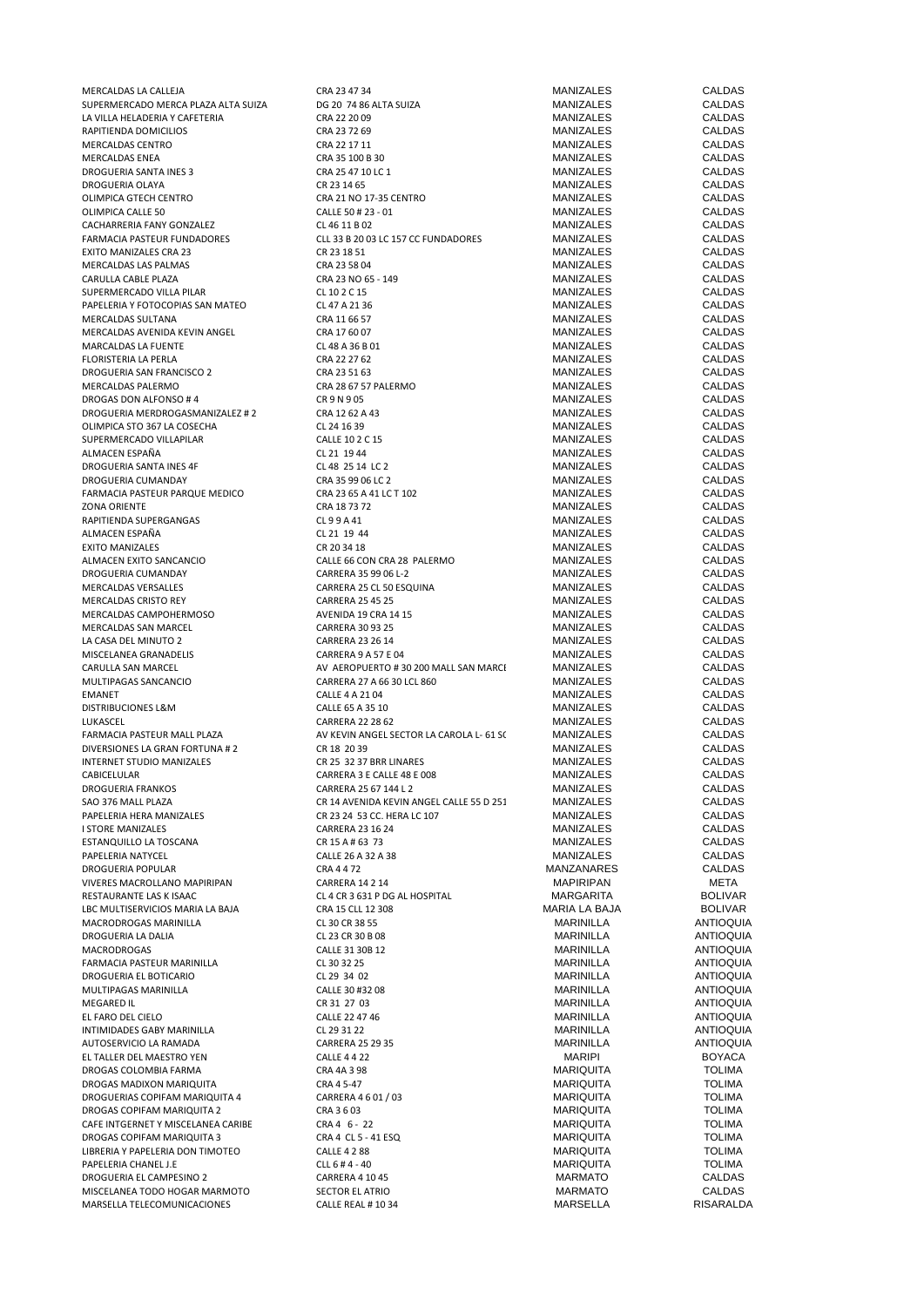| MISCELANEA M & B                                          | <b>CALLE 6 5 25</b>                     | MARULANDA       | CALDAS           |
|-----------------------------------------------------------|-----------------------------------------|-----------------|------------------|
| CENTRAL PARK MATANZA                                      | CARRERA 5 5 43                          | MATANZA         | SANTANDER        |
| DROGUERIA SANTAMARIA DEL SUR                              | CR 65 8 B 91 LC 121                     | MEDELLIN        | <b>ANTIOQUIA</b> |
| DROGUERIA SALUD Y VIDA                                    | CL 65 78 23                             | <b>MEDELLIN</b> | <b>ANTIOQUIA</b> |
| DROGUERIA GRATAMIRA                                       | CRA 67 106 C 14                         | MEDELLIN        | <b>ANTIOQUIA</b> |
| FARMACIA PASTEUR FERROCARRIL                              | CL 49 57 33                             | MEDELLIN        | <b>ANTIOQUIA</b> |
| PASTEUR COPACABANA                                        | CRA 51 49 45                            | MEDELLIN        | <b>ANTIOQUIA</b> |
|                                                           |                                         |                 |                  |
| DROGUERIA RINOS                                           | CR 87 47 DD 57                          | MEDELLIN        | <b>ANTIOQUIA</b> |
| DROGUERIA COMUNA 13                                       | CL 40 105 120                           | MEDELLIN        | <b>ANTIOQUIA</b> |
| DROGUERIA Y VARIEDADES LA W                               | CL 45 34 01                             | MEDELLIN        | <b>ANTIOQUIA</b> |
| SISOFT <sub>2</sub>                                       | CRA 49 A 93 53                          | MEDELLIN        | <b>ANTIOQUIA</b> |
| DROGUERIA ALBANIA NO 2                                    | CL 61 48 05                             | MEDELLIN        | <b>ANTIOQUIA</b> |
| FARMACIA PASTEUR VEGAS 10                                 | CRA 48 7 348                            | MEDELLIN        | <b>ANTIOQUIA</b> |
| DROGUERIA PALACIO ARANGO                                  | CRA 49 46 83                            | MEDELLIN        | <b>ANTIOQUIA</b> |
|                                                           |                                         |                 |                  |
| <b>FARMACIA PASTEUR</b>                                   | CL 50 53 01                             | MEDELLIN        | <b>ANTIOQUIA</b> |
| DROGAS LA GARANTIA                                        | CL 49 49 06                             | MEDELLIN        | <b>ANTIOQUIA</b> |
| LA GARANTIA DRUG STORE                                    | CRA 30 7 A 381 LC 116                   | MEDELLIN        | <b>ANTIOQUIA</b> |
| <b>FARMACIA PASTEUR</b>                                   | CRA 49 45 40 LC 113                     | MEDELLIN        | <b>ANTIOQUIA</b> |
| <b>FARMACIA PASTEUR</b>                                   | CALLE 16 A SUR 32 B 38 LOCAL 106        | MEDELLIN        | <b>ANTIOQUIA</b> |
| <b>FARMACIA PASTEUR</b>                                   | CRA 43 C 4 SUR 194 LC 12                | MEDELLIN        | <b>ANTIOQUIA</b> |
|                                                           |                                         | MEDELLIN        | <b>ANTIOQUIA</b> |
| DROGUERIA NUEVA VISION                                    | CRA 72 A 92 35                          |                 |                  |
| MOVILES R ROLDAN - SANTA TERESITA                         | CRA 77 35 10                            | MEDELLIN        | <b>ANTIOQUIA</b> |
| MOVILES R ROLDAN BOLIVARIANA                              | CL 34 66 A 17                           | MEDELLIN        | <b>ANTIOQUIA</b> |
| MOVILES R ROLDAN COLOMBIA                                 | CRA 66 48 C 38                          | MEDELLIN        | <b>ANTIOQUIA</b> |
| PRODUCCIONES LEON NO 1                                    | CRA 21 45 18                            | MEDELLIN        | <b>ANTIOQUIA</b> |
| DROGUERIA TAYRONA                                         | CRA 65 42 B 68                          | MEDELLIN        | <b>ANTIOQUIA</b> |
| PANADERIA JUANFER                                         | CRA 72 29 79                            | <b>MEDELLIN</b> | <b>ANTIOQUIA</b> |
| RESTAURANTE Y SALSAMENTARIA PUNTO VERDE                   | CRA 41 61 85                            | MEDELLIN        | <b>ANTIOQUIA</b> |
|                                                           |                                         |                 |                  |
| RESTAURANTE LA CIGARRA                                    | CRA 50 C 58 89                          | MEDELLIN        | <b>ANTIOQUIA</b> |
| DROGUERIA AMAPOLA                                         | CRA 71 94 05                            | MEDELLIN        | <b>ANTIOQUIA</b> |
| DROGUERIA LA CANDELARIA                                   | CRA 50 51 20                            | MEDELLIN        | <b>ANTIOQUIA</b> |
| DROGUERIA FUNDADORES                                      | CL 25 59 54                             | MEDELLIN        | <b>ANTIOQUIA</b> |
| MEDICAMENTOS E INSUMOS LA BASTILLA                        | CL 51 48 03                             | MEDELLIN        | <b>ANTIOQUIA</b> |
| FARMACIA PASTEUR NOVACLINICA                              | CL 54 46 65                             | MEDELLIN        | <b>ANTIOQUIA</b> |
|                                                           |                                         |                 |                  |
| PEPEPOTAMO                                                | CRA 83A 50A 14                          | MEDELLIN        | <b>ANTIOQUIA</b> |
| <b>ESSO INDUSTRIALES</b>                                  | CRA 48 16 A 35                          | MEDELLIN        | <b>ANTIOQUIA</b> |
| FARMACIA PASTEUR                                          | CR 52 45 116 LC 101                     | MEDELLIN        | <b>ANTIOQUIA</b> |
| FARMACIA PASTEUR EDIFICIO VASQUEZ                         | CL 44 52 10 LC 8                        | MEDELLIN        | <b>ANTIOQUIA</b> |
| FARMACIA PASTEUR SIMON BOLIVAR                            | CL 35 84 AA 04                          | MEDELLIN        | <b>ANTIOQUIA</b> |
| FARMACIA PASTEUR GRAN VIA                                 | DG 75 B 6 105 LC 137                    | MEDELLIN        | <b>ANTIOQUIA</b> |
| CESAR AUGUSTO GOMEZ ARISTIZABAL                           | CALLE 53 73 110                         | MEDELLIN        | <b>ANTIOQUIA</b> |
|                                                           |                                         |                 |                  |
| DROGUERIA JUANJO                                          | CL 77 50 C 03                           | MEDELLIN        | <b>ANTIOQUIA</b> |
| DROGUERIA ARISMONT                                        | CRA 78 101 B 64                         | MEDELLIN        | <b>ANTIOQUIA</b> |
| DROG FARMA                                                | CR 67B 116A 05                          | MEDELLIN        | <b>ANTIOQUIA</b> |
| ONE WAY 115                                               | CRA 48 10 45 LC 115                     | MEDELLIN        | <b>ANTIOQUIA</b> |
| SUPERTIENDA Y DROGUERIA OLIMPICA VILLANUEVA               | CL 57 47 40                             | MEDELLIN        | <b>ANTIOQUIA</b> |
| DROGUERIA LOS NUEVOS COLORES                              | CL 53 77 E 40                           | MEDELLIN        | <b>ANTIOQUIA</b> |
| SUPERMERCADOS MULTIGANGAS JM                              |                                         |                 | <b>ANTIOQUIA</b> |
|                                                           | CL 25 65 E 37                           | MEDELLIN        |                  |
| DROGUERIA DINAMICA                                        | CL 20 A 82 A 05                         | MEDELLIN        | <b>ANTIOQUIA</b> |
| DROGAS LA GARANTIA                                        | CL 30 70 08                             | MEDELLIN        | <b>ANTIOQUIA</b> |
| FARMACIA PASTEUR VILLA DE ABURRA                          | CRA 81 32 111 LC 111                    | MEDELLIN        | <b>ANTIOQUIA</b> |
| SUPERTIENDA Y DROGUERIA OLIMPICA SAN LUCAS                | CR 34 16 A SUR 241                      | MEDELLIN        | <b>ANTIOQUIA</b> |
| OLIMPICA STO 346 BELEN                                    | CALLE 30A 75 -- 17                      | MEDELLIN        | <b>ANTIOQUIA</b> |
| DROGUERIA GRANADA 1                                       | CR 45 48 21 INT 109                     | MEDELLIN        | <b>ANTIOQUIA</b> |
|                                                           |                                         |                 |                  |
| MERCADOS EL HORMIGUERO                                    | CRA 80 33 AA 10                         | <b>MEDELLIN</b> | <b>ANTIOQUIA</b> |
| PHARMA.NET                                                | CRA 64 A 78 581 TERMINAL DEL NORTE LC 3 | MEDELLIN        | <b>ANTIOQUIA</b> |
| <b>BURGER BROST</b>                                       | CRA 74 48 37 LC 133                     | MEDELLIN        | <b>ANTIOQUIA</b> |
| JUANBE CENTRO MUNDIAL DE LLANTAS JUANBE SUCUI CL 37 44 11 |                                         | MEDELLIN        | <b>ANTIOQUIA</b> |
| JUMBO DE LA 65                                            | CRA 65 NO. 45 85                        | MEDELLIN        | <b>ANTIOQUIA</b> |
| FARMACIA PASTEUR                                          | CRA 43 A 8 04                           | MEDELLIN        | <b>ANTIOQUIA</b> |
| LICORERA LOS CUATES                                       | DG 75 B 2 A 27                          | MEDELLIN        | <b>ANTIOQUIA</b> |
| DROGUERÍA PASTEUR PREMIUM PLAZA                           |                                         |                 |                  |
|                                                           | CALLE 29 # 43 G 10 LOCAL 1578 CENTRO    | MEDELLIN        | <b>ANTIOQUIA</b> |
| LA GARANTIA DROGUERIA                                     | CRA 43 A 18 SUR 200 LC 110 - 111        | MEDELLIN        | <b>ANTIOQUIA</b> |
| DROGAS LA GARANTIA                                        | CRA 52 3 SUR 107 LC 7                   | MEDELLIN        | <b>ANTIOQUIA</b> |
| <b>FARMACIA PASTEUR</b>                                   | CRA 46 48 65                            | MEDELLIN        | <b>ANTIOQUIA</b> |
| <b>FARMACIA PASTEUR EL PASO</b>                           | CRA 46 52 123                           | <b>MEDELLIN</b> | <b>ANTIOQUIA</b> |
| FARMACIA PASTEUR CR 70                                    | CRA 70 C 2 11                           | MEDELLIN        | <b>ANTIOQUIA</b> |
| FARMACIA PASTEUR                                          | CRA 49 50 63                            | MEDELLIN        | <b>ANTIOQUIA</b> |
| SERVICENTRO EL CAMPESTRE LTDA                             | CRA 43A 18 SUR 80                       | MEDELLIN        | <b>ANTIOQUIA</b> |
|                                                           |                                         |                 |                  |
| SERVICENTRO ESSO 34 EL POBLADO                            | CRA 43 A 11 19                          | MEDELLIN        | <b>ANTIOQUIA</b> |
| DROGUERIA REAL LA AMERICA                                 | CL 44 82 87                             | MEDELLIN        | <b>ANTIOQUIA</b> |
| DROGUERIA CARIBE LA 76                                    | CRA 76 29 78                            | MEDELLIN        | <b>ANTIOQUIA</b> |
| FARMACIA PASTEUR LA 30                                    | CARRERA 32 # 2 SUR 47 LOCAL 127         | MEDELLIN        | <b>ANTIOQUIA</b> |
| FARMACIA PASTEUR                                          | CRA 52 50 55                            | MEDELLIN        | <b>ANTIOQUIA</b> |
| <b>FARMACIA PASTEUR BOSTON</b>                            | CL 54 38 63                             | MEDELLIN        | <b>ANTIOQUIA</b> |
|                                                           |                                         | MEDELLIN        | <b>ANTIOQUIA</b> |
| FARMACIA PASTEUR                                          | CL 48 B 79 59                           |                 |                  |
| DROGUERIA PASTEUR                                         | CL 48 51 04                             | MEDELLIN        | <b>ANTIOQUIA</b> |
| DROGUERIA SUPER SALUD SAN JAVIER                          | CL 42 101 26                            | MEDELLIN        | <b>ANTIOQUIA</b> |
| DROGUERIA BOYACA N 1                                      | CRA 70 112A 2                           | MEDELLIN        | <b>ANTIOQUIA</b> |
| VARIEDADES CARLOS GUTIERREZ                               | CRA 57 55 A 73 PLAZA MINORISTA LOC 109  | MEDELLIN        | <b>ANTIOQUIA</b> |
| DROGUERIA ANDES                                           | CRA 30 41 17                            | MEDELLIN        | <b>ANTIOQUIA</b> |
| TUMERCAS                                                  | TV 2 30 74                              | MEDELLIN        | <b>ANTIOQUIA</b> |
|                                                           |                                         |                 |                  |
| MULTIMERCA                                                | CRA 78 B 3 B 3                          | MEDELLIN        | <b>ANTIOQUIA</b> |
| PAPELERIA CALASANZ                                        | CRA 81 A 49 A 66                        | MEDELLIN        | ANTIOQUIA        |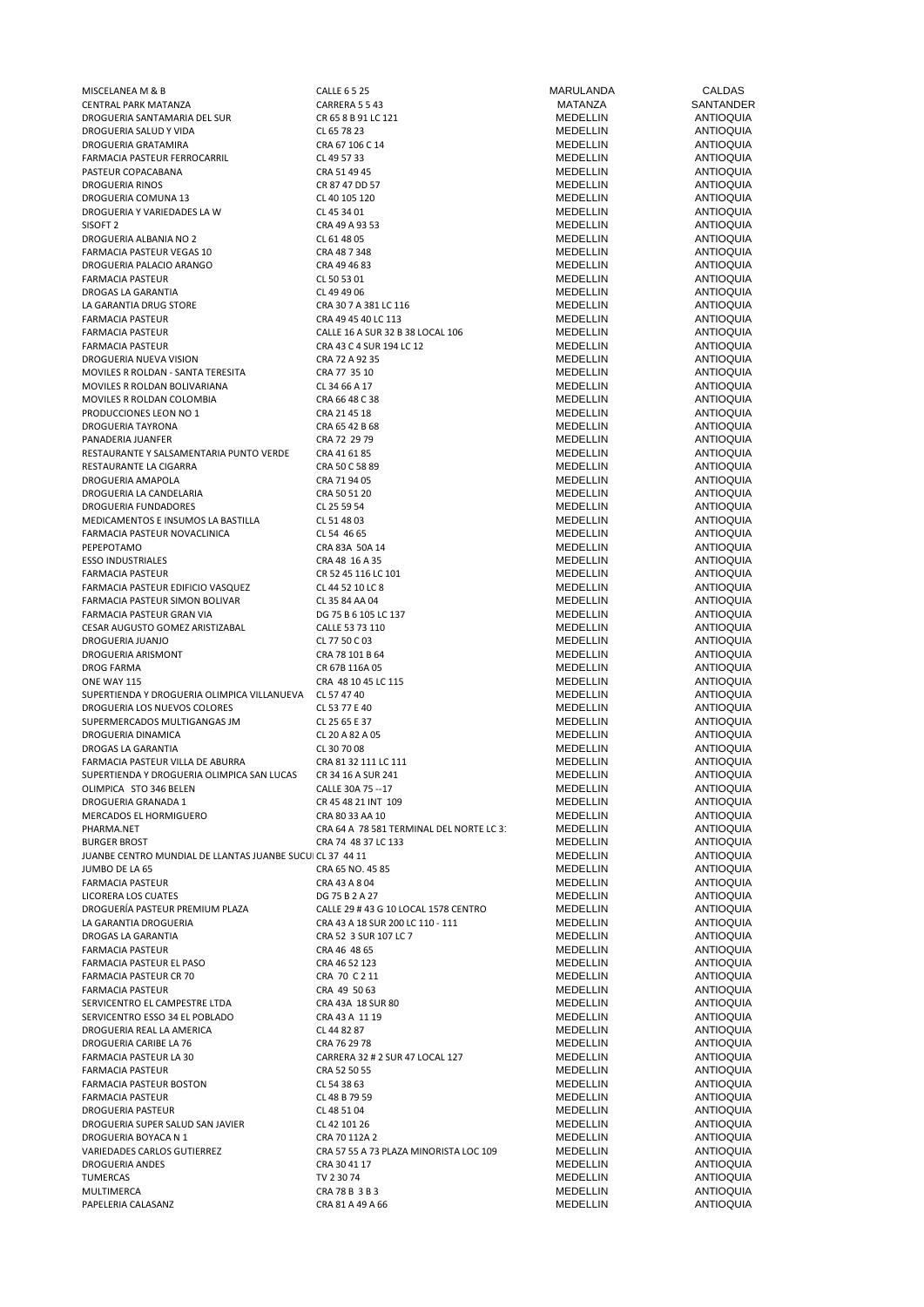| <b>MASE LICORES</b>                                       | CRA 69 42 24                        | MEDELLIN        | ANTIOQUIA        |
|-----------------------------------------------------------|-------------------------------------|-----------------|------------------|
| MARKET PASTEUR AMSTERDAM                                  | CARRERA 25 4 165 LOCAL 9942         | MEDELLIN        | ANTIOQUIA        |
|                                                           |                                     |                 |                  |
| ALMACEN CASA LUSAN                                        | CL 66 39 A 29                       | MEDELLIN        | ANTIOQUIA        |
| FARMACIA PASTEUR VILLA HERMOSA                            | CL 66 40 02                         | MEDELLIN        | <b>ANTIOQUIA</b> |
| DROGUERIA BONANZA                                         | CALLE 32 A 84 25                    | MEDELLIN        | ANTIOQUIA        |
|                                                           |                                     |                 |                  |
| DROGUERIA ZODIACO                                         | CL 113 72 A 54                      | MEDELLIN        | ANTIOQUIA        |
| DROGUERIA AZUCENA                                         | CL 107 51 A 17                      | MEDELLIN        | <b>ANTIOQUIA</b> |
| POCAJUNTAS NO. 1                                          | CRA 52 42 60 LC 210                 | MEDELLIN        | <b>ANTIOQUIA</b> |
|                                                           |                                     |                 |                  |
| LIBRERIA PAPELERIA Y CACHARRERIA SAN BERNARDO CR 76 22 02 |                                     | MEDELLIN        | ANTIOQUIA        |
| MISCELANEOS EL 102                                        | CRA 53 46 13 LC 126                 | MEDELLIN        | <b>ANTIOQUIA</b> |
| GANA EN TODO SAN ANTONIO                                  | CL 46 50 27 LC 10                   | MEDELLIN        | <b>ANTIOQUIA</b> |
|                                                           |                                     |                 |                  |
| DROGUERIA MATECAÑA                                        | CR 74 91 20                         | MEDELLIN        | ANTIOQUIA        |
| MINIMERCADO LAS GRANJAS NO. 1                             | CR 42 B 89 A 18                     | MEDELLIN        | ANTIOQUIA        |
| MASALUD LA 31                                             | CL 31 44 A 31                       | MEDELLIN        | ANTIOQUIA        |
|                                                           |                                     |                 |                  |
| DROGUERIAS METROPHARMA LA 80                              | CR 80 53 A 14                       | <b>MEDELLIN</b> | <b>ANTIOQUIA</b> |
| TIENDA MIXTA LA MEJOR ESQUINA DEL SABOR                   | CR 77 42 02                         | MEDELLIN        | ANTIOQUIA        |
| MARIA EIBAR MORALES PATIÑO - DROGUERIA LA 67              |                                     | MEDELLIN        | <b>ANTIOQUIA</b> |
|                                                           | CR 67 112 03                        |                 |                  |
| FARMACIA Y DROGUERIA EL DIAMANTE                          | CR 86 79 B 46                       | MEDELLIN        | ANTIOQUIA        |
| DROGAS EL HUEQUITO                                        | CR 87 45 C 19                       | MEDELLIN        | <b>ANTIOQUIA</b> |
|                                                           |                                     |                 | <b>ANTIOQUIA</b> |
| DROGUERIA LOPEZ DE MESA                                   | CR 75 80 C 22                       | MEDELLIN        |                  |
| DROGUERIA IDEAL NO 3                                      | CR 88 36 01                         | MEDELLIN        | ANTIOQUIA        |
| DROGUERIAS METROPHARMA METROPLUS                          | CRA 45 78 43                        | MEDELLIN        | ANTIOQUIA        |
|                                                           |                                     |                 |                  |
| DROGUERIA PILARICA                                        | CR 69 73 10                         | MEDELLIN        | ANTIOQUIA        |
| MINIMERCADO ZEGGY                                         | CL 42 63 A 164 LC 109               | MEDELLIN        | <b>ANTIOQUIA</b> |
| VIVERES COSECHA FRESCA                                    | CR 79 35 13                         | MEDELLIN        | <b>ANTIOQUIA</b> |
|                                                           |                                     |                 |                  |
| DROGUERIA Y VARIEDADES SAN SEBASTIAN                      | CR 46 41 30 LC 12                   | MEDELLIN        | ANTIOQUIA        |
| SALSAMENTARIA DE JAIRO CARMONA ARIAS                      | CL 43 39 B 10                       | MEDELLIN        | <b>ANTIOQUIA</b> |
| DROGUERIA DOMER                                           | CL 59 81 138                        | MEDELLIN        | ANTIOQUIA        |
|                                                           |                                     |                 |                  |
| ALMACEN MONREAL                                           | CL 18 A 75 A 30                     | MEDELLIN        | ANTIOQUIA        |
| DROGUERIA FARMAZUL                                        | CRA 42 78 78                        | MEDELLIN        | ANTIOQUIA        |
| MERCA PUNTO.COM                                           | CRA 80 A 34 9                       | MEDELLIN        | ANTIOQUIA        |
|                                                           |                                     |                 |                  |
| DROGUERIA HG                                              | CL 85 58 16                         | <b>MEDELLIN</b> | <b>ANTIOQUIA</b> |
| PAPELERIA WEB40                                           | CR 40 78 37                         | MEDELLIN        | ANTIOQUIA        |
| COMUNICACIONES LA 68                                      | CR 68 79 C 29                       | MEDELLIN        | <b>ANTIOQUIA</b> |
|                                                           |                                     |                 |                  |
| EL COMBATE                                                | CR 64 A 111 F 06                    | MEDELLIN        | ANTIOQUIA        |
| DROGUERIA MANRIQUE NO 2                                   | CR 47 69 58                         | MEDELLIN        | <b>ANTIOQUIA</b> |
|                                                           |                                     |                 |                  |
| DROGUERIA MANRIQUE                                        | CR 45 68 46                         | MEDELLIN        | ANTIOQUIA        |
| ON LINK.NET                                               | CL 9 AA 75 A 04                     | MEDELLIN        | ANTIOQUIA        |
| <b>DROGUERIA ROOS</b>                                     | CR 70 110 28                        | MEDELLIN        | ANTIOQUIA        |
|                                                           |                                     |                 |                  |
| FARMACIA PASTEUR TORRES LAS VEGAS                         | CRA 43 A 1 A SUR 253                | MEDELLIN        | ANTIOQUIA        |
| DROGUERIA DELIMA                                          | CR 69 91 33                         | <b>MEDELLIN</b> | <b>ANTIOQUIA</b> |
| PAVA PAPELERIA Y VARIEDADES                               | CR 52 42 60 LC 154                  | MEDELLIN        | <b>ANTIOQUIA</b> |
|                                                           |                                     |                 |                  |
| TECHO ROJO BRION                                          | CR 43 106 03                        | MEDELLIN        | ANTIOQUIA        |
| DROGUERIA MITOSIS                                         | CR 15 BB 36 C 57                    | MEDELLIN        | ANTIOQUIA        |
|                                                           |                                     |                 | <b>ANTIOQUIA</b> |
|                                                           |                                     |                 |                  |
| TECSAPUNTONET                                             | CL 34 B 66 A 18                     | MEDELLIN        |                  |
| DROGUERIA LUZMABI                                         | CL 80 49 A 40                       | MEDELLIN        | ANTIOQUIA        |
|                                                           |                                     |                 |                  |
| <b>DROGUERIA DUKE</b>                                     | CARRERA 49 # 84 - 145               | MEDELLIN        | ANTIOQUIA        |
| AUTOSERVICIO EL ECONOMISTA                                | CL 3 3 ESTE 55 SAN ANTONIO DE PRADO | MEDELLIN        | ANTIOQUIA        |
| DROGUERIA MADRE LAURA                                     | CL 90 76 A 16                       | MEDELLIN        | <b>ANTIOQUIA</b> |
|                                                           |                                     |                 |                  |
| DROGUERIA MARANATHA LA 80                                 | CL 98 C 80 06                       | <b>MEDELLIN</b> | <b>ANTIOQUIA</b> |
| <b>DROGUERIA TRICENTENARIA</b>                            | CL 92 75 08                         | MEDELLIN        | ANTIOQUIA        |
| DROGUERIA CARLOS HOLGUIN                                  | CARRERA 66 109 A 14                 | <b>MEDELLIN</b> | <b>ANTIOQUIA</b> |
|                                                           |                                     |                 |                  |
| DROGUERIA LA FORTUNA                                      | CL 98 51 94                         | MEDELLIN        | ANTIOQUIA        |
| FARMACIA PASTEUR SAN CRISTOBAL                            | CL 63 128 11                        | MEDELLIN        | <b>ANTIOQUIA</b> |
| DROGUERIA SERT                                            | CR 46 A 102 10                      | MEDELLIN        | <b>ANTIOQUIA</b> |
|                                                           |                                     |                 |                  |
| JUMBO PREMIUM PLAZA                                       | CR 44 29 80                         | MEDELLIN        | <b>ANTIOQUIA</b> |
| <b>GRANERO JESSICAS</b>                                   | CR 73 51 A 36                       | MEDELLIN        | <b>ANTIOQUIA</b> |
| DROGUERIA LA NUBIA                                        | CL 19 B 81 B 01                     | MEDELLIN        | <b>ANTIOQUIA</b> |
|                                                           |                                     |                 |                  |
| FARMACIA PASTEUR SAN ANTONIO DE PRADO                     | CRA 79 42 SUR 26 LC 113             | MEDELLIN        | <b>ANTIOQUIA</b> |
| DROGUERIA MACRO DESCUENTOS                                | TV 39 B 79 A 69                     | MEDELLIN        | <b>ANTIOQUIA</b> |
| PAPELERIA Y VARIEDADES TEMPORADAS                         | CL 63 84 A 06                       | MEDELLIN        | <b>ANTIOQUIA</b> |
|                                                           |                                     |                 |                  |
| <b>DROGUERIA COMPARTIR</b>                                | CRA 63 41 C SUR 14                  | <b>MEDELLIN</b> | <b>ANTIOQUIA</b> |
| DROGUERIA Y FARMACIA LATINA                               | CR 43 105 04                        | MEDELLIN        | <b>ANTIOQUIA</b> |
|                                                           |                                     |                 |                  |
| MERCADOS PELICANO                                         | CL 49 B 68 23                       | MEDELLIN        | ANTIOQUIA        |
| MISCELANEA Y PAPELERIA LA 14                              | CR 71 14 22                         | MEDELLIN        | <b>ANTIOQUIA</b> |
| ELECTRONICA SERVISON                                      | CL 30 A 80 C 14                     | MEDELLIN        | <b>ANTIOQUIA</b> |
| DROGUERIAS METROPHARMA MUNKA MUNKA                        | CR 45 85 5                          | MEDELLIN        | <b>ANTIOQUIA</b> |
|                                                           |                                     |                 |                  |
| DROGAS LA GARANTIA                                        | CRA 78 44 41 LC 1                   | MEDELLIN        | <b>ANTIOQUIA</b> |
| RAY JU PAPELERIA MISCELANEA                               | CR 29 110 B 78                      | MEDELLIN        | <b>ANTIOQUIA</b> |
| MINIMERCADO Y TERRAZA EL MAKA                             | CR 76 48 A 132                      | MEDELLIN        | <b>ANTIOQUIA</b> |
|                                                           |                                     |                 |                  |
| FARMACIA PASTEUR SAN LUCAS                                | CL 20 SUR 27 51 LC 102 - 103        | MEDELLIN        | <b>ANTIOQUIA</b> |
| FARMACIA PASTEUR BANCOLOMBIA                              | CR 48 26 85 TORRE SUR LC 5          | MEDELLIN        | <b>ANTIOQUIA</b> |
|                                                           |                                     |                 |                  |
| FARMACIA PASTEUR MANRIQUE                                 | CARRERA 45 # 72 - 46                | MEDELLIN        | ANTIOQUIA        |
| MERKA 10                                                  | CL 10 38 41                         | MEDELLIN        | <b>ANTIOQUIA</b> |
| FARMACIA PASTEUR SAN DIEGO                                | CL 34 43 66 LC 1152 CCIAL SAN DIEGO | MEDELLIN        | <b>ANTIOQUIA</b> |
|                                                           |                                     |                 |                  |
| DROGAS Y DESCUENTOS PRADO #42                             | CRA 79 41 SUR 48                    | MEDELLIN        | <b>ANTIOQUIA</b> |
| DROGUERIA ALCAZARES                                       | CR 87 48 BB 30                      | MEDELLIN        | <b>ANTIOQUIA</b> |
| MOVILES R-ROLDAN- LOS COLORES SAN CLEMENTE                | CL 53 78 61                         | MEDELLIN        | <b>ANTIOQUIA</b> |
|                                                           |                                     |                 |                  |
| VARIEDADES J R O                                          | CR 31 102 B 19                      | MEDELLIN        | <b>ANTIOQUIA</b> |
| FARMACIA PASTEUR LA PLAYA                                 | CL 51 45 07                         | MEDELLIN        | <b>ANTIOQUIA</b> |
| DROGUERIA MAYORCA                                         | CL 38 # 89 A 29                     | MEDELLIN        | <b>ANTIOQUIA</b> |
|                                                           |                                     |                 |                  |
| <b>DOLPHINS PLUS</b>                                      | KM 14 VTE LAS PALMAS                | MEDELLIN        | <b>ANTIOQUIA</b> |
| FARMACIA Y DROGUERIA LA ESTACION                          | CRA 64 C 78 550                     | MEDELLIN        | <b>ANTIOQUIA</b> |
| PAPELERIA Y VARIEDADES WISADA                             | CRA 51 41 144 LC 135                | MEDELLIN        | <b>ANTIOQUIA</b> |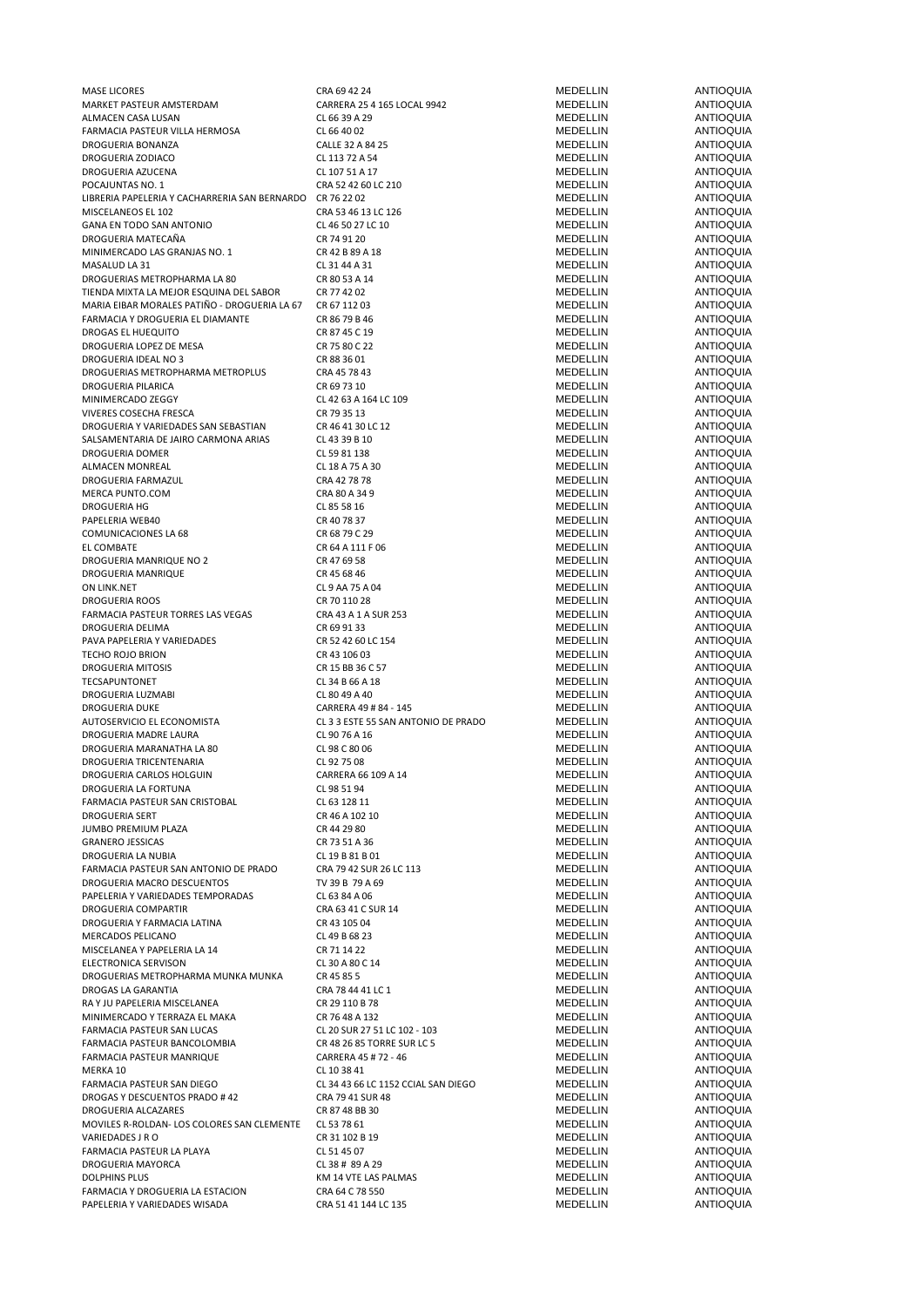GRANERO TE MERCAMOS CRA 43B 14 06 MEDELLIN ANTIOQUIA JUMBO SANTA FE MEDELLIN AV POBLADO 43A 7 SUR MEDELLIN ANTIOQUIA FARMACIA PASTEUR BOMBONA CR 43 47 100 MEDELLIN ANTIOQUIA BOSQUE OIL EXPRRESS SHOP CR 52 78 20 MEDELLIN ANTIOQUIA FARMACIA FE Y ESPERANZA CL 16 99 B 05 MEDELLIN ANTIOQUIA DROGUERIA LIDER MEDELLIN CR 68 A 106 C 3 MEDELLIN ANTIOQUIA DROGUERIA MAGNIFICA CR 45 A 92 100 DROG FARMA NO 02 CRA 76 104 35 CRA 76 104 35 MEDELLIN ANTIOQUIA DROGUERIA NUEVA IMAGUEN #3 CRA 50 B 104 B 11 MEDELLIN MEDELLIN ANTIOQUIA MERCADOS LA PRINCIPAL "PRINCIPAL" CL 99 51 37 MEDELLIN ANTIOQUIA CARULLA LA VISITACION CARULLA LA VISITACION CARULLA LA VISITACION CARULLA LA VISITACION CARULLA LA VISITACION CRESSO CON CARULLA LA VISITACION CARULLA LA VISITACION CARULLA LA VISITACION CARE DE SUR SECOLO CON LA CARE DE S ESTACION DE SERVICIO ESTRELLA DE OCCIDENTE LE SE CIENS CARABA NO ESSE EN ENTRE DE LA CARABA DE DE LA CARABA NO<br>CARABA CARABA DE SER A AS ANO ESUR 145 MEDELLIN ANTIOQUIA CARULLA OVIEDO CRA 43A NO 6SUR 145 MEDELLIN ANTIOQUIA CARULLA PALMAS CL 18 35 69 MEDELLIN ANTIOQUIA GRUPO MIXTURA INTERNACIONAL S.A.S CRA 35 A 15 B 35 LC 108 MEDELLIN ANTIOQUIA<br>MINI MERCADO LA 53 CRA 53 OS A 23 A 23 ANTIOQUIA MINI MERCADO LA 53 CRA 53 95 A 23 MEDELLIN ANTIOQUIA DROGUERIA Y PERFUMERIA SANTA ISABEL CRA 45 80 79 MEDELLIN ANTIOQUIA AUTOSERVICIO MORAVIA CRA 57 82 A 35 MEDELLIN ANTIOQUIA DROGUERIA FARMAINTEGRAL CL 37 98 97 MEDELLIN ANTIOQUIA EXITO ARANJUEZ CL 94 48 13 MEDELLIN ANTIOQUIA DROGUERIA BIOFAMY CL 77 DD 91 B 03 MEDELLIN ANTIOQUIA TODOCAR REPUESTOS CL 49 28 69 MEDELLIN ANTIOQUIA DROGUERIA ALBANIA NO 2 2.1 C 61 48 05 C 61 48 05 C 61 48 05 C 61 MEDELLIN ANTIOQUIA SALSAMENTARIA DE JAIRO CARMONA ARIAS 2 CL 43 39 B 10 MEDELLIN ANTIOQUIA RA Y JU PAPELERIA MISCELANEA 2 CR 29 110 B 78 MEDELLIN ANTIOQUIA PAVA PAPELERIA Y VARIEDADES CR 52 42 60 LC 154 MEDELLIN ANTIOQUIA DROGUERIA TIVOLI CL 52 43 08 MEDELLIN ANTIOQUIA COMUNICACIONES E Y F CRA 87 47 DD 86 COMUNICACIONES E Y F CRA 87 47 DD 86 COMUNICACIONES E COMBATE 2 CRA 47 ON CRA 47 11 F 06 CRA 47 ON THE COMBATE 2 EL COMBATE 2 CR 64 A 111 F 06 MEDELLIN ANTIOQUIA DROGUERIA MACRODESCUENTOS NUMERO 5 CARRERA 48 55 14 CARRERA 48 55 14 MEDELLIN ANTIOQUIA<br>DROGUERIA VILLA FLORA NO 1 CL 77 A B 85 A 47 CL 77 A B 85 A 47 MEDELLIN ANTIOQUIA DROGUERIA VILLA FLORA NO 1 CL 77 A B 85 A 47 MEDELLIN ANTIOQUIA ALMACEN CASA LUSAN 2 CL 66 39 A 29 MEDELLIN ANTIOQUIA DROGUERIA PECHIFARM CL 49 A 1 B 15 MEDELLIN ANTIOQUIA KHRONOS CAFE INTERNET PAPELERIA CRA 80 #53 A 78 DROGUERIA BOMBONA CRA 40 47 35 MEDELLIN ANTIOQUIA CENTRO DE PAGOS Y SERVICIOS CELL MINUTO CALLE 58 # 101 C 10 MEDELLIN MEDELLIN ANTIOQUIA<br>CRA 100 ANTIOQUIA CRA 100 43 02 MEDELLIN MEDELLIN ANTIOQUIA DROGUERIA EL CARMELO LA TRADIACIONAL CRA 100 43 02 MEDELLIN ANTIOQUIA DROGUERIA FARMAPLUS EXPRESS CRA 40 50 B 26 MEDELLIN ANTIOQUIA FARMACIA PASTEUR ESTACION METRO CRA 51 46 16 LC 524 MEDELLIN ANTIOQUIA FARMACIA PASTEUR FLORIDA CL 71 65 150 LC 99285 MEDELLIN ANTIOQUIA FARMACIA PASTEUR ARKADIA CARRERA 70 1 141 LC 9825 MEDELLIN ANTIOQUIA FARMACIA PASTEUR EASY APOLO<br>FARMACIA PASTEUR LOS MOLINOS CLOS A 26 LC 2129 CC LOS MOLINOS MEDELLIN ANTIOQUIA UNICAMBIOS OVIEDO CRA 43 A 6 SUR 15 LC 154 MEDELLIN ANTIOQUIA UNICAMBIOS OVIEDO CARRERA 43 A 6 SUR 15 LOCAL 154 MEDELLIN ANTIOQUIA RESTAURANTE PUNTO VERDE LA 80 CRA 80 19 82 CRA 80 19 82 CRA 80 19 82 MEDELLIN MEDELLIN ANTIOQUIA DROGUERIA BELALCAZA CALLE 103 # 64 AA 04 MEDELLIN ANTIOQUIA PUNTO AYACUCHO CLASS CLASS CONTIGUO AL 56 B 12 MEDELLIN ANTIOQUIA MERCADOS MONTE AZUL REY CRA 83 102 A 01 MEDELLIN ANTIOQUIA DROGUERIA MANRIQUE N. 3<br>DROGUERIA MANRIQUE N. 3 CRA 44 64 44 64 04 MEDELLIN ANTIOQUIA<br>MEDELLIN ANTIOQUIA MERCADOS Y PANADERIA CAMPO AMOR CL 5 54 04<br>COOPASANA COOPASANA COOPASANA COOPASANA COOPASANA COOPASANA COOPASANA COOPASANA COOPASANA COOPASANA COOPASANA MERKADOS RIKOMANIA CL 28 84 195 LC 192 MEDELLIN ANTIOQUIA DROGUERIA UNICA NO 2 CALLE 34B 115 A 274 MEDELLIN ANTIOQUIA DROGUERIA VITALICIA CRA 39 81 4 MEDELLIN ANTIOQUIA TIMBRAMOS Y SERVIMOS YA CRA 30 108 44<br>NODOSRED EFRRETERIA DEPOSITO Y ELECTRICOS CI 94 68 60 I C 101 NODOSRED FERRETERIA DEPOSITO Y ELECTRICOS CL 94 68 60 LC 101 MEDELLIN MEDELLIN ANTIOQUIA<br>MESCELANEA VICTORIA EL CL 94 68 00 LC 151 47 37 MISCELANEA VICTORIA EJ CL 51 47 37 LUIS ANGEL LOAIZA CL 83 B 26 73 MEDELLIN ANTIOQUIA AVT COMUNICACIONES CL 46 55 00 MODULO 115 MEDELLIN ANTIOQUIA DROGUERIA VILLA DEL ABURRA CR 081 032 052 MEDELLIN ANTIOQUIA DROGUERIA LOS ANGELES CR 74 100 05 MEDELLIN ANTIOQUIA ALMACEN MICELANIA FARADIO NDJ CL 110 70 158 MEDELLIN ANTIOQUIA DROGUERIA FAMICASTILLA CL 93 72 27 MEDELLIN ANTIOQUIA FERRETERIA MIFAES CR 47 106 47 MEDELLIN ANTIOQUIA JM.COM COMUNICACIONES CL 52 CRA 47 42 IN 204 MEDELLIN ANTIOQUIA DROGUERIA RAPIFARMA<br>CHARCUTERIA DONDE CHANCHI CHARCUTERIA DONDE CHARCUTERIA DONDE CHANCHI CHARCUTERIA DONDE CHANCHI IN CHARCUTERIA DONDE CHANCHI CL 79 C 75 100 LC 126 MEDELLIN ANTIOQUIA<br>CL 79 C 19 SIR 79 C 79 C 79 MEDELLIN ANTIOQUIA FARMACIA PASTEUR ARBOLEDA DEL RODEO CL 9 SUR 79C 79 LC 79 C 79 COMENTE DEL MEDELLIN CL 47A 98A 32 FARMACIA PASTEUR SAN JAVIER CL 47A 98A 32 MEDELLIN ANTIOQUIA PAPELERIA BOYACA CL 51 52 77 MEDELLIN ANTIOQUIA VITAL-DROGAS CL 2 B 79 17 MEDELLIN ANTIOQUIA ESTACION DE SERVICIO UNIVERSIDAD CR 52 67 A 91 MEDELLIN ANTIOQUIA SANERO LOS COLORES (GRANERO LOS COLORES CLESS ON CLESS 77 E 04 MEDELLIN ANTIOQUIA<br>CLESS CLESS CLESS CLESS CLESS CLESS CLESS CONTRA DE MEDELLIN ANTIOQUIA SALSAMENTARIA VALENTINA CUARTAS CL 48 80 26 MEDELLIN ANTIOQUIA FARMACIA PASTEUR TERMINAL DEL NORTE CR 64 C 78 580 LC 9878 MEDELLIN ANTIOQUIA EURO SUPERMERCADO LAURELES TV 39 B C 4 52 MEDELLIN ANTIOQUIA FARMACIA PASTEUR SURAMERICANA CRA 64 B 49 B 9 MEDELLIN ANTIOQUIA EXITO EXPRESS CIUDAD DEL RIO CL 19 43 G 80 MEDELLIN ANTIOQUIA EURO SUPERMERCADO LA FLORIDA CL 71 65 102 MEDELLIN ANTIOCALE MEDELLIN HIPERMERCADO EXITO SAN ANTONIO 2 CL 48 46 115 MEDELLIN ANTIOQUIA

FARMACIA PARTICULA PASTEUR PLATINUM CR 25 TR SUP 1 A SUR 155 - 167 - 199 LC 182 MEDELLIN ANTIOQUIA<br>TR S2 78 20 ANTIOQUIIA FRA 43 A 26 LC 2129 CC LOS MOLINOS MEDELLIN<br>FRA 43 A 6 SUR 15 LC 154 COLOS MOLINOS MEDELLIN DIAGONAL 48 ESTE # 46 - 397 MEDELLIN ANTIOQUIA<br>CL 28 84 195 I.C. 192 TATOS SONIDO CR 52 45 42 LC 112 113 MEDELLIN ANTIOQUIA LICORES THREE LINE´S CRA 32 1 24 LC 107 MEDELLIN ANTIOQUIA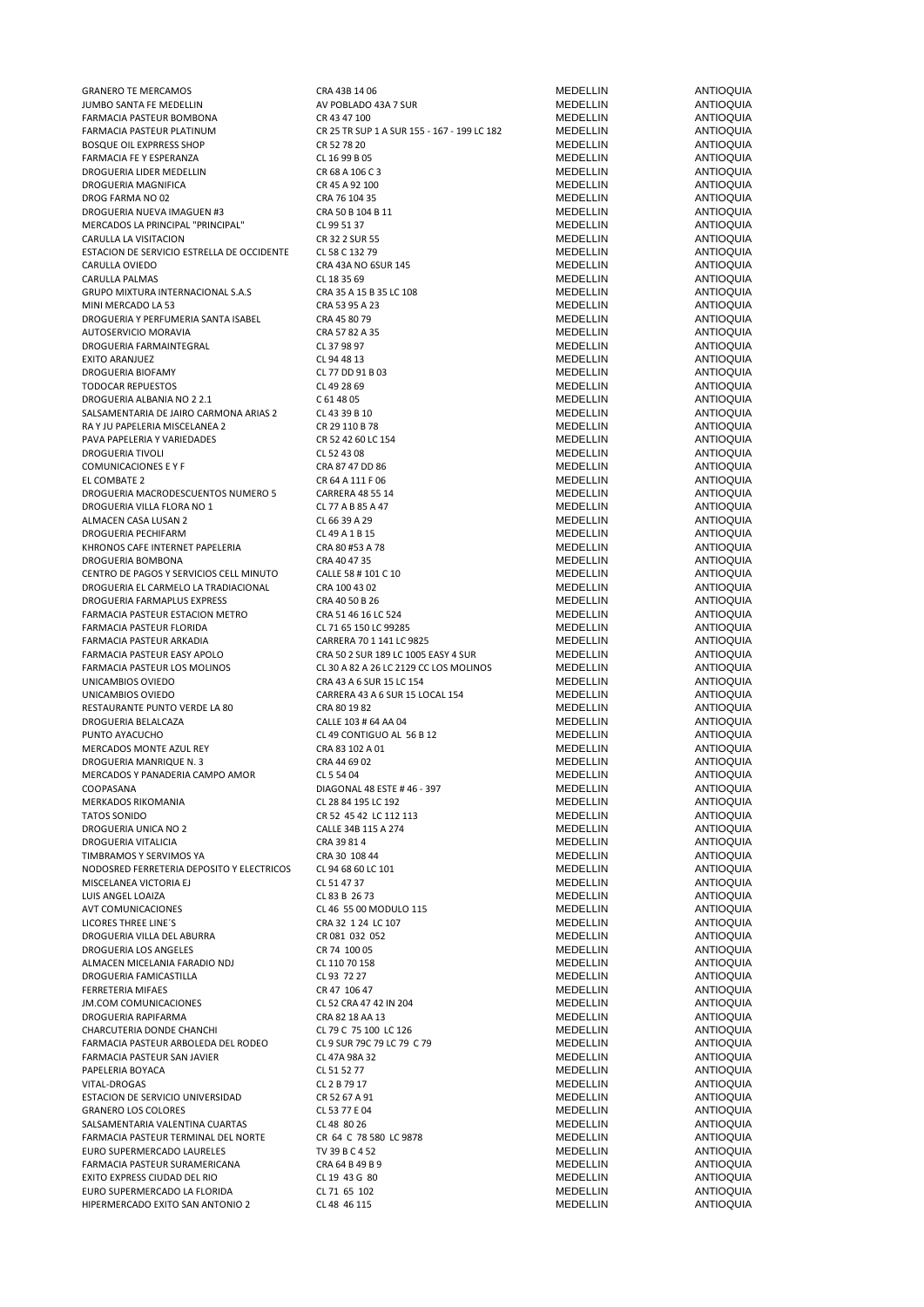| MINI MERCADO LAURELES                                       | CR 78 A 34 14                              | MEDELLIN             | ANTIOQUIA                            |
|-------------------------------------------------------------|--------------------------------------------|----------------------|--------------------------------------|
|                                                             |                                            |                      |                                      |
| OIL EXPRESS SHOP N 3                                        | CR 52 71 - 122                             | MEDELLIN             | <b>ANTIOQUIA</b>                     |
| DROGUERIA SANTA LUCIA                                       | CL 47 B 90 A 21                            | MEDELLIN             | <b>ANTIOQUIA</b>                     |
| MEKATOS EL MEXICANO                                         | CRA 39 50 25 LC 2259                       | MEDELLIN             | <b>ANTIOQUIA</b>                     |
| LA 70 DEL PELUQUERO                                         | CRA 70 44 B 6                              | MEDELLIN             | ANTIOQUIA                            |
|                                                             |                                            |                      |                                      |
| DROGUERIA SAN MICHEL                                        | CL 42 108 A 220                            | MEDELLIN             | ANTIOQUIA                            |
| LA ULTIMA ECONOMIA                                          | CR 130 62 13                               | MEDELLIN             | <b>ANTIOQUIA</b>                     |
| PUNTOVITALIS VIDA                                           | CL 44 90 5                                 | <b>MEDELLIN</b>      | <b>ANTIOQUIA</b>                     |
|                                                             |                                            |                      |                                      |
| LOS MEDICAMENTOS DROGUERIA                                  | CR 76 32 79                                | MEDELLIN             | <b>ANTIOQUIA</b>                     |
| DROGAS COLON CENTRO SAS                                     | CL 47 CRA 43 101                           | MEDELLIN             | <b>ANTIOQUIA</b>                     |
| CARULLA PINAR DEL RIO                                       | CL 10 30 30                                | MEDELLIN             | <b>ANTIOQUIA</b>                     |
|                                                             |                                            |                      |                                      |
| DROGUERIA MASTER                                            | CL 19 70 A 30                              | MEDELLIN             | ANTIOQUIA                            |
| <b>EXITO JUNIN</b>                                          | CL 50 49 33                                | MEDELLIN             | ANTIOQUIA                            |
| DROGUERIA CALLE BOLIVIA                                     | CL 56 41 103                               | <b>MEDELLIN</b>      | <b>ANTIOQUIA</b>                     |
|                                                             |                                            | MEDELLIN             | <b>ANTIOQUIA</b>                     |
| CARULLA SAU PABLO                                           | CRA 43 A 18 SUR 38 LC 103                  |                      |                                      |
| FARMACIA PASTEUR LA 10                                      | CALLE 10 NRO. 38 - 15 LOCAL 102            | <b>MEDELLIN</b>      | <b>ANTIOQUIA</b>                     |
| LA BOTICA DROGUERIA 4                                       | CL 50 45 10                                | MEDELLIN             | <b>ANTIOQUIA</b>                     |
| DROGUERIA SAN ESTEBAN                                       | CRA 131 62 28                              | MEDELLIN             | <b>ANTIOQUIA</b>                     |
|                                                             |                                            |                      |                                      |
| PHARMA.NET                                                  | CARRERA 64 A 78 581 TERM NORTE LC 319      | MEDELLIN             | <b>ANTIOQUIA</b>                     |
| PAPELERIA LA 55 EL BOSQUE                                   | CRA 55 80 B 18                             | MEDELLIN             | <b>ANTIOQUIA</b>                     |
| PHARMA NET 2                                                | CL 75 64 A 88                              | MEDELLIN             | ANTIOQUIA                            |
|                                                             |                                            |                      |                                      |
| DROGUERIA SUPER DESCUENTOS                                  | CRA 84 45 AA 12                            | MEDELLIN             | <b>ANTIOQUIA</b>                     |
| FARMACIA PASTEUR TERMINAL DEL SUR                           | CRA 65 8 B 91 LC 020 CC TERMINAL DEL SUR   | MEDELLIN             | <b>ANTIOQUIA</b>                     |
| DROGUERIA NOVA SALUD                                        | CR 31 A CL 102 B 30                        | MEDELLIN             | <b>ANTIOQUIA</b>                     |
| SUPERMERCADO Y TERRAZA LA GRAN OFERTA                       | CR 77 36 35                                | MEDELLIN             | <b>ANTIOQUIA</b>                     |
|                                                             |                                            |                      |                                      |
| DROGUERIA MAXCALIDAD                                        | CL 91 A 71 14                              | <b>MEDELLIN</b>      | <b>ANTIOQUIA</b>                     |
| <b>DROGUERIA AV</b>                                         | CRA 79 44 A 04                             | MEDELLIN             | <b>ANTIOQUIA</b>                     |
| <b>MINI EXPRESS</b>                                         | CL 33 A 78 A 66                            | MEDELLIN             | <b>ANTIOQUIA</b>                     |
|                                                             |                                            |                      |                                      |
| FARMACIA PASTEUR CANTABRIA                                  | CL 7 81 84                                 | MEDELLIN             | <b>ANTIOQUIA</b>                     |
| MEGA DROGAS EL DIAMANTE                                     | DIAGONAL 85 79 49                          | MEDELLIN             | ANTIOQUIA                            |
| DROGUERIA MEDELLIN EXPRESS                                  | CRA 70 27 71                               | MEDELLIN             | ANTIOQUIA                            |
|                                                             |                                            |                      |                                      |
| SUPERMERCADO Y TERRAZA LA GANGUITA                          | CL 44 A 74 8                               | <b>MEDELLIN</b>      | <b>ANTIOQUIA</b>                     |
| PAPELERIA LA UNET                                           | CL 67 55 89                                | MEDELLIN             | <b>ANTIOQUIA</b>                     |
| DROGUERIA ALAMOS 1                                          | CALLE 88B #54 B 24 LOCAL 8                 | MEDELLIN             | <b>ANTIOQUIA</b>                     |
| DROGUERIA FUNDADORES II                                     | CL 25 59 54                                | MEDELLIN             | <b>ANTIOQUIA</b>                     |
|                                                             |                                            |                      |                                      |
| <b>GRANERO CUATRO ESQUINAS TRICOLOR</b>                     | CRA 36 A 41 76                             | MEDELLIN             | <b>ANTIOQUIA</b>                     |
| DROGUERIA D LOPEZ                                           | CR 49 82 83                                | MEDELLIN             | ANTIOQUIA                            |
| DROGUERIA FARMADROGAS LA 73                                 | CR 73 19 22                                | MEDELLIN             | <b>ANTIOQUIA</b>                     |
|                                                             |                                            |                      |                                      |
| DROGUERIA MAX SALUD                                         | CL 80 94 46                                | MEDELLIN             | ANTIOQUIA                            |
| <b>TIENDA ORNATO</b>                                        | CRA 68 93 66                               | MEDELLIN             | ANTIOQUIA                            |
| COLOR S PAPELERIA Y VARIEDADES                              | CRA 84 45 AA 23                            | <b>MEDELLIN</b>      | <b>ANTIOQUIA</b>                     |
|                                                             |                                            |                      | <b>ANTIOQUIA</b>                     |
| ROUTER 66                                                   | CALLE 66 39 A 33                           | MEDELLIN             |                                      |
| TIENDA YULAHEN                                              | CRA 46 89 118                              | MEDELLIN             | <b>ANTIOQUIA</b>                     |
| EXITO COLOMBIA                                              | CRA 66 49-01                               | MEDELLIN             | ANTIOQUIA                            |
| <b>EXITO POBLADO</b>                                        | CALLE 10 43E 135                           | MEDELLIN             | <b>ANTIOQUIA</b>                     |
|                                                             |                                            |                      |                                      |
| <b>EXITO LAURELES</b>                                       | CRA 81 37-100                              | <b>MEDELLIN</b>      | <b>ANTIOQUIA</b>                     |
| HIPERMERCADOS EXITO SAN ANTONIO                             | CALLE 48 46-115                            | MEDELLIN             | <b>ANTIOQUIA</b>                     |
| EXITO SAN DIEGO                                             | CENTRO CCIAL. SAN DIEGO                    | MEDELLIN             | ANTIOQUIA                            |
|                                                             |                                            |                      |                                      |
| <b>EXITO UNICENTRO 1</b>                                    | CENTRO CCIAL. UNICENTRO                    | MEDELLIN             | <b>ANTIOQUIA</b>                     |
| EXITO GRAN VIA                                              | DIAGONAL 75 B 6 05                         | MEDELLIN             | <b>ANTIOQUIA</b>                     |
| <b>EXITO COLOMBIA</b>                                       | CRA 66 49-01                               | MEDELLIN             | ANTIOQUIA                            |
| <b>EXITO POBLADO</b>                                        | CALLE 10 43E 135                           | MEDELLIN             | <b>ANTIOQUIA</b>                     |
|                                                             |                                            |                      |                                      |
| <b>EXITO ROBLEDO</b>                                        | CR 80 64 61                                | MEDELLIN             | ANTIOQUIA                            |
| <b>EXITO UNICENTRO 2</b>                                    | CENTRO CCIAL. UNICENTRO                    | MEDELLIN             | <b>ANTIOQUIA</b>                     |
| <b>EXITO MOLINOS</b>                                        | CALLE 30A NO CRA 82 C.C. MOLINOS           | <b>MEDELLIN</b>      | ANTIOQUIA                            |
|                                                             |                                            |                      |                                      |
| ÉXITO JUNIN                                                 | CALLE 50 49-33                             | MEDELLIN             | ANTIOQUIA                            |
| <b>ÉXITO BELEN</b>                                          | CRA 77 28-124                              | MEDELLIN             | <b>ANTIOQUIA</b>                     |
| ÉXITO LA 33                                                 | CRA 66B 32D-35                             | MEDELLIN             | <b>ANTIOQUIA</b>                     |
|                                                             | CL 43 70 48                                |                      | <b>ANTIOQUIA</b>                     |
| ÉXITO LA 70                                                 |                                            | MEDELLIN             |                                      |
| <b>ÉXITO MARACAIBO</b>                                      | CRA 49 52-165                              | MEDELLIN             | <b>ANTIOQUIA</b>                     |
| CARULLA TESORO                                              | CALLE 13 NO 25 19 POBLADO                  | MEDELLIN             | <b>ANTIOQUIA</b>                     |
| CARULLA POBLADO                                             | CALLE 11A 43-49                            | <b>MEDELLIN</b>      | <b>ANTIOQUIA</b>                     |
|                                                             |                                            |                      | <b>ANTIOQUIA</b>                     |
| CARULLA RINCON DE OVIEDO                                    | CALLE 6 SUR NO 43 C 127 C.CIAL OVIEDO      | MEDELLIN             |                                      |
| CARULLA SAN LUCAS                                           | CALLE 20SUR 27-124                         | MEDELLIN             | <b>ANTIOQUIA</b>                     |
| CARULLA LAURELES                                            | TR 39B CIRCULAR 73 B 22. BARRIO LAURELES   | MEDELLIN             | <b>ANTIOQUIA</b>                     |
| <b>GRANERO JESSICAS</b>                                     | CARRERA 73 51 A 36                         | MEDELLIN             | <b>ANTIOQUIA</b>                     |
|                                                             |                                            |                      |                                      |
| CENTRO DE PAGOS Y SERVICIOS CELL MINUTO                     | CALLE 58 # 101 C 11                        | MEDELLIN             | <b>ANTIOQUIA</b>                     |
| MISCELANEOS EL 102                                          | CARRERA 53 46 13 LC 126                    | MEDELLIN             | <b>ANTIOQUIA</b>                     |
| <b>TATOS SONIDO</b>                                         | CARRERA 52 CL 45 LC 113                    | MEDELLIN             | <b>ANTIOQUIA</b>                     |
|                                                             |                                            |                      | <b>ANTIOQUIA</b>                     |
| MOVILES R. ROLDAN S.A.S SANTA FE DE ANTIOQUIA               | CALLE 10 # 15 - 03                         | MEDELLIN             |                                      |
| DROGUERIA MACRODESCUENTOS N 4                               | CALLE 47 86 A 52                           | MEDELLIN             | <b>ANTIOQUIA</b>                     |
| DROGUERIA ALTOS DE BARICHARA                                | <b>CALLE 52 SUR 70 86</b>                  | MEDELLIN             | <b>ANTIOQUIA</b>                     |
| SERVIFARMA LA 15                                            | CALLE 46 15B 07                            | MEDELLIN             | <b>ANTIOQUIA</b>                     |
|                                                             |                                            |                      |                                      |
| DROGUERIA NUEVA ANDALUCIA                                   | CARRERA 49 B 106 137                       | MEDELLIN             | <b>ANTIOQUIA</b>                     |
| FARMACIA PASTEUR BOSQUE PLAZA                               | CALLE 73 51D 71 LOCAL1091                  | MEDELLIN             | <b>ANTIOQUIA</b>                     |
| DROGUERÍA PASTEUR CIUDAD DEL RIO                            | CARRERA 48 NRO. 18A - 14 LOCAL 18A - 71 EI | MEDELLIN             | <b>ANTIOQUIA</b>                     |
|                                                             |                                            |                      |                                      |
| FARMACIA PASTEUR SALUD Y SERVICIOS                          | CALLE 19A 44 25 LC 0157                    | MEDELLIN             | <b>ANTIOQUIA</b>                     |
| FARMACIA PASTEUR PILARICA BLUE                              | CALLE 73 72 A 8/14                         | MEDELLIN             | <b>ANTIOQUIA</b>                     |
| FARMACIA PASTEUR OPEN MALL                                  | CARRERA 50 E 10 SUR 140 LC 5               | MEDELLIN             | <b>ANTIOQUIA</b>                     |
| ESTACION DE SERVICIO CARIBE MEDELLIN                        |                                            | MEDELLIN             | <b>ANTIOQUIA</b>                     |
|                                                             |                                            |                      |                                      |
| DROGUERIA SUPER YAA                                         | CARRERA 64C 72 226                         |                      |                                      |
|                                                             | CARRERA 30 40A 79                          | MEDELLIN             | ANTIOQUIA                            |
| <b>GRANERO CARLI</b>                                        | CALLE 101B 33DD 35                         | MEDELLIN             |                                      |
|                                                             |                                            |                      | <b>ANTIOQUIA</b>                     |
| DROGUERIA ERIMAR<br>PAPELERIA INTERNET Y VARIEDADES LA MONA | CALLE 70B 95 3<br>CALLE 51 # 56 A 89       | MEDELLIN<br>MEDELLIN | <b>ANTIOQUIA</b><br><b>ANTIOQUIA</b> |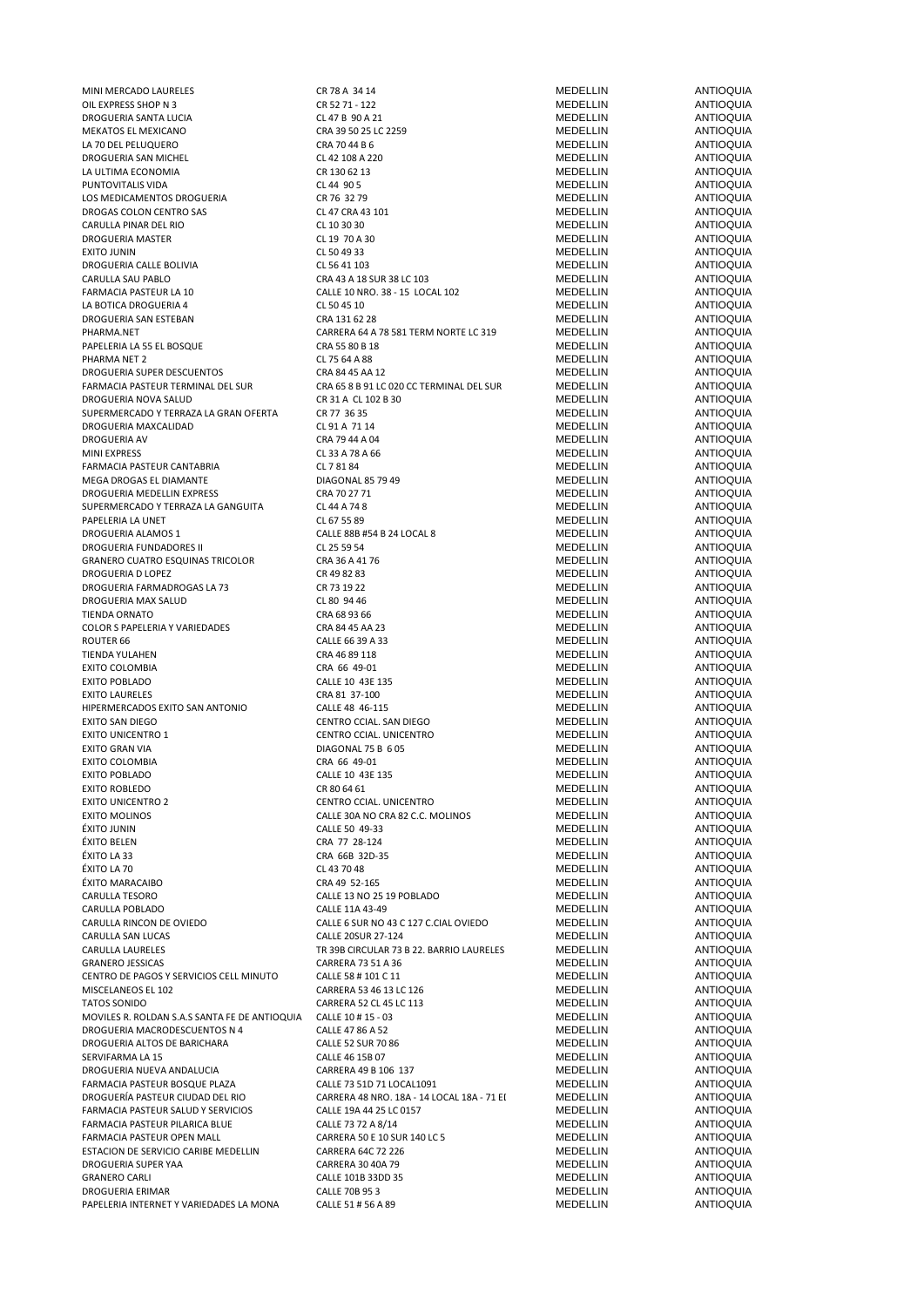DROGUERIA ERMA S.C CARRERA 67 54 SUR 10 MEDELLIN ANTIOQUIA PAPELERIA MUNDONET CRA. 48 # 94 42 MEDELLIN ANTIOQUIA AUTOSERVICIO EL SABOR DEL CAMPO CL 33 CR 83 30 MEDELLIN ANTIOQUIA KHRONOS CAFE INTERNET PAPELERIA CRA 80 #53 A 78 MEDELLIN ANTIOQUIA PAPELERIA Y VARIEDADES C & B CARRERA 65 F 30 C 07 CARRERA 65 F 30 C 07 CARRERA 65 F 30 C 07 CARRERA 68 P 75 CARRERA 68 P 759 CARRERA 68 P 759 CARRERA 68 P 759 CARRERA 68 P 759 CARRERA 68 P 759 CARRERA 68 P 759 CARRERA 68 P DROGUERIA SALUD Y BELLEZA GY CARRERA 68 97 59 MEDELLIN ANTIOQUIA CENTRO DE SERVICIOS DJV CALLE 99 A 25 C 53 MEDELLIN ANTIOQUIA TIENDA CASANDRA CR 39 CL 40 A 30 MEDELLIN ANTIOQUIA DROGUERIA ELIFARMA CARRERA 39 48 10 MEDELLIN ANTIOQUIA FARMACIA PASTEUR TRANVIA CALLE 49 # 40 - 11 MEDELLIN ANTIOQUIA FARMACIA PASTEUR AVENTURA CR 52 # 65 91 LOCAL 212 MEDELLIN ANTIOQUIA RECAUDOS GRATAMIRA CARRERA 65 104 B 50 MEDELLIN ANTIOQUIA ALMACEN YOLI DANELLY VARIEDADES CARRERA 36 A 40 100 MEDELLIN ANTIOQUIA DROGUERIA HARVARD CARRERA 125 61 E 43 MEDELLIN ANTIOQUIA DROGUERIA MAXCALIDAD NO 2 CALLE 94 74 A 39 MEDELLIN ANTIOQUIA SALSAMENTARIA KATRECE CARRERA 59 42 A SUR 04 MEDELLIN ANTIOQUIA DROGUERIA KATRINA LA 80 CALLE 80 50 B 112 MEDELLIN ANTIOQUIA TUFERRETERO CARRERA 88 40 27 MEDELLIN ANTIOQUIA CARNICOS Y LACTEOS CARLOS E RESTREPO CALLE 53 64 A 11 CALLE 1 MEDELLIN ANTIOQUIA<br>CALLE 30 78 51 MEDELLIN ANTIOQUIA DROGUERIA TU FORMULA CALLE 30 78 51 LA RAMADA 58 CALLE 58 7 86 MEDELLIN ANTIOQUIA VARIEDADES DEL PELUQUERO FASHION CALLE 108 81 45 MEDELLIN MEDELLIN ANTIOQUIA MULTIPAGAS LAURALES CALLE 33 A 72 107 INT 1 MEDELLIN ANTIOQUIA e BLACK CELL LA MILA CARRERA 33 A 42 7 ANTIOQUIA<br>1999 - BRACK CELL LA MILA CARRERA 2009 ANTIOQUIA<br>1999 - DROGUERIA PARQUE GAITAN DROGUERIA PARQUE GAITAN CARRERA 36 A 69 90 MEDELLIN ANTIOQUIA<br>PHARMA. NET CARRERA 64 A 78 581 TERMINAL NORTE LC 3 MEDELLIN ANTIOQUIA PHARMA. NET CARRERA 64 A 78 581 TERMINAL NORTE LC 319 MEDELLIN ANTIOQUIA MERCADOS LA 58 ANTIOQUIA ANTIOQUIA CALLE 58 D 92 A 98 MEDELLIN ANTIOQUIA DROGUERIA A TU ALCANSE CARRERA E A SOCIALE SOLO CARRERA 84 30 30 AND ANTIOQUIA<br>DROGUERIA LA BUENA SALUD HUMANA CALLE SOLO ALLE SOLO 14 B 28 ANTIOQUIA DROGUERIA LA BUENA SALUD HUMANA CALLE 50 14 B 28 MEDELLIN ANTIOQUIA RUEGA 12 DE OCTUBRE CARRERA 80 98 14 DE LA CARRERA BO VIOLUIA DE LA CARRERA ANTIOQUIA<br>1990 DROGUERIA SAN MIGUEL LD CARRERA ANTIOQUIA DROGUERIA SAN MIGUEL LD<br>MOVILTECH MEDEL LIN CALLE 10 70 15 CALLE 10 70 15 CALLE 10 20 CALLE 10 70 15 CALLE 10 70 15 MOVILTECH MEDELLIN CALLE 10 70 15 MEDELLIN ANTIOQUIA DROGUERIA MIXTA VIDA SER EXITO DEL ESTE CARRERA 25 3 1 LC 9901 MEDELLIN ANTIOQUIA SUPER + CARRERA 80 CL 32 D 26 MEDELLIN ANTIOQUIA A & A COMPUTERS CARRERA 30 40 A 35 MEDELLIN ANTIOQUIA ESTACION DE SERVICIO NUTIBARA TRANSVERSAL 39 B 79 41 MEDELLIN ANTIOQUIA CERT ESTADIO CALLE 48 B 74 13 INT 201 MEDELLIN ANTIOQUIA TIENDA DEL PELUQUERO LA 99 CALLE 99 49 31 CALLE 99 49 31 CALLE 10 CONDUNATIOQUIA<br>CYBERPLUS COMPUTADORES SAS CALLE 33 42 B 49 CALLE 33 42 B 49 CYBERPLUS COMPUTADORES SAS CALLE 33 42 B 49 CALLE 33 42 B 49 MEDELLIN ANTIOQUIA<br>CALLE 33 42 B 49 MEDELLIN ANTIOQUIA DROGUERIA REAL LOS COLORES CALLE 63 76 87 CALLE 63 76 87 CALLE 63 76 87 CALLE 63 76 87 CALLE 63 76 87 CALLE 63 76 87 CALLE 63 76 87 CALLE 63 76 87 CALLE 63 76 87 CALLE 63 76 87 CALLE 63 76 87 CALLE 63 76 87 CALLE 63 76 87 CONDUPRUEBAS MEDICAS IPS SAS CALLE 33 65 C 94 PISO 2 MEDELLIN ANTIOQUIA CONDUSALUD INTEGRAL SAS CARRERA 56 A 55 30 PISO 1 MEDELLIN ANTIOQUIA COMUNICACIONES NET COM CALLE 48 42 41 LOCAL 112 MEDELLIN ANTIOQUIA ESTANQUILLO Y SALSAMENTARIA EL VIKINGO CALLE 100 48 A 23 MEDELLIN MEDELLIN ANTIOQUIA ANILLANDO LA 10 CARRERA 43 A 10 02 MEDELLIN ANTIOQUIA MINIMERCADO LA GANGA CARRERA 99 A CLL 48 40 MEDELLIN ANTIOQUIA PUNTO 12 DE OCTUBRE CARRERA 79 - 2000 - 2012 - CARRERA 79 92 195 MEDELLIN ANTIOQUIA<br>PROGUERIA BIENESTAR # 1 CALLE 68 B 96 F 23 INT 9905 MEDELLIN ANTIOQUIA SUPER MERCADO GIRALDO 1 CARRERA 42 B 120 56 MEDELLIN ANTIOQUIA MISCELANEA JULI CARRERA 40 85 A 76 MEDELLIN ANTIOQUIA CAMBIOS INTER 1A SAS CALLE 52 47 28 LOC 107 ED LA CEIBA MEDELLIN ANTIOQUIA<br>CALLE 52 47 28 LOC 107 ED LA CEIBA MEDELLIN ANTIOQUIA ESTACION DE SERVICIO MOBIL LA AGUACATALA CARRERA 48 15 SUR 30 MEDELLIN ANTIOQUIA MERCADOS EL JUBILEO CARRERA 93 49 BB 27 MEDELLIN ANTIOQUIA DROGUERIA NUEVA IMAGEN #2 EXITO CENTRAL CALLE 49 AYACUCHO 25 19 MEDELLIN ANTIOQUIA<br>CERCO MEDELLIN CARRERA ES 74 53 CARRERA ES 74 53 MEDELLIN ANTIOQUIA CERCO MEDELLIN CARRERA 65 74 53 MEDELLIN ANTIOQUIA FARMACIA PASTEURLA CENTRAL CALLE 49 NO. 21 48 LOCAL 135 - 136 MEDELLIN ANTIOQUIA FARMACIA PASTEUR LA FLORESTA CARRERA 87 NO. 47 A 21 FLORESTA MEDELLIN ANTIOQUIA SUPERMERCADOS LA 80 MORAVIA CLL 80 B # 54 B 27 MEDELLIN ANTIOQUIA PAPELERIA MIS DOS ANGELES<br>PAPELERIA MIS DOS ANGELES FOR ANTIOQUIA<br>RECAUDOS INTERMEDIA ANTIOQUIA ESTACION DE SERVICIO SANTA ELENA KM 17. + 400MTS. VIA SANTA ELENA MEDELLIN ANTIOQUIA CHICHIS DINNER CALLE 48 79 46 MEDELLIN ANTIOQUIA BEBIDAS Y MULTISERVICIOS LUFSARUX CRA 33 # 48 93 MEDELLIN ANTIOQUIA CREDITOS MAGUIBAL J&L S.A.S CALLE 48 CRA 45 37 MEDELLIN ANTIOQUIA UNIVERSO DROGUERIA CLL 98 74 B 03 CLL 98 74 B 03 MEDELLIN ANTIOCAL ANTIOQUIA ANTIOQUIA ANTIOQUIA ANTIOQUIA ANTIO<br>CARRAACIA PASTELIR PIAZZA RELLA CARRERA 29 D 6 A 05 LOCAL 9801 MALI MEDELLIN DROGUERIA MIMAR CR 31 A 71 93 MEDELLIN ANTIOQUIA MISCELANEA Y PAPELERIA DANNAI CALLE 48 SUR 72 66 LOCAL 173 MEDELLIN ANTIOQUIA TIENDA MIXTA LOS DOS PINOS CALLE 76 49 96 CALLE 76 49 96 CALLE 76 49 96 CALLE 76 49 10 CALLE 76 49 96 CALLE 76 49 10 CALLE 76 49 10 CALLE 76 49 10 CALLE 76 49 10 CALLE 76 49 10 CALLE 76 49 10 CALLE 76 49 10 CALLE 77 68 CAL SUPERMARK SUPERMERCADO CL 31 77 68 MEDELLIN ANTIOQUIA TUDROGUERIA.CO CR 59 # 49 120 MEDELLIN ANTIOQUIA SUPERMERCADO Y CARNICERIA EL REY DEL FRUVER CLL 42 SUR # 81 50 MEDELLIN ANTIOQUIA<br>PAPELERIA Y VARIEDADES DETALLES CARRERA 35 # 70 - 38 INT 101 MEDELLIN ANTIOQUIA PAGOS LILINET CALLE 57 F 92 DD 69 MEDELLIN ANTIOQUIA DROGUERIA FARMATIENDA CR 51 E 124 4 MEDELLIN ANTIOQUIA CENTRO DE SERVICIOS SISOFT CRA 45 # 73-59 MEDELLIN SISOFT SISTEMA Y SOFTWARE CR 45 79 35 CR 45 79 35 MEDELLIN ANTIOQUIA

FARMACIA PASTEUR PALMA GRANDE CLL 19 38 75 LOCAL 0135 - 0136 MEDELLIN ANTIOQUIA THE CARRERA 87 A 80 40 ANTIOQUIA<br>TIENDA CARRERA 59 42 A SUR 04 ANTIOQUIA ASESORIAS CERTIAUTO TRANSVERSAL 39 A 70 32 MEDELLIN ANTIOQUIA CALLE 68 B 96 F 23 INT 9905 ANTIOQUIA<br>CARRERA 42 B 120 56 CARRERA 42 B 120 56 FARMACIA PASTEUR DE ORO CARRERA AZ CALLE 3 SUR 81 LOCAL 333 MEDELLIN ANTIOQUIA<br>TELE 30 B # 54 B 27 MEDELLIN ANTIOQUIA PAILE 29 NO. 46 25 C.C PUNTO CLAVE CALLE 29 NO. 46 25 C.C PUNTO CLAVE MEDELLIN CARRERA 81 107 A 10 CARRERA 78 # 101 BB 20 MEDELLIN ANTIOQUIA<br>
KM 17. + 400MTS. VIA SANTA ELENA MEDELLIN ANTIOQUIA FARMACIA PASTEUR PIAZZA BELLA CARRERA 29 D 6 A 05 LOCAL 9801 MALL MEDELLIN ANTIOQUIA PARERA 35 # 70 - 38 INT 101 MEDELLIN ANTIOQUIA<br>PARERA 35 # 70 - 38 INT 101 MEDELLIN ANTIOQUIA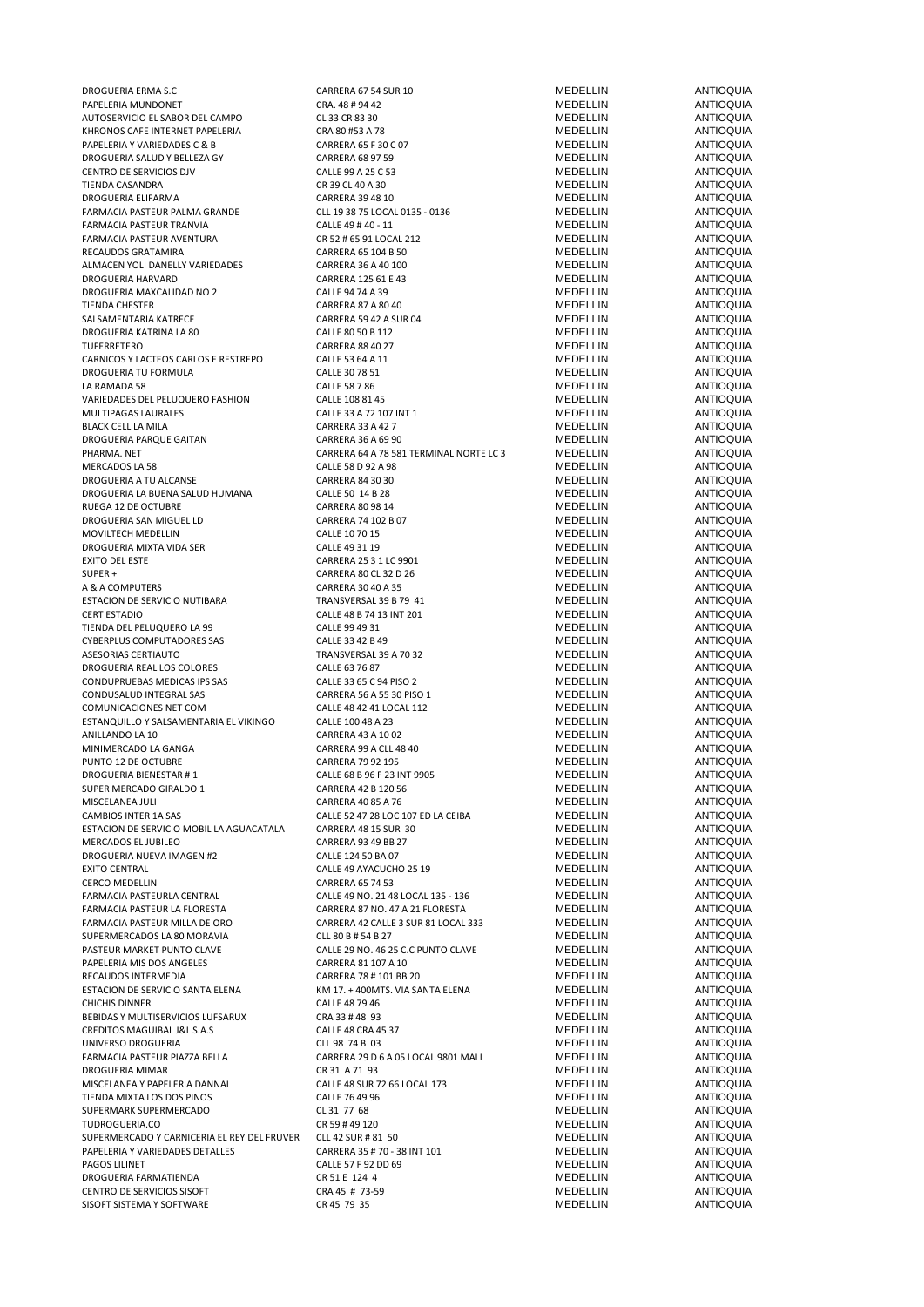| <b>VENTANA CAFE</b>                                                  | CALLE 84 71 A 02                        | MEDELLIN              | ANTIOQUIA           |
|----------------------------------------------------------------------|-----------------------------------------|-----------------------|---------------------|
| PAPELERIA CACHARRERIA ZONA LIBRE R.C #1                              | CARRERA 53 A 45 102                     | MEDELLIN              | <b>ANTIOQUIA</b>    |
| <b>TIENDA PORRAS</b>                                                 | CARRERA 92 78 A 96                      | MEDELLIN              | <b>ANTIOQUIA</b>    |
|                                                                      |                                         | MEDELLIN              | <b>ANTIOQUIA</b>    |
| ESTACION DE SERVICIO SANTA MARIA DE LOS ANGELES CR 43 A # 17 SUR 23  |                                         |                       |                     |
| LAPIZ ROJO                                                           | CARRERA 79 CALLE 53 7                   | MEDELLIN              | <b>ANTIOQUIA</b>    |
| DROGUERIA GRAN FARMA                                                 | CL 54 45 98                             | <b>MEDELLIN</b>       | <b>ANTIOQUIA</b>    |
| DROGUERIA MARAVILLA NATURAL                                          | CIR 73 B 77 48                          | MEDELLIN              | <b>ANTIOQUIA</b>    |
|                                                                      |                                         |                       |                     |
| WI CYBERCAFE PAPELERIA                                               | CARRERA 81 37 100 LOCAL 5 CC. VIVA      | MEDELLIN              | <b>ANTIOQUIA</b>    |
| MARKET PASTEUR SAN ANTONIO DE PRADO                                  | CALLE 52 SUR 66 121                     | MEDELLIN              | <b>ANTIOQUIA</b>    |
| FARMACIA PASTEUR E.D.S ZAMORA                                        | CALLE 22 D 45 39 LOCAL 105 Y 106        | MEDELLIN              | <b>ANTIOQUIA</b>    |
| FARMACIA PASTEUR ALMENDRA                                            | CALLE 75 72B 132 MALL ALMENDRA          | MEDELLIN              | <b>ANTIOQUIA</b>    |
|                                                                      |                                         |                       |                     |
| FERRETERIA.COM                                                       | <b>CARRERA 65 23 56</b>                 | MEDELLIN              | <b>ANTIOQUIA</b>    |
| PLAY TECHNOLOGY                                                      | CARRERA 45 CL 81 30                     | MEDELLIN              | <b>ANTIOQUIA</b>    |
| COLPAY.CO                                                            | CR 45 # 83 70                           | <b>MEDELLIN</b>       | <b>ANTIOQUIA</b>    |
| NUEVA MOVIL S.A.S.                                                   | CR 43 A # 34 95 LC 251                  | MEDELLIN              | <b>ANTIOQUIA</b>    |
|                                                                      |                                         |                       |                     |
| <b>FOTOESTUDIO NEYDI</b>                                             | CR 42 B # 110 B 56                      | MEDELLIN              | <b>ANTIOQUIA</b>    |
| <b>DISLAG</b>                                                        | CL 103 D # 66 121                       | MEDELLIN              | <b>ANTIOQUIA</b>    |
| SAO PAULO TECH                                                       | CARRERA 43A NO 18 SUR 135 INT 1 CC MEDE | MEDELLIN              | <b>ANTIOQUIA</b>    |
|                                                                      |                                         |                       |                     |
| DROGUERIA MILENIOSS 2                                                | CR 63 49 B SUR 06                       | MEDELLIN              | <b>ANTIOQUIA</b>    |
| FERRETERIA L.B.                                                      | CARRERA 24 75C 158                      | MEDELLIN              | <b>ANTIOQUIA</b>    |
| <b>DROGUERIA TIVOLI #2</b>                                           | CARRERA 39 50B 59 PISO 1                | MEDELLIN              | <b>ANTIOQUIA</b>    |
| DROGUERIA SUPER DESCUENTO EL INDIO                                   | CARRERA 37A 29 65 MALL LOMA DEL INDIO   | MEDELLIN              | <b>ANTIOQUIA</b>    |
|                                                                      |                                         |                       |                     |
| <b>MERCADO UNION</b>                                                 | CALLE 17 CRA 53 - 81                    | <b>MEDELLIN</b>       | <b>ANTIOQUIA</b>    |
| EL DESPACHADERO W.M                                                  | CR 37 # 107 B 31                        | MEDELLIN              | <b>ANTIOQUIA</b>    |
| PLANETA SYSTEMS INFORMATICA Y PAPELERIA                              | CRA 32 # 58 31                          | <b>MEDELLIN</b>       | <b>ANTIOQUIA</b>    |
| DROGUERIA EL SALVADOR                                                | CARRERA 35 A CL 39 A 06                 | <b>MEDELLIN</b>       | <b>ANTIOQUIA</b>    |
|                                                                      |                                         |                       |                     |
| MULTIDROGAS SUBIENESTAR                                              | CARRERA 88 40 03                        | <b>MEDELLIN</b>       | <b>ANTIOQUIA</b>    |
| ESTACION DE SERVICIO LOS MANGOS                                      | CRA 64 C 72 107                         | MEDELLIN              | <b>ANTIOQUIA</b>    |
| ALMACEN FLAMINGO #1                                                  | CLL 51 # 50 34                          | MEDELLIN              | <b>ANTIOQUIA</b>    |
| <b>TECNICEL JULI.JB</b>                                              |                                         |                       |                     |
|                                                                      | CARRERA 94 78A 9                        | MEDELLIN              | <b>ANTIOQUIA</b>    |
| MERKAHORRO VILLA HERMOSA                                             | CARRERA 40 64 55                        | <b>MEDELLIN</b>       | <b>ANTIOQUIA</b>    |
| ESTACION DE SERVICIO ESSO LOS ALAMOS # 9                             | CR 52 # 65 07                           | MEDELLIN              | <b>ANTIOQUIA</b>    |
| DROGUERIA FARMAPILOTO                                                | CALLE 66 E 42 08                        | MEDELLIN              | <b>ANTIOQUIA</b>    |
|                                                                      |                                         |                       |                     |
| PAPELERIA MIL TRAZOS                                                 | CL 111 A 66 35                          | MEDELLIN              | <b>ANTIOQUIA</b>    |
| MOVILES LA 30                                                        | CARRERA 30 69 A 43                      | MEDELLIN              | <b>ANTIOQUIA</b>    |
| DROGUERIA SUPER CALIDAD                                              | CR 71 # 91 A 07                         | MEDELLIN              | <b>ANTIOQUIA</b>    |
| DROGUERIA PASTEUR SAN JUAN                                           | CALLE 44 # 86 06                        | MEDELLIN              | <b>ANTIOQUIA</b>    |
|                                                                      |                                         |                       |                     |
| DROGUERIA PASTEUR EL TESORO                                          | CALLE 25 A # 1 A SUR 45 LOCAL 4760      | MEDELLIN              | <b>ANTIOQUIA</b>    |
| <b>FLEX TECNOLOGIA</b>                                               | CL 20 A CR 80 AA 22                     | MEDELLIN              | <b>ANTIOQUIA</b>    |
| DROGUERIA DE MI BARRIO 12 DE OCTUBRE                                 | CALLE 102 A 77 B 66                     | MEDELLIN              | <b>ANTIOQUIA</b>    |
|                                                                      |                                         | MEDELLIN              |                     |
| MERCADOS EL TIGRE                                                    | CALLE 98 # 67 - 08                      |                       | <b>ANTIOQUIA</b>    |
| CIBERLAURA                                                           | CARRERA 92 34 CC 50                     | MEDELLIN              | <b>ANTIOQUIA</b>    |
| MERQUEO SAS - BARRIO COLOMBIA                                        | CARRERA 43 G # 27 - 36/40               | MEDELLIN              | <b>ANTIOQUIA</b>    |
| MERCADO SAN JULIAN                                                   | CRA 43 25 A 183                         | MEDELLIN              | <b>ANTIOQUIA</b>    |
|                                                                      |                                         |                       |                     |
| ESTADERO EL MONO #1                                                  | CORREGIMIENTO DE PLAMITAS VEREDA VOL    | MEDELLIN              | <b>ANTIOQUIA</b>    |
| <b>FARMATODO EL TESORO</b>                                           | CR 25 A # 1 A SUR 45 LC 3306 - 3309     | MEDELLIN              | ANTIOQUIA           |
| FARMATODO MALL DEL ESTE                                              | CR 25 # 3 45 LC 171-01, 171-02          | MEDELLIN              | <b>ANTIOQUIA</b>    |
| DROGUERIA MILENIOSS #4                                               | CALLE 39 SUR 70 - 09                    | MEDELLIN              | <b>ANTIOQUIA</b>    |
|                                                                      |                                         |                       |                     |
| COMPRAVENTA LOS JARAMILLOS                                           | CALLE 49 36 A 53                        | MEDELLIN              | <b>ANTIOQUIA</b>    |
| PAPELERIA LAS PLAYAS                                                 | <b>CARRERA 72 9 147</b>                 | <b>MEDELLIN</b>       | <b>ANTIOQUIA</b>    |
| DROGUERIA VALENFARMA                                                 | CARRERA 31 42 03                        | <b>MEDELLIN</b>       | <b>ANTIOQUIA</b>    |
| SERVIPAGOS M M                                                       | CALLE 55 # 40 - 90                      | MEDELLIN              | <b>ANTIOQUIA</b>    |
|                                                                      |                                         |                       |                     |
| TIENDA DE BELLEZA Y PAPELERIA LA NOTA                                | CALLE 115 64 D 111                      | MEDELLIN              | <b>ANTIOQUIA</b>    |
| <b>GRANERO LA GRAN VILLA</b>                                         | CRA 43 N 63 - 53                        | MEDELLIN              | <b>ANTIOQUIA</b>    |
| <b>GRANERO MONTERREY</b>                                             | CRA 36 N 36 40                          | MEDELLIN              | <b>ANTIOQUIA</b>    |
|                                                                      |                                         | <b>MEDELLIN</b>       |                     |
| FARMA DOCE CAJ                                                       | CALLE 98 A 80 39                        |                       | <b>ANTIOQUIA</b>    |
| <b>ASHLEY PRINCESS</b>                                               | CR 83 N 101 - 18                        | <b>MEDELLIN</b>       | <b>ANTIOQUIA</b>    |
| <b>GOLD PAPER</b>                                                    | CR 83 N 15 A 55                         | MEDELLIN              | <b>ANTIOQUIA</b>    |
| VARIEDADES & DETALLES ENCANTO                                        | CALLE 97 A 24 F 103                     | <b>MEDELLIN</b>       | <b>ANTIOQUIA</b>    |
| PAPELERIA-CACHARRERIA VARIEDADES PRADO CAMPE: CALLE 50 F SUR 78 A 10 |                                         | <b>MEDELLIN</b>       | <b>ANTIOQUIA</b>    |
|                                                                      |                                         |                       |                     |
| PAPELERIA/CENTRO DE COPIADO Y TIENDA DE SENTIM CARRERA 49 # 85 C 62  |                                         | MEDELLIN              | <b>ANTIOQUIA</b>    |
| FARMATODO MILLA DE ORO                                               | CALLE 5 SUR # 42 - 51                   | MEDELLIN              | <b>ANTIOQUIA</b>    |
| ALMACEN FLAMINGO #3                                                  | CR 51#48 31                             | MEDELLIN              | <b>ANTIOQUIA</b>    |
| ALMACENES FLAMINGO # 20 LA CENTRAL                                   | CL 49 # 21 38                           | MEDELLIN              | <b>ANTIOQUIA</b>    |
|                                                                      |                                         |                       |                     |
| ALMACEN FLAMINGO #4                                                  | CR 47 # 52 41                           | <b>MEDELLIN</b>       | <b>ANTIOQUIA</b>    |
| CACHARRERIA IDEAL ALEMAN                                             | CL 46 54 28 LC 107 109                  | MEDELLIN              | <b>ANTIOQUIA</b>    |
| FARMATODO SAN LUCAS                                                  | CALLE 20 SUR #25B-201                   | MEDELLIN              | <b>ANTIOQUIA</b>    |
| FARMATODO TORRE CIUDAD DEL RIO                                       | CARRERA 48 N 19A-18 LOCAL               | MEDELLIN              | <b>ANTIOQUIA</b>    |
|                                                                      |                                         |                       |                     |
| CACHARRERIA LA ECONOMIA MEDINA                                       | <b>CARRERA 7 12 58</b>                  | MEDINA                | <b>CUNDINAMARCA</b> |
| FARMACIA TATIANA                                                     | CALLE PRINCIPAL BETE                    | <b>MEDIO ATRATO</b>   | CHOCO               |
| DROGUERIA PAMELA                                                     | CALLE COMERCIO PUERTO MELUK             | <b>MEDIO BAUDO</b>    | <b>CHOCO</b>        |
|                                                                      |                                         |                       |                     |
| SUPERMERCADO LA ECONOMIA ANDAGOYA                                    | CENTRO CALLE COMERCIO                   | <b>MEDIO SAN JUAN</b> | <b>CHOCO</b>        |
| DROGUERIA BETTY JR                                                   | CRA 15 7C 128 LC 3                      | MELGAR                | <b>TOLIMA</b>       |
| MINIMARKET ZONA CERO MELGAR                                          | LOCAL 2 ALCALA DE LA ESTANCIA           | MELGAR                | <b>TOLIMA</b>       |
| EXITO CAFAM MELGAR                                                   | CL 8 CR 5 CENTRO VACACIONAL MELGAR      | MELGAR                | <b>TOLIMA</b>       |
|                                                                      |                                         |                       |                     |
| DROGAS COPIFAM                                                       | CR 26 8 23                              | MELGAR                | <b>TOLIMA</b>       |
| DROGAS COMPIFAM MELGAR 3                                             | CARRERA 24 6 66 ESQUINA                 | MELGAR                | <b>TOLIMA</b>       |
| DROGUERIA SURTIDESCUENTOS PROFAMILIAR                                | CARRERA 22 7 5 ESQUINA                  | MELGAR                | <b>TOLIMA</b>       |
| SERVIGUSTAR 2                                                        | CALLE 6 NO 27 22 BRR CENTRO             | MELGAR                | <b>TOLIMA</b>       |
|                                                                      |                                         |                       |                     |
| TELEVARIEDADES RIVER                                                 | CRA 3 N 8 - 32                          | <b>MERCADERES</b>     | CAUCA               |
| DROGUERIA MUNDIAL                                                    | CARRERA 18 # 7-62                       | <b>MESETAS</b>        | META                |
| MISCELANEA LA MILANESA                                               | CALLE 6 NO 7 44 BRR CENTRO              | MILAN                 | CAQUETA             |
| DROGUERIA POPULAR                                                    | CL 5 8 05                               | <b>MIRAFLORES</b>     | <b>BOYACA</b>       |
|                                                                      |                                         |                       |                     |
| DROGAS COLOMBIA MIRAFLORES                                           | CALLE PRINCIPAL                         | <b>MIRAFLORES</b>     | <b>GUAVIARE</b>     |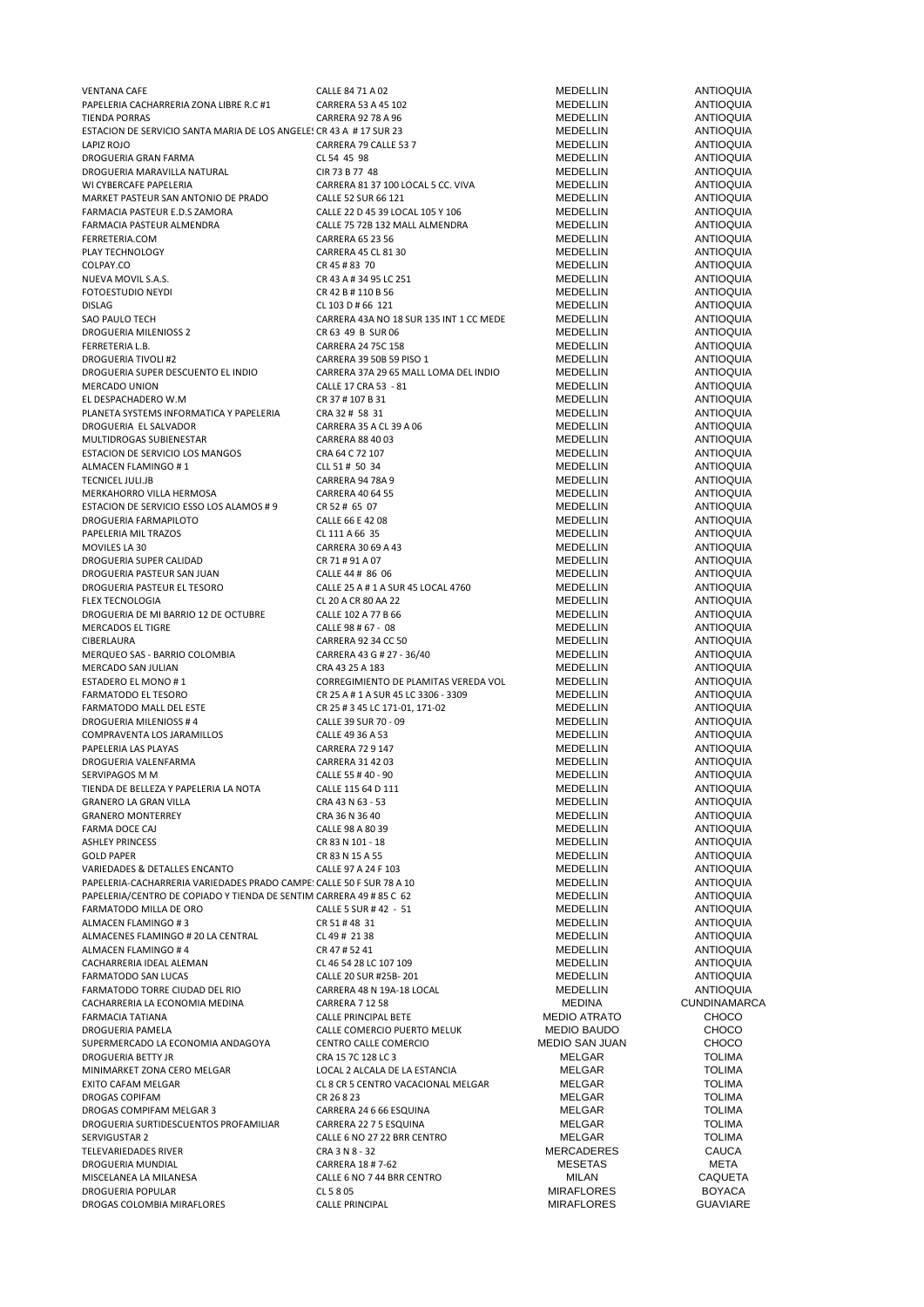| CASA LIMPIA EXPRESS MIRAFLORES                                                     | CARRERA 6 # 3 32 BARRIO EL CAMELLON                     | <b>MIRAFLORES</b>                      | <b>BOYACA</b>                      |
|------------------------------------------------------------------------------------|---------------------------------------------------------|----------------------------------------|------------------------------------|
| LA RED COMUNICACIONES TE ACERCA 2                                                  | CR 7 7 26                                               | <b>MIRANDA</b>                         | <b>CAUCA</b>                       |
| COMUNICACION DESAFIO                                                               | CR 4 NRO 11A 26                                         | <b>MIRANDA</b>                         | <b>CAUCA</b>                       |
| CELUMISTRATO                                                                       | CALLE 5 NRO 5 23 CENTRO                                 | <b>MISTRATO</b>                        | RISARALDA                          |
| CAFETERIA Y HELADERIA LA GRAN ESQUINA DEL AEROI TV 7 N 14 02                       |                                                         | <b>MITU</b>                            | <b>VAUPES</b>                      |
| COOFARMEDICA MOCOA DIAZ                                                            | CR 7 CL 8                                               | <b>MOCOA</b>                           | <b>PUTUMAYO</b><br><b>PUTUMAYO</b> |
| DISTRIBUCIONES & REPRESENTACIONES LA OCTAVA SA CALLE 8 6 24<br>DROGUERIA DROSSANAR | CALLE 14 # 12 71 AV SAN FRANCISCO                       | <b>MOCOA</b><br><b>MOCOA</b>           | <b>PUTUMAYO</b>                    |
| RECAUDOS TRAMITES Y SERVICIOS                                                      | CALLE 7 NUMERO 6-20 BRR CENTRO                          | <b>MOCOA</b>                           | <b>PUTUMAYO</b>                    |
| COSMOCEL                                                                           | CL 5 8 03 LC 1                                          | <b>MOGOTES</b>                         | SANTANDER                          |
| DROGUERIA D LOS PAISAS I                                                           | CARRERA 7602                                            | <b>MOGOTES</b>                         | SANTANDER                          |
| <b>VARIEDADES ANKY</b>                                                             | CALLE 6303                                              | <b>MOLAGAVITA</b>                      | SANTANDER                          |
| <b>OVICELL DE MOMIL</b>                                                            | CALLE 7 10 18                                           | <b>MOMIL</b>                           | <b>CORDOBA</b>                     |
| DEPOSITO YAMOGA                                                                    | CARRERA 7 A 5 24                                        | <b>MOMIL</b>                           | <b>CORDOBA</b>                     |
| COPYCELL E.U.                                                                      | CLL 9 NRO 12-80 BRR SANTANDER                           | <b>MOMIL</b>                           | <b>CORDOBA</b>                     |
| MOMPOSTORE VARIEDADES SOUVENIRS & SCREEN                                           | CARRERA 1 N 16 - 39                                     | <b>MOMPOS</b>                          | <b>BOLIVAR</b>                     |
| RECAUDOS Y MENSAJERIA                                                              | <b>CARRERA 2 18 28</b>                                  | <b>MOMPOS</b>                          | <b>BOLIVAR</b>                     |
| <b>DULCY DETALLES</b><br><b>STAR COOFFE</b>                                        | CR 3 N 17 70 P1 LOC 1                                   | <b>MOMPOS</b><br><b>MOMPOS</b>         | <b>BOLIVAR</b><br><b>BOLIVAR</b>   |
| DROGUERIA WILLIAM ANTONIO                                                          | CL 18 CR 3 PLAZA DE SANTO DOMINGO<br>CARRERA 3 4 14     | <b>MONGUA</b>                          | <b>BOYACA</b>                      |
| LA BOUTIQUE                                                                        | CL 19635                                                | <b>MONIQUIRA</b>                       | <b>BOYACA</b>                      |
| <b>ACANET</b>                                                                      | EDIF ABRAHAM PINZON LC 103                              | <b>MONIQUIRA</b>                       | <b>BOYACA</b>                      |
| S & S DIGITAL NET MONTECRISTO                                                      | <b>CALLE 2 2 3</b>                                      | <b>MONTECRISTO</b>                     | <b>BOLIVAR</b>                     |
| SUPERTIENDAS Y DROGUERIAS OLIMPICA SA 308                                          | CL 16 7 C 20                                            | <b>MONTELIBANO</b>                     | <b>CORDOBA</b>                     |
| DROGUERIA PARIS NO 8                                                               | CRA 5 17 04                                             | <b>MONTELIBANO</b>                     | <b>CORDOBA</b>                     |
| LA ECONOMIA DROGUERIA N 679                                                        | CALLE 16 7 43                                           | <b>MONTELIBANO</b>                     | <b>CORDOBA</b>                     |
| SUPER DROGUERIA PARIS N 26                                                         | CR 13 N 11 P - 54 LOCAL 2 BRR LA LIBERTAD               | <b>MONTELIBANO</b>                     | <b>CORDOBA</b>                     |
| DROGUERIA HUMANITARIA DQ                                                           | CR 5 CL 17 # 5 06                                       | <b>MONTENEGRO</b>                      | QUINDIO                            |
| DROGUERIA AMERICANA                                                                | CRA 5 16 26                                             | <b>MONTENEGRO</b>                      | QUINDIO                            |
| DROGUERIA Y PERFUMERIA MULTIFARMACOS<br>DROGUERIA UNICA PUEBLO TAPAO               | BRR CENTENARIO MZ 5 CA 10<br>AV NOVIEMBRE 30 NRO 8 A 06 | <b>MONTENEGRO</b><br><b>MONTENEGRO</b> | QUINDIO<br>QUINDIO                 |
| DROGUERIA LA PREFERIDA MONTENEGRO                                                  | MZ A CA 18                                              | <b>MONTENEGRO</b>                      | QUINDIO                            |
| DROGUERIA HUMANISALUD                                                              | <b>CARRERA 6 19 50</b>                                  | <b>MONTENEGRO</b>                      | QUINDIO                            |
| DROGUERIA DROMEJOR 3 LA PISTA                                                      | CRA 4 NRO 22 23 BRR LA PISTA                            | <b>MONTENEGRO</b>                      | <b>QUINDIO</b>                     |
| DROGUERIA Y PERFUMERIA LA SEPTIMA                                                  | CR 7 N 21 06 ESQINA                                     | <b>MONTENEGRO</b>                      | QUINDIO                            |
| <b>ESTACION RIO SINU</b>                                                           | CR 6 55 47                                              | <b>MONTERIA</b>                        | <b>CORDOBA</b>                     |
| OLIMPICA SDO 894                                                                   | AV. CIRCUNVALAR 27-22                                   | <b>MONTERIA</b>                        | <b>CORDOBA</b>                     |
| DROGAS LA ECONOMIA MONTER                                                          | TRANSV 5 NO.19-32                                       | <b>MONTERIA</b>                        | <b>CORDOBA</b>                     |
| <b>METRO MONTERIA</b>                                                              | CR 3 17 11                                              | <b>MONTERIA</b>                        | <b>CORDOBA</b>                     |
| SUPER DROGUERIA PARIS NO. 10                                                       | TR 5 13 04                                              | <b>MONTERIA</b>                        | <b>CORDOBA</b>                     |
| DEPOSITO Y DROGUERIAS PARIS                                                        | CL 36 3 34                                              | <b>MONTERIA</b>                        | <b>CORDOBA</b>                     |
| SUPERDROGUERIA PARIS NO. 13<br>SUPER DROGUERIA PARIS NO. 23                        | CR 3 W 18 257<br>CL 41 20 11                            | <b>MONTERIA</b><br><b>MONTERIA</b>     | <b>CORDOBA</b><br><b>CORDOBA</b>   |
| SUPER DROGUERIA PARIS NO. 16                                                       | CR 24 27 05                                             | <b>MONTERIA</b>                        | <b>CORDOBA</b>                     |
| SUPER DROGUERIAS PARIS NO. 1                                                       | CL 41 7 05                                              | <b>MONTERIA</b>                        | <b>CORDOBA</b>                     |
| SUPER DROGUERIA PARIS NO. 19                                                       | CR 2 28 20                                              | <b>MONTERIA</b>                        | <b>CORDOBA</b>                     |
| SUPER DROGUERIA PARIS NO. 17                                                       | CR 14 32 18                                             | <b>MONTERIA</b>                        | <b>CORDOBA</b>                     |
| OLIMPICA MONTERIA 301                                                              | CALLE 31 1 35                                           | <b>MONTERIA</b>                        | <b>CORDOBA</b>                     |
| DROGUERIA DEPOFARMA                                                                | DG 13 13 A 90                                           | <b>MONTERIA</b>                        | <b>CORDOBA</b>                     |
| FARMACIA JUVENTUD                                                                  | CL 37 1 B 90                                            | <b>MONTERIA</b>                        | <b>CORDOBA</b>                     |
| FARMACIA PASTEUR ALAMEDAS                                                          | CL 44 8 43 LC B 110 CC ALAMEDAS                         | <b>MONTERIA</b>                        | <b>CORDOBA</b>                     |
| OLIMPICA 303                                                                       | CRA 3 5 11 CCIAL SURICENTRO                             | <b>MONTERIA</b>                        | <b>CORDOBA</b>                     |
| SUPERDROGUERIA PARIS N 20<br>SUPERDROGUERIA PARIS N 38                             | TV 9 8 17<br>MZ 1 LT 23 ESQ DOS DE SEPTIEMBRE           | <b>MONTERIA</b><br><b>MONTERIA</b>     | <b>CORDOBA</b><br><b>CORDOBA</b>   |
| SUPERDROGUERIA PARIS N 40                                                          | CL 29 14 30                                             | <b>MONTERIA</b>                        | <b>CORDOBA</b>                     |
| SALSAMENTARIA Y EXPENDIDO DE CARNES LA FAVORIT CL 20 3 12                          |                                                         | <b>MONTERIA</b>                        | <b>CORDOBA</b>                     |
| MUIFINA PRINCIPAL                                                                  | CRA 7 40 08                                             | <b>MONTERIA</b>                        | <b>CORDOBA</b>                     |
| MINIMERCADO EL CRISTAL                                                             | CRA 12 58 05                                            | <b>MONTERIA</b>                        | <b>CORDOBA</b>                     |
| SAO 310 BUENAVISTA MONTERIA                                                        | CL 68 AVENIDA CIRCUNVALAR CC BUENAVIST                  | <b>MONTERIA</b>                        | <b>CORDOBA</b>                     |
| DROGUERIA LOS ARAUJOS                                                              | MZ 19 LT 10                                             | <b>MONTERIA</b>                        | <b>CORDOBA</b>                     |
| <b>DISPROLACTEOS</b>                                                               | DG 13 AV CIRCUNVALAR 8 A 110                            | <b>MONTERIA</b>                        | <b>CORDOBA</b>                     |
| MEGA EMPANADA MONTERIA                                                             | CRA 2 26 57                                             | <b>MONTERIA</b>                        | <b>CORDOBA</b>                     |
| EXITO MONTERIA NORTE                                                               | CRA 6 NO.62-21                                          | <b>MONTERIA</b>                        | <b>CORDOBA</b>                     |
| EXITO ALAMEDAS DEL SINU                                                            | CALLE 48 CR 9<br><b>CALLE 25 7 94B</b>                  | <b>MONTERIA</b>                        | CORDOBA                            |
| TIENDA LA DESPENSA CHUCHURUBI<br>LA ECONOMIA DROGUERIA N. 691                      | CRA 5 NRO 23 - 58                                       | <b>MONTERIA</b><br><b>MONTERIA</b>     | <b>CORDOBA</b><br><b>CORDOBA</b>   |
| LA ECONOMIA DROGUERIA N 628                                                        | CALLE 35 4 04                                           | <b>MONTERIA</b>                        | <b>CORDOBA</b>                     |
| LA ECONOMIA DROGUERIA 98                                                           | CARRERA 6 30 71                                         | <b>MONTERIA</b>                        | <b>CORDOBA</b>                     |
| LA ECONOMIA DROGUERIA N 95                                                         | <b>CARRERA 14 24 35</b>                                 | <b>MONTERIA</b>                        | <b>CORDOBA</b>                     |
| LA ECONOMIA DROGUERIA N 688                                                        | <b>CARRERA 3 29 43</b>                                  | <b>MONTERIA</b>                        | <b>CORDOBA</b>                     |
| LA ECONOMIA DROGUERIA #790                                                         | MAZ 35 LOTE 11 ESQUINA BRR MOGAMBO                      | <b>MONTERIA</b>                        | <b>CORDOBA</b>                     |
| LA ECONOMIA DROGUERIA N 692                                                        | CALLE 62 6 13 L 132-133                                 | <b>MONTERIA</b>                        | <b>CORDOBA</b>                     |
| LA ECONOMIA DROGUERIA 699                                                          | CARRERA 3 36 08                                         | <b>MONTERIA</b>                        | CORDOBA                            |
| LA ECONOMIA DROGUERIA N 693                                                        | CARRERA 14 33 06                                        | <b>MONTERIA</b>                        | <b>CORDOBA</b>                     |
| FARMACIA PASTEUR SEXTA AVENIDA                                                     | CR 6 62 B 32 LOCAL 07                                   | <b>MONTERIA</b>                        | <b>CORDOBA</b>                     |
| FARMACIA PASTEUR MONTERIA CENTRO                                                   | CR 6 30 01 LOCAL 3                                      | <b>MONTERIA</b>                        | <b>CORDOBA</b>                     |
| SUPER DROGUERIA PARIS N 28<br>LOS CACHARREROS PAISAS DE MONTERIA.                  | CARRERA 9 W 27 05<br>CALLE 36 NRO 2 - 23                | <b>MONTERIA</b><br><b>MONTERIA</b>     | <b>CORDOBA</b><br><b>CORDOBA</b>   |
| OLIMPICA 6 DE MARZO                                                                | CALLE 22 17 E 40 ESQUINA                                | <b>MONTERIA</b>                        | <b>CORDOBA</b>                     |
| FARMACIA PASTEUR NUESTRO MONTERIA                                                  | CALLE 29 NRO 20 337 LOCAL 155                           | <b>MONTERIA</b>                        | <b>CORDOBA</b>                     |
| FARMACIA PASTEUR PLACES                                                            | CARRERA 6 NUMERO 65 24 LOCAL 19                         | <b>MONTERIA</b>                        | <b>CORDOBA</b>                     |
| VIBROTERMINADO A&Z                                                                 | CALLE 44 14 D 19 LOCAL 102                              | <b>MONTERIA</b>                        | CORDOBA                            |
| FARMACIA VILLA CARIBE                                                              | MZ 25 LT 4 CLL 25 A 40 A 22 VILLA CARIBE                | <b>MONTERIA</b>                        | <b>CORDOBA</b>                     |
| MORA MOLINA MARA MILENA                                                            | CALLE 41 15B 22 URBANIZACION EL MORA                    | <b>MONTERIA</b>                        | <b>CORDOBA</b>                     |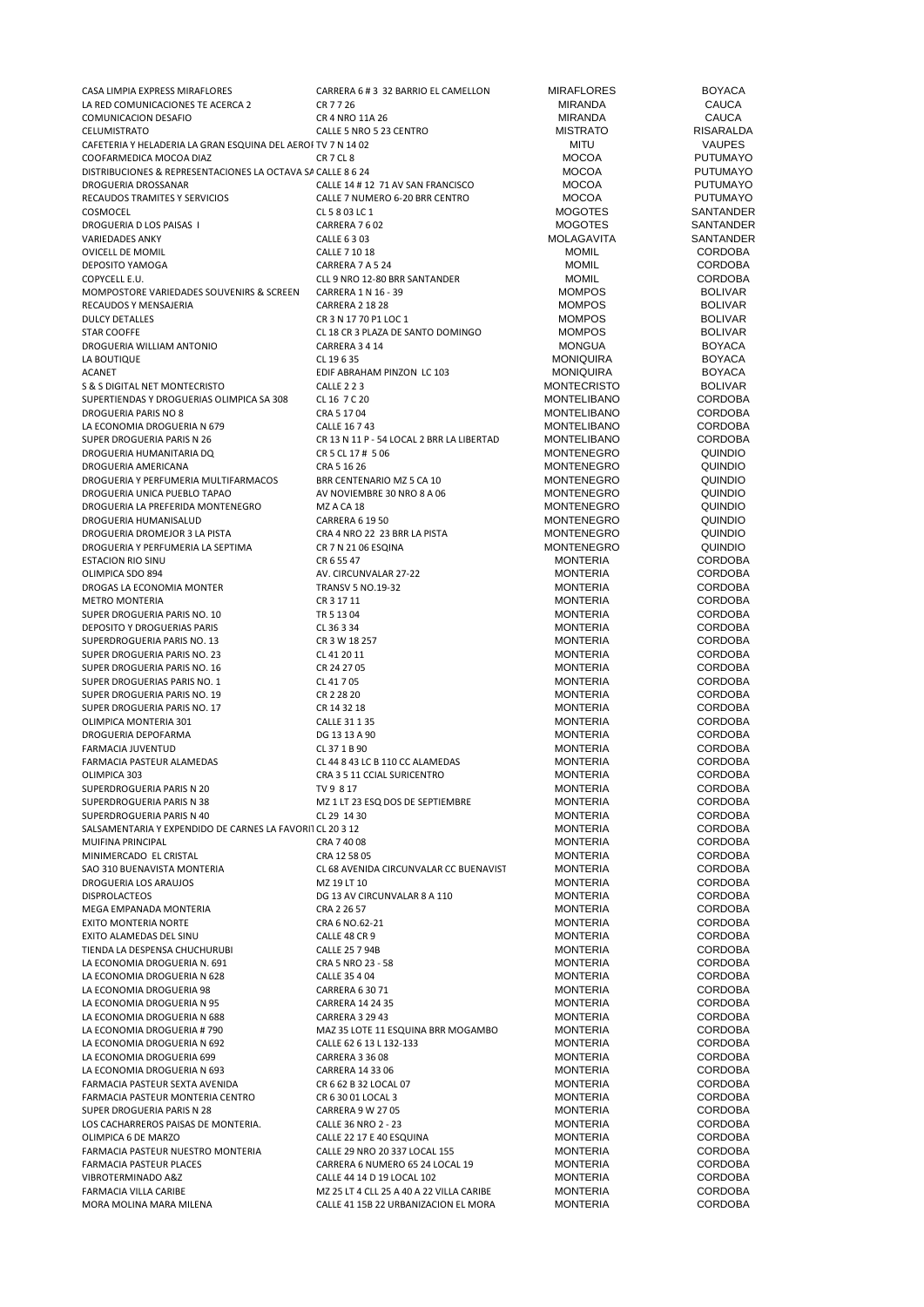MULTISERVICIO EXPRESS LA 44 CALLE 31 # 4 13 MONTERIA CORDOBA<br>SUPER DROGUERIA PARIS N 46 CALLE 52 N 11 67 LOCAL 1 CORDOBA SUPER DROGUERIA PARIS N 46 CALLE 52 N 11 67 LOCAL 1 MONTERIA CORDOBA SUPER DROGUERIA PARIS N 47 CR 3 W N 15 A 41 LOCAL 3 MONTERIA CORDOBA TRIENDA GALA NO EL ERRETA SUR L'ANNO EL EDEN MONTERIA CORDOBA CITATA DE CORDOBA CORDOBA CORDOBALA CORDOBALA CORDOBALA CORDOBALA CORDOBALA CORDOBALA CORDOBALA CORDOBALA CORDOBALA CORDOBALA CORDOBALA CORDOBALA CORDOBALA CORD SUMINISTROS DE ALTA TECNOLOGIA CL 17 6 07 INT 02 MONTERREY CASANARE AUTOSERVICIO MERCACENTRO LA 18. CALLE 18 7 49 MONTERREY CASANARE SERVITEL COM TEL **SERVITEL COM TELE COM TELE 22 # 11 85** MONTERREY CASANARE SUMINISTROS DE ALTA TECNOLOGIA 
CALLE 17 6 07 INTERIOR 2

CALLE 17 # 6-08

CALLE 17 # 6-08

CALLE 17 # 6-08

CALLE 17 # 6-08

CALLE 17 # 6-08

CALLE 17 # 6-08 MARY LONDON CALLE 17 # 6-08 MONTERREY CASANARE HELADERIA MIS AMORES CRA 3 11 85 MORALES BOLIVAR DROGAS SUPER ECONOMICAS S.A CARRERA 2A 2 182 MORALES CAUCA CENTRO DE SERVICIOS Y VENTAS MOBILNET MORROA CALLE 10 5 34 MORROA MORROA CHILE 10 5 34 CUNDINAMENTO BAR CUNDINAMENTO BAR CUNDINAME TINTORETTO BAR CR 3 3 25 MOSQUERA CUNDINAMARCA DROGUERIA FARMA FATIMA CRA 3 11 55 LC 4 MOSQUERA CUNDINAMARCA DROGUERIA SUPER SALUD CL 20 4A 05 MOSQUERA CUNDINAMARCA CR 3 13 12 LC 41 42 CC EL TREBOL MOSQUERA CUNDINAMARCA<br>
CRA 2 5 79 CUNDINAMARCA VIVERES Y VARIEDADES DANILI CRA 2 5 79 MOSQUERA CUNDINAMARCA CRA 3 15 A 57 LC 102 CRA 3 15 A 57 LC 102<br>CL 19 B 12 A 10 E CLINDINAMARCA MOSQUERA CUNDINAMARCA DROGURRIA FARMISALUD RUBI CL 19 B 12 A 10 E MOSQUERA CUNDINAMARCA DROGUERIA CENTRALFARMA CL 23 18 A 52 MOSQUERA CUNDINAMARCA PAPELERIA Y MISCELANEA CTRL C<br>MISCELANEA TERESITA MOSQUERA CUNDINAMA CUNDINAMA<br>DARRÍO DE REGIONALES DE RARRIOS LAS MERCEDES CONDENANTO DE MOSQUERA NA RIÑO MISCELANEA TERESITA MOSQUERA BARRIOS LAS MERCEDES MOSQUERA NARIÑO DROGUERIA LA GRAN SABANA CL 6 NO 11A 03 MOSQUERA CUNDINAMARCA MISCELANEA ONLINE JLR COMUNICACIONES EL CAMPESINO COLE DEL COMERCIO BELEN DE BAJIRa COMUNICACIONES EL CAMPESINO COLE DEL COMERCIO BELEN DE BAJIRA COMUNICACIONES EL CAMPEOLOLIA<br>CR 10 10 28 CR 10 10 28 MUTATA MUTATA ANTIOQUIA DROGUERIA FAMILIAR EDDY CR 10 10 28 MUTATA ANTIOQUIA VARIEDADES MAESPA CARRERA 3 NO.7-22 LOCAL 1 BARRIO TUNDAMA MUTISCUA NORTE DE SANTANDER SUPERDROGAS LA ESMERALDA CARRERA 6 # 4 31 MUZO BOYACA WPINILLA EXPRESS CALLE 3 5A - 47 MUZO BOYACA GRANERO DIANA PATRICIA GARCIA DIAZ CR 10 CL 11 38 NARIÑO ANTIOQUIA SURTITIENDA LAS 3 ESQUINAS CLL 5A # 4-53 CENTRO NARIÑO NARIÑO ZONA DIGITAL FERNANDO CARRERA 7 2 11 NATAGA HUILA DROGUERIAS COPIFAM NATAGAIMA CL 6 4 96 NATAGAIMA TOLIMA VARIEDADES NECOTELEFONICA DE URABA CALLE 51 47 56 -621 NECOCLI ANTIOQUIA DROGUERIA EDOSCAR CL 51 47 52 NECOCLI ANTIOQUIA PAPELERIA Y VARIEDADES OROPEL<br>CILIDERMERCADO MARACANA MAZO CO CO CO CO CO CO CO CONTRADO DE CONTRADO DE CONTRADO DE CONTRADO DE CONTRADO DE<br>NECOCLI ANTIOQUILA SUPERMERCADO MARACANA MAZO CL 50 45 24 NECOCLI ANTIOQUIA DROGUERIA EDOSCAR N 2 CARRERA 44 49 66 NECOCLI ANTIOQUIA GRANERO BAHAMAS CORR EL TOTUMO NECOCLI ANTIOQUIA PANACELL COMUNICACIONES PALOMINO CARRERA 45 51 02 NECOCLI ANTIOQUIA MERCALDAS NEIRA CL 8 9 05 NEIRA CALDAS DROGUERIA UNIVERSAL FARMA GRANJAS AV 26 CL 33 8A 30 NEIVA HUILA METRO NEIVA CR 5 23 53 NEIVA HUILA DROGUERIAS COPIFAM NEIVA NO 9 CL 7 16 03 CL 7 16 03<br>PIINTO CALIF 8 CL 7 NO 9 CL 7 NO 9 72 CL 8 NO 9 72 CL 8 NO 9 72 CL 8 NO 9 72 CL 8 NO 9 72 CL 8 NO 9 72 CL 7 NE PUNTO CALLE 8 NO 372 NEIVA NEIVA HUILA TELEMOVIL.NET CL 20 32 16 NEIVA HUILA MIRA-DROGAS CL 66 A 1 A 10 BARRIO MIRA RIO ET 2 NEIVA HUILA DROGUERIA MI NEIVA CL 8 14 79 NEIVA HUILA AN-DA PAPELERIA Y COMUNICACIONES CL 8 32 60 LC 101 102 105 NEIVA NEIVA HUILA DROGAS COPIFAM NEIVA #3 CRA 3 # 7-84 NEIVA HUILA MULTISERVICIOS SANTANDER NEIVA CL 24 A 45 113 LC 102 NEIVA HUILA STO 383 CANAIMA<br>CONAR COM NEIVA CONNEIVA CON CL 21 SUR 22 28 NEIVA NEIVA NEIVA HUILA<br>CONAR COM NEIVA HUILA CONAR COM NEIVA CL 2 14 25 CL 2 14 25 NEIVA REIVA LINO CAUCHOS CRA 6 # 1 - 90 NEIVA HUILA MULTISERVICIOS ROBERT CRA 9 # 14 113 NEIVA HUILA COMUNICA NET CL 18 40 72 NEIVA HUILA NAVENET COM CL 75 A 5 58 NEIVA HUILA BEDOYA OSORIO SAS CRA 5 8 88 INT 7 PASAJE SAN FRANCISCO NEIVA HUILA TIENDA NATURISTA INTEGRAL NUEVA VIDA CRA 2 9 109<br>EXITO NEIVA HUILA CRA DE SANO 38.42 NEIVA NEIVA NEIVA HUILA HUILA EXITO NEIVA CR 8 NO 38 42 NEIVA HUILA EXITO CENTRO NEIVA CR 2 6 45 NEIVA HUILA VENTAS ADY CL 20C SUR # 29 05 NEIVA HUILA DROGUERIA PHARMAECONOMICAS CARRERA 7 10 45<br>MISCELANEA LAFAM CALLE 16 39 113 NEIVA MISCELANEA LAFAM CALLE 16 39 113 NEIVA HUILA DROGAS COPIPHARMA CALLE 20 29 05 NEIVA HUILA N@VENET.COM CALLE 75 A 5 58 NEIVA HUILA SAO NEIVA CARRERA 5 19 23 NEIVA NEIVA HUILA HUILA CARRERA 5 19 23 MULTISERVICIOS ARIAS CARRERA 39 SUR NO 21 09 NEIVA HUILA RED DE CORRESPONSALES BANCARIOS LA 10 DE NEIVA CALLE 10 1 H 44 LOCAL 3 NEIVA NEIVA NEIVA POLOGO E HUILA CALLE 16A # 6 39<br>MULTISERVICIOS MAFESA NEIVA CALLE 16A # 6 39 MULTISERVICIOS MAFESA CALLE 16A # 6 39 NEIVA HUILA EXITO UNICENTRO NEIVA<br>CARRERA 7 11 58 SUR NEIVA NEIVA HUILA HUILA HUILA HUILA HUILA HUILA HUILA HUILA HUILA HUILA HUILA HUILA HUILA<br>CARRERA 4 14 43 SALSAMENTARIA Y DESECHABLES LA 4 CARRERA 4 14 43 NEIVA NEIVA CENTRO DE RECONOCIMIENTO MEDICO PARA CONDUI CALLE 9 1 E 03 NEIVA NEIVA NEIVA PAPELERIA JUANICO CALLE 12 SUR NO 14 - 33 NEIVA HUILA AVENIDA 26 NO 5W 14 NEIVA NEIVA NEIVA HUILA CALLE 50 NO 20 05 COMPUPLAY STEBAN CALLE 50 NO 20 05 NEIVA HUILA STO 378 AMARANTO AND THE SERVICE SERVICE SO AN ARANTO CALLE S AND HOULD A LATE CONJUNTO RESIDENCIAL AMARANTO CLU<br>CENTRO COMERCIAL METROPOLITANO LOC/ AMARINA HOUSE. NEIVA HUILA MARICADITAS SHOP CENTRO COMERCIAL METROPOLITANO LOCAL 213 NEIVA HUILA GODTRADE CL 70 3 A 09 NEIVA HUILA PAPELERIA JUANES CLL 53 #9-63 VILLA CONSTANZA NEIVA HUILA FARMACIAS BARCELONA CALLE 9 NO 7-41 CENTRO NEIVA HUILA  $CALLE 5 # 6-54 CENTRO$ ESTADERO RANCHO Y LICORES NACHO TERMINAL DE TRANSPORTES LOCAL 143 A NEIVA HUILA TIENDA CHIKILIN CALLE 80 NO 2 04 NEIVA HUILA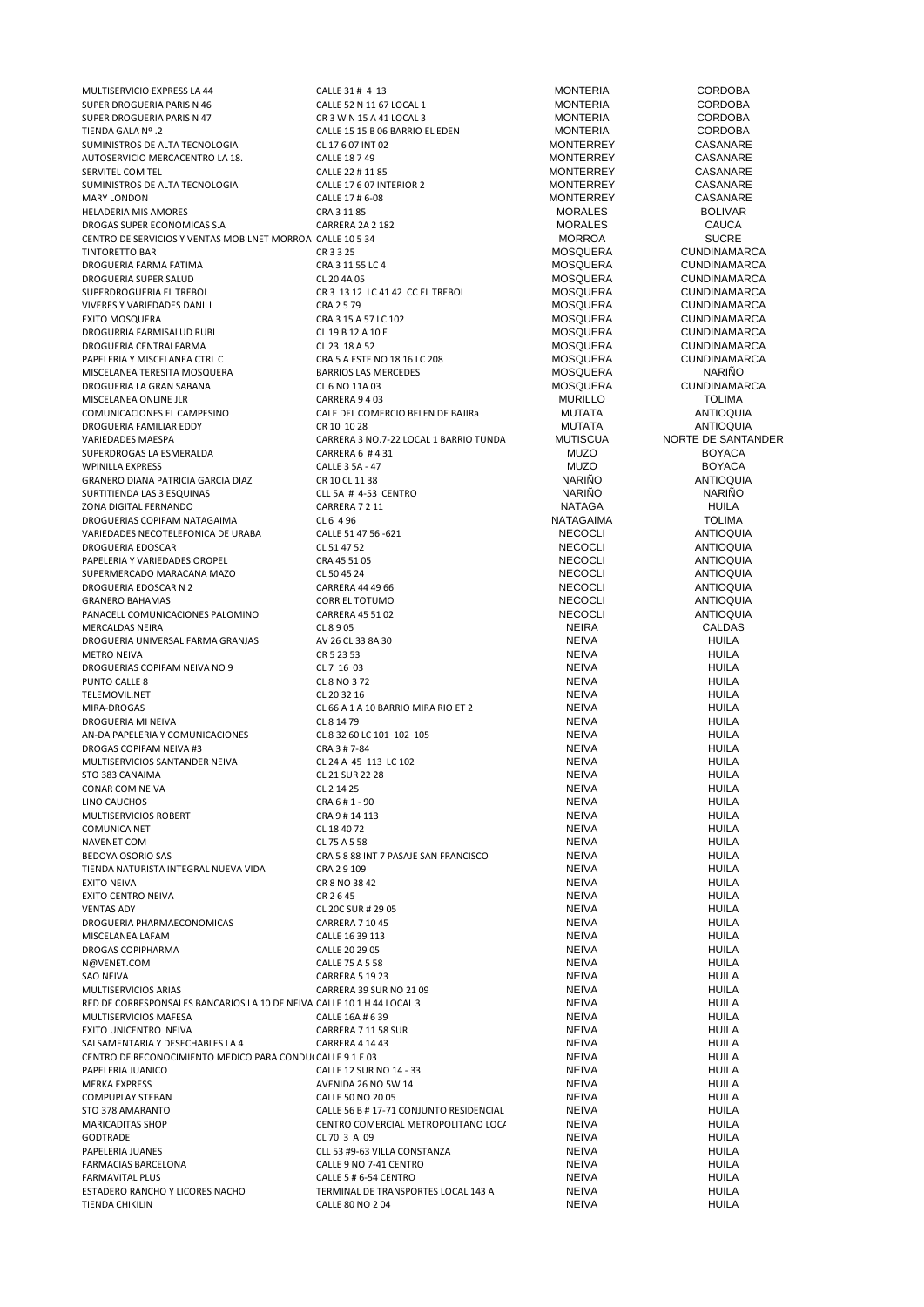SURTI JUANCHO CARRERA 5 NO 80 A 03 NEIVA HUILA CRISS MISCELANEA E INTERNET CALLE 61 1 03 NEIVA HUILA VARIEDADES DINI.COM CALLE 1 C # 26 06 NEIVA HUILA ABBY.COM CALLE 4 N 2 30 NEIVA HUILA DROGUERIA SURTIPHARMA H&M CARRERA 6 10 20 NEMOCON CUNDINAMARCA SURTIPHARMA H Y M CARRERA 6 5 75 NEMOCON CUNDINAMARCA DROGUERIA SIGLO XXI NEMOCON CLL 2 N 5 67 LOCAL 1 NEMOCON CUNDINAMARCA LUZMARSPANAILS CARRERA 6 # 3 / 57 NEMOCON CUNDINAMARCA DROGUERIA MEDIFOR TOBIANA CALLE 3 3 13 INS TOBIA NIMAIMA CUNDINAMARCA MAS DESCUENTOS DROGUERIA NOBSA CR 9 6 48 LC P 1 NOBSA BOYACA DROGUERIA GRAN SUPERFARMA 1 CALLE 6 3 09 NAZARETH NOBSA BOYACA CALLE 6 3 09 NAZARETH NOBSA BOYACA LA PEIPER CR 10 # 4 40 NOBSA BOYACA MULTIMOVIL FC CL 10 5 - 43 LOCAL 3 NORCASIA CALDAS DROGUERIA PHOLYFARMA CALLE 2 13 50 NOROSI BOLIVAR DROGAS LA OFERTA DE GRANADA CL 4 12 A 10 AP 01 NUEVA GRANADA MAGDALENA DROGAS LA OFERTA DE GRANADA CALLE 4 12 A 10 APTO 01 NUEVA GRANADA MAGDALENA MULTICELL DE LOS ANDES<br>CARRERA 5 6 31 CERRO LOS ANDES NUEVA GRANADA MAGDALENA<br>CICLO MOTO ANIBAL MAGDALENA CARRERA 5 4 43 RICKYPAGOS EN LINEA N-G CALLE 4 7 126 APTO 3 NUEVA GRANADA MAGDALENA MULTISERVICIOS H&G CALLE 3 4 65 CALLE 3 4 65 NUEVO COLON BOYACA MULTISUMINISTROS YOKO H. HEREDIA CALLE 7 4 36 NUNCHIA CASANARE<br>SURTIMACK EL MONO CHOCO SURTIMACK EL MONO SURTIMACK EL MONO SURTIMACK EL MONO SURTIMACK EL MONO SURTIMACK EL MONO SURTIMACK EL MONO SU VARIEDADES ROSMERY OBANDO CR 3 3 45 OBANDO VALLE CALA SAMABRIA PEDRO NEL CARRERA 4 5 15 CARRERA 4 5 15 COAMONTE SANTANDER COAMONTE SANTANDER CARRERA 4 5 15 COAMONTE SANTANDER COAMONTE SANTANDER COAMONTE SANTANDER COAMONTE SANTANDER COAMONTE SANTANDER COAMONTE SANTANDER C FERROELECTRICOS SHARON CRA 10 11 10 OCAÑA NORTE DE SANTANDER VARIEDADES JUANFER OCAÑA CL 11 10 42 LC 103 DE SANTANDES JUANER OCAÑA CL 11 10 42 LC 103 DE SANTANDER DE SANTA<br>DROGUERIA SANTA CLARA CL 10 ANDERETADO DE SANTANDER DE SANTANDER DE SANTANDER DE SANTANDER DE SANTANDER DE SAN DROGUERIA SANTA CLARA CLOROGUERIA SANTA CLOROGUERIA CLOROGUERIA CLOROGUERIA ANORTE DE SANTANDER<br>DROGUERIA XINO 1 CALLE 7 29 156 CALLE 7 29 156 CAÑA NORTE DE SANTANDER DROGUERIA X NO 1 CALLE 7 29 156 CALLE 7 29 156 COAÑA NORTE DE SANTANDER<br>DROGUERIA X NO 2 CALLE 11 15 10 CAÑA OCAÑA NORTE DE SANTANDER DROGUERIA X NO 2 CALLE 11 15 10 CALLE 11 15 10<br>DROGUERIA X NO 3 CALLE 7 29 107 CALLE 7 29 107 COAÑA NORTE DE SANTANDER DROGUERIA X NO 3 CALLE 7 29 107 CALLE 7 29 107<br>DROGUERIA X NO 4 CALLE 5A 48 75 CALLE 5A 48 75 CALIF SANTANDER DROGUERIA X NO 4 CALLE 5A 48 75 CALLE SANTANDER<br>DROGUERIA X NO 5 CALLE 7.29 155 ESOUINA-AVENIDAFRANCISC COCAÑA NORTE DE SANTANDER KYS MOVIL CALLE 11 NRO 16.02 LOCAL 6 EDIF FRAILES SEGUROS JV CALLE 10 14 91 LOCAL 106 EDIFICIO CONQUI: COCAÑA NORTE DE SANTANDER<br>SLI PAGO AL DIA 3 CALLE 11 29 60 LOCAL 1 SU PAGO AL DIA 3 CALLE 11 29 60 LOCAL 1 CALLE 11 29 60 LOCAL 1<br>PAGOS.COM CALLE 10 13 35 LOCAL 105 COLORE DO CAÑA NORTE DE SANTANDER PAGOS.COM CALLE 10 13 35 LOCAL 105 COCAÑA NORTE DE SANTANDER<br>CPS 29 DE MAYO COLOREGIA DE LA CITATA ARICA DE LA CITATA DE SANTANDER SANLUCAS OCAÑA CARRERA 49 51 35 COLOÑA DE CARRERA AND EN CARRERA AND EN COLOÑA COLOÑA DE SANTANDER<br>DROGUERIAS Y AUTOSERVICIOS BETEL S.A.S CALLE 11 16 A 21 LOCAL 03 COLOÑA DORTE DE SANTANDER DROGUERIAS Y AUTOSERVICIOS BETEL S.A.S CALLE 11 16 A 21 LOCAL 03 COAÑA NORTE DE SANTANDER<br>DROGUERIA X NO.6 CALLE 11 10 58 EL CENTRO COCAÑA NORTE DE SANTANDER DROGUERIA X NO.6 CALLE 11 10 58 EL CENTRO OCAÑA NORTE DE SANTANDER CITYMOVIL OIBA CL 10 8 69 OIBA SANTANDER GRUPO LA PUNZO CALLE 96 55 CALLE 96 55 CALLE 96 55 CALLE 96 55 COIBA SANTANDER ALMACEN EL JEPP CARRERA 9 8 88 CARRERA 198 88 CARRERA SANTANDER CARRERA SANTANDER MISCELANEA OICATA CALLE 5 3 38 OICATA BOYACA ALMACEN MISCELANEA TATIS CR 2 # 3-85 ONZAGA SANTANDER HERMAR NET CALLE 5 NO 8 25 OPORAPA HUILA SUPERMARKET LA REINA DER REINA DIAGONAL 8 N 4 150 BRR VERGEL AND TO PUTUMAYO PAPELERIA EXITO CALLE 8 N 8 40 CALLE 8 N 8 40 CALLE 8 N 8 40 CALLE 8 ORITO PUTUMAYO DROGAS OROCUE CL 4 8 06 OROCUE CASANARE DROGUERIA SAN GREGORIO OROCUE DIAGONAL 417 60 CONSTRUIT DIAGONAL ANNO 2009 DE DESENIO DE DESENIORE DE LA CASANAR<br>ORTEGA EN LINEA CASANARE DE LA CILIS # 4 44 ORTEGA DE LA CORTEGA DE TOLIMA ORTEGA EN LINEA CONTENTINA CONTENTER A CLL 5 # 4 44 ORTEGA CONTEGA TOLIMA BUEN VIVIR OSPINA NARIÑO EN 1989. CARRERA 4 3 35 OSPINA NARIÑO EN 1989. CARRERA 4 3 35 OSPINA NARIÑO EN 1989. D MULTIVARIEDADES Y PAPELERIA DIMER CRA 16 23 119 OVEJAS SUCRE variedades la macarena de la componentación de la francesa de la componentación de la componentación de la com<br>Travesuras originales de la componentación de la carrera 15 7 09 de la componentación de la componentación de TRAVESURAS ORIGINALES CARRERA 15 7 09 PACHO CUNDINAMARCA CENTRO DE SERVICIOS Y COMUNICACIONES ALCAMEX CL 8 # 16 91 CEN PACHO CONDINAMARCA<br>DROGLIFRIA I INO-A LA PRIMERA CANDINAMARCA URBANIZACION ALTOS DE YERBABUENA LC 2 PACHO CUNDINAMARCA DROGUERIA UNO-A LA PRIMERA URBANIZACION ALTOS DE YERBABUENA LC 2 PACHO CUNDINAMAI<br>COMNORTES A SALIDAS CALES HI 2.26 PACORA PACORA CALDAS COMNORTE S.A.S. CALLE 5 # 3 26 PACORA CALDAS DROGUERIA SERVIDROGAS LA 10 PADILLA CALLE 10 # 2 26 PADILLA CAUCA R K COMUNICACIONES CL 5 2 17 PAEZ CAUCA CASA BLANCA UPIA GALLA COMO CONTROLLER CASA CONTROLLER CONTROLLER CONTROLLER CASA BLANCA CONTROLLER CONTROLLER QUE NOTA PAPELERIA Y MISCELANEA CARRERA 6 5 04 PAICOL HUILA MEZCLAS Y MEZCLAS CARRERA 6 5 40 PAILITAS CESAR ALMACEN FERREAUTO 2 CL 4 # 5 A 62 L 2 PAILITAS CESAR DROGUERIA MAS DESCUENTOS DURDAN CALLE 17 # 15 - 44 LOCAL 2 A DUITAMA PAIPA PAIPA BOYACA<br>PAPELERIA & DETALLES KIUT CALLE 25 # 19 - 134 LC 2 PAPELERIA & DETALLES KIUT CALLE 25 # 19 - 134 LC 2 PAIPA PAIPA BOYACA PAIPA BOYACA<br>
MAS DESCUENTOS DROGUERIA CL 25 18 40 MAS DESCUENTOS DROGUERIA CL 25 18 40 PAIPA BOYACA MAS DESCUENTOS DROGUERIA PARQUE CL 25 20 63<br>DROGAS MAXI FCONOMIA PARQUE AVENIDA LIBERTADORES NO 25-35 PAIPA PAIPA DROGAS MAXI ECONOMIA AVENIDA LIBERTADORES NO 25-35 PAIPA BOYACA SERVIPAGOS PAIPA CR 22 25 23 LC 1 PAIPA BOYACA FARMAPAIPA CALLE 24 # 22-03 PAIPA BOYACA DROGUERIA RALDY SALUD 2 CARRERA 23 23 48 PAIPA BOYACA BOYACA PROGUERIA RALDY SALUD 2 CALLE A SALUD 2 CALLE A SAN<br>CALLE A SAN CALLE A SAN PAIR PROGRAM BALDERAMO HIULA DROGAS COPIFAM PALERMO CALLE 9 8 00 PALERMO HUILA EL PUNTO DEL GIRO 2 CARRERA 9 9 15 PALERMO HUILA DROGAS GIRALDO CL PRINCIPAL ARAUCA PALESTINA CALDAS DROGUERIA FARMACEUTICA DEL SUR CRA 4 # 2 29 PALESTINA HUILA COMPU@ NET SISTEMAS Y TELEVISION CORRERA 45 25 COMPU@ NET SISTEMAS Y TELECOMINICACIONES PLAZA CL 4 5 16 CARRERA ASSANTANDER PAPELERIA E INTERNET Y TELECOMINICACIONES PLAZA CL 4 5 16 TIENDA SAGRADO CORAZON DE PALMAR CARRERA 3 13 40<br>SLIPERTIENDA OLIMPICA STO 034 PALMAR DE VARELA CL 11 N 6 35 SUPERTIENDA OLIMPICA STO 034 PALMAR DE VARELA CL 11 N 6 35 PALMAR DE VARELA ATLANTICO

CLIPER PAPELERIA CALLE 11 # 5 - 64 INTERIOR COMFAMILIAR DEL HUILA NEIVA HUILA VARIEDADES LEMAS CALLE PRINCIPAL BARRIO CENTRO NOROSI BOLIVAR CALLE 7 29 155 ESQUINA-AVENIDAFRANCISCO OCAÑA NORTE DE SANTANDER<br>CALLE 11 NRO 16.02 LOCAL 6 EDIE FRAILES OCAÑA NORTE DE SANTANDER CL 11 12 48 LC 1<br>
CAÑA NORTE DE SANTANDER<br>
CAÑA NORTE DE SANTANDER ESTACION DE SERVICIO EL MIRADOR EL PORTAL KILOMETRO 1 VIA A PITALITO PALESTINA HUILA FERREAGRO EL TRIANGULO CENTRO COMERCIAL LA FONDA PLAZA PALESTINA CALDAS

NUEVA GRANADA MAGDALENA<br>NUEVA GRANADA MAGDALENA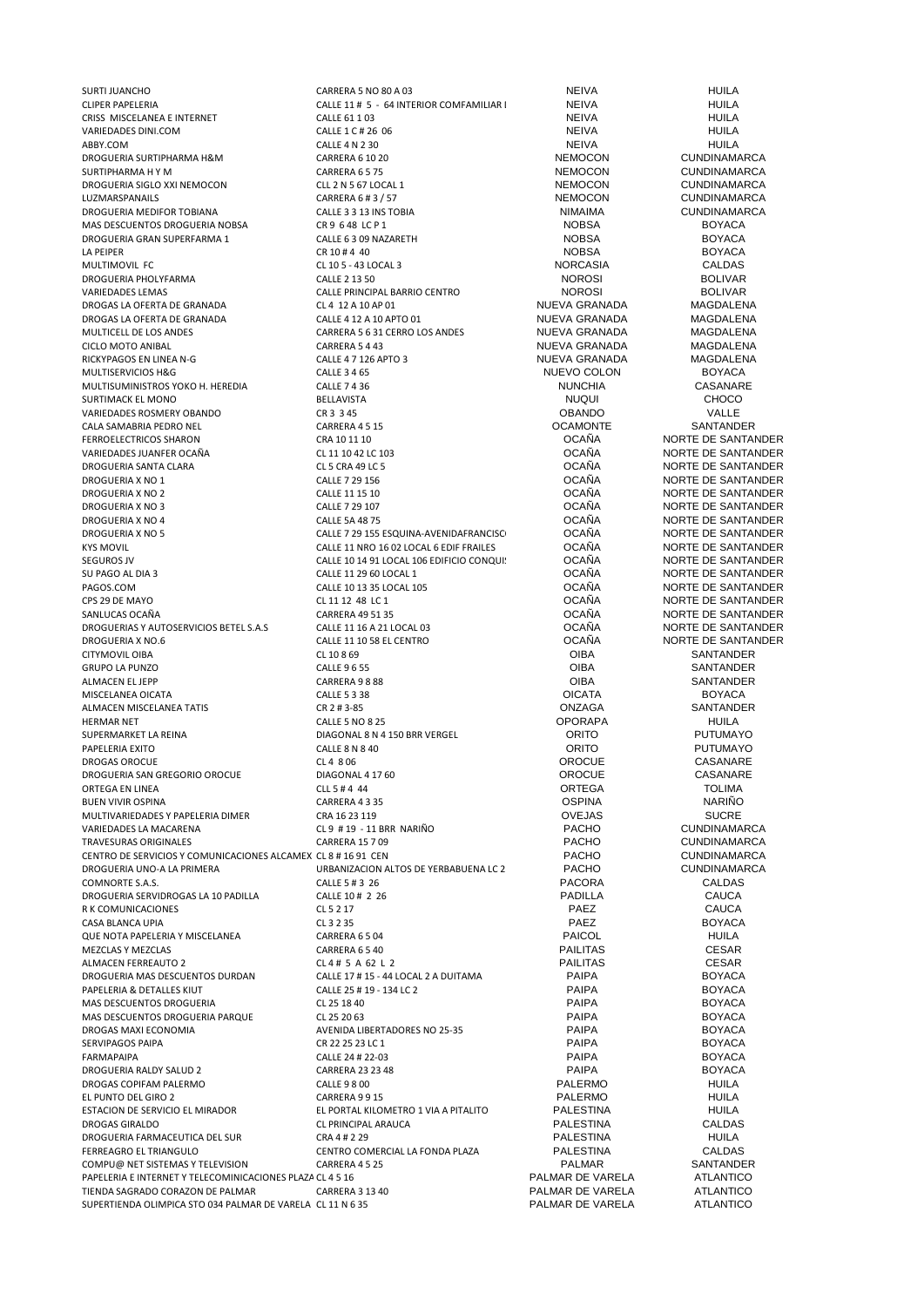| DROGUERIA LA ORIENTAL #2                                                                     | CALLE 9 8 604 LO 1 EN EL PALMAR DE VALER/                     | PALMAR DE VARELA                 | ATLANTICO           |
|----------------------------------------------------------------------------------------------|---------------------------------------------------------------|----------------------------------|---------------------|
| SALA DE INTERNET SAIDIN                                                                      | CARRERA 5 6 17                                                | PALMAS DEL SOCORRO               | SANTANDER           |
| DROGUERIAS UNIDAS PARRA                                                                      | CL 30 24 86                                                   | <b>PALMIRA</b>                   | VALLE               |
| COMUNICACIONES JUNIOR PALMIRA                                                                | CR 41 34 30                                                   | <b>PALMIRA</b>                   | VALLE               |
| HERNANDEZ MARTINEZ SERVIO RODRIGO                                                            | CRA 19 36 75                                                  | <b>PALMIRA</b>                   | VALLE               |
| <b>GRUPO JCM S.A.S</b>                                                                       | AEROPUERTO BONILLA ARAGON LOC 1358 D                          | <b>PALMIRA</b>                   | VALLE               |
| DROGAS 2000 NO 2                                                                             | CARRERA 28 18 06                                              | <b>PALMIRA</b>                   | VALLE               |
| <b>EXITO PALMIRA</b>                                                                         | CL 29 25 51                                                   | <b>PALMIRA</b>                   | VALLE               |
| STO 592 UNICENTRO PALMIRA                                                                    | CRA 40 CL 42 Y 47 CC UNICENTRO LC 137                         | <b>PALMIRA</b>                   | VALLE               |
| OLIMPICA LA 47                                                                               | CL 47 33 01                                                   | <b>PALMIRA</b>                   | VALLE<br>VALLE      |
| DROGUERIA HY J PALMIRA                                                                       | CRA 43 A 49 12                                                | <b>PALMIRA</b>                   | VALLE               |
| JC RESTAURANTE BAR Y MINIMARKET                                                              | CALLE 31 # 26 - 36                                            | <b>PALMIRA</b>                   | VALLE               |
| OLIMPICA PALMIRA<br>PAPELERIA Y VARIEDADES EL CAMPO                                          | CL 42 27 24                                                   | <b>PALMIRA</b><br><b>PALMIRA</b> | VALLE               |
|                                                                                              | CL 102 12 27                                                  | <b>PALMIRA</b>                   | VALLE               |
| DARSALUD NO 75<br>DARSALUD NO 78                                                             | CR 19 38 95<br>CR 24 18 01                                    | <b>PALMIRA</b>                   | VALLE               |
|                                                                                              |                                                               | <b>PALMIRA</b>                   | VALLE               |
| MULTIJUEGOS LA 30                                                                            | CL 30 27 30<br>CR 28 29 60                                    | <b>PALMIRA</b>                   | VALLE               |
| MULTIJUEGOS LA 30 N 2                                                                        | CR 41 36A 29                                                  | <b>PALMIRA</b>                   | VALLE               |
| DROGAS 2000<br>GANALOTO                                                                      | CRA 1 TV 32                                                   | <b>PALMIRA</b>                   | VALLE               |
| DARSALUD NO. 15                                                                              | DIAGONAL 65 31 21/25                                          | <b>PALMIRA</b>                   | VALLE               |
| DARSALUD NO. 07                                                                              | CALLE 34 27 97                                                | <b>PALMIRA</b>                   | VALLE               |
| DROGAS LA 69C                                                                                | CALLE 69 C 26 A 07                                            | <b>PALMIRA</b>                   | VALLE               |
| S & M TEAM S A S                                                                             | DG 65 # 33 14                                                 | <b>PALMIRA</b>                   | VALLE               |
| MULTIPAGAS ROZO                                                                              | CALLE 10 11 24 ROZO                                           | <b>PALMIRA</b>                   | VALLE               |
| MENSAJERIA CUELLAR                                                                           | CALLEJON LA CASCADA C7 - 584 VIA CORREG                       | <b>PALMIRA</b>                   | VALLE               |
| RANCHO Y LICORES LA 1RA JO SAS                                                               | <b>CARRERA 1 32 30</b>                                        | <b>PALMIRA</b>                   | VALLE               |
| <b>GSM SERVICE PALMIRA</b>                                                                   | CARRERA 19 35 03                                              | <b>PALMIRA</b>                   | VALLE               |
|                                                                                              | <b>TRV 5 E NO 7 E 11</b>                                      | <b>PALMIRA</b>                   | VALLE               |
| RAPITIENDA SAN JOSE PALMIRA<br>SUPERMERCADO LA GRAN COLOMBIA SA ZAMARANO CARRERA 28 66 A 123 |                                                               | <b>PALMIRA</b>                   | VALLE               |
|                                                                                              |                                                               | <b>PALMIRA</b>                   | VALLE               |
| <b>FACTORY COPY NET</b><br>MULTIJUEGOS LA 30 NO 3                                            | CALLE 32 A 27 79<br>CL 30 CON CR 27 Y 26 CC COMERCIAL VILLA D | <b>PALMIRA</b>                   | VALLE               |
|                                                                                              |                                                               | <b>PALMIRA</b>                   |                     |
| MULTISERVICIOS LOPEZ LOPEZ                                                                   | CRA 31 # 98 A 46 LOCAL 2                                      | <b>PALMIRA</b>                   | VALLE               |
| J F VIRTUAL                                                                                  | CARRERA 30 36 05                                              |                                  | VALLE<br>VALLE      |
| VARIEDADES Y PAEPELRIA ANGELITO                                                              | CALLE 4 7 18 CRR EL PLACER EL CERRITO                         | <b>PALMIRA</b>                   | VALLE               |
| MERK MAX KRA 30                                                                              | CARRERA 30 95 131                                             | <b>PALMIRA</b><br><b>PALMIRA</b> | VALLE               |
| <b>OZURE NET</b>                                                                             | CL 11 NRO 24 AS - 29                                          | <b>PALMIRA</b>                   | VALLE               |
| RAPITIENDA LOS FAJARDO                                                                       | <b>CARRERA 24 12C 5</b><br>CR 31 # 98 A 46 LOCAL 2            | <b>PALMIRA</b>                   | VALLE               |
| MULTISERVICIOS LOPEZ LOPEZ<br>MISELANEA Y VARIEDADES LAS PERLITAS                            | CARRERA 26 66A 19                                             | <b>PALMIRA</b>                   | VALLE               |
| CONECTATE JD                                                                                 | AV 9 # 13 - 154                                               | <b>PALMIRA</b>                   | VALLE               |
| ROBLE SPORT                                                                                  | <b>CARRERA 28 28 66</b>                                       | <b>PALMIRA</b>                   | VALLE               |
| ALGAR SEGUROS PALMIRA                                                                        | CLL 47 # 34 C 61                                              | <b>PALMIRA</b>                   | VALLE               |
| MULTISERVICIOS LM                                                                            | CALLE 100 N 12 94                                             | <b>PALMIRA</b>                   | VALLE               |
| ACCESORIOS Y TELEFONIA LENIS                                                                 | CARRERA 19 38 19                                              | <b>PALMIRA</b>                   | VALLE               |
| INTERWEB 1 LA TORRE                                                                          | CALLE 10 #18 - 069                                            | <b>PALMIRA</b>                   | VALLE               |
| DROGUERIA Y VARIEDADES SAMY                                                                  | CARRERA 8495                                                  | <b>PALMITO</b>                   | <b>SUCRE</b>        |
| TELECO.MUNICACIONES MARYI                                                                    | CL 7 5 40                                                     | PALO CABILDO                     | <b>TOLIMA</b>       |
| BOUTIQUE CASA DE LAS MEDIAS                                                                  | CRA 7 6 22 24                                                 | PAMPLONA                         | NORTE DE SANTANDER  |
| MINIMERCADO SOBERANO                                                                         | CR 5 6 A 32                                                   | PAMPLONA                         | NORTE DE SANTANDER  |
| BOUTIQUE CASA DE LAS MEDIAS                                                                  | CR 7 6 22 24                                                  | <b>PAMPLONA</b>                  | NORTE DE SANTANDER  |
| ELECTROFERRO J C M                                                                           | <b>CALLE 7746</b>                                             | <b>PAMPLONA</b>                  | NORTE DE SANTANDER  |
| SUPERMERCADO BETEL PAMPLONA                                                                  | <b>CALLE 5 7 68</b>                                           | PAMPLONA                         | NORTE DE SANTANDER  |
| <b>TIENDA LOS ROZOS</b>                                                                      | CL 3 1 25                                                     | <b>PAMPLONITA</b>                | NORTE DE SANTANDER  |
| VARIEDADES GABY PANQUEBA                                                                     | CARRERA 4375                                                  | <b>PANQUEBA</b>                  | <b>BOYACA</b>       |
| ESQUINA DE LA ALEGRIA.NET                                                                    | CARRERA 6218                                                  | <b>PARAMO</b>                    | SANTANDER           |
| AUTOSERVICIO JB PARATEBUENO                                                                  | CL 4 # 10 21                                                  | PARATEBUENO                      | <b>CUNDINAMARCA</b> |
| DROGUERIA DEL SUR                                                                            | CR 25 16 04                                                   | <b>PASTO</b>                     | <b>NARINO</b>       |
| DROGUERIAS PASTEUR PARQUE INFANTIL                                                           | CL 18 NO 30 74                                                | <b>PASTO</b>                     | <b>NARIÑO</b>       |
| <b>INTERANDINA DE DROGAS</b>                                                                 | CL 16 32 01                                                   | <b>PASTO</b>                     | <b>NARIÑO</b>       |
| ALO LLAMAME                                                                                  | CL 18 A 14 05                                                 | <b>PASTO</b>                     | <b>NARIÑO</b>       |
| DROGAS MAS VIDA                                                                              | CRA 36 12 51                                                  | <b>PASTO</b>                     | <b>NARIÑO</b>       |
| MULTISERVICIOS DEL PARQUE GMS                                                                | CARRERA 2 NRO.23C-15 BARRIO VILLARECRE                        | <b>PASTO</b>                     | <b>NARIÑO</b>       |
| DROGUERIA CON SALUD DEL SUR                                                                  | CL 14 26 63                                                   | <b>PASTO</b>                     | <b>NARIÑO</b>       |
| DROGUERIA PASTEUR II                                                                         | CR 4A NO. 12C-52                                              | <b>PASTO</b>                     | <b>NARIÑO</b>       |
| EL MECATO PASTUSO                                                                            | LC 107 Y 108 TERMINAL DE TRASPORTES                           | <b>PASTO</b>                     | <b>NARIÑO</b>       |
| MEGASUR                                                                                      | CARRERA 48 NO. 12A-55                                         | <b>PASTO</b>                     | <b>NARIÑO</b>       |
| <b>METRO PASTO</b>                                                                           | <b>CCIAL UNICENTRO</b>                                        | <b>PASTO</b>                     | <b>NARIÑO</b>       |
| <b>DROGAS CLARITA</b>                                                                        | CL 26A 22 92                                                  | <b>PASTO</b>                     | <b>NARIÑO</b>       |
| DROGAS UNO A                                                                                 | MZ M CS 1                                                     | <b>PASTO</b>                     | <b>NARIÑO</b>       |
| <b>INCELNET</b>                                                                              | CRA 26 19 68 CC SEBASTIAN DE BELALCAZAR                       | <b>PASTO</b>                     | <b>NARIÑO</b>       |
| DROGUERIA TRINIDAD                                                                           | CL 22 9 68                                                    | <b>PASTO</b>                     | <b>NARIÑO</b>       |
| VARIEDADES ANHYYA                                                                            | CRA 3 B 21 B 37                                               | <b>PASTO</b>                     | <b>NARIÑO</b>       |
| DROGUERIAS PASTEUR AVENIDA COLOMBIA                                                          | CRA 14 22 03                                                  | <b>PASTO</b>                     | <b>NARIÑO</b>       |
| DROGUERIA CAFAMILIAR CORAZON DE JESUS                                                        | MZ12 CASA 20                                                  | <b>PASTO</b>                     | <b>NARIÑO</b>       |
| MAXI DROGAS SAN VICENTE                                                                      | CL 5 33 86 P 1                                                | <b>PASTO</b>                     | <b>NARIÑO</b>       |
| SURTIPLASTICOS B Y G                                                                         | CRA 22 17 43 AVENIDA COLOMBIA                                 | <b>PASTO</b>                     | <b>NARIÑO</b>       |
| PAPELERIA Y VARIEDADES GENIUS                                                                | CL 21 6 31                                                    | <b>PASTO</b>                     | <b>NARIÑO</b>       |
| DROGUERIA SAN JUAN BOSCO                                                                     | CL 18 16 67                                                   | <b>PASTO</b>                     | <b>NARIÑO</b>       |
| DROGUERIA SANTA TERESITA                                                                     | CLL 18 NO 43 207                                              | <b>PASTO</b>                     | <b>NARIÑO</b>       |
| MERCAHORRO                                                                                   | CRA 21 13 A 24                                                | <b>PASTO</b>                     | <b>NARIÑO</b>       |
| DROGUERIA SANTA LUCIA PASTO                                                                  | CRA 24 19 87                                                  | <b>PASTO</b>                     | <b>NARIÑO</b>       |
| DROGUERIA SAN JUAN BOSCO PLUS                                                                | CR 31 C 19 A 36                                               | <b>PASTO</b>                     | <b>NARIÑO</b>       |
| DROGUERIA LOS ANGELES                                                                        | CL 16 7 67                                                    | <b>PASTO</b>                     | <b>NARIÑO</b>       |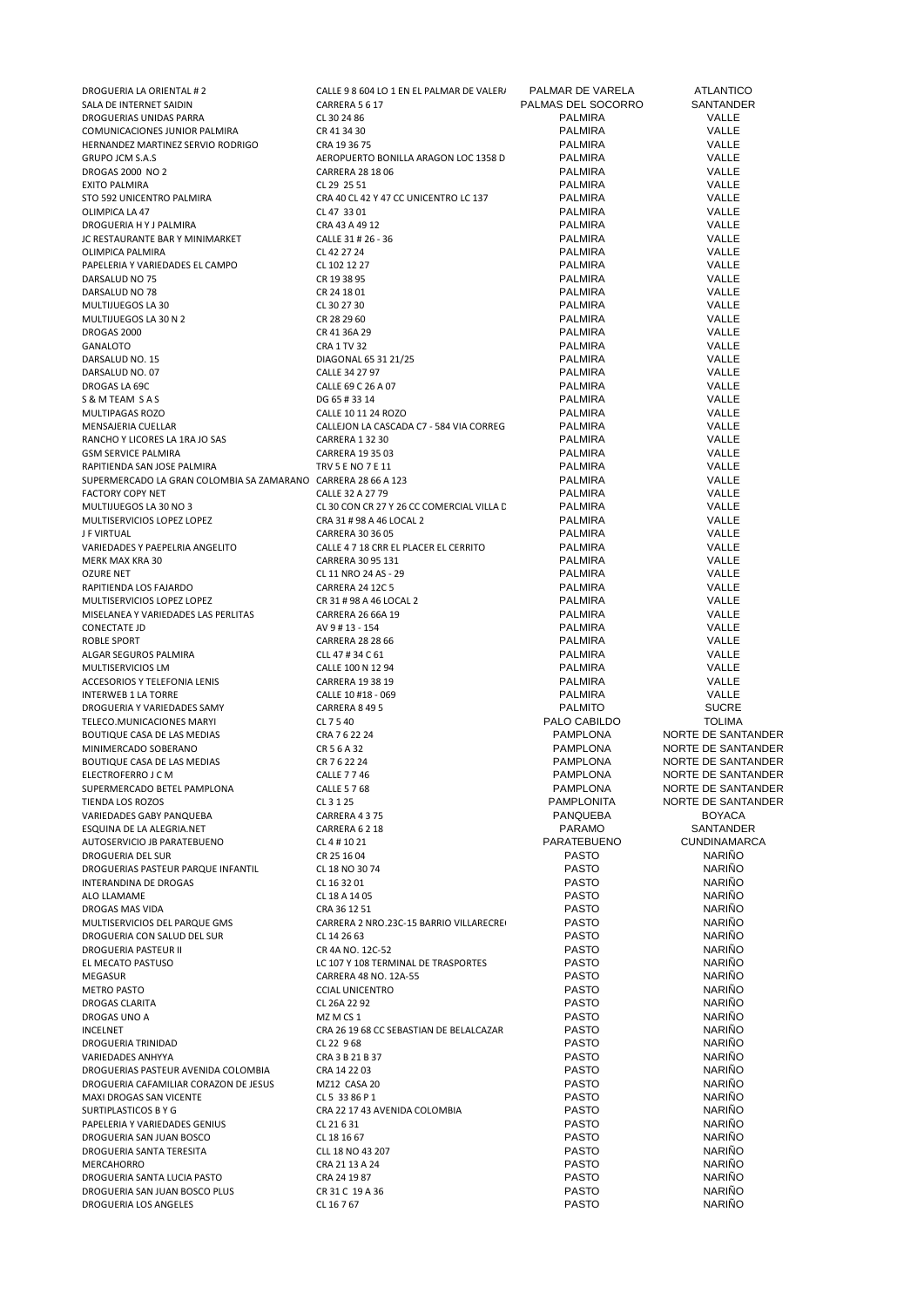| DROGUERIA SAN PEDRO N 2                                          | CRA 25 15 03                                            | <b>PASTO</b>                     | <b>NARIÑO</b>                  |
|------------------------------------------------------------------|---------------------------------------------------------|----------------------------------|--------------------------------|
| DROGUERIA PROVISALUD TOTAL ESPECIALIDADES                        | CALLE 16 38-104                                         | <b>PASTO</b>                     | <b>NARIÑO</b><br><b>NARIÑO</b> |
| DROGUERIA SUPERESTRABARATAS<br>DROGUERIA ECOSALUD LOS PINOS      | CALLE 16 #12-20 BRR FATIMA DE PASTO<br>CL 22 1 30 LC 2B | <b>PASTO</b><br><b>PASTO</b>     | <b>NARIÑO</b>                  |
| <b>VARIEDADES ESCALA</b>                                         | CL 16 28 77                                             | <b>PASTO</b>                     | <b>NARIÑO</b>                  |
| DROGAS MERCI                                                     | CRA 1 A 19 A 67                                         | <b>PASTO</b>                     | <b>NARIÑO</b>                  |
| DROGUERIA SAN JUAN                                               | CRA 30 A 14 53                                          | <b>PASTO</b>                     | <b>NARIÑO</b>                  |
| EXITO PANAMERICANA PASTO                                         | CL 2 22B 96                                             | <b>PASTO</b>                     | <b>NARIÑO</b>                  |
| <b>EXITO CENTRO PASTO</b>                                        | CL 18 NO.26-40 CENTRO                                   | <b>PASTO</b>                     | <b>NARIÑO</b>                  |
| PAPELADORNOS                                                     | CALLE 17 21 A 05                                        | <b>PASTO</b>                     | <b>NARIÑO</b>                  |
| DISTRIBUCIONES DE INMEDIATO                                      | CARRERA 6 16 B 50 LC 120 B                              | <b>PASTO</b>                     | NARIÑO                         |
| DROGUERIA LOS REMEDIOS DEL SUR                                   | CALLE 18 A 6 12 AVENIDA IDEMA DE PASTO                  | <b>PASTO</b>                     | <b>NARIÑO</b>                  |
| ACHICANOY VILLOTA ALBA CRISTINA<br>YOLYDROGAS II                 | CALLE 15 # 11-64                                        | <b>PASTO</b><br><b>PASTO</b>     | <b>NARIÑO</b><br><b>NARIÑO</b> |
| MARCELA INTERMAX                                                 | <b>CARRERA 7 13 31</b><br>CALLE 12 16 A 31              | <b>PASTO</b>                     | <b>NARIÑO</b>                  |
| DROGUERIA SAN ANDRESITO ANGANOY                                  | CARRERA 37 NO 7 15                                      | <b>PASTO</b>                     | <b>NARIÑO</b>                  |
| DROGUERIA GUADALUPE SUR                                          | CALLE 3 2 86 CATAMBUCO                                  | <b>PASTO</b>                     | <b>NARIÑO</b>                  |
| VALORAR N 1 SAS                                                  | CALLE 18 19 B 10                                        | <b>PASTO</b>                     | <b>NARIÑO</b>                  |
| MULTISERVICIOS LA AURORA                                         | CALLE 13 32 55 LA AURORA                                | <b>PASTO</b>                     | <b>NARIÑO</b>                  |
| DROGUERIA LOS ANGELES RV                                         | CARRERA 30 NO 17 78                                     | <b>PASTO</b>                     | NARIÑO                         |
| <b>FARMAC AF</b>                                                 | MANZANA J CASA 7 LOS FUNDADORES                         | <b>PASTO</b>                     | <b>NARIÑO</b>                  |
| VALENCIA FLOR PATRICIA LINSUAY                                   | TORRES DE SAN LUIS TORRE 12 APTO 002                    | <b>PASTO</b>                     | <b>NARIÑO</b>                  |
| SUPERMERCADO MAS BARATO LA AURORA                                | CALLE 10 26 311                                         | <b>PASTO</b>                     | <b>NARIÑO</b>                  |
| SUPERMERCADO MAS BARATO DABO                                     | CARRERA 9 ESTE 21 B 46 BARRIO SANTA MOI                 | <b>PASTO</b>                     | <b>NARIÑO</b><br><b>NARIÑO</b> |
| DROGUERIAS PASTEUR<br>MULTISERVICIOS Y SOLUCIONES PASTO          | CL 18 A # 4 E 31 LORENZO<br>CRA 19 BIS # 18 - 24 CENTRO | <b>PASTO</b><br><b>PASTO</b>     | <b>NARIÑO</b>                  |
| DROGUERIA MEDIMARTH C                                            | MANZANA 27 CASA 24                                      | <b>PASTO</b>                     | <b>NARIÑO</b>                  |
| <b>DROGUERIA LTA</b>                                             | TORRES DEL CIELO ETAPA DOS B CL 28 N 20 5               | <b>PASTO</b>                     | NARIÑO                         |
| MAS BARATO MAYORISTA                                             | MANZANA 11 CASA 25 CORAZON DE JESUS                     | <b>PASTO</b>                     | <b>NARIÑO</b>                  |
| MERCACOSMOS                                                      | CR 42 A N 16 A - 12                                     | <b>PASTO</b>                     | <b>NARIÑO</b>                  |
| MINIMARKET ROSSY                                                 | <b>DIAGONAL 16 43 13</b>                                | <b>PASTO</b>                     | <b>NARIÑO</b>                  |
| PAPELERIA MERCEDES CAUCA                                         | SUPER ESTACION EMANUEL ZONA URBANA E                    | PATIA                            | CAUCA                          |
| MANDADOS CIUDAD BLANCA                                           | $CR3#7-35$                                              | PATIA                            | CAUCA                          |
| PAPELERIA Y MISCELANEA CLIC                                      | CR 4 # 5 18 B EL CAMPIN                                 | PATIA                            | <b>CAUCA</b>                   |
| LUBRICANTES Y ACCESORIOS LA ESTACION                             | <b>CALLE 7 4 82</b>                                     | <b>PAUNA</b>                     | <b>BOYACA</b>                  |
| VARIEDADES JUAN ANDREY                                           | CARRERA 3 4 04                                          | PAYA                             | <b>BOYACA</b>                  |
| DROGUERIA MULTIFAMILIAR                                          | CL 9 CR 10 ESQUINA                                      | PAZ DE ARIPORO                   | CASANARE                       |
| DROGAS DEL NORTE<br>MOVILCENTER DEL NORTE S.A.S.                 | CRA 10 10 71<br>CR 10 6 13                              | PAZ DE ARIPORO<br>PAZ DE ARIPORO | CASANARE<br>CASANARE           |
| DROGUERIA Y PAPELERIA LA AVENIDA                                 | CRA 5 8 58                                              | PAZ DE RIO                       | <b>BOYACA</b>                  |
| MISCELANEA Y PERFUMERIA DANNA                                    | CR 3948 P1                                              | PAZ DE RIO                       | <b>BOYACA</b>                  |
| TIENDA LA MANO DE DIOS DE PEDRAZA                                | CALLE 4 10 16                                           | PEDRAZA                          | MAGDALENA                      |
| PANADERIA Y REPOSTERIA DELICIAS DE SANTANDER                     | CRA 8 8 88                                              | PELAYA                           | <b>CESAR</b>                   |
| <b>CELULARES KELME</b>                                           | CARRERA 8823                                            | PELAYA                           | <b>CESAR</b>                   |
| FOTO ESTUDIO Y CELULARES EL PAISA                                | CALLE 8 8 74 BARRIO EL COMERCIO                         | PELAYA                           | <b>CESAR</b>                   |
| TINTO PARADO                                                     | CL 4 6 77                                               | PENSILVANIA                      | <b>CALDAS</b>                  |
| <b>DROGUERIA PENSILFARMA</b>                                     | <b>CALLE 374</b>                                        | PENSILVANIA                      | <b>CALDAS</b>                  |
| SUPERMERCADO Y DROGUERIA GEMA<br>MULTI ESPORT EL PEÑOL           | TV 2 17 18                                              | <b>PENOL</b><br><b>PENOL</b>     | <b>ANTIOQUIA</b>               |
| MULTIPAGAS EL PEÑOL                                              | CRA 16 CL 02 07<br>TV 4 CR 17 78                        | <b>PENOL</b>                     | <b>ANTIOQUIA</b><br>ANTIOQUIA  |
| <b>MARKET PASTUER BELLO</b>                                      | CALLE 10 SUR 11 66                                      | PEÑOL                            | <b>ANTIOQUIA</b>               |
| <b>ANDROID STOREE</b>                                            | CR 19 # 10 18                                           | PEÑOL                            | <b>ANTIOQUIA</b>               |
| SUMINISTROS SAN JUDAS                                            | CARRERA BOLIVAR 932                                     | PEQUE                            | <b>ANTIOQUIA</b>               |
| COPYCOM CENTER                                                   | AV CIRCUNVALAR 11 80 LC 402                             | PEREIRA                          | <b>RISARALDA</b>               |
| DROGUERIA SAN JORGE                                              | CR 3 25 78                                              | <b>PEREIRA</b>                   | RISARALDA                      |
| OLAFO LA 31                                                      | CR 7 31 09                                              | PEREIRA                          | RISARALDA                      |
| STANDAR NO. 4                                                    | CL 14 NO. 8-24                                          | PEREIRA                          | RISARALDA                      |
| JUGOS GRANIZADOS Y EMPANADAS                                     | CRA 7 20 04                                             | PEREIRA                          | RISARALDA                      |
| <b>HELADERIA TODO HELADOS</b>                                    | MZ 7 CASA 19 BARRIO SAN FERNARDO CUBA                   | <b>PEREIRA</b><br><b>PEREIRA</b> | RISARALDA                      |
| RAPITIENDA JULIANA<br>DROGUERIA 91 92                            | AV 30 DE AGOSTO 29 68<br>CR 7 NO.16-79                  | PEREIRA                          | RISARALDA<br>RISARALDA         |
| DROGUERIA 91 92 CAPRI                                            | CR 13 NO.10-30                                          | PEREIRA                          | RISARALDA                      |
| OLIMPICA GTECH PEREIRA                                           | AV. 30 DE AGOSTO NO. 36-10                              | PEREIRA                          | RISARALDA                      |
| ALKOSTO KAFETERO                                                 | AV LAS AMERICAS 46 03                                   | PEREIRA                          | RISARALDA                      |
| DROGUERIA 91 - 92 NO. 4                                          | CR 26 67 B 35                                           | PEREIRA                          | RISARALDA                      |
| DROGUERIAS PROVIDENCIA                                           | CL 21 19 04                                             | PEREIRA                          | RISARALDA                      |
| DROGUERIA 91 - 92 NO. 3                                          | CL 14 23 112 LC1                                        | PEREIRA                          | <b>RISARALDA</b>               |
| ESTACION EL JARDIN LA SUR                                        | AV LAS AMERICAS 30 26                                   | PEREIRA                          | RISARALDA                      |
| EXITO PARQUE ARBOLEDA                                            | AV CIRCUNVALAR 5 20                                     | PEREIRA                          | RISARALDA                      |
| EXITO VECINO CUBA                                                | CR 26 CLL 71 esquina                                    | PEREIRA                          | RISARALDA                      |
| SUPER INTER SUPERMERCADOS PEREIRA LA TIENDA                      | CRA 7 38 56                                             | PEREIRA                          | RISARALDA                      |
| BELLEZA E IMAGEN RISARALDA                                       | MZ 38 CS 15 SAMARIA I                                   | PEREIRA<br>PEREIRA               | RISARALDA<br>RISARALDA         |
| FARMACIA PASTEUR PEREIRA EL LAGO<br>FARMACIA PASTEUR CIRCUNVALAR | CRA 7 25 21<br>CL 3 13 04 06 PARQUE                     | PEREIRA                          | RISARALDA                      |
| CIBER INTERNET.NET                                               | CL 19 7 49                                              | PEREIRA                          | RISARALDA                      |
| FARMA DROGAS CUBA                                                | MANZANA B CASA 1 LC 1 PORTAL LAS MERCE                  | PEREIRA                          | RISARALDA                      |
| CYBER PLANET ARBOLEDA                                            | CENTRO COMERCIAL PARQUE ARBOLEDA ZO                     | PEREIRA                          | RISARALDA                      |
| SUPERMERCADO EL ARRIERO                                          | MERCASA 6 2 LC 5                                        | PEREIRA                          | RISARALDA                      |
| MEGATIENDA EL CAFETAL                                            | AV DE LAS AMERICAS 50 03 LC 18 - 19                     | PEREIRA                          | RISARALDA                      |
| DROGUERIA PANORAMA I                                             | MANZANA 7 CASA 28 PANORAMA I CUBA                       | PEREIRA                          | RISARALDA                      |
| LLUVIA DE ORO                                                    | CRA 8 21 05                                             | PEREIRA                          | RISARALDA                      |
| OLIMPICA GAMMA 350                                               | CL 83 19 24                                             | PEREIRA                          | RISARALDA                      |
| SUPERINTER SUPERMERCADOS PEREIRA CENTRO                          | CL 17 6 60                                              | PEREIRA                          | RISARALDA                      |
| CARNES Y GRANOS MEDELLIN                                         | KM 6 VIA MARSELLA                                       | PEREIRA                          | RISARALDA                      |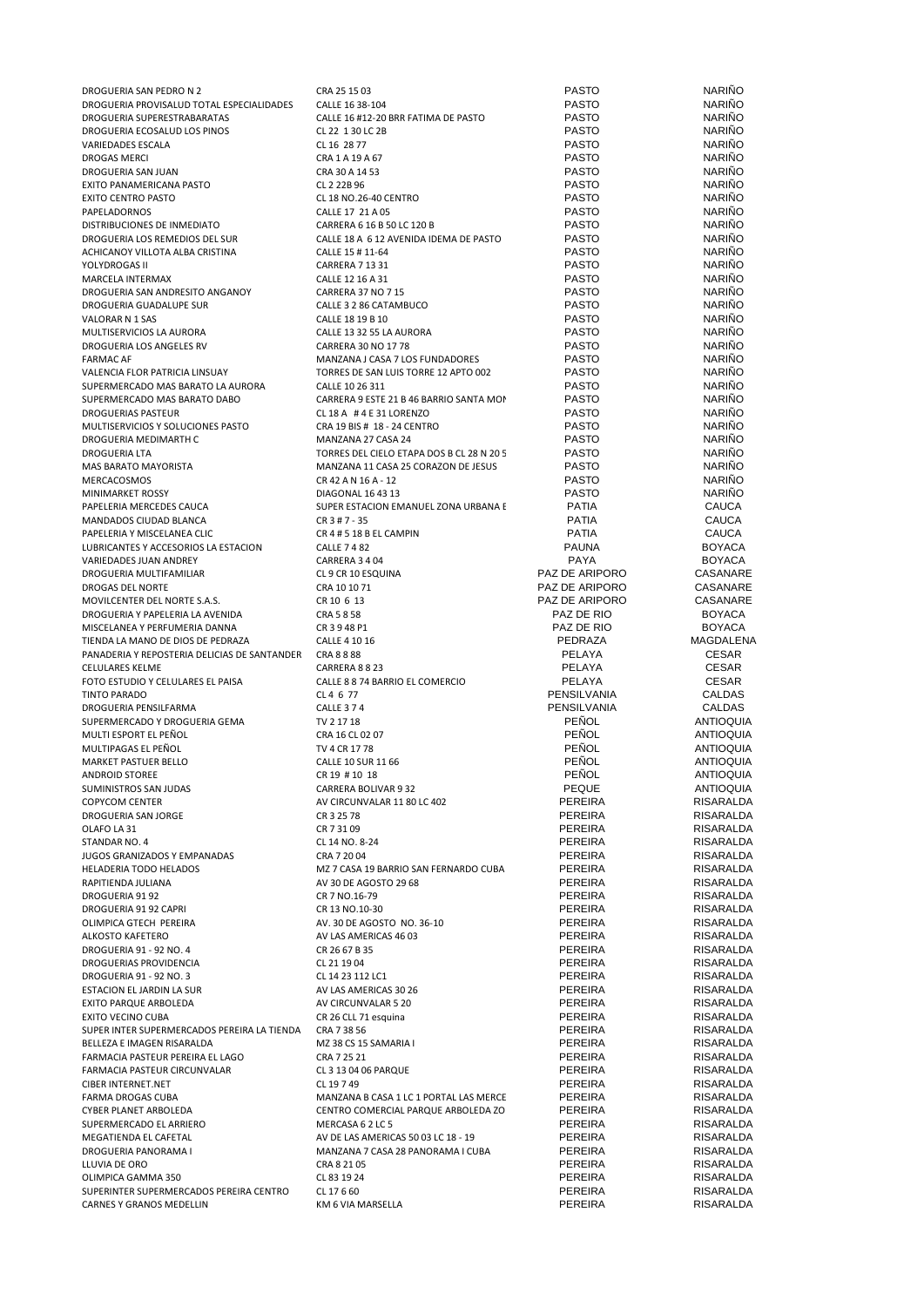| MUNDO DROGAS PEREIRA                     | CL 67 25 08                                | PEREIRA            | RISARALDA        |
|------------------------------------------|--------------------------------------------|--------------------|------------------|
| DROGUERIA CRUZ VERDE N 1                 | CALLE 71 N 23B 03                          | <b>PEREIRA</b>     | <b>RISARALDA</b> |
| SURTIFAMILIAR PEREIRA SAS                | CL 4 11 14                                 | PEREIRA            | RISARALDA        |
| DUENDE DE ORO                            | AV 30 DE AGOSTO # 75 51. UNICENTRO LOCA    | <b>PEREIRA</b>     | RISARALDA        |
| <b>EXITO PEREIRA</b>                     | CRA 10 NO. 14-71                           | <b>PEREIRA</b>     | RISARALDA        |
| <b>EXITO PEREIRA</b>                     | CR 10 14 71                                | <b>PEREIRA</b>     | <b>RISARALDA</b> |
| <b>EXITO CENTRO CALLE 8VA</b>            | CR 8 NO. 17-35                             | <b>PEREIRA</b>     | RISARALDA        |
| SANTA ANA CAFE                           | CARRERA 19 12 50 PISO 0 LOCAL 12 MEGACE    | <b>PEREIRA</b>     | RISARALDA        |
| CARULLA PEREIRA CERRITOS                 | KM 5 CRA 14 # 113-60 VIA CERRITOS          | PEREIRA            | RISARALDA        |
| CARULLA PEREIRA PINARES                  | CRA 17 CON CALLE 6                         | PEREIRA            | RISARALDA        |
| DROGUERIA HUMANA J C                     | MANZANA 28 CASA 16                         | PEREIRA            | RISARALDA        |
|                                          | CARRERA 26 82 10 VIA ALTAGRACIA            | PEREIRA            | RISARALDA        |
| <b>STO ALTAVISTA</b>                     |                                            |                    |                  |
| <b>DROGUERIA CHALODROGAS</b>             | CARRERA 10 29 01                           | <b>PEREIRA</b>     | RISARALDA        |
| DROGUERIA FARMADESCUENTOS CALLE 20       | <b>CALLE 20 8 82</b>                       | <b>PEREIRA</b>     | RISARALDA        |
| DROGUERIA Y MARKET FARMATRIBUNAS CONDINA | KILOMETRO 8 VIA PEREIRA ARMENIA GUACA      | <b>PEREIRA</b>     | RISARALDA        |
| SWEET LOVE ST                            | CR 15 A 150 12                             | <b>PEREIRA</b>     | RISARALDA        |
| VARIEDADES IBERO                         | MAZANA 8 CASA 9 SECTOR A PARQUE INDUS      | <b>PEREIRA</b>     | RISARALDA        |
| MISCELANEA Y LICORES VILLA MARIA         | MZ 27 CA 32 BRR DOSMIL QUINIENTOS LTS C    | <b>PEREIRA</b>     | <b>RISARALDA</b> |
| MEDICAL'S DROGUERIA                      | CARRERA 9 NRO 24 - 25 LOCAL 3              | <b>PEREIRA</b>     | RISARALDA        |
| LA TIENDA.COM                            | CALLE 93 28 60 LOCAL 2 CONJUNTO BULEVAI    | PEREIRA            | RISARALDA        |
| CACHARRERIA Y PAPELERIA BARUJ            | CENTRO COMERCIAL POBLADO PLAZA LOCAL       | PEREIRA            | RISARALDA        |
|                                          |                                            |                    |                  |
| <b>CIBERNET CUBA 1</b>                   | CARRERA 26 # 68 - 25 CUBA                  | <b>PEREIRA</b>     | RISARALDA        |
| <b>DROGUERIA POBLADO 2</b>               | MANZANA 18 CASA 30 PRIMER PISO ESQUIN      | <b>PEREIRA</b>     | <b>RISARALDA</b> |
| ALMACENES FLAMINGO #9 PEREIRA            | CR 6 # 20 76                               | <b>PEREIRA</b>     | RISARALDA        |
| DROGUERIA FARMAHOGAR PESCA               | CALLE 6 #4 - 58                            | <b>PESCA</b>       | <b>BOYACA</b>    |
| <b>DROGAS CRISTIAN PR</b>                | <b>CL PRINCIPAL</b>                        | <b>PIAMONTE</b>    | <b>CAUCA</b>     |
| COMUNICACONES AL OIDO DEL CLIENTE        | CR 1 W 1 NA 05 LC 02                       | PIEDECUESTA        | SANTANDER        |
| AROMAS PIEDECUESTA                       | CRA 6891                                   | PIEDECUESTA        | SANTANDER        |
| SUPERDROGAS PIEDECUESTA                  | CR 15 3 124                                | <b>PIEDECUESTA</b> | SANTANDER        |
| <b>DROGUERIA JEREZ</b>                   | CRA 15 6 90                                | <b>PIEDECUESTA</b> | SANTANDER        |
|                                          |                                            |                    |                  |
| EL PUNTO DE MILLER                       | CL 9695                                    | <b>PIEDECUESTA</b> | SANTANDER        |
| COMUNICACIONES ANA.COM                   | CL 6462                                    | <b>PIEDECUESTA</b> | SANTANDER        |
| WORLD COMUNICACIONES.COM                 | CALLE 1 A BIS 6-05 CASA 585 LOCAL 1        | PIEDECUESTA        | SANTANDER        |
| AUTOSERVICIO MERCAMILO EXPRESS           | CRA 4 1 E 07 LC 4                          | <b>PIEDECUESTA</b> | SANTANDER        |
| DROGUERIA VIDA LIMITADA                  | RUITOQUE CONDOMINIO ALDEAL CIAL L 1        | <b>PIEDECUESTA</b> | SANTANDER        |
| DROGUERIA CAMELOT                        | CL 8 N 3 196 TORRE II LOCAL 4 UNIDAD RESID | <b>PIEDECUESTA</b> | SANTANDER        |
| MICROMERCADO ALTOS DE GRANADA            |                                            |                    | SANTANDER        |
|                                          | <b>CALLE 5 18 20</b>                       | PIEDECUESTA        |                  |
| <b>EXITO PIEDECUESTA</b>                 | CL 15 3 AN 40                              | PIEDECUESTA        | SANTANDER        |
| DROGUERIA LORANG                         | CARRERA 4 1 N D - 70                       | PIEDECUESTA        | SANTANDER        |
| SERVICIOS VARIOS JUNIN 2                 | <b>CALLE 6 4 154</b>                       | PIEDECUESTA        | SANTANDER        |
| DROGUERIA Y MISCELANEA SALBE             | AV 17 15 A 48 P 1                          | PIEDECUESTA        | SANTANDER        |
| DROGUERIA RIVERA PHARMA M                | <b>CARRERA 4 21 04</b>                     | PIEDECUESTA        | SANTANDER        |
| ZARETH MISCELANEA Y VARIEDADES           | CALLE 17 2 W 31 LC 7 TO 1 ET 3 CON VILLA N | PIEDECUESTA        | SANTANDER        |
| MICROMERCADO LUX                         | <b>AVENIDA 10 15 97</b>                    | PIEDECUESTA        | SANTANDER        |
|                                          |                                            |                    |                  |
| GERYMARI                                 | CL 16 G # 1 W 46 BRR EDIMAR                | PIEDECUESTA        | <b>SANTANDER</b> |
| MICROMERCADO F & L                       | AVENIDA 17 7 W 54 BRR COMUNEROS            | PIEDECUESTA        | SANTANDER        |
| MOTORIZADOS MENSAJERIA Y MOTORIZADOS     | CR 4 # 1 B 18 BRR CAMPO VERDE              | PIEDECUESTA        | SANTANDER        |
| JOVAL CONSTRUCTORES                      | CARRERA 13 # 711 LOCAL 1 BARRIO            | <b>PIEDECUESTA</b> | SANTANDER        |
| DROGAS MAS BARATAS DE PIENDAMO           | CL 7 # 12 - 32                             | <b>PIENDAMO</b>    | <b>CAUCA</b>     |
| DROGAS MAS BARATAS FATIMA                | CALLE 8 # 7-13                             | <b>PIENDAMO</b>    | <b>CAUCA</b>     |
| SERVIMAX PIENDAMO                        | CR 11 # 14-114                             | PIENDAMO           | <b>CAUCA</b>     |
| MISCELANEA ANA GUZAMAN                   | CARRERA 6 13 38                            | <b>PIJAO</b>       | QUINDIO          |
|                                          |                                            | PIJINO DEL CARMEN  | <b>MAGDALENA</b> |
| FARMASALUD DROGUERIA                     | CARRERA 5 8 86                             |                    |                  |
| RODRIGUEZ RODRIGUEZ DORIS                | CARRERA 5 5 46                             | <b>PINCHOTE</b>    | SANTANDER        |
| <b>VARIEDADES WXP</b>                    | PARQUE PRINCIPAL                           | <b>PISBA</b>       | <b>BOYACA</b>    |
| EUROFERRETARIA JG                        | CL 6 10 23                                 | <b>PITAL</b>       | <b>HUILA</b>     |
| DROGUERIA FARMA PITAL                    | CALLE 6 11 39                              | <b>PITAL</b>       | <b>HUILA</b>     |
| ASESORIAS MUÑOZ PEÑA                     | CR 6 3 55                                  | <b>PITALITO</b>    | <b>HUILA</b>     |
| DROGUERIA FARMEDICA                      | CR 4336                                    | <b>PITALITO</b>    | <b>HUILA</b>     |
| <b>EXITO PITALITO</b>                    | CRA 19 15 31 SUR                           | <b>PITALITO</b>    | <b>HUILA</b>     |
| PHONONET COM J K                         | CR 6 15 23                                 | <b>PITALITO</b>    | HUILA            |
| DROGUERIAS COPIFAM PITALITO NO 2         | CL 6 2 80                                  | <b>PITALITO</b>    | <b>HUILA</b>     |
|                                          |                                            |                    |                  |
| DROGUERIA HOSPITALARIA DUCAR 1           | DG 3 SUR 2 14                              | <b>PITALITO</b>    | <b>HUILA</b>     |
| STO 385 POPULAR JARDIN                   | CR 3 13 22 SUR                             | <b>PITALITO</b>    | <b>HUILA</b>     |
| SERVI PAGOS J A                          | CL 5 1 B 62 LC 1                           | <b>PITALITO</b>    | <b>HUILA</b>     |
| ASESORIAS EN FINCA RAIZ MUÑOS PENA       | CARRERA 6355                               | <b>PITALITO</b>    | <b>HUILA</b>     |
| DROGUERIAS COPIFAM PITALITO NO 3         | CARRERA 3 6 79 LOCAL 2                     | <b>PITALITO</b>    | <b>HUILA</b>     |
| DROGUERIA MARBEN NUEMERO 5               | CARRERA 1 B # 6 13 CENTRO                  | <b>PITALITO</b>    | <b>HUILA</b>     |
| ASOPAGOS 2                               | CR 3 # 3-65                                | <b>PITALITO</b>    | <b>HUILA</b>     |
| CAFETERIA LADINA                         | ED. TERMINAL DE TRASPORTE LC 166           | <b>PITALITO</b>    | <b>HUILA</b>     |
|                                          |                                            |                    |                  |
| FARMA ECONOMICA DEL HUILA                | CALLE 7 1B 02                              | <b>PITALITO</b>    | <b>HUILA</b>     |
| RICKYPAGOS EN LINEA PIV-MG               | <b>CARRERA 9 10 37</b>                     | PIVIJAY            | MAGDALENA        |
| SERTEL LTDA                              | CR 6 6 65                                  | PLANADAS           | <b>TOLIMA</b>    |
| PAPELERIA Y MISCELANEA PRINTER           | CARRERA 6812                               | <b>PLANADAS</b>    | <b>TOLIMA</b>    |
| OLIMPICA 307                             | CRA 7 16 35                                | PLANETA RICA       | <b>CORDOBA</b>   |
| MULTIYA PARQUE                           | CRA 9 19 75                                | PLANETA RICA       | <b>CORDOBA</b>   |
| LA ECONOMIA DROGUERIA N 830              | CARRERA 7 13 17 LOCAL 6                    | PLANETA RICA       | <b>CORDOBA</b>   |
| <b>FACIPAGO</b>                          | CR 8 NRO. 17 13 BRR CENTRO                 | PLANETA RICA       | <b>CORDOBA</b>   |
|                                          |                                            |                    |                  |
| FARMACIA PASTEUR PLANTE RICA             | CALLE 20 NUMERO 8 36                       | PLANETA RICA       | <b>CORDOBA</b>   |
| MULTISERVICIOS PLANETARICA               | CARRERA 7 15 47 BARRIO CENTRO              | PLANETA RICA       | <b>CORDOBA</b>   |
| PANADERIA Y FUENTE DE SODA LA PLATEÑITA  | CL 13 A 17 03                              | <b>PLATO</b>       | MAGDALENA        |
| DROGUERIA LEIDIS LA PLATEÑA              | CRA 10 VIA 14 ESQUINA                      | <b>PLATO</b>       | MAGDALENA        |
|                                          |                                            |                    |                  |
| PANADERIA CENTRAL PLATO                  | <b>CARRERA 15 18 20</b>                    | <b>PLATO</b>       | MAGDALENA        |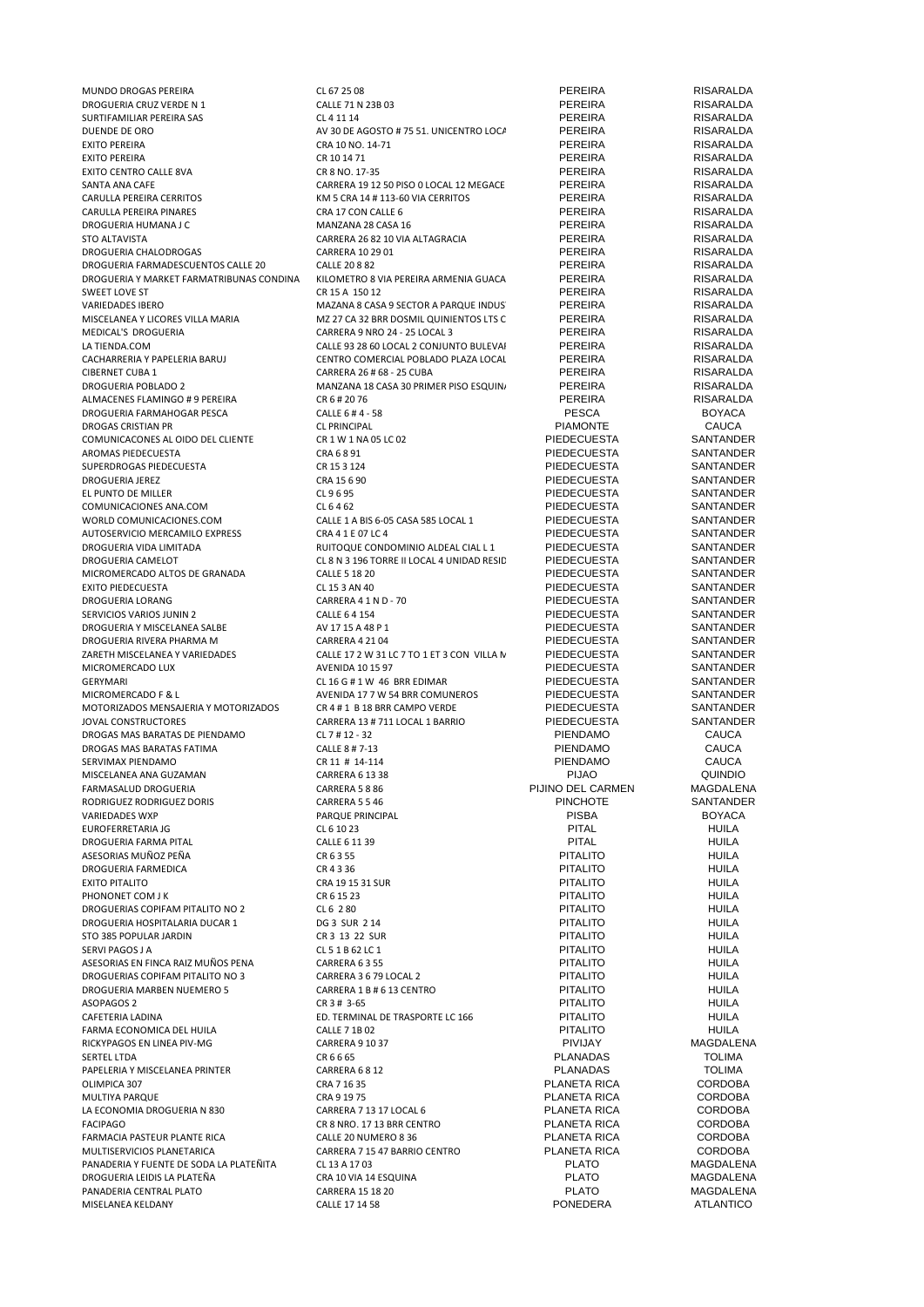| OLIMPICA POPAYAN CONC. GTECH                                    | CR 9 N NO.24N-80                        | POPAYAN            | CAUCA             |
|-----------------------------------------------------------------|-----------------------------------------|--------------------|-------------------|
| D&H COMERCIALIZADORA DE PRODUCTOS MASIVOS CRA 14 4 31           |                                         | POPAYAN            | <b>CAUCA</b>      |
| DISTRI DROGAS LA 22                                             | CL 22 9 24                              | POPAYAN            | <b>CAUCA</b>      |
| SUPER DROGAS LA QUINTA                                          | CL 5 22 A 39                            | POPAYAN            | CAUCA             |
| LE PAPIER PAPELERIA                                             | <b>CL 18 NORTE 7 28</b>                 | POPAYAN            | CAUCA             |
|                                                                 |                                         |                    |                   |
| STO 581 POPAYAN CENTRAL                                         | CL 2 N 7 74                             | POPAYAN            | CAUCA             |
| <b>JUMBO POPAYAN</b>                                            | AV PANAMERICANA CR 15                   | POPAYAN            | <b>CAUCA</b>      |
| DO 584 SAN FRANCISCO                                            | CL 4889                                 | POPAYAN            | CAUCA             |
| STO 598 POPAYAN NORTE 2                                         | CR 9 17 N 11                            | POPAYAN            | CAUCA             |
| PIZZA CLOCK LOUNGE                                              | CR 10 54 N BIS 33                       | POPAYAN            | <b>CAUCA</b>      |
| ESQUINA LA 57                                                   | CL 3 57 01                              | POPAYAN            | <b>CAUCA</b>      |
| MAVI COM                                                        | CL 5 19 53                              | POPAYAN            | CAUCA             |
| LUBRICOM Y CIA LTDA                                             | CR 17 4 20                              | <b>POPAYAN</b>     | CAUCA             |
| DROGUERIA NUEVA ALIANZA NORTE                                   | CR 9 63 N 106                           | POPAYAN            | CAUCA             |
|                                                                 |                                         | <b>POPAYAN</b>     |                   |
| EXITO POPAYAN CENTRO                                            | CRA 5 6 45                              |                    | <b>CAUCA</b>      |
| UPERTIENDA EL VECINO POPAYAN 6                                  | CARRERA 3 8 33                          | POPAYAN            | <b>CAUCA</b>      |
| SUPERTIENDA EL VECINO 4                                         | KM 3 VIA POPAYAN CALI CRUCERO TOTORO    | POPAYAN            | <b>CAUCA</b>      |
| SUPERDROGAS EL RECUERDO                                         | CR 12 N 70N 13 LC 3                     | POPAYAN            | <b>CAUCA</b>      |
| SU DROGUERIA MINIMARKET ALIANZA NORTE LOS HO' CARRERA 6 27 N 62 |                                         | POPAYAN            | <b>CAUCA</b>      |
| DROGUERIA UNIVERSAL CJ                                          | CL 7 20 A 10                            | POPAYAN            | <b>CAUCA</b>      |
| DROGUERIA SUPERSALUD                                            | CL 8 18 73 PRIMER PISO                  | POPAYAN            | CAUCA             |
| LICORES MODELO J.R                                              | CRA 9 1 AN 17                           | <b>POPAYAN</b>     | CAUCA             |
| EXITO AV PANAMERICANA                                           | CR 9 NO. 6N-03                          | <b>POPAYAN</b>     | CAUCA             |
| DROGUERIA CONTINENTAL DE POPAYAN                                | CR 6 4 N 26                             | <b>POPAYAN</b>     | <b>CAUCA</b>      |
| NEGOCIAMOS AUTOPARTES                                           | <b>CALLE 5 30 22</b>                    | POPAYAN            | <b>CAUCA</b>      |
|                                                                 |                                         |                    |                   |
| SEGUROS Y SERVICIOS LA ESMERALDA                                | CALLE 3 # 21B - 08                      | POPAYAN            | CAUCA             |
| TODO EN SALUD LA CUARTA                                         | <b>CALLE 4767</b>                       | POPAYAN            | <b>CAUCA</b>      |
| DROGUERIA VIDASALUD LA 22                                       | CL 7 NRO 22 A 35 LC 2                   | POPAYAN            | <b>CAUCA</b>      |
| MULTIBELLEZA Y MAS                                              | CALLE 6 12 55                           | <b>POPAYAN</b>     | <b>CAUCA</b>      |
| MAXIHOGAR POPAYAN                                               | CARRERA 17 12 101                       | POPAYAN            | CAUCA             |
| MAXIHOGAR BELLAVISTA                                            | CARRERA 9 70 N 66                       | POPAYAN            | CAUCA             |
| DROGUERIA Y AUTOSERVICIO PUNTO MARKET                           | CARRERA 9 7 N 06                        | <b>POPAYAN</b>     | <b>CAUCA</b>      |
| VARIEDADES EMILIANA RAMIREZ                                     | CARRERA 17 61 N 93                      | POPAYAN            | <b>CAUCA</b>      |
|                                                                 |                                         |                    |                   |
| TRAMITES GUTIERREZ VELASCO                                      | CARRERA 17 7 69                         | <b>POPAYAN</b>     | <b>CAUCA</b>      |
| C Y G MULTISERVICIOS                                            | CR 55 NRO. 2 C - 11                     | <b>POPAYAN</b>     | <b>CAUCA</b>      |
| CALZADO CALZAMODA                                               | CR 17#5 73                              | <b>POPAYAN</b>     | <b>CAUCA</b>      |
| MULTISERVICIOS BELLAVISTA POPAYAN                               | CLL 63 N # 9 A 35                       | <b>POPAYAN</b>     | <b>CAUCA</b>      |
| <b>CUPONCITY COLOMBIA</b>                                       | CARRERA 6 A 23 N 29                     | <b>POPAYAN</b>     | CAUCA             |
| COMERCIALIZADORA Y DISTRIBUIDORAS SUROCCIDENI CARRERA 2 7 79    |                                         | <b>POPAYAN</b>     | CAUCA             |
| SUPER MARKER LA XIMENA                                          | CALLE 69N # 6 - 34                      | <b>POPAYAN</b>     | CAUCA             |
| DROGAS SAN FELIPE CL                                            | CR 14 3 66                              | <b>PORE</b>        | CASANARE          |
| DROGUERIA Y PAPELERIA SAN ALEJO                                 | <b>CARRERA 20 3 74</b>                  | <b>PORE</b>        | CASANARE          |
| BERACCEL                                                        | CRA 5 BRR BOLIVAR                       | <b>POTOSI</b>      | NARIÑO            |
| <b>COMUNICACIONES IP 2013</b>                                   | <b>CARRERA 12 5 24</b>                  | PRADERA            | VALLE             |
| DARSALUD NO 16                                                  | CALLE 7 10 45                           | PRADERA            | VALLE             |
| MERCAPAVA VILLAMARINA                                           | TRANSVERSAL 7 MANZ 12 LOC 2 DE PRADER/  | PRADERA            | VALLE             |
| DROGAS LAS FLORES PRADERAS                                      | <b>CARRERA 10 5 42</b>                  | PRADERA            | VALLE             |
| ESTACION DE SERVICIO PRADO BIOMAX                               | CR 5 CL 12 ESQUINA                      | <b>PRADO</b>       | <b>TOLIMA</b>     |
| LIANET                                                          | SEC SANTA ISABEL                        | <b>PROVIDENCIA</b> | <b>SAN ANDRES</b> |
| CELULARES SANTA FE GETIAL                                       | BARRIO LAURELES CASA 305 DE PROVIDENCI. | <b>PROVIDENCIA</b> | <b>NARINO</b>     |
|                                                                 |                                         |                    |                   |
| TELEPUNTO Y MENSAJERIA                                          | <b>CALLE 9 5 18</b>                     | PUEBLO BELLO       | <b>CESAR</b>      |
| SUPER DROGUERIAS PARIS N 39                                     | CARRERA 10 13 78                        | PUEBLO NUEVO       | <b>CORDOBA</b>    |
| DROGUERIA LOS TRES REYES DE PUEBLO NUEVO                        | CLL 13 10 16                            | PUEBLO NUEVO       | CORDOBA           |
| LA ECONOMIA DROGUERIA NO 662                                    | CALLE 13 11 02                          | PUEBLO NUEVO       | <b>CORDOBA</b>    |
| SUPER DROGUERIA PARIS N 43                                      | CR 11 N 13 40 BRR CENTRO                | PUEBLO NUEVO       | CORDOBA           |
| SUPERTIENDA LA LORENA                                           | CL 8 3 82                               | PUEBLO RICO        | RISARALDA         |
| NUEVA DROGUERIA ECONOMICA                                       | CL 31 SAN ANTONIO N 29 52               | PUEBLORRICO        | ANTIOQUIA         |
| POP EYE BEACH CLUB                                              | CR 79110                                | <b>PUEBLOVIEJO</b> | MAGDALENA         |
| REBAJA                                                          | CARRERA 7895                            | <b>PUEBLOVIEJO</b> | MAGDALENA         |
| CIBERNAYA                                                       | CRA 7 6 82 LC 1                         | PUENTE NACIONAL    | SANTANDER         |
| COMPUNAL                                                        | CL 6 7 92                               | PUENTE NACIONAL    | SANTANDER         |
| SALUD DROGAS                                                    | CARRERA 4435                            | <b>PUERRES</b>     | NARIÑO            |
| PAPELERIA CENTRAL LA 11                                         | CL 11 19 01                             | PUERTO ASIS        | PUTUMAYO          |
|                                                                 |                                         | PUERTO BERRIO      | ANTIOQUIA         |
| CENTRO COPIADO                                                  | CALLE 7 CRA 4 Y 5 LCL 101               |                    |                   |
| <b>IMPRESOS GRAFICOS</b>                                        | CRA 1 CL 50 50 27                       | PUERTO BERRIO      | ANTIOQUIA         |
| <b>FARMACIA PASTEUR PUERTO BERRIO</b>                           | CL 51 3 34                              | PUERTO BERRIO      | <b>ANTIOQUIA</b>  |
| OLIVEROS GONZALEZ S.A.S                                         | CALLE 49 Y 50 N # 5 11                  | PUERTO BERRIO      | ANTIOQUIA         |
| PAPELERIA AMERICA PB                                            | CR 6 50 02                              | PUERTO BERRIO      | ANTIOQUIA         |
| DEPOSITO DE MADERAS EL CANIME                                   | CALLE 50 CRA 9 Y 10                     | PUERTO BERRIO      | <b>ANTIOQUIA</b>  |
| CENTRO DE PAGOS Y RECAUDOS JUANCHO                              | CR 3 13 18 LC 2                         | PUERTO BOYACA      | <b>BOYACA</b>     |
| POLLOS Y POLLAS DE LA GRANJA                                    | CRA 3 13 80                             | PUERTO BOYACA      | <b>BOYACA</b>     |
| DROGUERIAS COPIFAM NO 1                                         | CR 3 11 03                              | PUERTO BOYACA      | <b>BOYACA</b>     |
| POLLOS Y POLLAS DE LA GRANJA                                    | CARRERA 3 13 80                         | PUERTO BOYACA      | BOYACA            |
| ALMACEN Y TALLER YARY MOTOS                                     | CL 11 4 20                              | PUERTO BOYACA      | <b>BOYACA</b>     |
| <b>DRISTIJOTAS</b>                                              | CR 2 1 26                               | PUERTO BOYACA      | <b>BOYACA</b>     |
| TU RED A LA MANO                                                | CALLE 12 3 - 87                         | PUERTO BOYACA      | <b>BOYACA</b>     |
| DISTRIBUIDORA MAXITODO J.D                                      | CR 14 14 - 12                           | PUERTO BOYACA      | <b>BOYACA</b>     |
| ALMACEN BOLSIPLAST                                              | CALLE 13 3 A 22                         | PUERTO BOYACA      | BOYACA            |
|                                                                 |                                         | PUERTO CAICEDO     | PUTUMAYO          |
| SERVICIOS Y SUMINISTROS SHALEM                                  | SANTA BARBARA DE PUERTO CAICEDO         |                    |                   |
| AMAYANOS                                                        | CALLE 18 # 3-108                        | PUERTO CARREÑO     | <b>VICHADA</b>    |
| DROGUERIA PUERTO CARREÑO                                        | CALLE 18 3 76                           | PUERTO CARREÑO     | VICHADA           |
| DROGUERIA FARMACIA TORRES NO 24                                 | CL 2 B 4 26                             | PUERTO COLOMBIA    | ATLANTICO         |
| MEGAMAS PUERTO COLOMBIA                                         | CALLE 2 #6-17 LOCAL 1 APTO 1            | PUERTO COLOMBIA    | ATLANTICO         |
| SUPERTIENDAS OLIMPICA NO 51 VILLA CAMPESTRE                     | CL 4 25 03 MZ 4 LC 1                    | PUERTO COLOMBIA    | ATLANTICO         |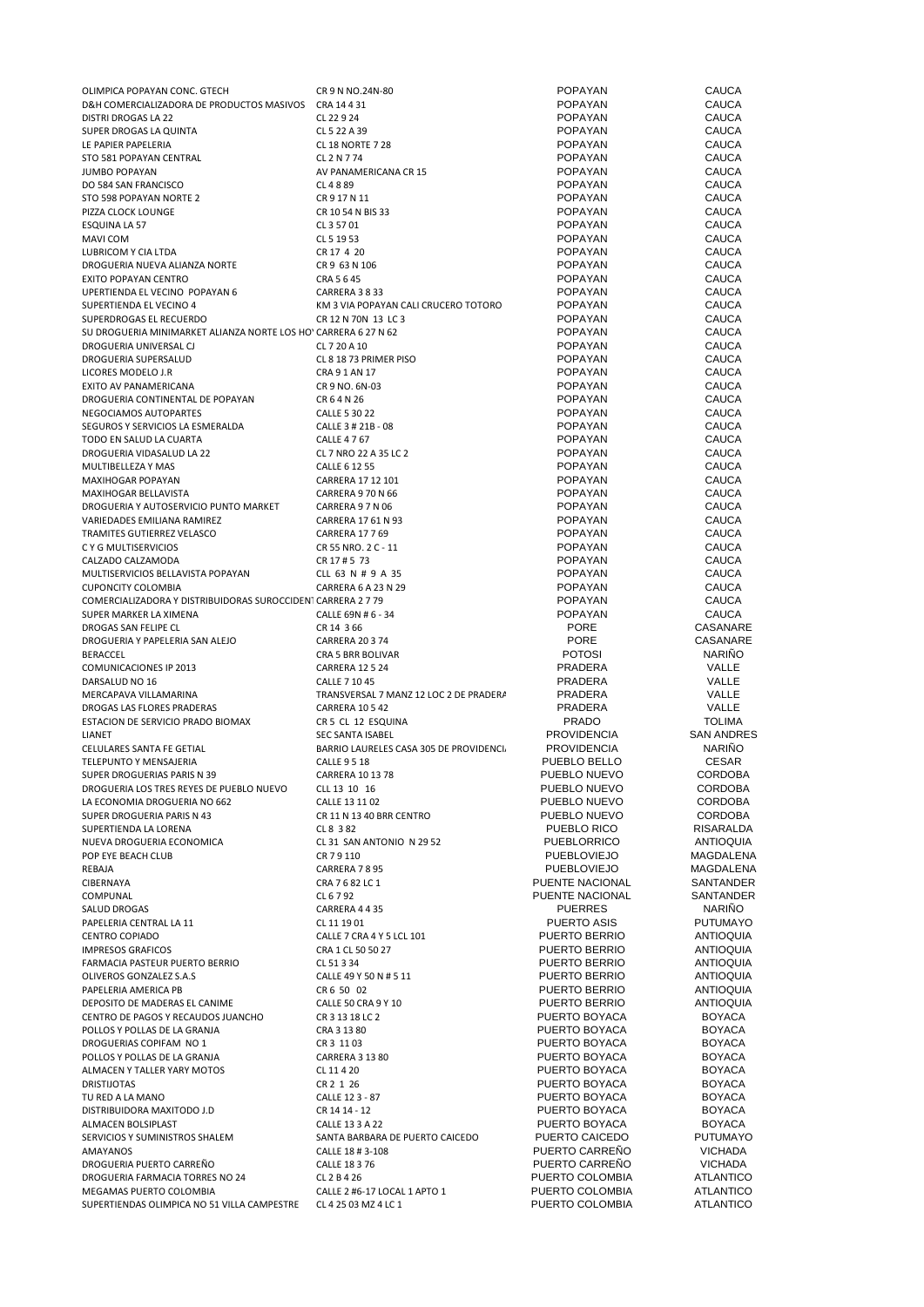| ALMACEN DE COMPRAVENTA E JIMENEZ VILLA CAMPE CRA 26 # 3:A 40                  |                                          | PUERTO COLOMBIA                  | <b>ATLANTICO</b>   |
|-------------------------------------------------------------------------------|------------------------------------------|----------------------------------|--------------------|
| DROGUERIA FARMACIA TORRES N 71                                                | CALLE 96 46 195                          | PUERTO COLOMBIA                  | <b>ATLANTICO</b>   |
| DROGUERIA FARMACIA TORRES N 72                                                | CRA 30 CORR UNIV 1 850 LC 201            | PUERTO COLOMBIA                  | <b>ATLANTICO</b>   |
| COMERCIAL DE ALIMENTOS DEL NORTE SAS                                          | CARRERA 24 3 281 LC 101                  | PUERTO COLOMBIA                  | <b>ATLANTICO</b>   |
| SUPERTIENDA OLIMPICA STO 009 PUERTO COLOMBIA CALLE 2 8 13 PUERTO COLOMBIA     |                                          | PUERTO COLOMBIA                  | <b>ATLANTICO</b>   |
| CENTRO DE RECONOCIMIENTO DE CONDUCTORES PAF PROL CR 30 CORR UNIV LT PAPIROS 2 |                                          | PUERTO COLOMBIA                  | ATLANTICO          |
| DROGUERIA Y MINIMARKET MI FARMA S.A.S                                         | CL 6 # 12 - 5 LO 1                       | PUERTO COLOMBIA                  | <b>ATLANTICO</b>   |
| <b>MERCADOS DIAMANTE</b>                                                      | CL 12 # 3-14                             | PUERTO CONCORDIA                 | <b>META</b>        |
| MISCELANEA EL CRISTAL                                                         | <b>CARRERA 1 11 23</b>                   | PUERTO ESCONDIDO                 | <b>CORDOBA</b>     |
| DROGUERIA DEL PARQUE MANACACIAS                                               | CARRERA 11 7 51                          | PUERTO GAITAN                    | <b>META</b>        |
| ECONOMIA GAITAN DROGUERIA                                                     |                                          | PUERTO GAITAN                    | META               |
|                                                                               | CALLE 14 NO 7 - 02 BARRIO GALAN          |                                  | <b>META</b>        |
| CLARO ES CLARO.GAITAN                                                         | CALLE 9A # 11 - 39 BARRIO CENTRO         | <b>PUERTO GAITAN</b>             |                    |
| DROGUERIA SERVIFARMA SARA                                                     | MANZANA 34 CASA 2 BATEAS                 | PUERTO GAITAN                    | <b>META</b>        |
| MALUMA FASHION STORE                                                          | CR 1 BRR CENTRO DE PUERTO GUZMAN         | PUERTO GUZMAN                    | <b>PUTUMAYO</b>    |
| DROGUERIA DROGAS LA REBAJA DEL SUR # 10                                       | CL 7 CR 2A 2 BRR CENTRO DE PUERTO LEGUI. | PUERTO LEGUIZAMO                 | <b>PUTUMAYO</b>    |
| TODOSERVI MARIA J                                                             | CARRERA 9967                             | PUERTO LIBERTADOR                | <b>CORDOBA</b>     |
| DISTRIBUCIONES ANGELCOM                                                       | CARRERA 4 6 A 35 PARQUE PRINCIPAL        | <b>PUERTO LLERAS</b>             | <b>META</b>        |
| DROGUERIA MEDICA PUERTO LOPEZ                                                 | CL 6 6 03                                | PUERTO LOPEZ                     | <b>META</b>        |
| DROGUERIA MENEGUA                                                             | CL 6727                                  | PUERTO LOPEZ                     | <b>META</b>        |
| DROGUERIA CASTAÑO DEL PUEBLO                                                  | CL 6 NO. 7 70                            | PUERTO LOPEZ                     | META               |
| DROGUERIA SAN FERNANDO DEL PUERTO                                             | CRA 11 6 47                              | PUERTO LOPEZ                     | META               |
| SUPERDROGAS LA 5TA                                                            | CL 5 6 09                                | PUERTO LOPEZ                     | <b>META</b>        |
| VETERINARIA AGROVALLE                                                         | CL 6 AV PACHAQUIARO                      | PUERTO LOPEZ                     | <b>META</b>        |
| DROGUERIA PHARMA WILLIAM                                                      | CALLE 6 7 10                             | PUERTO LOPEZ                     | <b>META</b>        |
| DROGUERIA JHORMAN DEL LLANO                                                   | <b>CALLE 5 7 31</b>                      | PUERTO LOPEZ                     | META               |
| <b>FARMALAURIS</b>                                                            | CL 5 CON CL 6 N 9 - 67                   | PUERTO LOPEZ                     | <b>META</b>        |
| DROGUERIA KOLDESCUENTOS DEL PUESTO N 1                                        | CARRERA 9 N 6 9 01                       | PUERTO LOPEZ                     | <b>META</b>        |
| CENTRO SERVICIOS NARE                                                         | CRA 2 48 31                              | PUERTO NARE                      | <b>ANTIOQUIA</b>   |
| <b>CASA CAMPO</b>                                                             | <b>CARRERA 2 48 35</b>                   | PUERTO NARE                      | <b>ANTIOQUIA</b>   |
| DROGUERIA CENTRAL LA SIERRA                                                   | CARRERA 4 16 156 CARRILERA CENTRAL       | PUERTO NARE                      | <b>ANTIOQUIA</b>   |
| MINI CPS RURAL PUERTO NARIÑO                                                  | <b>CALLE 6 5 99</b>                      | PUERTO NARIÑO                    | AMAZONAS           |
|                                                                               |                                          | PUERTO PARRA                     | SANTANDER          |
| SAI TELECOMUNICACIONES PIPE                                                   | CALLE 9 5 89 LOCAL 1 2                   |                                  | <b>META</b>        |
| CAMPO AGRO LESMES                                                             | CL 12 1 79                               | PUERTO RICO                      |                    |
| TELECENTRO COMUNICACIONES ISP                                                 | CARRERA 9 14 47                          | <b>PUERTO RICO</b>               | <b>META</b>        |
| DROGUERIA PROFAMILIAS                                                         | CL 5 CR 7 ESQ                            | PUERTO RICO                      | <b>CAQUETA</b>     |
| FARMACIA J & M DE PUERTO RONDON                                               | CRA 6 # 1-87 B CENTRO                    | PUERTO RONDON                    | <b>ARAUCA</b>      |
| DROGUERIA MUNDIAL DE PUERTO SALGAR                                            | CL 13 10 43                              | PUERTO SALGAR                    | CUNDINAMARCA       |
| PUNTO ENCANTO                                                                 | CARRERA 30A31                            | PUERTO SANTANDER                 | NORTE DE SANTANDER |
| CARIBE SA PUERTO TEJADA                                                       | CR 20 20C 09                             | PUERTO TEJADA                    | <b>CAUCA</b>       |
| LA TERRAZA DROGUERIA                                                          | CL 17 20 29 LC 21 Y 22                   | PUERTO TEJADA                    | <b>CAUCA</b>       |
| RECAUDOS SANTACRUZ                                                            | CARRERA 19 20 52 BRR ESPERANZA           | PUERTO TEJADA                    | <b>CAUCA</b>       |
| MISCELANEA E&G                                                                | CALLE 16 # 17 - 05                       | PUERTO TEJADA                    | <b>CAUCA</b>       |
| COMUNICACIONES LA 17 PTO                                                      | CLL 17 N 19 - 16                         | PUERTO TEJADA                    | <b>CAUCA</b>       |
| SERVIPUNTO                                                                    | CL 20 20 72                              | PUERTO TRIUNFO                   | <b>ANTIOQUIA</b>   |
| SERVIPUNTO                                                                    | CALLE 20 20 72 CORR.                     | PUERTO TRIUNFO                   | <b>ANTIOQUIA</b>   |
| DROGUERIA NUEVA GRANADA                                                       | <b>CALLE PRINCIPAL 11 47</b>             | PUERTO TRIUNFO                   | <b>ANTIOQUIA</b>   |
| DETALLITOS Y ALGO MAS QUE                                                     | CARRERA 20 22 04 DORADAL                 | PUERTO TRIUNFO                   | <b>ANTIOQUIA</b>   |
| CALZA TU ESTILO DONDE EL CRESPO                                               | CRA 20 NRO 20 12 CORR DORADAL            | PUERTO TRIUNFO                   | <b>ANTIOQUIA</b>   |
| MULTISERVICIOS MARY CRUZ                                                      | CRA 19 A 16 - 04 CORR PTO PERALES        | PUERTO TRIUNFO                   | <b>ANTIOQUIA</b>   |
| SALA DE INTERNET LOS JUANES@ COM                                              | CARRERA 4528                             | PUERTO WILCHES                   | SANTANDER          |
| SERVICIOS FLOREZ & BARBOSA                                                    | CARRERA 2 2 69                           | PUERTO WILCHES                   | SANTANDER          |
| EDS PUENTE SOGAMOSO LA GRAN ESTACION                                          | CRA3 # 1-10                              | PUERTO WILCHES                   | SANTANDER          |
|                                                                               |                                          | <b>PUPIALES</b>                  | <b>NARIÑO</b>      |
| SERVYCONT<br>MUTIVARIEDADES Y SERVICIOS G.I.                                  | CARRERA 4 5 76 BRR CENTRO                |                                  | <b>NARIÑO</b>      |
|                                                                               | CRA 3 NRO 7 51 B/LA UNION                | <b>PUPIALES</b><br><b>PURACE</b> |                    |
| SERVICENTRO COCONUCO SAS                                                      | AK VIA PPAL COCONUCO                     |                                  | CAUCA              |
| ASESORIAS INTEGRALES DEL SUR DEL TOLIMA                                       | CALLE 13 N 4 -16 BARRIO OSPINA PEREZ SEC | <b>PURIFICACION</b>              | <b>TOLIMA</b>      |
| <b>ESTACION LAS VILLAS</b>                                                    | AVENIDA EL CRUCE BRR SANTA LIBRADA       | <b>PURIFICACION</b>              | <b>TOLIMA</b>      |
| DROGAS COPIFAM PURIFICACION                                                   | CALLE 6 6 3 ESQUINA B/ EL CRUCE          | <b>PURIFICACION</b>              | <b>TOLIMA</b>      |
| PRODUCTOS ALIMENTICIOS SUPER ICE                                              | CL 12 N 9 A 58                           | <b>PURIFICACION</b>              | <b>TOLIMA</b>      |
| MAYTE INNOVANDO                                                               | CL 5 # 7-06                              | <b>PURISIMA</b>                  | <b>CORDOBA</b>     |
| DROGUERIA EL JARDIN                                                           | CR 22 21 02                              | QUIBDO                           | <b>CHOCO</b>       |
| DROGUERIA SALUD Y VIDA DS                                                     | CRA 4 28-02                              | QUIBDO                           | <b>CHOCO</b>       |
| E & S COMPUTADORES LTDA                                                       | CARRERA 3 27 46                          | QUIBDO                           | <b>CHOCO</b>       |
| AUTOSERVICIO UNICO                                                            | <b>CALLE 5 25 72</b>                     | QUIBDO                           | <b>CHOCO</b>       |
| SUPERMERDADO MERCADIARIO LTDA                                                 | CARRERA 4 24 163                         | QUIBDO                           | <b>CHOCO</b>       |
| FARMACIA MAGISTRAL #1                                                         | CARRERA 3 24 A 24                        | QUIBDO                           | <b>CHOCO</b>       |
| DROGUERIA FARMAVIDA LA 30                                                     | CALLE 30 16 26                           | QUIBDO                           | <b>CHOCO</b>       |
| FARMACIA PASTEUR EL CARAÑO                                                    | CLL 30 AVENIDA EL AEROPUERTO, AEROPUEI   | QUIBDO                           | <b>CHOCO</b>       |
| FARMACIA Y VARIOS TOMAS PEREZ                                                 | CARRERA 8 CALLE 31                       | QUIBDO                           | <b>CHOCO</b>       |
| MISCELANIA MUSTANG                                                            | CR 6 CL 24 BRR YESCA GRANDE              | QUIBDO                           | <b>CHOCO</b>       |
| VENTA, MANTENIMIENTO Y REPARACION ALEX                                        | CARRERA 3 # 27 34                        | QUIBDO                           | CHOCO              |
| ALMACEN FERRETERIA C & S CONSTRUCCIONES                                       | CL 24 # 28 27 BRR ZONA MINERA SEC LOS CA | QUIBDO                           | <b>CHOCO</b>       |
| SUPERTIENDA OLIMPICA QUIMBAYA 561                                             | CRA 6 15 26                              | QUIMBAYA                         | QUINDIO            |
| DROGUERIA PROFAMILIAR SUC 5                                                   | CR 6 14 11                               | QUIMBAYA                         | QUINDIO            |
| DROGAS ASTRAL                                                                 | CL 16 5 31                               | QUIMBAYA                         | QUINDIO            |
| TODO SERVICIOS QUIMBAYA                                                       | CL 14 5 04                               | QUIMBAYA                         | QUINDIO            |
| TODO VARIEDADES EL TIO                                                        | CR 7 8 05                                | <b>QUINCHIA</b>                  | RISARALDA          |
| TODO VARIEDADES EL TIO                                                        | CARRERA 7 8 05                           | <b>QUINCHIA</b>                  | RISARALDA          |
| ZONA DE JUEGO ESTACION 1                                                      | <b>CALLE 5 5 83</b>                      | RAGONVALIA                       | NORTE DE SANTANDER |
| DROGUERIA SUPER 9                                                             | CR 7 7 38                                | RAMIRIQUI                        | <b>BOYACA</b>      |
| FERRETERIA PINTULACA                                                          | CR 3 2 110                               | RAQUIRA                          | <b>BOYACA</b>      |
| SURTITODO PATICO                                                              | CARRERA 21 40 P                          | <b>RECETOR</b>                   | CASANARE           |
|                                                                               |                                          |                                  |                    |
| CELULARES Y PAPELERIA GENESIS                                                 | CARRERA 9 (PRINCIPAL) 2 - 37             | <b>REGIDOR</b>                   | <b>BOLIVAR</b>     |
| TELCEL LA CRUZADA                                                             | CR 10 10 32                              | <b>REMEDIOS</b>                  | <b>ANTIOQUIA</b>   |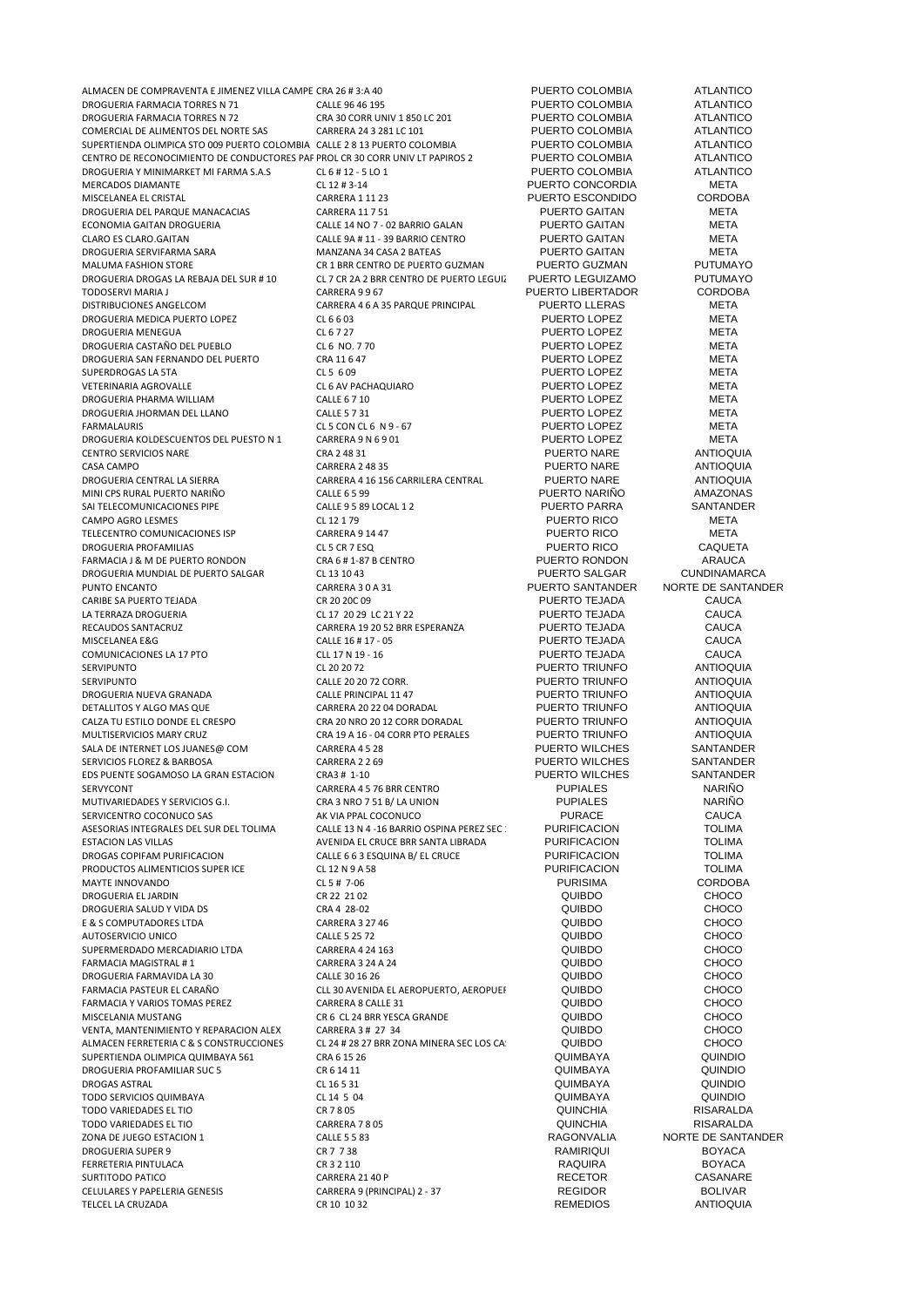| ALIANZAS ASESORIAS Y PREVENCIONES EN SALUD                    | CALLE 11 NRO 8 38 BARRIO SAN ANTONIO     | <b>REMEDIOS</b>  | <b>ANTIOQUIA</b> |
|---------------------------------------------------------------|------------------------------------------|------------------|------------------|
| ALMACEN NOVEDAD EN CALZADO                                    | CL REAL # 11 36                          | <b>REMEDIOS</b>  | <b>ANTIOQUIA</b> |
| FERRETERIA Y MISCELANEA EL PODER DIVINO                       | CR 4 # 971 LOC 1 EN REMOLINO             | <b>REMOLINO</b>  | MAGDALENA        |
| VARIEDADES EL PARAISO DE CECY                                 | <b>CARRERA 6 10 04</b>                   | REPELON          | <b>ATLANTICO</b> |
|                                                               |                                          | <b>RESTREPO</b>  | VALLE            |
| SUPERTIENDA OLIMPICA 567                                      | CRA 10947                                |                  |                  |
| DROGUERIA SAN ANDRES G1                                       | CARRERA 5 9 39 LOCAL 3                   | <b>RESTREPO</b>  | META             |
| GUADALUPE.COM.NEGOCIOS                                        | CLL 10 # 9 25                            | <b>RESTREPO</b>  | VALLE            |
| DROGUERIA EL ESTERO LA RAMADA                                 | CENTRO COMERCIAL BALCONES PLAZA LOCA     | <b>RESTREPO</b>  | META             |
| SERENATA PAISA                                                | LA FE PARTIDAS MEDELLIN EL RETIRO KM 29  | RETIRO           | <b>ANTIOQUIA</b> |
| VITTORIO PASTA Y PIZZA                                        | CC LA FE LC 32                           | <b>RETIRO</b>    | <b>ANTIOQUIA</b> |
| FARMACIA PASTEUR ESSO EL RETIRO                               | VEREDA LOS SALADOS EDS EL RETIRO LC 2    | <b>RETIRO</b>    | <b>ANTIOQUIA</b> |
| MULTIPAGAS EL RETIRO                                          | CALLE 20 21 08                           | RETIRO           | <b>ANTIOQUIA</b> |
| SUPERMERCADO LA CANTALETA                                     | VRD DON DIEGO                            | <b>RETIRO</b>    | <b>ANTIOQUIA</b> |
| R TENDENCIAS                                                  | CL 25 NRO 19 A 77                        | <b>RETIRO</b>    | <b>ANTIOQUIA</b> |
| SUPERMERCADO PEMPENAO                                         | CARRERA 20 29 A 20 LOCAL 5 MALL PEMPEN   | <b>RETIRO</b>    | <b>ANTIOQUIA</b> |
|                                                               |                                          |                  |                  |
| PHARMA & SHOP                                                 | MALL PUERTO MADERO LOCAL 5 V DON DIE(    | <b>RETIRO</b>    | <b>ANTIOQUIA</b> |
| SUPERTIENDA LA REBAJA                                         | CRA 3 4 35                               | <b>RICAURTE</b>  | <b>NARIÑO</b>    |
| TRANSPORTES AGUA RIO SAS                                      | KDX N 9 260 CARRETERA CENTRAL            | RIO DE ORO       | <b>CESAR</b>     |
| DROGUERIA IRO S.A.S.                                          | <b>BRR LA UNION SANTARITA</b>            | RIO IRO          | <b>CHOCO</b>     |
| MEDICAMENTOS L Y E                                            | CALLE PRINCIPAL - PAIMADO                | RIO QUITO        | <b>CHOCO</b>     |
| VARIEDADES Y MISCELANEA OFIWORK                               | AVENIDA PABLO SEXTO                      | RIO VIEJO        | <b>BOLIVAR</b>   |
| AUTOSERVICIO PAGUE MENOS                                      | CL 4 3 A 17                              | <b>RIOBLANCO</b> | <b>TOLIMA</b>    |
| METRO RIOHACHA                                                | CL 15 8 56 CCIAL SUCHIIMA                | <b>RIOHACHA</b>  | LA GUAJIRA       |
|                                                               |                                          |                  |                  |
| FARMASALUD EXPRESS L.A S.A.S                                  | CL 13 # 10 165                           | <b>RIOHACHA</b>  | LA GUAJIRA       |
| OLIMPICA RIOHACHA                                             | CL 15 15 74                              | <b>RIOHACHA</b>  | LA GUAJIRA       |
| FARMASALUD EXPRESS L.A S.A.S                                  | CL 13 10 165                             | <b>RIOHACHA</b>  | LA GUAJIRA       |
| DROGUERIA LA REBAJA EXPRESS                                   | CALLE 13 N 18-106                        | <b>RIOHACHA</b>  | LA GUAJIRA       |
| DROGAS LA ECONOMIA N 90                                       | CALLE 11A 12 72                          | <b>RIOHACHA</b>  | LA GUAJIRA       |
| DROGAS LA ECONOMIA N 94                                       | CL 2 NRO 7 ESQ LC 2                      | <b>RIOHACHA</b>  | LA GUAJIRA       |
| DROGAS LA ECONOMIA 813                                        | CALLE 13 10 04                           | <b>RIOHACHA</b>  | LA GUAJIRA       |
| EXITO DUAL RIOHACHA                                           | CALLE 15 CON CR 21                       | <b>RIOHACHA</b>  | LA GUAJIRA       |
| <b>FARMACITY DROGAS</b>                                       | CALLE 11A 12 112                         | <b>RIOHACHA</b>  | LA GUAJIRA       |
|                                                               |                                          |                  |                  |
| DROGUERIA LA REBAJISIMA                                       | CLL 27 # 11 A ESQUINA                    | <b>RIOHACHA</b>  | LA GUAJIRA       |
| YINETH LIÑAN                                                  | CR 7 35 23 LOCAL NRO 8                   | <b>RIOHACHA</b>  | LA GUAJIRA       |
| TIENDA EL PARQUE COTOPRIX                                     | CALLE 6 2 103 COTOPRIX                   | <b>RIOHACHA</b>  | LA GUAJIRA       |
| KARLY EXPRESS MARKET                                          | AVENIDA 1 17 C BIS 53 13                 | <b>RIOHACHA</b>  | LA GUAJIRA       |
| TERPEL PALMITAS N 1                                           | VARIANTE LAS PALMAS AER JMC              | <b>RIONEGRO</b>  | <b>ANTIOQUIA</b> |
| DROGUERIA HIPERDESCUENTOS MV RIONEGRO                         | CRA 50 50 46                             | <b>RIONEGRO</b>  | <b>ANTIOQUIA</b> |
| BAR RICOS BOCADOS LA BURBUJA                                  | CENTRO CIAL LA CONVENCION LOCAL 101      | <b>RIONEGRO</b>  | <b>ANTIOQUIA</b> |
| MACRODROGAS                                                   | CL 40 66 08                              | <b>RIONEGRO</b>  | <b>ANTIOQUIA</b> |
|                                                               |                                          |                  |                  |
| PAPELERIA LLANOGRANDE 2                                       | CL 38 54 39                              | <b>RIONEGRO</b>  | <b>ANTIOQUIA</b> |
| PALACIO DE LOS LECTORES                                       | TER JOSE MARIA CORDOBA LOCAL 45          | <b>RIONEGRO</b>  | <b>ANTIOQUIA</b> |
| EL MERCADO                                                    | CL 38 59 156 LC 4                        | <b>RIONEGRO</b>  | <b>ANTIOQUIA</b> |
| EL MERCADER DEL TABLAZO                                       | LA Y VEREDA EL TABLAZO                   | <b>RIONEGRO</b>  | <b>ANTIOQUIA</b> |
| DROSUPER SH                                                   | CL 55 45 05 CC RIONEGRO PLAZA            | <b>RIONEGRO</b>  | <b>ANTIOQUIA</b> |
| FARMACIA PASTEUR SAVANA                                       | CL 42 CR 56 39 BL 1 LC 113               | <b>RIONEGRO</b>  | <b>ANTIOQUIA</b> |
| SUPERMERCADO PANORAMA                                         | <b>VEREDA CABECERAS</b>                  | <b>RIONEGRO</b>  | <b>ANTIOQUIA</b> |
| FARMACIA FARMA RIO                                            | CL 38 54 75                              | <b>RIONEGRO</b>  | <b>ANTIOQUIA</b> |
|                                                               |                                          |                  |                  |
| MERCADOS Y ALGO MAS LA GLORIETA                               | GT AEROPUERTO J M C                      | <b>RIONEGRO</b>  | <b>ANTIOQUIA</b> |
| CARULLA LLANO GRANDE                                          | KM 8.5 CCIAL                             | <b>RIONEGRO</b>  | <b>ANTIOQUIA</b> |
| DROGUERIA OXIPHRAMA                                           | CL 24 55 A 22                            | <b>RIONEGRO</b>  | <b>ANTIOQUIA</b> |
| LA GARANTIA SAN NICOLAS                                       | CL 43 CRA 54 139 LC 2237                 | <b>RIONEGRO</b>  | <b>ANTIOQUIA</b> |
| FARMACIA PASTEUR LLANO GRANDE                                 | LOTE LLANO GRANDE VILLA MARGARITA        | <b>RIONEGRO</b>  | <b>ANTIOQUIA</b> |
| SUPER MERCAR DE PONTEZUELA                                    | VEREDA PONTEZUELA RIONEGRO               | <b>RIONEGRO</b>  | <b>ANTIOQUIA</b> |
| TIENDA DE LA PIEL PUNTO CLAVE RIONEGRO                        | CL 42 CRA 56 39 LC 105                   | <b>RIONEGRO</b>  | <b>ANTIOQUIA</b> |
| DROGUERIA EMMANUEL LA 48                                      |                                          | <b>RIONEGRO</b>  | <b>ANTIOQUIA</b> |
|                                                               | CRA 48 55 35                             |                  |                  |
| <b>DROGUERIA ORIENTE</b>                                      | CR 48 51 15                              | <b>RIONEGRO</b>  | <b>ANTIOQUIA</b> |
| ES TERPEL RIONEGRO GISENCO                                    | CR 50 44 B 15                            | <b>RIONEGRO</b>  | <b>ANTIOQUIA</b> |
| DROGUERIA RIONEGRO PLAZA                                      | CL 12 10 10                              | <b>RIONEGRO</b>  | SANTANDER        |
| DROGUERIA SIGNO VITAL SALUD                                   | CL 52 45 54 LC 112                       | <b>RIONEGRO</b>  | <b>ANTIOQUIA</b> |
| DROGUERIA NUEVA 2                                             | CRA 55 B 19 39 LC 2                      | <b>RIONEGRO</b>  | <b>ANTIOQUIA</b> |
| FARMACIA PASTEUR SAN FRANCISCO                                | CRA 48 50 19 LC 111 CC SAN FRANCISCO     | <b>RIONEGRO</b>  | <b>ANTIOQUIA</b> |
| TIENDA CASA MIA WG                                            | CR 46 39 132                             | <b>RIONEGRO</b>  | <b>ANTIOQUIA</b> |
| FARMACIA PASTEUR MEDICAL CENTER                               | VDA LA CONVENCION KM 2 PUNTO 2 VIA AEI   | <b>RIONEGRO</b>  | <b>ANTIOQUIA</b> |
|                                                               |                                          |                  |                  |
| DROGUERIA LIDER JH                                            | CRA 48 41 39                             | <b>RIONEGRO</b>  | <b>ANTIOQUIA</b> |
| <b>JUANCHOS FARMA</b>                                         | CR 55 N 18 A 57                          | <b>RIONEGRO</b>  | <b>ANTIOQUIA</b> |
| DROGUERIA SANTA CLARA                                         | CR 55 B 24 49                            | <b>RIONEGRO</b>  | <b>ANTIOQUIA</b> |
| PAPELRRIA MERCADIARIO                                         | CC PLAZA LINARES LC 10 LM 3 VIA LLANOGRA | <b>RIONEGRO</b>  | <b>ANTIOQUIA</b> |
| EXITO RIONEGRO                                                | CL 41 C 54 10                            | <b>RIONEGRO</b>  | <b>ANTIOQUIA</b> |
| SURTIORIENTE                                                  | VDA BARRO BLANCO                         | <b>RIONEGRO</b>  | <b>ANTIOQUIA</b> |
| MINIMERCADO LA BOCANA J.S                                     | CARRERA 78 41A 30                        | <b>RIONEGRO</b>  | <b>ANTIOQUIA</b> |
| CACHIVACHES DE CABECERAS                                      | BLOQUE CCIAL CABECERAS LC 3              | <b>RIONEGRO</b>  | <b>ANTIOQUIA</b> |
|                                                               |                                          |                  |                  |
| MULTIPAGAS CLINICA SOMER                                      | CARRERA 54 37 79                         | <b>RIONEGRO</b>  | <b>ANTIOQUIA</b> |
| PAPELERIA Y CACHARRERIA PAULI S                               | CALLE 11 11 28                           | <b>RIONEGRO</b>  | SANTANDER        |
| DROGUERIA LA CAPILLA RIONEGRO                                 | CL 47 NRO 53 11 ZONA URBANA RIONEGRO /   | <b>RIONEGRO</b>  | <b>ANTIOQUIA</b> |
| DROGUERIA MEDICAMENTOS E INSUMOS LA BASTILLA CARRERA 46 51 07 |                                          | <b>RIONEGRO</b>  | <b>ANTIOQUIA</b> |
| DROFARMA RIONEGRO                                             | CARRERA 50 46 41                         | <b>RIONEGRO</b>  | <b>ANTIOQUIA</b> |
| FARMACIA PASTEUR SANTANA                                      | KILOMETRO 2 VIA LLANOGRANDE A VEREDA     | <b>RIONEGRO</b>  | <b>ANTIOQUIA</b> |
| FARMACIA PASTEUR SAN ANTONIO DE PEREIRA                       | CL 24 55 A 08 LC 2                       | <b>RIONEGRO</b>  | <b>ANTIOQUIA</b> |
|                                                               |                                          |                  | SANTANDER        |
| TORRES DE MORENO MARLENE                                      | CARRERA 5 # 6 72 CORREGIMIENTO SAN RAF   | <b>RIONEGRO</b>  |                  |
| MULTIPAGOS NARO                                               | CALLE 13 # 7-79                          | <b>RIONEGRO</b>  | SANTANDER        |
| MULTISERVICIOS Y TELECOMUNICACIONES JRC                       | CALLE 7 # 5 - 70 BARRIO CENTRO CORREGIM  | <b>RIONEGRO</b>  | SANTANDER        |
| DIBELL                                                        | CL 50 # 50 78                            | <b>RIONEGRO</b>  | <b>ANTIOQUIA</b> |
| PUNTO DE SERVICIOS LLANOGRANDE                                | KM 8.5 VIA LLANO GRANDE CC COMPLEX LLA   | <b>RIONEGRO</b>  | <b>ANTIOQUIA</b> |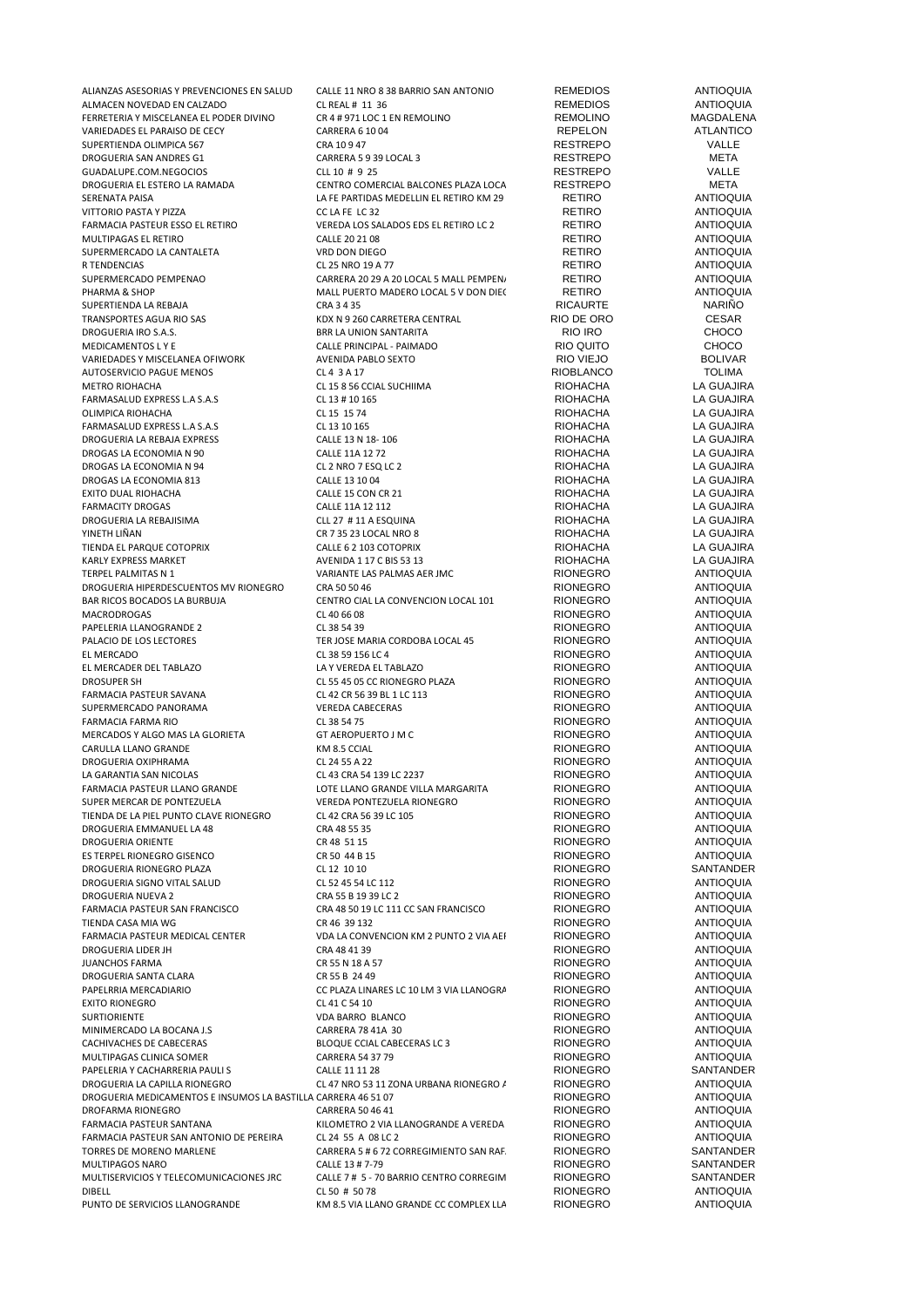FARMA IDEAL DROGUERIA CR 46 # 54 19 RIONEGRO ANTIOQUIA ALMACENES FLAMINGO # 8 RIONEGRO CL 43 # 54 139 LC 2337-3357 RIONEGRO ANTIOQUIA CACHARRERIA CENTRAL CL 8 6 16 RIOSUCIO CALDAS DROGAS LA CANDELARIA<br>
CRA 8 3 8 PISO 1 CALDAS CALDAS CALDAS CALDAS CALDAS CALDAS CALDAS CALDAS CALDAS CACHARRERIA CENTRAL CALLE 8 6 16 RIOSUCIO CALDAS ALMACEN EL REGALON CALLE 1 A RIOSUCIO CHOCO CHOCO CHOCO CHOCO DROGUERIA FARMAKARINA CALLE 9 # 4-02 RIOSUCIO CALDAS DROGUERIA CAEMCAS CR 2 7 31 RISARALDA CALDAS MULTIFUNCIONALES RISARALDA CARRERA 2 3 67 RISARALDA CALDAS J ANMAYE TELECOMUNICACIONES CARRERA 7 4 66 68 RIVERA HUILA MULTISERVICIOS ROCOLI CARRERA 7 NO 3 61 RIVERA HUILA DROGUERIA COLOMBIA SAN JOSE SAN JOSE ROBERTO PAYAN NARIÑO NARIÑO EL RINCON JORGE RE RINCON DROGUERIA DE REGIONALE E RINCON JORGE DE REGIONALE E RINCON JORGE DE REGIONALE E RINCON JORGE DE REGIONALE E LA BREGO DE LA BREGO D EL RINCON JORGE CL 8 6 65 ROLDANILLO VALLE MULTIPAGAS ROLDANILLO<br>
EL RINCON DE JORGE #2 CLE 2 #6 -56 ROLDANILLO EL RINCON DE JORGE # 2 CLLE 8 # 6 - 56 ROLDANILLO CABI - ENCORDANILLO CABI - ENCORDANILLO VALLE<br>CABI - ENVIA CABI - CABI - CABI - CABI - CABI - CABI - CABI - CABI - CABI - CABI - CABI - CABI - CABI - CABI -CABI - ENVIA CABI - CL 7 NRO 8 - 08 CL 7 NRO 8 - OS CABI - ROLDANILLO CABI - VALLE MISCELANEA MUNDO VIRTUAL CARRERA 2 5 45 RONCESVALLES TOLIMA ALMACEN PLASTY VARIEDADES CARRERA 2 3 19 ROVIRA TOLIMA NICKYS.COM CRA 4 N 5 20 - 30 ROVIRA TOLIMA IPS MISION VIDA SAS CL 14 8 108 LC 1 CARVAJAL CRA 9 13 77 LC 1 SABANA DE TORRES SANTANDER<br>CL 10 13 85 CL 10 13 85 CL 10 13 85 LA ECONOMIA DROGUERIA NO 737 CL 12 11 19<br>
CALLE 14 # 10 77 SABANA DE TORRES SANTANDER<br>
SABANA DE TORRES SANTANDER MULTISERVICIOS JOMAYA CALLE 14 # 10 77 SABANA DE TORRES SANTANDER DROGUERIA FARMA LIDER CALLE 13 11 66 SABANA DE TORRES SANTANDER SUPERDROGAS EL PROGRESO CALLE 16 21 10 SABANA DE TORRES SANTANDER DROGUERIA Y VARIEDADES + X - SERVICIO Y CALIDAD CARRERA 12 # 13 - 30 SABANA DE TORRES SANTANDER<br>TIENDA EL OLIMPICO DE SABANAGRANDE CL 7 10 93 SABANAGRANDE SABANAGRANDE ATLANTICO TIENDA EL OLIMPICO DE SABANAGRANDE CL 7 10 93 SABANAGRANDE ATLANTICO DROGUERIA FARMACIA TORRES NO 61 CARRERA 7 9 95 SABANAGRANDE ATLANTICO CONSERVATO CONSERVATO CONSERVATO CONSERV<br>CARRERA 7 14 17 CARRES SABANAGRANDE ATLANTICO ALMACEN ALAN D CARRERA 7 14 17 SABANAGRANDE ATLANTICO DROGUERIA FARMACIA TORRES NO 18 CL 19 17 101<br>DROGUERIA FARMACIA TORRES NO 53 CL 19 17 16-61 SABANALARGA SABANALARGA ATLANTICO DROGUERIA FARMACIA TORRES NO 53 CL 21 # 16-61 SABANALARGA SABANALARGA ATLANTICO<br>CERVICENTRO ESSO SR CL 27 23 75 SABANALARGA ATLANTICO SERVICENTRO ESSO 58 CL 27 23 75 CL 27 23 75 SABANALARGA ATLANTICO SUPERTIENDA OLIMPICA NO 022 CRA 18 22 04 SABANALARGA ATLANTICO EXITO SABANALARGA KRA 18 CLL 21 22 SABANALARGA ATLANTICO DROGERIA ROSS CARRERA 7 5 61 SABANALARGA CASANARE DROGUERIA LA AMISTAD CALLE 17 18 02 SABANALARGA ANTIOQUIA SAY INTEL MOVIL WILFO CALLE 18 9 55 SABANALARGA SABANALARGA ATLANTICO SABANALARGA CALLE 21 17 40 SABANALARGA ATLANTICO MULTICOMUNICACIONES LA OFICINA.NET CR 4 7 06 SABANAS DE SAN ANGEL MAGDALENA FARMACIA PASTEUR PARQUE SABANETA CRA 45 69 SUR 25 LOCAL 145 SABANETA ANTIOQUIA FARMACIA PASTEUR MAYORCA CRA 51 SUR 48 57 LC 320 SABANETA ANTIOQUIA DROGUERIAS METROPHARMA PALENQUE CRA 43 A 54 SUR 90 DROGUERIA LUZ DEL DIA CL 75 47 38 SABANETA ANTIOQUIA PICANDO Y TOMANDO CL 70 S 46 131 SABANETA DROGUERIA CRUZ BLANCA SABANETA CL 75 SUR 46B 13 SABANETA SABANETA ANTIOQUIA DROGAS Y DESCUENTOS SABANETA # 45 CRA 45 72 SUR 16 SABANETA SABANETA ANTIOQUIA DROGUERIA AVES MARIA CRA 43 A 68 A SUR 96 SABANETA ANTIOQUIA FARMACIA PASTEUR TURBO CAR 43 A 75 SUR 05 SABANETA ANTIOQUIA DROGUERIA DORADO AMANECER CL74A SUR 44 34 SABANETA SABANETA ANTIOQUIA<br>CRABANACIA PASTEUR VEGAS PLAZA CRABIN 76D SUR IN S2 LC 111 SABANETA SABANETA ANTIOQUIA FARMACIA PASTEUR MEGA PLAZA CARRERA 48 50 SUR 128 LC 3095 SABANETA ANTIOQUIA EXITO VECINO MAYORCA CLL 51 SUR N 48 57 SABANETA ANTIOQUIA DROGUERIA ECOLOGICA CALLE 77 SUR # 46 B 17 SABANETA ANTIOQUIA DROGUERIA SERVIFARMA J.M.N # 1 SABANETA CL 76 SUR NO 47 8 SABANETA SABANETA ANTIOQUIA<br>CABRERA 44 NO 64 SUR O3 SABANETA SABANETA ANTIOQUIA DROGUERIA ALIADAS CARRERA 44 NO 64 SUR 03 SABANETA ANTIOQUIA DROGUERIA BOTICA PROFESIONAL CARRERA 45 77 SUR 35 SABANETA ANTIOQUIA ALMACENES FLAMINGO # 17 MAYORCA CL 51 SUR # 48 57 ET 3 LC 2224 SABANETA ANTIOQUIA DROGUERIA SAN VICENTE FERRER SABOYA CALLE 7 9 50 SABOYA SABOYA BOYACA BOYACA CALLE 7 9 50 SABOYA SERVICIO TECNICO DE CELULARES CL 3 1 31 SABOYACA SERVICIO TECNICO DE CELULARES SERVICIO TECNICO DE CELULARES CL 3 1 31 SACHICA BOYACA DROGAS LA GRAN ESMERALDA CLL 15 N.9-07 SAHAGUN CORDOBA OLIMPICA 306 CL 14 10 44 SAHAGUN CORDOBA DROGUERIA PARIS NO 4 CORDOBA<br>DROGUERIA EL MEJOR PRECIO CALLE 18 11 33 AVENIDA AL HOSPITAL SAHAGUN CORDOBA CORDOBA RICKYPAGOS EN LINEA S-C<br>RICKYPAGOS EN LINEA S-C<br>EL BODEGAZO DEL PANADERO SALLA SALLA SALLE 14 9 7 SAHAGUN SAHAGUN SAHAGUN CORDOBA EL BODEGAZO DEL PANADERO CALLE 14 9 7 SAHAGUN CORDOBA DROGAS HALKO CRA 2 # 2 - 18 COLOMBOY<br>
INTERHACLAS INTERHACLAS CALLE 2 # 5 25 SALADOBLANCO HUILA DROGUERIA INTERNACIONAL CRA 6 5 80 SALAMINA CALDAS DROGUERIA INTERNACIONAL CRA 6 # 5 80 SALAMINA CALDAS DROGUERIA FARMATODO DE LA CALLE 5 CALLE 6 6 46 SALAMINA SALAMINA SALAMINA CALDAS<br>CALE INTERNET @RRO@S CRA 6 8-61 CRA 6 8-61 SALAMINA SALAMINA SALAMINA CAFE INTERNET @RRO@S CRA 6 8-61 SALAMINA CALDAS<br>FERRETERIA SOLEDAD CARRILLO CL 4 # 6-72 SALAZAR NORTE DE SANTANDER FERRETERIA SOLEDAD CARRILLO CL 4 # 6-72 SALAZAR NORTE DE SANTANDER DROGAS COPIFAM CRA 18 N° 17 -02 ESQUINA SALDAÑA TOLIMA DROGAS COPIFAM 2 SALDANA CL 16 16 17 CL 16 16 17<br>ON-SAI CALL 16 15 15 SALDAÑA SALDAÑA TOLIMA ON-SAI CALLE 16 15 55 SALDAÑA TOLIMA DROGUERIA DE LOS POBRES SALDAÑA CR 15 NO 16 06 BRR CENTRO CONSIDADA ESTA DE LOS POBRES SALDAÑA CR 6 5 30 DE LO<br>CR 6 5 30 SALENTO SUL QUINDIO SUPERCOCORA CR 6 5 30 SALENTO QUINDIO SUPERCOCORA CARRERA 6 5 30 SALENTO QUINDIO

TIENDA EL RELAJO DE ORIENTE CARRERA 48 63A 55 CARRERA 48 63A 55 RIONEGRO ANTIOQUIA<br>FARMA IDEAL DROGUERIA CRASE CRAGE 54 19 CRAGE E ANTIOQUIA SERVI RED COMUNICACIONES NO COMUNICACIONES NA SEBASTIAN RED RED RED ROSUCIO COLORENTE CALDAS CONTRA SERVICIO CALDAS CL PPAL NRO 7 07 BRR BELEN ROSAS CAUCA<br>CARRERA 2 3 19 CAUCA CARRERA 2 3 19 COVIRA EXTREM CR 45 74 A SUR 57 SABANETA SABANETA SABANETA SABANETA ANTIOQUIA<br>CL 74 A SUR 44 34 SABANETA SABANETA SABANETA ANTIOQUIA FARMACIA PASTEUR IN 12 LC 111 SABANETA ANTIOQUIA<br>
CARRERA 48 SO SUR 128 LC 3095 SABANETA ANTIOQUIA PERDACITOS DE PAPEL CARRERA 45 71 SUR 37 SABANETA DE PAPEL CALLE ANTIOQUIA<br>PEDACITOS DE PAPEL CALLE 77 SUR 46 B 17 SABANETA SABANETA DE PANTIOQUIA CALLE 18 1J 33 AVENIDA AL HOSPITAL SAHAGUN SAHAGUN CORDOBA<br>CARRERA 9 14 37 CORDOBA CELCOMPU CL 6 4 50 SALENTO QUINDIO

SABANA DE TORRES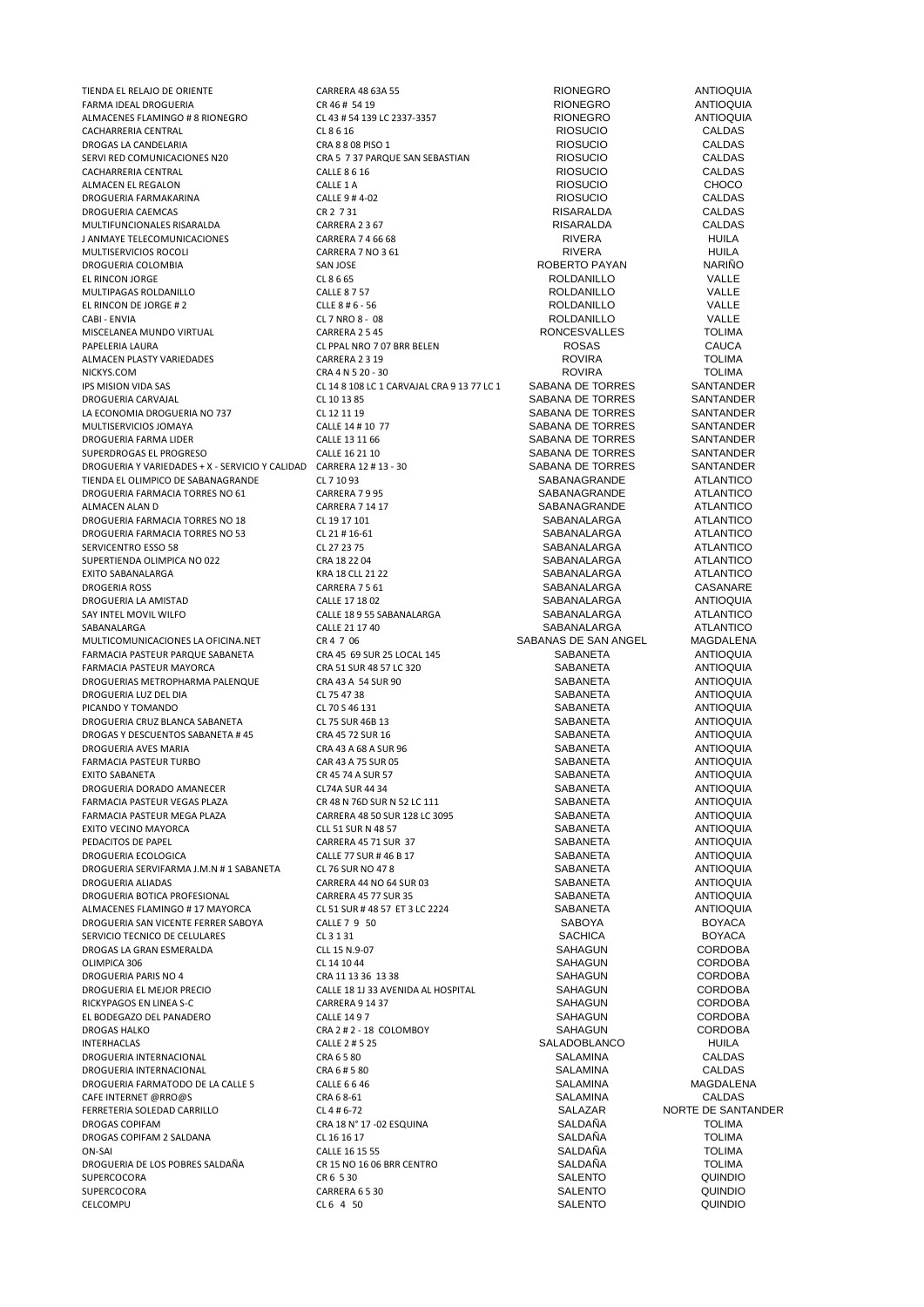| DROGUERIA SALGAR                                            | CL 31 31 01                                                    | SALGAR                             | <b>ANTIOQUIA</b>    |
|-------------------------------------------------------------|----------------------------------------------------------------|------------------------------------|---------------------|
| SERVISOLUSH                                                 | CALLE 29 29 72                                                 | <b>SALGAR</b>                      | <b>ANTIOQUIA</b>    |
| SERVIPAGO SAMACA                                            | CR 5 5 16                                                      | <b>SAMACA</b>                      | <b>BOYACA</b>       |
| DROGUERIA SAMACA                                            | CRA 5478                                                       | <b>SAMACA</b>                      | <b>BOYACA</b>       |
| DROGUERIA FABRI-SALUD                                       | VDA SALAMANCA SECTOR LA FABRICA                                | SAMACA                             | <b>BOYACA</b>       |
| MAS DESCUENTOS DROGUERIA SAMACA                             | CALLE 6 #4-80                                                  | <b>SAMACA</b>                      | <b>BOYACA</b>       |
| DROGUERIA GIRALDO HERRERA                                   | CL 7 8 60                                                      | SAMANA                             | <b>CALDAS</b>       |
| AUTOSERVICIO SANTA CATALINA SAMANIEGO                       | CRA 2323                                                       | SAMANIEGO                          | <b>NARIÑO</b>       |
| LIBRERIA Y PAPELERIA ESTELAR                                | CARRERA 3 2 19 BARRIO PROGRESO                                 | SAMANIEGO                          | <b>NARIÑO</b>       |
| PANADERIA Y REPOSTERIA RICKY S PAN                          | CR 21 22 07                                                    | <b>SAMPUES</b>                     | <b>SUCRE</b>        |
| PANADERIA Y SALSAMENTARIA SAMPUES                           | CR 20 25 10                                                    | <b>SAMPUES</b>                     | <b>SUCRE</b>        |
| <b>JEHG</b>                                                 | CRA 20 NRO 19 - 9                                              | <b>SAMPUES</b>                     | <b>SUCRE</b>        |
| DROGUERIA LA ECONOMIA DE SAN AGUSTIN                        | <b>CARRERA 11 2 20</b>                                         | <b>SAN AGUSTIN</b>                 | HUILA               |
|                                                             |                                                                | <b>SAN AGUSTIN</b>                 | <b>HUILA</b>        |
| DAR SALUD DROGUERIA TIENDA NATURISTA Y MINIMA CALLE 3 11 27 |                                                                |                                    |                     |
| MULTISERVICIOS CENTEL                                       | CRA 2 1 257                                                    | <b>SAN ALBERTO</b>                 | <b>CESAR</b>        |
| SERVICOMPUTO LIMITADA                                       | CARRERA 3 5 35                                                 | <b>SAN ALBERTO</b>                 | <b>CESAR</b>        |
| <b>NBC NAVITEL</b>                                          | AV DUARTE BLUM BAJO HOTEL TIUNA                                | <b>SAN ANDRES</b>                  | <b>SAN ANDRES</b>   |
| VARIEDADES Y MISCELANEA NERIS                               | AV COLOMBIA EDIFICIO HANSA CORAL LC 18                         | <b>SAN ANDRES</b>                  | <b>SAN ANDRES</b>   |
| SUPERMERCADO EL PUNTO SAI                                   | CL1 16 240 SARIEBAY                                            | <b>SAN ANDRES</b>                  | <b>SAN ANDRES</b>   |
| <b>SURTIMAR</b>                                             | AV LAS AMERICAS CL 4 5 B 27                                    | <b>SAN ANDRES</b>                  | <b>SAN ANDRES</b>   |
| <b>NBC NAVITEL</b>                                          | AV DUARTE BLUM BAJO EL HOTEL TIUNA                             | <b>SAN ANDRES</b>                  | <b>SAN ANDRES</b>   |
| DROGUERIA EL SOCORRO                                        | AV 20 DE JULIO 4 21                                            | <b>SAN ANDRES</b>                  | <b>SAN ANDRES</b>   |
| MORG@N'S COFFEE.NET                                         | AV COLOMBIA EDIFICIO HANSA CORAL CLUB                          | <b>SAN ANDRES</b>                  | <b>SAN ANDRES</b>   |
| <b>CAPRICHOS DE AMOR</b>                                    | DAVY HILL NRO 5 165                                            | <b>SAN ANDRES</b>                  | <b>SAN ANDRES</b>   |
| DROGUERIA Y MINIMARKET LAS AMERICAS NO 2                    | AV NEWBALL EDIF CAJASAI PISO 1                                 | <b>SAN ANDRES</b>                  | <b>SAN ANDRES</b>   |
| DROGUERIA LAS AMERICAS                                      | AV 20 DE JULIO NRO 280                                         | <b>SAN ANDRES</b>                  | <b>SAN ANDRES</b>   |
| SUPERMERCADO SUPER EXITO                                    | AV COLON CALLE 3 NRO 5 50                                      | <b>SAN ANDRES</b>                  | <b>SAN ANDRES</b>   |
|                                                             | <b>SEC LOMA BARRACK</b>                                        | <b>SAN ANDRES</b>                  | <b>SAN ANDRES</b>   |
| MINI MARTKER MARYSOL J                                      |                                                                |                                    |                     |
| TIENDA Y DISTRIBUIDORA JULIA                                | <b>BARRIO SAN LUIS</b>                                         | <b>SAN ANDRES</b>                  | <b>SAN ANDRES</b>   |
| MERCAMAS DEL CARIBE                                         | <b>AV JUAN XXIII</b>                                           | <b>SAN ANDRES</b>                  | <b>SAN ANDRES</b>   |
| <b>DROGUERIA JUVENTUD</b>                                   | AVENIDA LAS AMERICAS TV 2A                                     | <b>SAN ANDRES</b>                  | <b>SAN ANDRES</b>   |
| <b>DROGUERIA RUTH</b>                                       | AV LAS AMERICAS NRO. 5 - 86 LC 3                               | <b>SAN ANDRES</b>                  | <b>SAN ANDRES</b>   |
| PAPELERIA MARYNET                                           | AVENIDA LOS LIBERTADORES #3 - 12                               | <b>SAN ANDRES</b>                  | <b>SAN ANDRES</b>   |
| <b>DROGUERIA RUTH #2</b>                                    | AV COLON ED HOTEL MEDITERRANEO                                 | <b>SAN ANDRES</b>                  | <b>SAN ANDRES</b>   |
| KAMYEXPRESS NO. 2                                           | AV 20 DE JULIO NO.5 - 165 FTE COLEGIO CAJ,                     | <b>SAN ANDRES</b>                  | <b>SAN ANDRES</b>   |
| DISTRIBUICIONES ENLACE                                      | CARRERA 5 8 55 BRR CENTRO                                      | <b>SAN ANDRES</b>                  | SANTANDER           |
| PANADERIA Y REPOSTERIA FRESKY PAN                           | CL8B7B59                                                       | SAN ANDRES DE SOTAVET0             | <b>CORDOBA</b>      |
| CRISTIAN OROZCO ZUBIRIA                                     | CR 11 9A 48 BARRIO PUERTO SECO                                 | SAN ANDRES DE SOTAVET0             | <b>CORDOBA</b>      |
| DROGUERIA PARIS N 3                                         | CALLE 12 # 15 -29                                              | <b>SAN ANTERO</b>                  | <b>CORDOBA</b>      |
| PANADERIA Y REPOSTERIA STA CLARA                            | CRA 14 12 B 10                                                 | <b>SAN ANTERO</b>                  | <b>CORDOBA</b>      |
| AUTO SERVICIO DIAZ                                          | CARRERA 655                                                    | <b>SAN ANTONIO</b>                 | <b>TOLIMA</b>       |
| <b>INTERCOST</b>                                            | CARRERA 3 # 4 - 08 CORREGIMIENTO SANTAIAN ANTONIO DE TEQUENDAM |                                    | <b>CUNDINAMARCA</b> |
|                                                             |                                                                | AN ANTONIO DE TEQUENDAM            | <b>CUNDINAMARCA</b> |
| MISCELANEA Y PAPELERIA BELLAVISTA SAN ANTONIO CL 4 4 18     |                                                                |                                    |                     |
| SISTEMAS INTEGRADOS SAN BENITO                              | PARQUE PRINCIPAL                                               | SAN BENITO                         | SANTANDER           |
| DROGAS PANORAMA N 1                                         | CALLE 11 15 19 PALO ALTO                                       | <b>SAN BENITO ABAD</b>             | <b>SUCRE</b>        |
| PHARMA ONE                                                  | CARRERA 4 # 3 - 15                                             | <b>SAN BERNARDO</b>                | <b>CUNDINAMARCA</b> |
| DROSALUD FAMILIAR                                           | BARRIO LA PLAYA CASA NO 137                                    | <b>SAN BERNARDO</b>                | <b>NARIÑO</b>       |
| DROGUERIA'S LA CATEDRAL                                     | CARRERA 1 2 37 PARWUE PRINCIPAL                                | <b>SAN BERNARDO</b>                | <b>NARIÑO</b>       |
| <b>GIROS ELSOL</b>                                          | CRA 7 CALLE 16 - 22 APTO 1                                     | SAN BERNARDO DEL VIENTO            | <b>CORDOBA</b>      |
| SERVILIKE                                                   | CRA 7 N 8 - 146 BRR/ EL CENTRO                                 | SAN BERNARDO DEL VIENTO            | <b>CORDOBA</b>      |
| ALMACEN Y TALLER CICLO PEDAL                                | CR 7 # 13 - 18                                                 | SAN BERNARDO DEL VIENTO            | <b>CORDOBA</b>      |
| PAPELERIA, MISCELANEA CAOLY Y TELECOMUNICACIOI KDX C 2 350  |                                                                | <b>SAN CALIXTO</b>                 | NORTE DE SANTANDER  |
| CIBERTEL EL JORDAN                                          | CL 20 # 20 - 31 CORREGIMIENTO EL JORDAN                        | <b>SAN CARLOS</b>                  | <b>ANTIOQUIA</b>    |
| SUPERMERCADO LA ESTRELLA DE SAN CARLOS                      | CLL 21 N 19 04 P 1                                             | <b>SAN CARLOS</b>                  | <b>ANTIOQUIA</b>    |
| MULTIMATERIALES LOS PRIMOS                                  | CARRERA 13 11 52                                               | <b>SAN CARLOS</b>                  | <b>CORDOBA</b>      |
| VARIEDADES MARAYA JJJ                                       | <b>CALLE 3 5 69</b>                                            | <b>SAN CAYETANO</b>                | NORTE DE SANTANDER  |
| PROVISIONES SURTI CELL                                      | <b>CARRERA 6 18 26</b>                                         | <b>SAN CRISTOBAL</b>               | <b>BOLIVAR</b>      |
| <b>DROGUERIA EMANIEL SA</b>                                 | CL 3 8 A 75                                                    | <b>SAN DIEGO</b>                   | <b>CESAR</b>        |
| DROGUERIA VEINTIUNO DE ENERO                                | CL 2 E 13 A 09 BRR VEINTIUNO DE ENERO                          | <b>SAN DIEGO</b>                   | <b>CESAR</b>        |
|                                                             |                                                                |                                    |                     |
| DROGUERIA SAN DIEGO EGP                                     | CL 3 10 12 LOC 202<br>CALLEJON EL COMERCIO NO 22 05            | SAN DIEGO<br><b>SAN ESTANISLAO</b> | <b>CESAR</b>        |
| LA CASA DEL LADRILLO DE SAN ESTANISLAO                      |                                                                |                                    | <b>BOLIVAR</b>      |
| SURTIABASTOS SAN FERNANDO                                   | CALLE 6 12 115                                                 | <b>SAN FERNANDO</b>                | <b>BOLIVAR</b>      |
| <b>CANELA CENTTRAL</b>                                      | <b>CARRERA 10936</b>                                           | <b>SAN FRANCISCO</b>               | <b>ANTIOQUIA</b>    |
| DROGUERIA SINAI CON REBAJA                                  | <b>CALLE 5 8 58</b>                                            | <b>SAN FRANCISCO</b>               | <b>PUTUMAYO</b>     |
| MOVILES Y PAGOS LOS COMUNEROS                               | CARRERA 10 12 37                                               | <b>SAN GIL</b>                     | SANTANDER           |
| JY NA COMUNICACIONES                                        | CRA 9 NO 16 36                                                 | <b>SAN GIL</b>                     | SANTANDER           |
| MULTISERVICIOS LA 10                                        | CALLE 10 # 9-86                                                | <b>SAN GIL</b>                     | SANTANDER           |
| SUPERMERCADO LA ESQUINA DE SEVILLA                          | CR 9 9 127                                                     | <b>SAN GIL</b>                     | SANTANDER           |
| LA ECONOMIA DROGUERIA N 430                                 | CL 13 9 20                                                     | <b>SAN GIL</b>                     | SANTANDER           |
| TRAMITES Y ASESORIAS SAN GIL                                | CENTRO COMERCIAL SAN GIL PLAZA LOCAL 1                         | <b>SAN GIL</b>                     | SANTANDER           |
| CENTRO DE CONEXIONES BROOKLIN                               | CARRERA 11 11 12                                               | <b>SAN GIL</b>                     | SANTANDER           |
| PAPELERIA DON PROSPERO                                      | CARRERA 9905                                                   | <b>SAN GIL</b>                     | SANTANDER           |
| DROGUERIA LA QUINTA MYA                                     | CARRERA 5 # 6 - 57 BARRIO PABLO VI                             | SAN GIL                            | SANTANDER           |
| CENTRO DE SERVICIOS SAN GIL                                 | CL 12 10 26                                                    | <b>SAN GIL</b>                     | SANTANDER           |
|                                                             | CARRERA 12 A # 2 B 20 BARRIO BELLA ISLA                        | <b>SAN GIL</b>                     | SANTANDER           |
| SU SALUD, SU VIDA                                           |                                                                | <b>SAN GIL</b>                     |                     |
| BALLESTEROS BUITRAGO KAREN DAYANA                           | CARRERA 5 # 4 - 25 LOCAL 101                                   |                                    | SANTANDER           |
| <b>DIVER FIESTAS</b>                                        | CARRERA 5 10 21                                                | <b>SAN GIL</b>                     | SANTANDER           |
| PANADERIA CENTRAL                                           |                                                                | <b>SAN JACINTO</b>                 | <b>BOLIVAR</b>      |
| DEPOSITO SAN JACINTO                                        | CRA 41 21 34                                                   |                                    |                     |
| DROGAS Y DESCUENTOS SURTISALUD # 49                         | CALLE 4 6 36                                                   | SAN JACINTO DEL CAUCA              | <b>BOLIVAR</b>      |
|                                                             | CRA 11 21 44                                                   | <b>SAN JERONIMO</b>                | <b>ANTIOQUIA</b>    |
| AUTOSERVICIO SUPER DIA                                      | CL 22 21 A 74                                                  | <b>SAN JERONIMO</b>                | <b>ANTIOQUIA</b>    |
| SUPERMERCADO EL LLANO                                       | CARRERA 6564                                                   | <b>SAN JERONIMO</b>                | <b>ANTIOQUIA</b>    |
| ESTADERO EL MONO                                            | VEREDA DE LLANOS DE SAN JUAN                                   | <b>SAN JERONIMO</b>                | <b>ANTIOQUIA</b>    |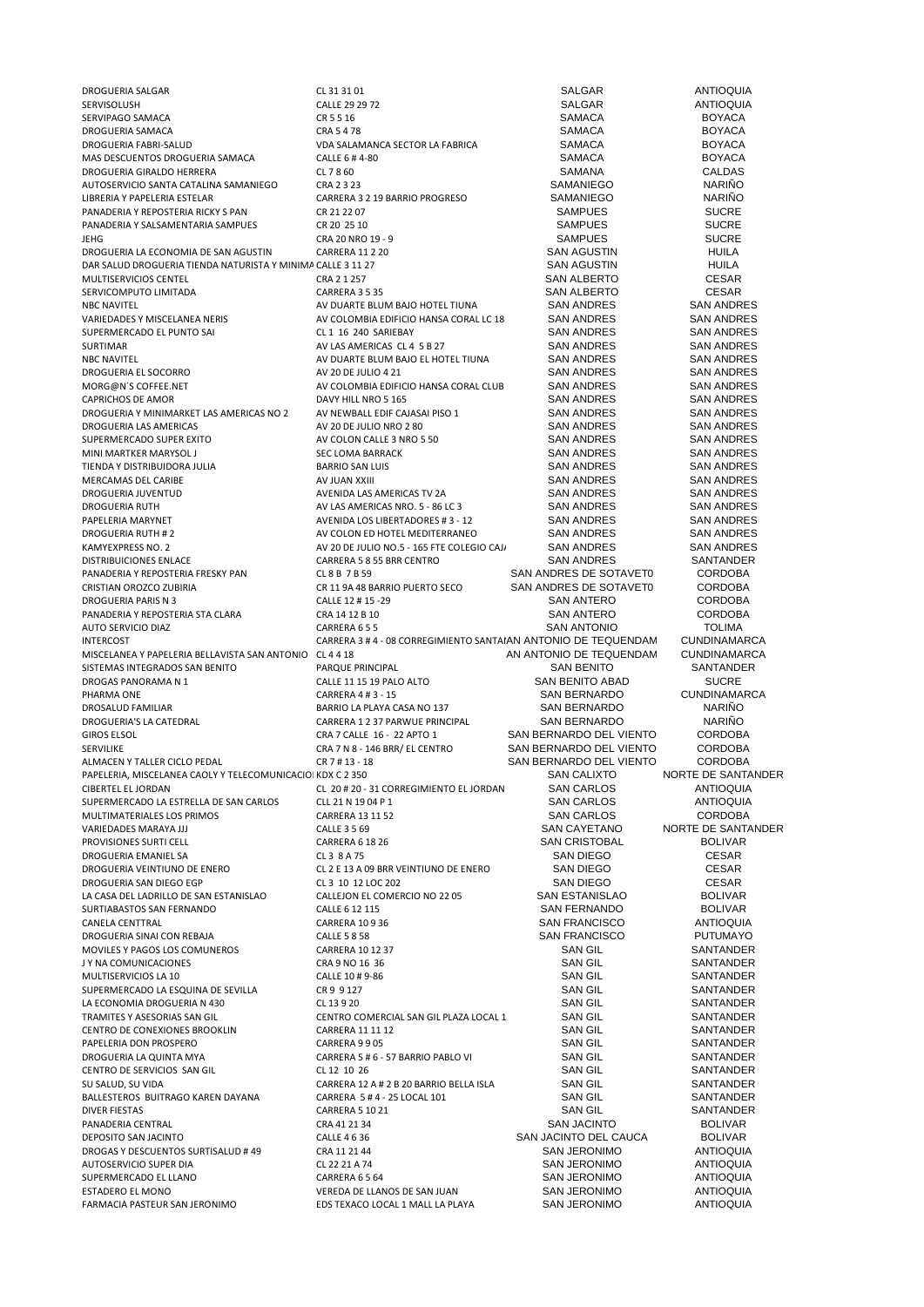MICROMERCADO SUPERECONOMICO CL CRA 4 # 4-38 BRR CENTRO SAN JOAQUIN SANTANDER DROGUERIA SAN ESTEBAN CALDAS (CRA 2 3 26 SAN JOSE SAN JOSE CALDAS CALDAS CALDAS CALDAS CALDAS CALDAS CALDAS CALDAS CALDAS CALDAS DROGUERIA SAN JOSE DE LA MONTAÑA CL 19 20 21<br>DROGUERIA SAN JOSE DE LA MONTAÑA CL 19 20 21 SAN JOSE DE LA MONTAÑA ANTIOQUIA<br>PAEZ CAMACHO CRISTIAN FERNANDO CARRERA 4 3 39 SAN JOSE DE MIRANDA SANTANDER PAEZ CAMACHO CRISTIAN FERNANDO CARRERA 4 3 39 SAN JOSE DE MIRANDA SANTANDER TELEMIK AB CORPORATION CONSTRUCTED MANUSER OF A CARRERA 2 2 12<br>PANADERIA Y ESTANQUILLO MAXIPAN URE CARRERA 6 2 64 SAN JOSE DE URE CORDOBA PANADERIA Y ESTANQUILLO MAXIPAN URE CARRERA 6 2 64 SAN JOSE DE URE CORDOBA<br>CARRERA 22 7 55 SAN JOSE DEL GUAVIARE GUAVIARE CORDOBA AGENCIA DE SERVICIOS Y SOLUCIONES PROFESIONALE: CALLE 7 24 135 DROGUERIA EL PALMAR PLAZA PRINCIPAL SAN JOSE DEL PALMAR CHOCO DROGUERIA D Y E TV 9 A 9 A 50 SAN JUAN BETULIA SUCRE DROGUERIA LLANERA SAN JUAN DE ARAMA CARRERA 10 11 55 SAN JUAN DE ARAMA META DROGURIA SUPER NACIONAL DROGUIA CRA 20 19 87 SAN JUAN DE URABA ANTIOQUIA DROGURIA SUPER NACIONAL CRA 2019 87 CRA 2019 87<br>PANEDERIA HELADERIA Y RESTAURANTE LA QUINTA DE CR 6 4 A 30 SAN JUAN DEL CESAR LA GUAJIRA PANEDERIA HELADERIA Y RESTAURANTE LA QUINTA DE CR 6 4 A 30 SAN JUAN DEL CESAR LA GUAJIRA<br>DROGAS LA RECETA N 8 CL 7 5 118 CL 7 5 118 SAN JUAN DEL CESAR LA GUAJIRA SUPERTIENDAS OLIMPICA SAN JUAN 254 CRA 8 8 87 CRA 8 8 87 SAN JUAN DEL CESAR LA GUAJIRA<br>ALMACEN Y PUNTO DE BALOTO CELESTINO CRA 6 4 22 CRA SAN JUAN DEL CESAR LA GUAJIRA ALMACEN Y PUNTO DE BALOTO CELESTINO CRA 6 4 22 SAN JUAN DEL CESAR LA GUAJIR.<br>TIENDA, HELADERIA Y TERRAZA DONDE OSCAR CALLE 11 CR 9 - 4. P 1 LOC 1 SAN JUAN NEPOMUCENO BOLIVAR TIENDA, HELADERIA Y TERRAZA DONDE OSCAR CALLE 11 CR 9 - 4. P 1 LOC 1 SAN JUAN NEPOMUCENO BOLIVAR<br>PANADERIA CENTRAL S JOLIVAR CALLE 11 10 16 SAN JUAN NEPOMUCENO BOLIVAR PANADERIA CENTRAL SI CALLE 11 10 16<br>SAN JUAN NEPOMUCENO BOLIVA<br>SAN JUAN TO META SURTI-MAS ANGIE CARRERA 3 N 8 63 SAN JUANITO META CENTRO DE SOLUCIONES DIGITALES SAN LORENZO CR 4 # 2 59 SAN LORENZO NARIÑO<br>EL PUNTO DE LA MODA SAN LUIS CLORENZO CLORENZO CLORENZO CLORENZO SAN LUIS ANTIOQUILA EL PUNTO DE LA MODA SAN LUIS<br>
CL 20 18 32 SAN LUIS SAN LUIS CL 5 3 53<br>
CL 5 3 53 SAN LUIS DE GACENO NET@PHONE COMUNICACIONES CL 5 3 53 SAN LUIS DE GACENO BOYACA DROFARMA SAN MARCOS CL 19 18 A 147 CL 19 18 A 147 SAN MARCOS SUCRE<br>SUCRE SUPERTIENDAS Y DROGUERIAS OLILMPICA SA 328 CR 26 18 92 SAN MARCOS SAN MARCOS SUPERTIENDAS Y DROGUERIAS OLILMPICA SA 328 CR 26 18 92 SAN MARCOS SAN MARCOS SUCRE<br>
VARIEDADES LA MISERICORDIA DE SAN MARCOS CALLE 19 16 157 SAN SAN MARCOS SUCRE VARIEDADES LA MISERICORDIA DE SAN MARCOS CALLE 19 16 157 SAN SAN MARCOS SUCRE<br>FLORISTERIA KHARINA SUCRE SUCRE SUCRE CALLE 19 21 25 SAN MARCOS SUCRE FLORISTERIA KHARINA CALLE 19 21 25 SAN MARCOS SUCRE SUPER DROGUERIA PARIS N 5 CALLE 19 N 23 89 LOC 1 SAN MARCOS SAN MARCOS DROGUERIA Y MINIMARKET MARDO DROGUERIA Y MINIMARKET MARDO CL 10 5 03 SAN MARTIN META DROGAS IVANNA SAN MARTIN CARRERA 6 8 39 SAN MARTIN META MULTISERVICIOS M & Y CESAR (CHE 167 - 28 CALLE 167 - 28 SAN MARTIN CESAR (CHE 167 - 28 CESAR )<br>TIENDA Y MULTISERVICIOS CRISYOJO CR 7 13-38 BARRIO EL SOCORRO SAN MARTIN CESAR (CESAR DROGAS LA SEXTA CR 6 14 16 SAN MARTIN META DROGUERIA HEIDY SALUD CR 6 #14 03 BRR FERIAS SAN MARTIN META DROGUERIA V & E CRA 6 N 13 - 27 SAN MARTIN META MOLVILSAN CR 24 #14 13 CR 24 #14 13 SAN MARTIN DE LOBA BOLIVAR<br>DROGUERIA Y MISCELANEA LA VILLA CALLE 4 3 68 SAN MATEO BOYACA DROGUERIA Y MISCELANEA LA VILLA 
CALLE 4 3 68 CALLE 4 3 68 CALLE 4 3 68 CALLE 4 2 GAN MIGUEL COLON CR 3 3 09 BRR LA VEGA DE SAN MIGUEL SAN MIGUEL PUTUMAYO MISCELANEA ZARAY JUAN CARRERA 2 A # 5 - 28 SAN MIGUEL SANTANDE<br>REMATES Y VARIEDADES LUCHO CARRERA 6 6 58 SANTANDER SANTANDER SEMA SANTANDER SEMA RED YACA REMATES Y VARIEDADES LUCHO<br>1990 - CARRERA 6 6 58 SAN MIGUEL DE SEMA BOYACA ROBOTA E CRESA CARRERA 6 6 58 SAN SAN ONOFRE<br>1990 - SAN ONOFRE SUCRE DROFARMA SAN ONOFRE<br>
SUCRE STO SAN ONOFRE STO SAN ONOFRE SUCRE STO SAN ONOFRE SUCRE SUCRE SUCRE SUCRE SUCRE SUCRE S.A.I. NEW EMPRESA UNIPERSONAL CLL 17725<br>SAN PABLO SERVICENTRO SAN PABLO CARRERA 6.7.89 AVENIDA FATIMA DE SAN PABLO SAN PABLO NARIÑO SERVICENTRO SAN PABLO<br>RONITAS Y ACCESORIOS CARRERA SOLO CARRERA SOLO 40 ARA - 34 AND FORO SAN PEDRO BONITAS Y ACCESORIOS CARRERA 50 # 48 - 34 SAN PEDRO ANTIOQUIA SERVICAJA SAN PEDRO CARRERA 4 3 21 SAN PEDRO CARRERA 4 3 21 PANADERIA Y REPOSTERIA TRIGO PAN CARRERA 9 14 30 SAN PEDRO SUCRE CELUNORTE AYS CARRERA 49 A 49 54 LC 110 SAN PEDRO ANTIOQUIA FARMAMEDIC EL PORVENIR CL 5 SUR CRA 6 MZ B CA 32 P 1 SAN PEDRO VALLE BONITAS ACCESORIOS CARRERA 50 NO. 48 34 SAN PEDRO ANTIOQUIA DROGUERIA FARMANA CARRERA 4 3 03 SAN PEDRO DE CARTAGO NARIÑO PROVEEDORA COLOMBIA S.P.U CARRERA 50 51 11 SAN PEDRO DE URABA ANTIOQUIA<br>DROGUERIA LA FAVORITA CRESO 52 26 CR 50 52 26 CR 50 52 26 CR 50 52 CR 50 52 CR 50 52 CR 50 52 CR 50 CR 50 CR 5 AGROPECUARIA PROVECOL S.P.U. CL 51 50 20 SAN PEDRO DE URABA ANTIOQUIA PANADERIA DELIPAN DE SAN PELAYO<br>1999 - DELIPAN DE SAN PELAYO DEL 2019 - CRA 2019 OG SAN SAN RATAEL ANTIOQUIA<br>1999 - DEREKAMAS ESTAS EN CASA DEL CRA 2019 OG SAN SAN RATAEL DEL ANTIOQUIA MERKAMAS ESTAS EN CASA CRA 20 19 06 SAN RAFAEL ANTIOQUIA ZULUCOM CL 20 19 46 SAN ROQUE ANTIOQUIA PROVEEDORA UNO A 2 CORREG SAN JOSE DEL NUS<br>
CALLE 20 19 46<br>
CALLE 20 19 46 CALLE 20 19 46 ZULUCOM CALLE 20 19 46 SAN ROQUE ANTIOQUIA DROGUERIA SALUD Y VIDA SR CR 8 20 46 SAN ROQUE ANTIOQUIA MUNDO VIRTUAL SAN SEBASTIAN CALLE 3 6 40 SAN SEBASTIAN CAUCA<br>DROGAS FARMASALUD L Z CRA 3 CALLE 12 ESQ CENTRO NA SEBASTIAN DE BUENAVIST MAGDALENA MINIMERCADO OLIMPICA 2001 **AV 20 DE JULIO 33 18 MANZ RUTA 9220** SAN VICENTE ANTIOQUIA<br>BENDICIONES SAMA SAN VICENTE DE CHICURI CL 11 10 25 SAN VICENTE DE CHUCURI SANTANDER BENDICIONES SAMA SAN VICENTE DE CHICURI CL 11 10 25 SAN VICENTE DE CHUCURI SANTANDER GRANERO EL TREBOL CHUCURENO CRA 14 N 13 31 SAN VICENTE DE CHUCURI SANTANDER PAPELERIA Y MISCELANEA MELANNIE CARRERA 19 7 04 SAN VICENTE DE CHUCURI SANTANDER HOTEL DEL PARUQE SAN VICENTE<br>
CALLE 10 9 66-68 SAN VICENTE DE CHUCURI SANTANDER<br>
CARRERA 3 5 B 98 SAN ZENON SANTANDIN MAGDALENA TERRI TIENDA CARRERA 3 5 B 98 SAN ZENON MAGDALENA ELECTROVARIEDADES CARMEN LIIDA CALLE 5 3 50 SANDONA NARIÑO DROGAS DEL COMERCIO COMERCIO COMERCIO COMERCIO COMERCIALE E ANTIOQUIIA ALMACEN CAFETERO SIETE CR 9 9 42 CORR VERSALLES SANTA BARBARA ANTIOQUIA FERROAGRO Y VIVERES SANTA BARBARA CALLE 3 3 IMPAR SANTA BARBARA SANTANDER ALMACEN BIG FASHION CALLE 16 16 A 26 SANTA CATALINA BOLIVAR VARIEDADES SOFY GUACHAVES BARRIO FATIMA GUACHAVES SANTA CRUZ NARIÑO PANADERIA Y CAFETERIA YES CALLE 4 3 A 14 SANTA HELENA DEL OPON SANTANDER AMDINETCOM CRA 2 5 40 SANTA ISABEL TOLIMA DROGAS SUPERECONOMICAS CO 4 CARRERA 2 4 04 ESQ LC 101 SANTA ISABEL TOLIMA<br>GRANERO Y DROGUERIA EL RENACER CALLE 6 6 40 SANTA LUCIA SANTA LUCIA ATLANTICO SAANERO Y DROGUERIA EL RENACER CALLE 6 6 40 SANTA LUCIA CALLE 6 6 40 SANTA LUCIA CALLE 6 6 40 SANTA CONTRACTE CON<br>SANTA MARIA BOYACA DE SOVACA CRA 3 2 44 SANTA MARIA BOYACA NET@PHONE COMUNICACIONES V Y Y CRA 3 2 44<br>TIFNDA DEPORTIVA IFR CARRERA 1 DROGUERIA R& C CARRERA 2 N 2 29 SANTA MARIA BOYACA

CALLE 5 NRO 4 44 BRR CENTRO SAN JOSE DE LA FRAGUA CAQUETA<br>CL 19 20 21 SAN JOSE DE LA MONTAÑA ANTIOQUIA LORE CARRERA 22 7 55 SAN JOSE DEL GUAVIARE GUAVIARE GUAVIARE GUAVIARE SAN JOSE DEL GUAVIARE GUAVIARE CL 7 5 118 CRA RECETA NEL SAN JUAN DEL CESAR LA GUAJIRA<br>CRA 8 8 AT CRA SAN JUAN DEL CESAR LA GUAJIRA THE SAN MARTIN CONSIDER SAN MARTIN CESAR CRISIS AND RESARVICION CONSIDERATION CONSIDER SAN MARTIN METAL SAN MARTIN CR 3 3 09 BRR LA VEGA DE SAN MIGUEL SAN MIGUEL DE TOURNATION COLON CARRERA 2 A # 5 - 28 CARRERA 20 19 A 48 FRENTE A LA PLAZA SAN ONOFRE SUCRE CLL 17 7 25 SUCRE CLL 17 7 25 CR 50 52 26 SAN PEDRO DE URABA ANTIOQUIA<br>CL 51 50 20 SAN PEDRO DE URABA ANTIOQUIA THE CRA 8 NO 10 16 BARRIO LA CONCEPCION SANTA ANA KARRAIRA NO 2 CANTA ANA MAGNETICAL SANTA RARRAIRA BARRIO LA ESPERANZA ISCUANDE SANTA BARBARA NARIÑO CALLE 16 16 A 26 CARRERA 11 4 09 CENTRO SANTA MARIA HUILA

SAN LUIS DE PALENQUE AN SEBASTIAN DE BUENAVISTAN ANGDALENA SAN VICENTE ANTIOQUIA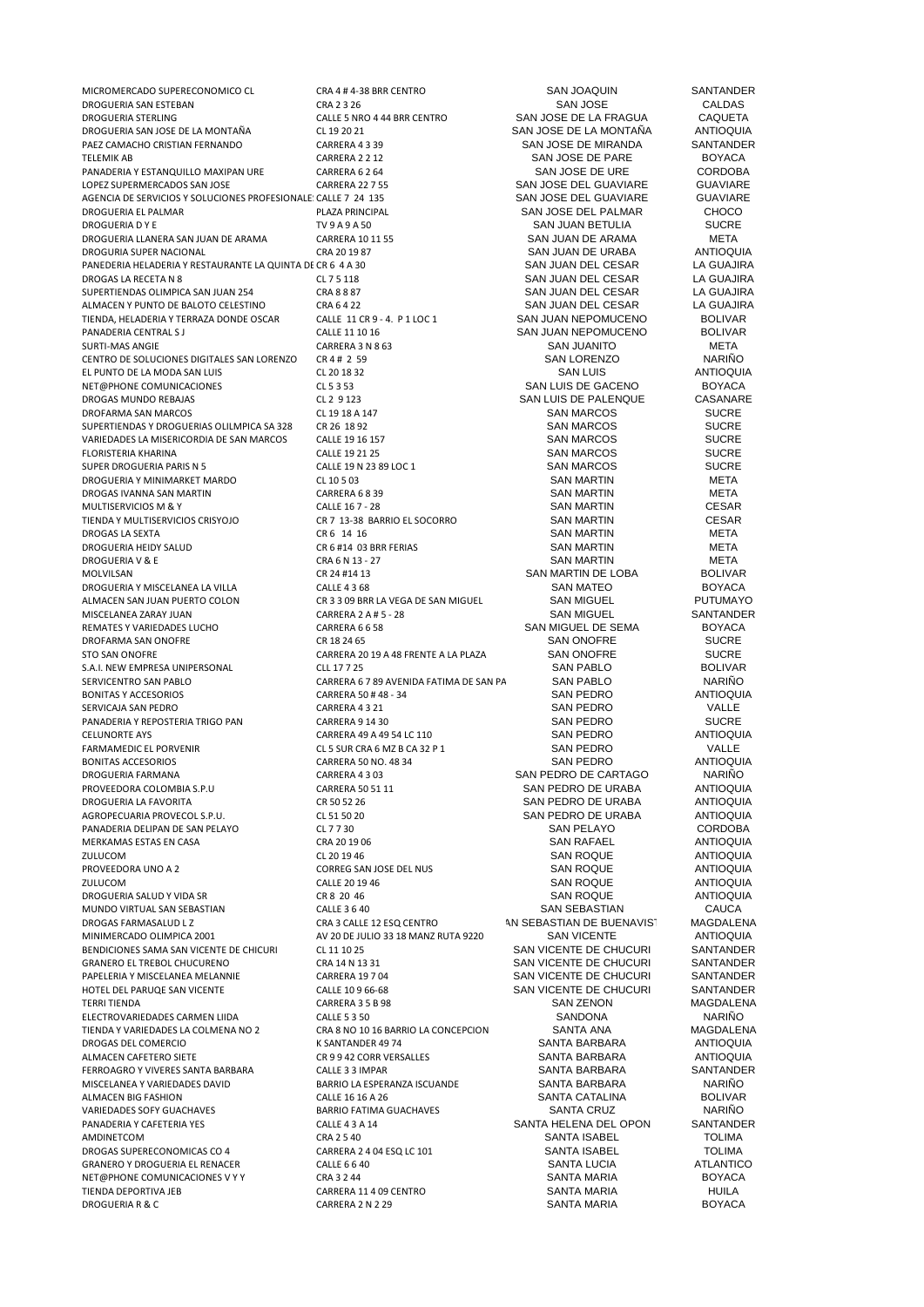| JUMBO SANTA MARTA                                                                                                                                                                                                                  | AV EL RIO CON AV FERROCARRIL ESQUINA      | SANTA MARTA         | MAGDALENA      |
|------------------------------------------------------------------------------------------------------------------------------------------------------------------------------------------------------------------------------------|-------------------------------------------|---------------------|----------------|
| LA ECONOMIA DROGUERIA 10066                                                                                                                                                                                                        | CARRERA 1 # 15 07 LOCAL 1C Y 1D, CC TESOF | SANTA MARTA         | MAGDALENA      |
| OLIMPICA FALQUEZ SAO 203                                                                                                                                                                                                           | CL 23 7 145                               | <b>SANTA MARTA</b>  | MAGDALENA      |
| TIENDA OTRA FRONTERA                                                                                                                                                                                                               | CRA 12 18 73                              | <b>SANTA MARTA</b>  | MAGDALENA      |
| FARMACIA PASTEUR SANTA MARTA CENTRO                                                                                                                                                                                                | CL 22 6 82 LC 1                           | SANTA MARTA         | MAGDALENA      |
| SUPERMERCA LA 13                                                                                                                                                                                                                   | CR 13 12 A 05                             | SANTA MARTA         | MAGDALENA      |
| SUPER TIENDA EL JARDIN                                                                                                                                                                                                             |                                           | SANTA MARTA         | MAGDALENA      |
|                                                                                                                                                                                                                                    | CL 18 20 152 LC 2                         |                     |                |
| MISCELANEA LA CENTRAL SANTA MARTA                                                                                                                                                                                                  | CR 6 19 19                                | SANTA MARTA         | MAGDALENA      |
| DROGUERIA MAMATOCO                                                                                                                                                                                                                 | TRANV 39 #8 93 LC 1                       | SANTA MARTA         | MAGDALENA      |
| JUMBO SANTA MARTA II                                                                                                                                                                                                               | AV EL RIO CON AV FERROCARRIL ESQ          | SANTA MARTA         | MAGDALENA      |
| LA ECONOMIA DROGUERIA 3                                                                                                                                                                                                            | CL 14 3 94                                | SANTA MARTA         | MAGDALENA      |
| LA ECONOMIA DROGUERIA 15                                                                                                                                                                                                           | CR 14 22 55                               | SANTA MARTA         | MAGDALENA      |
| LA ECONOMIA DROGUERIA 33                                                                                                                                                                                                           | CL 2776                                   | SANTA MARTA         | MAGDALENA      |
| LA ECONOMIA DROGUERIA 2                                                                                                                                                                                                            | CL 22 2 07                                | SANTA MARTA         | MAGDALENA      |
| LA ECONOMIA DROGUERIA N 637                                                                                                                                                                                                        | CL 11 11 13                               | SANTA MARTA         | MAGDALENA      |
| PACTEMOS ESTRELLA                                                                                                                                                                                                                  | AV LIBERTADOR 27 231                      | SANTA MARTA         | MAGDALENA      |
|                                                                                                                                                                                                                                    |                                           |                     |                |
| PAGOEXPRESS                                                                                                                                                                                                                        | CR 3 # 8-55 LC 1 RODADERO                 | <b>SANTA MARTA</b>  | MAGDALENA      |
| CARULLA ARRECIFE                                                                                                                                                                                                                   | CR 4 CL 11 CC ARRECIFE                    | SANTA MARTA         | MAGDALENA      |
| LA ECONOMIA DROGUERIA 01                                                                                                                                                                                                           | CRA 32 18 61 AV LIBERTADOR                | SANTA MARTA         | MAGDALENA      |
| OLIMPICA 210                                                                                                                                                                                                                       | TV 14 30 146                              | SANTA MARTA         | MAGDALENA      |
| OLIMPICA 208                                                                                                                                                                                                                       | CL 34 29 10                               | SANTA MARTA         | MAGDALENA      |
| OLIMPICA 206                                                                                                                                                                                                                       | CRA 18 30 36                              | SANTA MARTA         | MAGDALENA      |
| OLIMPICA 201                                                                                                                                                                                                                       | CL 11 8 54                                | SANTA MARTA         | MAGDALENA      |
|                                                                                                                                                                                                                                    |                                           | <b>SANTA MARTA</b>  | MAGDALENA      |
| DROGUERIA FARMACIA TORRES NO 58                                                                                                                                                                                                    | CL 22 14 94 ESQ LO 1                      |                     |                |
| DISTRIBUIDORA KATY                                                                                                                                                                                                                 | CR 24 36 21 LC 2                          | <b>SANTA MARTA</b>  | MAGDALENA      |
| DROGUERIA XIOFAR MISCELANIA                                                                                                                                                                                                        | MZ B 5 CS 2 URBANIZACION CURINCA          | SANTA MARTA         | MAGDALENA      |
| DROGUERIA Y VARIEDADES JJ                                                                                                                                                                                                          | <b>CL 5 19 31 BOINDA</b>                  | SANTA MARTA         | MAGDALENA      |
| SUPERTIENDAS Y DROGUERIAS OLIMPICA SA NEG 209 CL 6 13 26 GAIRA                                                                                                                                                                     |                                           | <b>SANTA MARTA</b>  | MAGDALENA      |
| DROGUERIAS VIPAL PLI 1                                                                                                                                                                                                             | CARRERA 8 N° 7 34 BRR PESCAITO            | SANTA MARTA         | MAGDALENA      |
| DROGUERIA Y VARIEDADES LA TRECE                                                                                                                                                                                                    | CL 32 12 62 ESQUINA                       | <b>SANTA MARTA</b>  |                |
|                                                                                                                                                                                                                                    |                                           |                     | MAGDALENA      |
| OLIMPICA RODADERO                                                                                                                                                                                                                  | CRA 4 13 58                               | SANTA MARTA         | MAGDALENA      |
| CARULLA ZAZUE                                                                                                                                                                                                                      | CL 117 KM 7 CC ZAZUE                      | SANTA MARTA         | MAGDALENA      |
| DROGUERIA VILLA MERCEDES                                                                                                                                                                                                           | MZ 4 L6 CONJ RES VILLA MERCEDES           | SANTA MARTA         | MAGDALENA      |
| SUPERTIENDAS Y DROGUERIAS OLIMPICA SA NO 702 CL 22 18 A 120                                                                                                                                                                        |                                           | SANTA MARTA         | MAGDALENA      |
| SUPERDROGUERIA LA ECONOMICA SUR                                                                                                                                                                                                    | CRA 19891                                 | SANTA MARTA         | MAGDALENA      |
|                                                                                                                                                                                                                                    |                                           |                     | MAGDALENA      |
| LA ECONOMIA DROGUERIA 822                                                                                                                                                                                                          | CRA 43 34 06 LC 5 URB SIERRA ADENTRO      | SANTA MARTA         |                |
| LA ECONOMIA 784                                                                                                                                                                                                                    | CL 12 18 124 LC 23                        | SANTA MARTA         | MAGDALENA      |
| DROGUERIA NACHO VIVES                                                                                                                                                                                                              | KRA 21 NRO 2A 24 NACHO VIVES              | SANTA MARTA         | MAGDALENA      |
| DISTRIBUIDORA KATY II                                                                                                                                                                                                              | CRA 24 36 21 LC 2                         | SANTA MARTA         | MAGDALENA      |
| DROGUEROA Y MINIMARKE LA LUCHA                                                                                                                                                                                                     | CRA 20 D # 36-44                          | SANTA MARTA         | MAGDALENA      |
| EXITO BUENA VISTA SANTAMARTA                                                                                                                                                                                                       | DIAGONAL QUINTA DE SAN PEDRO ALEJANDI     | SANTA MARTA         | MAGDALENA      |
| EXITO CENTRO                                                                                                                                                                                                                       | CRA 5 # 19 - 20                           | SANTA MARTA         | MAGDALENA      |
|                                                                                                                                                                                                                                    |                                           |                     |                |
| EXITO LIBERTADOR                                                                                                                                                                                                                   | AVEN EL LIBERTADOR N.20-ESQUI             | SANTA MARTA         | MAGDALENA      |
| EFECTIVO EXPRESS HOGAR LA 30                                                                                                                                                                                                       | CL 30 # 21-194                            | SANTA MARTA         | MAGDALENA      |
| LA ECONOMIA DROGUERIA NO 843                                                                                                                                                                                                       | CALLE 42 B 2 # 30-06                      | SANTA MARTA         | MAGDALENA      |
| LA ECONOMIA DROGUERIA # 10076                                                                                                                                                                                                      | MANZANA C CASA 28 BRR BAVARIA COUNTR'     | SANTA MARTA         | MAGDALENA      |
| LA ECONOMIA DROGUERIA 54                                                                                                                                                                                                           | CALLE 14 17 09                            | SANTA MARTA         | MAGDALENA      |
| LA ECONOMIA DROGUERIA 616                                                                                                                                                                                                          | <b>CARRERA 5 14 24</b>                    | SANTA MARTA         | MAGDALENA      |
|                                                                                                                                                                                                                                    |                                           |                     |                |
| TIENDA Y ESTADERO CAMPO ALEGRE                                                                                                                                                                                                     | CARRERA 33 9B 33                          | SANTA MARTA         | MAGDALENA      |
| CARULLA BELLAVISTA                                                                                                                                                                                                                 | CALLE 24 1C 19                            | <b>SANTA MARTA</b>  | MAGDALENA      |
| VARIEDADES LA FINA                                                                                                                                                                                                                 | CALLE 15 2 B 64 TAGANGA                   | SANTA MARTA         | MAGDALENA      |
| DROGUERIA SALVADOR SANTA CRUZ                                                                                                                                                                                                      | CARRERA 29 42 37 BODEGA 1                 | <b>SANTA MARTA</b>  | MAGDALENA      |
| FARMATODO SAN PEDRO                                                                                                                                                                                                                | DIAGONAL 15 A 22 79                       | SANTA MARTA         | MAGDALENA      |
| DROGUERIA SALVADOR SANTA CRUZ                                                                                                                                                                                                      | CARRERA 29 42 37 BODEGA 1                 | SANTA MARTA         | MAGDALENA      |
|                                                                                                                                                                                                                                    |                                           |                     |                |
| CI LOGISTICA INDUSTRIA DEL TRANSPORTE JCM SA                                                                                                                                                                                       | CARRERA 4 10 A 04                         | SANTA MARTA         | MAGDALENA      |
| MUEBLES SURTIHOGAR                                                                                                                                                                                                                 | CALLE 22 2 A 42 LC 1                      | <b>SANTA MARTA</b>  | MAGDALENA      |
| DROGUERIA PARQUES DE BOLIVAR                                                                                                                                                                                                       | CALLE 46 64 48 LOCAL 3 URB PARQUES DE BC  | SANTA MARTA         | MAGDALENA      |
| STO LA BONGA                                                                                                                                                                                                                       | <b>CARRERA 16 7 39</b>                    | SANTA MARTA         | MAGDALENA      |
| FULLRECARGAS                                                                                                                                                                                                                       | MZ 69 CASA 10                             | SANTA MARTA         | MAGDALENA      |
| DROGAS MEGAPHARMA                                                                                                                                                                                                                  | MZ 4 LOCAL 4 CIUDAD EQUIJIDAD             | SANTA MARTA         | MAGDALENA      |
| DROGUERIA PASTEUR BUENAVISTA SANTA MARTA                                                                                                                                                                                           | AV DEL LIBERTADOR PARQUE TRUPILLOS ESC    | <b>SANTA MARTA</b>  | MAGDALENA      |
|                                                                                                                                                                                                                                    |                                           |                     |                |
| PERFUMERIA PETALOS                                                                                                                                                                                                                 | CR 4 # 19 60 LC 1 INTERIOR RAPIMERCAR     | <b>SANTA MARTA</b>  | MAGDALENA      |
| TIENDA EL NUEVO CALABAZO                                                                                                                                                                                                           | KM 20 21 58 VDA CALABAZO TRONCAL DEL C    | <b>SANTA MARTA</b>  | MAGDALENA      |
| MULTISERVICIOS EL 11                                                                                                                                                                                                               | CL 30 74 41 A BRR ONCE DE NOVIEMBRE       | SANTA MARTA         | MAGDALENA      |
| # ON LINE C@FE                                                                                                                                                                                                                     | CLL 11 9 163 EXT 10                       | SANTA MARTA         | MAGDALENA      |
| FAYSO REPUESTOS Y SISTEMAS                                                                                                                                                                                                         | CL 14 12 05                               | SANTA MARTA         | MAGDALENA      |
| STO ONCE DE NOVIEMBRE 227                                                                                                                                                                                                          | CALLE 30 # 71-38                          | SANTA MARTA         | MAGDALENA      |
|                                                                                                                                                                                                                                    |                                           |                     | MAGDALENA      |
| INTERAPIDISIMO IE                                                                                                                                                                                                                  | CALLE 69 100                              | SANTA MARTA         |                |
| DROGUERIA FARMAPLUS EL LIBANO                                                                                                                                                                                                      | SEC 1 MZ D 9 BRR LIBANO                   | SANTA MARTA         | MAGDALENA      |
| DROGUERIA FARMACOSTA                                                                                                                                                                                                               | CR 13 CALLE 41 43                         | SANTA MARTA         | MAGDALENA      |
| LA ESQUINA NEVADA S.A.S                                                                                                                                                                                                            | URB NEVADA MZ 8 CA 144                    | SANTA MARTA         | MAGDALENA      |
| DROGUERIAS FARMACOSTA 2                                                                                                                                                                                                            | CR 21 A 6 04                              | SANTA MARTA         | MAGDALENA      |
| DROGUERIA FARMAPLUS LAS CANARIAS                                                                                                                                                                                                   | SEC 2 LC 4 CONJ RESID. LAS CANARIAS       | SANTA MARTA         | MAGDALENA      |
|                                                                                                                                                                                                                                    |                                           |                     |                |
| DROGUERIA FARMAPLUS MIRADOR DE MINCA                                                                                                                                                                                               | CRR 66 N 48 A - 128 MIRADOR MINCA         | SANTA MARTA         | MAGDALENA      |
| GREEN ENERGY MOTORS S.A.S.                                                                                                                                                                                                         |                                           | SANTA MARTA         | MAGDALENA      |
| TELEYA SERVICIOS DEL SUR VELASQUEZ                                                                                                                                                                                                 | CARRERA 19 26 B 81                        |                     | <b>BOLIVAR</b> |
|                                                                                                                                                                                                                                    | CARRERA 8 A 13 14 BARRIO SAN ISIDRO       | SANTA ROSA          |                |
|                                                                                                                                                                                                                                    | SECTOR 3 ESQUINA FRENTE AL PARQUE PPA     | SANTA ROSA          | CAUCA          |
|                                                                                                                                                                                                                                    | SANTA ROSA CALLE PRINCIPAL NO 27 127      | SANTA ROSA          | <b>BOLIVAR</b> |
|                                                                                                                                                                                                                                    |                                           |                     |                |
|                                                                                                                                                                                                                                    | CL 15 11 32                               | SANTA ROSA DE CABAL | RISARALDA      |
|                                                                                                                                                                                                                                    | CL 14 13 43                               | SANTA ROSA DE CABAL | RISARALDA      |
|                                                                                                                                                                                                                                    | CL 14 13 04                               | SANTA ROSA DE CABAL | RISARALDA      |
|                                                                                                                                                                                                                                    | KR 10B 30A 06 LOTE 1.2 MONSERRATE         | SANTA ROSA DE CABAL | RISARALDA      |
| MINITIENDA BRAYAN SANTA ROSA<br>VARIEDADES Y FERRETERIA EL BARATON<br>SUPERTIENDAS Y DROGUERIAS OLIMPICA S.A.<br>LA ECONOMIA COMERCIAL SAS<br>DROGUERIA SAN EUGENIO<br>ESTANQUILLO Y RAPITIENDA LA ECONOMIA N 1<br>DROGUERIA AMIGA | CR 14 13 61                               | SANTA ROSA DE CABAL | RISARALDA      |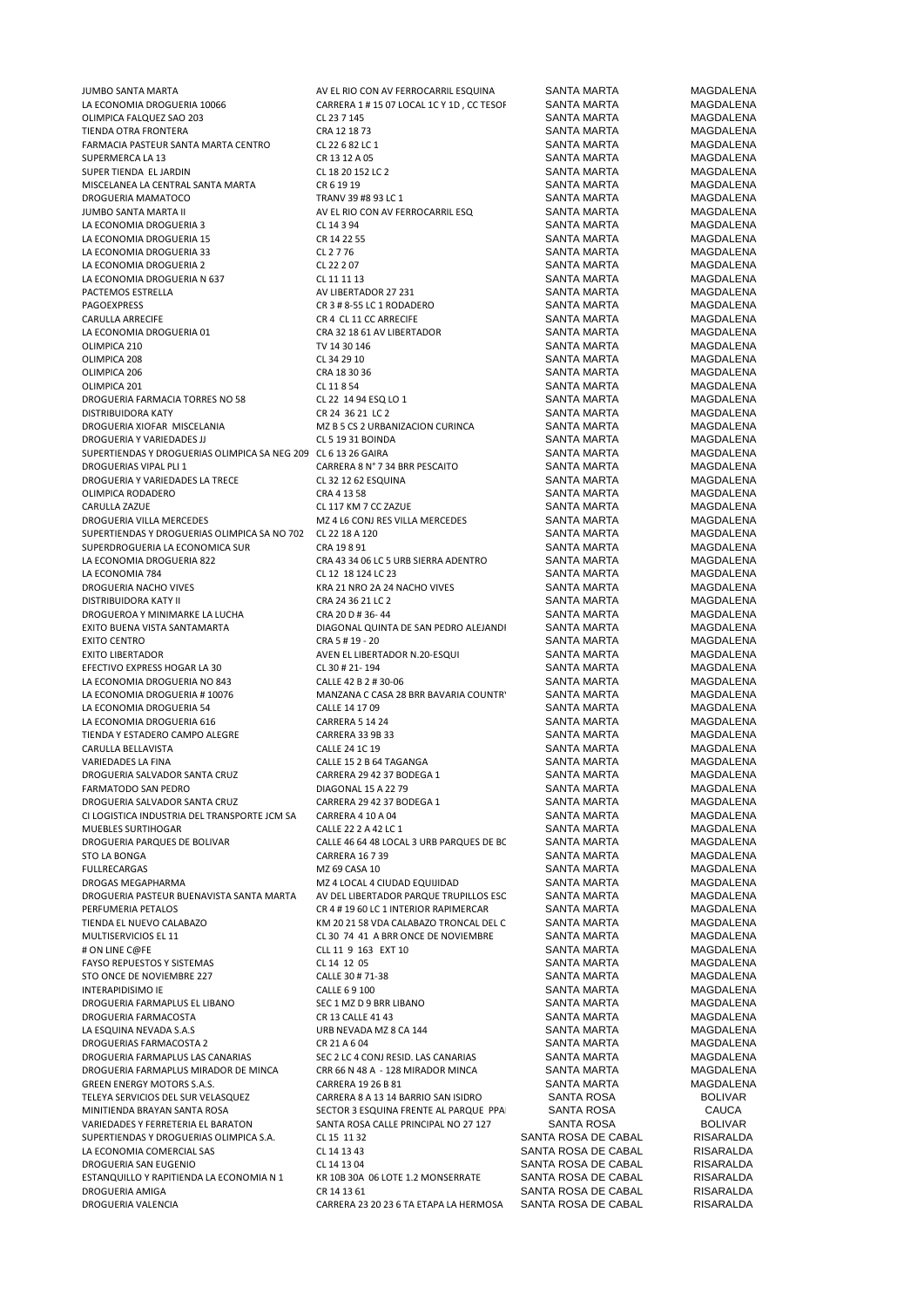DROGUERIA MUNDO SALUD SANTA ROSA CARRERA 14 20 82 LOC SANTA ROSA DE CABAL RISARALDA DROGUERIA SAN VICENTE DE PAUL CALLE 29 13 51 LOCAL SANTA ROSA DE CABAL RISARALDA<br>DRIVINDO VIRTUAL ZONA ROSA CLLO 20 29 139 MUNDO VIRTUAL ZONA ROSA CLL 12 9 89 SANTA ROSA DE CABAL RISARALDA DROGUERIA SOCIAL SRC CARRERA 14 15 17 SANTA ROSA DE CABAL RISARALDA AGROTECNICO SANTAROSA AV 38 31 160 SANTA ROSA DE OSOS ANTIOQUIA DROGUERIA Y MINI MARKET- NEUROPHARMA CALLE 26 28 25 PISO 1 SANTA ROSA DE OSOS ANTIOQUIA<br>CELL VIRTI LALES SANTA ROSA DE OSOS ANTIOQUIIA CELL VIRTUALES SANTA ROSA CALLE 30B 29 101 SANTA ROSA DE OSOS DROGUERIA VILLA REPUBLICANA CL 9 4 84 SANTA ROSA DE VITERBO BOYACA SOLUCIONES CONTABLES INTEGRALES LR CARRERA 4 # 7 - 76 SANTA ROSA DE VITERBO BOYACA SURTIPLAST E & E CALLE 10 14 16 CALLE 10 14 16 SANTA ROSA DEL SUR BOLIVAR PAPELERIA Y CACHARRERIA ROSSY DE ROSALIA CARRERA 8 4 54 SANTA ROSALIA CARRERA 8 4 54 SANTA ROSALIA CRA 4 71 SANTA SOFIA BOYACA DROGUERIA TODO EXITO CR 4 4 71 SANTA SOFIA BOYACA ATEMINUTOS CARRERA 15 # 11 AA 39 SANTAFE DE ANTIOQUIA ANTIOQUIA MOVIL R ROLDAN S.A.S SANTAFE DE ANTIOQUIA CALLE 10 15 03 SANTAFE DE ANTIOQUIA ANTIOQUIA ANTIOQUIA<br>DROGUERIA PASTEUR SANTAFE DE ANTIOQUIA CALLE 9 9 79 SANTAFE DE ANTIOQUIA ANTIOQUIA DROGUERIA PASTEUR SANTAFE DE ANTIOQUIA CALLE 9 9 79 SANTAFE DE ANTIOQUIA ANTIOQUIA<br>CALLE 13 9 49 SANTAFE DE ANTIOQUIA ANTIOQUIA DISRIRAPIDAS SANTA FE CALLE 13 949<br>TRANSVERSAL 8 16 A O2 BARRIO LLANO DE E SANTAFE DE ANTIOQUIA ANTIOQUIA ANTIOQUIA REMATE LA GRAN ESQUINA EL LLANO TRANSVERSAL 8 16 A 02 BARRIO LLANO DE BOLITANTE DE ANTIOQUIA ANTIOQUIA ANTIOQUI<br>DISTRIBUIDORA PINO RIOS CALLE 9 8 73 CALLE 9 8 73 CALLE SANTAFE DE ANTIOQUIA ANTIOQUIA DISTRIBUIDORA PINO RIOS CALLE 9 8 73 SANTAFE DE ANTIOQUIA ANTIOQUIA SOLUCIONES J.D.C CL 13 N 7 - 22 CL 13 N 7 - 22 SANTAFE DE ANTIOQUIA ANTIOQUIA<br>CL 3 3 5 SANTA SANTANA SANTANA ROYACA NIKOYTEL.COM CL 3 3 58 SANTANA BOYACA NIKOYTEL COM CALLE 3 3 58 SANTANA BOYACA LA CASONA DE LA DOCE HOSPEDAJE CARRERA 12 4 10 SANTANDER DE QUILICHAO CAUCA TARJETERIA Y CONFITERIA CIELITO CALLE 3 10 49 SANTANDER DE QUILICHAO CAUCA DROGUERIA Y ORTOPEDICOS KAMI CALLE 3 8 46 SANTANDER DE QUILICHAO CAUCA LLAVES MENDOZA CLL 4 # 20-39 SANTANDER DE QUILICHAO CAUCA MERKAELITE CALLE 2 CRA 11 - 124 SANTANDER DE QUILICHAO CAUCA<br>SERVI SUMINISTROS ASEREJE MZ G LOTE 1 # 10-03 URB VILLAS DE SANTIACO NORTE DE SANTANDER SOY SALUD CON REBAJA SANTIAGO CALLE 5 2 07 SANTIAGO PUTUMAYO SUPER DROGAS LA BONANZA 2 CL 16 5 38 SANTIAGO DE TOLU SUCRE DROGUERIA LA BONANZA CALLE 15 1 36 SANTIAGO DE TOLU SUCRE PAPELERIA VARIEDADES YOLA CALLE DEL COMERCIO SANTO DOMINGO ANTIOQUIA SUPERTIENDA OLIMPICA NO 019 SANTO TOMAS CL 4 6 02 CL 4 6 02 SANTO TOMAS ATLANTICO SANTO TOMAS SANTI ARIO SANTO TOMAS CR 6 5 59 CR 6 5 59 CR 6 5 59 CR 6 2 SANTI ARIO SANTI ARIO SANTI ARIO RISARAI DA DROGUERIA Y PAPELERIA EL DESCUENTO CR 6 5 59 SANTUARIO RISARALDA MERCA PLUS CRES 626 CR 5 626 SANTUARIO RISARALDA RISARALDA MEKATOS Y VARIEDADES CLAUDIA CARRERA 5 4 36 SAPUYES NARIÑO DROGUERIA SANTANDER DG 30 # 14-45 B. CENTRO SARAVENA ARAUCA DISTRIBUIDORA Y PAPELERIA MAHANAIM CALLE 27 15 62 SARAVENA ARAUCA VARIEDADES SANDRA.JASA COMUNICACIONES CLL 22 # 13-37 BARRIO EL COCHISE SARAVENA CHARAUCA<br>CR 16 A 23 67 BRR SEIS DE OCTUBRE SARAVENA ARAUCA DIMONEX SEIS DE OCTUBRE CR 16 A 23 67 BRR SEIS DE OCTUBRE SARAVENA ARAUCA CONSTRUELECTRICOS EL GRAN TRANSFORMADOR AVENIDA 2 3 83 SERVISISTEMAS.NET CLL 8 NRO 5 - 15 SARDINATA NORTE DE SANTANDER MISCELANEA KARIS CALLE 2 1 85 SATIVASUR BOYACA FOTO ARTE VEGNESS AND TO A CALLE 49 50 07 NOTE AND THE SEGOVIA ANTIOQUIA MULTISERVICIOS LAU CRA 50 51 82 CRA 50 51 82 SEGOVIA SEGOVIA ANTIOQUIA PAPELERIA LA ESTRELLA F Y G CALLE 50 NRO 53 51 BRR SUCRE SEGOVIA ANTIOQUIA EL DANUBIO DORADO CL 5 6 58 SESQUILE CUNDINAMARCA EL DANUBIO DORADO 2 CL 5 6 58 SESQUILE CUNDINAMARCA EXPO OFERTAS Y VARIEDADES CALLE 6 6 96 SESQUILE CUNDINAMARCA LIVER COMUNICACIONES CR 6 4 16 SESQUILE CUNDINAMARCA VIDEO CAPRICHO CL 52 49 57 SEVILLA VALLE MULTIPAGAS SEVILLA CARRERA 49 49 73 SEVILLA VALLE MOTO LLANTAS SEVILLA CR 48 N 52 69 SEVILLA VALLE PAPELERIA LEGAMAX CARRERA 6 2 17 SIACHOQUE BOYACA DROGUERIA DELTA PLUSS CALLE 8 #7B-25 SIBATE CUNDINAMARCA ESTACION DE SERVICIO ESSO CHUSACA AUTOPISTA SUR KM 15 VIA SIBATE SIBATE AUTOPISTA SUR AUTOPISTA SUR AUTOPISTA SUR A<br>DROGUERIA UNIPHARMA SIBATE AUTORIS CR 7 797 DROGUERIA UNIPHARMA SIBATE CR 7 7 97 SIBATE CUNDINAMARCA MISCELANEA PAPELERIA IRENEMATILDE DG 4 8 11 SIBATE CUNDINAMARCA CAFE INTERNET PUNTO NARANJA CRA 8 8 103 SIBATE CUNDINAMARCA MISCELANEA Y PAPELERIA IRENEMATILDE DIAGONAL 4 8 11 SIBATE CUNDINAMARCA PAPELERIA MANANTIAL ARTESANAL CARRERA 7 11 13 SIBATE CUNDINAMARCA DROGUERIA SUPERDESCUENTOS SIBATE CARRERA 7 10 95 LC 1<br>
HIPERDROGAS SIBATE TUDE TO 11 # 9-43 HIPERDROGAS SIBATE TV 11 # 9-43 SIBATE CUNDINAMARCA DRIGUERIA LA VICTORIA SIBUNDOY CALLE 15 15 29<br>DIANITA VARIEDADES SILOS CORRERA 3 5 34 DIANITA VARIEDADES CARRERA 3 5 34 SILOS NORTE DE SANTANDER DROGUERIA UNIDROGAS CL 10 5 33/35 SILVANIA CUNDINAMARCA DROGUERIA MR EXPRESS CALLE 9 9 35 LC 3 CLICK@FE SILVIA BRR CENTRO SILVIA CAUCA TELETURISMO YARIGUIES SIMACOTA CARRERA 4 4 80 CARRERA 4 4 80 SIMACOTA SANTANDER<br>DROGLIERIA RINCON PAEZ HNOS SLIC SIMILACA CR 7 7 7 9 DROGUERIA RINCON PAEZ HNOS SUC SIMIJACA CR 7 7 29 SIMIJACA SIMIJACA CUNDINAMARCA<br>DROGUERIA RINCON PAEZ HNOS SUC SIMIJACA CARRERA 7 7 29 SIMIJACA SIMIJACA CUNDINAMARCA DROGUERIA RINCON PAEZ HNOS SUC SIMIJACA CARRERA 7 7 29 SIMIJACA CUNDINAMAR<br>ALMACEN SIMI DEL SUR BOLIVAR CRESIDE CRESIDE AND CRESIDE CRESIDE CRESIDE CRESIDE CRESIDE CRESIDE ANNO ENGLY AR DROFARMA SINCE SUCRE SUCRE CR 10 9 03 ESQUINA SINCE SUCRE SUCRE SUCRE SUCRE SUCRE SUCRE SUCRE SUCRE SUCRE SUCRE<br>SINCE SUCRE SUCRE SUCRE SUCRE SUCRE SUCRE SUCRE SUCRE SUCRE SUCRE SUCRE SUCRE SUCRE SUCRE SUCRE SUCRE EL EDEN DROGUERIA Y VARIEDADES CR 10 CL 10 30 LOC 01 SINCE SUCRE ALMACEN DE CASCADA CL 21 21 40 SINCELEJO SUCRE DISTRIBUCIONES D.C CRA 17 23 78 SINCELEJO SUCRE OLIMPICA SINCELEJO 321 CLL 21 16 25 SINCELEJO SUCRE

CARRERA 10 17 80 EDIFICIO SAN MARTIN SANTAFE DE ANTIOQUIA ANTIOQUIA<br>CALLE 10 15 03 CALLE ANTIOQUIA ANTIOQUIA SERVI SUMINISTROS ASEREJE MZ G LOTE 1 # 10-03 URB VILLAS DE SANTIAGO SANTIAGO NORTE DE SANTANDER EXTENSION CLASS SANTIAGO DE TOLU SUCRE CALLENS 136 SUCRE SANTIAGO DE TOLU SUCRE SUCRE CALLE 16 NRO 10 C 79 BARRIO SAN FELIPE SANTIAGO DE TOLU SUCRE<br>CALLE DEL COMERCIO CLUB PLAY ZONE CALLE 16 CRA 12 ESQUINA SIBUNDOY PUTUMAYO ALMACEN SIM DEL SUR CR 6 11 23 BRR TRES CRUCES SIMITI BOLIVAR CARRERA 11 CALLE 9 60 AP 2 CENTRO SINCE SINCE CL 21 21 40<br>CL 21 21 40 SINCELEJO SUCRE CALLE 20 NO.18-50

SANTA ROSA DE OSOS ANTIOQUIA<br>SANTA ROSA DE OSOS ANTIOQUIA

SARDINATA NORTE DE SANTANDER<br>SARDINATA NORTE DE SANTANDER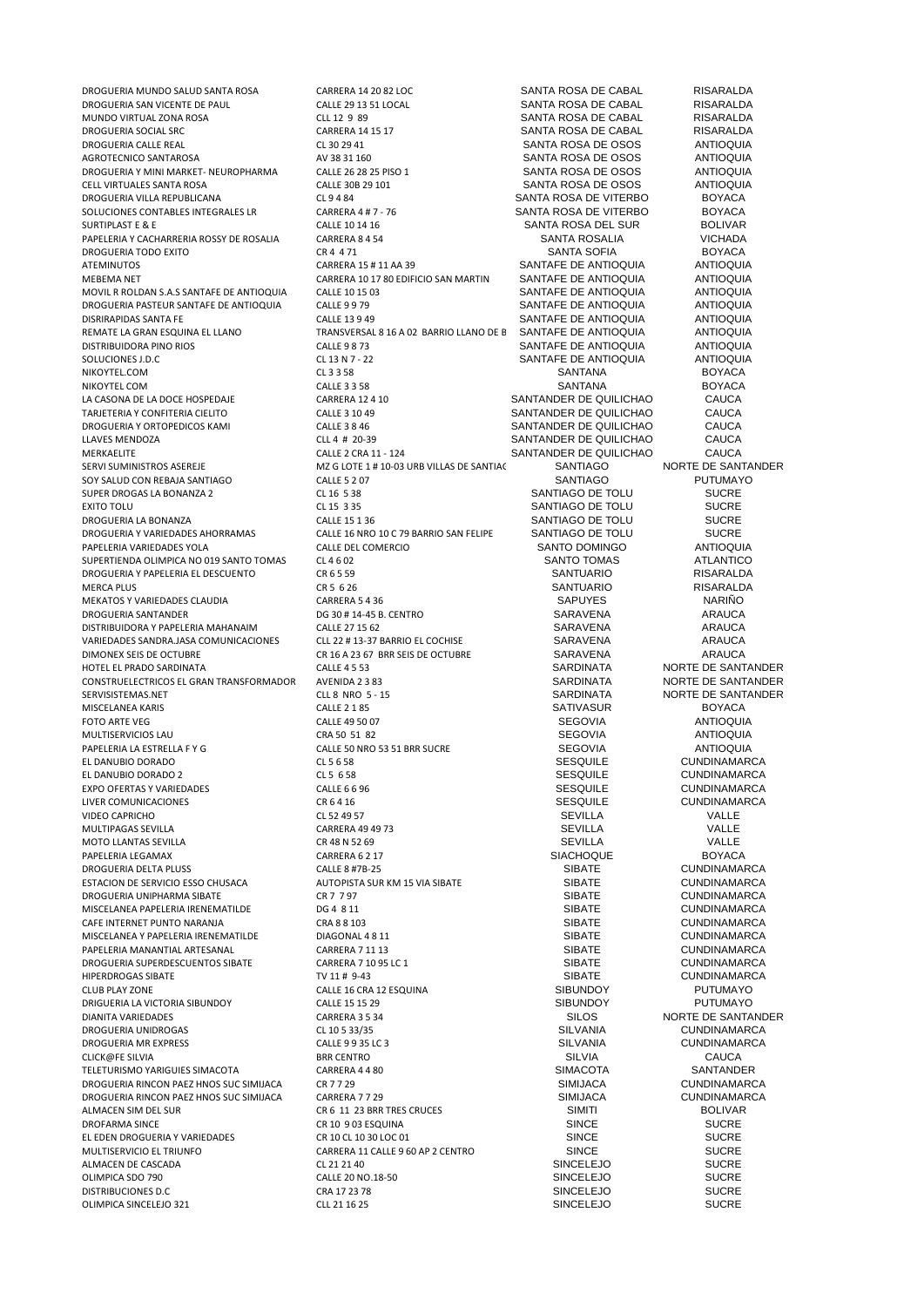OLIMPICA 323 CL 25 21 47 SINCELEJO SUCRE OLIMPICA 794 SUCRE SUCRE CL 25 B 28 331 SINCELEJO SUCRE DROGUERIA MAXIFARMA CR 22 20 65 SINCELEJO SUCRE DROGUERIA NEW YORK CR 14 15 A 82 SINCELEJO SUCRE SUPERTIENDAS Y DROGUERIAS OLIMPICA SA 326 CL 15 8 156 SINGELEJO SUCRE<br>CALLE 28 # 16-49 BRR MAJGUAL SINCELEJO SUCRE SUCRE DISTRIBUIDORA Y VARIEDADES MARIANELLA CL 30 15 13<br>SINCELEJO SUCRE SUCRE CRA 17 28 21 SINCELEJO SUCRE SUCRE SUPER DROGUERIAS PARIS NO 34 CRA 17 28 21 CRA 17 28 21 SINCELEJO SUCRE SUPER DROGUERIAS PARIS NO 30 CRA 25 22 83 SUPER DROGUERIA PARIS NO 30 CRA 25 22 83 SINCELEJO DISTRIBUCIONES DC CRA 17 23 78 SINCELEJO SUCRE QUE TAL LICORES VIP PLUS CONSUMING A CRA 38 NRO 33 50 CARR TRONCAL CONSUNCELEJO SUCRE SUCRE CONSUMING A CRA 22 133 EXITO LAS PENITAS SINCELEJO CR 25 22 133 SINCELEJO SUCRE EXITO CENTRO SINCELEJO CR 18 20 34 SINCELEJO SUCRE MAXIFARMA AM CARRERA 22 16A 78 SINCELEJO SUCRE MINIMERCADO DULCE TENTACION CL 24 D NRO 29 54 LA TOSCANA SINCELEJO SUCRE PARQUE COMERCIAL GUACARÍ STO CALLE 28 25 B 97 LOCAL 1 29 SINCELEJO SUCRE FARMACIA PASTEUR GUACARI CL 28 # 25 B 365 L 284 285 SINCELEJO SUCRE DROGUERIA Y VARIEDADES J.G.B. CR 6 29 - 06 BRR EL CORTIJO SINCELEJO SUCRE VARIEDADES LA PAISA DE SIPI BRR CALLE REAL SIPI CHOCO DROGUERIA SHADAY DE SITIONUEVO CALLE 4 12 407 SITIONUEVO MAGDALENA DROGUERIA EXIPHARMA CASTILLO SAAVEDRA RAUL ESNEIDER CL 5 SUR 13 15 MZ 15 SOACHA COMPARTIR SOACHA CORPORATIER CUNDINAMARCA<br>CRA 7 A # 17 - 75 COMUNAL CUNDINAMARCA DROGAS ETICAS COMUNAL CRA 7 A # 17 - 75 SOACHA CUNDINAMARCA DROGUERIA INTERAMERICANA CR 13 7A 04 SUR COMPARTIR SOACHA SOACHA SOACHA CR 13 7A 04 SUR COMPARTIR SOACHA SOACHA METRO SOACHA CR 7 32 35 SOACHA CUNDINAMARCA DROGUERIA FARMACALIDAD CARRERA 7 18 68 SOACHA CUNDINAMARCA OLIMPICA SOACHA UNISUR<br>ORIGI DROGUERIA MARTIN B CARRERA GO 33 13 SUR SOACHA CUNDINAMARCA DROGUERIA MARTIN B CARRERA 6 D 33 13 SUR SOACHA CUNDINAMARCA DROGUERIA FARMASER DE COLOMBIA CL 13 1 A 23 SOACHA SOACHA CUNDINAMARCA DROGAS PHARMANEX 2 CRA 9 ESTE 32 A 29 SOACHA SOACHA CUNDINAMARCA MANCERA RODRIGUEZ JESSICA LORENA CARRERA 34 # 37 - 90 SOACHA DROGUERIA SAMICOLL CALLE 40 SUR 6 D 19 SOACHA CUNDINAMARCA DROGUERIA TERRAGRANDE CR 9 ESTE 36 40 LC 7 SOACHA SOACHA CUNDINAMARCA DROGUERIA PHARMADANNI CARRERA 1 39 03 ESQUINA INTER 1 LOC 2 SOACHA TOTALIMPIO SOACHA CUSTA UNITER 1 LOC 2 DROGUERIA FARMASER DE COLOMBIA 2 CL 13 01 A 23 SOACHA CUNDINAMARCA DROGUERIA FAMYSALUD T.G. CLL 4 # 6A - 108 SOACHA CUNDINAMARCA DROGUERIA EXIFARMA N 1 J&D DROGUERIAS TV 40 18 77 LC 103 SOACHA CUNDINAMARCA HIPERDROGUERIA UNIPHARMA DG 37 N 18 63 SOACHA CUNDINAMARCA PHARMANEX NO 2 TR 40 17 45 TH 40 17 45 SOACHA CUNDINAMARCA DROGUERIA ROCHESTER DG 32 SUR 15 H 54 SOACHA CUNDINAMARCA SUPERDROGUERIA M & M TRANSVERSAL 18H # 7-90 PISO 1 LC1 SOACHA CUNDINAMARCA PHARMANEX NO. 2 TRANSVERSAL 40 17 45 SOACHA CUNDINAMARCA DROGUERIA EMFASUR CARRERA 7B 3 86 LOCAL1 SOACHA CUNDINAMARCA DROGUERIA PHARMA DIAZ<br>DROGAS CARISMA NUMERO DOS CALLE 10 18 I 11 SANTO CONDINAMARCA REGISTRATIVA CUNDINAMARCA DROGAS CARISMA NUMERO DOS CALLE 10 18 I 11 CALLE 10 18 I 11 SOACHA CUNDINAMARCA<br>CALLE 47 C 20 37 SOACHA CUNDINAMARCA SALUD PHARMA J P CALLE 47 C 20 37 SOACHA CUNDINAMARCA MINIMERCADO QAP TRANSVERSAL 5 C 6 23 ESTE SOACHA CUNDINAMARCA DROGUERIA CENITPHARMA DIAGONAL 30 L 7 D 24 SOACHA CUNDINAMARCA EXITO SOACHA ANTARES CARRERA 7 30 B 139 SOACHA CUNDINAMARCA DROGAS SUPERECONOMICAS CO 5 CALLE 13 8 61 CALLE 13 8 61 SOACHA CUNDINAMARCA<br>HIDERDROGLIERIA OLMO O. H TRANSVERSAL 24R NO 17.425 SOACHA CLINDINAMARCA HIPERDROGUERIA OLMO O. H TRANSVERSAL 24B NO 17 425 SOACHA CUNDINAMARCA CONCHERNAL ARMACA CALLE 14 B 18 H 24 SOACHA DROGUERIA FARMASERVYS S&S CALLE 14 B 18 H 24 SOACHA CUNDINAMARCA DROGUERIA SUPERSALUD L E CALLE 40 SUR 7 C 67 SOACHA CUNDINAMARCA HIPERDROGUERIA MARTINEZ 2 CALLE 30 16 C 06 SOACHA CUNDINAMARCA SUPER DROGUERIA SERVI SALUD M&K CALLE 10 B 18Q 71 PISO 1 SOACHA CUNDINAMARCA LA CASA DE BELLEZA INGRID CALLE 47 # 9-53 SOACHA CUNDINAMARCA CIGARRERIA LA AVENIDA PUNTO 30 AC 30 5 A 99 ESTE SOACHA CUNDINAMARCA HIPERDROGUERIA OLMO O.H TRANSVERSAL 24B#17 - 425 SOACHA CUNDINAMARCA DROGUERIA HIPERDESCUENTOS M 2 CALLE 31 C SUR # 13 - 03 SUR SOACHA CUNDINAMARCA<br>MILITISERVICIOS I ANC CUNDINAMARCA CR 36 A 12 71 I C 36 A CC IARDIN CIUDAD VEI SOACHA CUNDINAMARCA MULTISERVICIOS LANC<br>MINIMERCADO EL COLMENAR CARRET DE LA CALLE 10 # 3 94 BLOQUE 6 AP 101 COLORATION SOACHA CUNDINAMARCA FERRETODO DANYSER TV 11 NO 36 05 SOACHA CUNDINAMARCA DROGUERIA - FAMISALUD CARRERA 12 18C 07 SOACHA CUNDINAMARCA SUPERMERCADO LA VID<br>DROGUERIA HY LAND CALLE 15 N 18 1 19 CALLE 15 N 18 1 19 PAPELERIA WITH LOVE CONDINAMARCA CRA 10 12 A 32 SOACHA CUNDINAMARCA<br>SURTIMAYORISTA CIUDAD VERDE DIAGONAL 37 A 16 50 AV TORREROS SOACHA CUNDINAMARCA SURTIMAYORISTA CIUDAD VERDE DIAGONAL 37 A 16 50 AV TORREROS SOACHA CUNDINAMARCA HIPER DROGUERIA SOATA CARRERA 5 7 14 SOATA BOYACA DROGUERIA SUPER 7 CALLE 3 # 9 - 61 SOCHA BOYACA DROGUERIA PHARMASION CALLE 3 # 8 - 44 SOCHA SOCHA BOYACA<br>CASETA SAN VICTORINO CALLE 3 16 CASETA SAN VICTORINO SOCORRO SANTANDER DON PROSPERO DOS CARRERA 15 # 947 LOCAL 1 SOCORRO SANTANDER<br>CELLILARES Y REPUESTOS LA AVENIDA CARRERA 17 11 29 SOCORRO SANTANDER CELUI ARES Y REPUESTOS LA AVENIDA CARRERA 1711 29

DROGUERIA NEW YORK J.H CL 25 25 21 LC 2 SINCELEJO<br>OLIMPICA 323 SUCRE CL 25 21 47 CL 25 21 47 SINCELEJO SUCRE FALLE 28 # 16-49 BRR MAJGUAL SINCELEJO SUCRE CL 30 15 13<br>FARMACLE SINCELEJO SUCRE SUCRE FARMACIA PASTELL 32 33 119 LOCAL 106 MALL VENECIA LIVING SINCELEJO SUCRE CL 24 D NRO 29 54 LA TOSCANA CONTRESS SUPER DROGUERIA EL CALLE 29 # 7 B - 27 LOCAL 1 SINCELEJO SUCRE<br>
SINCELEJO SUPER CHOCO CL 3 A 9 05 LEON XIII SOACHA<br>
CARRERA 7 18 68 CARRERA TO SOACHA SOACHA CUNDINAMARCA CRA 7 32 35 LC 102 103 CC MERCURIO SOACHA CLIA # 6A - 108<br>CLIA # 6A - 108 CC MERCURIO SOACHA SOACHA CUNDINAMARCA CR 7 C 2 85 SUR CASA 91 SOACHA CUNDINAMARCA<br>CL 59 32 27 E CUNDINAMARCA CARRERA 7 30 B 139 LC 205 CARRERA1 # 3 - 182 VEREDA EL CHARQUITO SOACHA CUNDINAMARCA<br>AC 30 5 A 99 ESTE SOACHA SOACHA CUNDINAMARCA CIGARRERIA ANDALUCIA CALLE 34 # 2 07 LOCAL 14 SOACHA CUNDINAMARCA CALLE 10 # 3 94 BLOQUE 6 AP 101 DROGUERIA H Y L CALLE 15 N 18 I 19 SOACHA CUNDINAMARCA CL 13 16 CASETA SAN VICTORINO CASETA SAN VICTORINO CAREERA 15 # 9 47 I OCAL 1 SANTANDER

TOTALIMPIO SOACHA SOACHA CUNDINAMARCA<br>TOTALIMPIO SOACHA CUNDINAMARCA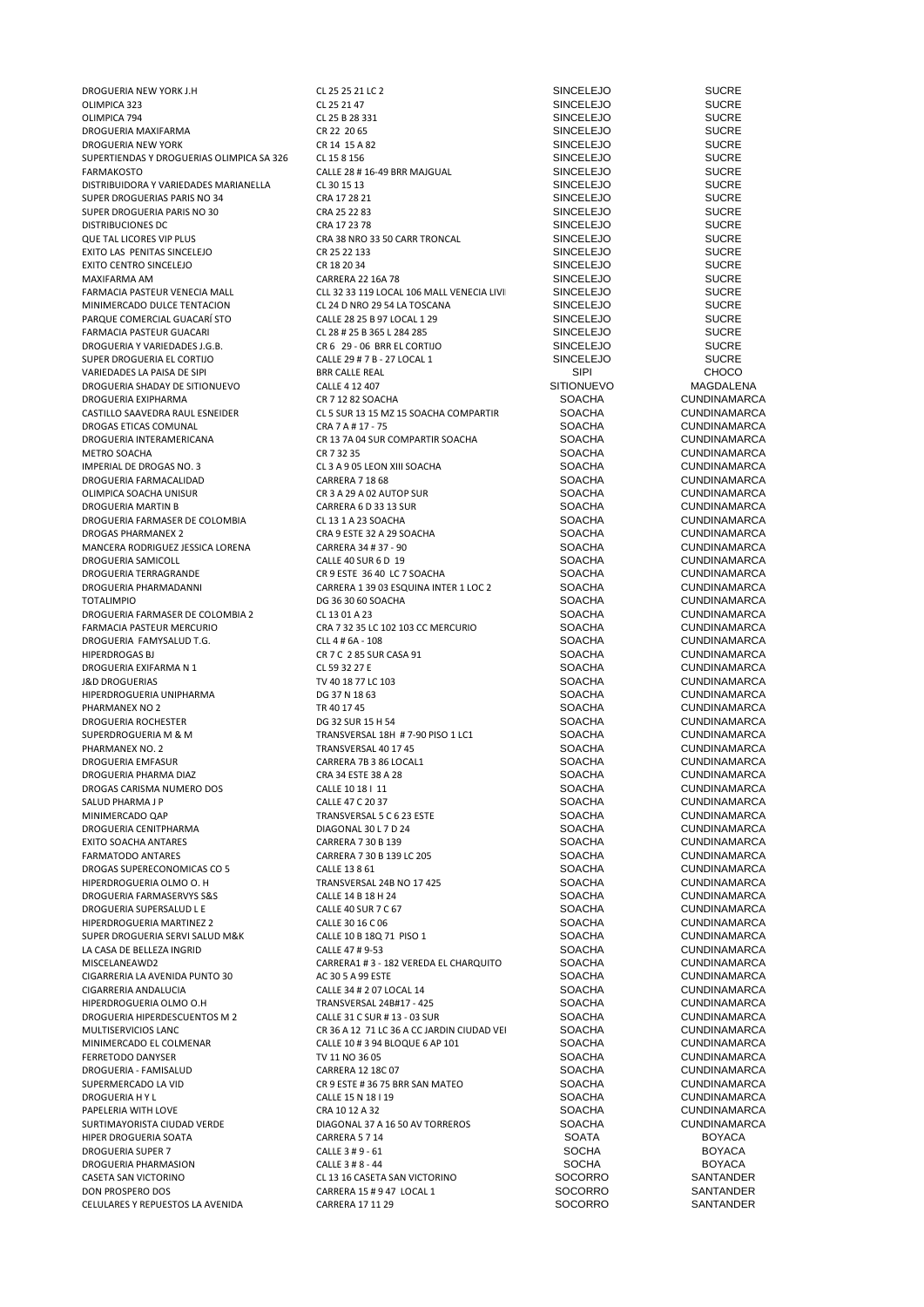| ALMACEN DE TODO H & G                                           | CARRERA 3 3 19                           | SOCOTA          | <b>BOYACA</b>                            |
|-----------------------------------------------------------------|------------------------------------------|-----------------|------------------------------------------|
| DROGUERIA URMEDICAS UNO A                                       | CL 11 14 35                              | <b>SOGAMOSO</b> | <b>BOYACA</b>                            |
| DROGAS CARDENAS G                                               | CL 11 B 17 73                            | <b>SOGAMOSO</b> | <b>BOYACA</b>                            |
| DROGUERIA DANYROC                                               | CR 11 7 64                               | <b>SOGAMOSO</b> | <b>BOYACA</b>                            |
| DROGUERIA DANYROC III                                           | CR 14 7 A 10                             | <b>SOGAMOSO</b> | <b>BOYACA</b>                            |
| DROGUERIA PROFARMA SOGAMOSO                                     | CLM 21 # 11 59 LC. 1                     | <b>SOGAMOSO</b> | <b>BOYACA</b>                            |
|                                                                 |                                          |                 |                                          |
| FARMASALUD SOGAMOSO                                             | CR 17 11 84                              | <b>SOGAMOSO</b> | <b>BOYACA</b>                            |
| DROGUERIA MEGAFARMA NURY                                        | CARRERA 11 # 18 - 113                    | <b>SOGAMOSO</b> | <b>BOYACA</b>                            |
| DROGUERIA SUPER SOGAMOSO                                        | CL 11 26 05                              | <b>SOGAMOSO</b> | <b>BOYACA</b>                            |
| DROGUERIA AMERICA PLAZA                                         | CL 14 18 18                              | <b>SOGAMOSO</b> | <b>BOYACA</b>                            |
| NUEVA DROGUERIA SAN MARTIN                                      | CR 17 12 75                              | <b>SOGAMOSO</b> | <b>BOYACA</b>                            |
| DROGUERIA SURTIFARMA SOGAMOSO                                   | CR 14 3 10                               | <b>SOGAMOSO</b> | <b>BOYACA</b>                            |
| DROGAS UNICENTRO                                                | CR 11 15 52                              | <b>SOGAMOSO</b> | <b>BOYACA</b>                            |
|                                                                 | CRA 11 16 74                             | <b>SOGAMOSO</b> | <b>BOYACA</b>                            |
| DROGUERIA SAN DIEGO SOGAMOSO                                    |                                          |                 |                                          |
| DROGAS ALKOSTO LA PRIMERA                                       | CRA 11 1 A 08 LC 105                     | <b>SOGAMOSO</b> | <b>BOYACA</b>                            |
| DISPROFARMA R L                                                 | CRA 14 14 01                             | <b>SOGAMOSO</b> | <b>BOYACA</b>                            |
| DROGUERIA Y PERFUMERIASUAMOX                                    | CR 11 9 13                               | <b>SOGAMOSO</b> | <b>BOYACA</b>                            |
| EXITO SOGAMOSO 578                                              | CR 13 11 50                              | <b>SOGAMOSO</b> | <b>BOYACA</b>                            |
| DISPROFARMA R L                                                 | CRA 14 14 01                             | <b>SOGAMOSO</b> | <b>BOYACA</b>                            |
| DROGUERIA LA ECONOMIK                                           | CRA 11 5 06 LC 3                         | <b>SOGAMOSO</b> | <b>BOYACA</b>                            |
| DROGUERIA Y PAÑALERA LA ECONOMICA                               | CRA 14 6 A 41                            | <b>SOGAMOSO</b> | <b>BOYACA</b>                            |
|                                                                 |                                          |                 |                                          |
| DROGUERIA MARIA CRISS                                           | CRA 10 A 2 41 A 12 MZ 7 CA 2             | <b>SOGAMOSO</b> | <b>BOYACA</b>                            |
| DROGUERIA AL COSTO TOTAL                                        | <b>CARRERA 26 12 05</b>                  | <b>SOGAMOSO</b> | <b>BOYACA</b>                            |
| DROGUERIA LA GRAN ECONOMIK OP                                   | <b>CALLE 7727</b>                        | <b>SOGAMOSO</b> | <b>BOYACA</b>                            |
| SOLUCIONES Y COMUNICACIONES INGENSYS                            | CALLE 12 11 53 LC 104                    | <b>SOGAMOSO</b> | <b>BOYACA</b>                            |
| VIVERES EL ZIPA                                                 | CARRERA 9 A # 19 - A 14                  | <b>SOGAMOSO</b> | <b>BOYACA</b>                            |
| <b>ALMACEN ZIPA 2</b>                                           | CALLE 43 10 A 2 24 LC 1                  | <b>SOGAMOSO</b> | <b>BOYACA</b>                            |
| SU DROGUERIA BELENCITO 3                                        | <b>CARRERA 23 2 110</b>                  | <b>SOGAMOSO</b> | <b>BOYACA</b>                            |
|                                                                 |                                          | <b>SOGAMOSO</b> |                                          |
| DROGUERIA CARDENAS G 2                                          | <b>CARRERA 18 9 19</b>                   |                 | <b>BOYACA</b>                            |
| <b>FARMACIA SANAR</b>                                           | <b>CARRERA 17 2 99</b>                   | <b>SOGAMOSO</b> | <b>BOYACA</b>                            |
| MULTISERVICIOS LOS ARRAYANES                                    | CARRERA 18 2 A 25 LOS ARRAYANES          | <b>SOGAMOSO</b> | <b>BOYACA</b>                            |
| DROGUERIA GRAN SUPERFARMA                                       | CARRERA 12 13 03 LC 104                  | <b>SOGAMOSO</b> | <b>BOYACA</b>                            |
| DROGUERIA EL TERMINAL SOGAMOSO                                  | CALLE 11 # 17 02                         | <b>SOGAMOSO</b> | <b>BOYACA</b>                            |
| DROGUERIA DR MAS AHORRO                                         | KR 11#24 10                              | <b>SOGAMOSO</b> | <b>BOYACA</b>                            |
|                                                                 |                                          |                 |                                          |
| VARIEDADES MA. PAULA                                            | KR 11 25 39                              | <b>SOGAMOSO</b> | <b>BOYACA</b>                            |
| <b>COMPUCRIS SISTEMAS</b>                                       | CLL 12 # 10 48                           | <b>SOGAMOSO</b> | <b>BOYACA</b>                            |
| DROGUERIA Y MISCELANEA JIMENEZ                                  | KR 12 57 07                              | <b>SOGAMOSO</b> | <b>BOYACA</b>                            |
| DROGUERIA EL LAGUITO SOGAMOSO                                   | CALLE 22 # 11-2 BIS 20                   | <b>SOGAMOSO</b> | <b>BOYACA</b>                            |
| DROGUERIA MARSELLA REAL                                         | CARRERA 11 22 23 LC1                     | <b>SOGAMOSO</b> | <b>BOYACA</b>                            |
| CELUTRONIK ACCESORIOS DE LA 11                                  | CLL 11 12 40                             | <b>SOGAMOSO</b> | <b>BOYACA</b>                            |
| DROGUERIA SURTIDROGAS                                           | CR 26 # 4 03                             | <b>SOGAMOSO</b> | <b>BOYACA</b>                            |
| DROGUERIA SURTISALUD QUINTANA                                   |                                          | <b>SOGAMOSO</b> | <b>BOYACA</b>                            |
|                                                                 | TRANSVERSAL 17 16 A 07                   |                 |                                          |
| DROGUERIA EL LAGUITO SOGAMOSO #3                                | CALLE 11 # 20 64                         | <b>SOGAMOSO</b> | <b>BOYACA</b>                            |
| INTERNET SANTI.COM SOLANO                                       | CR 4 CL 7 CA 7 11 BRR JARDIN             | <b>SOLANO</b>   | <b>CAQUETA</b>                           |
| DROGUERIA VIRGEN DEL CARMEN DE URBANIZACION I CR 35 C 27 C 177  |                                          | SOLEDAD         | <b>ATLANTICO</b>                         |
| SALCEDO PALACIO ZINDY PAOLA                                     | CR 14 43 A 01                            | SOLEDAD         | <b>ATLANTICO</b>                         |
| <b>NOVEDADES LIDYS</b>                                          | CR 37 27 50                              | SOLEDAD         | <b>ATLANTICO</b>                         |
| DROGUERIA FARMACIA TORRES NO 32                                 | CL 18 19 28                              | SOLEDAD         | <b>ATLANTICO</b>                         |
| BOTI KARIBE DROGUERIAS SUCURSAL LOS ALMENDRO! CL 81 21 15       |                                          | SOLEDAD         | <b>ATLANTICO</b>                         |
|                                                                 |                                          |                 | <b>ATLANTICO</b>                         |
| VARIEDADES AMERICA                                              | TERMINAL DE TRANSPORTE LC 20             | SOLEDAD         |                                          |
| DROGUERIA JUBILEO                                               | CL 46 11 03                              | <b>SOLEDAD</b>  | <b>ATLANTICO</b>                         |
| TIENDA SHAROLD Y LILIAN                                         | CRA 35 18 06                             | SOLEDAD         | <b>ATLANTICO</b>                         |
| MEGAMAS LOS ROBLES                                              | CRA 23 A 74 03 ESQUINA                   | SOLEDAD         | <b>ATLANTICO</b>                         |
| MEGAMAS LOS CEDROS                                              | CRA 1773 B 18                            | SOLEDAD         | <b>ATLANTICO</b>                         |
| BOTI KARIBE DROGUERIA SUCURSAL METROPOLITANA CALLE 54 12 A 27   |                                          | SOLEDAD         | <b>ATLANTICO</b>                         |
| ESTACION DE SERVICIO LOS MANGOS                                 | CL 18 37 60 LC 1A                        | SOLEDAD         | <b>ATLANTICO</b>                         |
| EXITO PLAZA DEL SOL                                             | CL 30 37 ESQUINA                         | SOLEDAD         | <b>ATLANTICO</b>                         |
|                                                                 |                                          |                 |                                          |
| SUPERTIENDA OLIMPICA NO 023 LOS ROBLES                          | CL 80 23 D 95                            | SOLEDAD         | <b>ATLANTICO</b>                         |
| SUPERTIENDA OLIMPICA NO 63                                      | CL 63 14 ESQUINA                         | SOLEDAD         | <b>ATLANTICO</b>                         |
| DROGUERIA FARMACIA TORRES NO 37                                 | CR 30 25 50 HIPODROMO                    | SOLEDAD         | <b>ATLANTICO</b>                         |
| FARMATODO PLAZA DEL SOL                                         | CR 37 30 33 LC 256 LC 262                | SOLEDAD         | <b>ATLANTICO</b>                         |
| DROGUERIA VIRGEN DEL CARMEN DE URBANIZACION I CRA 35 C 27 C 177 |                                          | SOLEDAD         | <b>ATLANTICO</b>                         |
| DROGUERIA EMANUEL R K                                           | CARRERA 12 G1 NO 9 E 04                  | SOLEDAD         | <b>ATLANTICO</b>                         |
| <b>STIV CELL</b>                                                | CARRERA 30 26 111 LC 8                   | SOLEDAD         | <b>ATLANTICO</b>                         |
|                                                                 |                                          |                 |                                          |
| MIL DETALLES DE RESERVA                                         | CARRERA 16 A 78 C1 05                    | SOLEDAD         | <b>ATLANTICO</b>                         |
| <b>COMUNICACIONES AYDETEL</b>                                   | CALLE 56 C 1 F 15 LA SOLEDAD             | SOLEDAD         | <b>ATLANTICO</b>                         |
| DROGUERIA MI SALUD DE LOS ALMENDROS                             | CR 18 D NO 82 A 77                       | SOLEDAD         | <b>ATLANTICO</b>                         |
| OLIMPICA STO 005 AV LAS TORRES                                  | CL 45 42 19                              | SOLEDAD         | <b>ATLANTICO</b>                         |
| SUPERTIENDA OLIMPICA STO 033 SOLEDAD 2000                       | CALLE 54 14 14 148                       | SOLEDAD         | <b>ATLANTICO</b>                         |
| AUTOSERVICIO BOULEVARD LA 26                                    | CL 26 A NO 48 - 02 EN SOLEDAD.           | SOLEDAD         | <b>ATLANTICO</b>                         |
| FERRETERIA EL LIMONCITO DOS                                     | CL 23 A NO 31 142 EN SOLEDAD             | SOLEDAD         | <b>ATLANTICO</b>                         |
|                                                                 |                                          |                 | <b>ATLANTICO</b>                         |
| FARMACIA PASTEUR NUESTRO ATLANTICO                              | CLL 63 13 71 LC 1009-3                   | SOLEDAD         |                                          |
| DROGUERIA PUERTO GAITA                                          | CL 41 NO 17 C 185 LO 1 EN SOLEDAD        | SOLEDAD         | <b>ATLANTICO</b>                         |
| ALMACEN MULTISERVICIOS LOS ROBLES SOLEDAD                       | CL 77 N 23 F 16                          | SOLEDAD         | <b>ATLANTICO</b>                         |
| DROGUERIA LUZ MAR N.G                                           | CALLE 74 N 18 05                         | SOLEDAD         | <b>ATLANTICO</b>                         |
| DROGUERIA VILLA MONIK                                           | CALLE 37 05 B 28                         | SOLEDAD         | <b>ATLANTICO</b>                         |
| SUPERMERCADO EL KARULLA                                         | CALLE 5 # 3 29                           | <b>SOLITA</b>   | <b>CAQUETA</b>                           |
| MERCADOS LA ESMERALDA SOMONDOCO                                 | <b>CALLE 5 2 58</b>                      | SOMONDOCO       | BOYACA                                   |
|                                                                 |                                          | SONSON          | <b>ANTIOQUIA</b>                         |
| <b>ALMACEN BEMBOS</b>                                           | CRA 6 CL 9 83                            |                 |                                          |
| DROGUERIA OPTIMA                                                | CARRERA 07 7 53                          | SONSON          | <b>ANTIOQUIA</b>                         |
| DEPOSITO DE ABARROTES LA MAYORIA C M L                          | CR 7 CL 12 39                            | SONSON          | <b>ANTIOQUIA</b>                         |
| DROGAS Y DESCUENTOS SOPETRAN #48                                |                                          |                 |                                          |
|                                                                 | CLL 9 9 100                              | SOPETRAN        |                                          |
| <b>TECNISERVICIOS P&amp;P</b>                                   | <b>CARRERA 10 8 46</b>                   | SOPETRAN        |                                          |
| <b>GRUPO CASTILLO</b>                                           | CALLE DEL TANQUE 5 B 113, BARRIO LA LOM. | SOPLAVIENTO     | <b>ANTIOQUIA</b><br>ANTIOQUIA<br>BOLIVAR |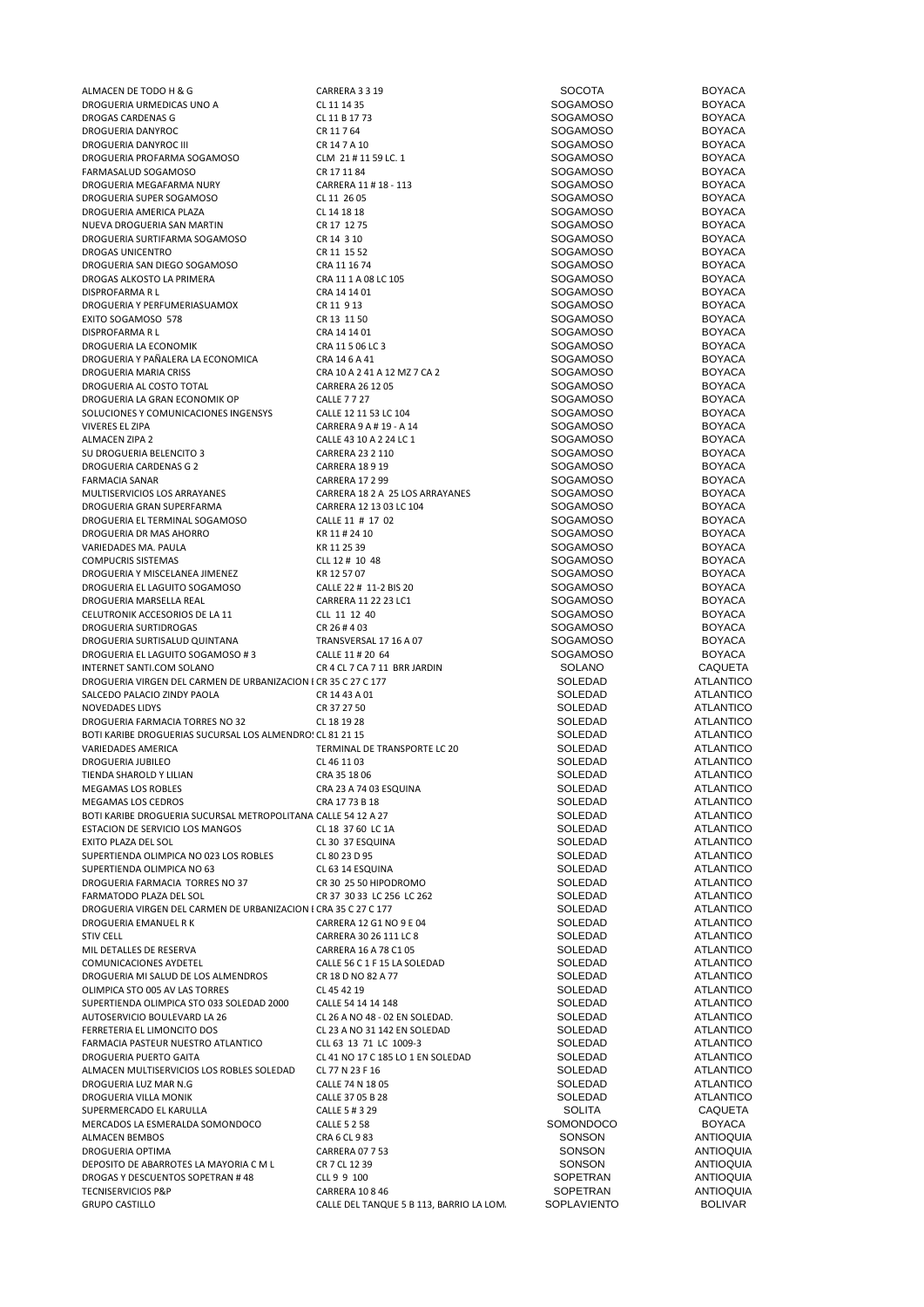FARMA SALUD BRICEÑO CRA 5 7 38 SOPO CUNDINAMARCA FARMA SALUD BRICEÑO 2 CR 5 7 38 SOPO CUNDINAMARCA PAPELERIA Y COMUNICACIONES EL TERMINAL CR 4 2 13 SUR<br>
CRA 4 #4 -60 CARLER CRA 4 +4 -60 SOPO CUNDINAMARCA VARIEDADES GUADALUPE SOPO CRA 4 #4 -60 SOPO CUNDINAMARCA SERVICIOS GLOBALES NET CALLE 1 3 60 SOPO CUNDINAMARCA DONDE TERE LETTER AND THE CARRERA 3 2 35 SORA SORA BOYACA AUTOSERVICIO Y Y JUNIOR EN 1989 EN 1999 EN 1999 EN 1999 EN 1999 EN 1999 EN 1999 EN 1999 EN 1999 EN 1999 EN 199<br>AUTOSERVICIO Y Y JUNIOR EN 1999 EN 1999 EN 1999 EN 1999 EN 1999 EN 1999 EN 1999 EN 1999 EN 1999 EN 1999 EN 19<br>A INTERBOX PAISPAMBA SOTARA PAISPAMBA SOTARA CAUCA DROGAS SANTAMARIA CL 5 7 31 VADO REAL SUAITA SANTANDER MAX COMUNICACION CALLE 5 8 02 SUAITA SUPERTIENDA Y ESTANCO LA 14 CL 3 14 09 EN SUAN SUAN SUAN SUAN SUAN ATLANTICO COMERCIALIZADORA ORDE CALLE 2 # 3 - 14 CALLE 2 # 3 - 14 SUAREZ TOLIMA<br>
FOTOCOPIAS Y PAPELERIAS OCHO S CRA 4 4 6 GRA 4 4 61 SUAZA SUAZA HUILA FOTOCOPIAS Y PAPELERIAS OCHO SAN EXERA 4 4 61 A CALLE 5 5 39 A CALLE 5 5 39 A CALLE SUAZA CHUILA<br>PIÑATERIA Y VARIEDADES NANA CALLE 5 5 39 A CALLE 5 5 39 A CALLE 5 5 39 A CALLE SUAZA CHUILA PIÑATERIA Y VARIEDADES NANA CALLE 5 5 39 SUAZA HUILA AUTOSERVICIO MERKANO SUBACHOQUE CRA 3 # 5 - 105 SUBACHOQUE CUNDINAMARCA VARIEDADES JUANCHITO DE SUCRE PLAZA PRINCIPAL SUCRE SUCRE MULTISERVICIOS SUCRE CALLE 15 113 CALLE 15 113 SUCRE CAUCA<br>TIFNDA ANGIF ILI IFTH CALLE CALLE 5 4 11 CALLE CAUCA CAUCA CAUCA CAUCA CAUCA CAUCA CAUCA TIENDA ANGIE JULIETH 
CALLE 5 4 11 CALLE 5 4 11 SANTANDER<br>
CC SUPERMERCADO LA ESPERANZA SUESCA 
CL 7 5 55 SUESCA SUESCA CUNDINAMARCA CC SUPERMERCADO LA ESPERANZA SUESCA CL 7 5 55 CL 7 5 55 SUESCA CUNDINAMARCA<br>MISCELANEA PAPELERIA E INTERNET LAS VIOLETAS CARRERA 5 8 16 SUESCA SUESCA CUNDINAMARCA MISCELANEA PAPELERIA E INTERNET LAS VIOLETAS CARRERA 5 8 16 SUESCA CUNDINAMARCA<br>TODA A 1000 2000 Y AI GO MAS EN SUPATA CRA 6 2 74 SUPATA SUPATA CUNDINAMARCA TODA A 1000 2000 Y ALGO MAS EN SUPATA CRA 6 2 74 CHA CA CA CONDINAMARCA CAFIDROGAS SUPIA CAI DAS<br>CAFIDROGAS SUPIA CAI DAS CRA 7 32 A CRA 7 32 A 7 I OCAI 2 CAFIDROGAS SUPIA CALDAS CRA 7 32 47 LOCAL 2 SUPIA SUPIA CALDAS EL PUNTO DEL CELULAR BELALCAZAR CRA 3 8-27 SUPIA CALDAS AGROTIENDA IRRA CRA 6 35 30 SUPIA CALDAS EDYCOMUNICACIONES CARRERA 7 35 02 SUPIA CALDAS COMERCIALIZADORA COVIDANY CALLE 3 4 10 SURATA SANTANDER TECNOCEL SUTAMARCHAN CALLE 4 3 43 SUTAMARCHAN BOYACA DROGUERIA LA AVENIDA DM CARRERA 6 5 10 SUTATAUSA CUNDINAMARCA ALMACEN Y VARIEDADES EL TRIUNFO CARRERA 5 2 42 SUTATENZA BOYACA DROGUERIA SUPER REBAJAS DE TABIO Y L<br>
CARRERA 3 2 A 98 CARRERA 2 A 98 TABIO CUNDINAMARCA PAPELERIA POLIPAZ CARRERA 3 2 A 98 TABIO CUNDINAMARCA DROGUERIA CHIQUI FARMA TABIO DIAGONAL 7 0 C 28 TABIO CUNDINAMARCA PAPELERIA VIOLETA CALLE 9 17 44 P 1 CALLE 9 17 44 P 1 PAPELERIA Y FOTOCOPIADORA LUDYS CALLE 14 4 71 P 1 L 1 TALAIGUA NUEVO BOLIVAR DROGUERIA FARMAMEQUE CALLE 5 CARRERA 6-24 TAMALAMEQUE CESAR MISCELANEA Y PAPELERIA LUKIS CARRERA 9 5 14 TAMARA CASANARE COMERCIAL BUCARICA COMERCIAL BUCARICA COMERCIAL BUCARICA COMERCIAL CL 15 15 97 CL 15 15 97 CL 14 10 77 TAME ARAUCA DROGUERIA EL PAISA DE TAME ARAUCA EL 14 10 77 CL 14 10 77 CL 14 10 77 CHE ARAUCA EL DROGUERIA ALKOSTO TAME ARAUCA SERVIRECAUDOS TAME CALLE 15 NRO 17 - 54 TAME ARAUCA MULTISERVICIOSCOM DEL SUR OESTE CL 11 9 56 TAMESIS ANTIOQUIA TELECOM TAMESIS ANTIOQUI CALLE 10 11 12 CALLE 10 11 12<br>SURTIVARIEDADES HILDER CALLE 3 6 5 10 CALLE 3 6 5 7 LOCAL 2 DE TAMINANGO TAMINANGO NARIÑO SURTIVARIEDADES HILDER CALLE 3 6 57 LOCAL 2 DE TAMINANGO TAMINANGO NARIÑO DISTRIBUIDORA EL VERGEL TARAIRA CALLE PRINCIPAL TARAIRA TARAIRA VAUPES DROGUERIA MEDICARTE D&J SAS CALLE 30 29 22 TARAZA ANTIOQUIA AGROTARAZA CRA 30 A # 35 19/23/27 TARAZA ANTIOQUIA TRANSSERVICIOS C.J S.A.S CALLE 3 9 53 CALLE 3 9 53 TARQUI TARQUI TARQUI HUILA MULTISERVICIOS CANDY & LOVE CALLE 4 N 9 - 10 TARQUI TARQUI TERROLLE AND LOVE HUILA ALMACEN Y PAPELERIA MAFE CR 20 17 39 TARSO ANTIOQUIA DROGUERIA TASQUEÑITA CL 6 5 32 34 TASCO BOYACA DROGUERIA SAN JUAN CASANARE CR 12 553 CR 12 553 CASANARE CASANARE CASANARE CASANARE CASANARE CR 12 553 CASANARE CASANARE CASANARE CASANARE CASANARE CASANARE CASANARE CASANARE CASANARE CASANARE CASANARE CASANARE CASANARE CA DROGUERIA LA SALUD STORE PASO CUSIANA CL 2 4 A 82 CASANARE TAURAMENA CASANARE CASANARE<br>CASANARE CASANARE CASANARE CARRERA 14 # 6 - 17 CASANARE TAURAMENA CASANARE DROGUERIA TIERRADENTRO 2 CARRERA 15 5 70 TAURAMENA CASANARE FARMASALUM DROGUERIA CALLE 2 11 15 TAURAMENA CASANARE DROGUERIA FARMASOF VEREDA RASGATA TAUSA CUNDINAMARCA DROGUERIA MURCIA CARRERA 5 4 12 TELLO HUILA ESTANCO Y ESTADERO TERRAZA BAR LA OFICINA CARRERA 4 DIAGONAL ALCALDIA TENERIFE MAGDALENA MAGDALENA<br>CARE INTERNET ALIBA MARIA ARIA ALIT MEDELLIN KM 12 VEREDA LA RIJINTA TENJO CLINDINAMARCA SUPER A MERCAR CALLE 8 2 47 ESQUINA CALLE 8 2 47 ESQUINA TENJO CUNDINAMARCA OFISERVICIOS MR CR 3 2 51 TENJO CUNDINAMARCA COMPUCEL LA CAPILLA CL 5 9 73 TENZA BOYACA ACCESORIOS J 2 M 1 CALLE 7 # 3-39 TERUEL HUILA DROGUERIA BONILLA TERUEL CARRERA 3 4 14 TERUEL HUILA SYSTEMS SOLUTIONS SHEKINAH CALLE 4 5 56 TESALIA HUILA DROGUERIA SANTA LUCIA A R CL 4 3 29 LC 1 TIBACUY CUNDINAMARCA DROGUERIA SUPER 8 CL 6 3 36 TIBANA BOYACA DROGUERIA LA SUPER REBAJA EDQS CL 3 5 72 TIBASOSA BOYACA DROGAS TIBASOSA CL 3 # 6 A 23 TIBASOSA BOYACA OMITEL CALLE 2 1 A 76 TIBASOSA BOYACA DROGUERIA SANTA ANA DE TIBU CL 5 8 02 CL 5 8 02 TIBU NORTE DE SANTANDER EL DULCE SABOR Y ALGO MAS V PRINCIPAL CORR CAMPO DOS 705 LC 1 TIBU NORTE DE SANTANDER<br>TERRANET COM CORDOBA TERRANET.COM CL 10 17 75 LC 1 TIERRALTA CORDOBA ACCEL EG COMUNICACIONES CR 14 6 12 TIERRALTA CORDOBA TERRANET.COM CALLE 10 17 75 LC 1 TIERRALTA CORDOBA LA ECONOMIA DROGUERIA N.665 CALLE 7 7 09 TIERRALTA CORDOBA SUPERDROGUERIAS PARIS NRO 32 CALLE 6 # 14 . 06 CORDOBALTA CORDOBALTA CORDOBALTA CORDOBALTA CORDOBALTA CORDOBAL<br>CARRERA 5 11 85 CARES DE TIMANA TIMANA HUILA DISTRIBUIDORA SURTIEXITO JJ CARRERA 5 11 85 TIMANA HUILA CACHARRERIA Y CIGARRERIA PATO<br>CALLE 19 # 20 -46 BARRIO OSPINNA PEREZ TIMBIO CAUCA CAUCA HOTEL DE LOS APOSENTOS DE LA VIRGEN PARQUEADE CALLE 17 14 49<br>DROGUERIA LULLI CALLO DE RESIDENTI DE RESIDENTI DE RESIDENTI DE CALLO DE CAUCA DROGUERIA LULU BRR POPULAR CL SEGUNDA TIMBIQUI CAUCA

DROGUERIA ALKOSTO TAME CALLE 14 15 08 BARRIO CENTRO TAME ARAUCA SARRIO LOS ANDES CASA 54 DE TANGUA EN TANGUA EN ARIÑO ANARIÑO EN ARIÑO EN ARIÑO EN ENGLANDO EN ENTREGADO EN EN<br>TARAIRA NA VALIPES DROGUERIA PRINCIPAL CARRERA 14 # 6 - -17 TAURAMENA CASANARE AUT MEDELLIN KM 12 VEREDA LA PUNTA TENJO CUNDINAMARCA CAILE 8.2 AUT SCUNDINAMARCA CARRERA 3 4 15 TEORAMA NORTE DE SANTANDER<br>CALLE 7 # 3-39 TERUEL HUILA CALLE 19 # 20 -46 BARRIO OSPINNA PEREZ TIMBIO CALLE 19 # 20 -46 BARRIO OSPINNA PEREZ TIMBIO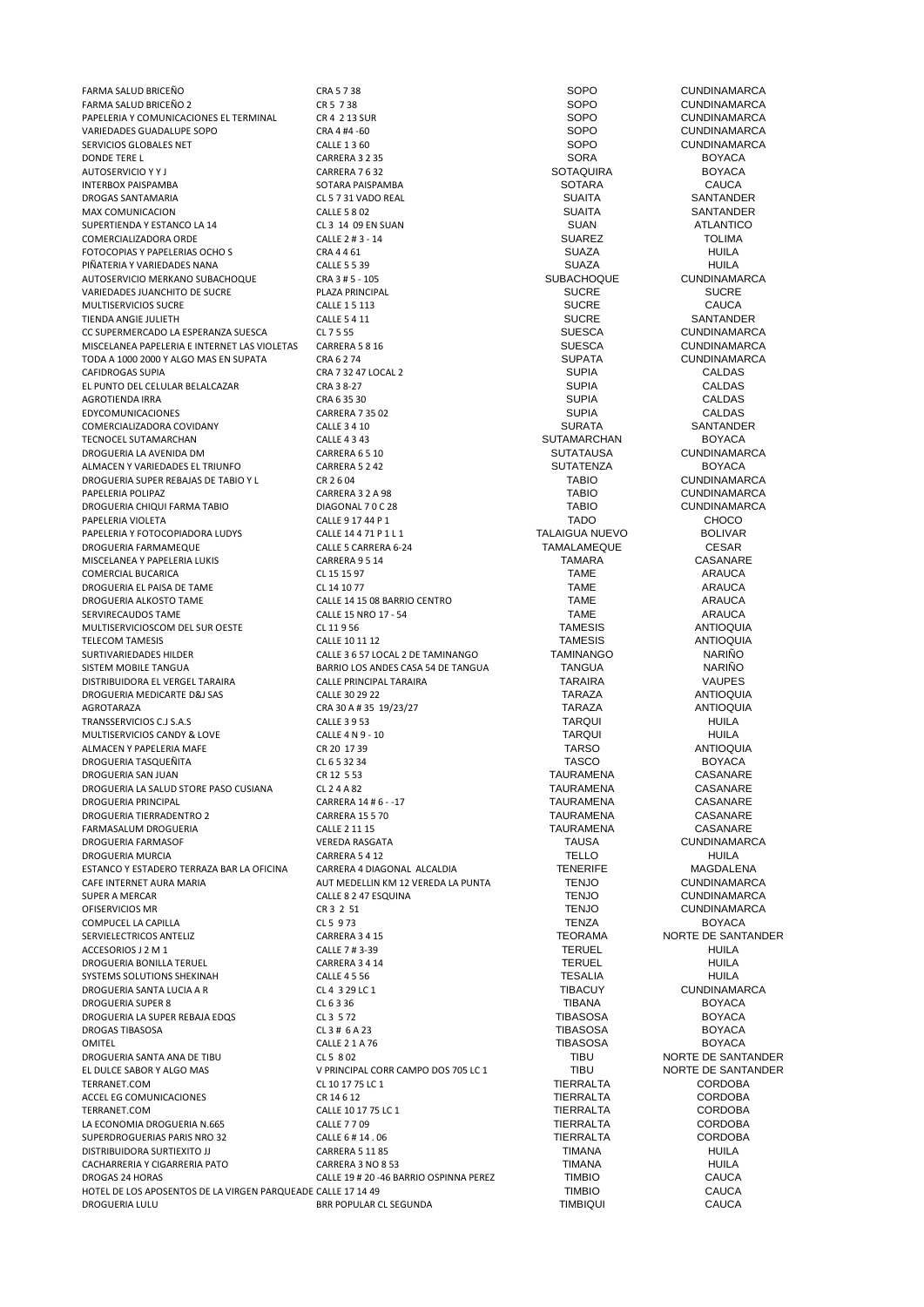TIENDA MAYRA KATHERIN CARRERA 2 4 07 TINJACA BOYACA FERRO MATERIALES LA MISCELANEA CL PRINCIPAL PUERTO RICO TIQUISIO BOLIVAR FARMA AL DIA DROGUERIA TOCA CL 4 7 57 TOCA BOYACA ALMACEN Y VARIEDADES ANGELA<br>ALMACEN Y VARIEDADES ANGELA EXACTEREDADES ANGELE 4 N 7 - 59 TOCAIMA TOCANCIPA CUNDINAMARCA<br>TOCANCIPA CUNDINAMARCA DROGUERIA CRISTAL TOCANCIPA CRA 5 12 03 TOCANCIPA CUNDINAMARCA EL PUNTO MARKET EXPRESS <sup>VRD</sup> VED VERGAZO SEC TOLIMA TOCANCIPA CONDINAMARCA<br>CDI COMUNICACIONES CL 10 5 84 CL 10 5 84 CL 10 5 84 CDJ COMUNICACIONES<br>
CL 10 5 84 COMUNICACIONES CL 10 5 84 CL 10 5 84 TOCANCIPA CUNDINAMARCA<br>
CL 10 5 84 TOCANCIPA CUNDINAMARCA DROGUERIA CENTRAL TOCANCIPA CR 7 7 93 TOCANCIPA CUNDINAMARCA FEM COM CL 15 A 5 23 ESTE TELESERVIR R F VRD LA FUENTE TOCANCIPA CUNDINAMARCA FARMASALUD TOCANCIPA CRA 4 8 61 TOCANCIPA CUNDINAMARCA INTERNET EN LINEA A B R COM DE SERVICIOS DE 46 85 DE A A BRESA DE SERVICIOS DE LA CORPORTETA DE SERVICIOS DE L<br>1999 DE ACIL CENTRO INTEGRAL DE SERVICIOS CARRERA 7 11 03 DE LA POCANCIPA DE LA CUNDINAMARCA MUNDO FACIL CENTRO INTEGRAL DE SERVICIOS CARRERA 7 11 03 TOCANCIPA CUNDINAMARCA<br>L& D GESTION EMPRESARIAL LTDA RESERVA DE ALEJANDRIA LC 2 TOCANCIPA CUNDINAMARCA L & D GESTION EMPRESARIAL LTDA RESERVA DE ALEJANDRIA LC 2 TOCANCIPA CUNDINAMARCA DROGUERIA CENTRAL 2 TOCANCIPA CARRERA 6 12 17 TOCANCIPA CUNDINAMARCA CDJ COMUNICACIONES CALLE 10 5 80 TOCANCIPA CUNDINAMARCA DROGUERIAS MEDICALFARMA<br>DROGUERIA BIOALFA CUNDINAMARCA CORRERA CON SESERVA DE ALEJANDRI TOCANCIPA CUNDINAMARCA DROGUERIA BIOALFA VDA CANAVITA CON RESERVA DE ALEJANDRIA LC 03 TOCANCIPA CUNDINAMARCA DISTRIBUIDORA PUNTO Y FAMA CARRERA 11 9 34<br>TELEVARIEDADES IAC CONTRA CARRERA TRA E SAOCI EL POZO CONTRADO ANTIOLUIVIEJO TELEVARIEDADES JAC TR 4 5 30 CL EL POZO TOLUVIEJO SUCRE EXPRESION SOCIAL MATACHOS CALLE 7 3 33 TONA SANTANDER DROGUERIA CARVAR CARRERA 5 5 17 TOPAGA BOYACA ATICO DETALLES PARA TODA OCASION ASESORIAS INTEGRALES LA UNION # 2 CR 2 # 10 58 TORO TORO VALLE<br>
SUMINISTROS Y SUMINISTROS ANGELICA MARIA CARRERA 3 3 47 TOTA TOTA BOYACA SUMINISTROS Y SUMINISTROS ANGELICA MARIA CARRERA 3 3 47 TOTA TOTA BOYACAL CALLERIA TOTORO CAUCA CAUCA MUNDO CENTER CAUCA CL PRINCIPAL GALERIA TOTORO TOTORO CAUCA DROGAS COMUNAL CONSTRUCTED AND CL 5 4 20 CL 5 4 20 CL 5 4 20 CASANARE CASANARE CASANARE COMUNAL CASANARE CL 5 4 20 CL 5 4 20 CL 5 4 20 CL 5 4 20 CL 5 4 20 CL 5 4 20 CL 5 4 20 CL 5 4 20 CL 5 4 20 CL 5 4 20 CL 5 4 20 CL 5 4 DROGUERIA FARMASELEN CL 9 # 4 82 BRR PANORAMA TRINIDAD CASANARE AUTOSERVICIO LA COSECHA SANPA CR 20 # 20 - 17 TRUJILLO VALLE SERVICAJA TRUJILLO CR 19 20 69 TRUJILLO VALLE DELI AREPAS LA CUMBRE. CARRERA 20 22 73 DE TRUJILLO TRUJILLO VALLE SUPER ABASTOS TUBARA CARRERA 3 5 02 TUBARA ATLANTICO SUPER DROGUERIA PARIS N 45 TV 12 16 38 LICORES EL ESTANCO TV 12 24 46 Y 50 TULUA VALLE COMUNICACIONES PASOANCHO GAG CALLE 41A # 25-114 CALLE 41A # 25-114 TULUA TULUA VALLE<br>CR 25 26 46 CR 25 26 46 CR 25 26 46 CR 25 26 46 TULUA SERVYPAGOS S.A. CR 25 26 46 TULUA VALLE SURTIFAMILIAR TULUA CRA 21 25 76 TULUA VALLE SAIT SAS CL 26 26 68 TULUA VALLE SAO 554 CRA 20 CL 26 27 ESQUINA TULUA VALLE SURTIFAMILIAR PORVENIR DG 23 9 28 TULUA VALLE STO 577 TULUA CAMPIÑA STO 587 LAS DELICIAS TULUA CL 25 17 05 TULUA VALLE DROGUERIA SAN BERNABE N 3<br>19 ALLE DER CONTRACT CHARGE AND CARRERA 27 27 43 FSIEICIO COMERCIAL DEI TULUA CALLE DE VALLE DROGUERIA DEL PUEBLO # 1 CALLE 26 A 21 48 TULUA VALLE LICORES EL ESTANCO CONTRA EL ESTANCO CONTRANSVERSAL 12 24 46 50 TULUA TRANSVERSAL 12 24 46 50 TULUA CONTRANSVERSAL 12 24 46 50 TELECABINAS LA MARINA.COM CGTO LA MARINA FRENTE AL PARQUE DE LA TULUA CALLE<br>CLAME AQUI LA 35 CARRERA 35 25 52 LC 2 DE TULUA TULUA TULUA VALLE LLAME AQUI LA 35 CARRERA 35 25 21 C 2 DE TULUA CARRERA 22 14 75<br>CARRERA 22 14 75 CARRERA 22 14 75 CARRERA 22 14 75 CARRERA 22 14 75 CARRERA 22 14 75 CARRERA 22 14 75 CARRERA 22 14 75 CARRERA 22 14 75 SERVICAJA LA CAMPINA CARRERA 22 14 75 TULUA VALLE SERVICAJA LA CANASTA CALLE 25 17 05 TULUA VALLE FONCET CCP CARRERA 27 28 08 LOCAL 101 TULUA VALLE OFICINA DE RECAUDOS SAMAN DEL NORTE CALLE 5 B 22 03 CALLE SOBIE CALLE SOBIE CALLE ESPAN ANNO 1999 CALLE ESPAN CALLE ESPAN ANNO 1999 CALLE ESPAN ANNO 1999 CALLE ESPAN ANNO 1999 CALLE ESPAN ANNO 1999 CALLE ESPAN ANNO 1999 CA DIEGO CELL TULUA VALLE 13 49 20 CALLE 13 49 20 CALLE 13 49 20 TULUA VALLE<br>
VALLE CALLE 26 32 06 CALLE 26 32 06 TULUA VALLE WINNERS CAFE INTERNET MARIVALDI CR 26 29 40 OF 2 TULUA VALLE NANIS CONECTION D.C CONECTION CONTRACT CONTRACT CONTRACT CONTRACT CONTRACT CONTRACT CONTRACT CONTRACT CONTRACT CONTRACT CONTRACT CONTRACT CONTRACT CONTRACT CONTRACT CONTRACT CONTRACT CONTRACT CONTRACT CONTRACT CONTRACT CON PAGOS Y MAS CARRERA 33 34 05 CARRERA 33 34 05 DROGUERIA HOSPITALARIA DE TULUA CLL 27 N 37 07 TULUA VALLE EL ESTANCO AVENIDA LOS ESTUDIANTES FRENTE CANCHA SAN JUDAS TUMACO NARIÑO MONICA CARIDAD ANGULO SOLIS CALLE SUCRE CON ESQUINA OBANDO TUMACO COPIAS ACOPIAS NARIÑO COPIAS ANGLÍÑO COPIAS NARIÑO COPIAS & COPIAS CALLE CALDAS NRO. 77 TUMACO NARIÑO BENITEZ SANCHEZ SANDRA LUCIA CALLE SAN CARLOS N 1A 52 TUMACO NARIÑO LAVADERO Y PARQUEADERO EL PUENTE VIADUCTO AL MORRO TUMACO NARIÑO DROGAS SAN JOSE CR 4 5 A 15 TUNJA BOYACA AUTOSERVICIO LA GRANJA CL 54 6 74 TUNJA BOYACA HOSPIFARMA TIENDA MEDICA ORTOPEDICA Y DROGUE CL 27 10 19<br>DROGUERIA NUEVA YANETH CRA 10 # 22 49 CRA 10 + 22 49 TUNJA TUNJA BOYACA DROGUERIA NUEVA YANETH CRA 10 # 22 49 DROGUERIA ALFA CALLE 19 9 81 TUNJA BOYACA DROGUERIA FAMILIAR CRA 11 20 62 TUNJA BOYACA DROGUERIA CENTRAL CL 20 12 30 TUNJA BOYACA DROGUERIA LA ECONOMIA TUNJA AV ORIENTAL 8 72 TUNJA BOYACA DROGUERIA SUPERDESCUENTOS 2 CRA 15 15 43 TUNJA BOYACA DROGAS EL CONSUELO CRA 7 15 29 TUNJA BOYACA DROGUERIA POZO DONATO CRA 6 42 27 TUNJA BOYACA SERVIELECTRICOS D & D SAS CL 16 10 34 DROGUERIA LA FUENTE IV ETAPA CL 34 17 A 27 TUNJA BOYACA DROGUERIA UNIDROGAS CR 11 18 17 TUNJA BOYACA

PAPELERIA JULIS TOLEDO NORTE DE SANTANDER<br>PARERA 11934 CARRERA 11934 CARRERA 11934 CALLE 1 CR 1 6 VDA ARAUCA<br>
TUCHIN CORDOBA<br>
TUCHIN CORDOBA EXTRO COMERCIAL HERRADURA CENTRO COMERCIAL HERRADURA TULUA CHARA TULUA CHARA CHARA VALLE CARRERA 27 27 43 ESIFICIO COMERCIAL DEL FONCET CCP CARRERA 27 28 08 LOCAL 101 TULUA VALLE MARSANCELL 1 CALLE MOSQUERA DIAGONAL EMSANAR TUMACO NARIÑO AV UNIVERSITARIA CL 41 **TUNJA** TUNJA **AV UNIVERSITARIA CL 41 BOYACA BOYACA** TRANSVERSAL 5 # 66 B - 26 TUNJA<br>
CRA 7 15 29 CRA 7 15 29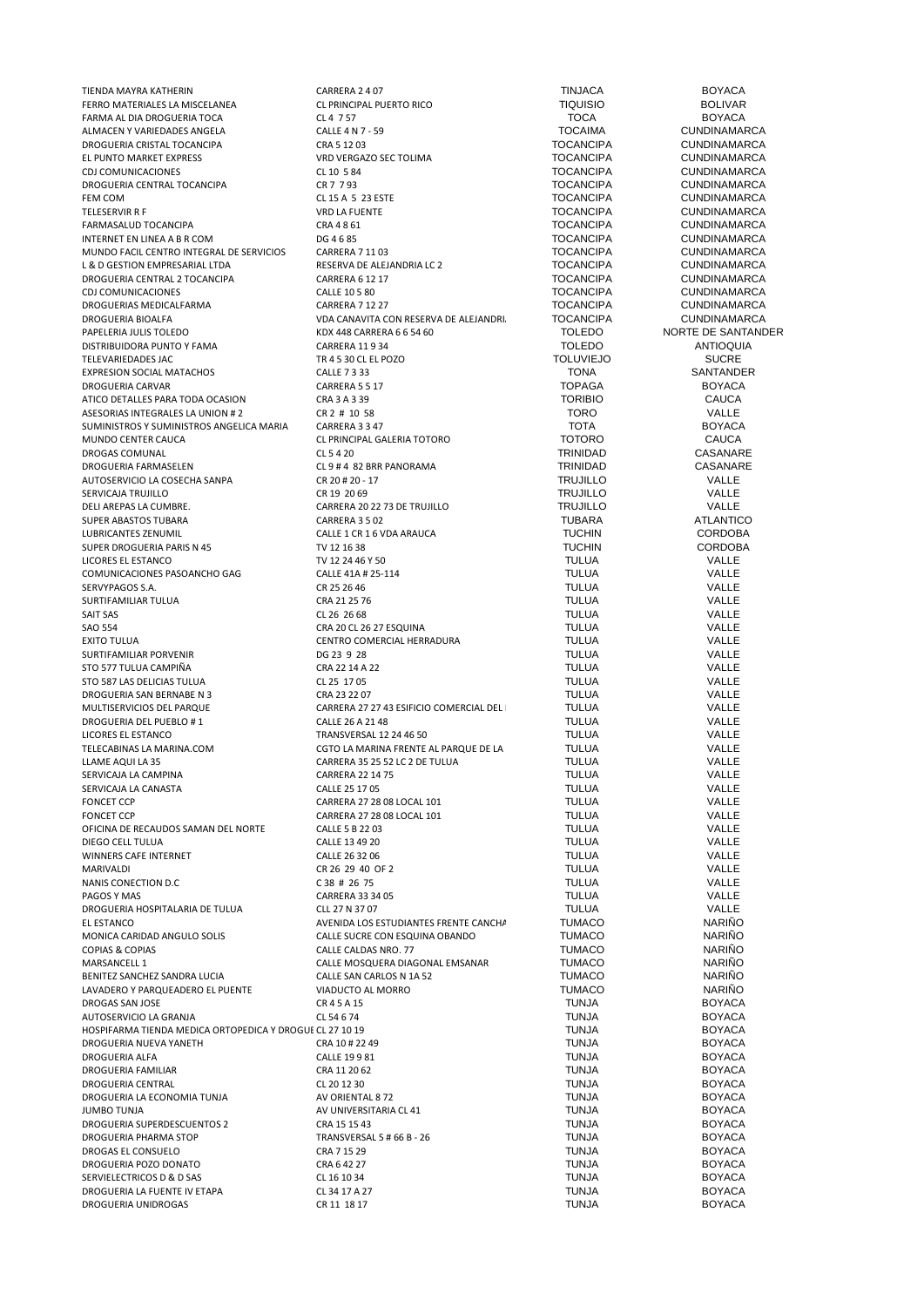| DROGUERIA LAS NIEVES                                                        | CR 10 25 89                                      | <b>TUNJA</b>       | <b>BOYACA</b>                  |
|-----------------------------------------------------------------------------|--------------------------------------------------|--------------------|--------------------------------|
| <b>WEARE PUBLICIDAD</b>                                                     | CRA 15 22 27                                     | <b>TUNJA</b>       | <b>BOYACA</b>                  |
| <b>JUMBO TUNJA II</b>                                                       | AV UNIVERSITARIA CLL 41                          | <b>TUNJA</b>       | <b>BOYACA</b>                  |
| <b>BAKUBA CIGARRERIA</b>                                                    | CL 38 8 66 LC 1                                  | <b>TUNJA</b>       | <b>BOYACA</b>                  |
| DROGUERIA OLIMPICA TUNJA 390                                                | AV NORTE 47 A 40 LC 1                            | <b>TUNJA</b>       | <b>BOYACA</b>                  |
| TIENDA LA MEGA TUNJA                                                        | CL 46 6 72                                       | <b>TUNJA</b>       | <b>BOYACA</b>                  |
| <b>COPY EXPRESS</b>                                                         | CRA 9 17 75                                      | <b>TUNJA</b>       | <b>BOYACA</b>                  |
| <b>FARMACIAS MAS</b>                                                        | CR 11 6 10 LC 5                                  | <b>TUNJA</b>       | <b>BOYACA</b>                  |
| CIGARRERIA ESKALA REAL                                                      | DG 38 12 132 LC 5                                | <b>TUNJA</b>       | <b>BOYACA</b>                  |
| DROGUERIA ANA MARIA R B                                                     | CRA 14 6 60 SUR                                  | <b>TUNJA</b>       | <b>BOYACA</b>                  |
| DROGAS SAN JOSE II                                                          | CR 4 5 A 15                                      | <b>TUNJA</b>       | <b>BOYACA</b>                  |
| DROGUERIA FARMASISO                                                         | CR 15 NRO 21 80                                  | <b>TUNJA</b>       | <b>BOYACA</b>                  |
| HOSPIFARMA TIENDA MEDICA ORTOPEDICA Y DROGUE CALLE 8 # 2B - 22 LOCAL 1      |                                                  | <b>TUNJA</b>       | <b>BOYACA</b>                  |
| <b>EXITO TUNJA</b>                                                          | CR 11 18 28                                      | <b>TUNJA</b>       | <b>BOYACA</b>                  |
| HOSPIFARMA TIENDA MEDICA ORTOPEDICA Y DROGUE CARRERA 10A 27 104 LOCAL 2     |                                                  | <b>TUNJA</b>       | <b>BOYACA</b>                  |
| AUTOSERIVICIO LA GRANJA                                                     | TRANSVERSAL 3 A 59 18                            | <b>TUNJA</b>       | <b>BOYACA</b>                  |
| <b>DROGUERIA PROCA</b>                                                      | CARRERA 4635                                     | <b>TUNJA</b>       | <b>BOYACA</b>                  |
| FARMAETICA PRADOS DE ALCALA                                                 | CARRERA 1 17 F 44 LOCAL 2                        | <b>TUNJA</b>       | <b>BOYACA</b>                  |
| FARMAETICA LOS PATRIOTAS                                                    | CALLE 15 4 50                                    | <b>TUNJA</b>       | <b>BOYACA</b>                  |
| DROGUERIA FARMATUNJA                                                        | CALLE 6 SUR # 9 - 03                             | <b>TUNJA</b>       | <b>BOYACA</b>                  |
| DROGUERIA INNOFARBOY                                                        | CARRERA 19 26 89                                 | <b>TUNJA</b>       | <b>BOYACA</b>                  |
| MASDESCUENTOS DROGUERIA TUNJA                                               | CALLE 40 1 A 71 ESTE LOCAL 6                     | <b>TUNJA</b>       | <b>BOYACA</b>                  |
| DROGUERIA PROCA 2                                                           | CALLE 5 4 C 15                                   | <b>TUNJA</b>       | <b>BOYACA</b>                  |
| <b>GROUP BABY LOONEY TUNES</b>                                              | CARRERA 8 A # 15 A - 12                          | <b>TUNJA</b>       | <b>BOYACA</b>                  |
| HOSPIFARMA TIENDA MEDICA ORTOPEDICA Y DROGUE CALLE 20 # 12-83               |                                                  | <b>TUNJA</b>       | <b>BOYACA</b>                  |
| HOSPIFARMA TIENDA MEDICA ORTOPEDICA Y DROGUE TRANSVERSAL 1 67 03 MANZANA 19 |                                                  | <b>TUNJA</b>       | <b>BOYACA</b>                  |
| <b>CONEXION TUNJA</b>                                                       | CL 5 A SUR 7 74 MZ T CA 26                       | <b>TUNJA</b>       | <b>BOYACA</b>                  |
|                                                                             |                                                  | <b>TUNJA</b>       | <b>BOYACA</b>                  |
| PA'TI PAPELES                                                               | CARRERA 15 N 17 03 LC 3                          |                    |                                |
| MAXII                                                                       | CR 6 # 64 B 195 LC 102<br>CALLE 2 3 151          | <b>TUNJA</b>       | <b>BOYACA</b><br><b>BOYACA</b> |
| MISCELANEA TUNUNGUA                                                         |                                                  | <b>TUNUNGUA</b>    |                                |
| <b>GSUS DROGUERIAS II</b>                                                   | CRA 14 19 02                                     | <b>TUQUERRES</b>   | <b>NARIÑO</b>                  |
| DROGUERIAS JESUS Y GSUS DROGUERIAS                                          | CRA 12 16 16                                     | <b>TUQUERRES</b>   | <b>NARIÑO</b>                  |
| DROGUERIA SANTA ANITA                                                       | CARRERA 14 25 52 LA AVENIDA DE TUQUERR           | <b>TUQUERRES</b>   | <b>NARIÑO</b>                  |
| <b>SERVIAPORTES NET</b>                                                     | CARRERA 11 N 21 - 04                             | <b>TUQUERRES</b>   | <b>NARIÑO</b>                  |
| FARMAVIDA TUQUERRES                                                         | CARRERA 14 CALLE 15 ESQUINA BARRIO ARR.          | <b>TUQUERRES</b>   | <b>NARIÑO</b>                  |
| SURTIMAX TURBACO                                                            | CC SANTA CATALINA CRA 15 27 28                   | <b>TURBACO</b>     | <b>BOLIVAR</b>                 |
| <b>INVERSIONES KAFU</b>                                                     | URB HORIZONTE MZ 3 LOTE 46 ETAPA 2               | <b>TURBACO</b>     | <b>BOLIVAR</b>                 |
| DROGUERIA LA GRAN VILLA A & O                                               | VILLAGRANDE DE INDIAS II M 16 L 16               | <b>TURBACO</b>     | <b>BOLIVAR</b>                 |
| PAPELERIA ZADUN                                                             | TRANSVERSAL 14 NO 14 54                          | <b>TURBACO</b>     | <b>BOLIVAR</b>                 |
| FERRETERIA LA UNCION                                                        | MX CASA 1 LOCAL 03 ALTOS DE PLAN PAREJC          | <b>TURBACO</b>     | <b>BOLIVAR</b>                 |
| COPETRAN TURBACO                                                            | CR 16 # 17 - 31 PISO 1 APTO 1 CALLE DE LA CI     | <b>TURBACO</b>     | <b>BOLIVAR</b>                 |
| ESTACION DE SERVICIO DOÑA CLEME                                             | VARIANTE MAMONAL GAMBOTE KM 21                   | <b>TURBANA</b>     | <b>BOLIVAR</b>                 |
| FLORIDA DISTRIBUCION DE SERVICIO Y CIA LTDA.                                | VARIANTE MAMONAL GAMBOTE KM 18                   | <b>TURBANA</b>     | <b>BOLIVAR</b>                 |
| DROGUERIA MEDICENTRO                                                        | CL 104 15 51                                     | <b>TURBO</b>       | <b>ANTIOQUIA</b>               |
| <b>EXITO TURBO</b>                                                          | AV DOBLE CALZADA VIA NECOCLI ENTRE BAR           | <b>TURBO</b>       | <b>ANTIOQUIA</b>               |
| DROGUERIA EL DIVINO NIÑO                                                    | CRA 30 28 85 CRR EL TRES                         | <b>TURBO</b>       | <b>ANTIOQUIA</b>               |
| PAPELERIA Y VARIEDADES BEERMAR                                              | CARRERA 50 50 05                                 | <b>TURBO</b>       | <b>ANTIOQUIA</b>               |
| VARIEDADES TRIPLE B BALTAZAR                                                | CL 101 14 B 45                                   | <b>TURBO</b>       | <b>ANTIOQUIA</b>               |
| COMERCIALIZADORA EL IMPERIO DE URABA                                        | CL 103 13 70                                     | <b>TURBO</b>       | <b>ANTIOQUIA</b>               |
| PAPELERIA Y VARIEDADES BEERMAR                                              | CR 50 49B - 63 CORR CURRULAO                     | <b>TURBO</b>       | <b>ANTIOQUIA</b>               |
| PAPELERIA Y VARIEDADES LAS ORTIZ L                                          | CALLE 53 49 98 CORR CURRULAO                     | <b>TURBO</b>       | <b>ANTIOQUIA</b>               |
| DROGUERIA Y PAPELERIA OCHOA TURBO                                           | LOTE 5 MZ G URBANIZACION EL TESORO               | <b>TURBO</b>       | <b>ANTIOQUIA</b>               |
| TIENDA Y PAPELERIA YANIS                                                    | CARRERA 4185                                     | <b>TURMEQUE</b>    | <b>BOYACA</b>                  |
| DROGAS COUNTRY A                                                            | CL 6 6 02                                        | <b>TUTA</b>        | <b>BOYACA</b>                  |
| CAFETERIA Y MISCELANEA DONDE EDU                                            | CRA 3 # 2 12                                     | <b>TUTASA</b>      | <b>BOYACA</b>                  |
| DROGUERIA SERVIDROGAS UBATE                                                 | CRA 5 14 49                                      | <b>UBATE</b>       | <b>CUNDINAMARCA</b>            |
| DROGUERIA LA LEGUA                                                          | CRA 7 12 02                                      | <b>UBATE</b>       | <b>CUNDINAMARCA</b>            |
| <b>FARMA GENEZI</b>                                                         | CRA 6 10 63                                      | <b>UBATE</b>       | <b>CUNDINAMARCA</b>            |
| SERVIREBAJAS EXPRESS #1                                                     | CL 4 N 2 47 CA 2                                 | <b>UBATE</b>       | <b>CUNDINAMARCA</b>            |
| PINILLA PEÑA EDGAR                                                          | CRA 8744                                         | <b>UBATE</b>       | <b>CUNDINAMARCA</b>            |
| <b>DROGAS UBATE</b>                                                         | CALLE 6 6 15                                     | <b>UBATE</b>       | <b>CUNDINAMARCA</b>            |
| DROGUERIA SERVIDROGAS UBATE                                                 | CARRERA 8837                                     | <b>UBATE</b>       | <b>CUNDINAMARCA</b>            |
| DROGUERIA LATINOAMERICANA UBATE                                             | CARRERA 4775                                     | <b>UBATE</b>       | <b>CUNDINAMARCA</b>            |
| DROGUERIA INTERCONTINENTAL                                                  | CR 7 CON CL 14 ESQ                               | <b>UBATE</b>       | <b>CUNDINAMARCA</b>            |
| DROGUERIAS INTERCONTINENTAL F.J.                                            | CARRERA 3 B 12 70 LA LEGUA                       | <b>UBATE</b>       | <b>CUNDINAMARCA</b>            |
| SERVIREBAJAS EXPRESS # 2                                                    | <b>CARRERA 5 10 86</b>                           | <b>UBATE</b>       | <b>CUNDINAMARCA</b>            |
| VATTO                                                                       | CL 12 9 84                                       | <b>UBATE</b>       | <b>CUNDINAMARCA</b>            |
| DROGUERIA LA LEGUA 2                                                        | CRA 7 # 11 - 11                                  | <b>UBATE</b>       | <b>CUNDINAMARCA</b>            |
| RAPIJUAN ULLOA                                                              | CLL 6 5 47                                       | <b>ULLOA</b>       | VALLE                          |
| FERROINDUSTRIAS TORRES Y TORRES                                             | <b>CALLE 5 5 27</b>                              | <b>UMBITA</b>      | <b>BOYACA</b>                  |
| MISCELANEA SONICEL                                                          | CL 4 # 3 24                                      | <b>UNE</b>         | <b>CUNDINAMARCA</b>            |
| <b>FARMACIA KATIA</b>                                                       | CALLE PRINCIPAL FRENTE AL PARQUE                 | <b>UNGUIA</b>      | <b>CHOCO</b>                   |
| VARIEDADES GIRALDO LOS PAISITAS                                             |                                                  | <b>UNGUIA</b>      | <b>CHOCO</b>                   |
| ALEVINOS DEL CHOCO                                                          | <b>BARRIO PARROQUIAL</b><br>CALLE PRINCIPAL LA Y | UNION PANAMERICANA | <b>CHOCO</b>                   |
| EL PALACIO DE LOS REMATES URAMITA                                           |                                                  | <b>URAMITA</b>     | <b>ANTIOQUIA</b>               |
|                                                                             | CALLE 20 20 34                                   |                    |                                |
| COMCEL K Y N                                                                | CALLE 5913                                       | URIBE              | META                           |
| PAPELERIA Y CAFE INTERNET SV                                                | CR 7 N 5 ESQUINA                                 | URIBE              | META                           |
| SUPER GIROS URIBIA                                                          | CL 14 8 05                                       | <b>URIBIA</b>      | LA GUAJIRA                     |
| PROVISIONES PAGUE MENOS URIBIA                                              | CR 8A #14 A 08 BRR COLOMBIA                      | <b>URIBIA</b>      | LA GUAJIRA                     |
| SUPERMERCADO SAN REMO                                                       | CRA 30 29 44                                     | <b>URRAO</b>       | <b>ANTIOQUIA</b>               |
| DROGUERIA C.TONE                                                            | CARRERA 31 27 14                                 | <b>URRAO</b>       | <b>ANTIOQUIA</b>               |
| LA ECONOMIA 5014                                                            | CR 9 11 02                                       | <b>URUMITA</b>     | LA GUAJIRA                     |
| DROGUERIA CENTRAL NO 1                                                      | CR 9 N 9 22 BRR EL CENTRO                        | <b>URUMITA</b>     | LA GUAJIRA                     |
| DROGUERIA FARMACIA TORRES NO 38                                             | CL 15 12 09 21                                   | <b>USIACURI</b>    | ATLANTICO                      |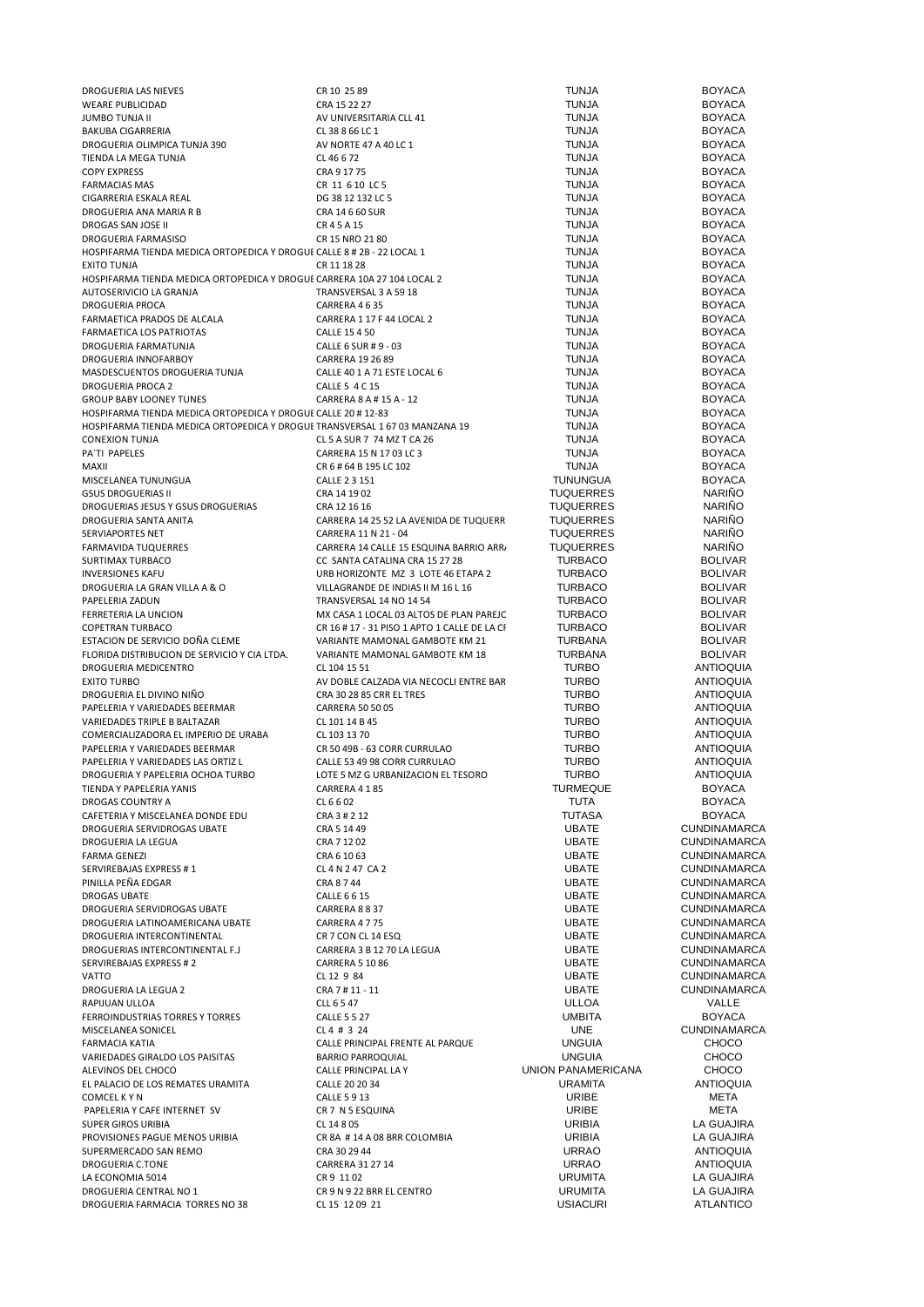| TIENDA LA SEVILLANA USIACUREÑA                                                       | CALLE 15 13 19 EN USIACURI              | <b>USIACURI</b>     | <b>ATLANTICO</b>   |
|--------------------------------------------------------------------------------------|-----------------------------------------|---------------------|--------------------|
| PAPELERIA CONTACTO GLOBALNET VALDIVIA                                                | CRA 10 10 04 PLAZA PRINCIPAL            | VALDIVIA            | <b>ANTIOQUIA</b>   |
| PROVEEDORA NUEVO SOL                                                                 | CORR PUERTO VALDIVIA TRONCAL VIA A LA ( | VALDIVIA            | <b>ANTIOQUIA</b>   |
| RAMV D & G SAS                                                                       | CL 10 17 74                             | <b>VALENCIA</b>     | <b>CORDOBA</b>     |
| NANICEL DROGUERIA Y PERFUMERIA                                                       | CL 4735                                 | VALLE DE SAN JOSE   | SANTANDER          |
| CASANOVA ERAZO JOSE LUIS RAMIRO                                                      | CRA 5B - 8-25                           | VALLE DEL GUAMUEZ   | <b>PUTUMAYO</b>    |
| SATELITAL HD                                                                         | CRA 8 CLL 11                            | VALLE DEL GUAMUEZ   | <b>PUTUMAYO</b>    |
| DROGUERIA SOCIAL                                                                     | CRA 23 28 55                            | VALLEDUPAR          | <b>CESAR</b>       |
| MUNDO DE ACCESORIOS DEL VALLE                                                        | CR 8 # 16C-15                           | VALLEDUPAR          | <b>CESAR</b>       |
| DROGUERIA LATINA                                                                     | DG 18 B 22 75                           | VALLEDUPAR          | <b>CESAR</b>       |
| OLIMPICA LA CEIBA                                                                    | DIAG 16 # 1769                          | VALLEDUPAR          | <b>CESAR</b>       |
| <b>JUMBO GUATAPURI</b>                                                               | DG 10 6 N 55 CCIAL GUATAPURI            | VALLEDUPAR          | <b>CESAR</b>       |
| DROGUERIA FARMOMEDIC                                                                 | TR 18 20 70 LC 1                        | VALLEDUPAR          | <b>CESAR</b>       |
| SUPER DROGAS LA 21                                                                   | CL 21 5 B 45                            | VALLEDUPAR          | <b>CESAR</b>       |
| OLIMPICA STO 252                                                                     | CR 11 19 88                             | VALLEDUPAR          | <b>CESAR</b>       |
| DROGAS LA ECONOMIA N 667                                                             | CL 16 22 65                             | VALLEDUPAR          | <b>CESAR</b>       |
| DROGUERIA ECONOMIA HOSPITALARIA 5023                                                 | CALLE 16 # 17 A 02                      | VALLEDUPAR          | <b>CESAR</b>       |
| MULTISERVICIOS DON MAO                                                               | CRA 18 D 20 06                          | VALLEDUPAR          | <b>CESAR</b>       |
| ZARATHO TARJETERIA                                                                   | CL 17 9 78 APTO 01                      | VALLEDUPAR          | <b>CESAR</b>       |
| PROVISIONES OCANA EN VALLEDUPAR                                                      | CARRERA 19 NO 6 A BIS 31                | VALLEDUPAR          | <b>CESAR</b>       |
| OLIMPICA 760                                                                         | DG 21 190 20 LC 02                      | VALLEDUPAR          | <b>CESAR</b>       |
| OLIMPICA 752                                                                         | CRA 9 13 C 80                           | VALLEDUPAR          | <b>CESAR</b>       |
| LA ECONOMIA DROGUERIA NO 7042                                                        | CL 1 19 C 66 LC 102                     | VALLEDUPAR          | <b>CESAR</b>       |
| DROGAS CONDOR VALLEDUPAR                                                             | CL 18 BIS 1 36 05                       | VALLEDUPAR          | <b>CESAR</b>       |
| DROGAS LA RECETA N 9                                                                 | CL 1 25 133 LC5 VILLA LIGIA 3           | VALLEDUPAR          | <b>CESAR</b>       |
| DROGAS LA RECETA N 5                                                                 | MZ 20 CL 10 CASIMIRO MAESTRE            | VALLEDUPAR          | <b>CESAR</b>       |
| DROGUERIA FARMASALUD LOS MAYALES                                                     | CL 33 A 4 C 104                         | VALLEDUPAR          | <b>CESAR</b>       |
| DROGAS LA RECETA N 4                                                                 | DG 21 22-96                             | VALLEDUPAR          | <b>CESAR</b>       |
| DROGAS LA RECETA N 07                                                                | CALLE 6 NO 43-08                        | VALLEDUPAR          | <b>CESAR</b>       |
| PROVISIONES OCANA EN VALLEDUPAR                                                      | CARRERA 19 NO 6 A BIS 31                | VALLEDUPAR          | <b>CESAR</b>       |
| <b>GRANERO LA FLORIDA</b>                                                            | CL 21 18 C 02                           | VALLEDUPAR          | <b>CESAR</b>       |
| EXITO VALLEDUPAR                                                                     | KRA 7 # 16A -69                         | VALLEDUPAR          | <b>CESAR</b>       |
| ARTESANIAS YABU                                                                      | CARRERA 11 13 C 49                      | VALLEDUPAR          | <b>CESAR</b>       |
| PROVISIONES DIVAN                                                                    | CALLE14 #16-36                          | VALLEDUPAR          | <b>CESAR</b>       |
| <b>EXITO LAS FLOREZ</b>                                                              | CALLE 16 N 19 ESQUINA                   | VALLEDUPAR          | <b>CESAR</b>       |
| MULTISERVICIOS COMPUNET                                                              | CARRERA 20 13 B 32 GARUPAR 1 ATAPA      | VALLEDUPAR          | <b>CESAR</b>       |
| MADRID PELUQUERIA                                                                    | CARRERA 38 NO 5 N BIS 148 LOCAL 3       | VALLEDUPAR          | <b>CESAR</b>       |
| MERKAUPAR                                                                            | CARRERA 16 CL 20 198 LA GRANJA          | VALLEDUPAR          | <b>CESAR</b>       |
| FARMATODO NOVALITO                                                                   | CARRERA 9 8 A 72                        | VALLEDUPAR          | <b>CESAR</b>       |
| DROGUERIA HOSPITALITO                                                                | CALLE 44 20 54                          | VALLEDUPAR          | <b>CESAR</b>       |
| <b>EDUFRASSER</b>                                                                    | CARRERA19 #14-97                        | VALLEDUPAR          | <b>CESAR</b>       |
| OLIMPICA MEGA MALL                                                                   | CENTRO COMERCIAL MEGA MALL              | VALLEDUPAR          | <b>CESAR</b>       |
| OLIMPICA SIERRA NEVADA                                                               | CALLE 1 29 86 AVENIDA SIERRA NEVADA     | VALLEDUPAR          | <b>CESAR</b>       |
| DROGUERIA PASTEUR GUATAPURI                                                          | AV HURTADO DIAG 10 6N 15 LC 2014        | VALLEDUPAR          | <b>CESAR</b>       |
| DROGUERIA FARMACIA PASTEUR MAYALES                                                   | CL 30A 6A 133 LC 18                     | VALLEDUPAR          | <b>CESAR</b>       |
| LA BARATA PLUS                                                                       | CALLE 14 17 A 77 LOCAL 3                | VALLEDUPAR          | <b>CESAR</b>       |
| MULTISERVICIOS LA ARMONIA                                                            | CL 50 # 31 114                          | VALLEDUPAR          | <b>CESAR</b>       |
| HAPPYNET.SMS                                                                         | CL 7 A 22 75                            | VALLEDUPAR          | <b>CESAR</b>       |
| MULTISERVICIOS KENNEDY                                                               | CL 19 B 6 35 LC 2 BRR KENNEDY           | VALLEDUPAR          | <b>CESAR</b>       |
| MUEVETE SERVICIO DE MENSAJERIA                                                       | CARRERA 18 D 36 06                      | VALLEDUPAR          | <b>CESAR</b>       |
| <b>COLCHONES DANNA</b>                                                               | CALLE1 # 23 - 260                       | VALLEDUPAR          | <b>CESAR</b>       |
| <b>VARIEDADES JIM</b>                                                                | MANZANA 51 CASA 1 LOCAL 4               | VALLEDUPAR          | <b>CESAR</b>       |
| SUPERMERCADO PUNTO ROJO JD                                                           | CR 139 C 83                             | VALLEDUPAR          | <b>CESAR</b>       |
| FARMACIA VALPARAISO                                                                  | <b>CARRERA 10965</b>                    | VALPARAISO          | <b>ANTIOQUIA</b>   |
| MISCELANEA NAZARETH                                                                  | CALLE 11 4 31                           | VALPARAISO          | CAQUETA            |
| LA ECONOMIA DROGUERIA 793 Y/O DROGAS LA ECON CALLE 9 2 83 LOCAL 2 EDIFICIO CASA REAL |                                         | <b>VELEZ</b>        | SANTANDER          |
| CENTRO DE TELECOMUNICACIONES VELEZ                                                   | <b>CARRERA 3 10 08</b>                  | <b>VELEZ</b>        | SANTANDER          |
| <b>CIBER RED</b>                                                                     | CR 6 10 10                              | <b>VELEZ</b>        | SANTANDER          |
| <b>DROGAS COPIFAM</b>                                                                | CRA 54 54                               | VENADILLO           | <b>TOLIMA</b>      |
| PAPELERIA VENECIA                                                                    | CARRERA 50 NO 50 36                     | <b>VENECIA</b>      | <b>ANTIOQUIA</b>   |
| DROGUERIA GLORIA                                                                     | CORREGIMIENTO BOLOMBOLO CALLE 12 NO     | <b>VENECIA</b>      | <b>ANTIOQUIA</b>   |
| <b>DROGUERIA MORABIA</b>                                                             | CL 5 2 53 P 1                           | <b>VENTAQUEMADA</b> | <b>BOYACA</b>      |
| DROGUERIA TIERRA NEGRA                                                               | VEREDA TIERRA NEGRA                     | VENTAQUEMADA        | <b>BOYACA</b>      |
| ALMACEN POPULAR                                                                      | CL 9 NRO 5 50                           | VERSALLES           | VALLE              |
| SALA DE INTERNET K@ROL N@T@LI@                                                       | CARRERA 3 1 73                          | <b>VETAS</b>        | SANTANDER          |
| TIENDA CAÑAVERAL YEISON CUARTAS                                                      | <b>CARRERA 5 10 21</b>                  | <b>VICTORIA</b>     | <b>CALDAS</b>      |
| SURTIFAMILIAR VIJES                                                                  | CL 7480                                 | <b>VIJES</b>        | VALLE              |
| SERVITODO VIJES                                                                      | CL 6 4 54                               | <b>VIJES</b>        | VALLE              |
| COMUNICACIONES NIKOLL S B                                                            | KDX 84 8 71                             | <b>VILLA CARO</b>   | NORTE DE SANTANDER |
| LA CIGARRA VILLA                                                                     | CRA 10 11 82                            | VILLA DE LEYVA      | <b>BOYACA</b>      |
| DROGAS MERLY - VILLA DE LEYVA                                                        | CRA 10 10 A 05                          | VILLA DE LEYVA      | <b>BOYACA</b>      |
| DROGUERIA SUPER PROMOCION                                                            | CRA 13 AVENIDA CIRCUNVALAR              | VILLA DE LEYVA      | <b>BOYACA</b>      |
| DROGUERIA TU EXITO                                                                   | CRA 9 10 40                             | VILLA DE LEYVA      | <b>BOYACA</b>      |
| SERVICOMUNICACIONES ALF                                                              | CARRERA 9 8 00                          | VILLA DE LEYVA      | <b>BOYACA</b>      |
| RBC COMUNICACIONES                                                                   | CARRERA 9 8 45 TERMINAL DE TRANSPORTE   | VILLA DE LEYVA      | <b>BOYACA</b>      |
| DROGUERIA EL PARQUE                                                                  | CR 8402                                 | VILLA DEL ROSARIO   | NORTE DE SANTANDER |
| DROGUERIA SALOME PLUS                                                                | CRA 7 3 04 LC 2                         | VILLA DEL ROSARIO   | NORTE DE SANTANDER |
| DROGUERIAY PERFUMERIA ANDRES                                                         | CL 10 C 3 15 URB LOS TRAPICHES          | VILLA DEL ROSARIO   | NORTE DE SANTANDER |
| CENTRO DE ENSEÑANZA AUTOMOVILISTICA CERTI-CAF CARRERA 7 10 40                        |                                         | VILLA DEL ROSARIO   | NORTE DE SANTANDER |
| AGUIRRE JARAMILLO JHOLY ALEJANDRO                                                    | CALLE 11 3 06                           | VILLA DEL ROSARIO   | NORTE DE SANTANDER |
| PANADERIA Y PASTELERIA VILLA TAMARINDO                                               | CLL 10 NRO. 1 - 12 LOC 1                | VILLA DEL ROSARIO   | NORTE DE SANTANDER |
| VARIEDADES ARIACNETH                                                                 | CLL 5 # 7 - 07                          | VILLA DEL ROSARIO   | NORTE DE SANTANDER |
| VARIEDADES STEVEN C                                                                  | CALLE 3 5 A 02                          | <b>VILLA RICA</b>   | <b>CAUCA</b>       |
| DROGUERIA MARBEN NUMERO 1                                                            | TV 6 5 09 BRR CENTRO                    | VILLAGARZON         | <b>PUTUMAYO</b>    |
|                                                                                      |                                         |                     |                    |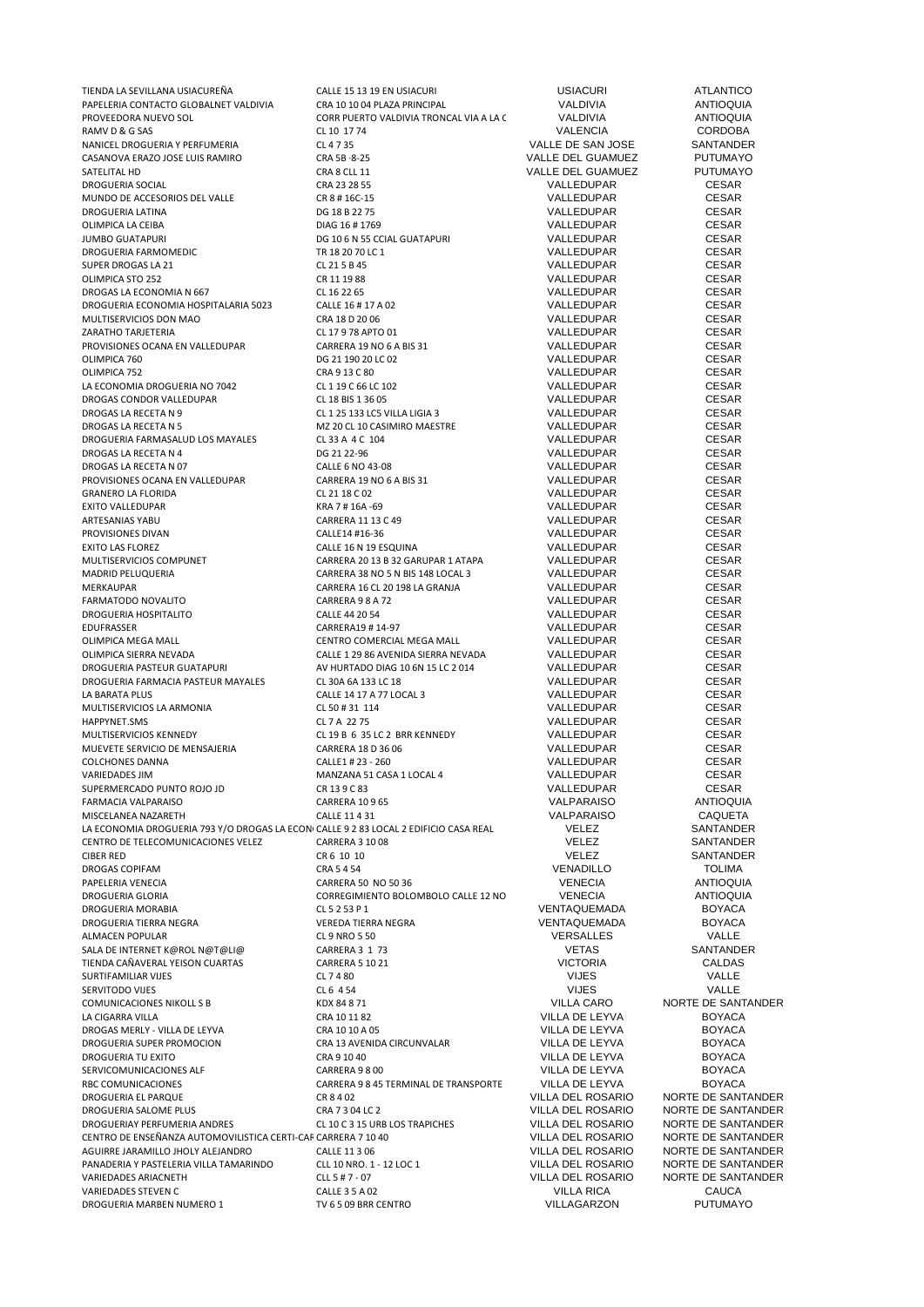FERRE LA Y LIBANO CRA 4 # 10C 02 VILLAHERMOSA TOLIMA CACHARRERIA Y PAPELERIA LA FERIA ESCOLAR DE VILLA 40-45<br>CALDAS CRAS 9 24 CALDAS CRAS CALDAS CRAS 24 CALDAS GLORIANA CRA 5 9 24 VILLAMARIA CALDAS GLORIANA NRO 2 CRA 4 15 21 VILLAMARIA CALDAS FARMACIA TURIN CALLE 22 6A 04 MZ D VILLAMARIA CALDAS SUPERINTER MARIA CALDAS (SUPERINTER MARIA CALDAS CALDAS CALDAS CALDAS CALDAS CALDAS CALDAS CALDAS CALDAS CALDAS<br>DROGUERIA VIILLY VILLAMARIA CALLE ST 53 CALLE ST 53 VILLAMARIA VILLAMARIA CALDAS CALDAS DROGUERIA WILLY VILLAMARIA CALLE 9 7 53 VILLAMARIA CALDAS DROPHARMA CALLE 6 10 44 VILLAMARIA CALDAS DROGUERIA LA SALUD STORE LA AVENIDA CL 11 8 48 VILLANUEVA CASANARE DROGUERIA LA SALUD STORE HUMANITARIA CL 11 09 78 VILLANUEVA CASANARE DROGUERIA LA SALUD STORE DE LA 13 CR 13 4 CR 13 979 CASANARE VILLANUEVA CASANARE DROGUERIA LA SALUD STORE DEL ORIENTE CL 11 11 27 CASANARE CHE CASANARE CONSUMERENT CONSUMERENT CONSUMERENT CLO<br>CL 15 A 10 02 CL 15 A 10 02 CVILLANUEVA LA GUAJIRA G P S GERENCIA PROYECTOS SERVICIOS CL 15 A 10 02 VILLANUEVA LA GUAJIRA G.P.S. GERENCIA PROYECTOS SERVICIOS CALLE 15A N A 10 02 VILLANUEVA LA GUAJIRA DROGUERIA PA´ MI VILLANUEVA CALLE 15 14 55 VILLANUEVA SANTANDER MEDIC FARMA CALLE 7 10 08 VILLANUEVA CASANARE MICROMERCADO VILLA 14 CR 14 # 17 53 VILLANUEVA SANTANDER DROGUERIAS LA SALUD STORE CARIBAYONA CENTRO POBLADO CARIBAYONA VILLANUEVA CASANARE<br>CALIFRIA LA SALUD STORE DE LA 12 CALIFRIA LA CALIFRIA CASANARE CASANARE DROGUERIA LA SALUD STORE DE LA 12 CALLE 21 12 00 ESQUINA VILLANUEVA CASANARE<br>CARLE DE LA CARLE CARLE DE LA CARLE 21 12 22 CARLE 21 12 CASANARE CASANARE FARMA UNO VILLANUEVA CARRERA 12 1 22 VILLANUEVA CASANARE CORRESPONSAL BANCARIO VILLA NUEVA CALLE 11 8 51 VILLANUEVA CASANARE DROGUERIA PHARMA SEPTIMA.COM DROGUERIAS VILLAPINZON CL 5 4 82 VILLAPINZON CUNDINAMARCA DROGUERIA YAZMIN CL 4 4 47 VILLAPINZON CUNDINAMARCA TIENDA DE VIVERES LAS GARSAS VEREDA SONSA BAJA VILLAPINZON CUNDINAMARCA LA PRINCIPALTECNOLOGIA Y COMUNICACIONES CARRERA 4 2 56 CEN VILLARRICA VILLARRICA COMUNICACIONES CALLE 15 40 01 LC 302-304 VILLAVICENCIO META FARMATODO PRIMAVERA URBANO CALLE 15 40 01 LC 302-304 VILLAVICENCIO META DROGUERIA SAO PAULO CR 39 9 B 06 VILLAVICENCIO META DROGAS NACIONAL CL 25 13 B 03 VILLAVICENCIO META DROGUERIA SANTAMARIA CL 44 35 A 05 VILLAVICENCIO META DROGUERIA RAPIDROGAS RQ CR 44 B 33 B 127 VILLAVICENCIO META DROGAS EL PARAISO CRA 20 35D 03 VILLAVICENCIO META FELIXSALUD 1 DROGUERIAS MINIMARKET CR 37 L 17 19 VILLAVICENCIO META DROGURIA PATRIA JY N. 11 CRA 26 N 5 62 BRR ALBORADA VILLAVICENCIO META META DROGAS FI ESTERO DA META CRA 12 15 14 DROGAS EL ESTERO CRA 12 15 14 VILLAVICENCIO META DROGAS ESPAÑA DEL RETIRO CL 25 22 03 VILLAVICENCIO META DROGUERIA SAN ANDRES G CIGARRERIA LA 29 CRA 29 A 44 08 VILLAVICENCIO META OLIMPICA VILLACENTRO VILLAVICENCIO CONCILA CLL 15 CON CRA 39 VILLA VILLA VICENCIO META DROGAS LOS MARACOS DE TA<br>DROGAS LOS MARACOS CL 24 N 13 47 VILLA VILLA VICENCIO META DROGAS LOS MARACOS CL 24 N 13 47 VILLAVICENCIO META DROGUERIA PROVIDENCIA DROGUERIA RYR ANTONIO RICAUTE CRA 25 24 83 VILLAVICENCIO META DROGUERIA SAN ANDRES G 2 CRA 19 12 57 VILLAVICENCIO META DROGUERIA SUPER ECONOMICA DEL META CRA 33 6 C 23 PISO 1 VILLAVICENCIO META DROGUERIA Y MISCELANEA MI LLANURA CR 10 A 8 04 VILLAVICENCIO META OLIMPICA RECREO VILLAVICENCIO CL 35 11 A 42 VILLAVICENCIO META DROGUERIA EL ESTERO REMANSO CL 15 CR 16 D 38 VILLAVICENCIO META DROGUERIA MAXIDROGAS SEMILLAS DE PAZ CARRERA 38B # 27 22 SUR VILLAVICENCIO META FARMAPUNTO DROGUERIAS CL 20 38 B 05 VILLAVICENCIO META DROGUERIA MEDICAL EXPRESS CR 15 3 D 33 VILLAVICENCIO META DROGUERIA FARMACURE EL BUQUE # 7 CL 27 B # 44 C 162 LC 2 CL 27 CHEAVICENCIO DETA<br>DROGAS OASIS DROGAS OASIS DROGAS OF 18 ANGLE AND THE ANNIVERAL DROGAS OASIS DROGUERIA EL ESTERO ANTONIO VILLAVICENCIO CL 35 A 16 02 ESTE VILLAVICENCIO VILLAVICENCIO META DROGAS COPIFAM N 2 VILLAVICENCIO TV 29 38 A 35 DROGAS COPIFAM N 2 VILLAVICENCIO DROGAS COPIFAM N4 VILLAVICENCIO CL 36 34 65 VILLAVICENCIO META DROGUERIA FARMACURE SAN JORGE #4 CL 19 SUR 39 A 05 VILLAVICENCIO<br>DROGUERIA PATRIA IY #16 CRA 12 #16 R 04 CRA 12 #16 R 04 VILLAVICENCIO DROGUERIA PATRIA JY # 16 CRA 12 # 16 B 04 CRA 12 # 16 B 04 CRA 12 # 16 B 04 CRA 12 # 16 B 04 CRA 12 # 16 B 04 CRA 12 # 16 B 04 CRA 39 14 B 27 8A LA ESPERANZA COLLAVICENCIO NACIONAL DE DROGUERIAS CL 10 39 06 VILLAVICENCIO META DROGUERIA PATRIA J Y CRA 30 CL 36 94 ESQUINA VILLAVICENCIO META PAPELERIA Y VARIEDADES LA 19 MINITA DE TA UNITA DE META DE META DE META DE META DE META DE META DE META DE MET<br>DROGUERIA FARMACURE NUEVA ESPERANZA #2 CL 17 B # 03 - 07 LC 2 CL 2 VILLAVICENCIO META META DROGUERIA FARMACURE NUEVA ESPERANZA # 2 CL 17 B # 03 - 07 LC 2 VILLAVICENCIO META DROGUERIA LA ESTERO C 36 31 A 18 VILLAVICENCIO META DROGUERIA MERKA DROGAS CL 35 A 20 C 03 VILLAVICENCIO META DROGUERIAS FARMATODO SUPERIOR CRA 41 47 04 VILLAVICENCIO META OASIS DABUBIO CL 16 A 6 60 VILLAVICENCIO META DROGUERIA ANTIGUA SAN JORGE PORFIA CARRERA 43 # 53 - 16 SUR VILLAVICENCIO META META<br>OROGUERIA ARAIAM 1 CR 13 E 36 115 - 15 - 15 - 15 A VILLAVICENCIO META DROGUERIA ABAJAM 1 CR 13 E 36 115 VILLAVICENCIO DROGAS PINILLA CL 24 15 18 ESTE VILLAVICENCIO META DROGUERIA LA FLORESTA CL 12 15 A 82 SAN IGNACIO VILLAVICENCIO META DROGUERIA SUPER ECONOMICA DEL LLANO CRA 40 18 65 SUR CASA 34 VILLAVICENCIO META DROGUERIA SUPER ECONOMICA DEL LLANO 3 CL 20 B SUR 37 100 MZ B CASA 34 VILLAVICENCIO META META DROGUERIA SUPER ECONOMICA DEL LLANO 3 CL 20 B SUR 37 100 MZ B CASA 34 VILLAVICENCIO CONTETA DE META DE META DE<br>DROGUERIA FARMACURE SANTA HELENA #3 CL 35 16 A 84 VILLAVICENCIO META DROGUERIA FARMACURE SANTA HELENA # 3 CL 35 16 A 84 VILLAVICENCIO VILLAVICENCIO META<br>DROGUERIA FARMALIANO CUFILAR CALLE A D N 25 15 CRA 25 N 4 C 45 MANZ D (VILLAVICENCIO META DROGUERIA SANAR 2 CL 21 SUR 10 46 VILLAVICENCIO META DROGUERIA SUPER ECONOMICA DEL LLANO N 4 CARRERA 39 6 03 MZ B CS 3 VILLAVICENCIO CAFATERIA Y II CORERA LA FSTREILA CAFATERIA Y LICORERA LA ESTRELLA CR 38 19 55 VILLAVICENCIO META DROGUERIA PATRIA J Y N 4 CRA 18 3 D 33 VILLAVICENCIO META

VELAMONO CL 15 # 15 65 VILLANUEVA BOLIVAR<br>CALLE 15 14 55 VILLANUEVA SANTANDER MULTISERVICIOS JANA CL 9 # 8 50 BRR LOS ANGELES VILLANUEVA LA GUAJIRA ALKOSTO VILLAVICENCIO CLL 31 #31-95 AV. AL LLANO VILLAVICENCIO META CALLE 34 # 36 - 05 LOCAL 3 ESQUINA BARZAL VILLAVICENCIO META<br>CR 15 3 D 33 00 - 10 META CR 18 38 04 DROGAS OF THE SERVICENCIO CR 18 38 04 DROGAS OF THE SERVICE OF THE SERVICE OF THE SERVICE OF THE S<br>DROGAS OF THE SERVICE OF THE SERVICE OF THE SERVICE OF THE SERVICE OF THE SERVICE OF THE SERVICE OF THE SERVICE CRA 39 14 B 27 8A LA ESPERANZA VILLAVICENCIO META<br>CL 10 39 06 META MULTI ENCARGOS CRA 45 A 9 15 VILLAVICENCIO META DROGUERIA FARMALLANO CUELLAR CALLE 4 D N 25 15 CRA 25 N 4 C 45 MANZ D CASA 29 VILLAVICENCIO META CL 12 B 43 80 LC 2 CL 12 B 43 80 LC 2 CL 12 B 43 80 LC 2 CARRERA 39 6 03 META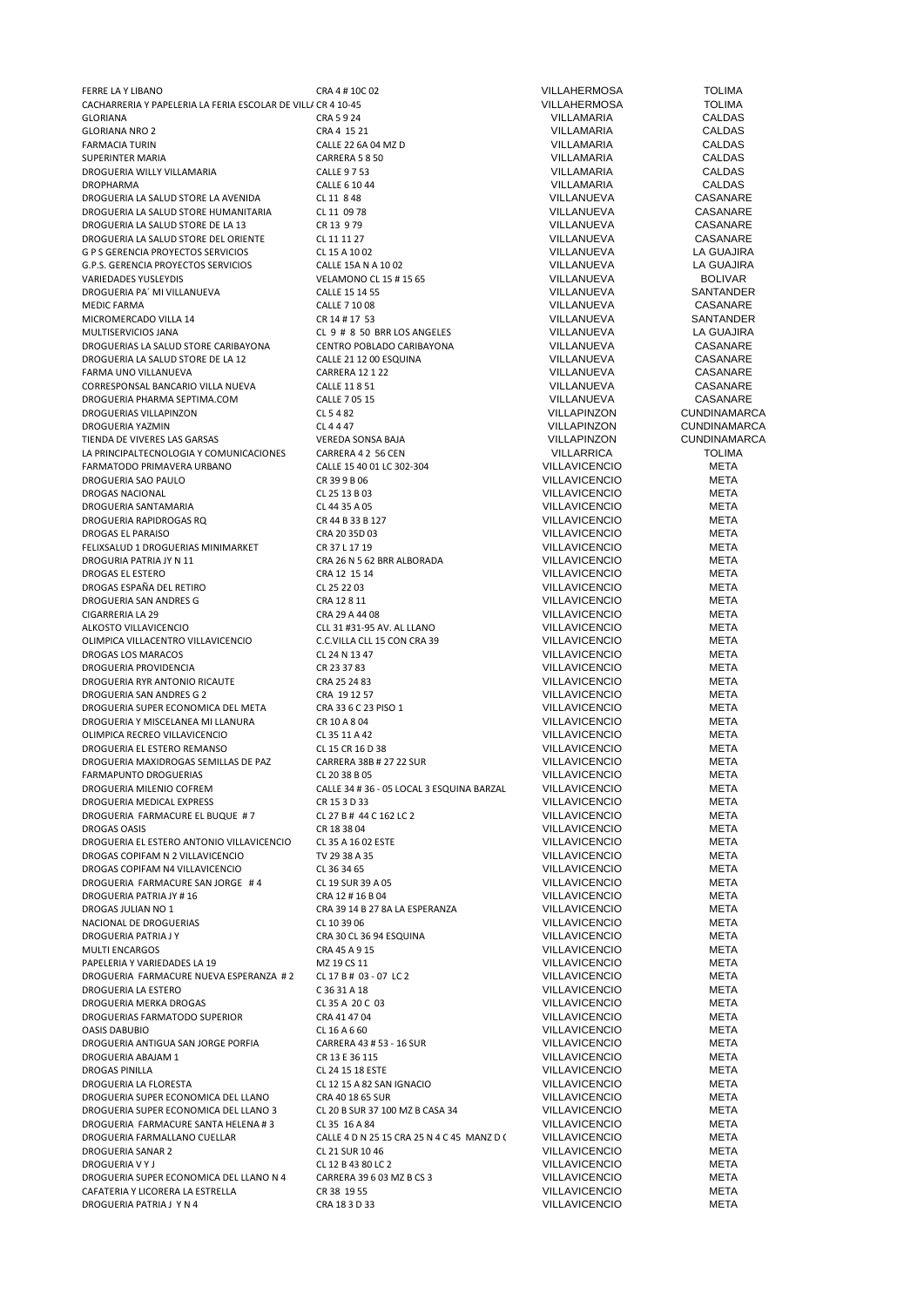SUPER DROGAS ALFA CR 12 18 07 VILLAVICENCIO META FARMACIA SALUDMEDIC CL 4 B SUR 24 A 82 VILLAVICENCIO META DROGUERIA SANTA ROSA DE LA 23 CL 23 23 09 VILLAVICENCIO META DROGAS MAFER CALLE 12 17 04 VILLAVICENCIO META NATURFARMA MINIMARKET CLL 16 11 72 76 VILLAVICENCIO META DROGUERIA LLANOLINDO CL 2 51 81 VILLAVICENCIO META COMUNICACIONES ISABELLA LC<br>
CL 9 58 A 48 VILLAVICENCIO META<br>
CRA 46 46 26 VILLAVICENCIO META META DROGUERIA EL SANADOR CRA 46 46 26 EXITO VILLAVICENCIO CL 37D #29-83 CENTRO VILLAVICENCIO META EXITO VIVERO VILLAVICENCIO AV 40 TR 33 LC 42 VILLAVICENCIO META EXITO VILLAVICENCIO CONSTRUITIVO DE TANDO AV 40 CON CL 7 VILLAVICENCIO CONSTRUITIVO DE META EXITO VILLAVICENCIO 2 AVDA 40 CALLE 7 VILLAVICENCIO META DROGUERIA OPTISALUD J & M CALLE 18 5 02 LC 2 VILLAVICENCIO META<br>CONEXION DIGITAL PLUS CONTERN AS 29 35 SUR BRR GUATAPE VILLAVICENCIO META CONEXION DIGITAL PLUS CONEXION DIGITAL PLUS CONEXION DIGITAL PLUS CONEXION DIGITAL PLUS CONEXICARERA 27 37 A 29 LC 1 VILLAVICENCIO META META CARRERA 17 37 A 29 LC 1 CARRERA 17 37 A 29 LC 1 CARRERA 17 37 A 29 LC 1 CARRERA 21 13 50 DROGUERIA MAPIMEDIC CARRERA 31 13 50 VILLAVICENCIO META DROGUERIA Y MINIMARKETS SAN ANGEL CALLE 44 # 45A - 09 VILLAVICENCIO CONTRETA<br>DROGUERIA VICTORIA CY CULO CLL 2 NA 34 04 MZ B CA 8 B VILLAVICENCIO META DROGUERIA VICTORIA C Y C CLL 2 NA 34 04 MZ B CA 8 B VILLAVICENCIO META DROGUERIA MAXIDROGAS CATUMARE CARRERA 45 21 04 SUR VILLAVICENCIO CONSTANTINO DE TA<br>CARRERA 46 4 08 1 OCAL 22 VILLAVICENCIO META META CARRERA 36 4 08 LOCAL 22 DROGUERIA MUNDIAL M&M 3 CARRERA 36 33 52 VILLAVICENCIO META DROGUERIA BLADIAFARM CALLE 14 18 3 VILLAVICENCIO META CARULLA PRIMAVERA URBANA AVENIDA 15 40 CC PRIMAVERA URBANA VILLAVICENCIO META DROGUERIA VICTORIA C Y C, F DROGUERIA NACIONAL LA SEXTA CRA 39 N 9 06 PRIMER PISO 6 ETAPA VILLAVICENCIO META DROGUERIA VILLAPAHRMA J&L CARRERA 19 E 22 A 82 SUR VILLAVICENCIO<br>PLANETA INTERNET CONTENCIO AV 40 # 16 B 159 LOCAL 67 C.C. VILLACENTR(VILLAVICENCIO PLANETA INTERNET AV 40 # 16 B 159 LOCAL 67 C.C. VILLACENTRO VILLAVICENCIO META DROGUERIA OASIS OLIMPICO<br>DROGUERIA FARMACURE CIMARRON # 6 CALLE 6 SUR 36 13 LC COMUNAL CONJUNTO VILLAVICENCIO META CALLE 6 SUR 36 13 LC COMUNAL CONJUNTO VILLAVICENCIO META<br>MANZANA 48 CS 26 ETAPA 2 VILLAVICENCIO META FARMA PAULA MANZANA 48 CS 26 ETAPA 2 VILLAVICENCIO META CALLE 4 BIS SUR N 28 173 VILLAVICENCIO META DROGUERIA HC MAS J&Y CARRERA 36 33 B 12 VILLAVICENCIO META DROGUERIA SANTA LAURA C<br>DROGUERIA FARMAGUTI CONSIDERED CONSERVATOR CARRERA 36 21 44 CONSIDERED CONSIDERATION CONSIDERED CONSIDERED CON<br>CARRERA 36 21 44 CONSIDERED VII I AVICENCIO DROGUERIA FARMAGUTI. CARRERA 36 21 44 VILLAVICENCIO META VEREDA APIAY CASA 1 VILLAS DOS PALMAS VILLAVICENCIO **META** DROGUERIA PATRIA JY N 10 CARRERA 15 27 59 ESTE VILLAVICENCIO META DROGUERIA PATRIA N 14 CALLE 33 A 38 09 VILLAVICENCIO META DROGUERIA VALLES DE ARANGO<br>DROGUERIA & MINIMARKET J F CARRERA 4 ESTE 14 96 LOCAL 3 VILLAVICENCIO META META CARRERA 4 ESTE 14 96 LOCAL 3 VILLAVICENCIO<br>CLL 5 N 32 04 APTO 101 VILLAVICENCIO DROGUERIA VITAL SALUD JP CLL 5 N 32 04 APTO 101 VILLAVICENCIO META DELICIAS SANJUANERAS CALLE 41 26 41 VILLAVICENCIO META DROGUERIA FARMAVIVIR WE CARRERA 8 35 13 VILLAVICENCIO META MERCADOS EL GRAN NOGAL CARRERA 33 B 7 C 34 VILLAVICENCIO META MULTISERVICIOS Y PAPELERIA AZOTEA CARRERA 50 A 34 29 BRR AZOTEA VILLAVICENCIO META PAGOS - GIROS Y VARIEDADES LA QUINTA ETAPA CALLE 7 NRO. 39 - 82 LOCAL 3 ESPERANZA QUINTA CILLAVICENCIO META SERVIDROGAS MUNDIAL CARRERA 37 26 B 30 VILLAVICENCIO META DROGUERIA SU ECONOMIA DEL LLANO CL 23 SUR NRO 44 06 VILLA DEL RIO II VILLAVICENCIO META DROGUERIA FAMI TOTAL CR 37 NO 2004 SUR MZ C CASA 34 SAN JORGE VILLAVICENCIO META DROGUERIA PATRIA JY N?12 CLL 29 C N? 45 27 BRR CAMINOS DE MONTEC VILLAVICENCIO META DROGUERIA FARMACURE MORICHAL # 5 CARRERA 18 ESTE # 36 33 SANTIFICATO CHARRERA 18 ESTE # 36 33 SANTIFICATO CRA 37 NRO 36 63 SANTIFICATO CRA 37 NRO 36 63 SANTIFICATO CRA 37 NRO 36 63 SANTIFICATO CHARRERA 18 ETA 37 NRO 36 63 IMPRETEX CRA 37 NRO 36 63 VILLAVICENCIO META STO 629 UNICO CARRERA 22 # 8 C 67 LC 28 VILLAVICENCIO META PALLE 11 E 17 07 SUR LOCAL 2 VILLAVICENCIO META<br>PAPELERIA NICOLAL 2 VILLAVICENCIO META DROGUERIA LA CORALINA CLL 3 # 32 03 VILLAVICENCIO META PAPELERIA EVELYN CHARLOTTE CALLE 29 25 117 CASA 7 VILLAVICENCIO META DROGUERIA PATRIA JY N. 15 CR 30 # 45 56 CR 30 # 45 56 VILLAVICENCIO META<br>SUMINISTROS MAVIVENTAS CLL 18 SUR 11 68 ESTE BRR VILLA MELIDA VILLA VICENCIO META SUMINISTROS MARVISTROS MAVILLA MELIDA SUR LA VILLA VILLA VICENCIO ANELIDA CALLE 11 SUR # 21-74 AND TA DROGUERIA FARMAFAM A & F DROGUERIA PATRIA JY N 5 CARRERA 16 25 02<br>DROGUERIA SAN ILIAN DE DIOS VILLA MELIDA CARRERA 11 E 17 07 SUR VILLA MELIDA VILLA VILLA VICENCIO META METTA DROGUERIA SAN JUAN DE DIOS VILLA MELIDA SERVIDROGAS CENTAUROS CARRERA 26 25A 95 VILLAVICENCIO META MAXIDROGAS ROSABLANCA CLL 34 # 32 02 VILLAVICENCIO META CALLE 24 A SUR # 40 B 32 VILLAVICENCIO<br>CALLE 19 SUR 37 101 VILLAVICENCIO DROGUERIA Y MINIMARKET FARMASERVICIOS CALLE 19 SUR 37 101 VILLAVICENCIO CONTETA A FUNCALLE 19 ON RETA CARRERA 5 4 22 A F CARRERA 5 4 22 VILLAVIEJA HUILA VARIEDADES Y PAÑALERA RAMIREZ CRA 7 4 31 VILLETA CUNDINAMARCA DROGUERIA RAMIREZ VILLETA CL 4 7 04 VILLETA CUNDINAMARCA BLANCO & NEGRO PAPELERIA CALLE 4 # 4-31 VILLETA CUNDINAMARCA MULTISERVICIOS PUNTO PAGO P Y P CL 7 N 7 19 VILLETA CUNDINAMARCA SU PUNTO DE PAGO VILLETA 
SUR ESTENDO DE PAGO VILLETA EN LOCALLE E A LOCALLE 5 6 07 BRR CENTRO EN ENTROPERADO E<br>ALITOSERVICIO MERKOVIOTA EN LOCAL EN LOCALIDAD EN LOCALIDADO EN LOCALIDADO EN LOCALIDADO EN LOCALIDADO EN LOCA AUTOSERVICIO MERKOVIOTA CRA 10 16 17 VIOTA CUNDINAMARCA ALMACEN LAS PAEZ CARRERA 6 4 59 VIRACACHA BOYACA DROGUERIA LINA CALLE 9 # 11-66 VISTA HERMOSA META RESTAURANTE Y CAFETERIA LOS CUYOS CARES ES ESPONDE EN ENGLIS EN EL COMPRETADO DE LOS CONDENSIONES EN EL COMPRE<br>CAREFRA A CAREFRA 2 NO 9 22 CAREGA EN ENGLIS EN ENGLIS EN ENGLIS DE NARIÑO DROGUERIA NUMERO UNO CARRERA 2 NO 9 22 YACUANQUER NARIÑO LIN@.NET CARRERA 6 # 2 50 YAGUARA HUILA CELU ACCESORIOS LIMAR CALLE 3 5 23 YAGUARA HUILA MOTO PITS V CARRERA 19 20 129 YALI ANTIOQUIA FERROCUIVA CL 10 14 278 YARUMAL ANTIOQUIA e BILLARES Y CAFETERIA LUNAPARK CR 22 20 27 CR 22 20 27 ANNOUNEL SERIES ANTIOQUIA<br>PARADOR REGIONAL PARTIOQUIA KATE ANTIOQUIA PARADOR REGIONAL KM 2 VARIANTE YARUMAL ANTIOQUIA DROGUERIA YARUFARMA<br>PAPFI FRIA Y VARIFDADES CIIRVAS DE PAPEI (CARRERA 21 19 41 CARRERA 21 19 41 VARIIMAI PAPELERIA Y VARIEDADES CURVAS DE PAPEL CARRERA 21 19 41 TABLE TRANSPORTING ANTIOQUIA MERCADOS EL BOMBAZO CL 20 20 57 YARIJMAL ANTIOQUIA